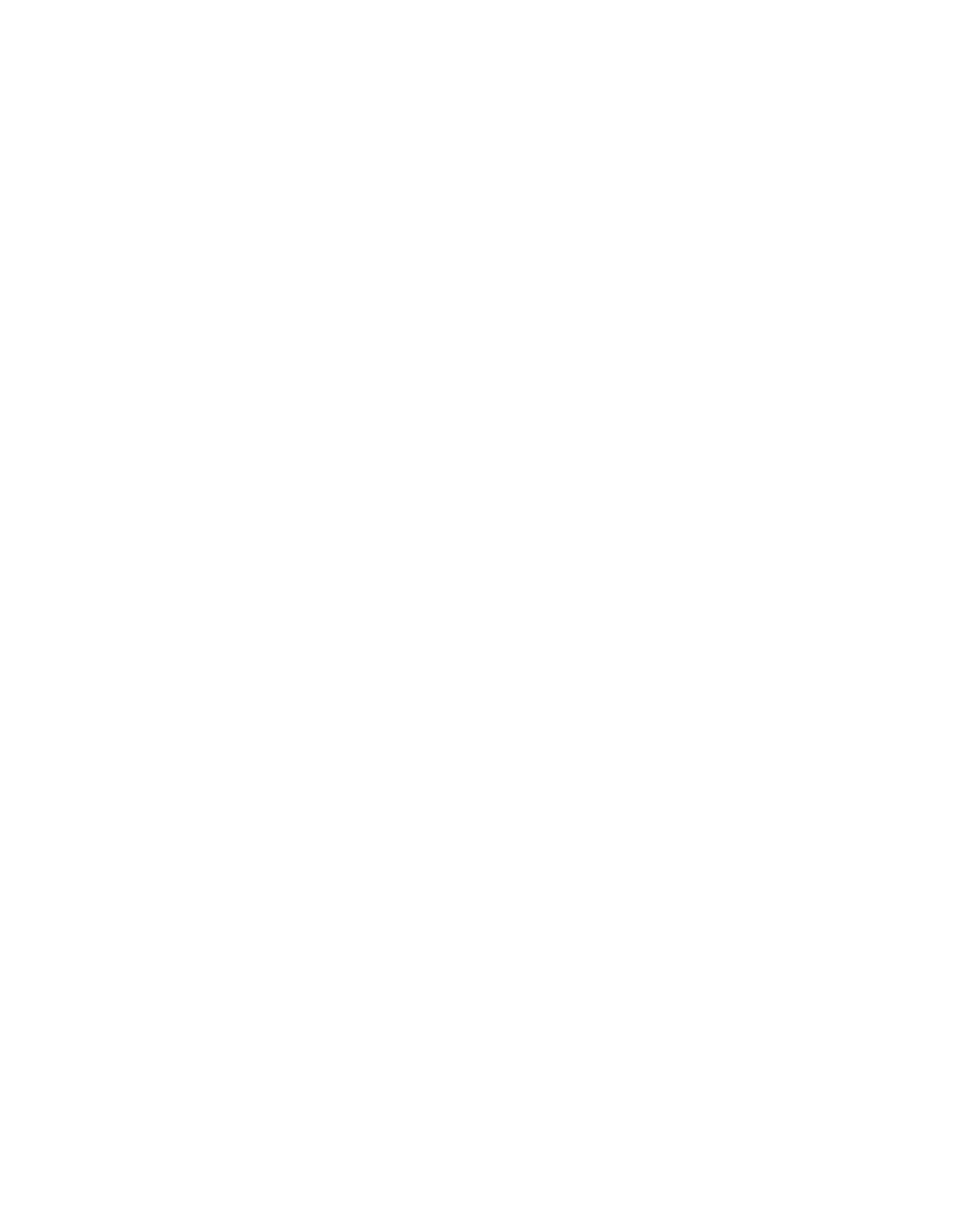## **Table of Contents**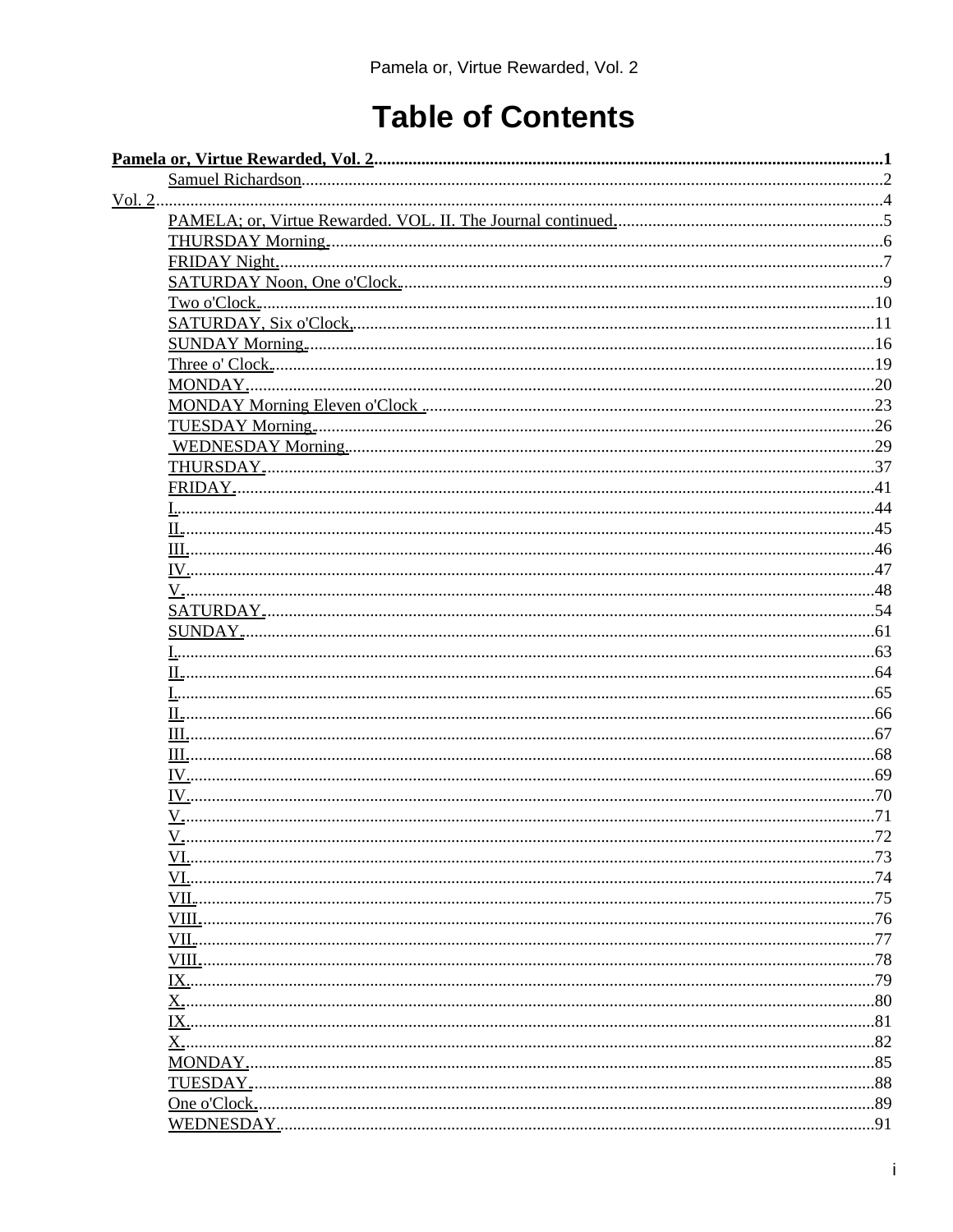## **Table of Contents**

### Pamela or, Virtue Rewarded, Vol. 2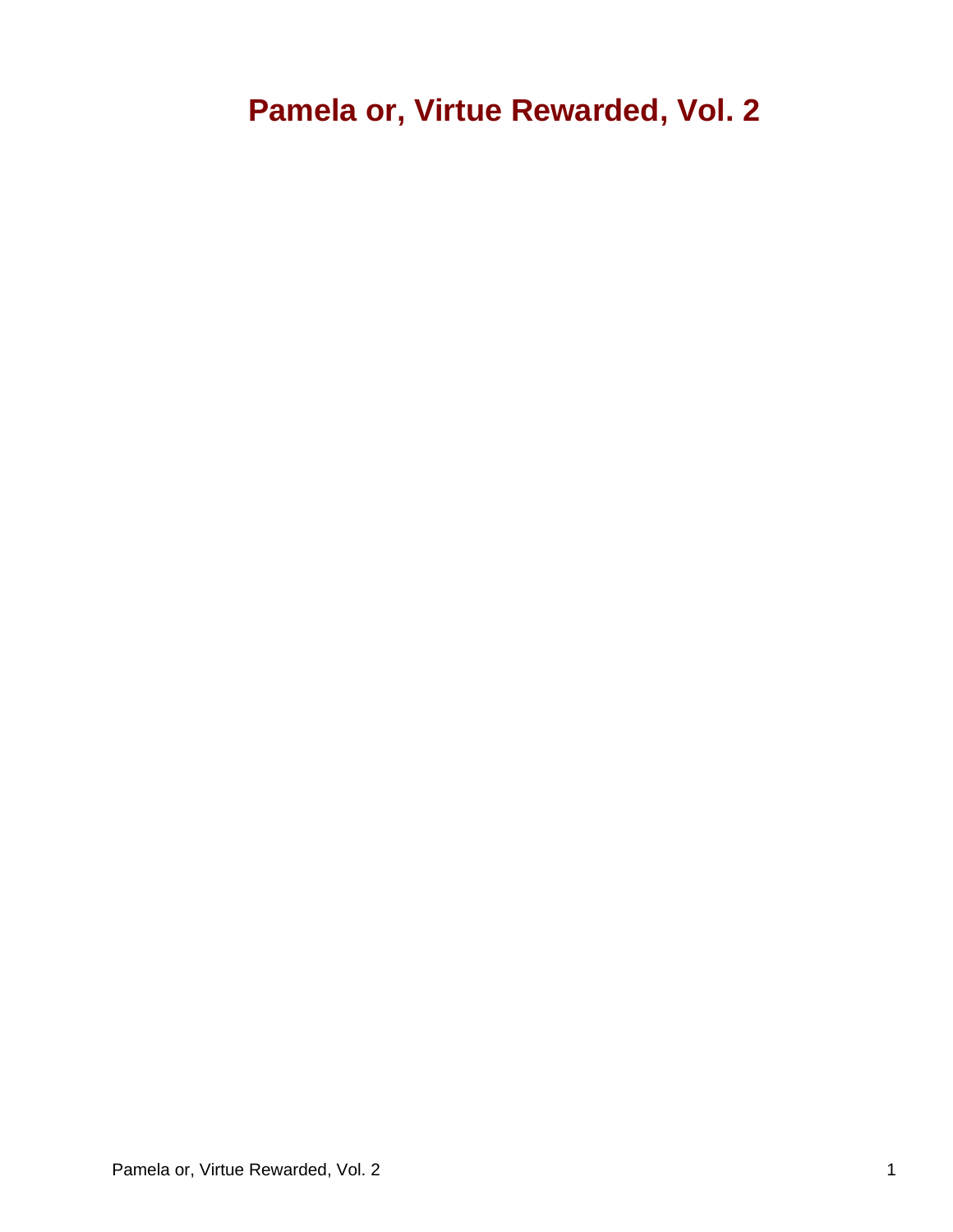## **Samuel Richardson**

<span id="page-5-0"></span>This page copyright © 2001 Blackmask Online.

 $\bullet$  [Vol. 2](#page-7-0)

- [PAMELA; or, Virtue Rewarded. VOL. II. The Journal continued.](#page-8-0)
- [THURSDAY Morning.](#page-9-0)
- [FRIDAY Night.](#page-10-0)
- [SATURDAY Noon, One o'Clock.](#page-12-0)
- [Two o'Clock.](#page-13-0)
- [SATURDAY, Six o'Clock,](#page-14-0)
- **[SUNDAY Morning.](#page-19-0)**
- [Three o' Clock.](#page-22-0)
- [MONDAY.](#page-23-0)
- [MONDAY Morning Eleven o'Clock.](#page-26-0)
- [TUESDAY Morning.](#page-29-0)
- [WEDNESDAY Morning.](#page-32-0)
- [THURSDAY.](#page-40-0)
- [FRIDAY.](#page-44-0)
- $\bullet$  L.
- $\bullet$  [II.](#page-48-0)
- $\bullet$  [III.](#page-49-0)
- $\bullet$  [IV.](#page-50-0)
- $\bullet$  <u>[V.](#page-51-0)</u>
- [SATURDAY.](#page-57-0)
- [SUNDAY.](#page-64-0)
- $\bullet$  [I.](#page-66-0)
- $\bullet$  [II.](#page-67-0)
- $\bullet$  L
- $\bullet$  [II.](#page-69-0)
- $\bullet$  [III.](#page-70-0)
- $\bullet$  [III.](#page-71-0)
- $\bullet$  [IV.](#page-72-0)
- $\bullet$  [IV.](#page-73-0)
- $\bullet$  <u>V</u>.
- $\bullet$  <u>V</u>.
- $\bullet$  <u>[VI.](#page-76-0)</u>
- $\bullet$  [VI.](#page-77-0)
- $\bullet$  [VII.](#page-78-0)
- $\bullet$  [VIII.](#page-79-0)
- $\bullet$  [VII.](#page-80-0)
- $\bullet$  [VIII.](#page-81-0)
- $\bullet$  [IX.](#page-82-0)
- $\bullet$   $\underline{X}$ .
- $\bullet$  <u>[IX.](#page-84-0)</u>
- $\bullet$  [X.](#page-85-0)
- [MONDAY.](#page-88-0) • [TUESDAY.](#page-91-0)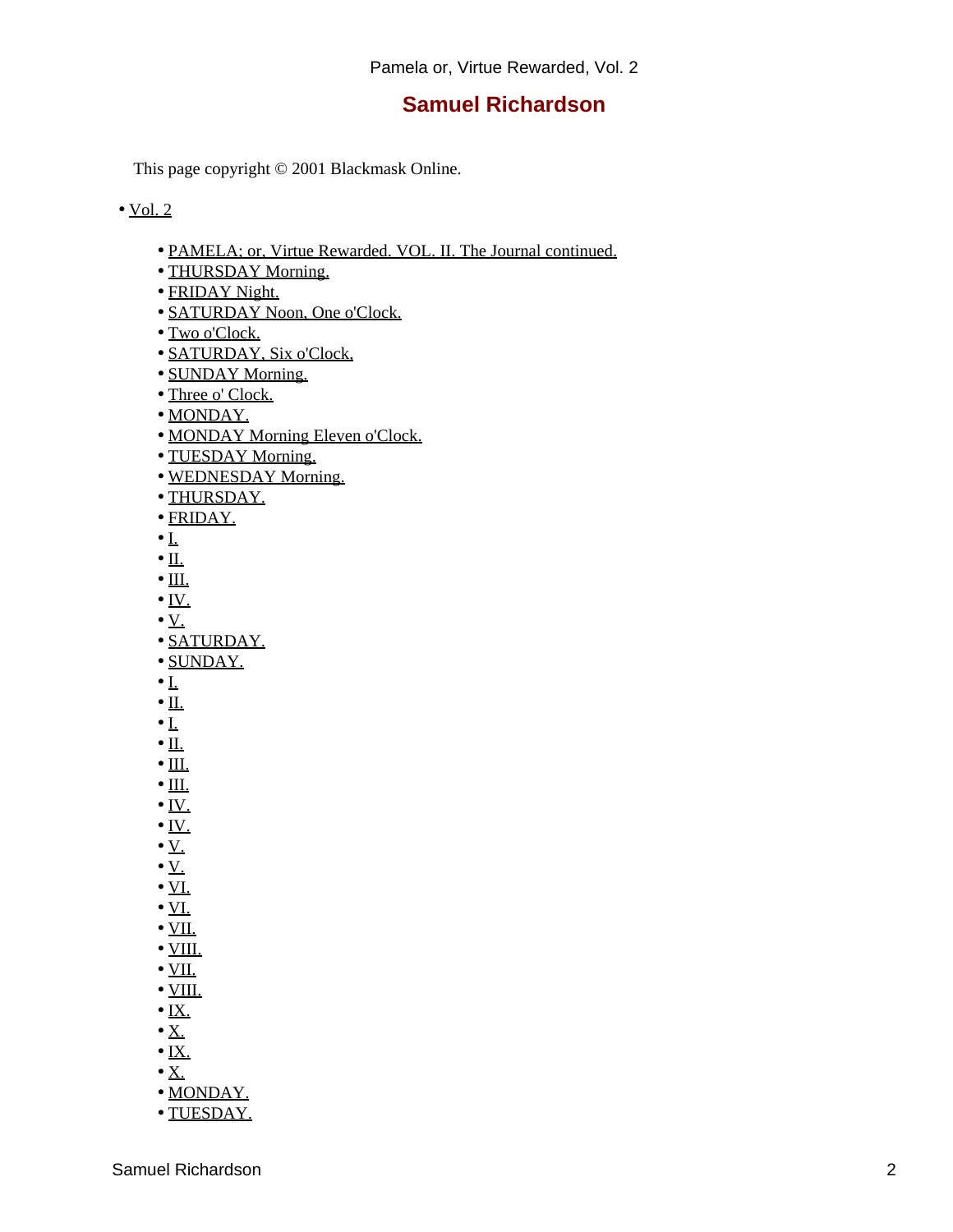- [One o'Clock.](#page-92-0)
- [WEDNESDAY.](#page-94-0)
- [WEDNESDAY Evening.](#page-95-0)
- [THURSDAY, Six o'Clock in the Morning.](#page-99-0)
- [Half an Hour past Eight o'Clock.](#page-100-0)
- [THURSDAY, near Three o−Clock.](#page-102-0)
- [Eight o'Clock at Night.](#page-107-0)
- [Ten o'Clock at Night.](#page-108-0)
- [Eleven o'Clock Thursday Night.](#page-109-0)
- [FRIDAY Evening.](#page-110-0)
- [SATURDAY](#page-114-0)
- [SATURDAY, Seven o'Clock in the Evening.](#page-116-0)
- [SUNDAY, the Fourth Day of my Happiness.](#page-118-0)
- [MONDAY, the fifth Day.](#page-123-0)
- [Eleven o'Clock.](#page-124-0)
- [TUESDAY Morning, Eleven o'Clock.](#page-125-0)
- [To Mrs. Andrews.](#page-126-0)
- [TUESDAY Morning, the Sixth of my Happiness.](#page-144-0)
- [WEDNESDAY, the Seventh.](#page-163-0)
- [WEDNESDAY Night.](#page-166-0)
- [SATURDAY.](#page-167-0)
- [SUNDAY Night.](#page-173-0)
- [MONDAY.](#page-174-0)
- [WEDNESDAY Evening.](#page-176-0)
- [THURSDAY.](#page-178-0)
- [MONDAY Morning.](#page-184-0)
- [TUESDAY.](#page-187-0)
- $\bullet$  [I.](#page-189-0)
- $\bullet$  [II.](#page-190-0)
- [III.](#page-191-0)
- $\bullet$  [IV.](#page-192-0)
- [FRIDAY.](#page-193-0)
- [Conclusion](#page-194-0)
- [Appendix](#page-195-0)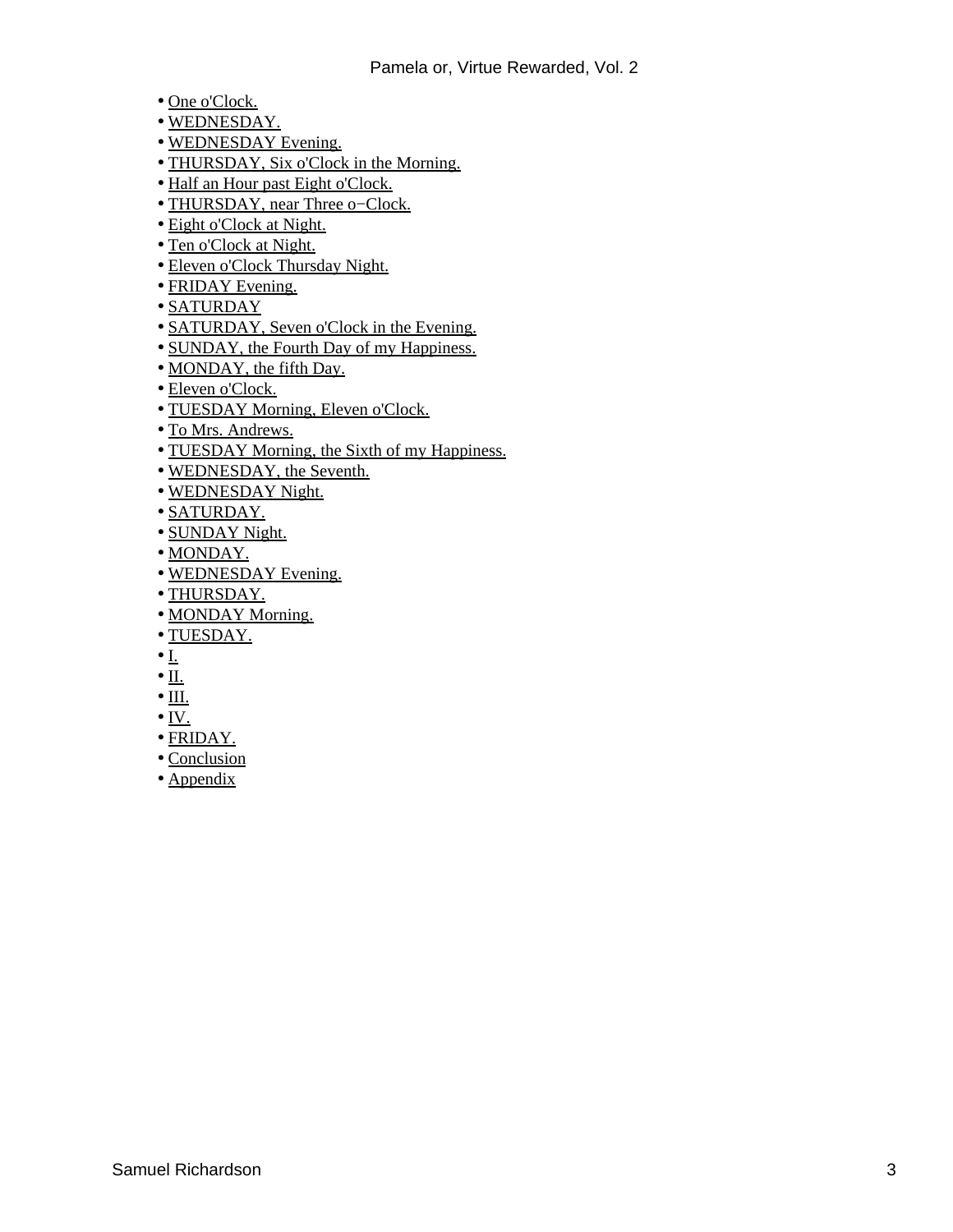## <span id="page-7-0"></span>**Vol. 2**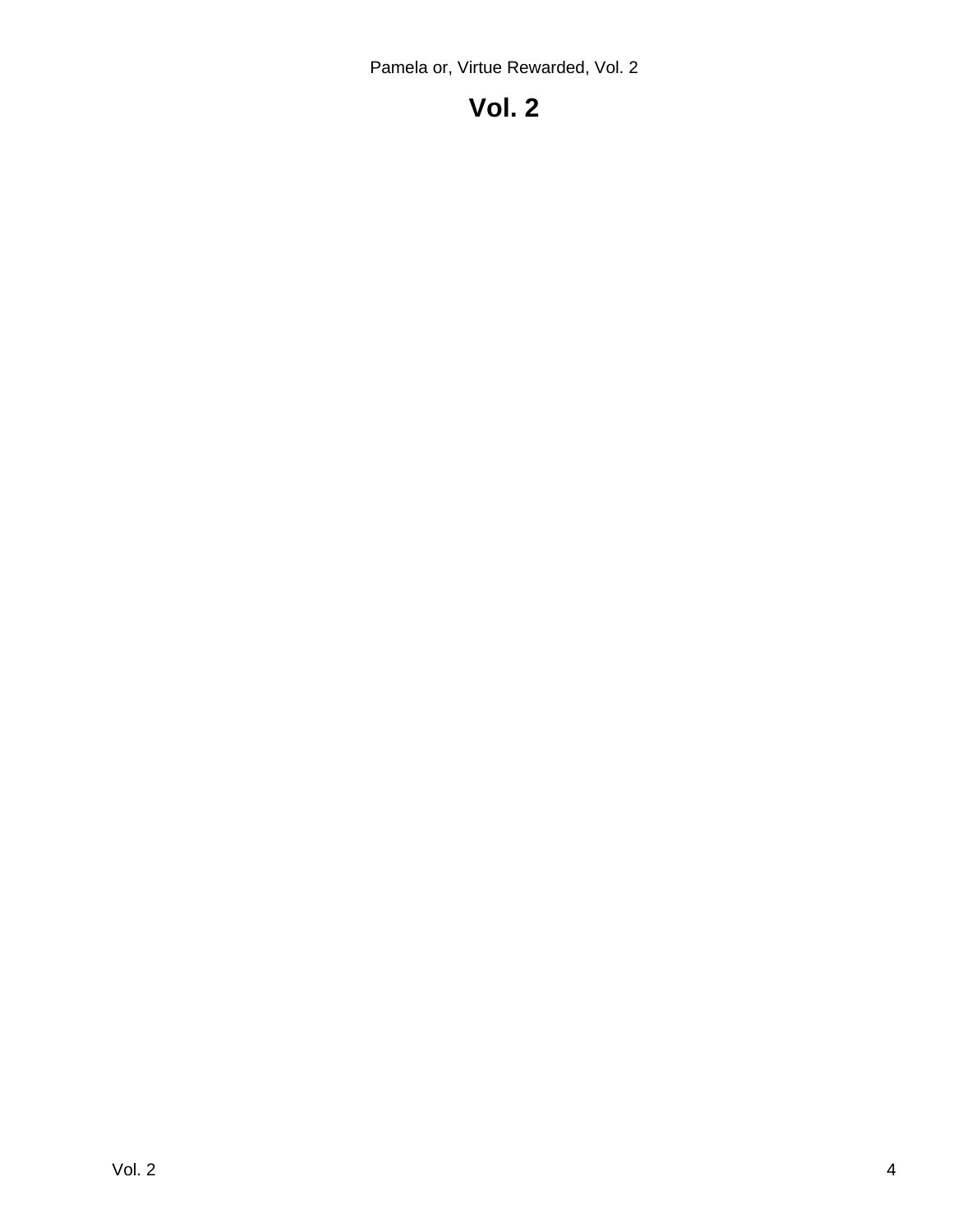## <span id="page-8-0"></span>**PAMELA; or, Virtue Rewarded. VOL. II. The Journal continued.**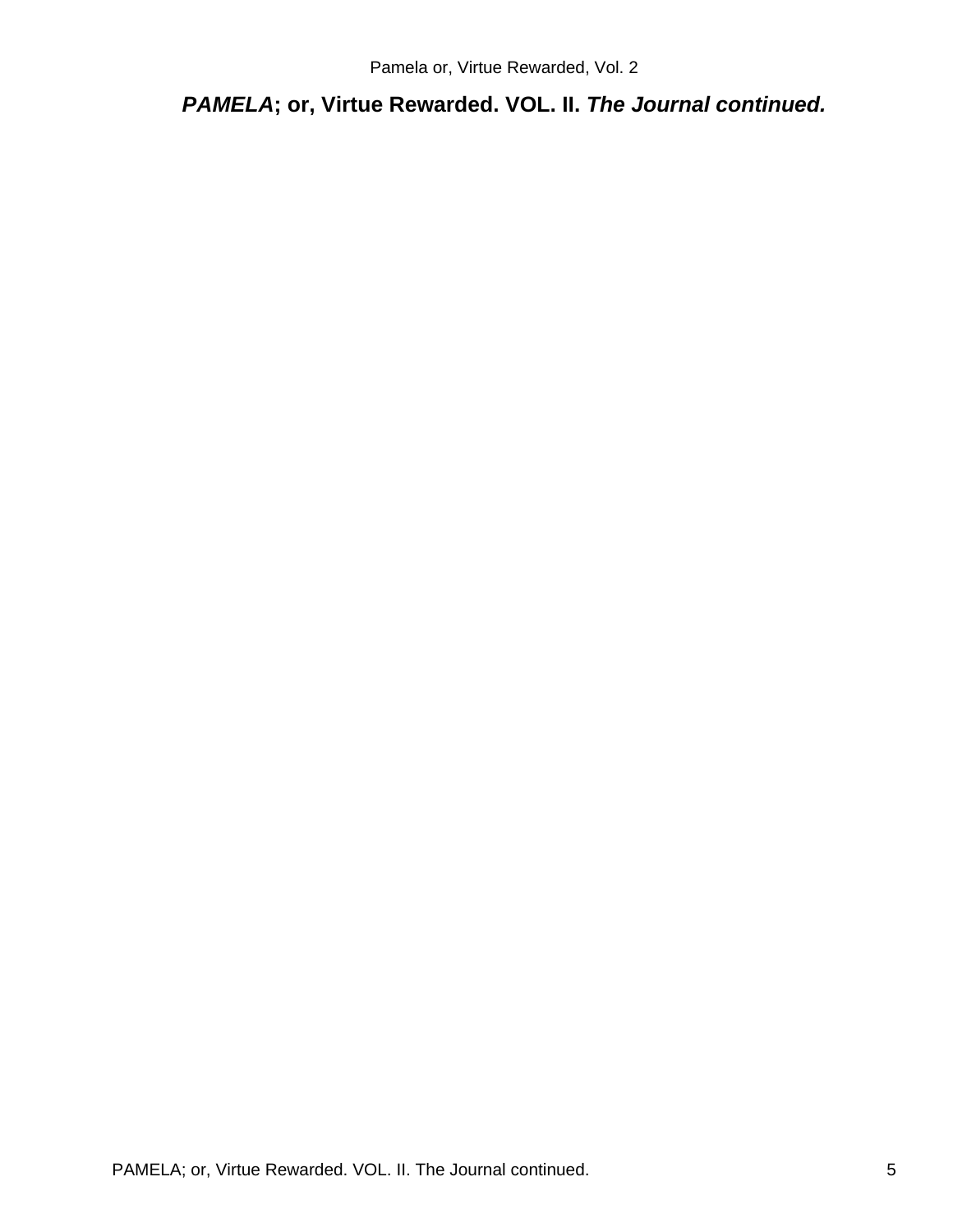## **THURSDAY Morning.**

<span id="page-9-0"></span> Somebody rapp'd at our Chamber−door this Morning soon after it was light: Mrs. *Jewkes* ask'd who it was; my Master said, Open the Door, Mrs. *Jewkes*! —O, said I, for God's sake, Mrs. *Jewkes,* don't. Indeed, said she, but I must; I clung about her. Then, said I, let me slip on my Cloaths first. But he rapp'd again, and she broke from me; and I was frighted out of my Wits, and folded myself in the Bed−cloaths. He enter'd, and said, What, *Pamela,* so fearful, after what pass'd yesterday between us! O Sir, Sir, said I, I fear my Prayers have wanted their wish'd Effect. Pray, good Sir, consider —He sat down on the Bed−side, and interrupted me, No need of your foolish Fears; I shall say but a Word or two, and go away.

 After you went to Bed, said he, I had an Invitation to a Ball, which is to be this Night at *Stamford,* on Occasion of a Wedding; and I am going to call on Sir *Simon* and his Lady, and Daughters; for it is a Relation of theirs: So I shall not be at home till *Saturday*. I come therefore to caution *you,* Mrs. *Jewkes,* before *Pamela,* (that she may not wonder at being closer confin'd, than for these three or four Days past) that no body sees her, nor delivers any Letter to her in this Space; for a Person has been seen lurking about, and inquiring after her; and I have been well inform'd, that either Mrs. *Jervis,* or Mr. *Longman,* has wrote a Letter, with a Design of having it convey'd to her: And, said he, you must know, *Pamela,* that I have order'd Mr. *Longman* to give up his Accounts, and have dismiss'd *Jonathan,* and Mrs. *Jervis,* since I have been here; for their Behaviour has been intolerable: and they have made such a Breach between my Sister *Davers* and me that we shall never, perhaps, make up. Now, *Pamela,* I shall take it kindly in you, if you will confine yourself to your Chamber pretty much for the Time I am absent, and not give Mrs. *Jewkes* Cause of Trouble or Uneasiness; and the rather, as you know she acts by my Orders.

 Alas! Sir, said I, I fear all these good Bodies have suffer'd for my sake! —Why, said he, I believe so too; and there never was a Girl of your Innocence, that set a large Family in such Uproar, surely. —But let that pass. You know both of you my Mind, and in part, the Reason of it. I shall only say, that I have had such a Letter from my Sister, that I could not have expected; and, *Pamela,* said he, neither you nor I have Reason to thank her, as you shall know, perhaps, at my Return. —I go in my Coach, Mrs. *Jewkes,* because I take Lady *Darnford,* and Mr. *Peters's* Niece, and one of Lady *Darnford's* Daughters; and Sir *Simon* and his other Daughter go in his Chariot; so let all the Gates be fasten'd, and don't take any Airing in either of the two Chariots, nor let any body go to the Gate, without you, Mrs. *Jewkes*. I'll be sure, said she, to obey your Honour.

 I will give Mrs. *Jewkes* no Trouble, Sir, said I, and will keep pretty much in my Chamber, and not stir so much as into the Garden, without her; to shew you I will obey in every thing I can. But I begin to fear –− Ay, said he, more Plots and Contrivances, don't you? —But I'll assure you, you never had less Reason; and I tell you the Truth; for I am really going to *Stamford, this Time*; and upon the Occasion I tell you. And so, *Pamela,* give me your Hand, and one Kiss, and I am gone.

 I durst not refuse, and said, God bless you, Sir, where−ever you go! —But I am sorry for what you tell me about your Servants!

 He and Mrs. *Jewkes* had a little Talk without the Door; and I heard her say, You may depend, Sir, upon my Care and Vigilance.

 He went in his Coach, as he said he should, and very richly dress'd; which looks *like* what he said: But, really, I have had so many Tricks, and Plots, and Surprizes, that I know not what to think. But I mourn for poor Mrs. *Jervis*. —So here is Parson *Williams*; here is poor naughty *John*; here is good Mrs. *Jervis,* and Mr. *Jonathan,* turn'd away for me! —Mr. *Longman* is rich indeed, and so need the less matter it; but I know it will grieve him: And for poor Mr. *Jonathan,* I am sure it will cut that good old Servant to the Heart. Alas for me! What Mischiefs am I the Occasion of? —Or, rather, my Master, whose Actions by me, have made so many of my good kind Friends forfeit his Favour, for my sake!

 I am very sad about these things: If he really loved me, methinks he should not be so angry that his Servants loved me too. —I know not what to think!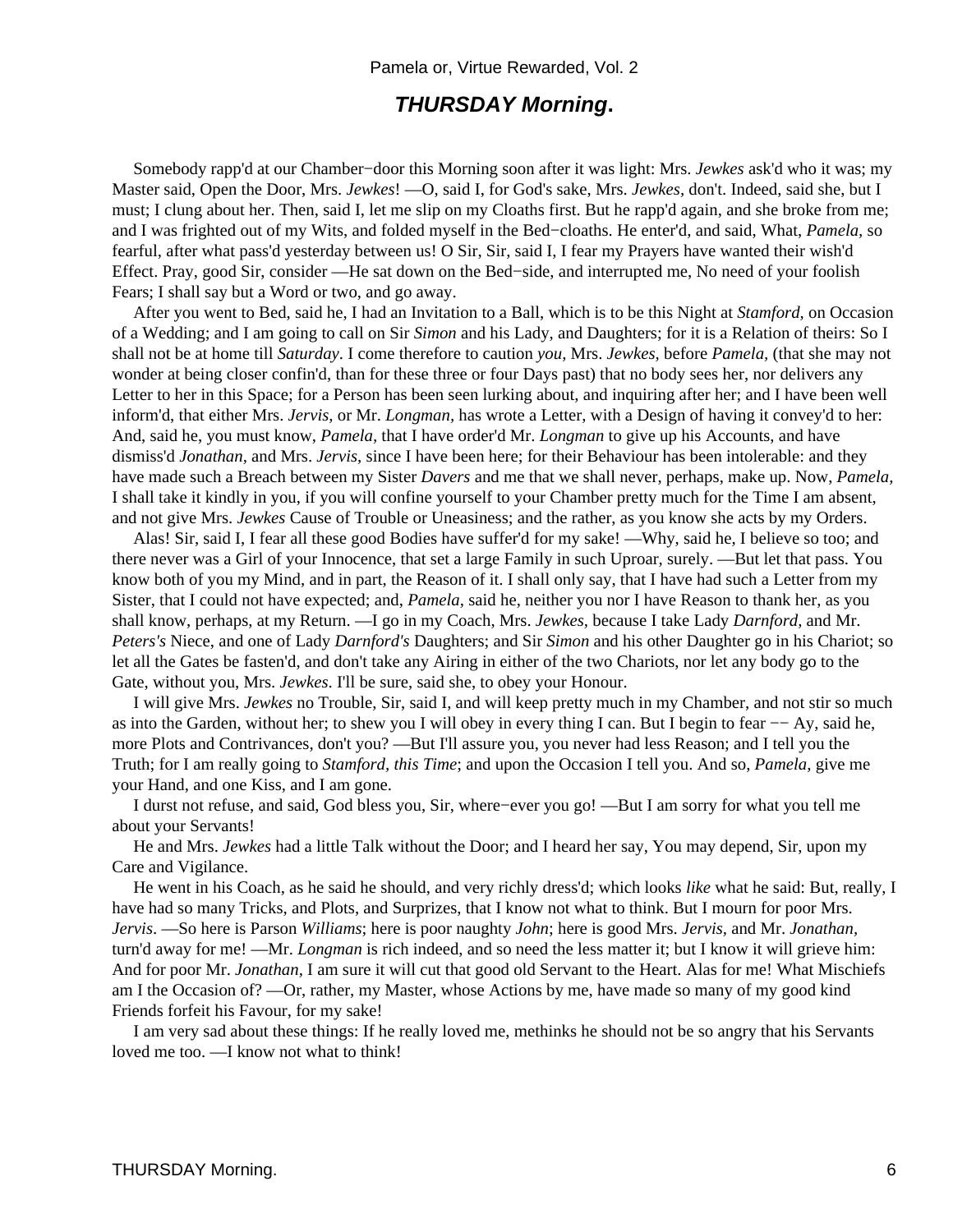## **FRIDAY Night.**

<span id="page-10-0"></span> I have removed my Papers from under the Rosebush; for I saw the Gardener begin to dig near that Spot; and I was afraid he would find them. Mrs. *Jewkes* and I were looking yesterday through the Iron Gate that fronted the Elms, and a Gypsey−like Body made up to us, and said; If, Madam, you will give me some broken Victuals, I will tell you both your Fortunes. I said, Let us hear our Fortunes, Mrs. *Jewkes*; but she said, I don't like these fort of People; but we will hear what she'll say to us. I than't fetch you any Victuals; but I will give you some Pence, said she. But *Nan* coming out, she said, Fetch some Bread, and some of the cold Meat, and you shall have your Fortune told, *Nan*.

 This, you'll think, like some of my other Matters, a very trifling thing to write about. But mark the Discovery of a dreadful Plot, which I have made by it. O bless me! what can I think of this naughty, this very naughty Gentleman! —Now will I hate him most heartily. Thus it was:

 Mrs. *Jewkes* had no Suspicion of the Woman, the Iron Gate being lock'd, and she of the Outside, and we on the Inside; and so put her Hand thro'. She said, muttering over a Parcel of cramp Words: Why, Madam, you will marry soon, I can tell you. At that she seem'd pleas'd, and said, I am glad to hear that, and shook her fat Sides with laughing. The Woman look'd most earnestly at me all the Time, and as if she had Meaning. Then it came into my Head, from my Master's Caution, that possibly this Woman might be employ'd to try to get a Letter into my Hands; and I was resolved to watch all her Motions. So Mrs. *Jewkes* said, What sort of a Man shall I have, pray? —Why, said she, a Man younger than yourself; and a very good Husband he'll prove. —I am glad of that, said she, and laugh'd again. Come, Madam, let us hear *your* Fortune.

 The Woman came to me, and took my Hand, O! said she, I cannot tell your Fortune; your Hand is so white and fine, that I cannot see the Lines: But, said she, and stoop'd, and pulled up a little Tuft of Grass, I have a Way for that; and so rubb'd my Hand with the Mould−part of the Tuft: Now, said she, I can see the Lines.

 Mrs. *Jewkes* was very watchful of all her Ways, and took the Tuft, and look'd upon it, lest any thing should be in that. And then the Woman said, Here is the Line of *Jupiter* crossing the Line of Life; and *Mars*—Odd, my pretty Mistress, said she, you had best take care of yourself: For you are hard beset, I'll assure you. You will never be marry'd, I can see; and will die of your first Child. Out upon thee, Woman! said I, better thou hadst never come here.

 Said Mrs. *Jewkes,* whispering, I don't like this. It looks like a Cheat: Pray, Mrs. *Pamela,* go in this Moment. So I will, said I; for I have enough of Fortune−telling. And in I went.

 The Woman wanted sadly to tell me more; which made Mrs. *Jewkes* threaten her, suspecting still the more: And away the Woman went, having told *Nan* her Fortune, that she would be drown'd.

 This thing ran strongly in my Head; and we went an Hour after, to see if the was lurking about, and Mr. *Colbrand* for our Guard; and looking thro' the Iron Gate, he spy'd a Man sauntring about the middle of the Walk; which filled Mrs. *Jewkes* with still more Suspicions. But she said, Mr. *Colbrand,* you and I will walk towards this Fellow, and see what he saunters there for: And, *Nan,* do you and Madam stay at the Gate.

 So they open'd the Iron Gate, and walked down towards the Man; and, guessing the Woman, if employ'd, must mean something by the Tuft of Grass, I cast my Eye that way, whence she pull'd it, and saw more Grass seemingly pull'd up: then I doubted not something was there for me; so I walked to it, and standing over it, said to *Nan*, That's a pretty Sort of a wild Flower that grows yonder, near that Elm, the fifth from us on the Left; pray pull it for me. Said she, It is a common Weed. Well, said I, but pull it for me; there are sometimes beautiful Colours in a Weed.

 While she went on, I stoop'd, and pull'd up a good Handful of the Grass, and in it a Bit of Paper, which I put instantly in my Bosom, and dropt the Grass; and my Heart went pit−a−pat at the odd Adventure. Said I, Let us go in, Mrs. *Ann*. No, said she, we must stay till Mrs. *Jewkes* comes.

 I was all Impatience to read this Paper. And when *Colbrand* and she return'd, I went in. Said she, Certainly there is some Reason for my Master's Caution; I can make nothing of this sauntring Fellow; but, to be sure, there was some Roguery in the Gypsey. Well, said I, if there was, she lost her Aim, you see! Ay, very , said she; but that was owing to my Watchfulness; and you was very good to go away when I spoke to you.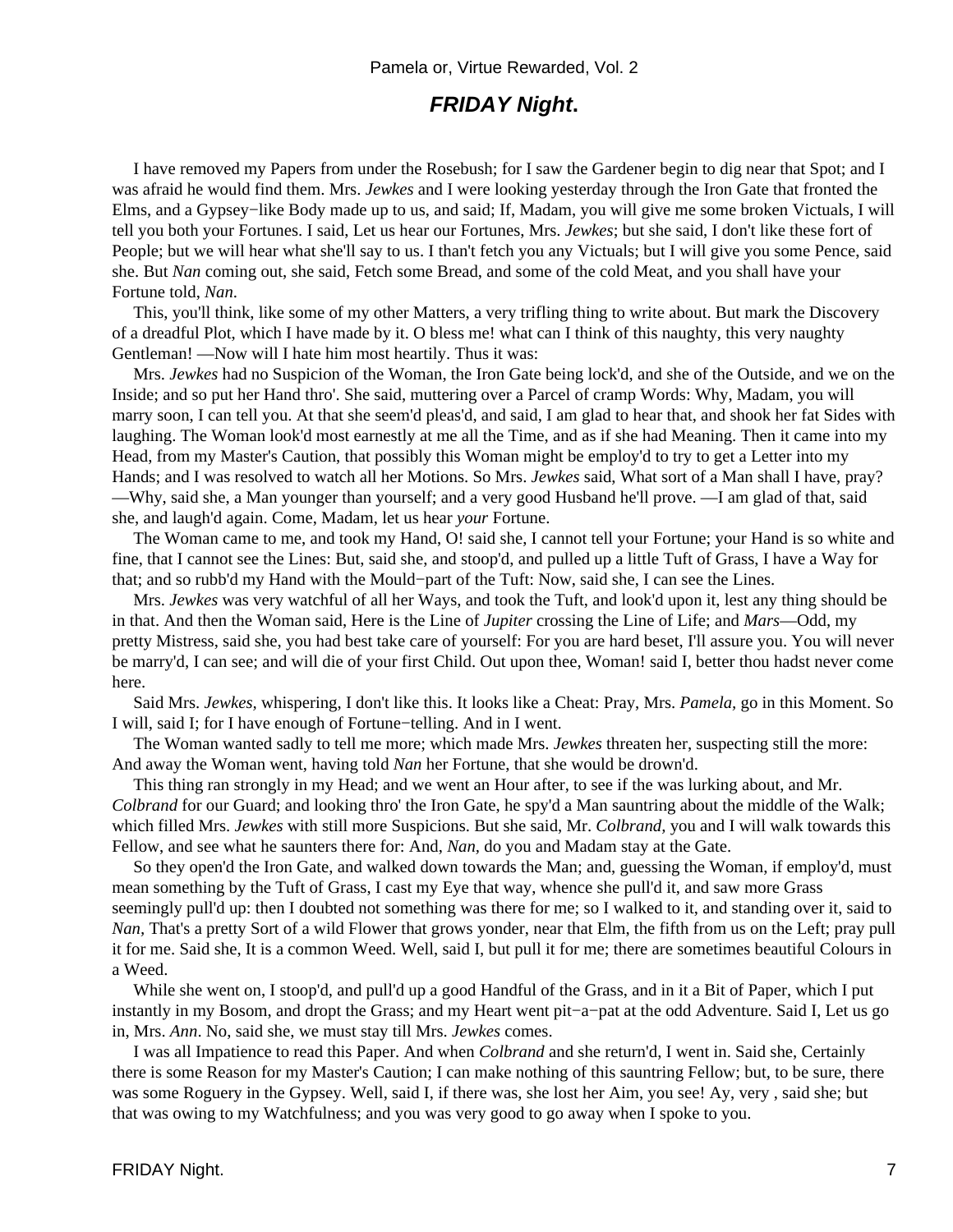I went up Stairs, and, hasting to my Closet, found the Billet to contain, in a Hand that seem'd disguised, and bad Spelling, the following Words:

 'Twenty Contrivances have been thought of to let you know your Danger; but all have prov'd in vain. Your Friends hope it is not yet too late to give you this Caution, if it reaches your Hands. The 'Squire is absolutely determin'd to ruin you. And because he despairs of any other way, he will pretend great Love and Kindness to you, and that he will marry you. You may expect a Parson for this Purpose, in a few Days; but it is a sly artful Fellow of a broken Attorney, that he has hir'd to personate a Minister. The Man has a broad Face, pitted much with the Small−pox, and is a very good Companion. So take care of yourself. Doubt not this Advice. Perhaps you'll have but too much Reason already to confirm you in the Truth of it. From your zealous Well−wisher,

'Somebody.'

 Now, my dear Father and Mother, what shall we say of this truly diabolical Master! O how shall I find Words to paint my Griefs, and his Deceit! I have as good as confessed I love him; but indeed it was on supposing him good. —This, however, has given him too much Advantage. But now I will break this wicked forward Heart of mine, if it will not be taught to hate him! O what a black, dismal Heart must he have! So here is a Plot to ruin me, and by my own Consent too! — No wonder he did not improve his wicked Opportunities, (which I thought owing to Remorse for his Sin, and Compassion for me) when he had such a Project as this in Reserve! —Here should I have been deluded with the Hopes of a Happiness that my highest Ambition could not have aspired to! — But how dreadful must have been my Lot, when I had found myself an undone Creature, and a guilty Harlot, instead of a lawful Wife? Oh! this is indeed too much, too much for your poor *Pamela* to support! This is the worse, as I hop'd all the Worst was over; and that I had the Pleasure of beholding a reclaimed Gentleman, and not an abandon'd Libertine. What now must your poor Daughter do! Now all her Hopes are dash'd! And if this fails him, then comes, to be sure, my forcible Disgrace! for this shews he will never leave till he has ruin'd me! — O the wretched, wretched *Pamela*!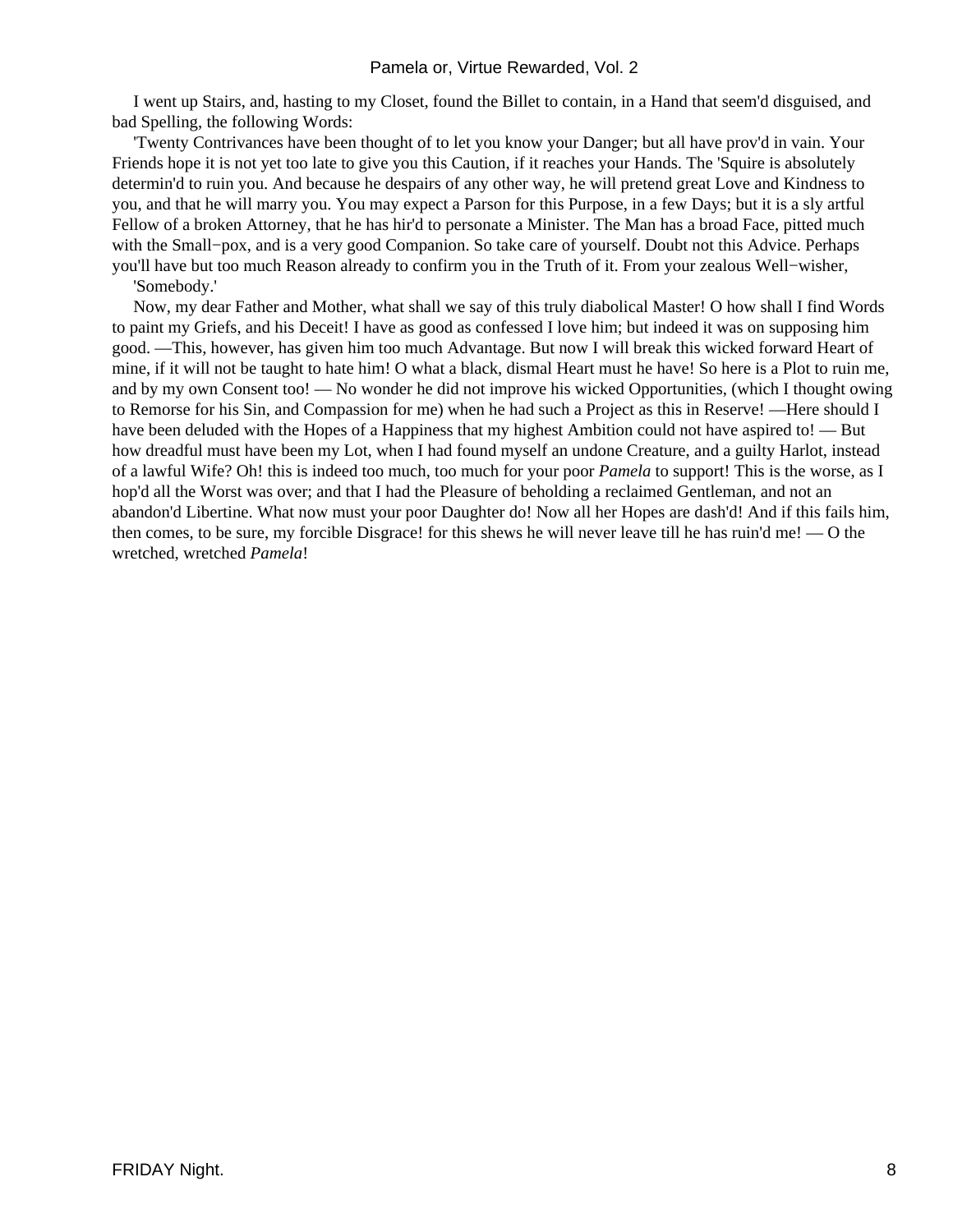## **SATURDAY Noon, One o'Clock.**

<span id="page-12-0"></span> My Master is come home, and, to be sure, has been where he said. So *once* he has told Truth; and this Matter seems to be gone off without a Plot: No doubt he depends upon his sham, wicked Marriage! He has brought a Gentleman with him to Dinner; and so I have not seen him yet.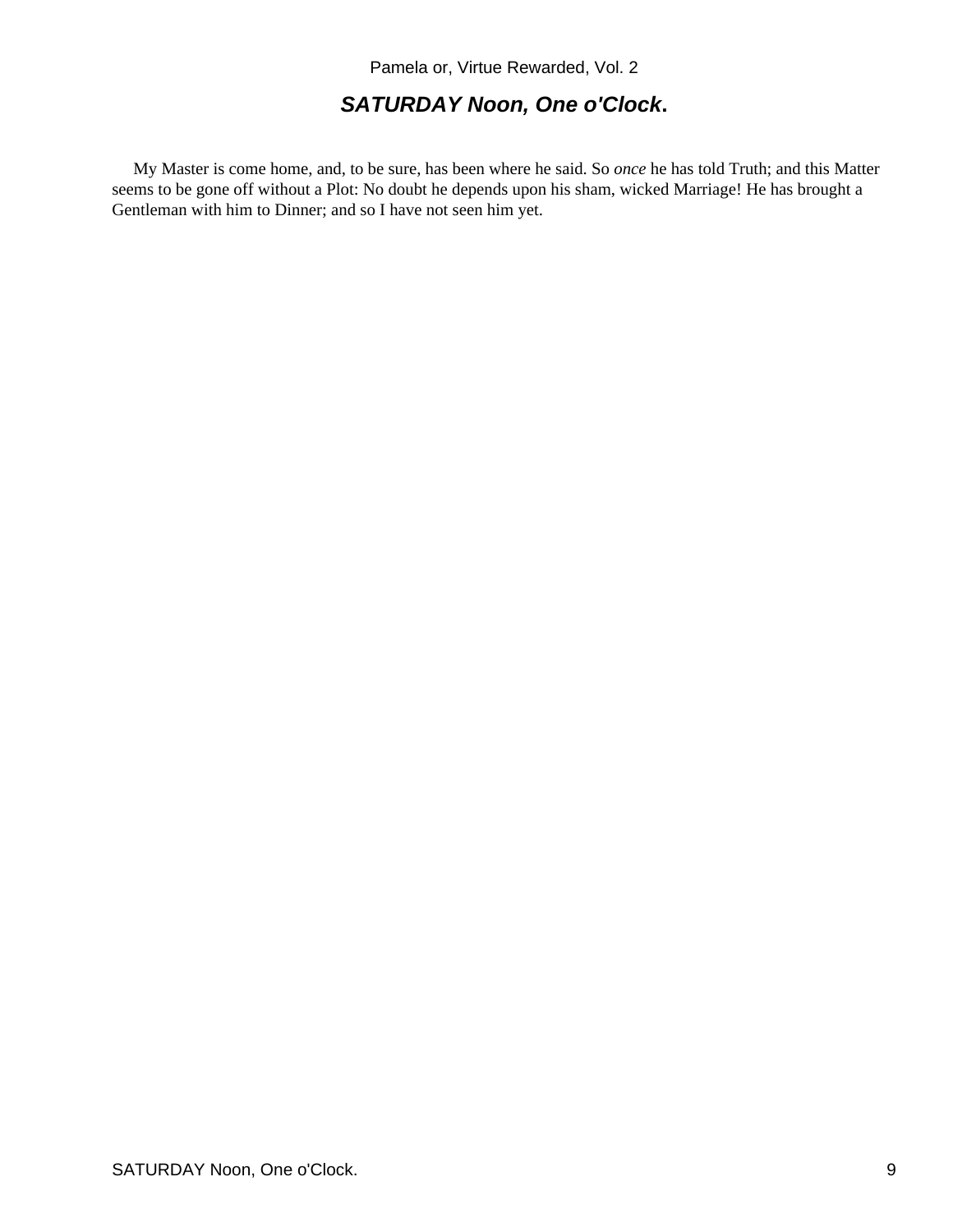### **Two o'Clock.**

<span id="page-13-0"></span> I am very sorrowful; and still have greater Reason; for just now, as I was in my Closet, opening the Parcel I had hid under the Rose−bush, to see if it was damag'd by lying so long, Mrs. *Jewkes* came upon me by Surprize, and laid her Hands upon it; for she had been looking thro' the Key−hole, it seems.

 I know not what I shall do! For now he will see all my private Thoughts of him, and all my Secrets, as I may say. What a careless Creature I am! — To be sure I deserve to be punish'd.

 You know I had the good Luck, by Mr. *Williams's* means, to send you all my Papers down to *Sunday* Night, the 17th Day of my Imprisonment. But now these Papers contain all my Matters, from that Time, to *Wednesday* the 27th Day of my Distress. And which, as you may now, perhaps, never see, I will briefly mention the Contents to you.

 In these Papers, then, are included, An Account of Mrs. *Jewkes's* Arts, to draw me in to approve of Mr. *Williams's* Proposal for Marriage; and my refusing to do so; and desiring you not to encourage his Suit to me. Mr. *Williams's* being wickedly robbed, and a Visit of hers to him; whereby she discover'd all his Secrets. How I was inclined to get off, while she was gone; but was ridiculously prevented by my foolish Fears, *&c*. My having the Key of the Back−door. Mrs. *Jewkes's* writing to my Master all the Secrets she had discover'd of Mr. *Williams*; and her Behaviour to me and him upon it. Continuance of my Correspondence with Mr. *Williams* by the Tiles; begun in the Parcel you had. My Reproaches to him for his revealing himself to Mrs. *Jewkes*; and his Letter to me in Answer, threatening to expose my Master, if he deceiv'd him; mentioning in it *John Arnold's* Correspondence with him; and a Letter which *John* sent, and was intercepted, as it seems. Of the Correspondence being carried on by a Friend of his at *Gainsborough*: Of the Horse he was to provide for me, and one for himself. Of what Mr. *Williams* had own'd to Mrs. *Jewkes*; and of my discouraging his Proposals. Then it contained a pressing Letter of mine to him, urging my Escape before my Master came; with his half−angry Answer to me. Your good Letter to me, my dear Father, sent to me by Mr. *Williams's* Conveyance; in which you would have me encourage Mr. *Williams,* but leave it to me; and in which, fortunately enough, you take Notice of my being uninclin'd to marry. —My earnest Desire to be with you. The Substance of my Answer to Mr. *Williams,* expressing more Patience, *&c*. A dreadful Letter of my Master to Mrs. *Jewkes*; which, by Mistake, was directed to me; and one to me,

directed by like Mistake, to her; and very free Reflections of mine upon both. The Concern I expressed for Mr. *Williams's* being taken in, deceived and ruin'd. An Account of Mrs. *Jewkes's* glorying in her wicked Fidelity. A sad Description I gave of Monsieur *Colbrand,* a Person he sent down to assist Mrs. *Jewkes* in watching me. My Concern for Mr. *Williams's* being arrested, and free Reflections on my Master for it. A projected Contrivance of mine, to get away out of the Window, and by the Back−door; and throwing my Petticoat and Handkerchief into the Pond to amuse them, while I got off. An Attempt that had like to have ended very dreadfully for me! My further Concern for Mr. *Williams's* Ruin on my Account: And lastly, my over−hearing Mrs. *Jewkes* brag of her Contrivance to rob Mr. *Williams,* in order to get at my Papers; which, however, he preserved, and sent safe to you.

 These, down to the Execution of my unfortunate Plot, to escape, are, to the best of my Remembrance, the Contents of the Papers, which this merciless Woman seiz'd: For, how badly I came off, and what follow'd, I still have safe, as I hope, sew'd in my Under−coat, about my Hips. In vain were all my Prayers and Tears to her, to get her not to shew them to my Master. For she said, It had now come out, why I affected to be so much alone; and why I was always writing. And she thought herself happy, she said, she had found these; for often and often had she searched every Place she could think of, for Writings, to no Purpose before. And she hoped, she said, there was nothing in them but what any body might see; for, said she, you know, you are all Innocence! —Insolent Creature, said I; I am sure you are all Guilt! —And so you must do your worst; for now I can't help myself; and I see there is no Mercy to be expected from you.

 Just now, my Master being coming up, she went to him upon the Stairs, and gave him my Papers. There, Sir, said she; you always said Mrs. *Pamela* was a great Writer; but I never could get at any thing of hers before. He took them, and went down to the Parlour again. And what with the Gypsey Affair, and what with this, I could not think of going down to Dinner; and she told him that too; and so I suppose I shall have him up Stairs, as soon as his Company is gone.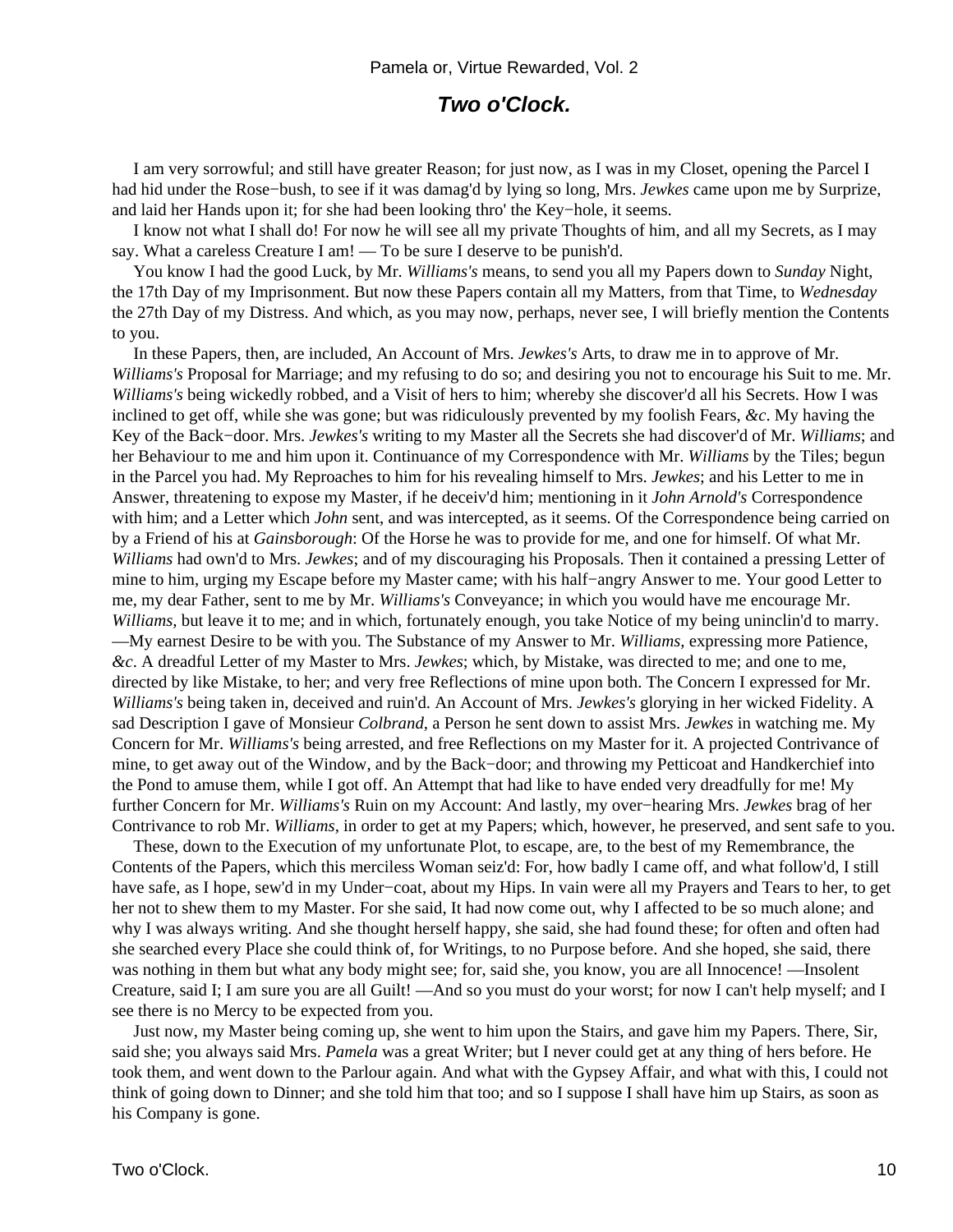## **SATURDAY, Six o'Clock,**

<span id="page-14-0"></span> My Master came up, and, in a pleasanter manner than I expected, said, So, *Pamela,* we have seized, it seems, your treasonable Papers? Treasonable? said I, very sullenly. Ay, said he, I suppose so; for you are a great Plotter; but I have not read them yet.

 Then, Sir, said I, very gravely, it will be truly honourable in you not to read them; but give them to me again. Whom, says he, are they written to? — To my Father, Sir, said I; but I suppose you see to whom. —Indeed, return'd he, I have not read three Lines as yet. Then pray, Sir, said I, don't read them; but give them to me again. No, that I won't, said he, till I have read them. Sir, said I, you serv'd me not well in the Letters I used to write formerly; I think it was not worthy your Character to contrive to get them into your Hands, by that false *John Arnold*; for should such a Gentleman as you, mind what your poor Servant writes? — Yes, said he, by all means, mind what such a Servant as *my Pamela* writes.

*Your Pamela*! thought I. Then the sham Marriage came into my Head; and indeed it has not been out of it, since the Gypsey's Affair. — But, said he, have you any thing in these Papers you would not have me see? To be sure, Sir, said I, there is; for what one writes to one's Father and Mother is not for every body. Nor, said he, am I every body.

 Those Letters, added he, that I did see by *John's* Means, were not to your Disadvantage, I'll assure you; for they gave me a very high Opinion of your Wit and Innocence: And if I had not loved you, do you think I would have troubled myself about your Letters?

 Alas! Sir, said I, great Pride to me *that*! For they gave you such an Opinion of my Innocence, that you was resolved to ruin me. And what Advantage have they brought me? —Who have been made a Prisoner, and used as I have been between you and your House−keeper?

Why, Pamela, said he, a little serious, why this Behaviour, for my Goodness to you in the Garden? —This is not of a Piece with your Conduct and Softness there, that quite charm'd me in your Favour: And you must not give me Cause to think, that you will be the more insolent, as you find me kinder. Ah! Sir, said I, you know best your own Heart and Designs! But I fear I was too openhearted then; and that you still keep your Resolution to undo me, and have only changed the Form of your Proceedings.

When I tell you once again, said he, a little sternly, that you cannot oblige me more, than by placing some Confidence in me, I will let you know, that these foolish and perverse Doubts are the worst things you can be guilty of. But, said he, I shall possibly account for the *Cause* of them, in these Papers of yours; for I doubt not you have been sincere to your *Father* and *Mother,* tho' you begin to make *me* suspect you: For I tell you, perverse Girl, that it is impossible you should be thus cold and insensible, aster what last passed in the Garden, if you were not prepossessed in some other Person's Favour. And let me add, that if I find it so, it shall be attended with such Effects, as will make every Vein in your Heart bleed.

 He was going away in Wrath; and I said, One Word, good Sir, one Word, before you read them, since you *will* read them: Pray make Allowances for all the harsh Reflections that you will find in them, on your own Conduct to me: And remember only, that they were not written for your Sight; and were penn'd by a poor Creature hardly used, and who was in constant Apprehension of receiving from you the worst Treatment that you could inflict upon her.

 If that be all, said he, and there be nothing of another Nature, that I cannot forgive, you have no Cause for Uneasiness; for I had as many Instances of your sawcy Reflections upon me in your former Letters, as there were Lines; and yet, you see, I have never upbraided you on that Score; tho', perhaps, I wished you had been more sparing of your Epithets, and your Freedoms of that Sort.

 Well, Sir, said I, since you *will,* you *must* read them; and I think I have no Reason to be afraid of being found insincere, or having, in any respect, told you a Falsehood; because, tho' I don't remember all I wrote, yet I know I wrote my Heart; and that is not deceitful. And remember, Sir, another thing, that I always declared I thought myself right to endeavour to make my Escape from this forced and illegal Restraint; and so you must not be angry that I would have done so, if I could.

I'll judge you, never fear, said he, as favourably as you deserve; for you have too powerful a Pleader for you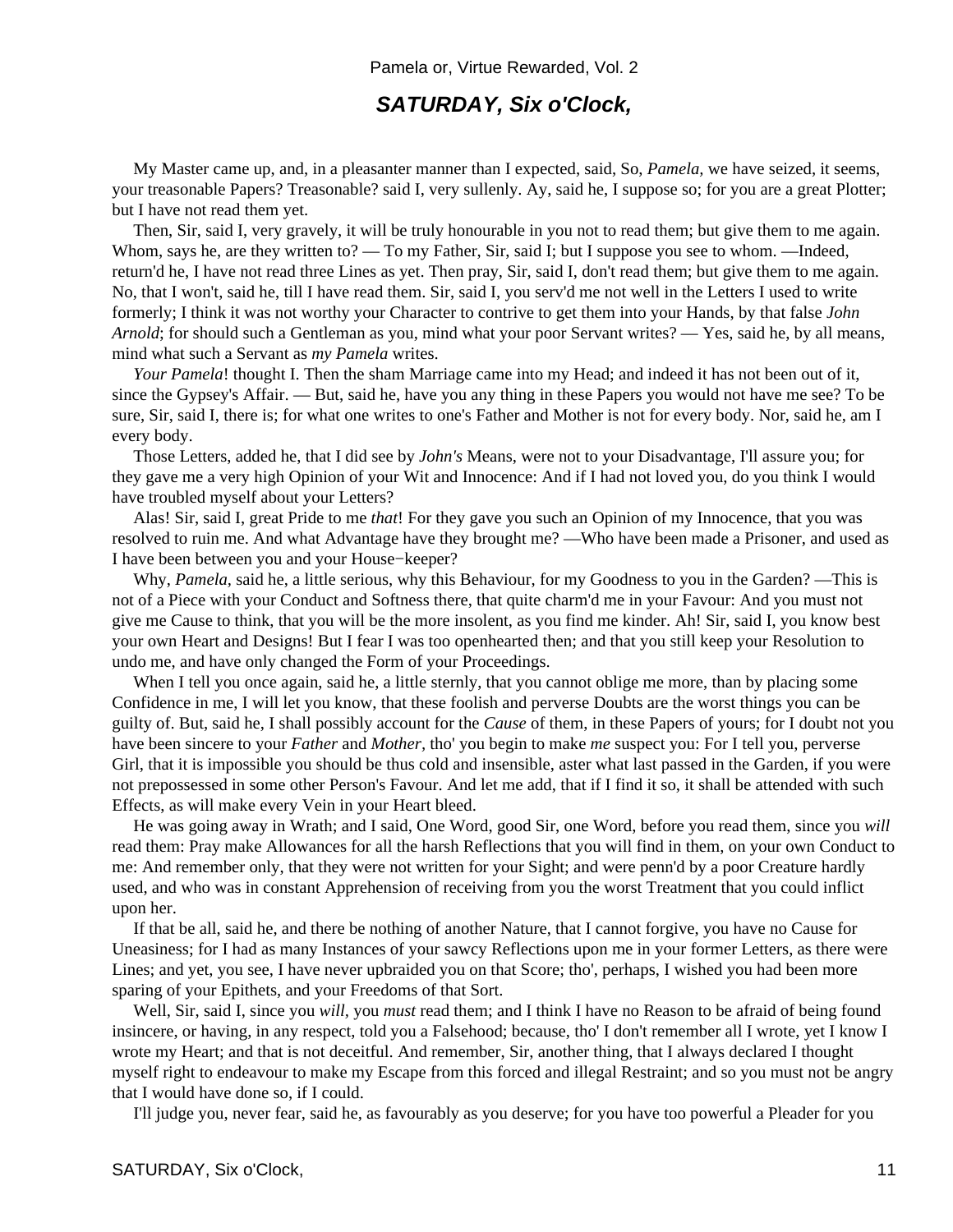within me. And so went down Stairs.

 About nine o'Clock he sent for me down in the Parlour. I went a little fearfully; and he held the Papers in his Hand, and said, Now, *Pamela,* you come upon your Trial. Said I, I hope I have a *just* Judge to hear my Cause. Ay, said he, and you may hope for a *merciful* one too, or else I know not what will become of you.

 I expect, continu'd he, that you will answer me directly, and plainly, to every Question I shall ask you. —In the first Place, Here are several Love−letters between you and *Williams*. Love−letters! Sir, said I. —Well, call them what you will, said he, I don't intirely like them, I'll assure you, with all the Allowances you desired me to make for you. Do you find, Sir, said I, that I encouraged his Proposal, or do you not? Why, said he, you discourage his Address in Appearance; but no otherwise than all your cunning Sex do to ours, to make us more eager in pursuing you.

Well, Sir, said I, that is your Comment; but it does not appear so in the Text. Smartly said! says he; where a D—l, gottest thou, at these Years, all this Knowledge; and then thou hast a Memory, as I see by your Papers, that nothing escapes it. Alas! Sir, said I, what poor Abilities I have, serve only to make me more miserable! — I have no Pleasure in my Memory, which impresses things upon me, that I could be glad never *were,* or everlastingly to *forget*.

 Well, said he, so much for that; but where are the Accounts, (since you have kept so exact a Journal of all that has befallen you) previous to these here in my Hand? My Father has them, Sir, said I. — By whose Means, said he? —By Mr. *Williams's,* said I. Well answered, said he. But cannot you contrive to get me a Sight of them? That would be pretty, said I. I wish I could have contrived to have kept those you have from your Sight. Said he, I must see them, *Pamela,* or I shall never be easy: For I must know how this Correspondence, between you and *Williams,* begun: And if I can see them, it shall be better for you, if they answer what these give me Hope they will.

 I can tell you, Sir, very faithfully, said I, what the Beginning was; for I was bold enough to be the *Beginner*. That won't do, said he; for tho' this may appear a Punctilio to *you*; to *me* it is of high Importance. Sir, said I, if you please to let me go to my Father, I will send them to you by any Messenger you shall send for them. Will you so? said he. But I dare say, if you will write for them, they will send them to you, without the Trouble of such a Journey to yourself. And I beg you will.

 I think, Sir, said I, as you have seen all my *former* Letters, thro' *John's* Baseness, and now *these,* thro' your faithful Housekeeper's officious Watchfulness, you *might* see *all the rest*. But I hope you will not desire it, till I can see how much my pleasing you in this Particular, will be of Use to myself.

 You must trust to my Honour for that. But tell me, *Pamela,* said the sly Gentleman, since I have seen *these,* Would you have voluntarily shewn me *those,* had they been in your Possession?

 I was not aware of his Inference, and said, Yes, truly, Sir, I think I should, if you commanded it. Well, then, *Pamela,* said he, as I am sure you have found means to continue your Journal, I desire, while the *former Part* can come, that you will shew me the *succeeding*? —O, Sir, Sir, said I, have you caught me so! —But indeed you must excuse me there.

 Why, said he, tell me truly, Have you not continued your Account till now? Don't ask me, Sir, said I. But I insist upon your Answer, reply'd he. Why then, Sir, said I, I will not tell an Untruth; I have. —That's my good Girl! said he. I love Sincerity at my Heart. —In *another,* Sir, said I, I presume, you mean! — Well, said he, I'll allow you to be a little witty upon me; because it is *in you,* and you cannot help it. But you will greatly oblige me, to shew me, voluntarily, what you have written. I long to see the Particulars of your Plot, and your Disappointment, where your Papers leave off. For you have so beautiful a manner, that it is partly that, and partly my Love for you, that has made me desirous of reading all you write; tho' a great deal of it is against myself; for which you must expect to suffer a little. And as I have furnished you with the Subject, I have a Title to see the Fruits of your Pen. — Besides, said he, there is such a pretty Air of Romance, as you relate them, in your Plots, and my Plots, that I shall be better directed in what manner to wind up the Catastrophe of the pretty Novel.

 If I was your Equal, Sir, said I, I should say this is a very provoking way of jeering at the Misfortunes you have brought upon me.

 O, said he, the Liberties you have taken with my Character, in your Letters, set us upon a Par, at least, in that respect. Sir, reply'd I, I could not have taken these Liberties, if you had not given me the Cause: And the *Cause,* Sir, you know, is before the *Effect* .

, *Pamela,* said he; you chop Logick very prettily. What the Duce do we Men go to School for? If our Wits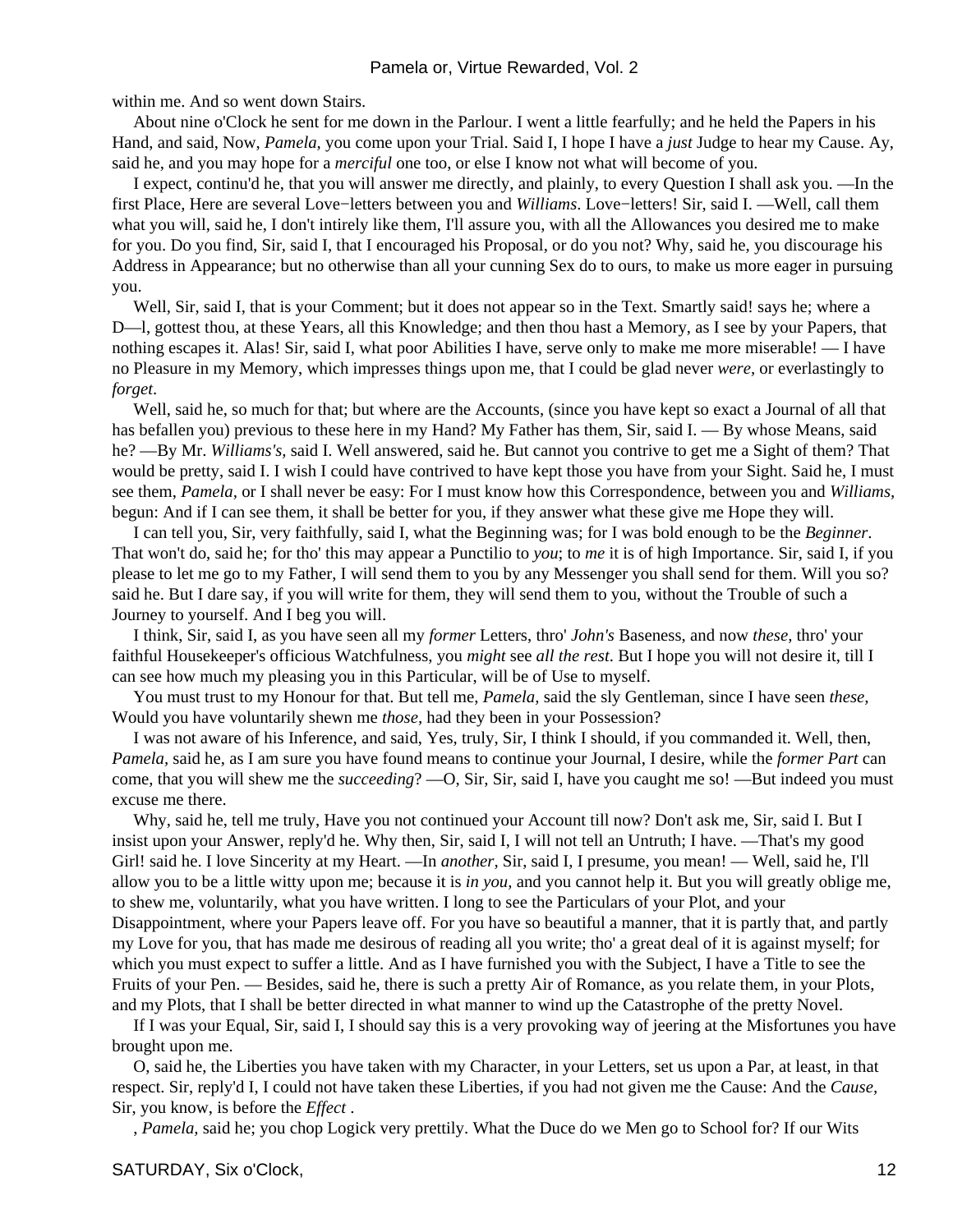were equal to Womens, we might spare much Time and Pains in our Education. For Nature learns your Sex, what, in a long Course of Labour and Study, ours can hardly attain to. —But indeed, every Lady is not a *Pamela*.

You delight to banter your poor Servant, said I.

 Nay, continued he, I believe I must assume to myself half the Merit of your Wit, too; for the innocent Exercises you have had for it from me, have certainly sharpen'd your Invention.

 Sir, said I, could I have been without those *innocent* Exercises, as you are pleased to call them, I should have been glad to have been as dull as a Beetle. But then, *Pamela,* said he, I should not have lov'd you so well. But then, Sir, reply'd I, I should have been safe, easy, and happy—Ay, may−be so, and may−be not; and the Wife too of some clouterly Plough−boy.

 But then, Sir, I should have been content and innocent; and that's better than being a Princess, and not so. And may−be not, said he; for if you had had that pretty Face, some of us keen Foxhunters should have found you out; and, spite of your romantick Notions, (which then too, perhaps, would not have had such strong Place in your Mind) would have been more happy with the Ploughman's Wife, than I have been with my Mother's *Pamela*. I hope, Sir, said I, God would have given me more Grace.

 Well, but, resum'd he, as to these Writings of yours, that follow your fine Plot, I *must* see them. Indeed, Sir, you *must not,* if I can help it. Nothing, said he, pleases me better, than that, in all your Arts, Shifts and Stratagems, you have had a great Regard to Truth; and have, in all your little Pieces of Deceit, told very few wilful *Fibs*. Now I expect you'll continue this laudable Rule in your Conversation with me. —Let me know then, where you have found Supplies of Pen, Ink, and Paper; when Mrs. *Jewkes* was so vigilant, and gave you but two Sheets at a Time? —Tell me Truth.

Why, Sir, little did I think I should have such Occasion for them; but, when I went away from your House, I begg'd some of each of good Mr. *Longman,* who gave me Plenty. Yes, yes, said he, It must be *good* Mr. *Longman*! All your Confederates are good, every one of them: But such of my Servants as have done their Duty, and obey'd my Orders, are painted out, by you, as black as Devils; nay, so am I too, for that matter.

 Sir, said I, I hope you won't be angry; but, saving yourself, do you think they are painted worse than they deserve? or worse than the Parts they acted require?

 You say, saving myself, *Pamela*; but is not that Saving a mere Compliment to me, because I am present, and you are in my Hands? Tell me truly. —Good Sir, excuse me; but I fansy I may ask you, Why you should think so, if there was not a little bit of Conscience that told you, there was but too much Reason for it?

 He kissed me, and said, I must either do thus, or be angry with you; for you are very sawcy, *Pamela*. —But, with your bewitching Chit−chat, and pretty Impertinence, I will not lose my Question. Where did you hide your Paper, Pens and Ink?

 Some, Sir, in one Place, some in another; that I might have some left, if others should be found. — That's a good Girl! said he. I love you for your sweet Veracity. Now tell me where it is you hide your Written−papers, your sawcy Journal? —I must beg your Excuse for that, Sir, said I. But indeed, answer'd he, you will not have it; for I *will* know, and I *will* see them! —This is very hard, Sir, said I; but I must say, you shall not, if I can help it.

 We were standing most of this Time; but he then sat down, and took me by both my Hands, and said, Well said, my pretty *Pamela, if you can help it*: But I will not let you help it. Tell me, Are they in your Pocket? No, Sir, said I, my Heart up at my Mouth. Said he, I know you won't tell a downright *Fib* for the World; but for *Equivocation*! no Jesuit ever went beyond you. Answer me then, Are they in *neither* of your Pockets? No, Sir, said I. Are they not, said he, about your Stays? No, Sir, reply'd I; but pray, no more Questions: For ask me ever so much, I will not tell you.

 O, said he, I have a way for that. I can do as they do abroad, when the Criminals won't confess; torture them till they do. —But pray, Sir, said I, Is this fair, just or honest? I am no Criminal; and I won't confess.

 O, my Girl. said he, many an innocent Person has been put to the Torture, I'll assure you. But let me know where they are, and you shall escape the *Question,* as they call it abroad.

 Sir, said I, the Torture is not used in *England*; and I hope you won't bring it up. Admirably said! said the naughty Gentleman. —But I can tell you of as good a Punishment. If a Criminal won't plead with us here in *England,* we *press him* to Death, or till he does plead. And so now, *Pamela,* that is a Punishment shall certainly be yours, if you won't tell without.

Tears stood in my Eyes, and I said, This, Sir, is very cruel and barbarous. —No matter, said he, it is but like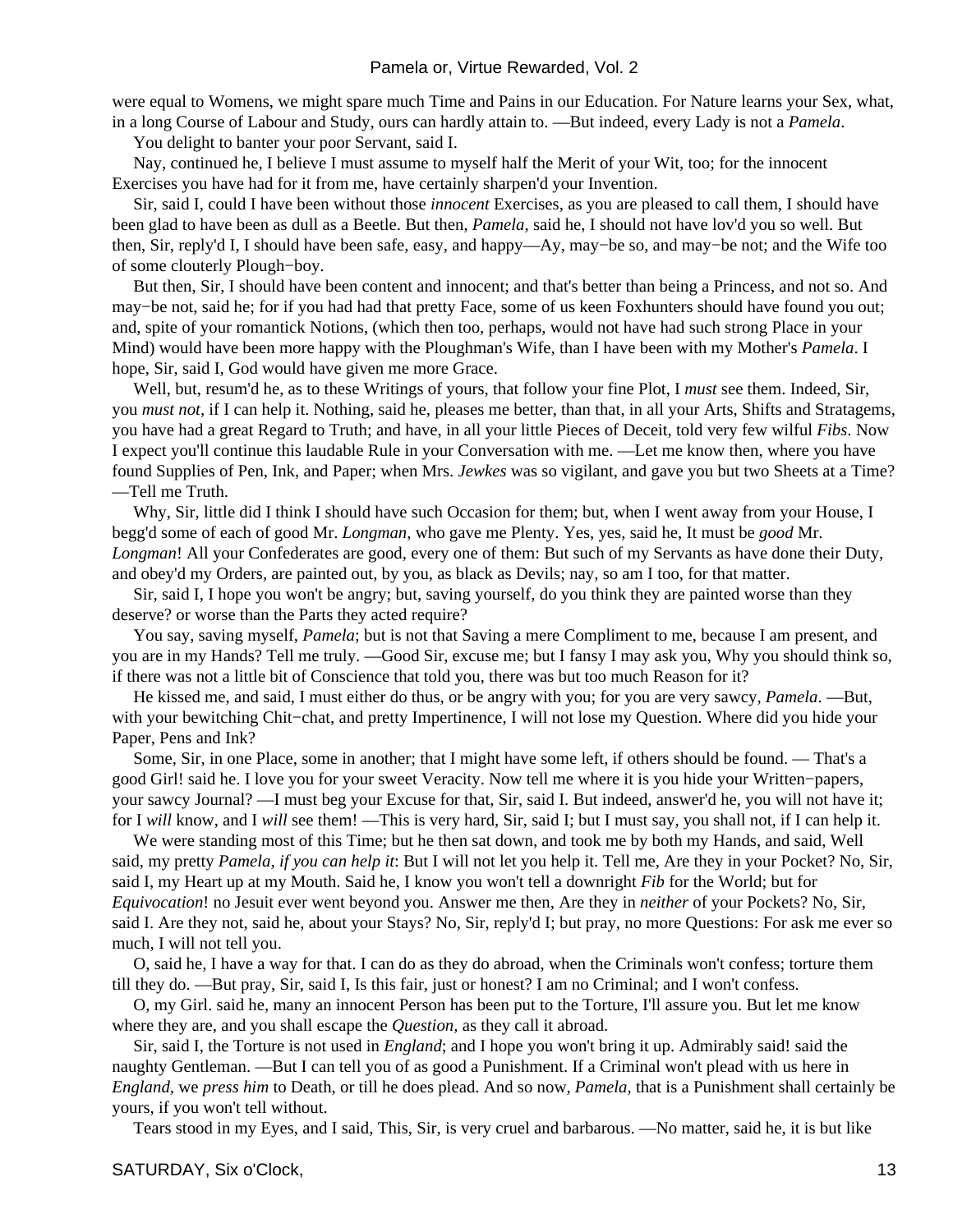your *Lucifer,* you know, in my Shape! And after I have done so many heinous things by you, as *you* think, you have no great Reason to judge so hardly of this; or, at least, it is but of a Piece with the rest.

 But, Sir, said I, (dreadfully afraid he had some Notion they were about me) if you *will* be obey'd in this unreasonable Matter; tho' it is sad Tyranny to be sure!—let me go up to them, and read them over again; and you shall see so far as to the End of the sad Story that follows those you have.

 I'll see them all, said he, down to this Time, if you have written so far! —Or at least, till within this Week. — Then let me go up to them, said I, and see what I have written, and to what Day to shew them to you; for you won't desire to see every thing. But I will, reply'd he. — But say, *Pamela,* tell me Truth; Are they *above*? I was more affrighted. He saw my Confusion. Tell me Truth, said he. Why, Sir, answer'd I, I have sometimes hid them under the dry Mould in the Garden; sometimes in one Place, sometimes in another; and those you have in your Hand, were several Days under a Rose−bush, in the Garden. Artful Slut! said he; What's this to my Question? Are they not about you? — If, said I, I must pluck them out of my Hiding−place, behind the Wainscot, won't you see me? Still more and more artful! said he. — Is this an Answer to my Question? — I have searched every Place above, and in your Closet, for them, and cannot find them; so I will know where they are. Now, said he, it is my Opinion they are about you; and I never undrest a Girl in my Life; but I will now begin to strip my pretty *Pamela*; and hope I shall not go far, before I find them.

 I fell a crying, and said, I will not be used in this manner. Pray, Sir, said I, (for he began to unpin my Handkerchief) consider! Pray, Sir, do! — And pray, said he, do *you* consider. For I will see these Papers. But may−be, said he, they are ty'd about your Knees with your Garters, and stooped. Was ever any thing so vile, and so wicked! — I fell on my Knees, and said, What *can* I do? what *can* I do? If you'll let me go up, I'll fetch them you. Will you, said he, on your Honour, let me see them uncurtail'd, and not offer to make them away; no, not a single Paper? — I will, Sir.—On your Honour? Yes, Sir. And so he let me go up−stairs, crying sadly for Vexation to be so used. Sure nobody was ever so serv'd as I am!

 I went to my Closet, and there I sat me down, and could not bear the Thoughts of giving up my Papers. Besides, I must all undress me in a manner to untack them. So I writ thus:

 '*SIR,* To expostulate with such an arbitrary Gentleman, I know will signify nothing. And most hardly do you use the Power you so wickedly have got over me. I have Heart enough, Sir, to do a Deed that would make you regret using me thus; and I can hardly bear it, and what I am further to undergo. But a superior Consideration with–holds me; thank God, it does! —I will, however, keep my Word, if you insist upon it when you have read this; but, Sir, let me beg you to give me time till to−morrow Morning, that I may just run them over, and see what I put into your Hands against me. And I will then give my Papers to you, without the least Alteration, or adding or diminishing. But I should beg still to be excused, if you please. But if not, spare them to me, but till to−morrow Morning. And this, so hardly am I used, shall be thought a Favour, which I shall be very thankful for.'

 I guessed it would not be long before I heard from him. And he accordingly sent up Mrs. *Jewkes* for what I had promised. So I gave her this Note to carry to him. And he sent word, that I must keep my Promise, and he would give me till Morning; but that I must bring them to him without his asking again.

 So I took off my Under−coat, and, with great Trouble of Mind, unsew'd them from it. And there is a vast Quantity of it. I will just slightly touch upon the Subject; because I may not, perhaps, get them again for you to see.

 They begin with an Account of my attempting to get away, out of the Window, first, and then throwing my Petticoat and Handkerchief into the Pond. How sadly I was disappointed; the Lock of the Back−door being changed. How, in trying to climb over the Door, I tumbled down, and was piteously bruised; the Bricks giving way, and tumbling upon me. How, finding I could not get off, and dreading the hard Usage I should receive, I was so wicked to be tempted to throw myself into the Water. My sad Reflections upon this Matter. How Mrs. *Jewkes* used me on this Occasion, when she found me. How my Master had like to have been drown'd in Hunting; and my Concern for his Danger, notwithstanding his Usage of me. Mrs. *Jewkes's* wicked Reports to frighten me, that I was to be marry'd to an ugly *Swiss*; who was to sell me on the Wedding−day to my Master. Her vile way of talking to me, like a *London* Prostitute. My Apprehensions on seeing Preparations made for my Master's coming. Their causless Fears, that I was trying to get away again, when I had no Thought of it; and my bad Usage upon it. My Master's dreadful Arrival; and his hard, very hard Treatment of me; and Mrs. *Jewkes's* insulting of me. His Jealousy of Mr. *Williams* and me. How Mrs. *Jewkes* vilely instigated him to Wickedness. And down to here, I put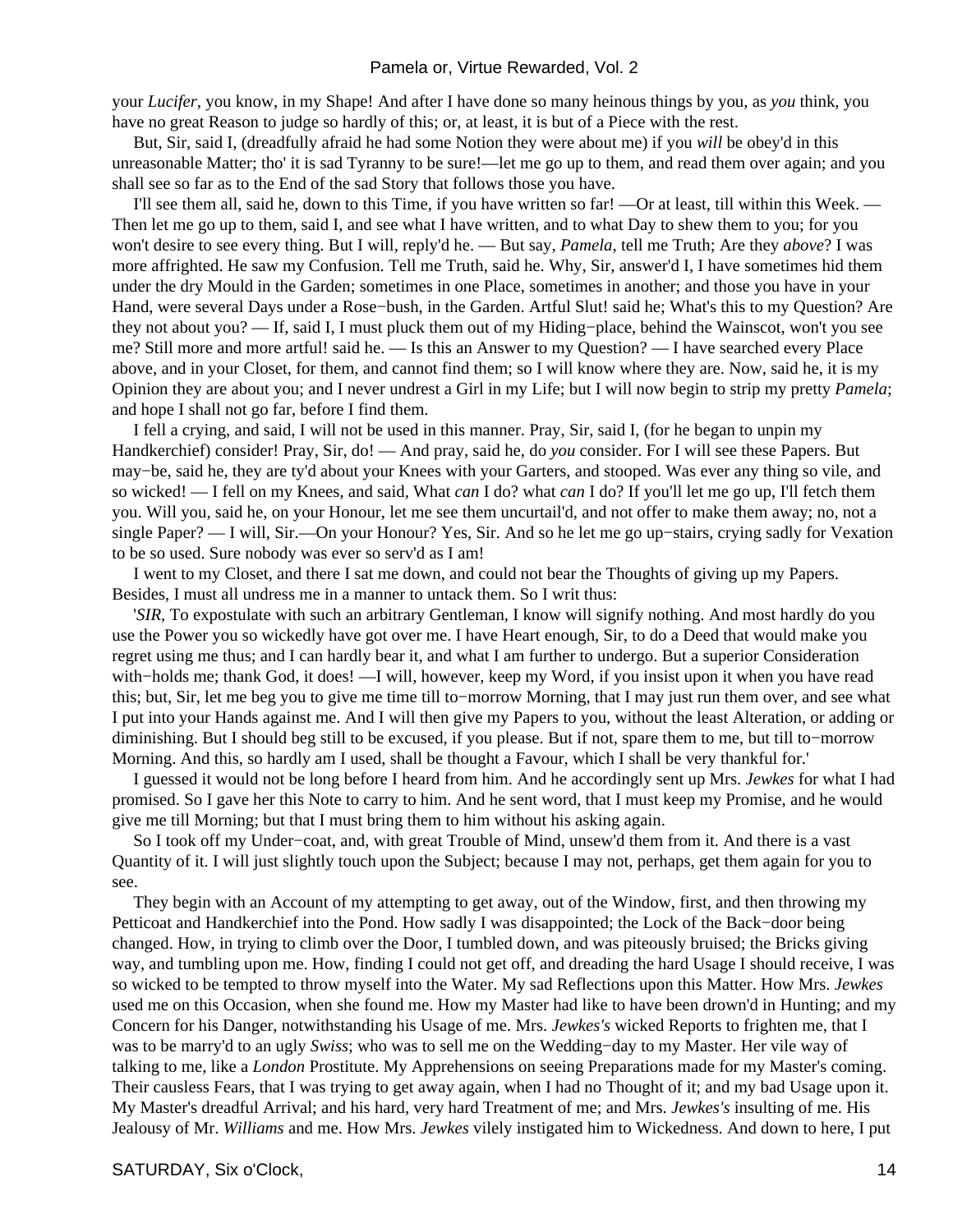into one Parcel, hoping that would content him. But for fear it should not, I put into another Parcel the following, *viz*.

 A Copy of his Proposals to me, of a great Parcel of Gold, and fine Cloaths and Rings, and an Estate of I can't tell what a Year; and 50 *l.* a Year for the Life of both of you, my dear Parents, to be his Mistress; with an Insinuation, that, may−be, he would marry me at a Year's End. All sadly vile; with Threatnings, if I did not comply, that he would ruin me, without allowing me any thing. A Copy of my Answer, refusing all with just Abhorrence. But begging at last his Goodness to me, and Mercy on me, in the most moving manner I could think of. An Account of his angry Behaviour, and Mrs. *Jewkes's* wicked Advice hereupon. His trying to get me to his Chamber; and my Refusal to go. A deal of Stuff and Chit−chat between me and the odious Mrs. *Jewkes*; in which she was very wicked, and very insulting. Two Notes I wrote, as if to be carry'd to Church, to pray for his reclaiming, and my Safety; which Mrs. *Jewkes* seiz'd, and officiously shew'd him. A Confession of mine, that notwithstanding his bad Usage, I could not hate him. My Concern for Mr. *Williams* . A horrid Contrivance of my Master's to ruin me; being in my Room, disguised in Cloaths of the Maid's, who lay with me and Mrs. *Jewkes* . How narrowly I escaped, (it makes my Heart ake to think of it still!) by falling into Fits. Mrs. *Jewkes's* detestable Part in this sad Affair. How he seem'd mov'd at my Danger, and forbore his abominable Designs; and assur'd me he had offer'd no Indecency. How ill I was for a Day or two after; and how kind he seem'd. How he made me forgive Mrs. *Jewkes*. How, after this, and great Kindness pretended, he made rude Offers to me in the Garden, which I escaped. How I resented them. Then I had written how kind and how good he behav'd himself to me; and how he pralsed me, and gave me great Hopes of his being good at last. Of the too tender Impression this made upon me; and how I began to be afraid of my own Weakness and Consideration for him, tho' he had used me so ill. How sadly jealous he was of Mr. *Williams*; and how I, as I justly could, clear'd myself as to his Doubts on that Score. How, just when he had raised me up to the highest Hope of his Goodness, he dash'd me sadly again, and went off more coldly. My free Reflections upon this trying Occasion.

 This brought Matters down from *Thursday* the 20th Day of my Imprisonment, to *Wednesday* the 41st. And there I was resolv'd to end, let what would come; for there is only *Thursday, Friday* and *Saturday,* to give an Account of; and *Thursday* he set out to a Ball at *Stamford*; and *Friday* was the Gypsey Story, and this is *Saturday,* his Return from *Stamford*. And, truly, I shall have but little Heart to write, if he is to see all.

 So these two Parcels of Papers I have got ready for him against to−morrow Morning. To be sure I have always used him very freely in my Writings, and shew'd him no Mercy; but yet he must thank himself for it; for I have only writ Truth; and I wish he had deserv'd a better Character at my hands, as well for his own sake as mine. —So, tho' I don't know whether ever you'll see what I write, I must say, that I will go to−bed, with remembring you in my Prayers, as I always do, and as I know you do me: And so God bless you. Good Night.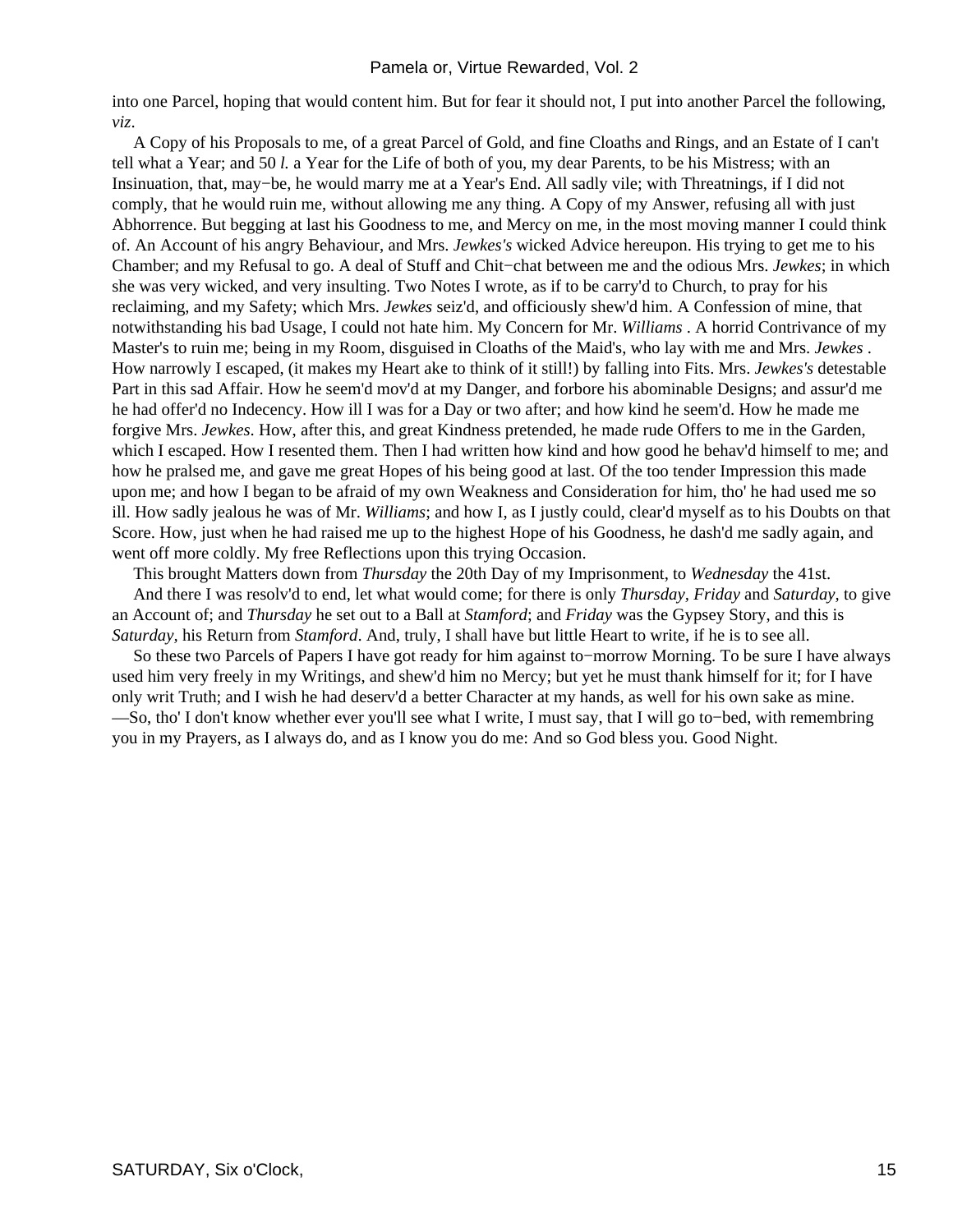## **SUNDAY Morning.**

<span id="page-19-0"></span> I Remember what he said, of not being obliged to ask again for my Papers; and what I was forced to do, and could not help it, I thought I might as well do, in such a manner as might shew I would not disoblige on purpose. Tho' I stomach'd this matter very heavily too. I had therefore got in Readiness my two Parcels; and he not going to Church in the Morning, bid Mrs. *Jewkes* tell me, he was gone into the Garden.

 I knew that was for me to go to him; and so I went. For how can I help being at his Beck? which grieves me not a little, tho' he is my Master, as I may say; for I am so wholly in his Power, that it would do me no good to incense him; and if I refused to obey him in little Matters, my Refusal in greater would have the less Weight. So I went down to the Garden; but as he walked in one Walk, I took another; that I might not seem too forward neither.

 He soon 'spy'd me, and said, Do you expect to be courted to come to me? Sir, said I, and cross'd the Walk to attend him, I did not know but I should interrupt you in your Meditations this good Day.

 Was that the Case, said he, truly, and from your Heart? Why, Sir, said I, I don't doubt but you have very good Thoughts sometimes: Tho' not towards me! —I wish, said he, I could avoid thinking so well of you, as I do. But where are the Papers? —I dare say, you had them about you yesterday; for you say in those I have, that you will bury your Writings in the Garden, for fear you should be *search'd,* if you did not escape. This, added he, gave me a glorious Pretence to search you; and I have been vexing myself all Night, that I did not strip you, Garment by Garment, till I had found them. O fie, Sir, said I; let me not be scar'd, with hearing that you had such a Thought in earnest.

Well, said he, I hope you have not now the Papers to give me; for I had rather find them myself, I'll assure you.

 I did not like this way of Talk at all; and, thinking it best, not to dwell upon it, I said, Well, but, Sir, you will excuse me, I hope, giving up my Papers.

 Don't trifle with me, said he; Where are they? — I think I was very good to you last Night, to humour you as I did. If you have either added or diminish'd, and have not strictly kept your Promise, woe be to you! Indeed, Sir, said I, I have neither added nor diminish'd. But here is the Parcel, that goes on with my sad Attempt to escape, and the terrible Consequences it had like to have been follow'd with. And it goes down to the naughty Articles you sent me. And, as you know all that has happen'd since, I hope these will satisfy you.

 He was going to speak; but I said, to drive him from thinking of any more; And I must beg you, Sir, to read the Matter favourably, if I have exceeded in any Liberties of my Pen.

 I think, said he, half−smiling, you may wonder at my Patience, that I can be so easy to read myself abus'd as I am by such a saucy Slut. —Sir, said I, I have wonder'd you should be so desirous to see my bold Stuff; and for that very Reason, I have thought it a very *good* or a very bad *Sign*. What, said he, is your *good* Sign? —That it may not have an unkind Effect upon your Temper, at last, in my Favour, when you see me so sincere. Your *bad* Sign? Why, that if you can read my Reflections and Observations upon your Treatment of me, with Tranquillity, and not be mov'd, it is a Sign of a very cruel and determin'd Heart. Now, pray Sir, don't be angry at my Boldness, in telling you so freely my Thoughts. You may, perhaps, said he, be least mistaken when you think of your bad Sign: God forbid! said I.

 So I took out my Papers; and said, Here, Sir, they are. But, if you please to return them, without breaking the Seal, it will be very generous: And I will take it for a great Favour, and a good Omen.

 He broke the Seal instantly, and open'd them. So much for your Omen, said he. I am sorry for it, said I; and was walking away. Whither now, said he? Sir, I was going in, that you might have Time to read them, if you thought fit. He put them into his Pocket, and said, You have more than these. Yes, Sir; but all that they contain you know, as well as I. —But I don't know, said he, the Light you put Things in; and so give them me, if you have not a Mind to be search'd.

 Sir, said I, I can't stay, if you won't forbear that ugly Word. —Give me then no Reason for it. Where are the other Papers? Why then, unkind Sir, if it must be so, here they are. And so I gave him out of my Pocket the second Parcel, seal'd up, as the former, with this Superscription; *From the naughty Articles, down, thro' sad Attempts, to* Thursday *the 42d Day of my Imprisonment*. This is last *Thursday,* is it? —Yes, Sir; but now you *will*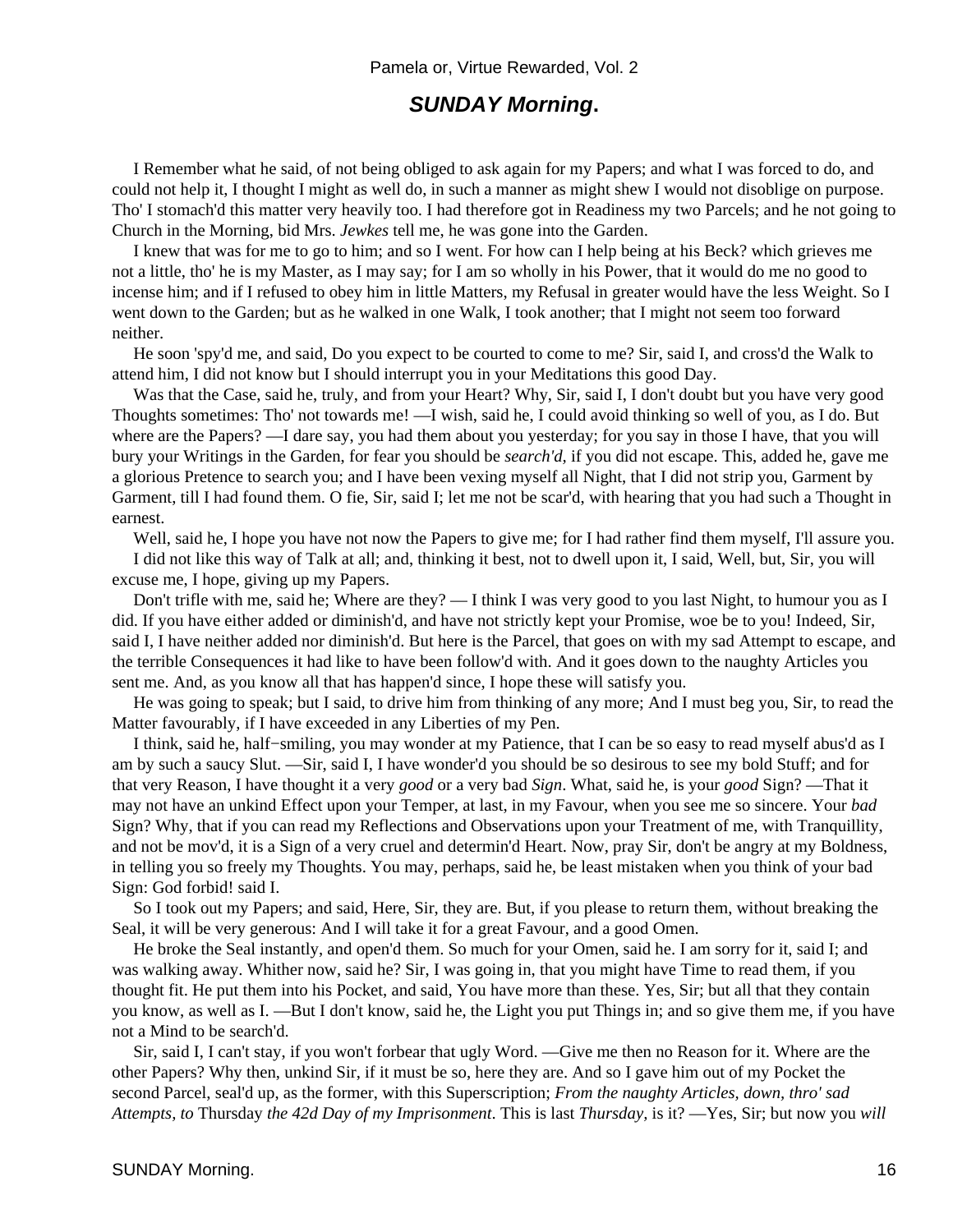see what I write, I will find some other way to employ my Time: For I can neither write so free, nor with any Face, what must be for your Perusal, and not for those I intended to divert with my melancholy Stories.

 Yes, said he, I would have you continue your Penmanship by all means; and I assure you, in the Mind I am in, I will not ask you for any after these; except any thing very extraordinary occurs. And I have, added he, another thing to tell you, That if you send for those from your Father, and let me read them, I may very probably give them all back again to you. And so I desire you will do it.

 This a little encourages me to continue my Scribbling; but for fear of the worst, I will, when they come to any Bulk, contrive some way to hide them, if I can, that I may protest I have them not about me, which before I could not say of a Truth; and that made him so resolutely bent to try to find them upon me; for which I might have suffer'd frightful Indecencies.

 He led me then to the Side of the Pond; and sitting down on the Slope, made me sit by him. Come, said he, this being the Scene of Part of your Project, and where you so artfully threw in some of your Cloaths, I will just look upon that Part of your Relation. Sir, said I, let me then walk about, at a little Distance, for I cannot bear the Thought of it. Don't go far, said he.

 When he came, as I suppose, to the Place where I mention'd the Bricks falling upon me, he got up, and walk'd to the Door, and look'd upon the broken Part of the Wall; for it had not been mended; and came back, reading on to himself, towards me; and took my Hand, and put it under his Arm.

 Why this, said he, my Girl, is a very moving Tale. It was a very desperate Attempt, and had you got out, you might have been in great Danger; for you had a very bad and lonely Way; and I had taken such Measures, that let you have been where you would, I would have had you.

 You may see, Sir, said I, what I ventur'd rather than be ruin'd; and you will be so good as hence to judge of the Sincerity of my Professions, that my Honesty is dearer to me than my Life. Romantick Girl! said he, and read on.

 He was very serious at my Reflections, on what God enabled me to escape. And when he came to my Reasonings, about throwing myself into the Water, he said, Walk gently before; and seem'd so mov'd, that he turn'd away his Face from me; and I bless'd this good Sign, and began not so much to repent at his seeing this mournful Part of my Story.

 He put the Papers in his Pocket, when he had read my Reflections, and Thanks for escaping from *myself*; and he said, taking me about the Waist, O my dear Girl! you have touch'd me sensibly with your mournful Relation, and your sweet Reflections upon it. I should truly have been very miserable, had it taken Effect. I see you have been us'd too roughly; and it is a Mercy you stood Proof in that fatal Moment.

 Then he most kindly folded me in his Arms; Let us, say I too, my *Pamela,* walk from this accursed Piece of Water; for I shall not, with Pleasure, look upon it again, to think how near it was to have been fatal to my Fair−one. I thought, said he, of terrifying you to my Will, since I could not move you by Love; and Mrs. *Jewkes* too well obey'd me, when the Terrors of your Return, after your Disappointment, were so great, that you had hardly Courage to stand them; but had like to have made so fatal a Choice, to escape the Treatment you apprehended.

 O Sir, said I, I have Reason, I am sure, to bless my dear Parents, and my good Lady, your Mother, for giving me something of a religious Education; for, but for that, and God's Grace, I should more than upon one Occasion, have attempted, at least, a desperate Act: And I the less wonder how poor Creatures, who have not the Fear of God before their Eyes, and give way to Despondency, cast themselves into Perdition.

 Come, kiss me, said he, and tell me you forgive me for rushing you into so much Danger and Distress. If my Mind hold, and I can see those former Papers of yours, and that these in my Pocket give me no Cause to alter my Opinion, J will endeavour to defy the World, and the World's Censures, and make my *Pamela* Amends, if it be in the Power of my whole Life, for all the Hardships I have inflicted upon her.

 All this look'd well; but you shall see how strangely it was all turn'd. For this Sham−marriage then came into my Mind again; and I said, Your poor Servant is far unworthy of this great Honour; for what will it be, but to create Envy to herself, and Discredit to you? Therefore, Sir, permit me to return to my poor Parents, and that is all I have to ask.

 He was in a fearful Passion then. And is it thus, said he, in my fond conceding Moments, that I am to be despis'd, and thus answer'd? —Precise, perverse, unseasonable *Pamela,* begone from my Sight, and know as well how to behave in a hopeful Prospect, as in a distressful State; and then, and not till then, shalt thou attract the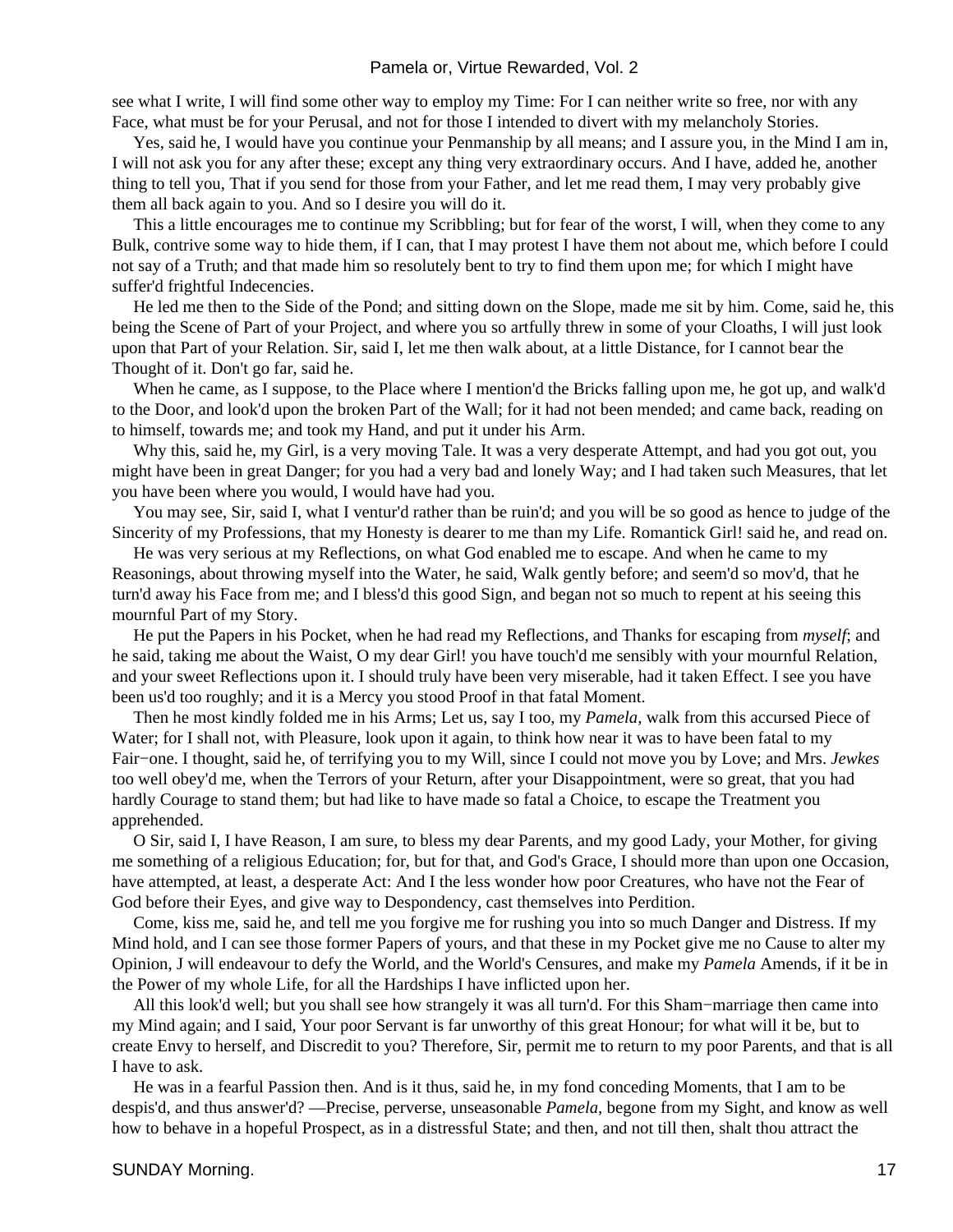Shadow of my Notice.

 I was startled, and going to speak: But he stampt with his Foot, and said, Begone, I tell you. I cannot bear this stupid romantick Folly.

One Word, said I; but one Word, I beseech you, Sir.

 He turn'd from me in great Wrath, and took down another Alley, and so I went in with a very heavy Heart; and fear I was too unseasonable, just at a Time, when he was so condescending: But if it was a Piece of Art of his Side, as I apprehended, to introduce the Sham−wedding, (and to be sure he is very full of Stratagem and Art) I think I was not so much to blame.

 So I went up to my Closet; and wrote thus far, while he walk'd about till Dinner was ready; and he is now sat down to it, as I hear by Mrs. *Jewkes,* very sullen, thoughtful, and out of Humour; and she asks what I have done to him? —Now again, I dread to see him! —When will my Fears be over?—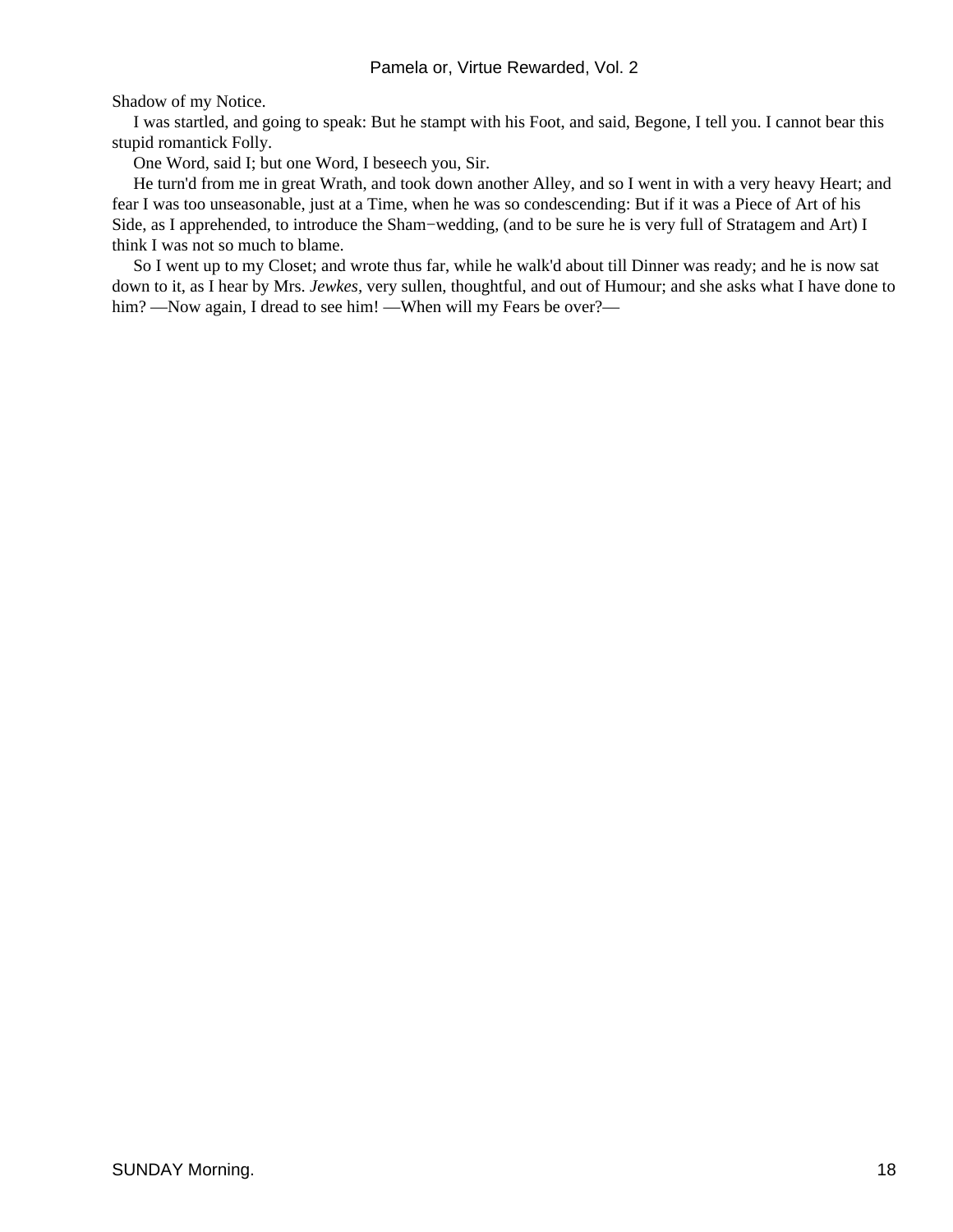## **Three o' Clock.**

<span id="page-22-0"></span> Well, he continues exceeding wroth. He has order'd his travelling Chariot to be got ready, with all Speed. What is to come next, I wonder!—

 Sure I did not say *so much*! But see the Lordliness of a high Condition! —A poor Body must not put in a Word when they take it into their Heads to be angry! What a fine Time a Person of unequal Condition would have of it, if even they were to marry such an one! —His poor dear Mother spoil'd him at first. Nobody must speak to him or contradict him, as I have heard, when he was a Child, and so he has not been us'd to be controul'd, and cannot bear the least Thing that crosses his violent Will. This is one of the Blessings of a high Condition! Much good may do them with their Pride of Birth, and Pride of Fortune, say I! —All that it serves for, as far as I can see, is to multiply their Disquiets, and every body's else that has to do with them.

 So, so! where will this end! —Mrs. *Jewkes* has been with me from him, and she says, I must get me out of the House this Moment! Well, said I, but where am I to be carry'd next? Why, home, said she, to your Father and Mother. And, can it be, said I! —No, no, I doubt I shall not be so happy as that! —To be sure, some bad Design is on foot again! To be sure it is! —Sure, sure, said I, Mrs. *Jewkes,* he has not found out some other Housekeeper worse than you! She was very angry, you may well think. But I know she can't be made worse than she is.

 She came up again. Are you ready? said she. Bless me, said I, you are very hasty: I have heard of this not a Quarter of an Hour ago. But I shall be soon ready; for I have but little to take with me and no kind Friends in this House to take Leave of to delay me. Yet, like a Fool, I can't help crying Pray, said I, just step down, and ask, if I may not have my Papers?

 So, I am quite ready now, against she comes up with an Answer; and so I will put up these few Writings in my Bosom, that I have left.

 I don't know what to think—nor how to judge; but I shall ne'er believe I am with you till I am on my Knees before you, begging both your Blessings. Yet I am sorry he is so angry with me! I thought I did not say so much.

 There is, I see, the Chariot drawn out, the Horses to, the grim *Colbrand* going to get a Horse−back. What will be the End of all this!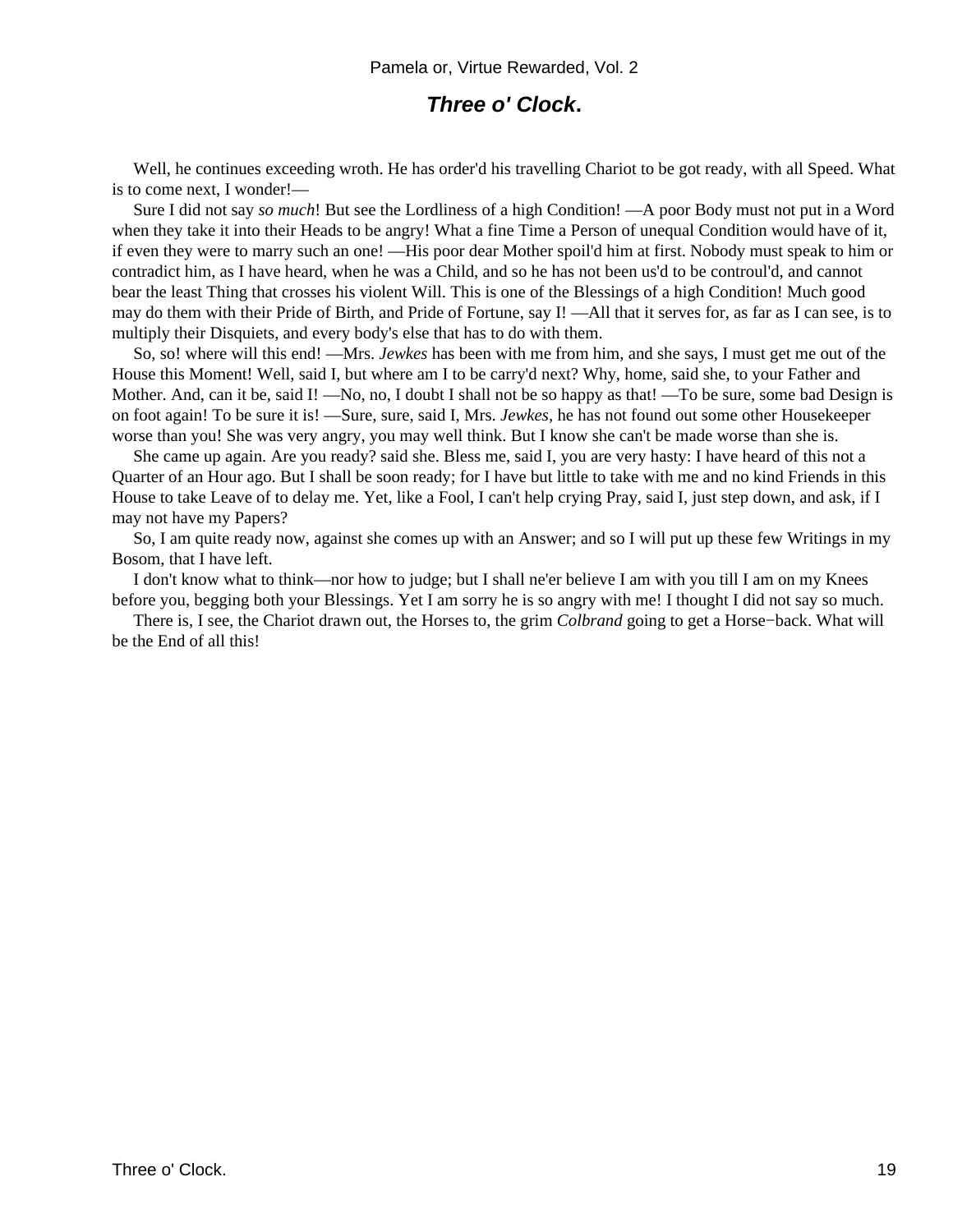### **MONDAY.**

<span id="page-23-0"></span>Well, where this will end I cannot say. But here I am, at a little poor Village, almost such an one as yours; I shall learn the Name of it by−and−by. And *Robin* assures me he has Orders to carry me to you, my dear Father and Mother. God send he may say Truth, and not deceive me again. But having nothing else to do, and I am sure I shall not sleep a Wink to−night, if I was to go to bed, I will write my Time away, and take up my Story where I left off, on *Sunday* Afternoon.

 Mrs. *Jewkes,* came up to me, with this Answer about my Papers. My Master says, he will not read them yet, lest he should be mov'd by any thing in them to alter his Resolution. But, if he shall think it worth while to read them, he will send them to you afterwards to your Father's. But, said she, here are your Guineas that I borrow'd: For all is over now, I find, with you.

 She saw me cry; and said, Do you repent? —Of what, said I? —Nay, I can't tell, said she; but to he sure he has had a Taste of your satirical Flings, or he would not be so angry. Oh! said she, and held up her Hand, Thou hast a Spirit!—but I hope it will now be brought down. —I hope so too, said I.—

Well, added I, I am ready. She lifted up the Window, and said, I'll call *Robin* to take your Portmanteau: Bag and Baggage, said she, I'm glad you're going! I have no Words, said I, to throw away upon *you,* Mrs. *Jewkes*; but, making her a very low Curchee, I most heartily thank you for all your *virtuous* Civilities to me. And so, adieu; for I'll have no Portmanteau, I'll assure you, nor any thing but these few Things that I brought with me in my Handkerchief, besides what I have on. For I had all this Time worn my own bought Cloaths, tho' my Master would have had it otherwise often; but I had put up Paper, Ink and Pens, however.

 So down I went, and as I went by the Parlour, she stept in, and said, Sir, you have nothing to say to the Girl before she goes? I heard him say, tho' I did not see him, Who bid you say *the Girl,* Mrs. *Jewkes,* in that Manner? She has offended only me!

 I beg your Honour's Pardon, said the Wretch; but if I was your Honour, she should not, for all the Trouble she has cost you, go away scot−free. No more of this, as *I told you before,* said he: What! when I have such Proof, that her Virtue is all her Pride, shall I rob her of that? —No, said he, let her go, perverse and foolish as she is; but she *deserves* to go honest, and she shall go so!

 I was so transported with this unexpected Goodness, that I open'd the Door before I knew what I did; and I said, falling on my Knees at the Door, with my Hands folded and lifted up. O thank you, thank your Honour a Million of Times! —May God bless you for this Instance of your Goodness to me! I will pray for you as long as I live, and so shall my dear Father and Mother. And, Mrs. *Jewkes,* said I, I will pray for *you* too, poor wicked Wretch that you are!

 He turn'd from me, and went into hi; Closet, and shut the Door. He need not have done so; for I would not have gone nearer to him!

Surely I did not say so much to incur all this Displeasure!

 I think I was loth to leave the House. Can you believe it? —What could be the Matter with me, I wonder! —I felt something so strange, and my Heart was so lumpish! —I wonder what ail'd me! —But this was so *unexpected*! —I believe that was all! —Yet I am very strange still. Surely, surely, I cannot be like the old murmuring *Israelites,* to long after the Onions and Garlick of *Egypt,* when they had suffer'd there such heavy Bondage? —I'll take thee, O lumpish, contradictory, ungovernable Heart, to severe Task for this thy strange Impulse, when I get to my dear Father's and Mother's; and if I find any thing in thee that should not be, depend upon it, thou shalt be humbled, if strict Abstinence, Prayer and Mortification will do it!

 But yet, after all, this last Goodness of his has touched me too sensibly. I wish I had not heard it, almost; and yet methinks I am glad I did; for I should rejoice to think the best of him, for his own sake.

Well, and so I went to the Chariot, the same that brought me down. So, Mr. *Robert*, said I, here I am again! a pure Sporting−piece for the Great! a mere Tennis−ball of Fortune! You have your Orders, I hope! Yes, Madam, said he. Pray now, said I, don't Madam me, nor stand with your Hat off to such a one as I. Had not my Master, said he, order'd me not to be wanting in Respects to you, I would have shewn you all I could. Well, said I, with my Heart full, That's very kind, Mr. *Robert*.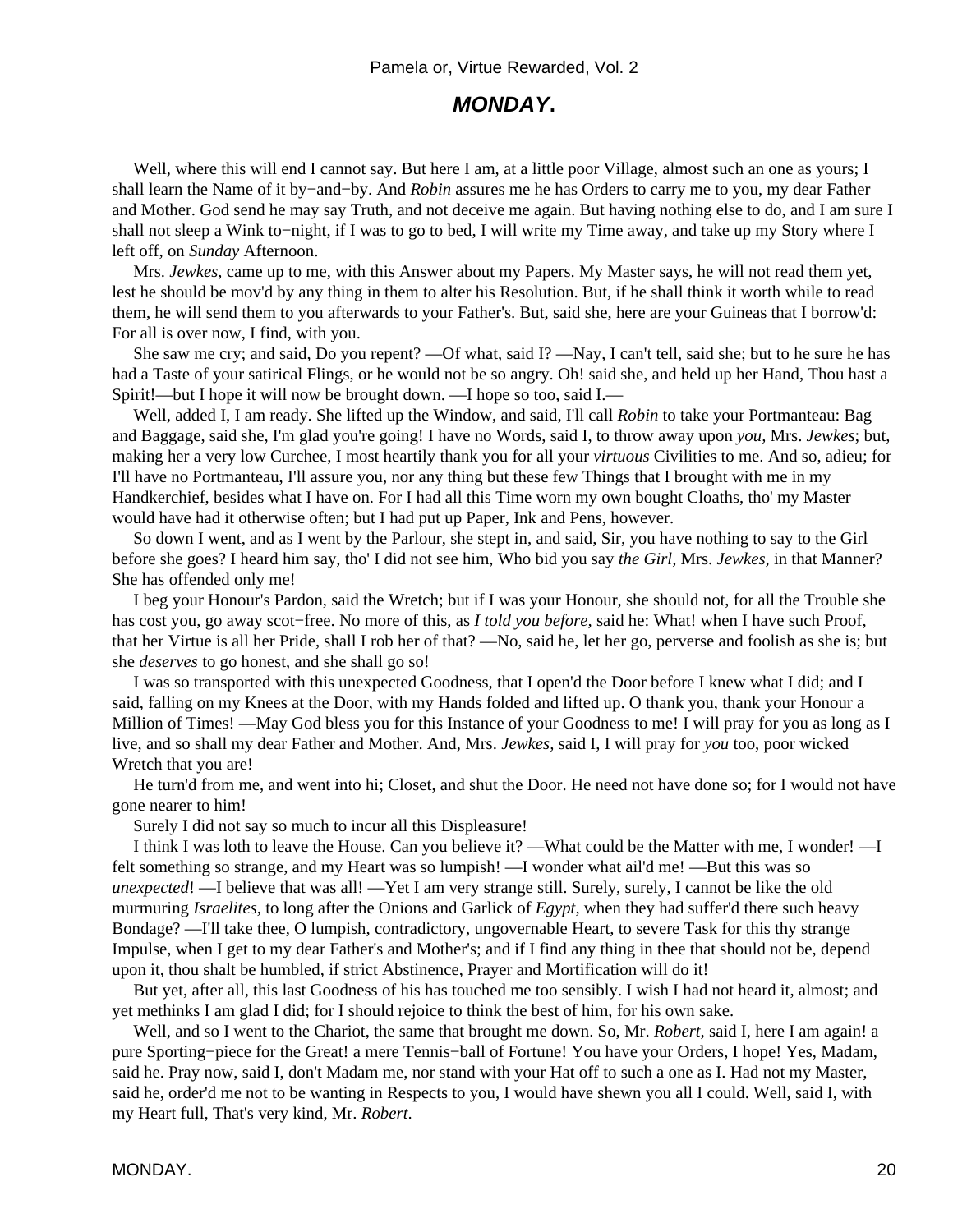Mr. *Colbrand,* mounted on Horseback, with Pistols before him, came up to me, as soon as I got in, with his Hat off too. What, Monsieur, said I, are *you* to go with me? —Part of the Way, he said, to see you safe! I *hope* that's kind too in you, Mr. *Colbrand,* said I.

 I had nobody to wave my Handerchief to now, nor to take Leave of; and so I resign'd myself to my Contemplations, with this strange wayward Heart of mine, that I never found so ungovernable and awkward before.

 So away drove the Chariot! And when I had got out of the Elm−walk, and into the great Road, I could hardly think but I was in a Dream all the Time. A few Hours before in my Master's Arms almost, with twenty kind Things said to me, and a generous Concern for the Misfortunes he had brought upon me; and only by one rash half Word exasperated against me, and turn'd out of Doors, at an Hour's Warning; and all his Kindness changed to Hate! And I now, from Three o'Clock to Five, several Miles off. —But if I am going to you, all will be well again, I hope!

 Lack−a−day, what strange Creatures are Men! Gentlemen, I should say rather! For, my dear deserving good Mother, tho' Poverty be both your Lots, has had a better Hap; and you are, and have always been, blest in one another! —Yet this pleases me too, he was so good, he would not let Mrs. *Jewkes* speak ill of me; and scorn'd to take her odious unwomanly Advice. O what a black Heart has this poor Wretch! So I need not rail against Men so much; for my Master, bad as I have thought him, is not half so bad as this Woman! —To be sure she must be an Atheist! Do you think she is not?—

 We could not reach further than this little poor Place, and sad Alehouse, rather than Inn; for it began to be dark, and *Robin* did not make so much Haste as he might have done: And he was forc'd to make hard Shift for his Horses. Mr. *Colbrand* and *Robert* too are very civil. I see he has got my Portmanteau lash'd behind the Coach. I did not desire it; but I shall not come quite empty. A thorough Riddance of me, I see! —Bag and Bag−gage! as Mrs. *Jewkes* says. Well, my Story surely would furnish out a surprizing kind of Novel, if it was to be well told.

 Mr. *Robert* came up to me, just now, and begg'd me to eat something. I thank'd him; but said I could not eat. I bid him ask Mr. *Colbrand* to walk up; and he came; but neither of them would sit, nor put their Hats on. What Mockado is this to such a poor Soul as I! I ask'd them, if they were at Liberty to tell me the Truth of what they were to do with me? if not, I would not desire it. —They both said, *Robin* was order'd to carry me to my Father's. And Mr. *Colbrand* was to leave me within ten Miles, and then strike off for the other House, and wait till my Master arriv'd there. They both spoke so solemnly, that I cannot but believe them.

 But when *Robin* went down, the other said, he had a Letter to give me next Day, at Noon, when we baited, as we were to do, at Mrs. *Jewkes's* Relations, —May I not, said I, beg the Favour to see it to−night? He seem'd so loth to deny me; that I have Hopes, I shall prevail on him by−and−by.

 Well, my dear Father and Mother, I have, on great Promises of Secrecy, and making no Use of it, got the Letter. I will try if I can open it, without breaking the Seal, and will take a Copy of it, by−and−by: For *Robin* is in and out; there being hardly any Room in this little House for one to be long alone. Well, this is the Letter.

 'When these Lines are deliver'd to you, you will be far on your Way to your Father and Mother, where you have so long desired to be. And, I hope, I shall forbear thinking of you with the least Shadow of that Fondness my foolish Heart had entertain'd for you. I bear you, however, no Ill−will; but the End of my detaining you being over, I would not that you should tarry with me an Hour more than needed, after the ungenerous Preference you gave against me, at a Time that I was inclined to pass over all other Considerations, for an honourable Address to you; for well I found the Tables intirely turn'd upon me, and that I was in far more Danger from *you* than you was from *me*; for I was just upon resolving to defy all the Censures of the World, and to make you my Wife.

 'I will acknowledge another Truth; That had I not parted with you as I did, but permitted you to stay till I had read your Journal reflecting, as I doubt not I shall find it, and till I had heard your bewitching Pleas in your Behalf, I fear'd I could not trust myself with my own Resolution. And this is the Reason, I frankly own, that I have determin'd not to see you, nor hear you speak; for, well I know my Weakness in your Favour.

 'But I will get the better of this fond Folly. Nay, I hope I have already done it, since it was likely to cost me so dear. And I write this to tell you, that I wish you well with all my Heart, tho' you have spread such Mischiefs thro' my Family. — And yet, I cannot but say, that I could wish you would not think of marrying in haste; and particularly that you would not have this cursed *Williams*. —But what is all this to me now? —Only, my Weakness makes me say, That as I had already look'd upon you as mine; and you have so soon got rid of your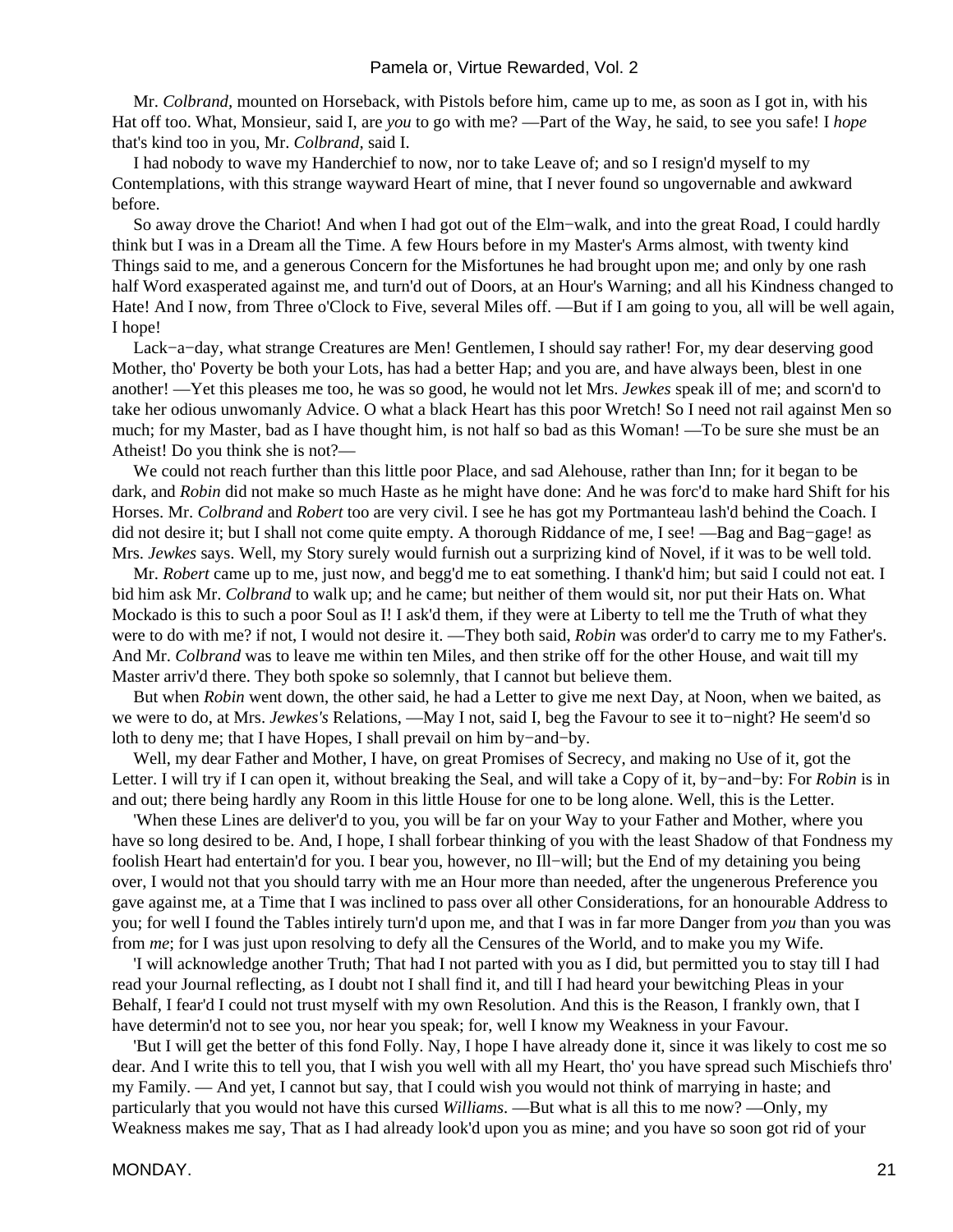first Husband, so you will not refuse, to my Memory, the Decency that every common Person observes, to pay a Twelve−month's Compliment, tho' but a mere Compliment, to my Ashes.

 'Your Papers shall be faithfully return'd you, and I have paid so dear for my Curiosity in the Affection they have rivetted upon me for you, that you would look upon yourself amply reveng'd, if you knew what they have cost me.

 'I thought of writing but a few Lines; but I have run into Length. I will now try to recollect my scatter'd Thoughts, and resume my Reason, and shall find Trouble enough to replace my Affairs, and my own Family; and to supply the Chasms you have made in it: For, let me tell you, tho' I can forgive you, I never can my Sister, nor my Domestics; for my Vengeance must be wreak'd somewhere.

 'I doubt not your Prudence in forbearing to expose me any more than is necessary for your own Justification; and for *that,* I will suffer myself to be accused by you, and will also accuse myself, if it be needful. For I am, and will ever be,

#### '*Your affectionate Well−wisher*.'

 This Letter, when I expected some new Plot, has affected me more than any thing of that Sort could have done. For here is plainly his great Value for me confess'd, and his rigorous Behaviour accounted for in such a Manner, as tortures me much. And all this wicked Gypsey Story is, as it seems, a Forgery upon us both, and has quite ruin'd me! For, Oh! my dear Parents, forgive me! but I found to my Grief before, that my Heart was too partial in his Favour; but *now,* with so much Openness, so much Affection, nay, so much *Honour* too, (which was all I had before doubted, and kept me on the Reserve)I am quite overcome. This was a Happiness, however, I had no Reason to expect. But to be sure, I must own to you; that I shall never be able to think of any body in the World but him! —Presumption, you will say; and so it is: But Love is not a voluntier Thing:—*Love,* did I say! —But, come, I hope not! —At least it is not, I hope, gone so far, as to make me *very* uneasy; for I know not *how* it came, nor when it begun; but creep, creep it has, like a Thief upon me; and before I knew what was the Matter, it look'd like Love.

 I wish, since it is too late, and my Lot determin'd, that I had not had this Letter; nor heard him take my Part to that vile Woman; for then I should have bless'd myself, in having escap'd so happily his designing Arts upon my Virtue; but *now,* my poor Mind is all topsy−turvy'd, and I have made an Escape, to be more a Prisoner!

 But, I hope, since thus it is, that all will be for the best; and I shall, with your prudent Advice, and pious Prayers, be able to overcome this Weakness. —But, to sure, my dear Sir, I will keep a longer Time than a Twelve−month, as a Widow, for a Compliment, and *more* than a Compliment, to your Ashes! —O the dear Word! —How kind, how moving, how affectionate is that Word! O why was I not a Duchess, to shew my Gratitude for it? but must labour under the Weight of an Obligation, even had this Happiness befallen me, that would have press'd me to Death, and which I never could return by a whole Life of faithful Love, and chearful Obedience.

 O forgive your poor Daughter! —I am sorry to find this Trial so sore upon me; and that all the Weakness of my weak Sex, and tender Years, who never before knew what it was to be so touch'd, is rais'd against me, and too mighty to be withstood by me. —But Time, Prayer, and Resignation to God's Will, and the Benefits of your good Lessons and Examples, I hope, will enable me to get over this so heavy a Trial. —O my treacherous, treacherous Heart! to serve me thus! And give no Notice to me of the Mischiefs thou wast about to bring upon me! But thus foolishly to give thyself up to the proud Invader, without ever consulting thy poor Mistress in the least! But thy Punishment will be the *first* and the *greatest*; and well deservest thou to smart, O perfidious Traitor, for giving up so weakly, thy *whole Self,* before a Summons came, and to one too, who had us'd me so hardly! And when, likewise, thou hadst so well maintain'd thy Post against the most violent and avowed, and therefore, as I thought, more dangerous Attacks.

 After all, I must either not shew you this my Weakness, or tear it out of my Writing — *Memorandum,* to consider of this, when I get home.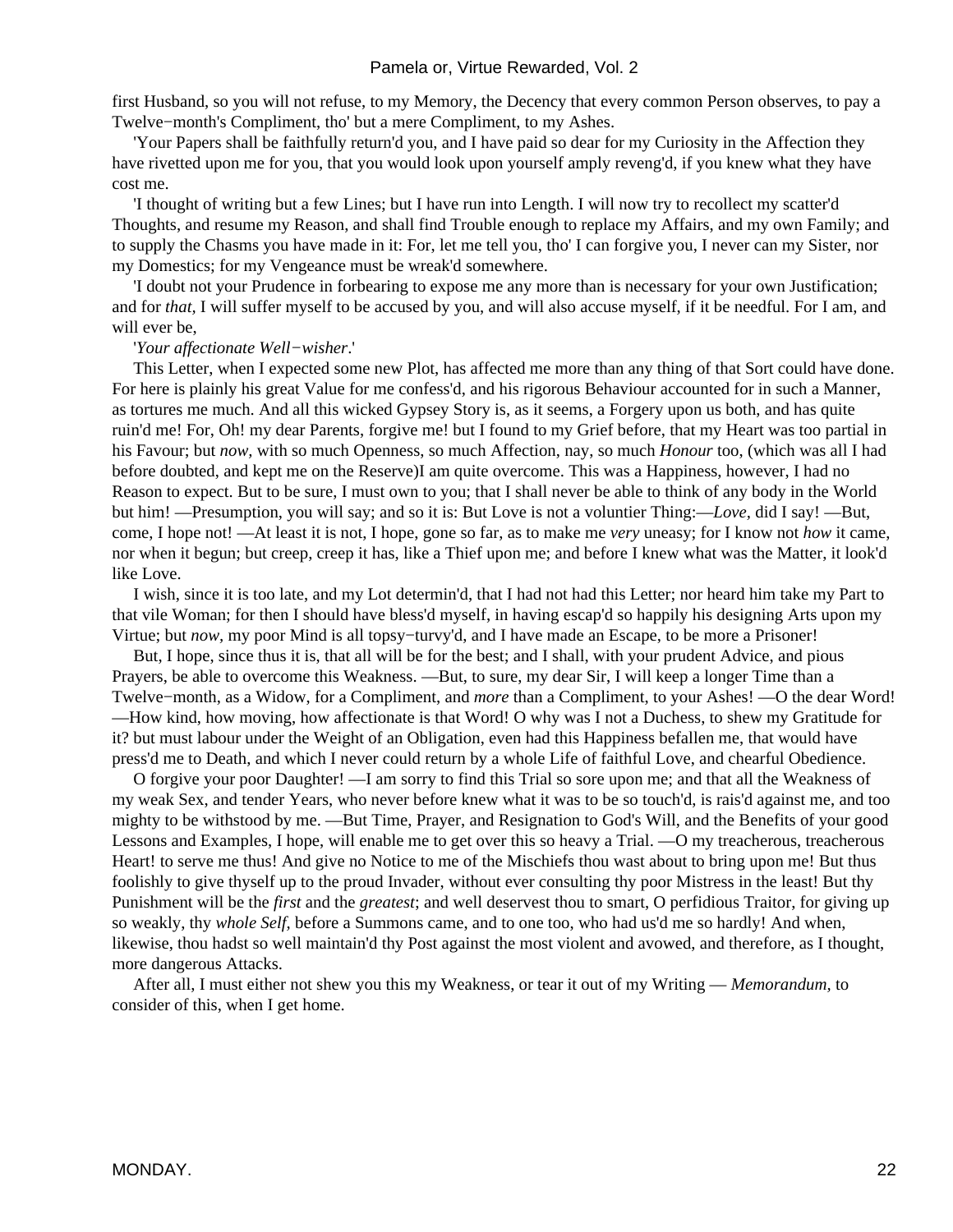## **MONDAY Morning Eleven o'Clock .**

<span id="page-26-0"></span> We are just come in here, to the Relations of Mrs. *Jewkes*. The first Compliment I had, was, in a very impudent manner, How I liked the 'Squire? —I could not help saying, Bold, forward Woman! Is it for you, who keep an Inn, to treat Passengers at this Rate? She was but in jest, she said, and begg'd Pardon: And she came, and begg'd Excuse again, very submissively, after *Robin* and Mr. *Colbrand* had talk'd to her a little.

 The latter here, in great Form, gave me, before *Robin,* the Letter, which I had given him back for that purpose. And I retir'd, as if to read it; and so I did; for I think I can't read it too often; tho', for my Peace of Mind sake, I might better try to forget it. I am sorry, methinks, I cannot bring you back a sound Heart; but indeed it is an honest one, as to any body but me; for it has deceived nobody else: Wicked thing as it is!

More and more surprizing Things still! —

 Just as I had sat down, to try to eat a bit of Victuals, to get ready to pursue my Journey, came in Mr. *Colbrand,* in a mighty Hurry. O Madam! Madam! said he, Here be de Groom from de 'Squire *B.* all over in a Lather, Man and Horse! O how my Heart went pit−a−pat! —What now, thought I, is to come next! He went out, and presently return'd with a Letter for me, and another, inclosed, for Mr. *Colbrand*. This seem'd odd, and put me all in a Trembling. So I shut the Door; and, never, sure, was the like known! found the following agreeable Contents.

 'In vain, my *Pamela,* do I find it to struggle against my Affection for you. I must needs, after you were gone, venture to entertain myself with your Journal. When I found Mrs. *Jewkes's* bad Usage of you, after your dreadful Temptations and Hurts; and particularly your generous Concern for me, on hearing how narrowly I escaped drowning (tho' my Death would have been your Freedom, and I had made it your Interest to wish it); and your most agreeable Confession in another Place, that notwithstanding all my hard Usage of you, you could not *hate* me; and that expressed in so sweet, so soft, and so innocent a manner, that I flatter myself you may be brought to *love* me, (together with the other Parts of your admirable Journal) I began to repent my parting with you. But, God is my Witness, for no unlawful End, as you would call it; but the very contrary. And the rather, as all this was improv'd in your Favour, by your Behaviour at leaving my House: For, Oh! that melodious Voice praying for me at your Departure, and thanking me for my Rebuke to Mrs. *Jewkes,* still hangs upon my Ears, and quavers upon my Memory. And tho' I went to−bed, I could not rest; but about Two got up, and made *Thomas* get one of the best Horses ready, in order to set out to overtake you, while I sat down to write this to you.

 'Now, my dear *Pamela,* let me beg of you, on the Receipt of this, to order *Robin* to drive you back again to my House I would have set out myself, for the Pleasure of bearing you Company back in the Chariot; but am really indisposed: I believe, with Vexation that I should part thus with my Soul's Delight, as I now find you are, and must be, in spight of the Pride of my own Heart.

 'You cannot imagine the Obligation your Return will lay me under to your Goodness; and yet, if you will not so far favour me, you shall be under no Restraint, as you will see by my Letter inclosed to *Colbrand*; which I have not sealed, that you may read it. But spare me, my dearest Girl, the Confusion of following you to your Father's; which I must do, if you persist to go on; for I find I cannot live a Day without you.

 'If you are the generous *Pamela* I imagine you to be, (for hitherto you have been all Goodness, where it has not been merited) let me see, by this new Instance, the further Excellency of your Disposition; let me see you can forgive the Man who loves you more than himself; let me see by it, that you are not prepossess'd in any other Person's Favour: And one Instance more I would beg, and then I am all Gratitude; and that is, That you would dispatch Monsieur *Colbrand* with a Letter to your Father, assuring him, that all will end happily; and that he will send to you, at my House, the Letters you found means, by *Williams's* Conveyance, to send him: And when I have all my proud, and, perhaps, punctilious Doubts answer'd, I shall have nothing to do, but to make you happy, and be so my self. For I must be

'*Yours, and only Yours*.

'*Monday* Morn. near three o'Clock'

 O my exulting Heart! how it throbs in my Bosom, as if it would reproach me for so lately upbraiding it for giving way to the Love of so dear a Gentleman! —But, take care thou art not too credulous neither, O fond Believer! Things that we wish, are apt to gain a too ready Credence with us. This sham Marriage is not yet clear'd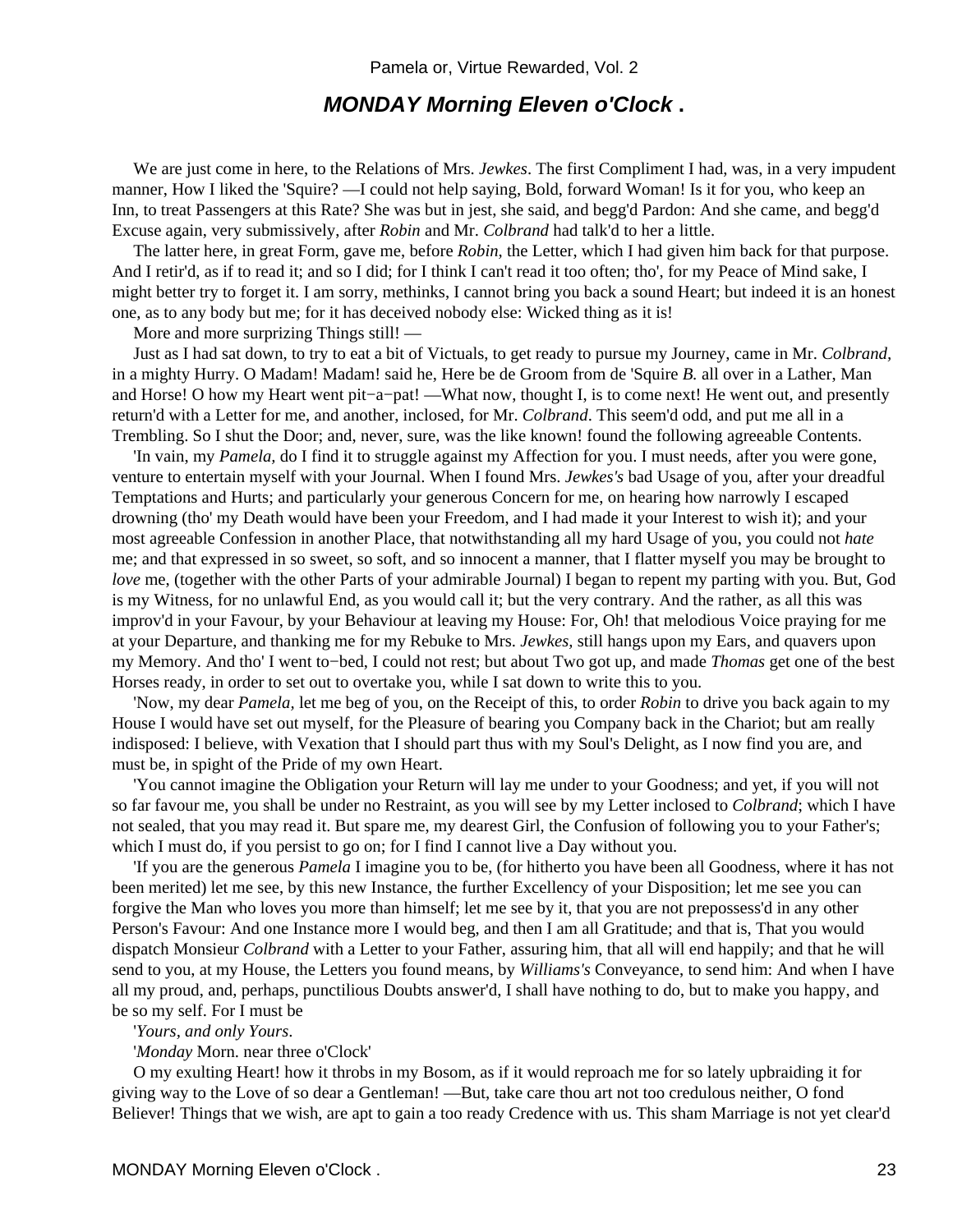up; Mrs. *Jewkes,* the vile Mrs. *Jewkes*! may yet the Mind of this Master: His Pride of Heart, and Pride of Condition, may again take place; and a Man that could, in so little a Space, first love me, then hate me, then banish me his House, and send me away disgracefully; and now send for me again, in such affectionate Terms; may still waver, may still deceive thee. Therefore will I not acquit thee yet, O credulous, fluttering, throbbing Mischief! that art so ready to believe what thou wishest: And I charge thee to keep better Guard than thou hast lately done, and lead me not to follow too implicitly thy flattering and desirable Impulses. Thus foolishly dialogu'd I with my Heart; and yet all the time this Heart is *Pamela*.

I open'd the Letter to Monsieur *Colbrand*; which was in these Words:

 '*Monsieur,* I am sure you'll excuse the Trouble I give you. I have, for good Reasons, changed my Mind; and I have besought it as a Favour, that Mrs. *Andrews* will return to me the Moment *Tom* reaches you. I hope, for the Reasons I have given her, she will have the Goodness to oblige me. But if not, you are to order *Robin* to pursue his Directions, and set her down at her Father's Door. If the *will* oblige me in her Return, perhaps she'll give you a Letter to her Father, for some Papers to be deliver'd to you for her. Which you'll be so good, in that Case, to bring to her *here*. But if she will *not* give you such a Letter, you'll return with her to me, if she pleases to favour me so far; and that with all Expedition, that her Health and Safety will permit; for I am pretty much indisposed; but hope it will be but slight, and soon go off. I am

*Yours,* &c.

 'On second Thoughts, let *Tom* go forward with Mrs. *Andrews's* Letter, if she pleases to give one, and you return with her, for her Safety.'

 Now this is a dear generous Manner of treating me. O how I love to be generously used! —Now, my dear Parents, I wish I could consult you for your Opinions, how I should act. Should I go back, or should I not? —I doubt he has got too great Hold in my Heart, for me to be easy presently, if I should refuse: And yet this Gypsey Information makes me fearful.

Well, I will, I think, trust in his Generosity! Yet is it not too great a Trust? —especially considering how I have been used! —But then that was while he vow'd his bad Designs; and now he gives great Hope of his good ones. And I *may* be the means of making many happy, as well as myself, by placing a generous Confidence in him.

 And then, I think, he might have sent to *Colbrand,* and to *Robin,* to carry me back, whether I would or not. And how different is this Behaviour to that? And would it not look as if I am *prepossess'd,* as he calls it, if I don't oblige him; and as if it was a silly female Piece of Pride to make him follow me to my Father's; and as if I would use him hardly in *my* Turn, for his having used me ill in *his*? Upon the whole, I resolved to obey him; and if he uses me ill afterwards, double will be his ungenerous Guilt! —Tho' hard will be my Lot, to have my Credulity so justly blameable as it will then seem. For, to be sure, the World, the wife World, that never is wrong itself, judges always by Events. And if he should use me ill, then I shall be blamed for trusting him: If well, O then I did right, to be sure! — But how would my Censurers act in my Case, before the Event justifies or condemns the Action, is the Question?

 Then, I have no Notion of obliging by Halves; but of doing things with a Grace, as one may say, where they *are* to be done; and so I wrote the desir'd Letter to you, assuring you, that I had before me happier Prospects than ever I yet had; and hoped all would end well. And that I begg'd you would send me, by Mr. *Thomas,* my Master's Groom, the Bearer of it, those Papers, which I had sent you by Mr. *Williams's* Conveyance: For that they imported me much, for clearing up a Point in my Conduct, that my Master was desirous to know, before he resolved to favour me, as he had intended. — But you will have that Letter, before you can have this; for I would not send you this without the preceding; which now is in my Master's Hands.

 And so, having given the Letter to Mr. *Thomas,* for him to carry to you, when he had baited and rested, after his great Fatigue, I sent for Monsieur *Colbrand* and *Robin*; and gave to the former his Letter; and when he had read it, I said, You see how things stand. I am resolved to return to our Master; and as he is not so well as were to be wished, the more Haste you make, the better: And don't mind my Fatigue; but consider only yourselves, and the Horses. *Robin,* who guess'd the matter, by his Conversation with *Thomas,* (as I suppose) said, God bless you, Madam, and reward you, as your Obligingness to my good Master deserves; and may we all live to see you triumph over Mrs. *Jewkes*.

 I wonder'd to hear him say so; for I was always careful of exposing my Master, or even that naughty Woman, before the common Servants. But yet I question whether *Robin* would have said this, if he had not guessed, by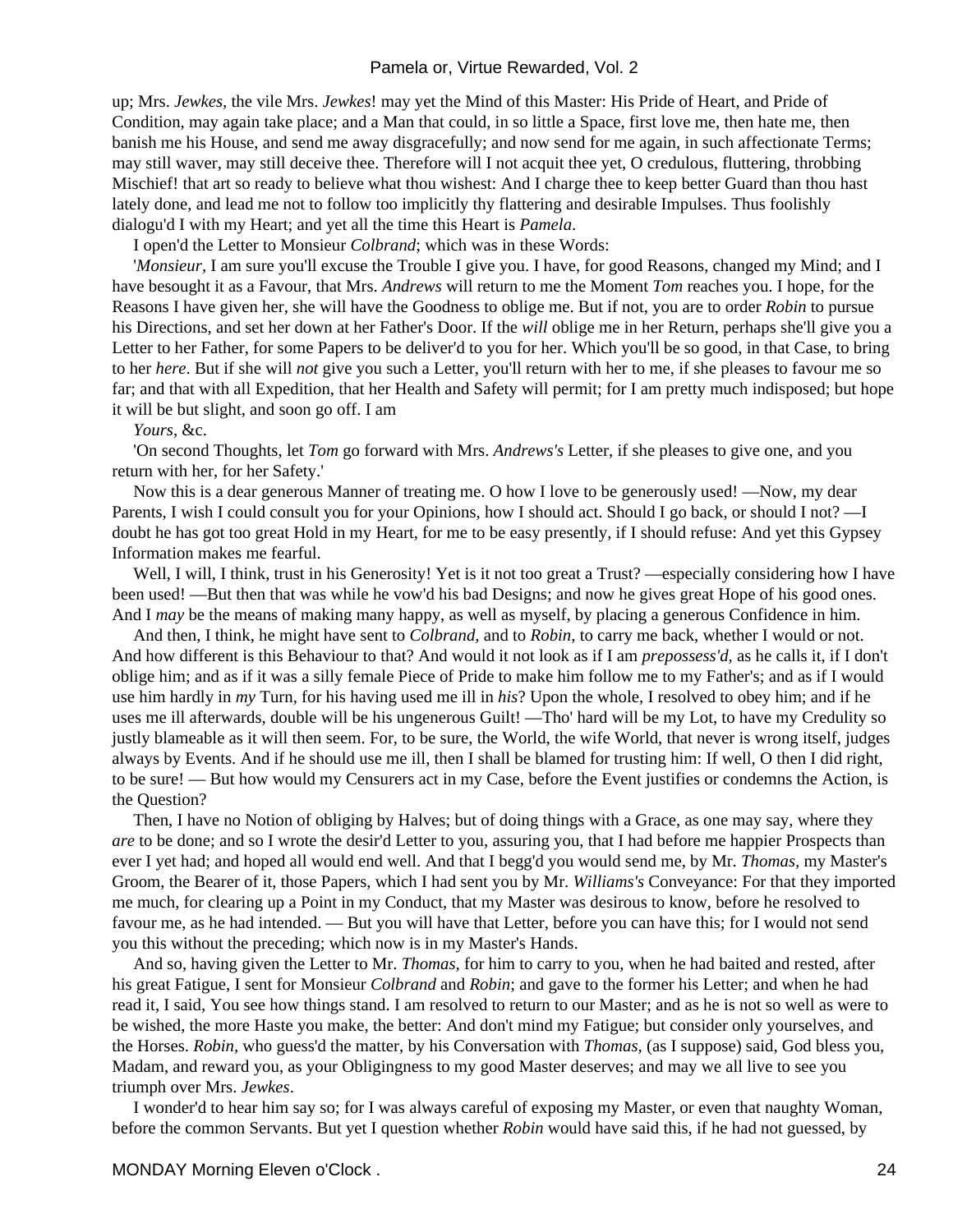*Thomas's* Message, and my resolving to return, that I might stand well with his Master. So selfish are the Hearts of poor Mortals, that they are ready to change as Favour goes!

 So they were not long getting ready; and I am just setting out, back again; and I hope in God, shall have no Reason to repent it.

*Robin* put on very vehemently; and when we came to the little Town, where we lay on *Sunday* Night, he gave his Horses a Bait; and said, he would push for his Master's that Night, as it would be Moon−light, if I should not: be too much fatigu'd; because there was no Place between that and the Town adjacent to his Master's, fit to put up for the Night. But Monsieur *Colbrand's* Horse beginning to give way, made a Doubt between them: Wherefore I said (hating to lie on the Road) If it could be done, I should bear it well enough, I hoped; and that Monsieur *Colbrand* might leave his Horse, when it fail'd, at some House, and come into the Chariot. This pleased them both; and about twelve Miles short, he left the Horse, and took off his Spurs and Holsters, &c. and, with Abundance of ceremonial Exculses, came into the Chariot; and I sat the easier for it; for my Bones ached sadly with the Jolting, and so many Miles travelling in so few Hours, as I had done, from *Sunday* Night, Five o'Clock. But, for all this, it was Eleven o'Clock at Night when we came to the Village adjacent to my Master's; and the Horses began to be very much tired, and *Robin* too; but I said, It would be pity to put up only three Miles short of the House.

 So about One we reach'd the Gate; but every body was a−bed. But one of the Helpers got the Keys from Mrs. *Jewkes,* and open'd the Gates; and the Horses could hardly crawl into the Stables. And I, when I went to get out of the Chariot, fell down, and thought I had lost the Use of my Limbs.

 Mrs. *Jewkes* came down, with her Cloaths huddled on, and lifted up her Hands and Eyes, at my Return. But shew'd more Care of the Horses than of me. By that time the two Maids came; and I made shift to creep in as well as I could.

 It seems my poor Master was very ill indeed, and had been upon the Bed most part of the Day; and *Abraham* (who succeeded *Fohn* ) fat up with him. And he was got into a fine Sleep, and heard not the Coach come in, nor the Noise we made; for his Chamber lay towards the Garden, on the other Side the House. Mrs. *Jewkes* said, He had a feverish Complaint, and had been blooded; and, very prudently, order'd *Abraham,* when he awaked, not to tell him I was come, for fear of surprizing him, and augmenting his Fever; nor, indeed, to say any thing of me, till she herself broke it to him in the Morning, as she should see how he was.

 So I went to−bed with Mrs. *Jewkes,* after she had caused me to drink almost half a Pint of burnt Wine, made very rich and cordial, with Spices; which I found very refreshing, and set me into a Sleep I little hoped for.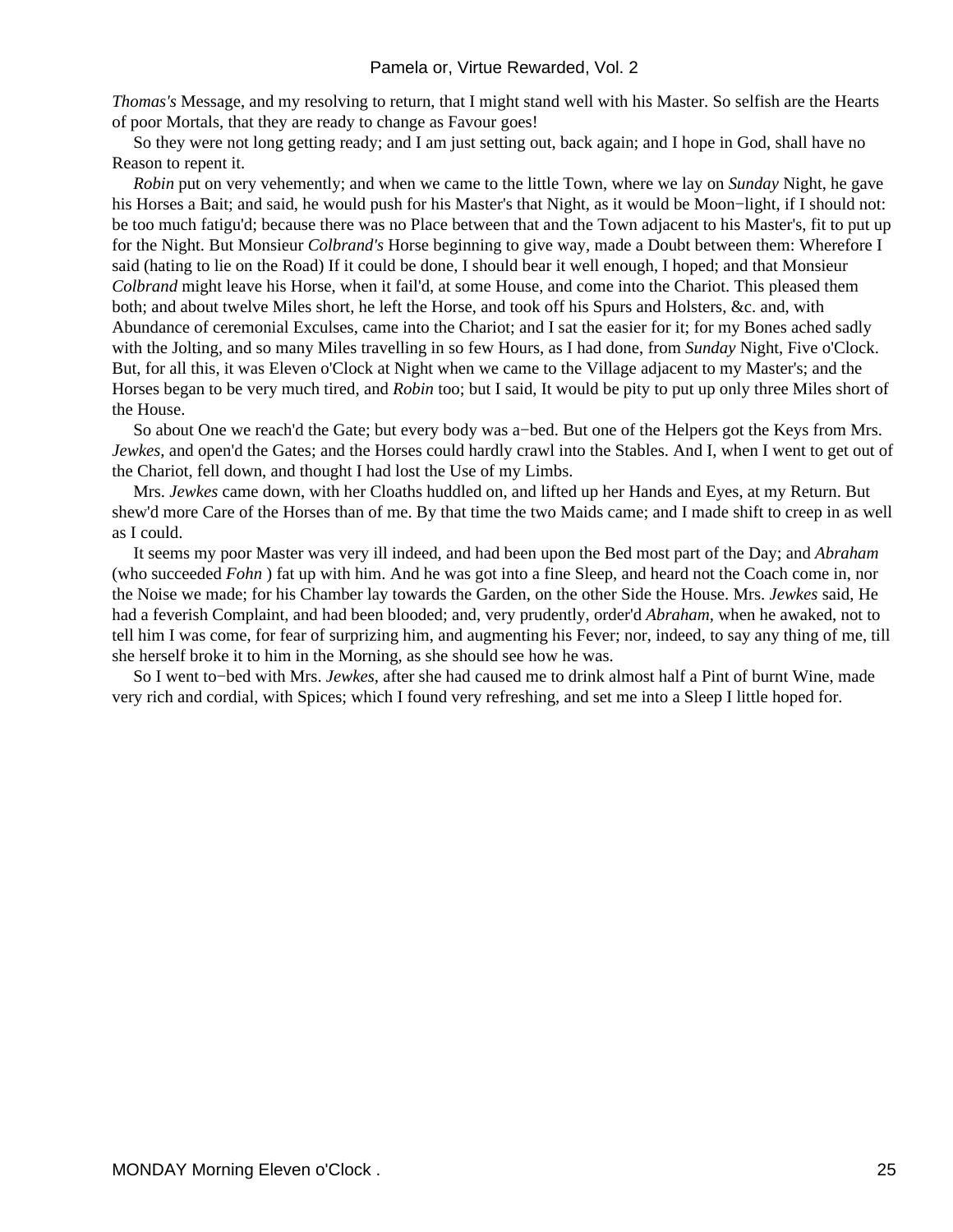## **TUESDAY Morning.**

<span id="page-29-0"></span> Getting up pretty early, I have written thus far, while Mrs. *Jewkes* lies snoring in bed, fetchup her last Night's Disturbance. I long for her Rising, to know how my poor Master does. 'Tis well for her she can sleep so purely. No Love, but for herself, will never break her Rest, I am sure. I am deadly sore all over, as if I had been soundly beaten. Yet I did not think I could have liv'd under such Fatigue.

 Mrs. *Jewkes,* as soon as she got up, went to know how my Master did, and he had had a good Night; and having drank plentifully of Sack−whey, had sweated much; so that his Fever had abated considerably. She said to him, that he must not be surprized, and she would tell him News. He asked, What? and she said, I was come. He raised himself up in his Bed; Can it be? said he: — What, already!— She told him, I came last Night. Monsieur *Colbrand* coming to inquire of his Health, he order'd him to draw near him, and was infinitely pleased with the Account he gave him of the Journey; my Readiness to come back, and my Willingness to reach home that Night. And he said, Why, these render Fair−ones, I think, bear Fatigue better than us Men. But she is very good, to give me such an Jnstance of her Readiness to oblige me. Pray, Mrs. *Jewkes,* said he, take great Care of her Health; and let her lie a−bed all Day. She told him, I had been up these two Hours. Ask her, said he, if she will be so good as to pay me a Visit; if she won't, I'll rise, and go to her. Indeed, Sir, said she, you must lie still; and I'll go to her. But don't urge her too much, said he, if she be unwilling.

 She came to me, and told me all the above; and I said, I would most willingly wait upon him. For indeed I longed to see him, and was much grieved he was so ill. — So I went down with her. Will she come? said he, as I enter'd the Room. Yes, Sir, said she; and she said, at the first Word, Most willingly. Sweet Excellence! said he.

 As soon as he saw me, he said, O my beloved *Pamela*! you have made me quite well. I'm concern'd to return my Acknowledgments to you in so unfit a Place and Manner; but will you give me your Hand? I did, and he kissed it with great Eagerness. Sir, said I, you do me too much Honour!— I am sorry you are ill. — I can't be ill, said he, while you are with me. I am well already.

 Well, said he, and kissed my Hand again, you shall not repent this Goodness. My Heart is too full of it, to express myself as I ought. But I am sorry you have had such a fatiguing Time of it. — Life is no Life without you! If you had refused me, and yet I had hardly Hopes you would oblige me, I should have had a severe Fit of it, I believe; for I was taken very oddly, and knew not what to make of myself: But now I shall be well instantly. You need not, Mrs. *Jewkes,* added he, send for the Doctor from *Stamford,* as we talked yesterday; for this lovely Creature is my Doctor, as her Absence was my Diseale.

 He begg'd me to sit down by his Bed−side, and asked me, If I had obliged him with sending for my former Pacquet? I said, I had, and hoped it would be brought. He said, It was doubly kind.

 I would not stay long, because of disturbing him. And he got up in the Afternoon, and desir'd ray Company; and seem'd quite pleas'd, easy, and much better. He said, Mrs. *Jewkes,* after this Instance of my good *Pamela's* Obligingness in her Return, I am sure we ought to leave her intirely at her own Liberty; and pray, if she pleases to take a Turn in the Chariot, or in the Garden, or to the Town, or where−ever she will, she must be lest at Liberty, and asked no Questions; and do you do all in your Power to oblige her. She said, she would, to be sure.

 He took my Hand, and said, One thing I will tell you, *Pamela,* because I know you will be glad to hear it, and yet not care to ask me, I have taken *William's* Bond for the Money; for how the poor Man had behaved, I can't tell; but he could get no Bail; and if I have no fresh Reason given me, perhaps I shall not exact the Payment; and he has been some time at Liberty; and now follows his School; but, methinks, I could wish you would not see him at present.

 Sir, said I, I will not do any thing to disoblige you wilfully; and I am glad he is at Liberty, because I was the Occasion of his Misfortunes. I durst say no more, tho'I wanted to plead for the poor Gentleman; which, in Gratitude, I thought I ought, when I could do him Service. I said, I am sorry, Sir, Lady *Davers,* who loves you so well, should have incurr'd your Displeasure, and there should be any Variance between your Honour and her. I hope it was not on my Account. He took out of his Waistcoat Pocket, as he fat in his Gown, his Letter−case, and said, Here, *Pamela,* read that when you go up Stairs, and let me have your Thoughts upon it; and that will let you into the Affair. He said, he was very heavy of a sudden, and would lie down, and indulge for that Day; and if he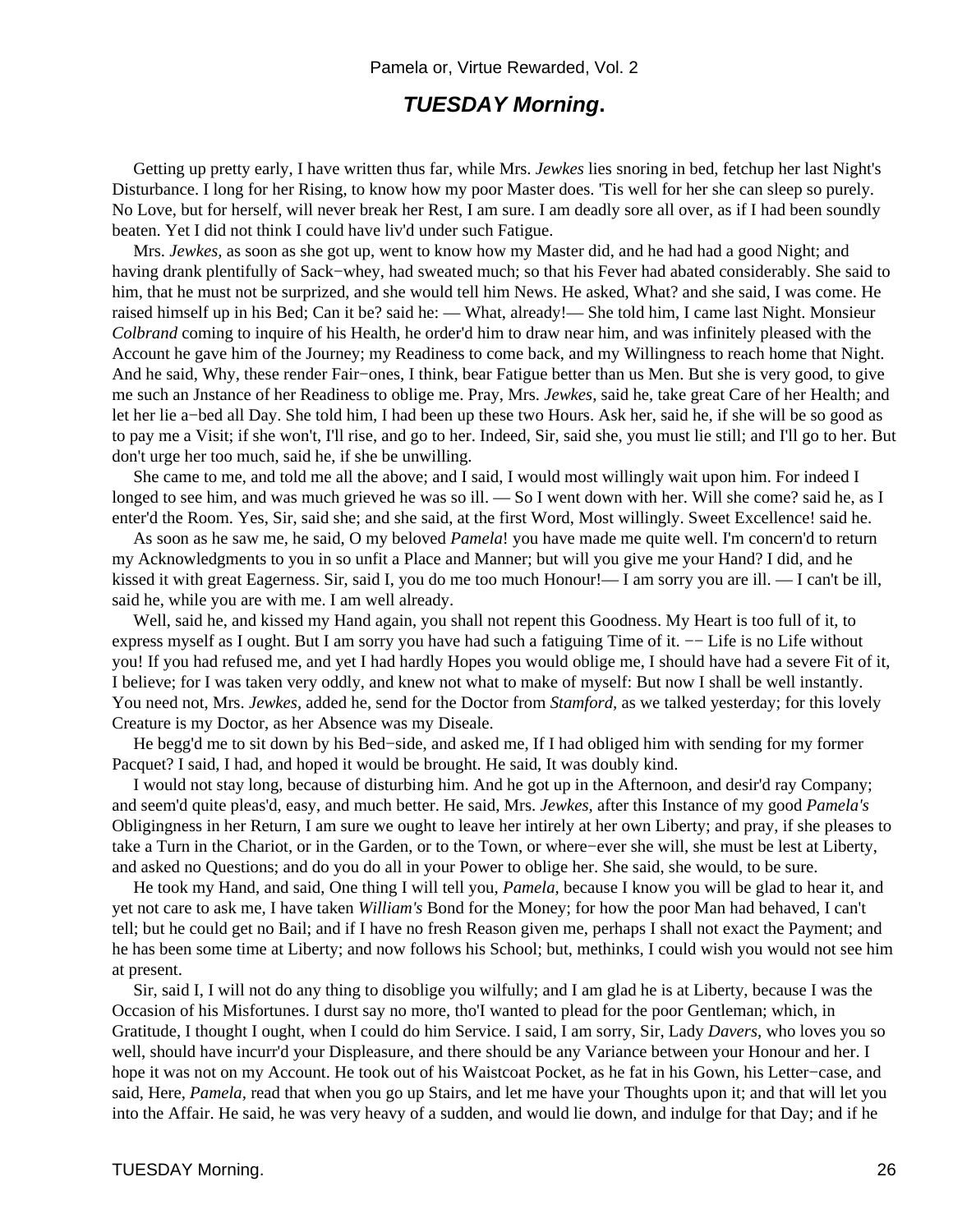was better in the Morning, would take an Airing in the Chariot. And so I took my Leave for the present, and went up to my Closet, and read the Letter he was pleased to put into my Hands; and which is as follows:

 '*Brother,* I am very uneasy at what I hear of you; and must write, whether it please you or not, my full Mind. I have had some People with me, desiring me to interpose with you; and they have a greater Regard for your Honour, than, I am sorry to say it, you have yourself. Could I think that a Brother of mine would so meanly run away with my late dear Mother's Waiting−maid, and keep her a Prisoner from all her Friends, and to the Disgrace of your own. But I thought, when you would not let the Wench come to me on my Mother's Death, that you meant no good. — I blush for you, I'll assure you. The Girl was an innocent, good Girl; but I suppose that's over with her now, or soon will. What can you mean by this let me ask you? Either you will have her for a kept Mistress, or for a Wise. If the former; there are enough to be had, without ruining a poor Wench that my Mother lov'd, and who really was a very good Girl; and of *this* you may be asham'd. As to the *other,* I dare say, you don't think of it; but if you *should,* you would be utterly inexcusable. Consider, Brother, that ours is no up−start Family; but is as ancient as the best in the Kingdom; and, for several Hundreds of Years, it has never been known that the Heirs of it have disgraced themselves by unequal Matches: And you know you have been sought to by some of the first Families in the Nation, for, your Alliance. It might be well enough, if you were descended of a Family of Yesterday, or but a Remove or two from the Dirt you seen so fond, of. But, let me tell you, that I, and all mine, will renounce you for ever, if you can descend so meanly; and I shall be ashamed to be called your Sister. A handsome Gentleman as you are in your Person; so happy in the Gifts of your Mind, that every body courts your Company; and possess'd of such a noble and clear Estate; and very rich in Money besides, left you by the best of Fathers and Mothers, with such ancient Blood in your Veins, untainted! for *you* to throw away yourself thus, is intolerable; and it would be very wicked in you to ruin the Wench too. So that I beg you will restore her to her Parents, and give her 100 l. or so, to make her happy in some honest Fellow of her own Degree; and that will be doing something, and will also oblige and pacify

'Your much grieved Sister.

 'If I have written too sharply, consider it is my Love to you, and the Shame you are bringing upon yourself; and I wish this may have the Effect upon you intended by your very loving Sister.'

 This is a sad Letter, my dear Father and Mother; and one may see how poor People are despised by the Proud and the Rich; and yet we were all on a foot originally: And many of these Gentlefolks, that brag of their ancient Blood, would be glad to have it as wholsome, and as really untainted, as ours! — Surely these proud People never think what a short Stage Life is; and that, with all their Vanity, a Time is coming, when they shall be obliged to submit to be on a Level with us; and said the Philosopher, when he looked upon the Skull of a King, and that of a poor Man, that he saw no Difference between them. Besides, do they not know, that the richest of Princes, and the poorest of Beggars, are to have one great and tremendous Judge, at the last Day; who will not distinguish between them, according to their Qualities in Life? — But, on the contrary, may make their Condemnations the greater, as their neglected Opportunities were the greater? Poor Souls! how I pity their Pride! — O keep me, gracious God! from *their* high Condition, if my Mind shall ever be tainted with their Vice! or polluted with so cruel and inconsiderate a Contempt of the humble Estate which they behold with so much Scorn!

 But besides, how do these Gentry know, that supposing they could trace back their Ancestry, for one, two, three, or even five hundred Years, that then the original Stems of these poor Families, tho' they have not kept such elaborate Records of their Good− for−nothingness, as it often proves, were not still deeper rooted?— And how can they be assured, that one hundred Years hence or two, some of those now despised upstart Families, may not revel in their Estates, while their Descendants may be reduced to the other's Dunghils?— And, perhaps, such is the Vanity, as well as Changeableness of human Estates, in *their* Turns set up for Pride of Family, and despise the others!

 These Reflections occurr'd to my Thoughts, made serious by my Master's Indisposition, and this proud Letter, of the *lowly* Lady *Davers,* against the *high−minded* Pamela. *Lowly,* I say, because she could *stoop* to such vain *Pride*; and *high−minded* I, because I hope I am too *proud* ever to do the like!— But, after all, poor Wretches that we be! we scarce know what we *are,* much less what we *shall be*! — But, once more, pray I, to be kept from the sinful Pride of a high Estate!

 On this Occasion I recall the following Lines, which I have read; where the Poet argues in a much better manner. *————−Wise Providence Does various Parts for various Minds dispense*; *The* meanest Slaves, *or those*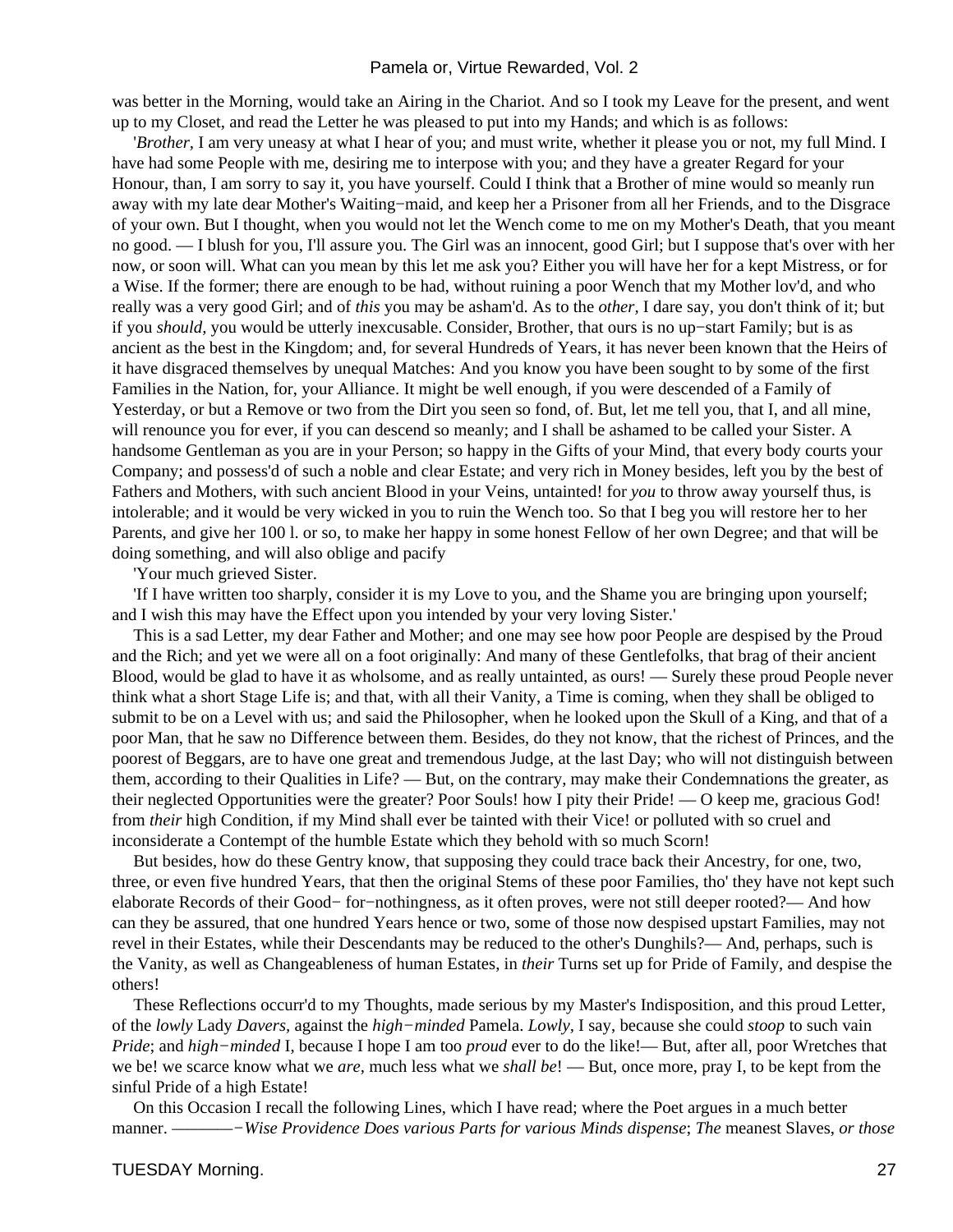*who* hedge *and* ditch, *Are useful, by their Sweat, to feed the* Rich. *The* Rich, *in due Return, impart their Store*; *Which comfortably feeds the lab'ring* Poor. *Nor let the* Rich *the* lowest Slave *disdain, He's* equally *a* Link *of Nature's* Chain; *Labours to the* same End, *joins in* one View; *And* both alike *the* Will divine *pursue: And, at the last, are levell'd,* King *and* Slave, *Without Distinction, in the silent Grave.*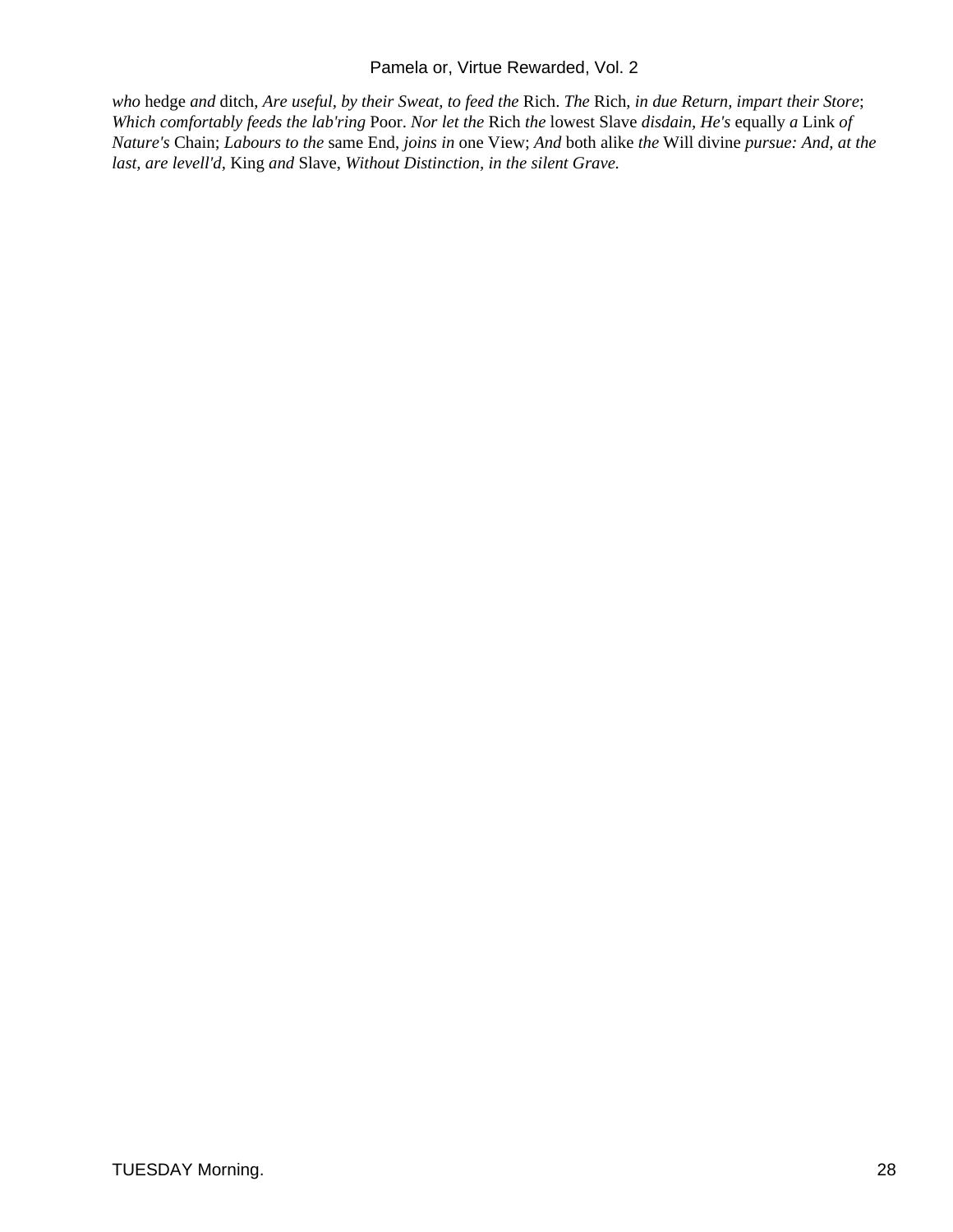### **WEDNESDAY Morning.**

<span id="page-32-0"></span> My Master sent me a Message just now, that he was so much better, that he would take a Turn after Breakfast, in the Chariot, and would have me give him my Company! I hope I shall know how to be humble, and comport myself as I should do under all these Favours.

 Mrs. *Jewkes* is one of the most obliging Creatures in the World; and I have such Respects shewn my be every one, as if I was as great as Lady *Davers*. —But now, if this should all end in the Sham−marriage! —It cannot be, I hope. Yet the Pride of Greatness and Ancestry, and such−like, is so strongly set out in Lady *Davers's* Letter, that I cannot flatter myself to be so happy as all these desirable Appearances make for me. Should I be *now* deceived, I should be worse off than ever. But I shall see what Light this new Honour will procure me! — So I'll get ready. But I won't, I think, change my Garb. Should I do it, it would look as if I would be nearer on a Level with him: And yet, should I not, it may be thought a Disgrace to him; but I will, I think, open the Portmanteau, and, for the first time, since I came hither, put on my best Silk Night−gown. But then that will be making myself a sort of Right to the Cloaths I had renounced; and I am not yet quite sure I shall have no other Crosses to encounter. So I will go as I am; for tho' ordinary, I am as clean as a Penny, tho' I say it. So I'll e'en go as I am, except he orders otherwise. Yet Mrs. *Jewkes* says, I ought to dress as fine as I can! — But I say, I think not. As my Master is up, and a Breakfast, I will venture down to ask him how he will have me be.—

 Well, he is kinder and kinder, and thank God, purely recover'd! — How charmingly he looks, to what he did Yesterday! Blessed be God for it!

 He arose and came to me, and took me by the Hand, and would set me down by him; and he said, My charming Girl seem'd going to speak. What would you say? — Sir, said I, (a little asham'd) I think it is too great an Honour to go into the Chariot with you! No, my dear *Pamela,* said he; the *Pleasure* of your Company will be greater than the *Honour* of mine; and so say no more on that Head.

 But, Sir, said I, I shall disgrace you to go thus. You will grace a Prince, my Fair−one, said the good kind, kind Gentleman! in that Dress, or any you shall chuse. And you look so pretty, that if you shall not catch Cold, in that round−ear'd Cap, you shall go just as you are. But, Sir, said I, then you'll be pleased to go a By−way, that it mayn't be seen you do so much Honour to your Servant. O my good Girl, said he, I doubt you are afraid of yourself being talk'd of, more than me. For I hope, by degrees, to take off the World's Wonder, and teach them to expect what is to follow, as a Due to my *Pamela* .

 O the dear good Man! There's for you, my dear Father and Mother! — Did I not do well now to come back! — O could I get rid of my Fears of this Sham−marriage, (for all this is not yet inconsistent with that frightful Scheme) I should be too happy!

 So I came up, with great Pleasure, for my Gloves; and now wait his kind Commands. Dear, dear Sir! said I to myself, as if I was speaking to him, for *God's* sake let me have no more Trials and Reverses; for I could not bear it now, I verily think!

 At last the welcome Message came, that my Master was ready; and so I went down as fast as I could; and he, before all the Servants, handed me in, as if I was a Lady; and then came in himself. Mrs. *Jewkes* begg'd he would take care he did not catch Cold, as he had been ill. And I had the Pride to hear his new Coachman say, to one of his Fellow−servants, They are a charming Pair, I am sure! 'tis pity they should be parted! — O my dear Father and Mother! I fear your Girl will grow as proud as any thing! And especially you will think I have Reason to guard against it, when you read the kind Particulars I am going to relate.

 He order'd Dinner to be ready by Two; and *Abraham,* who succeeds *Fohn,* went behind the Coach. He did *Robin* drive gently, and told me, he wanted to talk to me about his Sister *Davers,* and other Matters. Indeed, at first setting out, he kissed me a little too often, that he did; and I was afraid of *Robin's* looking back, thro' the Fore−glass, and People seeing us as they passed; but he was exceedingly kind to me, in his Words, as well. At last, he said,

 You have, I doubt not, read, over and over, my Sister's sawcy Letter; and find, as I told you, that you are no more obliged to her than I am. You see she intimates that some People had been with her; and who should they be but the officious Mrs. *Jervis,* and Mr. *Longman,* and *Jonathan*! And so that had made me take the Measures I did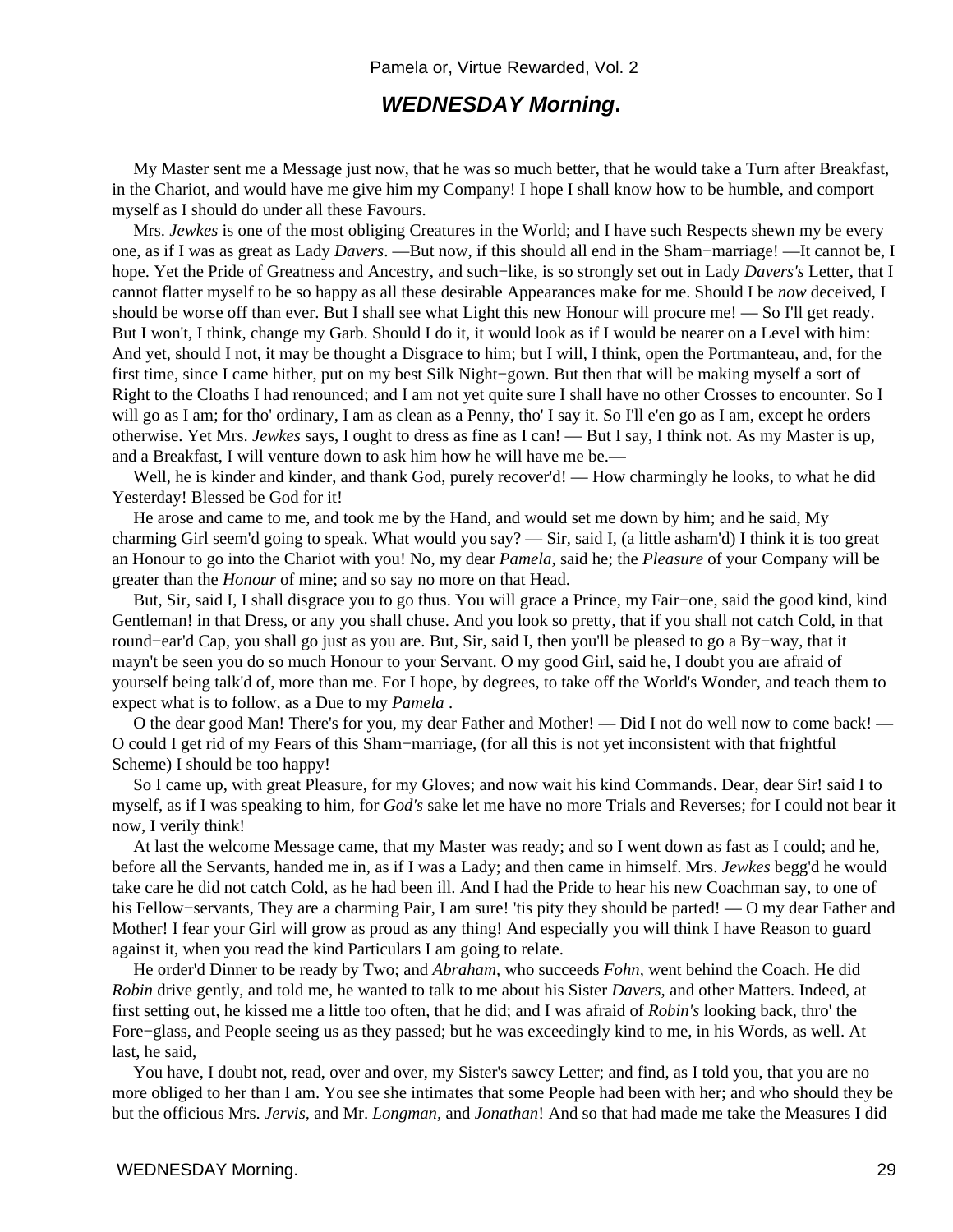in dismissing them my Service.— I see, sald he, you are going to speak on their Behalfs; but your Time is not come to do that, if ever I shall permit it.

 My Sister, says he, I have been beforehand with; for I have renounced her. I am sure I have been a kind Brother to her; and gave her to the Value of 3000*l.* more than her Share came to by my Father's Will, when I enter'd upon my Estate. And the Woman, surely, was beside herself with Passion and Insolence, when the wrote me such a Letter; for well she knew I would not bear it. But you must know, *Pamela,* that she is much incensed, that I will give no Ear to a Proposal of hers, of a Daughter of my Lord — who, said he, neither in Person or Mind, or Acquirements, even with all her Opportunities, is to be named in a Day with my *Pamela*. But yet you see the Plea, my Girl, which I made to you before, of this Pride of Condition, and the World's Censure, which, I own, sticks a little too close with me still. For a Woman shines not forth to the Publick as a Man; and the World sees not your Excellencies and Perfections: If it did, I should intirely stand acquitted by the severest Censurers. But it will be taken in the Lump; that here is Mr. B——–, with such and such an Estate, has married his Mother's Waiting−maid; not considering there is not a Lady in the Kingdom that can outdo her, or better support the Condition to which she will be raised, if I should marry her. And, said he, putting his Arm round me, and again kissing me, I pity my dear Girl too, for *her* Part in this Censure; for, here will she have to combat the Pride and Slights of the neighbouring Gentry all around us. Sister *Davers,* you see, will never be reconciled to you. The other Ladies will not visit you; and you will, with a Merit transcending them all, be treated as if unworthy their Notice. Should I now marry my *Pamela,* how will my Girl relish all this? Won't these be cutting things to my Fair−one? For, as to me, I shall have nothing to do, but, with a good Estate in Possession, to brazen out the Matter, of my former Jokes on this Subject, with my Companions of the Chace, the Green, and the Assemblee; stand their rude Jests for once or twice, and my Fortune will create me always Respect enough, I warrant you. But I say, what will my poor Girl do, as to her Part, with her own Sex? For some Company you must keep. My Station will not admit it to be with my common Servants; and the Ladies will fly your Acquaintance; and still, tho' my Wife, will treat you as my Mother's Waiting−maid.— What says my Girl to this?

 You may well guess, my dear Father and Mother, how transporting these kind, these generous and condescending Sentiments were to me!— I thought I had the Harmony of the Spheres all around me; and every Word that dropt from his Lips, was as sweet as the Honey of *Hybla* to me.— Oh! Sir, said I, how inexpressibly kind and good is all this! Your poor Servant has a much greater Struggle than this to go thro', a more knotty Difficulty to overcome.

What is that? said he, a little impatiently: I will not forgive your Doubts now!— No, Sir, said I, I cannot doubt; but it is, how I shall *support,* how I shall *deserve,* your Goodness to me!— Dear Girl! said he, and hugg'd me to his Breast, I was afraid you would have made me angry again; but that I would not be; because I see you have a grateful Heart; and this your kind and chearful Return, after such cruel Usage as you had experienced in my House, enough to make you detest the Place, has made me resolve to bear any thing in you, but Doubts of my Honour, at a Time when I am pouring out my Soul, with a and affectionate Ardour.

 But, good Sir, Said I, my greatest Concern will be for the rude Jests you will have to encounter with yourself, for thus stooping beneath yourself. For as to me, considering my lowly Estate, and little Merit, even the Slights and Reflections of the Ladies will be an Honour to me: And I shall have the Pride to place more than half their Ill−will, to their Envy at my Happiness. And if I can, by the most chearful Duty, and resigned Obedience, have the Pleasure to be agreeable to you, I shall think myself but too happy, let the World say what it will.

 He said, You are very good, my dearest Girl: But how will you bestow your Time, when you will have no Visits to receive or pay? No Parties of Pleasure to join in? No Card−tables to employ your Winter Evenings, and even, as the Taste is, half the Day, Summer and Winter? And you have often play'd with my Mother too, and so know how to perform a Part there, as well as in the other Diversions: And I'll assure you, my Girl, I shall not desire you to live without such Amusements, as my Wife might expect, were I to marry a Lady of the first Quality.

 O, Sir, said I, you are all Goodness! How shall I bear it! — But do you think, Sir, in such a Family as yours, a Person, whom you shall honour with the Name of Mistress of it, will not find useful Employments for her Time, without looking abroad for any others?

 In the first Place, Sir, if you will give me Leave, I will myself look into such Parts of the Family Oeconomy, as may not be beneath the Rank to which I shall have the Favour of being exalted, if any such there can be; and this,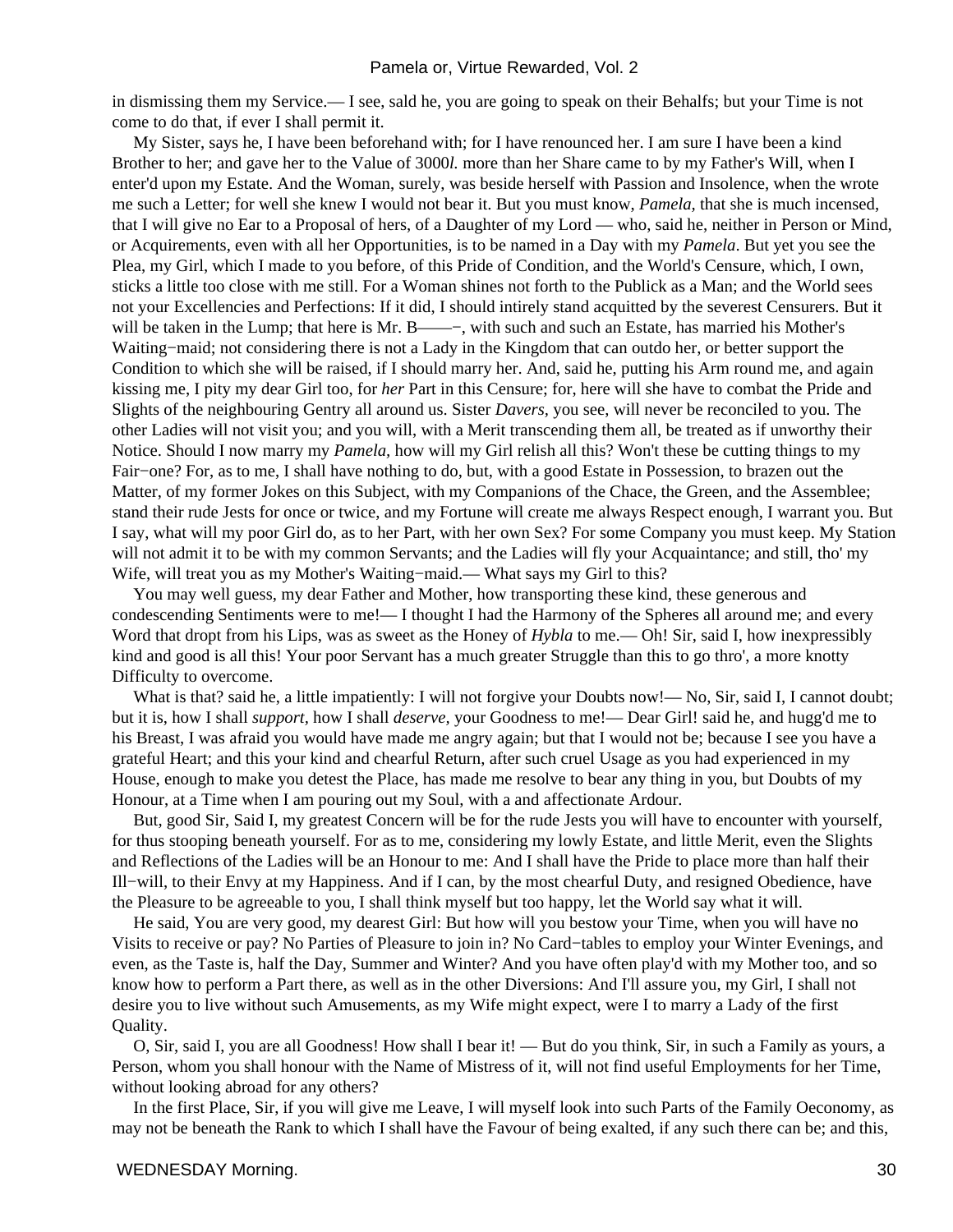I hope, without incurring the Ill−will of any *honest* Servant.

 Then, Sir, I will ease you of as much of your Family Accounts, as I possibly can, when I have convinced you, that I am to be trusted with them; and, you know, Sir, my late good Lady made me her Treasurer, her Almoner, and every thing.

 Then, Sir, if I must needs be visiting or visited, and the Ladies won't honour me so much, or even if they *would* now−and−then, I will receive and pay Visits, if your Goodness will allow me so to do, to the sick Poor in the Neighbourhood around you; and administer to their Wants and Necessities, in such small Matters, as may not be hurtful to your Estate, but comfortable to them; and intail upon you their Blessings, and their Prayers for your dear Health and Welfare.

 Then I will assist your Housekeeper, as I used to do, in the making Jellies, Comfits, Sweetmeats, Marmalades, Cordials; and to pot, and candy, and preserve, for the Uses of the Family. And to make myself all the fine Linen of it, for yourself and me.

 Then, Sir, if you will sometimes indulge me with your Company, I will take an Airing in your Chariot now−and−then: And when you shall return home from your Diversions on the Green, or from the Chace, or where−ever you shall please to go, I shall have the Pleasure of receiving you with Duty, and a chearful Delight; and, in your Absence, count the Moments till you return; and you will, may−be, fill up the sweetest Part of my Time, with your agreeable Conversation, for an Hour or two now−and−then; and be indulgent to the impertinent Over−flowings of my grateful Heart, for all your Goodness to me.

 The Breakfasting−time, the Preparation for Dinner, and sometimes to entertain your chosen Friends, and the Company you shall bring home with you, Gentlemen, if not Ladies, and the Supperings, will fill up a great Part of the Day, in a very necessary manner.

 And, may−be, Sir, now and then a good−humour'd Lady will drop in; and, I hope, if they do, I shall so behave myself, as not to *add* to the Disgrace you will have brought upon yourself; for indeed, I will be very circumspect, and try to be as discreet as I can; and as humble too, as shall be consistent with your Honour.

Cards, 'tis , I can play at, in all the usual Games, that our Sex indulge in; but this I am not fond of, and shall never desire to use them, but as it may encourage such Ladies, as you may wish to see, not to abandon your House for want of an Amusement they are used to.

Musick, which my good Lady taught me, will fill up some Intervals, if I should have any.

 And then, Sir, you know, I love Reading, and Scribbling; and tho' all the latter will be employ'd in the Family Accounts, between the Servants and me, and me and your good Self; yet Reading is a Pleasure to me, that I shall be unwilling to give up, at proper times, for the best Company in the World, except yours. And, O Sir! that will help to polish my Mind, and make me worthier of your Company and Conversation; and, with the Explanations you will give me, of what I shall not understand, will be a sweet Employment, and Improvement too.

 But one thing, Sir, I ought not to forget, because it is the chief; my Duty to God, will, I hope, always employ some good Portion of my Time, with Thanks for his superlative Goodness to me; and to pray for *you* and *myself*: For *you,* Sir, for a Blessing on you, for your great Goodness to such an unworthy Creature: For *myself,* that I may be enabled to discharge my Duty to you, and be found grateful for all the Blessings I shall receive at the Hands of Providence, by means of your Generosity and Condescension.

With all this, Sir, said I, can you think I shall be at a Loss to pass my Time? But, as I know, that every Slight to me, if I come to be so happy, will be, in some measure, a Slight to you, I will beg of you, Sir, not to let me go very fine in Dress; but appear only so, as that you may not be ashamed of it, after the Honour I shall have of being called by your worthy Name: For well I know, Sir, that nothing so much excites the Envy of my own Sex, as seeing a Person set above them in Appearance, and in Dress. And that would bring down upon me an hundred *sawcy Things,* and *low−born Brats,* and I can't tell what!

 There I stopt; for I had prattled a great deal; and he said, clasping me to him, Why stops my dear *Pamela*?— ;Why does she not proceed? I could dwell upon your Words all the Day long; and you shall be the Directress of your own Pleasures, and your own Time, so sweetly do you chuse to employ it: And thus shall I find some of my own bad Actions aton'd for by your exemplary Goodness, and God will bless me for your sake!

 O, said he, what Pleasure you give me in this sweet Foretaste of my Happiness! I will now defy the sawcy, busy Censurers of the World, and bid them know your Excellence, and my Happiness, before they, with unhallow'd Lips, presume to judge of my Actions, and your Merit! —And, let me tell you, my *Pamela,* that I can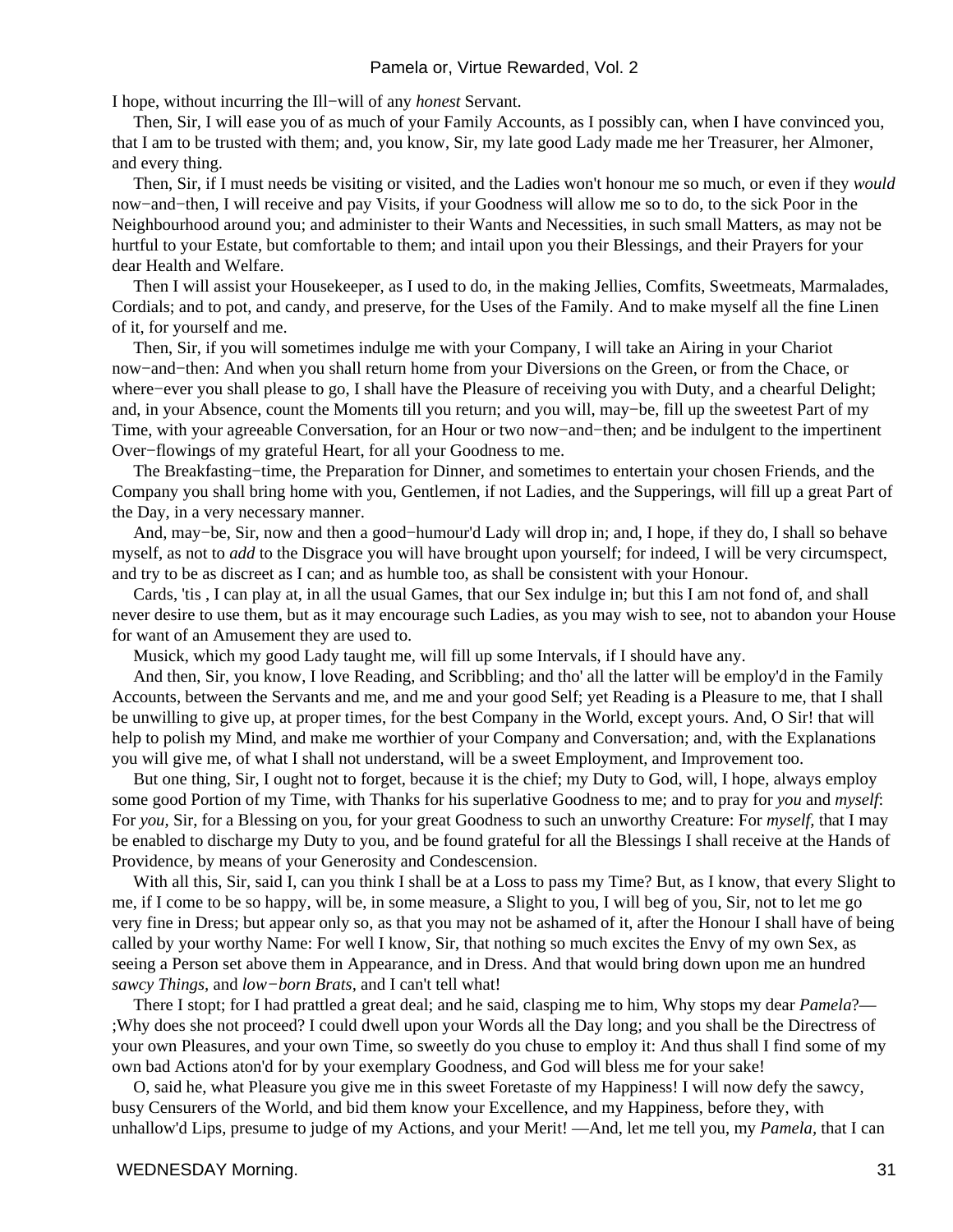add my Hopes of a still more pleasing Amusement; and what your bashful Modesty would not permit you to hint; and which I will no otherwise touch upon, lest it should seem, to your Nicety, to detract from the present Purity of my good Intentions, than to say, I hope to have superadded to all these, such an Employment, as will give me a View of perpetuating my happy Prospects, and my Family at the same time; of which I am almost the only Male.

 I blushed, I believe, yet could not be displeased at the decent and charming manner with which he insinuated this distant Hope: And Oh! judge for me, how my Heart was affected with all these things!

 He was pleased to add another charming Reflection, which shew'd me the noble Sincerity of his kind Professions. I do own to you, my *Pamela,* said he, that I love you with a purer Flame than ever I knew in my whole Life! A Flame, to which I was a Stranger, and which commenced for you in the Garden; tho' you, unkindly, by your unseasonable Doubts, nipp'd the opening Bud, while it was too tender to bear the cold Blasts of Slight or Negligence. And I know more sincere Joy and Satisfaction in this sweet Hour's Conversation with you, than all the guilty Tumults of my former Passion ever did, or (had even my Attempts succeeded) ever could have afforded me.

 O, Sir, said I, expect not Words, from your poor Servant, equal to these most generous Professions. Both the Means, and the Will, I now see, are given to you, to lay me under an everlasting Obligation! How happy shall I be, if, tho' I cannot be worthy of all this Goodness and Condescension, I can prove myself not intirely unworthy of it! But I can only answer for a grateful Heart; and if ever I give you Cause wilfully, (and you will generously allow for *involuntary* Imperfections) to be disgusted with me, may I be an Out−cast from your House and Favour, and as much repudiated, as if the Law had divorced me from you!

 But, Sir, continued I, tho' I was so unseasonable as I was in the Garden, you would, I flatter myself, had you then heard me, have pardon'd my Imprudence, and own'd I had some Cause to fear, and to wish to be with my poor Father and Mother; and this I the rather say, that you should not think me capable of returning Insolence for your Goodness; or appearing foolishly−ungrateful to you, when you was so kind to me.

 Indeed, *Pamela,* said he, you gave me great Uneasiness; for I love you too well not to be jealous of the least Appearance of your Indifference to me, or Preference of any other Person, not excepting your Parents themselves. This made me resolve not to hear you; for I had not got over my Reluctance to Marriage; and a little Weight, you know, turns the Scale, when it hangs in an equal Balance. But yet, you see, that tho' I could part with you, while my Anger held, yet the Regard I had then newly profess'd for your Virtue, made me resolve not to offer to violate it; and you have seen likewise, that the painful Struggle I underwent when I began to reflect, and to read your moving Journal, between my Desire to recal you, and my Doubt, that you would return, (tho' yet I resolved not to force you to it) had like to have cost me a severe Illness: But your kind and chearful Return has dispelled all my Fears, and given me Hope, that I am not indifferent to you; and you see how your Presence has chas'd away my Illness.

 I bless God for it, said I; but since you are so good as to encourage me, and will not despise my Weakness, I will acknowledge, that I suffer'd more than I could have imagined, till I experienced it, in being banish'd your Presence in so much Anger; and the more still was I affected, when you answer'd so generously, the wicked Mrs. *Jewkes* in my Favour, at my leaving your House: For this, Sir, awaken'd all my Reverence for you; and you saw I could not forbear, not knowing what I did, to break boldly in upon you, and acknowledge your Goodness on my Knees. 'Tis , my dear *Pamela,* said he, we have sufficiently tortur'd one another; and the only Comfort that can result from it, will be, reflecting upon the Matter coolly and with Pleasure, when all these Storms are overblown, (as I hope they now are) and we sit together secur'd in each other's good Opinion, recounting the uncommon Gradations, by which we have ascended to the Summit of that Felicity, which I hope we shall shortly arrive at.

 Mean−time, said the good Gentleman, let me hear what my dear Girl would have said in her Justification, could I have trusted myself with her, as to her Fears, and the Reason of her wishing herself from me, at a Time that I had begun to shew my Fondness for her, in a manner that I thought would have been agreeable to her and Virtue.

 I pulled out of my Pocket the Gypsey Letter; but I said, before I shew'd it to him, I have this Letter, Sir, to shew you, as what, I believe you will allow, must have given me the greatest Disturbance: But first, as I know not who is the Writer, and it seems to be in a disguis'd Hand, I would beg it as a Favour, that if you guess who it is, which I cannot, it may not turn to their Prejudice, because it was written very probably with no other View than to serve me.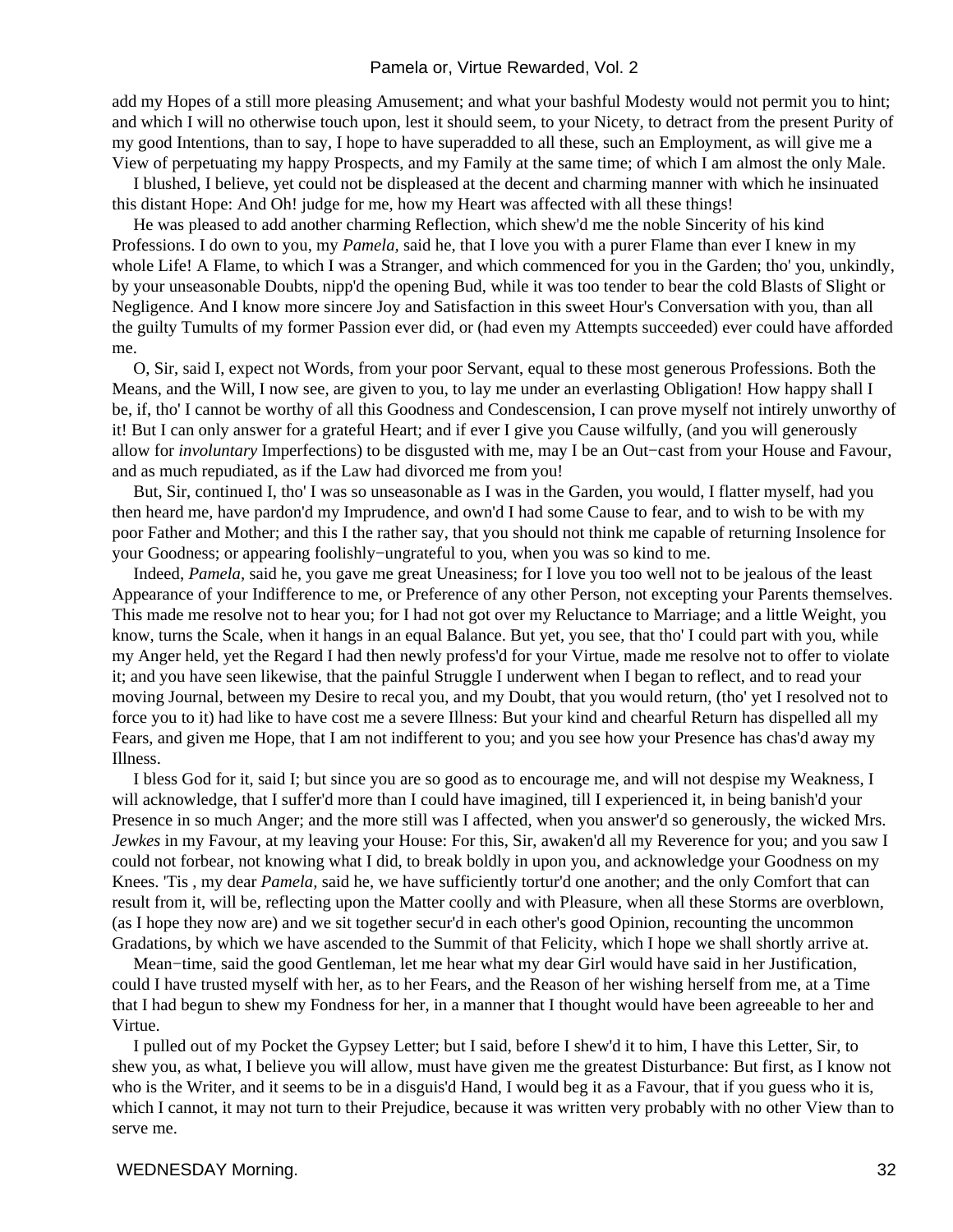He took it, and read it. And it being signed *Somebody,* he said, Yes, this is indeed from *Somebody*; and, disguis'd as the Hand is, I know the Writer: Don't you see by the Settness of some of these Letters, and a little Secretary Cut here and there, especially in that *c,* and that *r,* that it is the Hand of a Person bred in the Law−way? Why, Pamela, said he, 'tis old *Longman's* Hand. An officious Rascal as he is! —But I have done with him! O Sir, said I, it would be too insolent in me to offer (so much am I myself overwhelm'd with your Goodness) to defend any body that you are angry with; yet, Sir, so far as they have incurr'd your Displeasure for my sake, and for no other Want of Duty or Respect, I could with—But I dare not say more.—

 But, said he, as to the Letter, and the Information it contains:—Let me know, *Pamela,* when you receiv'd this? On the *Friday,* Sir, said I, that you was gone to the Wedding at *Stamford*. —How could it be convey'd to you, said he, unknown to Mrs. *Jewkes,* when I gave her such a strict Charge to attend you, and you yourself promis'd me, you would not throw yourself in the Way of such Intelligence! For, said he, when I went to *Stamford,* I knew from a private Intimation given me, that there would be an Attempt made to see you, or give you a Letter, by somebody, if not to get you away; but was not certain from what Quarter, whether from my Sister *Davers,* Mrs. *Jervis,* Mr. *Longman,* or *John Arnold,* or your Father; and as I was then but struggling with myself, whether to give way to my honourable Inclinations, or to free you, and let you go to your Father, that I might avoid the Danger I found myself in of the former (for I had absolutely resolved never to wound again even your Ears with any Proposals of a contrary Nature); that was the Reason I desir'd you to permit Mrs. *Jewkes,* to be so much on her Guard till I came back, when I thought I should have decided this disputed Point within myself, between my Pride and my Inclinations.

 This, good Sir, said I, accounts well to me, for your Conduct in that Case, and for what you said to me and Mrs. *Jewkes* on that Occasion; and I see more and more how much I may depend upon your Honour and Goodness to me. —But I will tell you all the Truth. And then I recounted to him the whole Affair of the Gypsey, and how the Letter was put among the loose Grass, *&c.* And he said, The Man who thinks a thousand Dragons sufficient to watch a Woman, when her Inclination takes a contrary Bent, will find all too little; and she will engage the Stones in the Street, or the Grass in the Field, to act for her, and help on her Correspondence. If the Mind, said he, be not engag'd, I see there is hardly any Confinement sufficient for the Body; and you have told me a very pretty Story; and, as you never gave me any Reason to question your Veracity, even in your severest Trials, I make no doubt of the Truth of what you have now mentioned. And I will in my Turn give you such a Proof of mine, that you shall find it carry Conviction with it.

 You must know then, my *Pamela,* that I had actually form'd such a Project, so well inform'd was this old rascally *Somebody* ; and the Time was fix'd, for the very Person describ'd in this Letter, to be here; and I had thought he should have read some Part of the Ceremony (as little as was possible, to deceive you) in my Chamber; and so I hop'd to have you mine upon Terms that then would have been much more agreeable to me than real Matrimony. And I did not in Haste intend you the Mortification of being undeceiv'd; so that we might have liv'd for Years, perhaps, very lovingly together; and I had, at the same time been at Liberty to confirm or abrogate it, as I pleas'd.

 O Sir, said I, I am out of Breath with the Thoughts of my Danger. But what good Angel prevented this deep−laid Design to be executed?

 Why, *your* good Angel, *Pamela,* said he; for when I began to consider that it would have made you miserable, and me not happy; that if you should have a dear little one, it would be out of my own Power to legitimate it, if I should with it to inherit my Estate; and that, as I am almost the last of my Family, and most of what I possess must descend to a strange Line, and disagreeable and unworthy Persons; notwithstanding that I might, in this Case, have Issue of my own Body: When I further consider'd your untainted Virtue, what Dangers and Trials you had undergone, by my Means, and what a world of Troubles I had involv'd you in, only because you were beautiful and virtuous, which had excited all my Passion for you; and reflected also upon your try'd Prudence and Truth, I, tho' I doubted not effecting this my last Plot, resolv'd to overcome myself; and however I might suffer in struggling with my Affection for you, to part with you, rather than to betray you under so black a Veil. Besides, said he, I remember'd how much I had exclaim'd against and censur'd an Action of this kind, that had been attributed to one of the first Men of the Law, and of the Kingdom, as he afterwards became; and that it was but treading in a Path that another had mark'd out for me; and, as I was assur'd, with no great Satisfaction to himself, when he came to reflect; my foolish Pride was a little piqu'd with this, because I lov'd to be, if I was out of the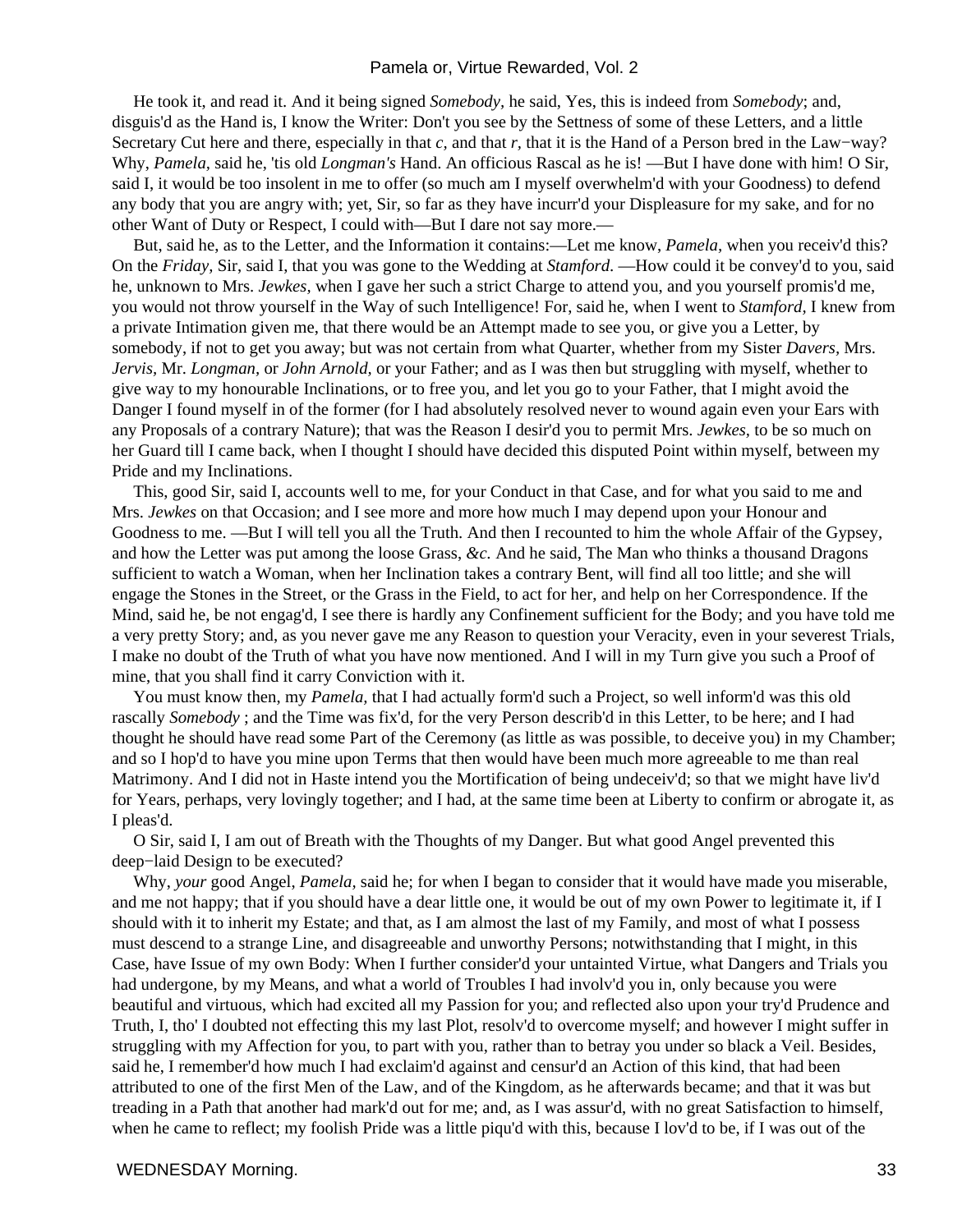way, my own Original, as I may call it: On all these Considerations it was, that I rejected this Project, and sent Word to the Person, that I had better consider'd of the Matter, and would not have him come, till he heard farther from me: And, in this Suspense, I suppose, some of your Confederates, *Pamela,* (for we have been a Couple of Plotters, tho' your Virtue and Merit have engag'd you faithful Friends and Partisans, which my Money and Promises could hardly do) one way or other got Knowledge of it, and gave you this Notice; but perhaps, it would have come too late, had not your white Angel got the better of my black one, and inspir'd me with Resolutions to abandon the Project just as it was to be put in Execution. But yet I own, that, from these Appearances, you was but too well justify'd in your Fears, on this odd way of coming at this Intelligence; and I have only one thing to blame you for, that tho' I was resolv'd not to hear you in your own Defence, yet, as you have so ready a Talent at your Pen, you might have clear'd your Part of this Matter up to me by a Line or two; and when I had known what seeming good Grounds you had for pouring cold Water on a young Flame, that was just then rising to an honourable Expansion, I should not have imputed it, as I was apt to do, to unseasonable Insult for my Tenderness to you on one hand; to perverse Nicety on the other; or to, what I was most alarm'd by, and concern'd for, Prepossession for some other Person. And this would have sav'd us both much Fatigue, I of Mind, you of Body.

 And indeed, Sir, said I, of *Mind* too; and I could not better manifest this, than by the Chearfulness with which I obey'd your Recalling me to your Presence.

 Ay, that my dear *Pamela,* said he, and clasp'd me in his Arms, was the kind, the inexpressibly kind Action that has rivetted my Affections to you, and gives me to pour out, in this free and unreserv'd manner, my whole Soul in your Bosom.

 I said, I had the less Merit in this my Return, because I was driven by an irresistible Impulse to it, and could not help it if I would.

 This, said he, (and honour'd me, by kissing my Hand) is engaging indeed, if I may hope that my *Pamela's* gentle Inclination for her Persecutor, was the strongest Motive to her Return; and I so much value a voluntier Love, in the Person I would wish for my Wife, that I would have even Prudence and Interest, hardly nam'd, in Comparison with it. And can you return me sincerely the honest Compliment I now make you, that as in the Act that I hope shall soon unite us together, it is impossible that I should have any View to my Interest; and, that Love, Love, is the *only* Motive by which I am directed; that, were I not what I am, you could give me the Preference to any other Person in the World that you know, notwithstanding all that has pass'd between us? Why, said I, should your so much obligated *Pamela* refuse to answer this kind Question? Cruel, as I have thought you, and dangerous your Views to my Honesty; You, Sir, are the only Person living that ever was more than indifferent to me; and before I knew this was what I blush now to call it, I could not hate you, or wish you ill, tho' from my Soul, the Attempts you made, were shocking and most distasteful to me.

 I am satisfy'd, my *Pamela,* said he; nor do I want to see those Papers that you have kindly written for to your Father; tho' I still wish to see them too, for the sake of the sweet manner in which you write your Sentiments; and to have before me the whole Series of your Sufferings, that I may know whether all my future Kindness is able to recompense you for them.

 In this manner, my dear Father and Mother, did your happy Daughter find herself bless'd by her generous Master! An ample Recompence for all her Sufferings, did I think this sweet Conversation only. A hundred tender Things he express'd besides, that tho' they never can escape my Memory, yet would be too tedious to write down. Oh how I bless'd God, and, I hope, ever shall, for all his gracious Favours to his unworthy Handmaid! What a happy Change is this. And who knows but my kind, my generous Master may put it in my Power, when he shall see me not quite unworthy of it, to be a Means, without injuring him, to dispense around me, to many Persons, the happy Influences of the Condition to which I shall be, by his kind Favour, exalted? Doubly blest shall I be, in particular, if I can return the hundredth Part of the Obligations I owe to such honest good Parents, to whose pious Instructions and Examples, under God, I owe all my present Happiness and future Prospects. —O the Joy that fills my Mind on these proud Hopes! on these delightful Prospects! —It is too mighty for me; and I must sit down to ponder all these Things, and to admire and bless the Goodness of that Providence, which has, thro' so many intricate Mazes, made me tread the Paths of Innocence, and so amply rewarded me, for what it has itself enabled me do! All Glory to God alone be ever given for it, by your poor enraptur'd Daughter!—

I will now continue my most pleasing Relation.

As the Chariot was returning home from this sweet Airing, he said, From all that has pass'd between us, in this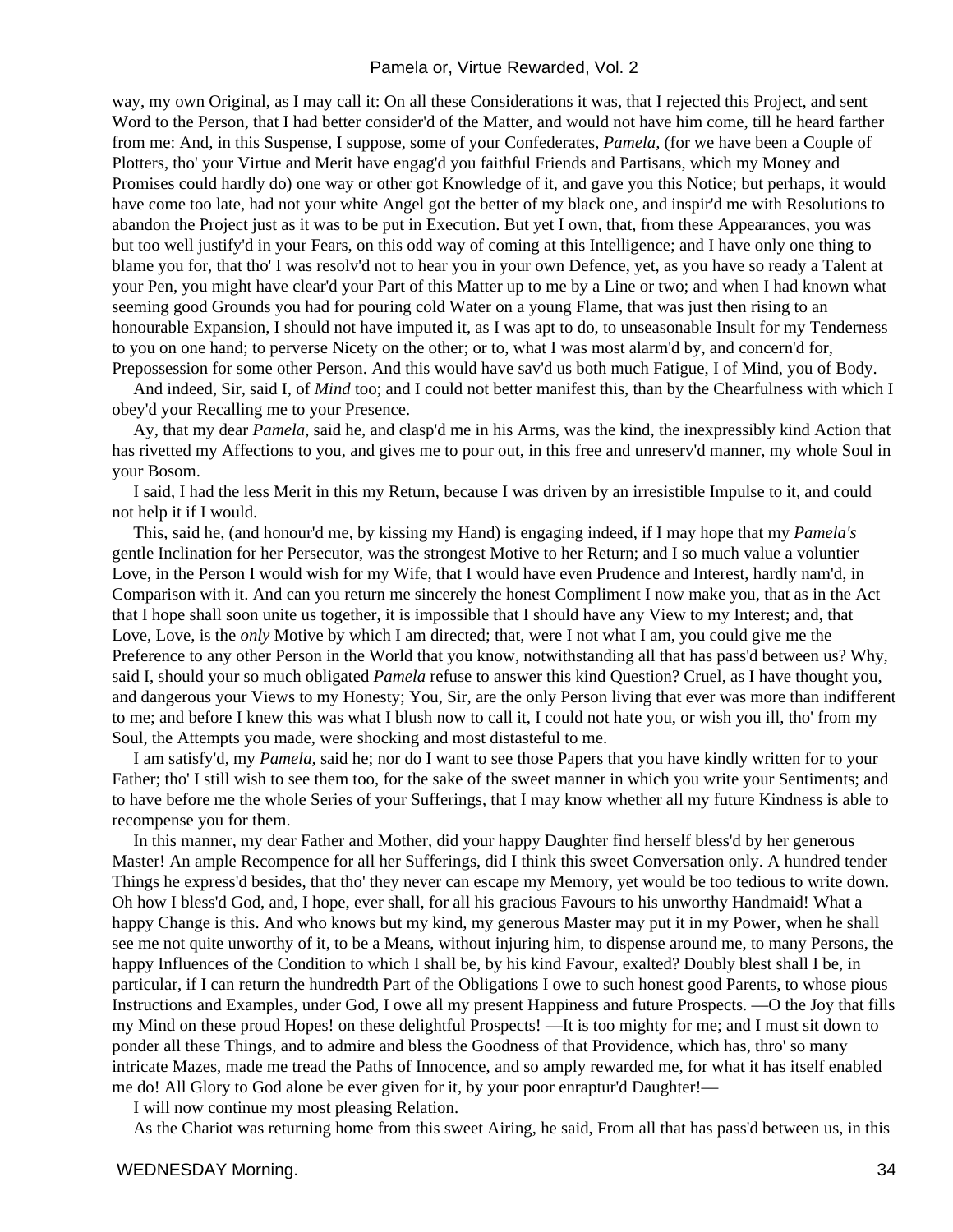pleasing Turn, my *Pamela* will see, and will believe, that the Trials to her Virtue are all over from me: But perhaps, there will be some few yet to come to her Patience and Humility. For I have, at the earnest Importunity of Lady *Darnford,* and her Daughters, promised them a Sight of my beloved Girl: And so I intend to have their whole Family, and Lady *Jones,* and Mrs. *Peters's* Family, to dine with me once in a few Days. And as I believe you would hardly chuse at present to grace the Table on the Occasion, till you can do it in your own Right, I would be glad you will not refuse coming down to us, if I desire it; for I would preface our Nuptials, said the dear Gentleman! O what a sweet Word was that!—with the good Opinion of these Gentry of your Merits, and to see you, and your sweet Manner, will be enough for that Purpose; and so, by degrees, prepare my Neighbours for what is to follow: And they already have your Character from me, and are dispos'd to admire you.

 Sir, said I, after all that has pass'd, I should be unworthy if I could not say, that I *can* have no Will but yours; and however awkwardly I shall behave in such Company, weigh'd down with the Sense of your Obligations, on one Side, and my own Unworthiness, with their Observations, on the other, I will not scruple to obey you.

 I am oblig'd to you, *Pamela,* said he; and pray be only dress'd as you are; for, as they know your Condition, and I have told them the Story of your present Dress, and how you came by it, one of the young Ladies begs it as a Favour, that they may see you just as you are: And I am the rather pleas'd it should be so, because they will perceive you owe nothing to Dress, and make a much better Figure with your own native Stock of Loveliness, than the greatest Ladies do in the most splendid Attire, and stuck out with the most glittering Jewels.

 O Sir, said I, your Goodness beholds your poor Servant in a Light greatly beyond her Merit! But it must not be expected that others, Ladies especially, will look at me with your favourable Eyes: But, nevertheless, I should be best pleas'd to wear always this humble Garb, till you, for your own sake, shall order it otherwise: For, oh! Sir, said I, I hope it will be always my Pride to glory most in your Goodness; and it will be a Pleasure to me to shew every one, that, with respect to my Happiness in this Life, I am intirely the Work of your Bounty; and to let the World see from what a lowly Original you have rais'd me to Honours, that the greatest Ladies would rejoice in.

 Admirable *Pamela,* said he, excellent Girl! —Surely thy Sentiments are superior to those of all thy Sex! —I might have *addressed* a hundred fine Ladies; but never, surely, could have had Reason to *admire* one as I do you.

 As, my dear Father and Mother, I repeat these generous Sayings, only as they are the Effect of my Master's Goodness, and am far from presuming to think I deserve one of them; so I hope you will not attribute it to my Vanity; for, I do assure you, I think I ought rather to be more *humble,* as I am more *oblig'd*: For it must be always a Sign of a poor Condition to receive Obligations one cannot repay; as it is of a rich Mind, when it can confer them, without expecting or *needing* a Return. It is, on one side, the State of the human Creature compar'd, on the other, to the Creator; and so, with due Deference, may be said to be God−like, and that is the highest that can be said.

 The Chariot brought us home at near the Hour of Two, and, blessed be God, my Master is pure and well, and chearful; and that makes me hope he does not repent him of his Goodness. He handed me out of the Chariot, and to the Parlour, with the same Goodness, that he shew'd when he put me in it, before several of the Servants. Mrs. *Jewkes* came to inquire how he did. Quite well, Mrs. *Jewkes,* said he, quite well; I thank God, and this good Girl, for it! —I am glad of it, said she; but I hope you are not the worse for my Care, and my Doctoring you! —No, but the better Mrs. *Jewkes,* said he, you have much oblig'd me by both.

 Then he said, Mrs. *Jewkes,* you and I have used this good Girl very hardly—I was afraid, Sir, said she, I should be the Subject of her Complaints. —I assure you, said he, she has not open'd her Lips about you. We have had quite a different Subject to talk of; and I hope she will forgive us both: you especially, she must; because you have done nothing but by my Orders. But I only mean, that the necessary Consequence of those Orders has been very grievous to my *Pamela*: And now comes our Part to make her Amends, if we can.

 Sir, said she, I always said to Madam, (as she call'd me) that you was very good, and very forgiveing. No, said he, I have been stark naught, and it is she, I hope, will be very forgiving. But all this Preamble is to tell you, Mrs. *Jewkes,* that now I desire you'll study to oblige her, as much as (to obey me) you was forc'd to disoblige her before. And you'll remember, that in every thing she is to be her own Mistress.

 Yes, said she, and mine too, I suppose, Sir? Ay, said the generous Gentleman, I believe it will be so in a little Time. —Then, said she, I know how it will go with me! And so put her Handkerchief to her Eyes.— *Pamela,* said my Master, comfort poor Mrs. *Jewkes*.

This was very generous, already to seem to put her in my Power; and I took her by the Hand, and said, I shall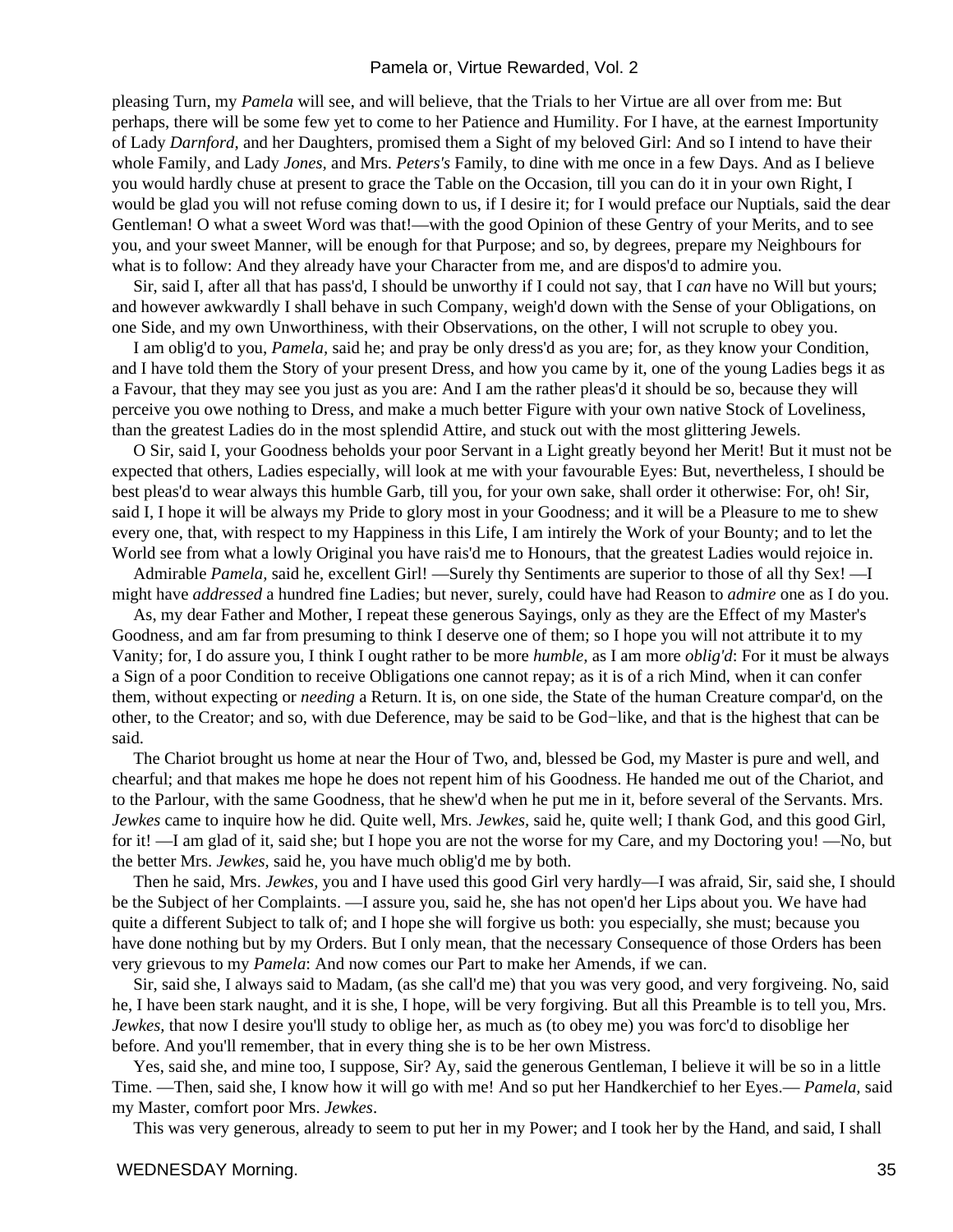never take upon myself, Mrs. *Jewkes,* to make a bad Use of any Opportunities that may be put into my Hands, by my generous Master; nor shall I ever wish to do you Prejudice, if I might: For I shall consider, that what you have done, was in Obedience to a Will which it will become me also to submit to; and so, tho' we shall be acted very differently as to the Effects, yet as these Effects proceed from one Cause, it shall be always reverenced by me.

 See there, Mrs. *Jewkes,* said my Master, we are both in generous Hands; and indeed, if she did not pardon you, I should think she but half forgave me, because you acted by my Instructions.— Well, said she, God bless you both together, since it must be so; and I will double my Diligence to oblige my Lady, as I find she will soon be.

 O my dear Father and Mother, now pray for me on another Score! for fear I should grow too proud, and be giddy and foolish with all these promising Things, so soothing to the Vanity of my Years and Sex. But even to this Hour can I pray, that God would remove from me all these delightful Prospects, if they should so corrupt my Mind, as to make me proud, and vain, and not acknowledge, with thankful Humility, the blessed Providence which has so visibly conducted me thro' the dangerous Paths I have trod, to this happy Moment.

 My Master was pleas'd to say, that he thought I might as well dine with him, as he was alone. But, I said, I begg'd he would excuse me, for fear so much Excess of Goodness and Condescension, all at once, should turn my Head; and that he would by slower Degrees bring on my Happiness, lest I should not know how to bear it.

 Persons that doubt themselves, said he, seldom do amiss. And if there was any Fear of what you say, you could not have had it in your Thoughts: For none but the Presumptuous, the Conceited, and the Thoughtless, err capitally. But nevertheless, said he, I have such an Opinion of your Prudence, that I shall generally think what you do right, because it is you that do it.

 Sir, said I, your kind Expressions shall not be thrown away upon me, if I can help it; for they will task me, with the Care of endeavouring to deserve your good Opinion, and your Approbation, as the best Rule of my Conduct.

 Being then about to go up Stairs, Permit me, Sir, said I, (looking about me, with some Confusion, to see nobody was there) thus on my Knees to thank you, as I often wanted to do in the Chariot, for all your Goodness to me, which shall never, I hope, be cast away upon me. And so I had the Boldness to kiss his Hand.

I wonder, since how I came to be so forward; but what could I do? —My poor grateful Heart was like a too full River, which overflows its Banks; and it carry'd away my Fear and my Shame−facedness, as that does all before it, on the Surface of the Waters!

 He clasp'd me in his Arms, with Transport, and condescendingly kneel'd by me, and kissing me, said, O my dear obliging good Girl, on my Knee, as you on yours, I vow to you everlasting Truth and Fidelity; and may God but bless us both with half the Pleasures that seem to lie before us, and we shall have no Reason to envy the Felicity of the greatest Princes! O Sir, said I, how shall I support so much Goodness! —I am poor, indeed, in *every thing,* compar'd to you! And how far, very far, do you, in every generous Way, leave me behind you!

 He rais'd me, and as I bent towards the Door, led me to the Stairs Foot, and saluting me there again, I went up to my Closet, and threw myself on my Knees in Raptures of Joy, and bless'd that gracious God, who had thus chang'd my Distress to Happiness, and so abundantly rewarded me for all the Sufferings I had pass'd thro'.— And Oh! how light, how very light, do all those Sufferings *now* appear, which *then* my repining Mind made so formidable to me! — Hence, in every State of Life, and in all the Changes and Chances of it, for the future, will I trust in Providence, who knows what is best for us, and frequently turns the very Evils we most dread, to be the Causes of our Happiness, and of our Deliverance from greater! — My Experiences, young as I am, as to this great Point of Reliance in God, are strong, tho' my Judgment in general may be weak and unformed; but you'll excuse these Reflections, because they are your beloved Daughter's; and, so far as they are not amiss, derive themselves from the Benefit of yours and my late good Lady's Examples and Instructions.

 I have wrote a vast deal in a little Time. And shall only say, to conclude this delightful *Wednesday,* That in the Afternoon my good Master was so well, that he rode out on Horseback, and came home about Nine at Night; and then came up to me, and seeing me with Pen and Ink before me in my Closet, said, I come only to tell you I am very well, my *Pamela,* and, as I have a Letter or two to write, I will leave you to proceed in yours, as I suppose that was your Employment; (for I had put by my Paper at his coming up) and so he saluted me, bid me Good−night, and went down; and I finish'd down to this Place before I went to−bed. Mrs. *Jewkes* told me, if it was more agreeable to me, she would lie in another Room; but I said, No thank you, Mrs. *Jewkes*; pray let me have your Company. And she made me a fine Curchee, and thank'd me. — How Times are alter'd!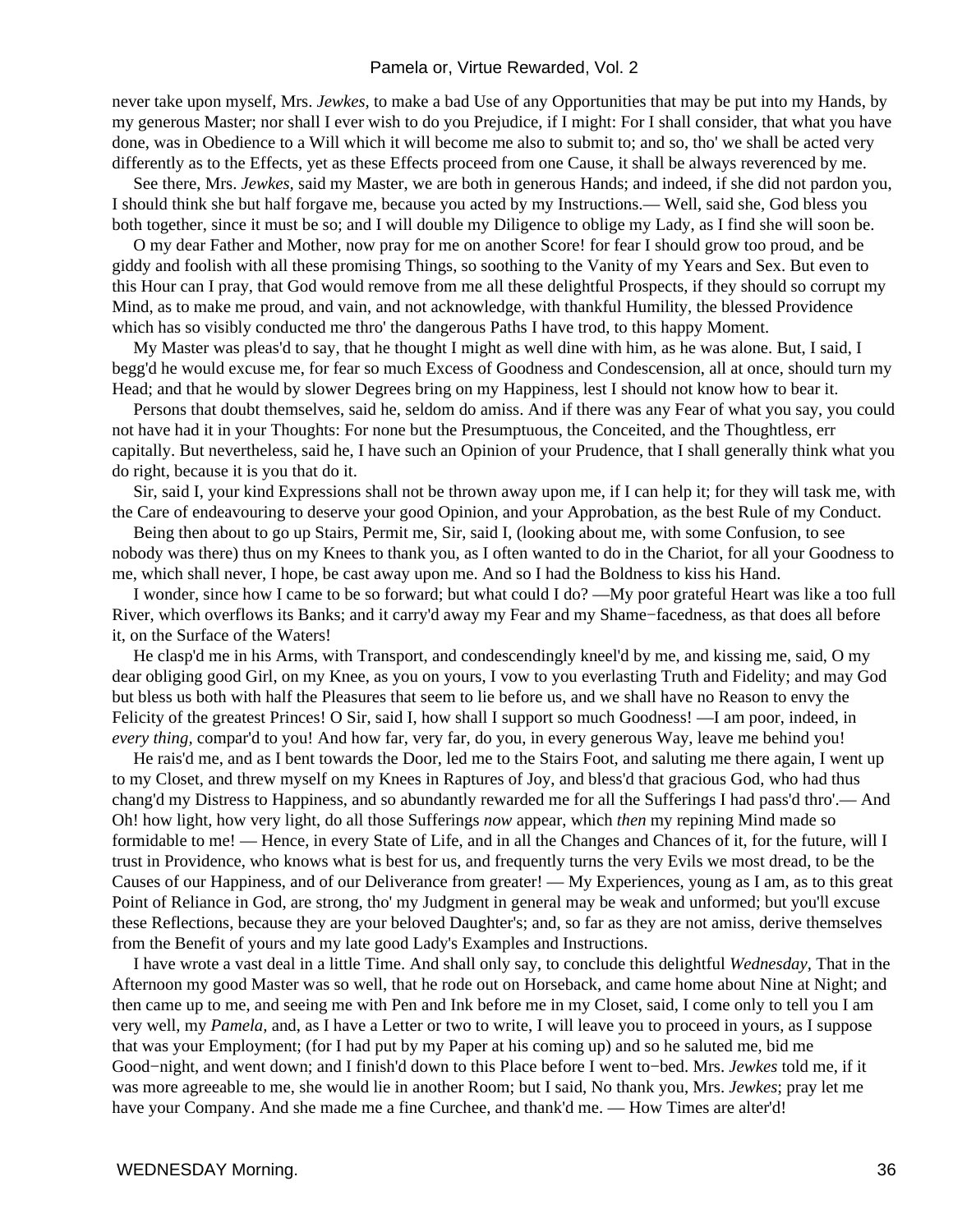### **THURSDAY.**

 This Morning my Master came up to me, and talk'd with me on various Subjects for a good while together in the most kind manner. Among other Things, he ask'd me, if I chose to order any new Cloaths against my Marriage (O how my Heart flutters when he mentions this Subject so freely!) I said, I left every thing to his good Pleasure, only repeating my Request, for the Reasons afore−given, that I might not be too fine.

 He said, I think, my Dear, it shall be very private: I hope you are not afraid of a Sham−marriage; and pray get the Service by Heart, that you may see nothing is omitted. I glow'd between Shame and Delight. O how I felt my Cheeks burn!

 I said I sear'd nothing, I apprehended nothing, but my own Unworthiness. Said he, I think it shall be done within these Fourteen Days, from this Day, at this House. O how I trembled; but not with Grief, you may believe! — What says my Girl? Have you to object againstany Day of the next Fourteen? because my Affairs require me to go to my other House, and I think not to stir from this, till I am happy in you?

 I have no Will but yours, said I, (all glowing like the Fire, as I could feel:) But, Sir, did you say in the *House*? Ay, said he; for I care not how privately it be done; and it must be very publick if we go to Church. It is a *Holy Rite,* Sir, said I, and would be better, methinks, in a *Holy Place,*

 I see, (said he, most kindly) my lovely Maid's Confusion; and your trembling Tenderness shews, I ought to oblige you all I may. Therefore, I will order my own little Chapel, which has not been us'd for two Generations, for any thing but a Lumberroom, because our Family seldom resided here long together, to be clear'd and clean'd, and got ready for the Ceremony, if you dislike your own Chamber, or mine.

 Sir, said I, that will be better than the Chamber; and I hope it will never be lumber'd again, but kept to the Use, for which, as I *presume,* it has been consecrated. O yes, said he, it has been consecrated, and that many Ages ago, in my Great Great−grandfather's Time, who built that and the good old House together.

 But now, my good Girl, if I do not too much add to your sweet Confusion, shall it be in the first Seven Days, or the second, of this Fortnight? I look'd down, quite out of Countenance. Tell me, said he?

 In the Second, if you please, Sir, said I. —As *you* please, said he, most kindly; but I should thank you, *Pamela,* if you chuse the first. I'd *rather,* Sir, if you please, said I, have the second. Well, said he, be it so; but don't defer it to the last Day of the Fourteen.

 Pray, Sir, said I, since you embolden me to talk on this important Subject, may I not send my dear Father and Mother word of my Happiness? —Yes, you may, said he; but charge them to keep it secret, till you or I direct the contrary. And I told you I would see no more of your Papers; but I meant, I would not without your Consent: But if you will shew them to me, (and now I have no other Motive for my Curiosity, but the Pleasure I take in reading what you write) I shall acknowledge it as a Favour.

 If, Sir, said I, you will be pleas'd to let me write over again one Sheet, I will, tho' I had rely'd upon your Word, and not wrote them for your Perusal. What is that, said he? tho' I cannot consent to it beforehand: For I more desire to see them, because they are your Sentiments at *the Time,* and because they were *not* written for my Perusal. Sir, said I, What I am loth you should see, are very severe Reflections on the Letter I receiv'd by the Gypsey, when I apprehended your Design of the Sham−marriage; tho' there are other things I would not have you see; but that is the worst. It can't be worse, said he, my dear Sauce−box, than I have seen already; and, I will allow your treating me in ever so black a Manner on that Occasion, because it must have a very black Appearance to you. — Well, Sir, said I, I think I will obey you, before Night. But don't alter a Word, said he. I won't, Sir, reply'd I, since you order it.

 While we were talking, Mrs. *Jewkes* came up, and said *Thomas* was return'd. O, said my Master, let him bring up the Papers. For he hop'd, and so did I, that you had sent them by him. But it was a great Balk, when he came up and said, Sir, Mr. *Andrews* did not care to deliver them; and would have it, that his Daughter was forc'd to write that Letter to him: And indeed, Sir, said he, the old Gentleman took on sadly, and would have it that his Daughter was undone, or else, he said, she would not have turn'd back, when on her Way, (as I told him she did, said *Thomas*) instead of coming to them. I began to be afraid now that all would be bad for me again.

Well, *Tom,* said he, don't mince the Matter. Tell me, before Mrs. *Andrews,* what they said. Why, Sir, both he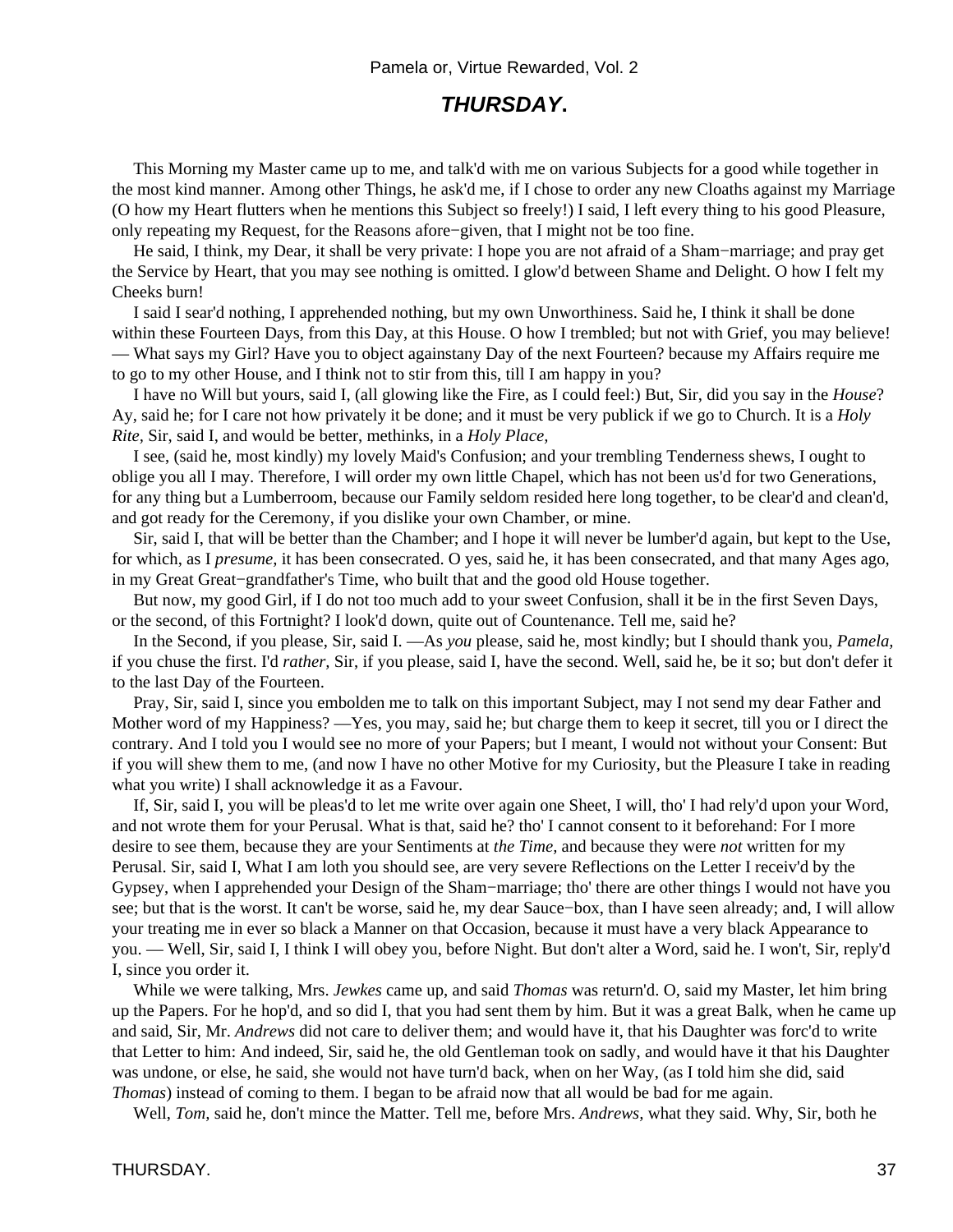and Goody *Andrews,* after they had conferr'd together upon *your* Letter, Madam, came out, weeping bitterly, that griev'd my very Heart; and they said, Now all was over with their poor Daughter; and either she had wrote that Letter by Compulsion, or had yielded to your Honour, so they said, and was, or would be ruin'd!

 My Master seem'd vex'd, as I fear'd. And I said, Pray, Sir, be so good to excuse the Fears of my honest Parents! They cannot know your Goodness to me.

 And so, (said he, without answering me,) they refus'd to deliver the Papers? Yes, and please your Honour, said *Thomas,* tho' I told them, that you, Madam, of your own Accord, on a Letter I had brought you, very chearfully wrote what I carry'd. But the old Gentleman, said, Why, Wife, there are in these Papers twenty Things nobody should see but ourselves, and especially not the 'Squire. O the poor Girl has had so many Stratagems to contend with, that now, at last, she has met with one that has been too hard for her. And can it be possible for us to account for her setting out to come to us, in such Post−haste, and when she had got above Half−way, to send us this Letter, and to go back again of her own Accord, as you say; when we know that all her Delight would have been to come to us, and to escape from the Perils she has been so long contending with? And then, and please your Honour, he said, he could not bear this; for his Daughter was ruin'd, to be sure, before now. And so, said he, the good old Couple sat themselves down, and Hand−in−hand, leaning upon each other's Shoulder, did nothing but lament. —I was, said he, piteously griev'd; but all I could say could not comfort them; nor would they give me the Papers; tho' I told them I should deliver them only to Mrs. *Andrews* herself. And so, and please your Honour, I was forced to come away without them.

 My good Master saw me all bath'd in Tears at this Description of your Distress and Fears for me, and he said, I would not have you take on so. I am not angry with your Father in the main; he is a good Man; and I would have you write out of Hand, and it shall be sent by the Post, to Mr. *Atkins,* who lives within two Miles of your Father, and I'll inclose it in a Cover of mine, in which I'll desire Mr. *Atkins*; the Moment it comes to his Hand, to convey it safely to your Father or Mother: And say nothing of their sending the Papers, that it may not make them uneasy; for I want not now to see them on any other Score than that of mere Curiosity; and that will do at any Time. And so saying, he saluted me, before *Thomas,* and with his own Handkerchief wip'd my Eyes; and said to *Thomas,* The good old Folks are not to be blam'd in the main. They don't know my honourable Intentions by their dear Daughter: Who, *Tom,* will, in a little Time, be your Mistress; tho' I shall keep the Matter private some Days, and would not have it spoken of by my Servants out of my House.

*Thomas* said, God bless your Honour. You know best. And I said, O Sir, you are all Goodness! —How kind is this, to forgive the Disappointment, instead of being angry, as I fear'd you would. *Thomas* then withdrew. And my Master said, I need not remind you of writing out of Hand, to make the good Folks easy: And I will leave you to yourself for that Purpose; only send me down such of your Papers, as you are willing I should see, with which I shall entertain myself for an Hour or two. But one Thing, added he, I forgot to tell you, the neighbouring Gentry I mentioned, will be here to−morrow to dine with me; and I have order'd Mrs. *Jewkes* to prepare for them. And *must* I, Sir, said I, be shewn to them? O yes, said he, that's the chief Reason of their coming. And you'll see no body equal to yourself; don't be concern'd.

 I open'd my Papers, as soon as my Master had left me, and laid out those beginning on the *Thursday* Morning he set out for *Stamford,* with the Morning Visit he made me before I was up, and the Injunctions of Watchfulness, *&c.* to Mrs. *Jewkes*; the next Day's Gypsey Affair, and my Reflections, in which I call'd him *truly diabolical,* and was otherwise very severe, on the strong Appearances the Matter had then against him. His Return on *Saturday,* with the Dread he put me in, on the offering to search me for my Papers which followed those he had got by Mrs. *Jewkes's* Means. My being forc'd to give them up. His Carriage to me after he had read them; and Questions to me. His great Kindness to me on seeing the Dangers I had escap'd, and the Troubles I had undergone. And how I unseasonably, in the midst of his Goodness; express'd my Desire of being sent to you, having the Intelligence of a Sham−marriage, from the Gypsey, in my Thoughts. How this inrag'd him, and made him turn me that very *Sunday* out of his House, and send me on my Way to you. The Particulars of my Journey, and my Grief at parting with him; and my free Acknowledgments to you, that I found, unknown to myself, I had begun to love him, and could not help it. His sending after me, to beg my Return; but yet generously leaving me at my Liberty, when he might have forc'd me to return whether I was willing or not. My Resolution to oblige him, and fatiguing Journey back. My Concern for his Illness on my Return. His kind Reception of me, and shewing me his Sister *Davers's* angry Letter, against his Behaviour to me, desiring him to set me free, and threatening to renounce him as a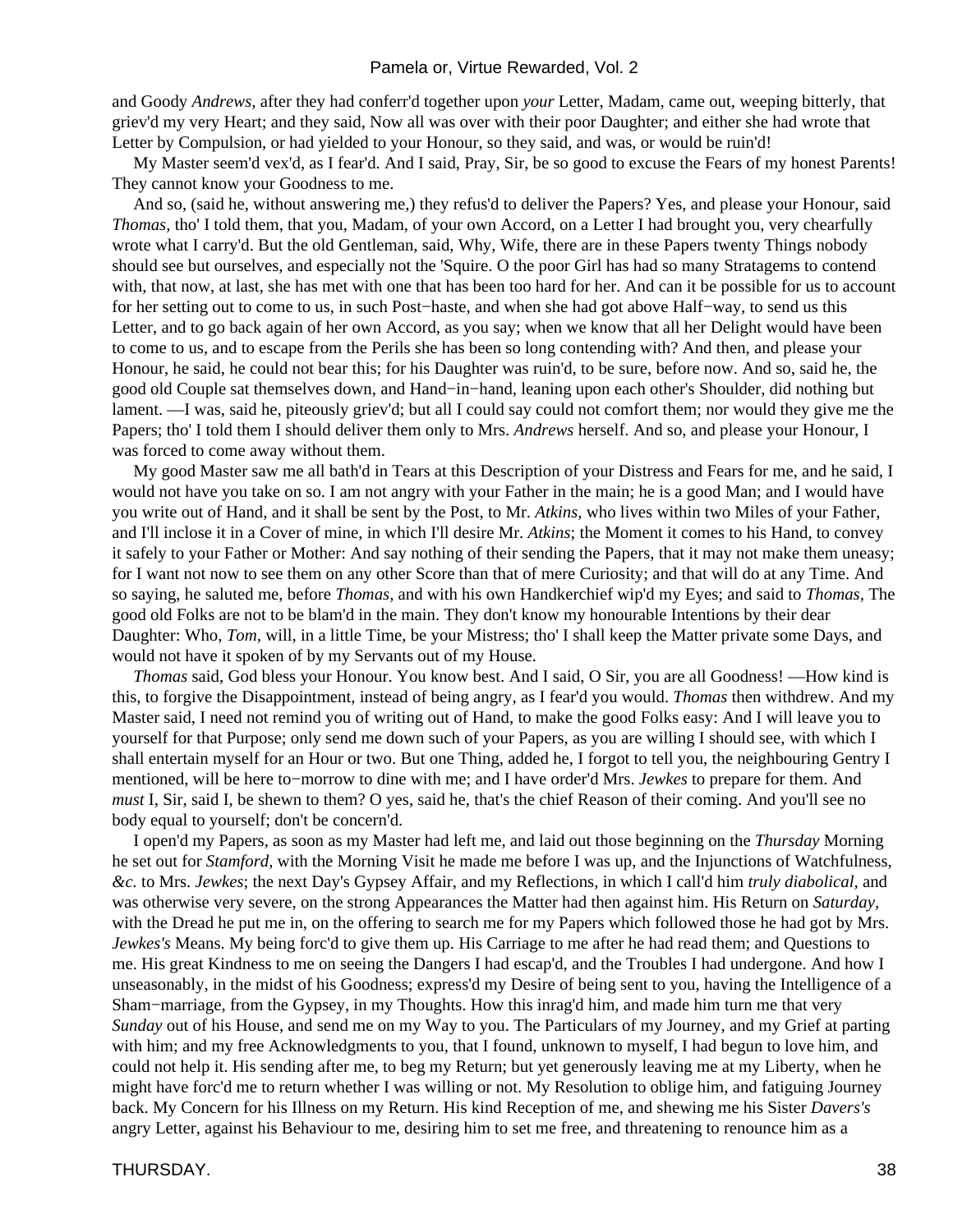Brother if he should degrade himself by marrying me. My serious Reflections on this Letter, *&c.* (all which, I hope, with the others, you will shortly see) and this carry'd Matters down to *Tuesday* Night last.

 All that follow'd was so kind of his Side, being our Chariot Conference, as above, on *Wednesday* Morning, and how good he has been ever since, that I thought I would go no farther; for I was a little asham'd to be so very open on that tender and most grateful Subject; tho' his great Goodness to me deserves all the Acknowledgments I can possibly make.

 And when I had look'd these out, I carried them down myself into the Parlour to him, and said, putting them into his Hands, Your Allowances, good Sir, as heretofore; and if I have been too open and free in my Reflections or Declarations; let my Fears on one Side, and my Sincerity on the other, be my Excuse. You are very obliging, my good Girl, said he. You have nothing to apprehend from my Thoughts, any more than from my Actions.

 So I went up, and wrote the Letter to you, briefly acquainting you with my present Happiness, and my Master's Goodness, and expressing that Gratitude of Heart, which I owe to the kindest Gentleman in the World, and assuring you, that I should soon have the Pleasure of sending back to you, not only those Papers, but all that succeeded them to this Time, as I know you delight to amuse yourself in your Leisure Hours with my Scribble; and I said, carrying it down to my Master, before I seal'd it, Will you please, Sir, to take the Trouble of reading what I write to my dear Parents? Thank you *Pamela,* said he, and set me on his Knee, while he read it, and seem'd much pleas'd with it, and giving it me again, you are very happy, said he, my beloved Girl, in your Style and Expressions: And the affectionate Things you say of me, are inexpressibly obliging; and again, with this Kiss, said he, do I confirm for Truth all that you have promis'd for my Intentions in this Letter. —O what Halcyon Days are these? God continue them! —A Change now, would kill me quite.

 He went out in his Chariot in the Afternoon; and in the Evening return'd, and sent me Word, he would be glad of my Company for a little Walk in the Garden; and down I went that very Moment.

 He came to meet me. So, said he, how does my dear Girl do now? —Who do you think I have seen since I have been out? —I don't know, Sir, said I. Why, said he, there is a Turning in the Road, about five Miles off, that goes round a Meadow, that has a pleasant Foot−way, by the Side of a little Brook, and a double Row of Limes on each Side, where now and then the Gentry in the Neighbourhood, walk, and angle, and divert themselves—I'll shew it you next Opportunity—And I stept out of my Chariot, to walk cross this Meadow, and bid *Robin* meet me with it on the further Part of it. And who should I 'spy there, walking, with a Book in his Hand, reading, but your humble Servant Mr. *Williams*?—Don't blush, *Pamela,* said he—As his Back was to me, I thought I would speak to the Man, and before he saw me, I said, How do you, old Acquaintance? (for, said he, you know we were of one College for a Twelvemonth). I thought the Man would have jump'd into the Brook, he gave such a Start at hearing my Voice, and seeing me.

 Poor Man! said I. Ay, said he, but not too much of your poor Man, in that soft Accent, neither, *Pamela*. —Said I, I am sorry my Voice is so startling to you, Mr. *Williams*. What are you reading? Sir, said he, and stammer'd with the Surprize, It is the *French Telemachus*; for I am about perfecting myself, if I can, in the *French* Tongue—Thought I, I had rather so, than perfecting my *Pamela* in it. —You do well, reply'd I. —Don't you think that yonder Cloud may give us a small Shower? and it did a little begin to wet. —He said, he believ'd not much.

 If, said I, you are for the Village, I'll give you a Cast; for I shall call at Sir *Simon's,* in my Return from the little Round I am taking. He ask'd me If it was not too great a Favour? —No, said I, don't talk of that; let us walk to the further Opening there, and we shall meet my Chariot.

 So, *Pamela,* continued my Master, we fell into Conversation, as we walk'd. He said, he was very sorry he had incurr'd my Displeasure; and the more, as he had been told, by Lady *Jones,* who had it from Sir *Simon's* Family, that I had a more honourable View than at first was apprehended. I said, We Fellows of Fortune, Mr. *Williams,* take sometimes a little more Liberty with the World than we ought to do; wantoning, very probably, as you contemplative Folks would say, in the Sun−beams of a dangerous Affluence, and cannot think of confining ourselves to the common Paths, tho' the safest and most eligible, after all. And you may believe I could not very well like to be supplanted in a View that lay next my Heart; and that by an old Acquaintance, whose Good, before this Affair, I was studious to promote.

 I would only say, Sir, said he, that my *first* Motive was intirely such as became my Function: And, very politely, said my Master, he added, And I am very sure, that however inexcusable I might seem in the *Progress* of the Matter, yourself, Sir, would have been sorry to have it said, you had cast your Thoughts on a Person, that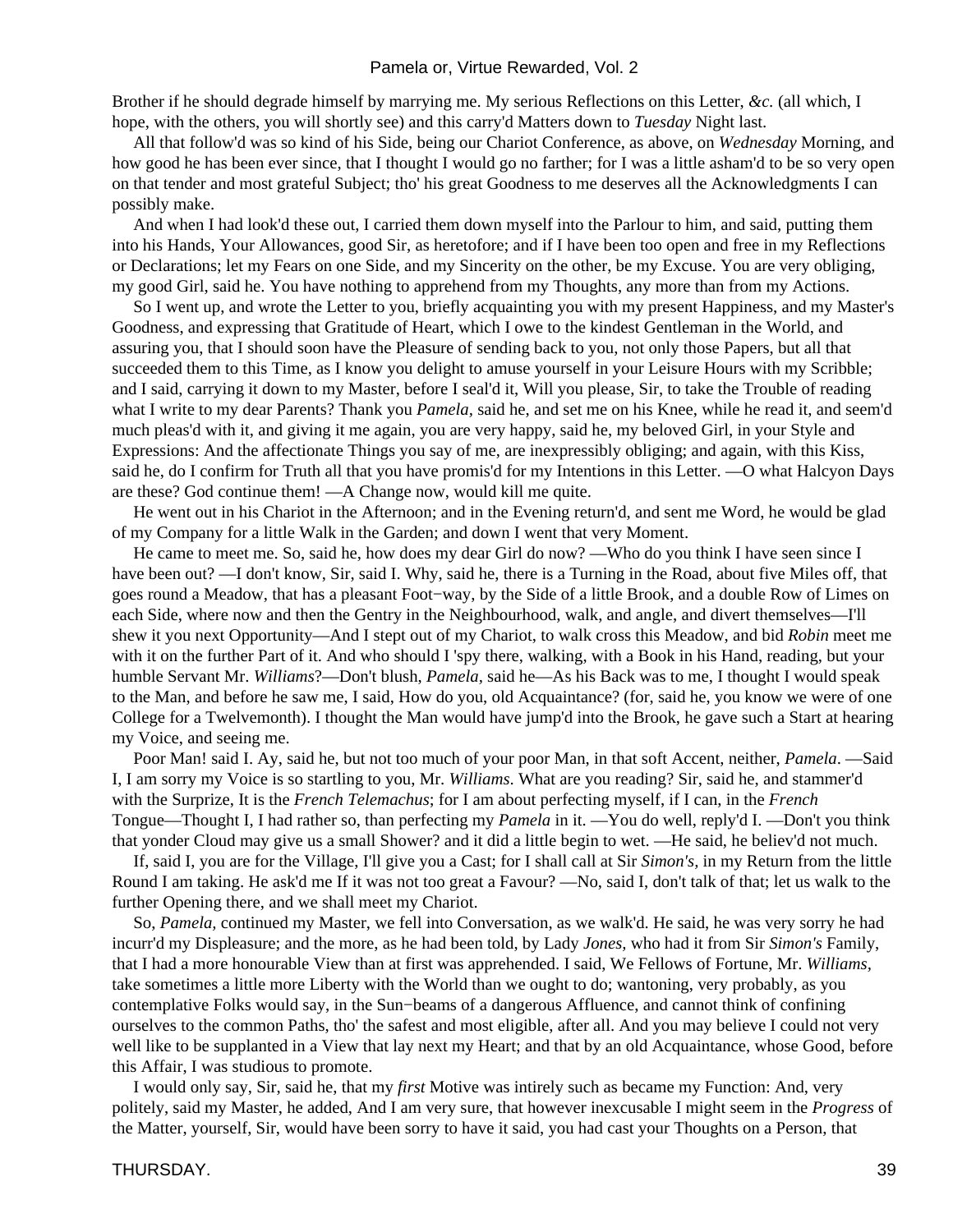nobody could have wish'd for but yourself.

 Well, Mr. *Williams,* said I, I see you are a Man of Gallantry as well as Religion: But what I took most amiss was, that, if you thought me doing a wrong Thing, you did not expostulate with me, as your Function might allow you, upon it; but immediately determin'd to counterplot me, and to turn as much an Intriguer for a Parson, as I was for a Laick, and attempt to secure to yourself a Prize, you would have robb'd me of, and that from my own House. But the Matter is at an End, and I retain not any Malice upon it, tho' you did not *know,* but I should, at last, do honourably by her, as I actually intend.

 I am sorry for myself, Sir, said he, that I should so unhappily incur your Displeasure; but I rejoice for her sake in your honourable Intentions: Give me Leave only to say, That if you make Mrs. *Andrews* your Lady, she will do Credit to your Choice with every body that sees her, or comes to know her; and for Person and Mind both, you may challenge the County.

 In this manner, said my Master, did the Parson and I confabulate; and I set him down at his Lodgings in the Village. But he kept your Secret, *Pamela,* and would not own, that you gave Encouragement to his Address as to Matrimony.

 Indeed, Sir, said I, he could not say that I did; and I hope you believe me. I do, I do, said he; but 'tis still my Opinion, that if, when I saw Plots set up against my Plots, I had not, as I had, discover'd the Parson, it might have gone to a Length that would have put our present Situation out of both our Powers.

 Sir, said I, when you consider that my utmost Presumption could not make me hope for the Honour you now seem to design me; that therefore, I had no Prospect before me but Dishonour; and was so hardly us'd into the Bargain, I should have seem'd very little in Earnest in my Professions of Honesty, if I had not endeavour'd to get away: But yet I resolv'd not to think of Marriage; for I never saw the Man I could love, till your Goodness embolden'd me to look up to you.

 I should, my dear *Pamela,* said he, make a very ill Compliment to my Vanity, if I did not believe you; tho' at the same time, Justice calls upon me to own, that it is, all Things consider'd, beyond my Merit.

 There was a sweet noble Expression for your poor Daughter, my dear Father and Mother! — And from my Master too!

 I was glad to hear this Account of the Interview between Mr. *Williams* and himself; but I dar'd not to say so. I hope in Time he will be re−instated in his good Graces.

 He was so good as to tell me, he bad given Orders for the Chapel to be clear'd. O how I look forward with inward Joy, yet with Fear and Trembling!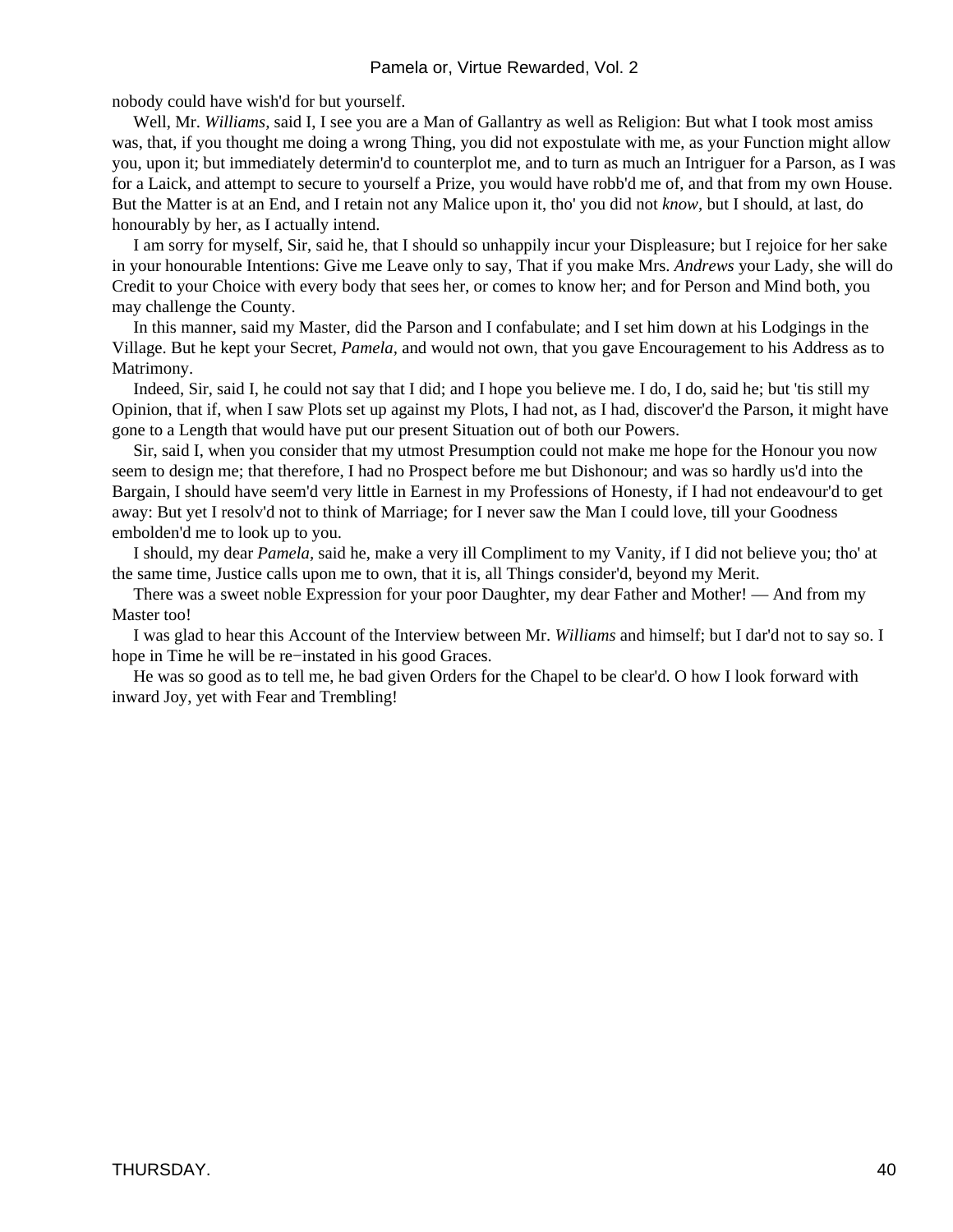### **FRIDAY.**

 About Twelve o'Clock came Sir *Simon,* and his Lady and two Daughters, and Lady *Jones,* and a Sister−in−law of hers, and Mr. *Peters,* and his Spouse and Niece. Mrs. *Jewkes,* who is more and more obliging, was much concern'd I was not dress'd in some of my best Cloaths, and made me many Compliments.

 They all went into the Garden for a Walk, before Dinner, and, I understood, were so impatient to see me, that my Master took them into the largest Alcove, after they had walk'd two or three Turns, and stept himself to me. Come, my *Pamela,* said he, the Ladies can't be satisfy'd without seeing you, and I desire you'll come. I said, I was asham'd; but I would obey him. Said he, The two young Ladies are dress'd out in their best Attire; but they make not such an Appearance as my charming Girl in this ordinary Garb. — Sir, said I, shan't I follow you there? for I can't bear you should do me so much Honour. Well, said he, I'll go before you. And he bid Mrs. *Jewkes* bring a Bottle or two of Sack, and some Cake. So he went down to them.

 This Alcove fronts the longest Gravel Walk in the Garden, so that they saw me all the Way I came, for a good Way; and my Master told me afterwards, with Pleasure, all they said of me.

Will you forgive the little vain Slut your Daughter, if I tell you all, as he was pleas'd to tell me? He said, 'spying me first, Look there, Ladies, comes my pretty Rustick! — They all, I saw, which dash'd me, stood at the Windows and in the Door−way, looking full at me.

 My Master told me, that Lady *Jones* said, She is a charming Creature, I see that, at this Distance. And Sir *Simon*, it seems, who has been a sad Rake in his younger Days, swore he never saw so easy an Air, so fine a Shape, and so graceful a Presence.— The Lady *Darnford* said, I was a sweet Girl. And Mrs. *Peters* said very handsome Things. Even the Parson said, I should be the Pride of the County. O dear Sirs! all this was owing to the Light my good Master's Favour plac'd me in, which made me shine out in their Eyes beyond my Deserts. He said the young Ladies blush'd, and envy'd me.

 When I came near, he saw me dash'd and confus'd, and was so good to meet me, Give me your Hand, said he, my good Girl, you walk too fast (for indeed I wanted to be out of their gazing). I did so, with a Curchee, and he led me up the Steps of the Alcove and in a most Gentleman−like Manner presented me to the Ladies, and they all saluted me, and said, They hop'd to be better acquainted with me: and Lady *Darnford* was pleas'd to say, I should be the Flower of their Neighbourhood. Sir *Simon* said, Good Neighbour, by your Leave, and saluting me, added, Now will I say, that I have kiss'd the loveliest Maiden in *England*. But for all this, methought I ow'd him a Grudge for a Tell−tale, tho' all had turn'd out so happily. Mr. *Peters* very gravely follow'd his Example, and said, like a Bishop, God bless you, fair Excellence. Said Lady *Jones,* Pray, dear Madam, sit down by me. And they all sat down; but I said, I would stand, if they pleas'd. No, *Pamela,* said my Master, Pray sit down with these good Ladies, my Neighbours: —They will indulge it to you, for *my* sake, till they know you better; and for *your own,* when they are acquainted with you. Sir, said I, I shall be proud to deserve their Indulgence.

 They all so gaz'd at me, that I could not look up; for I think it is one of the Distinctions of Persons of Condition, and well−bred People, to put bashful Bodies out of Countenance. Well, Sir *Simon,* said my Master, what say you now to my pretty Rustick? —He swore a great Oath, that he should better know what to say to me if he was as young as himself. Lady *Darnford* said, You will never leave, Sir *Simon*.

 Said my Master, You are a little confus'd, my good Girl, and out of Breath; but I have told all my kind Neighbours here a good deal of your Story, and your Excellence. Yes, said Lady *Darnford,* my dear Neighbour, as I will call you; we that are here present have all heard of your uncommon Story. Madam, said I, you have then heard what must make your kind Allowance for me very necessary. No, said Mrs. *Peters,* we have heard what will always make you valued as an Honour to our Sex, and as a worthy Pattern for all the young Ladies in the County. You are very good, Madam, said I, to make me able to look up, and be thankful for the Honour you are all pleas'd to do me.

 Mrs. *Jewkes* came in with the Canary, brought by *Nan,* to the Alcove, and some Cake on a Silver Salver; and I said, Mrs. *Jewkes,* let me be your Assistant; I will serve the Ladies with the Cake. And so I took the Salver, and went round to the good Company with it, ending with my Master. The Lady *Jones* said, she never was serv'd with such a Grace, and it was giving me too much Trouble. O Madam, said I, I hope my good Master's Favour will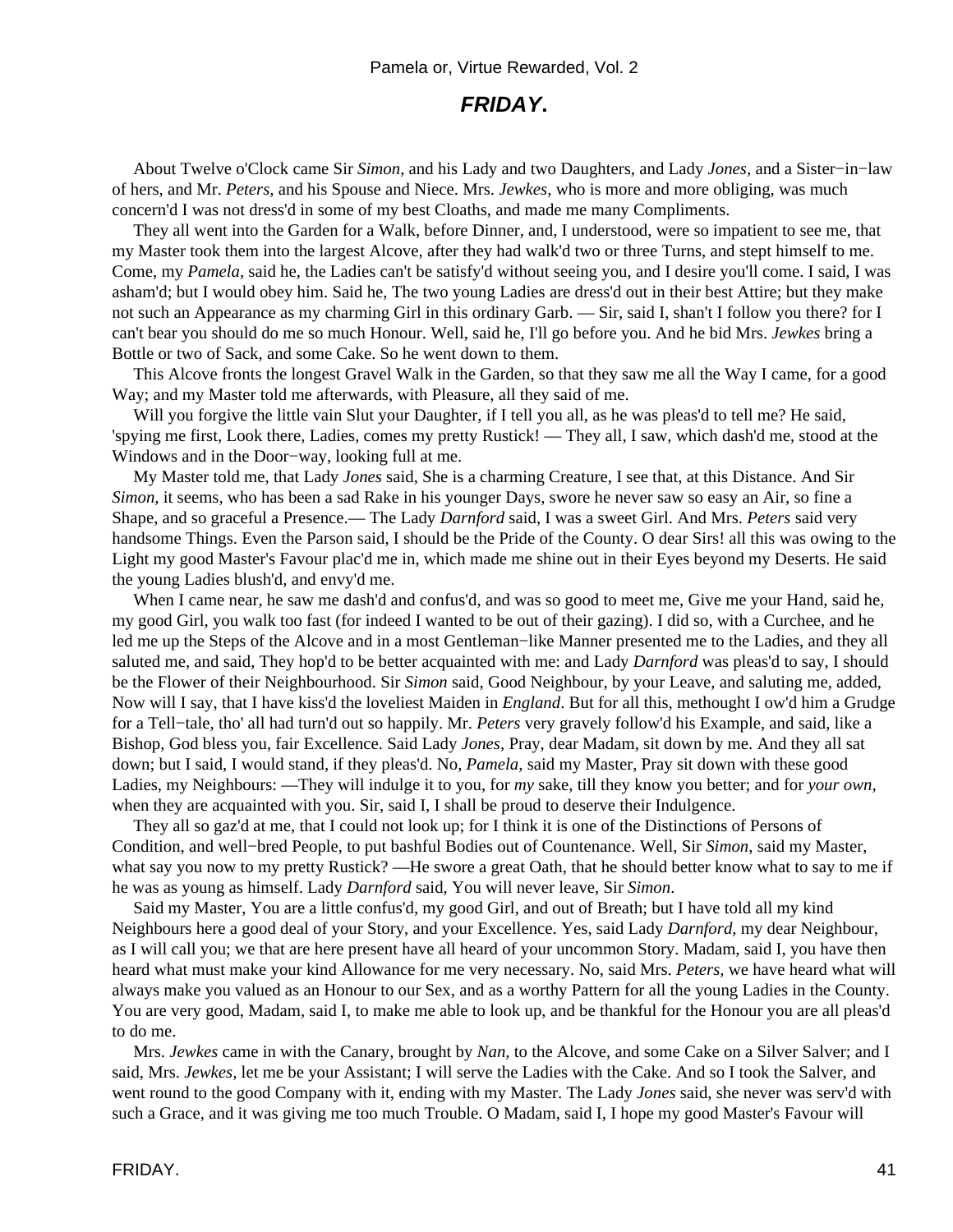never make me forget that it is my Duty to wait upon his Friends. —*Master,* sweet one, said Sir *Simon,* I hope you won't always call the 'Squire by that Name, for fear it should become a Fashion for all our Ladies to do the like thro' the County. I, Sir, said I, shall have many Reasons to continue this Style, which cannot affect your good Ladies.

 Sir *Simon,* said Lady *Jones,* you are very arch upon us; but I see very well, that it will be the Interest of all the Gentlemen, to bring their Ladies into an Intimacy with one that can give them such a good Example. I am sure then, Madam, said I, it must be after I have been polish'd and improv'd by the Honour of such an Example as yours.

 They all were very good and affable, and the young Lady *Darnford,* who had wish'd to see me in this Dress, said, I beg your Pardon, dear Miss, as she call'd me; but I had heard how sweetly this Garb became you, and was told the History of it; and I begg'd it as a Favour that you might oblige us with your Appearance in it. I am much oblig'd to your Ladyship, said I, that your kind Prescription was so agreeable to my Choice. Why, said she, *was* it your Choice then? —I am glad of that: Tho' I am sure your Person must *give* and not *take* Ornament from any Dress.

 You are very kind, Madam, said I: But there will be the less Reason to fear I should forget the high Obligations I shall have to the kindest of Gentlemen, when I can delight to shew the humble Degree from which his Goodness has rais'd me.— My dear *Pamela,* said my Master, if you proceed at this Rate, I must insist upon your first Seven Days. You know what I mean. Sir, said I, you are all Good ness!

 They drank a Glass of Sack each, and Sir *Simon* would make me do so; saying, It is a Reflection, Madam, upon all the Ladies, if you don't do as they do. No, Sir *Simon,* said I, that can't be, because the Ladies Journey hither makes a Glass of Canary a proper Cordial for them. But I won't refuse; because I will do myself the Honour of drinking good Health to you, and all this worthy Company.

 Said good Lady *Darnford,* to my Master, I hope, Sir, we shall have Mrs. *Andrews's* Company at Table. He said, very obligingly, Madam, it is her Time now: and I will leave it to her Choice. If my good Ladies, then, will forgive me, Sir, said I, I had rather be excused. They all said, I must not be excused. I begg'd I might. Your Reason for it, my dear *Pamela,* said my Master? as the Ladies request it, I wish you would oblige them. Sir, reply'd I, your Goodness will make me, every Day, worthier of the Honour the Ladies do me; and when I can persuade myself that I am more worthy of it than at present, I shall with great Joy embrace all the Opportunities they will be pleased to give me.

 Mrs. *Peters* whisper'd Lady *Jones,* as my Master told me afterwards; Did you ever see such Excellence, such Prudence, and Discretion? Never in my Life, said the other good Lady. She will adorn, she was pleas'd to say, her Distinction. Ay, said Mrs. *Peters,* she would adorn any Station in Life.

 My good Master was highly delighted, generous Gentleman as he is! with the favourable Opinion of the Ladies; and I took the more Pleasure in it, because their Favour seem'd to lessen the Disgrace of his stooping so much beneath him.

 Lady *Darnford* said, We will not oppress you; tho' we could almost blame your too punctilious Exactness; but if we excuse Mrs. *Andrews* at Dinner, we must insist upon her Company at the Card−table, and at a Dish of Tea: For we intend to pass the whole Day with you, Sir, as we told you. What say you to that, *Pamela,* said my Master? Sir, repl'yd I, whatever you and the Ladies please, I will chearfully do. They said I was very obliging. But Sir *Simon* rapt out an Oath, and said, that *they* might dine together if they would; but *he* would dine with me, and nobody else. For, said he, I say, 'Squire, as Parson *Williams* said, (by which I found my Master had told them the Story) you must not think you have chosen one that nobody can like but yourself.

 The young Ladies said, If I pleas'd, they would take a Turn about the Garden with me. I answer'd I would very gladly attend them; and so we three, and Lady *Jones's* Sister−in−law, and Mr. *Peters's* Niece, walk'd together. They were very affable, kind and obliging; and we soon enter'd into a good deal of Familiarity; and I found Miss *Darnford* a very agreeable Person. Her Sister was a little more on the Reserve; and I afterwards heard, that, about a Year before, she should fain have had my Master make his Addresses to her; but tho' Sir *Simon* is reckon'd rich, she was not thought a sufficient Fortune for him. And now, to have him look down so low as me, must be a sort of Mortification to a poor young Lady!—and I pity'd her—Indeed I did! —I wish all young Persons of my Sex could be as happy as I am likely to be.

My Master told me afterwards, that I left the other Ladies, and Sir *Simon* and Mr. *Peters,* full of my Praises; so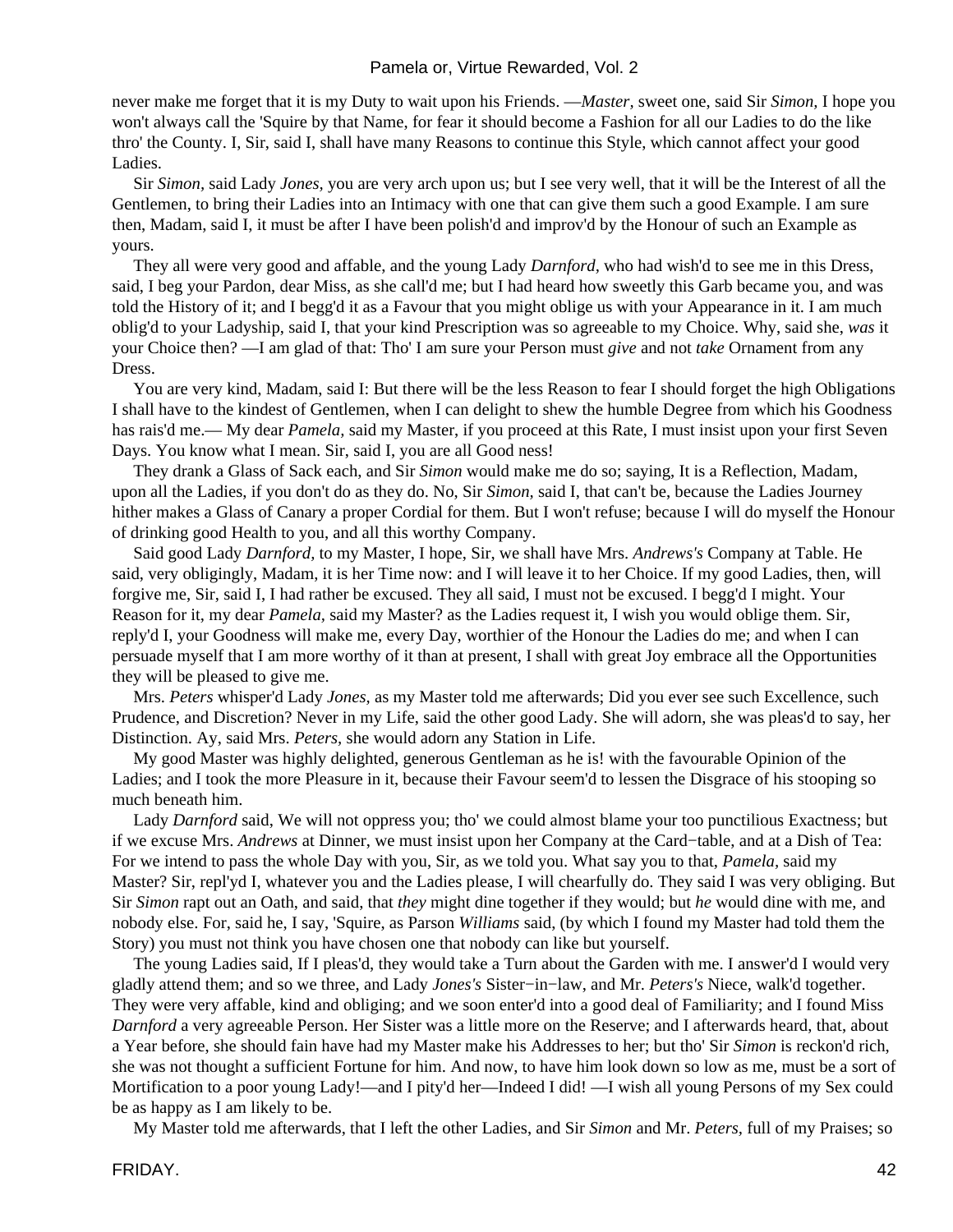that they could hardly talk of any thing else: one launching out upon my Complexion, another upon my Eyes, my Hand, and, in short, for you'll think me sadly proud, upon my whole Person, and Behaviour; and they all magnify'd my Readiness and Obligingness in my Answers, and the like: And I was glad of it, as I said, for my good Master's sake, who seem'd quite pleas'd and rejoic'd. God bless him, for his Goodness to me!

 Dinner not being ready, the young Ladies propos'd a Tune upon the Spinnet. I said, I believ'd it was not in Tune. They said, they knew it was but a few Months ago. If it is, said I, I wish I had known it; tho' indeed, Ladies, added I, since you know my Story, I must own, that my Mind has not been long in Tune, to make use of it. So they would make me play upon it, and sing to it; which I did, a Song my dear good Lady had learn'd me, and us'd to be pleas'd with, and which she brought with her from *Bath*. And the Ladies were much taken with the Song, and were so kind as to approve my Performance: And Miss *Daruford* was pleas'd to compliment me, that I had all the Accomplishments of my Sex. I said, I had had a good Lady, in my Master's Mother, who had spar'd no Pains nor Cost to improve me. She said, she wish'd the 'Squire could be prevail'd upon to give a Ball on an approaching happy Occasion, that we might have a Dancing−match, *&c.* —But I can't say I do; tho' I did not say so; for these Occasions I think are too solemn for the *Principals,* at least of our Sex, to take Part in, especially if they have the same Thoughts of the Solemnity that I have: For indeed, tho' I am in such an enviable Prospect of Happiness, I must own to you, my dear Parents, that I have something very awful upon my Mind, when I think of the Matter, and shall more and more, as it draws nearer and nearer. This is the Song.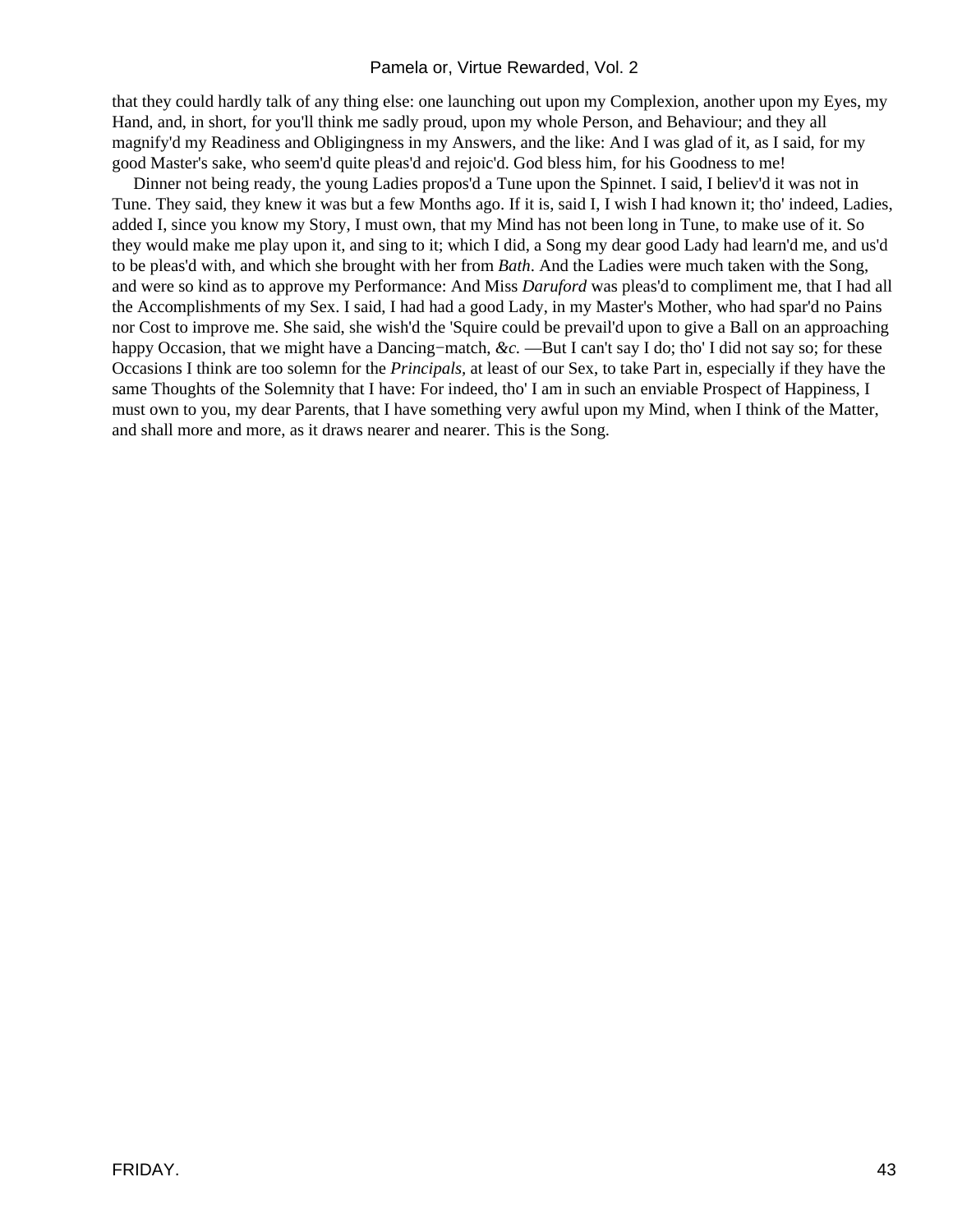# **I.**

*Go, happy Paper, gently steal, And underneath her Pillow lie; There, in soft Dreams, my Love reveal, That Love which I must still conceal, And, wrapt in awful Silence, die.*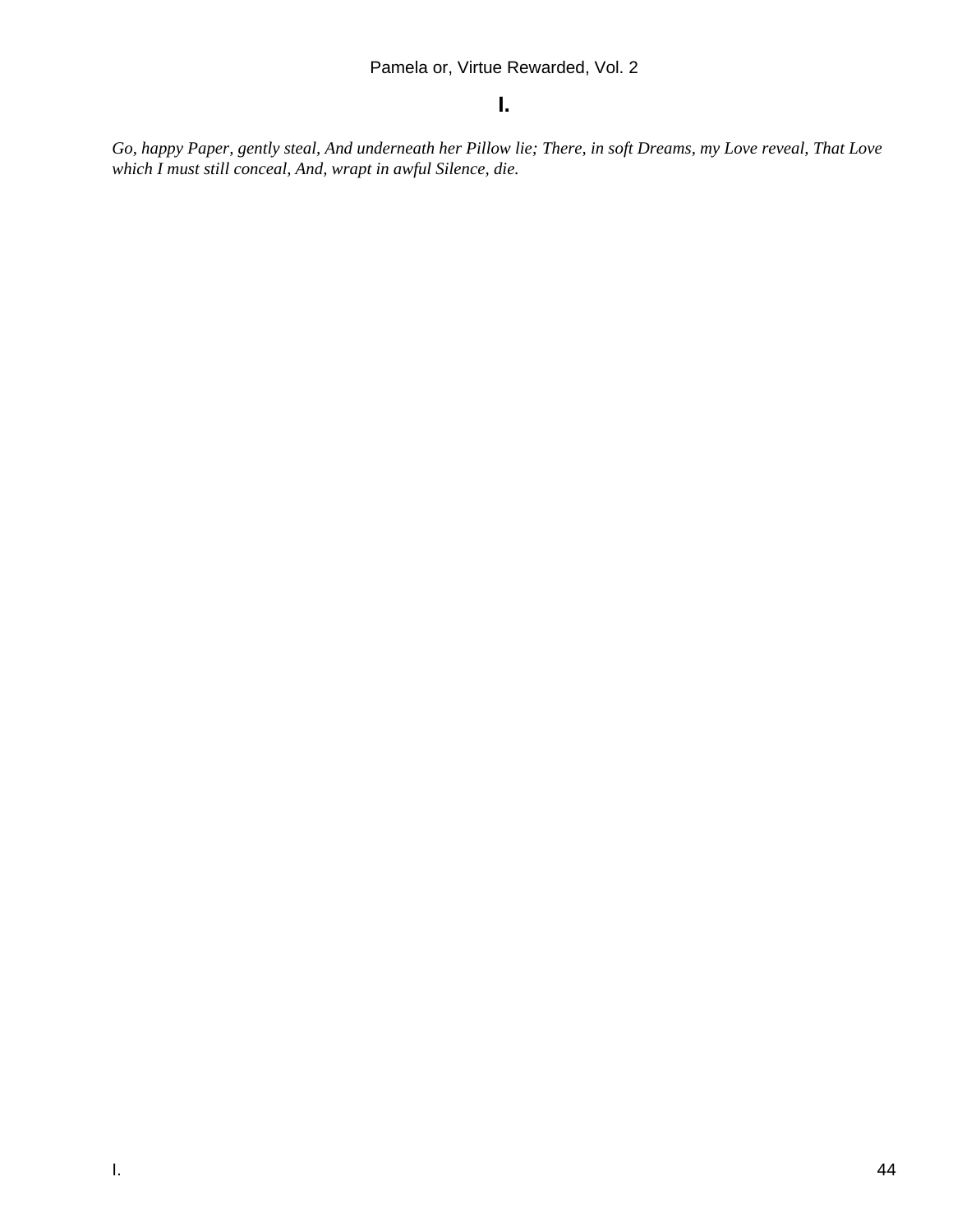# **II.**

*Should Flames be doom'd thy hapless Fate, To Atoms Thou would'st quickly turn, My Pains may bear a longer Date; For should I live, and should she hate, In endless Torments I should burn.*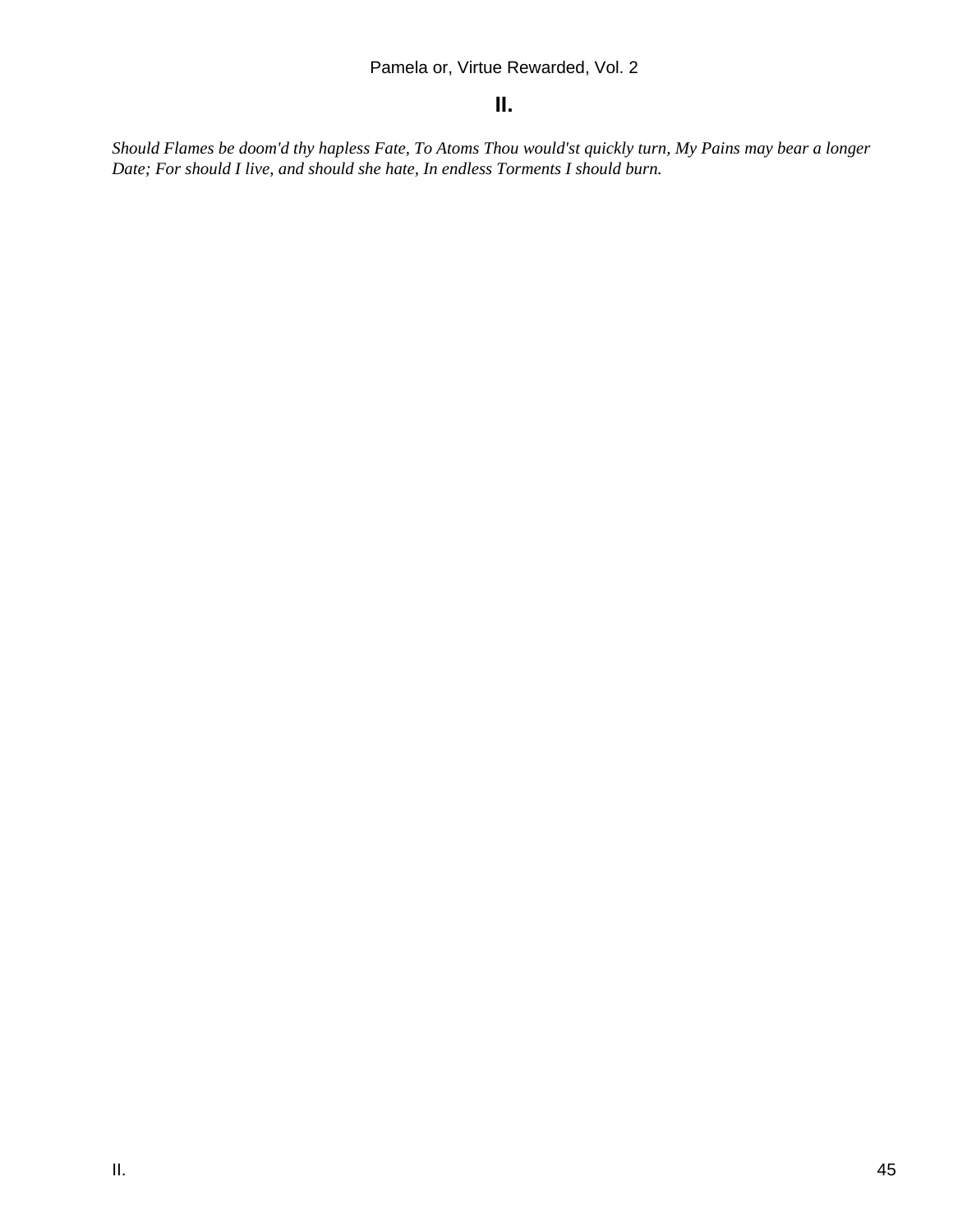## **III.**

*Tell fair Aurelia, she has Charms, Might in a Hermit stir Desire. T' attain the Heav'n that's in her Arms, I'd quit the World's alluring Harms, And to a Cell, content, retire.*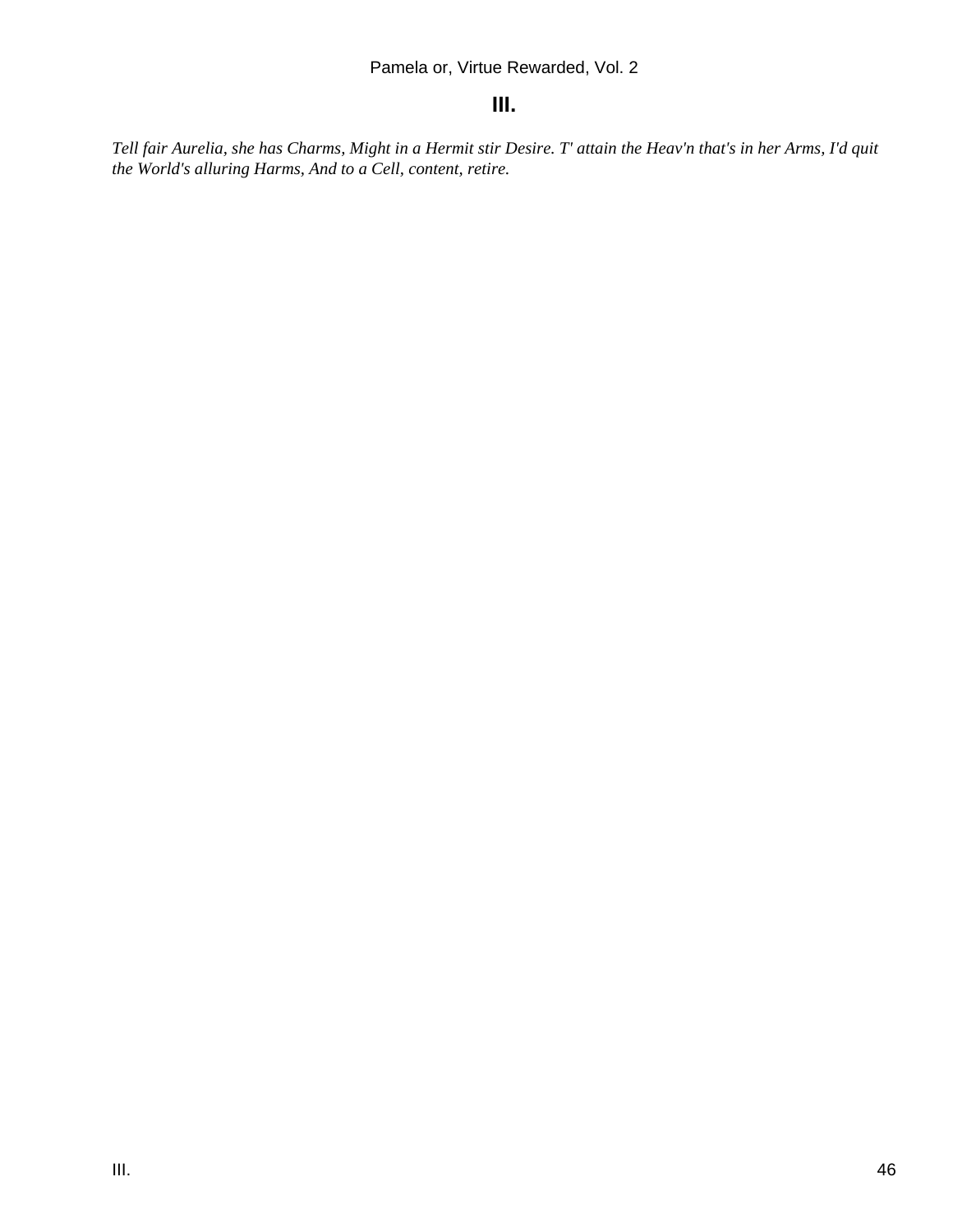## **IV.**

*Of all that pleas'd my ravish'd Eye Her Beauty should supply the Place; Bold Raphael's Strokes, and Titian's Dye, Should but in vain presume to vye With her inimitable Face.*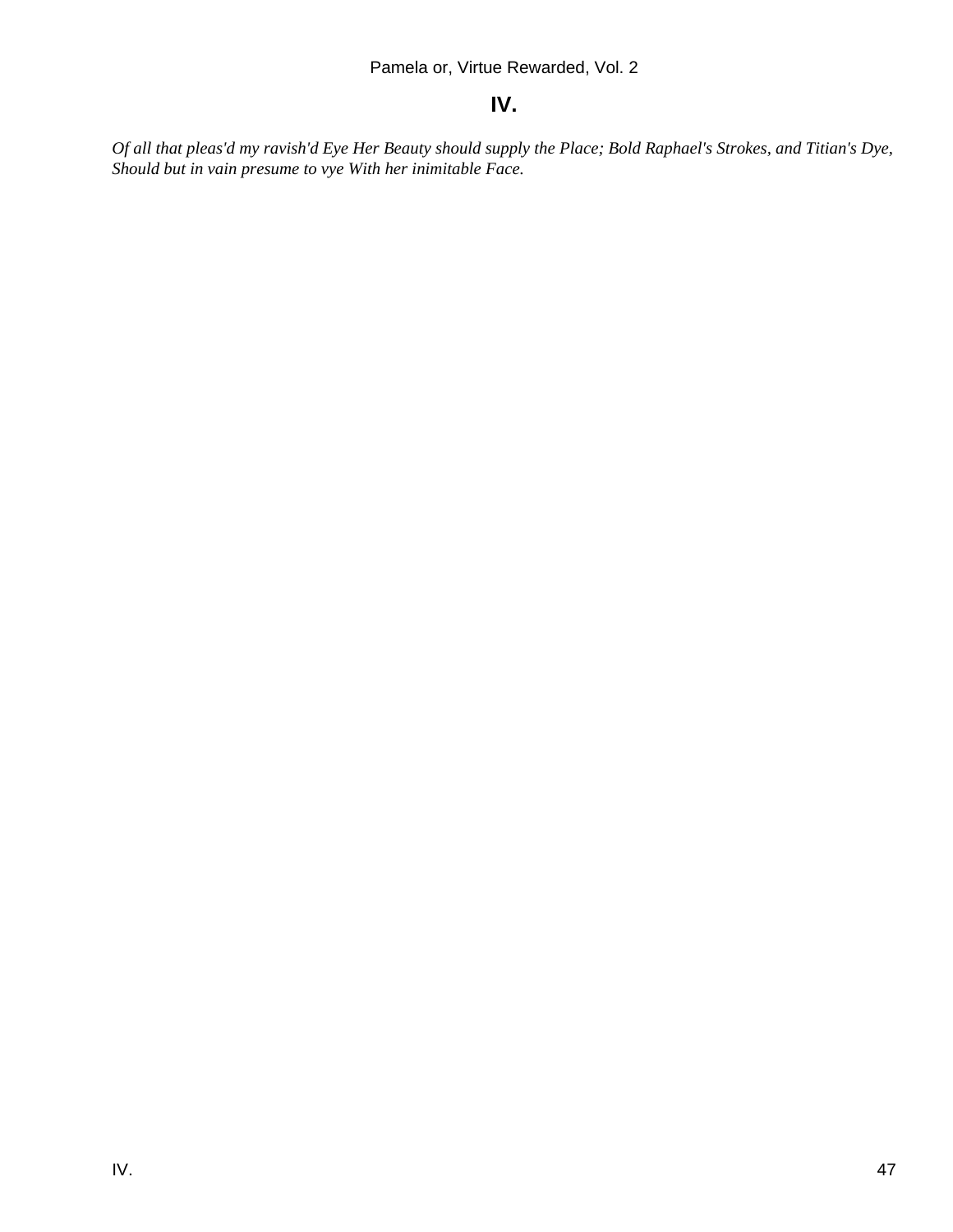*No more I'd wish for Phoebus' Rays, To gild the Object of my Sight; Much less the Taper's fainter Blaze; Her Eyes should measure out my Days; And when she slept, it should be Night.*

*About four o'Clock*. My Master just came unto me, and said, If you should see Mr. *Williams* below, do you think, *Pamela,* you should not be surpriz'd? —No, Sir, said I, I hope not. Why should I? Expect, said he, a Stranger then, when you come down to us in the Parlour; for the Ladies are preparing themselves for the Card−table, and they insist upon your Company—You have a mind, Sir, said I, I believe, to try all my Courage. Why, said he, does it want Courage to see him? No, Sir, said I, not at all. But I was grievously dash'd to see all those strange Ladies and Gentlemen; and now to see Mr. *Williams* before them, as some of them refus'd his Application for me, when I wanted to get away, it will a little shock me, to see them smile, in recollecting what has pass'd of that kind. Well, said he, guard your Heart against Surprizes, tho' you shall see, when you come down, a Man that I can allow you to love dearly; tho' hardly preferably to me.

 This surprizes me much. I am afraid he begins to be jealous of me. What will become of me, (for he look'd very seriously) if any Turn should happen now! —My Heart akes! I know not what's the Matter. But I will go down as brisk as I can, that nothing may be imputed to me. Yet I wish this Mr. *Williams* had not been there now when they are all there; because of their Fleers at him and me. Otherwise I should be glad to see the poor Gentleman; for indeed I think him a good Man, and he has suffer'd for my sake.

 So, I am sent for down to Cards. I'll go; but wish I may continue their good Opinions of me: For I shall be very awkward. My Master, by his serious Question, and bidding me guard my Heart against Surprizes, tho' I should see, when I came down, a Man he can allow me to love dearly, tho' hardly better than he, has quite alarm'd me, and made me sad! — I hope he loves me! —But whether he does or not, I am in for it now, over Head and Ears, I doubt, and can't help loving him; 'tis a Folly to deny it. But to be sure I cannot love any Man preserably to him. I shall soon know what he means.

 Now, my dear Mother, must I write to you. Well might my good Master say so mysteriously as he did, about guarding my Heart against Surprizes. I never was so surpriz'd in my Life; and never could see a Man I lov'd so dearly! —O my dear Mother, it was my dear, dear Father, and not Mr. *Williams,* that was below ready to receive and to bless your Daughter; and both my Master and he enjoin me to write how the whole Matter was, and what my Thoughts were on this joyful Occasion.

 I will take the Matter from the Beginning, that God directed his Feet to this House, to this Time, as I have had it from Mrs. *Jewkes,* from my Master, my Father, the Ladies, and my own Heart and Conduct, as far as I know of both; because they command it, and you will be pleased with my Relation; and so, as you know how I came by the Connection, will make one uniform Relation of it.

 It seems then, that my dear Father and you were so uneasy to know the Truth of the Story that *Thomas* had told you, and fearing I was betrayed, and quite undone, that he got Leave of Absence, and set out the Day after *Thomas* was there; and so, on *Friday* Morning, he got to the neighbouring Town; and there he heard, that the Gentry in the Neighbourhood were at my Master's, at a great Entertainment. He put on a clean Shirt and Neckcloth, that he brought in his Pocket, at an Alehouse there, and got shav'd; and so, after he had eat some Bread and Cheese, and drank a Can of Ale, he set out for my Master's House, with a heavy Heart, dreading for me, and in much fear of being browbeaten. He had, it seems, asked, at the Alehouse, what Family the 'Squire had down here, in hopes to hear something of me; and they said, A Housekeeper, two Maids, and, at present, two Coachmen, and two Grooms, a Footman, and a Helper. Was that all? he said. They told him, There was a young Creature there, belike, who *was,* or *was to be,* his Mistress, or somewhat of that Nature; but had been his Mother's Waiting−maid. This, he said, grieved his Heart, and made out what he fear'd.

 So he went on, and, about Three o'Clock in the Afternoon, came to the Gate; and ringing there, Sir *Simon's* Coachman went to the Iron−gate; and he ask'd for the Housekeeper; tho' from what I had wrote, in his Heart, he could not abide her. She sent for him in, little thinking who he was, and ask'd him, in the little Hall, what his Business with her was? — Only, Madam, said he, whether I cannot speak one Word with the 'Squire? No, Friend, said she; he is engaged with several Gentlemen and Ladies. Said he, I have Business with his Honour, of greater Consequence to me than either Life or Death; and Tears stood in his Eyes.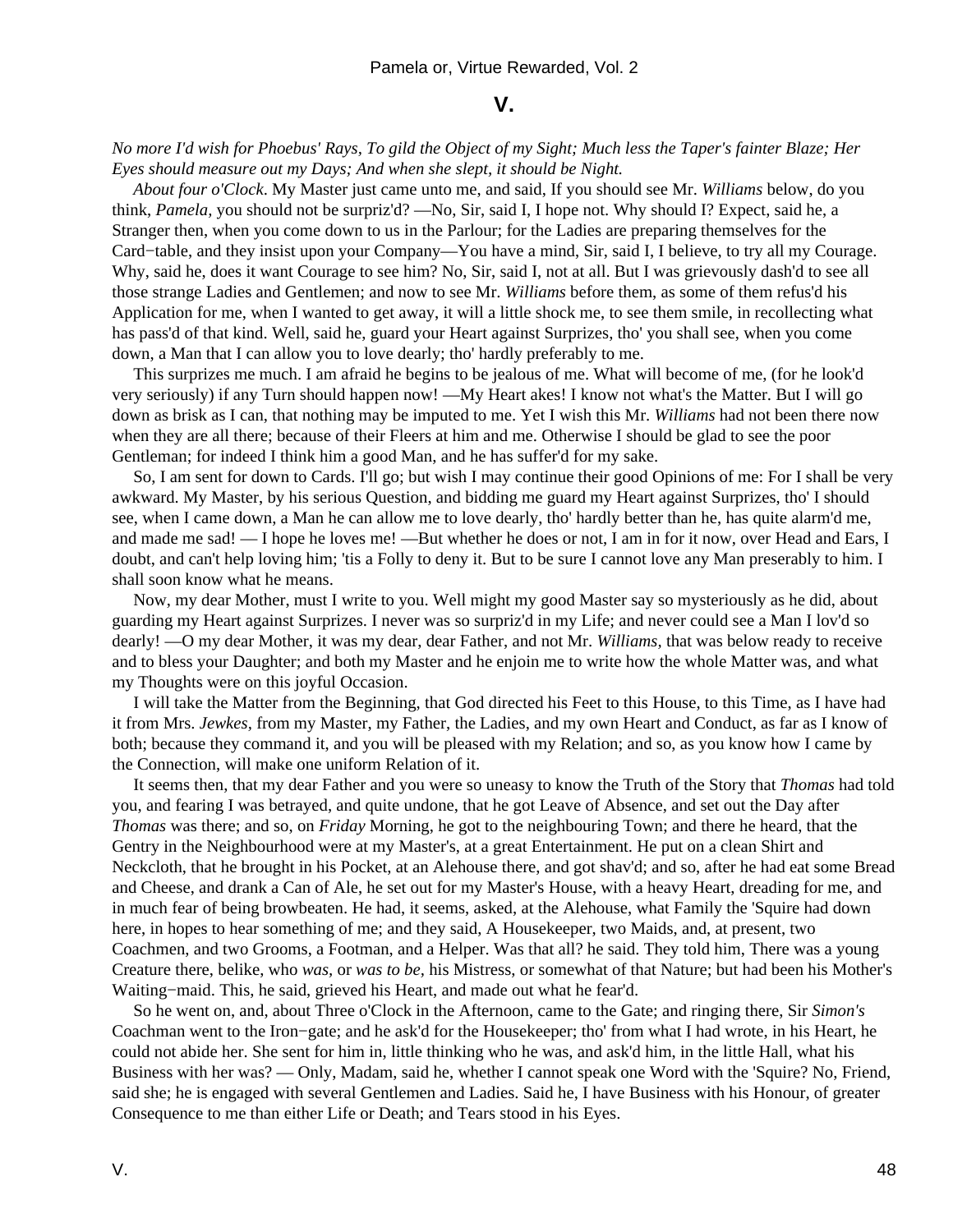At that she went into the great Parlour, where my Master was talking very pleasantly with the Ladies; and she said, Sir, here is a good tight old Man, that wants to see you on Business of Life and Death, he says, and is very earnest. Ay, said he, Who can that be! —Let him stay in the little Hall, and I'll come to him presently. They all seem'd to stare; and Sir *Simon* said, No more nor less, I dare say, my good Friend, but a Bastard Child. If it is, said Lady *Jones,* bring it in to us. I will, said he.

 Mrs. *Jewkes* tells me, my Master was much surpriz'd, when he saw who it was; and she much more, when my dear Father said,—Good God! give me Patience! but, as great as you are, Sir, I must ask for my Child! And burst out into Tears. O what Trouble have I given you both! My Master said, taking him by the Hand, Don't be uneasy, Goodman *Andrews,* your Daughter is in the way to be happy!

This alarm'd my dear Father, and he said, What! then is she dying? And trembled he could scarce stand. My Master made him sit down, and sat down by him, and said, No, God be praised! she is very well; and pray be comforted; I cannot bear to see you thus apprehensive; but she has wrote you a Letter to assure you, that she has Reason to be well satisfied and happy.

 Ah! Sir, said he, you told me once she was in *London,* waiting on a Bishop's Lady, when all the time she was a severe Prisoner here. —Well, that's all over now, Goodman *Andrews,* said my Master: but the Times are alter'd; for now the sweet Girl has taken me Prisoner; and, in a few Days, I shall put on the pleasantest Fetters that ever Man wore.

 O, Sir, said he, you are too pleasant for my Griefs. My Heart's almost broke. But may I not see my poor Child? You shall presently, said he; for she is coming down to us; and since you won't believe me, I hope you will her.

 I will ask you, good Sir, said he, but one Question till then, that I may know how to look upon her when I see her. Is she honest? Is she virtuous? — As the new−born Babe, Mr. *Andrews,* said my good Master; and, in twelve Days time, I hope, will be my Wife!—

 O flatter me not, good your Honour, said he: It cannot be! it cannot be! —I fear you have deluded her with strange Hopes; and would make me believe Impossibilities! — Mrs. *Jewkes,* said he, do you tell my dear *Pamela's* good Father, when I go out, all you know concerning me, and your Mistress that is to be. Mean time, make much of him, and set out what you have; and make him drink a Glass of Wine he likes best. If this be Wine, added he, fill me a Bumper.

 She did so; and he took my Father by the Hand, and said, Believe me, good Man, and be easy; for I can't bear to see you tortur'd in this cruel Suspense: Your dear Daughter is the beloved of my Soul. I am glad you are come! For you'll see us all in the same Story. And here's your Dame's Health; and God bless you both, for being the happy Means of procuring for me so great a Blessing! And so he drank a Bumper to this most obliging Health.

What do I hear! it cannot surely be! said my Father. And your Honour is too good, I hope, to mock a poor old Man! — This ugly Story, Sir, of the Bishop, runs in my Head! — But you say, I shall see my dear Child! — And I shall see her honest! — If not, poor as I am, I would not own her!

 My Master bid Mrs. *Jewkes* not let me know yet, that my Father was come, and went to the Company, and said, I have been agreeably surpriz'd. Here is honest old Goodman *Andrews* come full of Grief, to see his Daughter; for he fears she is seduced; and tells me, good honest Man, that, poor as he is, he will not own her, if she be not virtuous. O, said they all, with one Voice almost, dear Sir! shall we not see the good old Man you have so praised for his plain good Sense and honest Heart? If, said he, I thought *Pamela* would not be too much affected with the Surprize, I would make you all witness to their first Interview; for never did Daughter love a Father, or a Father a Daughter, as they two do one another. Miss *Darnford,* and all the Ladies, and the Gentlemen too, begg'd it might be so. But was not this very cruel, my dear Mother? For well might they think I should not support myself in such an agreeable Surprize.

 He said, kindly, I have but one Fear, that the dear Girl may be too much affected. O, said Lady *Darnford,* we'll all help to keep up her Spirits. Says he, I'll go up and prepare her; but won't tell her of it. So he came up to me, as I have said, and amus'd me about Mr. *Williams,* to half prepare me for some Surprize; tho' that could not have been any thing to this. And he left me, as I said, in that Suspense, at his mystical Words, saying, he would send to me, when they were going to Cards.

 My Master went from me to my Father, and asked if he had eaten any thing. No, said Mrs. *Jewkes*; the good Man's Heart's so full, he cannot eat, nor do any thing, till he has seen his dear Daughter. That shall soon be, said my Master. I will have you come in with me; for she is going to sit down with my Guests, to a Game at Quadrille;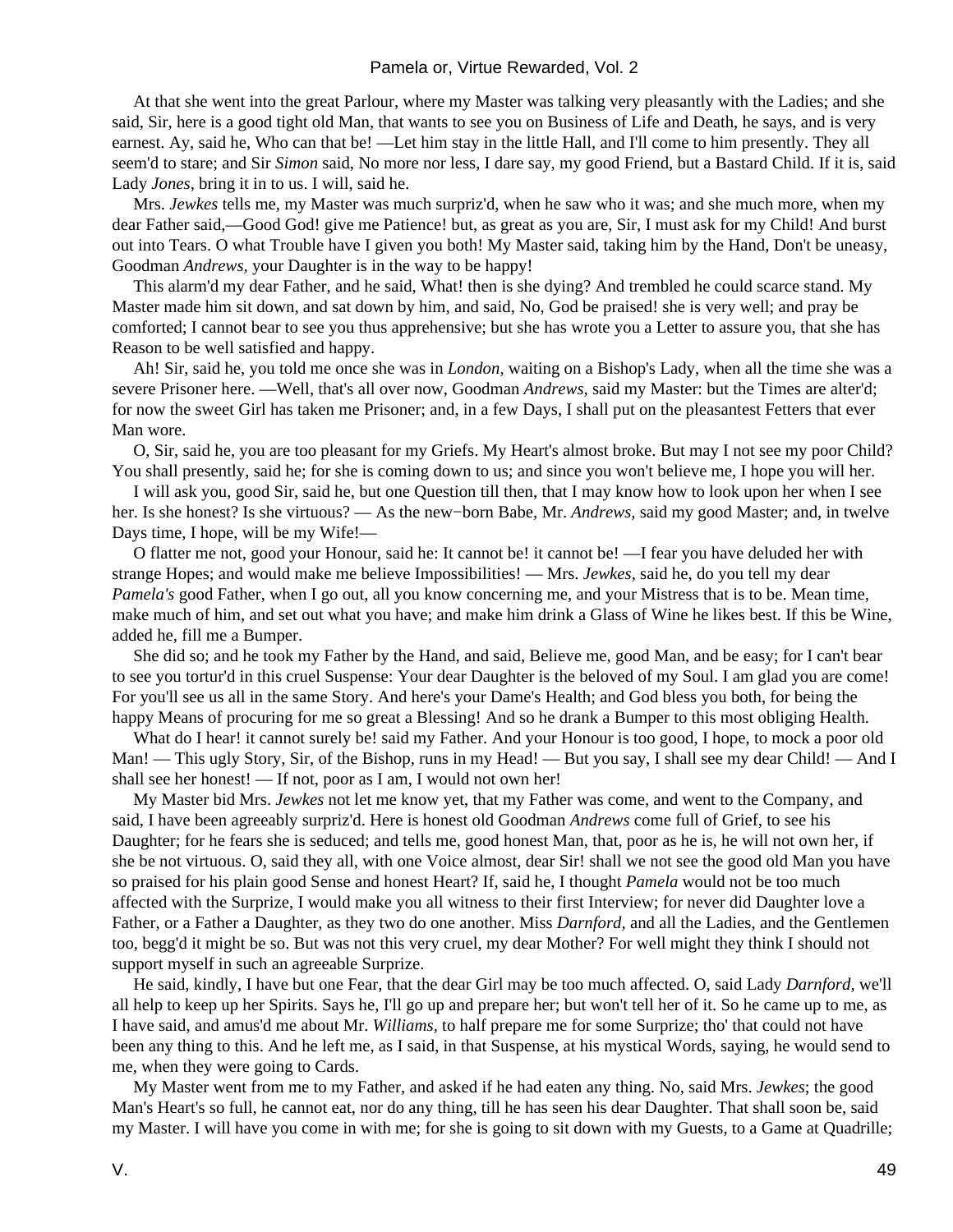and I will send for her down. O, Sir, said my Father, don't, don't let me; I am not fit to appear before your Guests; let me see my Daughter by myself, I beseech you. Said he, They all know your honest Character, Goodman *Andrews,* and long to see you, for *Pamela's* sake.

 So he took my Father by the Hand, and led him in, against his Will, to the Company. They were all very good. My Master kindly said, Ladies and Gentlemen, I present to you one of the honestest Men in *England* ; my good *Pamela's* Father. Mr. *Peters* went to him, and took him by the Hand, and said, We are all glad to see you, Sir; you are the happiest Man in the World in a Daughter, that we never saw before to Day; but cannot enough admire her.

 Said my Master, This Gentleman, Goodman *Andrews,* is the Minister of the Parish; but is not young enough for Mr. *Williams* . This cutting Joke, my poor Father said, made him fear, for a Moment, that all was a Jest. —Sir *Simon* also took him by the Hand, and said, Ay, you have a sweet Daughter, Honesty; we are all in Love with her. And the Ladies came, and said very fine things: Lady *Darnford* particularly, That he might think himself the happiest Man in *England,* in such a Daughter. If, and please you, Madam, said he, she be but vertuous, 'tis all in all: For all the rest is Accident. But, I doubt, his Honour has been too much upon the Joke with me. No, said Mrs. *Peters*, we are all Witness that he intends very honourably by her.— It is some Comfort, said he, and wiped his Eyes, that such good Ladies say so!— But I wish I could see her.

 They would have had him sit down by them, but he would only sit behind the Door, in the Corner of the Room, so that one could not soon see him, as one came in; because the Door open'd against him, and hid him almost. The Ladies all sat down; and my Master said, Desire Mrs. *Jewkes* to step up; and tell Mrs. *Andrews* the Ladies wait for her. So down I came.

 Miss *Darnford* rose, and met me at the Door, and said, Well, Miss, we long'd for your Company. I did not see my dear Father; and, it seems, his Heart was too full to speak; and he got up, and sat down three or four times successively, unable to come to me, or to say any thing. The Ladies looked that way; but I would not, supposing it was Mr. *Williams*. And they made me sit down between Lady *Darnford* and Lady *Jones*; and asked me, what we should play at? I said, At what your Ladyships please. I wonder'd to see them smile, and look upon me, and to that Corner of the Room; but I was afraid of looking that way, for fear of seeing Mr. *Williams*; tho' my Face was that way too, and the Table before me.

 Said my Master, Did you send your Letter away to the Post−house, my good Girl, for your Father? To be sure, Sir, said I, I did not forget that. I took the Liberty to desire Mr. *Thomas* to carry it. What, said he, I wonder, will the good old Couple say to it? O Sir, said I, your Goodness will be a Cordial to their dear honest Hearts! At that, my dear Father, not able to contain himself, nor yet to stir from the Place, gush'd out into a Flood of Tears, which he, good Soul! had been struggling with, it seems; and cry'd out, O my dear Child!

 I knew the Voice, and lifting up my Eyes, and seeing my Father, gave a Spring, overturn'd the Table, without Regard to the Company, and threw myself at his Feet, O my Father! my Father! said I, can it be! — Is it you? Yes, it is! It is! O bless your happy—Daughter! I would have said, and down I sunk.

 My Master, seem'd concern'd. —I fear'd, said he, that the Surprize would be too much for her Spirits; and all the Ladies run to me, and made me drink a Glass of Water; and I found myself incircled in the Arms of my dearest Father. —O tell me, said I, every thing! How long have you been here? When did you come? How does my honour'd Mother? and half a dozen Questions more, before he could answer one.

 They permitted me to retire, with my Father; and then I pour'd forth all my Vows, and Thanksgivings to God for this additional Blessing; and confirm'd all my Master's Goodness to his scarcebelieving Amazement. And we kneeled together, blessing God, and blessing one another, for several ecstatick Minutes; and my Master coming in soon after, my dear Father said, O Sir, what a Change is this! May God reward you! may God bless you in this World and the next!

 May God bless us all! said he. But how does my sweet Girl! I have been in Pain for you! —I am sorry I did not apprize you before hand.

O Sir, said I, it was You! and all you do must be good. —But this was a Blessing so unexpected!

Well, said he, you have given Pain to all the Company. They will be glad to see you, when you can; for you have spoiled all their Diversion: And yet painfully delighted them at the same time. Mr. *Andrews,* said he, you make this House your own; and the longer you stay, the more welcome you'll be. After you have a little compos'd yourself, my dear Girl, step in to us again. I am glad to see you so well so soon. And so he left us.

See you, my dear Father, said I, what Goodness there is in this once naughty Master! O pray for him! and pray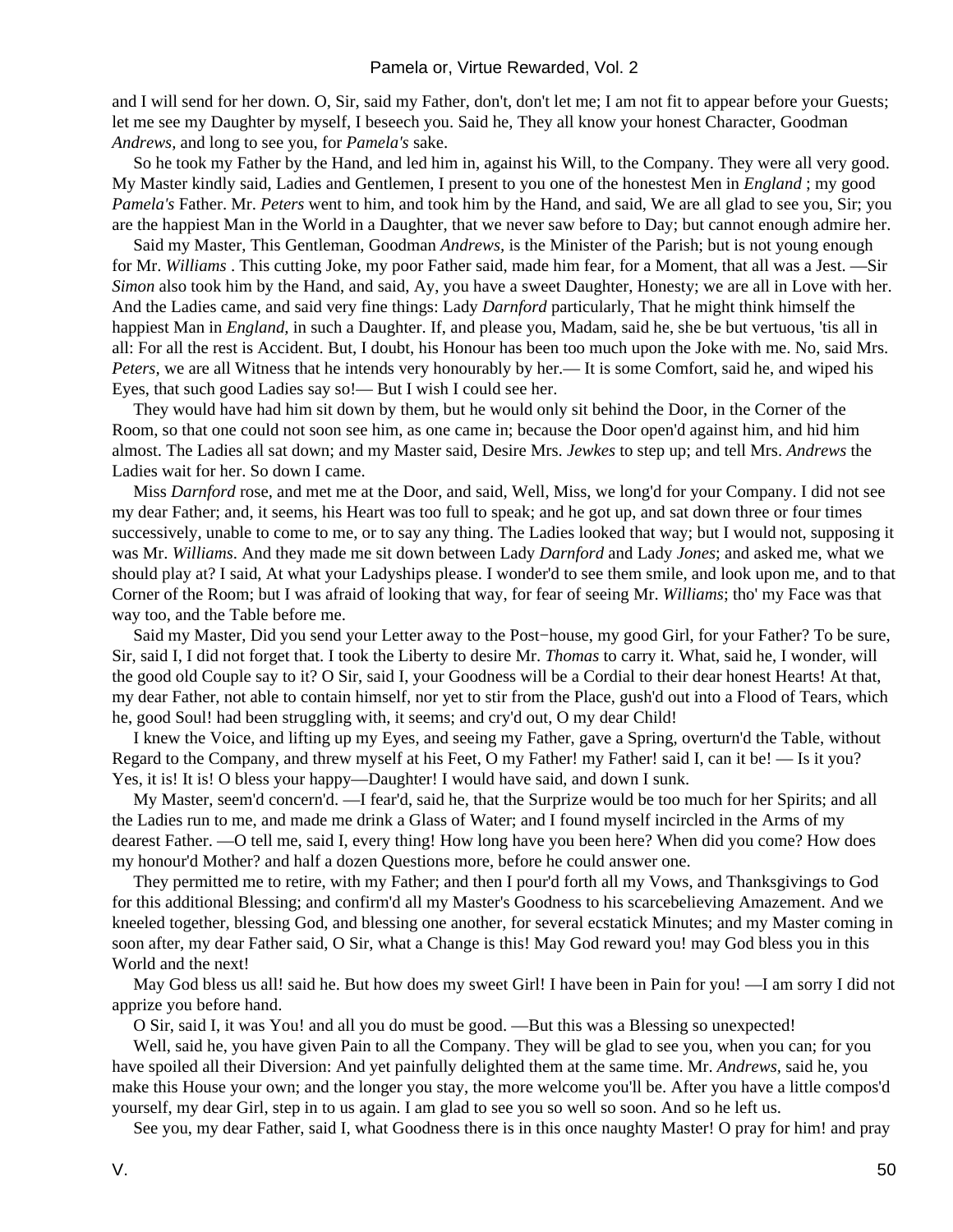for me, that I may deserve it!

 How long has this happy Change been wrought, said he, my dear Child! —O, said I, several happy Days! —I have wrote down every thing; and you'll see, from the Depth of Misery, what God has done for your happy Daughter!

 Blessed be his Name! said he. But do you say he will marry you! Can it be, that such a brave Gentleman will make a Lady of the Child of such a poor Man as I? O the Goodness of God! How will your poor dear Mother be able to support these happy Tidings? I will set out to−morrow, to acquaint her with it. For I am but half happy till the dear good Woman shares it with me! — To be sure, my dear Child, we ought to go into some far Country, to hide ourselves, that we may not disgrace you by our Poverty!

 O my dear Father, said I, now you are unkind for the first Time. Your Poverty has been my Glory, and my Riches; and I have nothing to brag of, but that I ever thought it an Honour to me, rather than a Disgrace; because you were always so honest, that your Child might well boast of such a Parentage!

 In this manner, my dear Mother, did we pass the happy Moments, till Miss *Darnford* came to me, and said, How do you do, dear Miss? I rejoice to see you well! Pray let us have your Company. And, said she, taking my Father's Hand, and yours too, good Mr. *Andrews*.

 This was very obliging, I told her; and we went to the great Parlour; and my Master took my Father by the Hand, and made him sit down by him, and drink a Glass of Wine with him. Mean time, I made my Excuses to the Ladies, as well as I could; which they readily granted me. But Sir *Simon,* after his comical manner, put his Hands on my Shoulders, Let me see, let me see, said he, where your Wings grow; for I never saw any body fly like you? —Why, said he, you have broke Lady *Jones's* Shins with the Table. Shew her else, Madam.

 His Pleasantry made them laugh. And I said, I was very sorry for my Extravagancy: And if it had not been my Master's Doings, I should have said, it was a Fault to permit me to be so surprized, and put out of myself, before such good Company. They said, All was very excusable; and they were glad I suffer'd no more by it. They were so kind, as to excuse me at Cards, and play'd by themselves; and I went, by my Master's Command, and sat on the other Side, in the happiest Place I ever was blest with, between two of the dearest Men in the World to me, and each holding one of my Hands;— my Father, every now−and−then, with Tears in his Eyes, blessing God, and saying, Could I ever have hoped this!

 I asked him, if he had been so kind as to bring the Papers with him? He said he had, and looked at me, as who should say, Must I give them to you now? —I said, Be pleased to let me have them. He pulled them from his Pocket; and I stood up, and, with my best Duty, gave them into my Master's Hands. He said, Thank you, *Pamela*. Your Father shall take all with him, to see what a sad Fellow I have been, as well as the present happier Alteration. But I must have them all again, for the Writer's sake.

 The Ladies and Gentlemen would make me govern the Tea−table, whatever I could do; and *Abraham* attended me, to serve the Company. My Master and my Father sat together, and drank a Glass or two of Wine instead of Tea; and Sir *Simon* jok'd with my Master, and said, I warrant you would not be such a Woman's Man, as to drink Tea, for ever so much, with the Ladies. But your Time's coming, and, I doubt not, you'll be made as conformable as I.

 My Master was very urgent with them to stay Supper; and, at last, they comply'd, on Condition that I would grace the Table, as they were pleased to call it. I begg'd to be excus'd. My Master said, Don't be excus'd, *Pamela,* since the Ladies desire it. And besides, said he, we won't part with your Father; and so you may as well stay with us.

 I was in hope my Father and I might sup by ourselves, or only with Mrs. *Jewkes*. And Miss *Darnford,* who is a most obliging young Lady, said, We will not part with you; indeed we won't.

 When Supper was brought in, Lady *Darnford* took me by the Hand, and said to my Master, Sir, by your Leave; and would have plac'd me at the Upper−end of the Table. Pray, pray, Madam, said I, excuse me, I cannot do it, indeed I cannot. *Pamela,* said my Master, to the great Delight of my good Father, as I could see by his Looks, Oblige Lady *Darnford,* since she desires it. It is but a little before your Time, you know.

 Dear, good Sir, said I, pray don't command it! Let me sit by my Father, pray! Why, said Sir *Simon,* here's ado indeed; Sit down at the Upper−end, as you should do! and your Father shall sit by you there. This put my dear Father upon Difficulties. And my Master said, Come, I'll place you all: And so put Lady *Darnford* at the Upper−end, Lady *Jones* at her Right−hand, and Mrs. *Peters* on the other; and he placed me between the two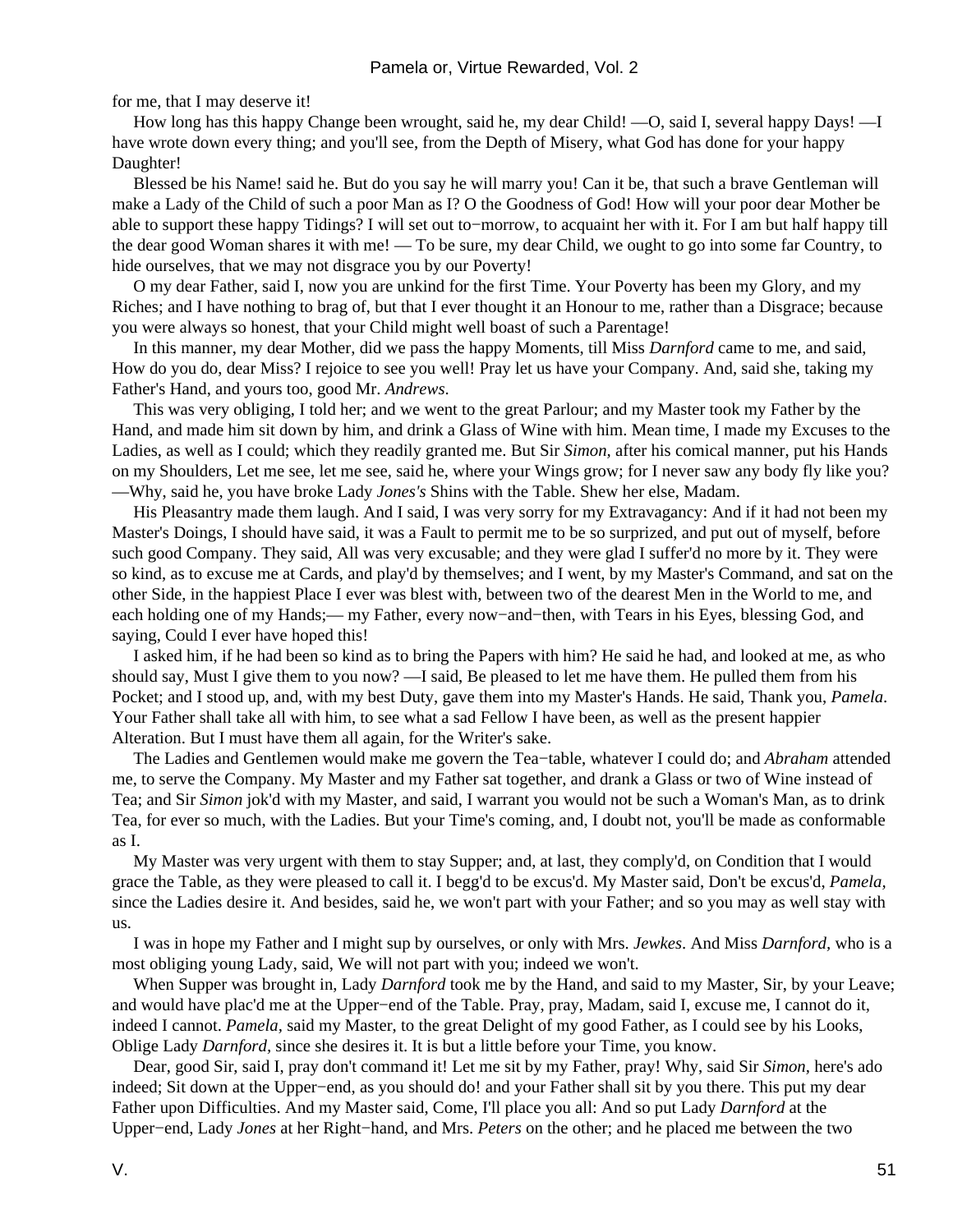young Ladies; but very genteely put Miss *Darnford* below her younger Sister; saying, Come, Miss, I put you here, because you shall hedge in this little Cuckow; for I take notice, with Pleasure, of your Goodness to her; and besides, all you very young Ladies should sit together. This seem'd to please both Sisters; for had the youngest Miss been put there, it might have piqu'd her, as matters had been formerly, to be placed below me; whereas Miss *Darnford* giving Place to her younger Sister, made it less odd she should to me; especially with that handsome Turn of the dear Man, as if I was a Cuckow, and to be hedg'd in.

 My Master kindly said, Come, Mr. *Andrews,* you and I will sit together. And so took his Place at the Bottom of the Table, and set my Father on his Right−hand; and Sir *Simon* would sit on his Left. For, said he, Parson, I think the Petticoats should sit together; and so do you sit down by that Lady (his Sister). A boiled Turkey standing by me, my Master said, Cut up that Turkey, *Pamela,* if it be not too strong Work for you, that Lady *Darnford* may not have too much Trouble. So I carv'd it in a Trice, and helped the Ladies. Miss *Darnford* said, I would give something to be so dextrous a Carver. O Miss, said I, my late good Lady would always make me do these things, when she entertained her Female Friends; as she used to do on particular Days.

 Ay, said my Master, I remember my poor Mother would often say, if I, or any body at Table, happen'd to be a little out in Carving, I'll send up for my *Pamela,* to shew you how to carve. Said Lady *Jones,* Mrs. *Andrews* has every Accomplishment of her Sex. She is quite wonderful for her Years. Miss *Darnford* said, And I can tell you, Madam, that she plays sweetly upon the Spinnet, and sings as sweetly to it; for she has a fine Voice. Foolish, said Sir *Simon,* who, that hears her speak, knows not that? and who, that sees her Fingers, believes not that they were made to touch any Key? O, Parson! said he, 'tis well you're by, or I should have had a Blush from the Ladies. I hope not, Sir *Simon,* said Lady *Jones*; for a Gentleman of your Politeness, would not say any thing that would make Ladies blush. —No, no, said he, for the World: But if I had, it would have been as the Poet says, *They blush, because they understand*.

 When the Company went away, Lady *Darnford,* Lady *Jones,* and Mrs. *Peters,* severally invited my Master, and me with him, to their Houses; and begg'd he would permit me, at least, to come before we left these Parts. And they said, We hope, when the happy Knot is ty'd, you will induce the 'Squire to reside more among us. We were always glad, said Lady *Darnford,* when he was here; but now shall have double Reason. O what grateful things were these to the Ears of my good Father!

 When the Company was gone, my Master ask'd my Father, if he smoak'd; he said, No. He made us both sit down by him; and he said, I have been telling this sweet Girl, that, in Fourteen Days, and two of them are gone, she must fix on one, to make me happy: And have left it to her to chuse either one of the first or the last Seven. My Father held up his Hands and Eyes; God bless your Honour, said he, is all I can say! Now, *Pamela,* said my Master, taking my Hand, don't let a little wrong–timed Bashfulness take place, without any other Reason, because I should be glad to go to *Bedfordshire* as soon as I could; and I would not return till I carry my Servants there a Mistress, who should assist me to repair the Mischiefs she has made in it.

 I could not look up for Confusion. And my Father said, My dear Child, I need not, I am sure, prompt your Obedience in whatever will most oblige so good a Master. What says my *Pamela*? said my Master. She does not use to be at a Loss for Expression. Sir, said I, were I too sudden, it would look as if I doubted whether you would hold in your Mind, and was not willing to give you Time for Reflection. But otherwise, to be sure, I ought to resign myself implicitly to your Will.

 Said he, I want not Time for Reflection. For I have often told you, and that long ago, I could not live without you. And my Pride of Condition made me both tempt and terrify you to other Terms; but your Virtue was Proof against all Temptation, and was not to be aw'd by Terrors: Wherefore, as I could not conquer my Passion for you, I corrected myself, and resolved, since you would not be mine upon my Terms, you should upon your own: And now I desire you not on any other, I assure you. And, I think, the sooner it is done, the better. What say you, Mr. *Andrews*? Sir, said he, there is so much Goodness of your Side, and, blessed be God! so much Prudence of my Daughter's, that I must be quite silent. But when it is done, I and my poor Wife, shall have nothing to do, but to pray for you both, and to look back with Wonder and Joy, on the Ways of Providence.

 This, said my Master, is *Friday* Night; and suppose, my Girl, it be next *Monday, Tuesday, Wednesday,* or *Thursday* Morning? —Say, my *Pamela*.

 Will you, Sir, said I, excuse me till to−morrow for an Answer? —I will, said he. And he touch'd the Bell, and called for Mrs. *Jewkes* . Where, said he, does Mr. *Andrews* lie to−night? You'll take care of him: He's a very good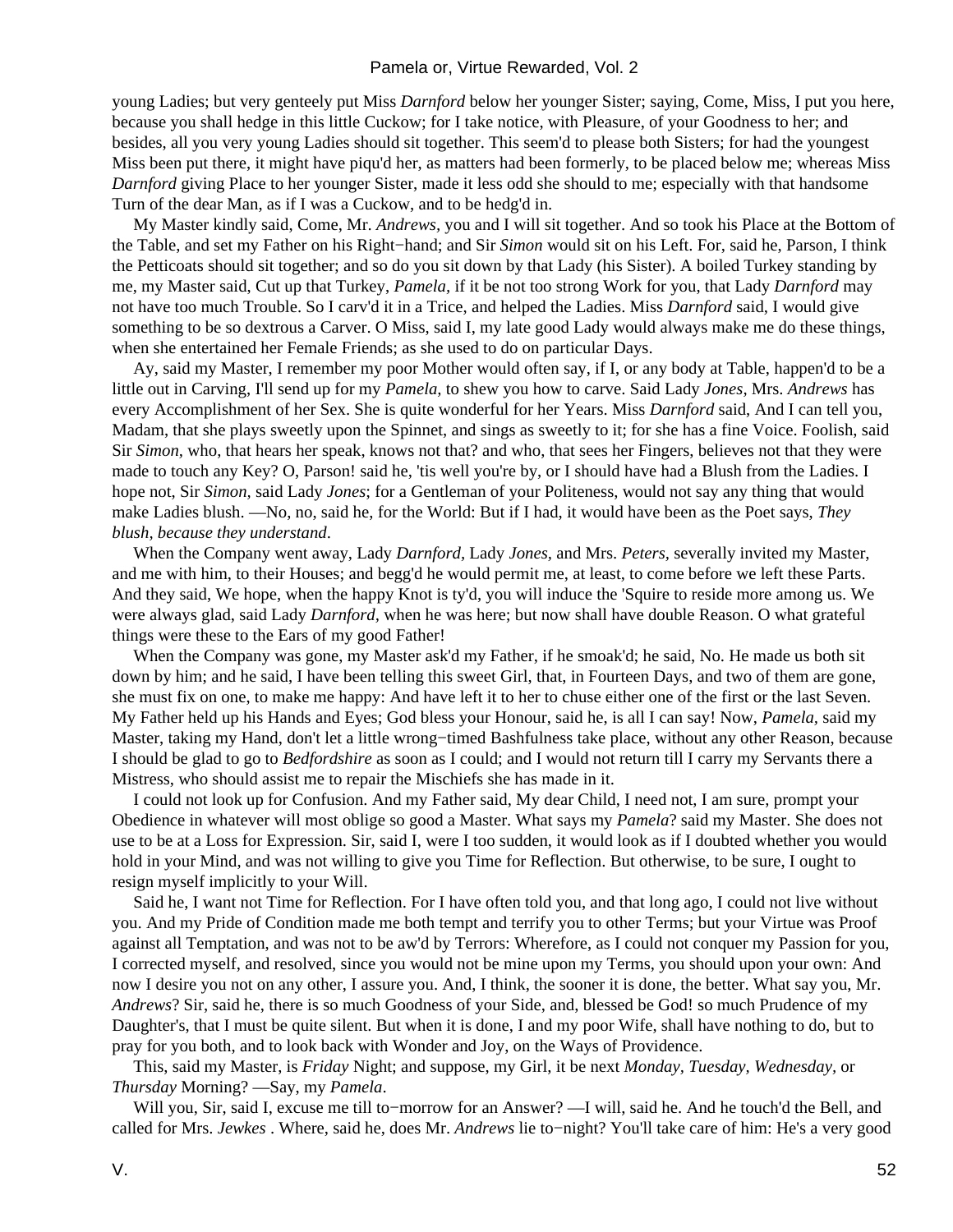Man; and will bring a Blessing upon every House he sets his Foot in.

 My dear Father wept for Joy; and I could not refrain keeping him Company. And my Master saluting me, bid us Good−night, and retir'd. And I waited upon my dear Father, and was so full of Prattle, of my Master's Goodness, and my future Prospects, that I believed afterwards I was turned all into Tongue. But he indulged me, and was transported with Joy; and went to bed, and dreamt of nothing but *Jacob's* Ladder, and Angels ascending and descending, to bless him, and his Daughter.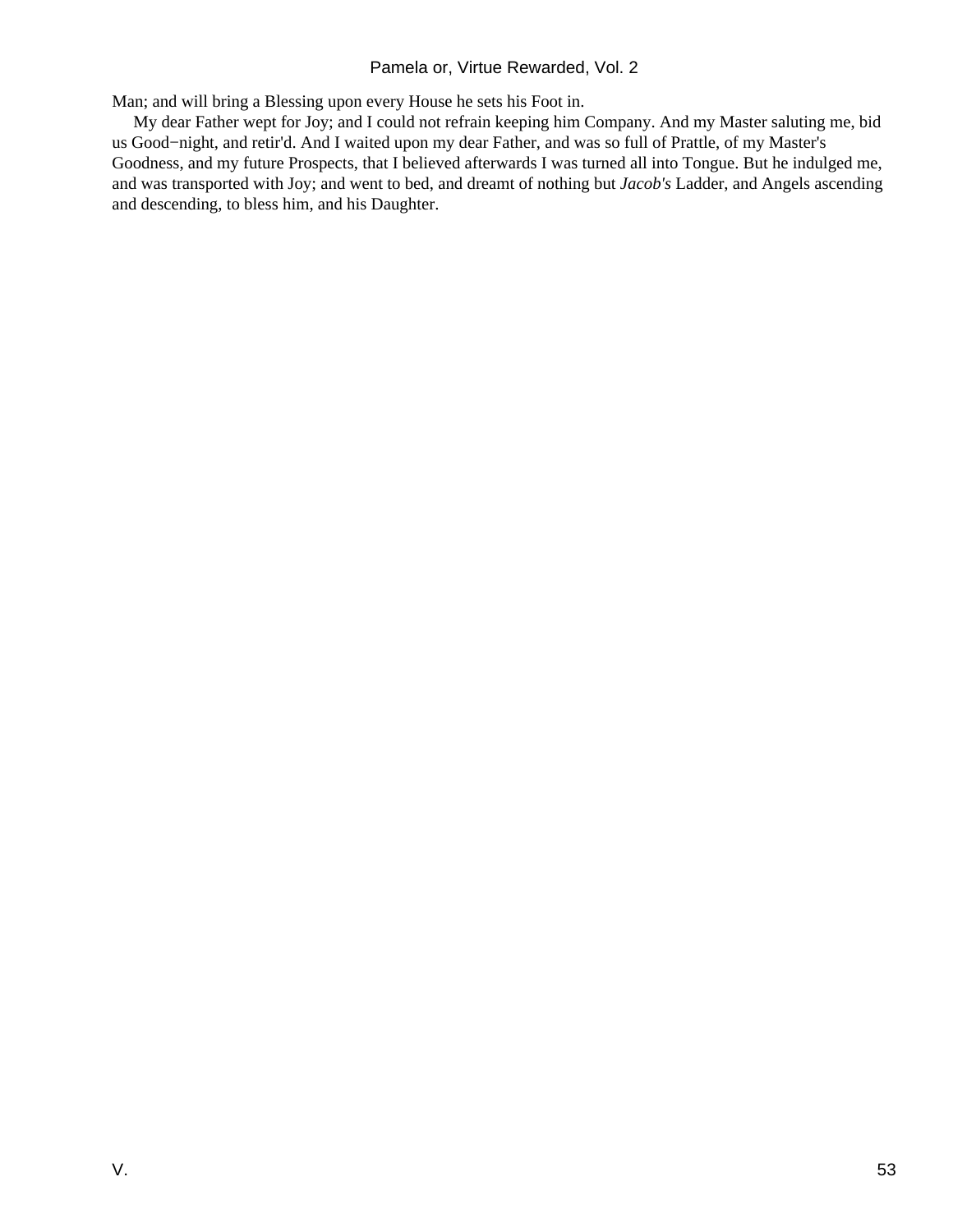## **SATURDAY.**

 I Rose up early in the Morning; but found my Father was up before me, and was gone to walk in the Garden. I went to him: And with what Delight, with what Thankfulness, did we go over every Scene of it, that had before been so dreadful to me! The Fish−Pond, the Back−door, and every Place: O what Reason had we for Thankfulness and Gratitude!

 About Seven o'Clock, my good Master join'd us, in his Morning−gown and Slippers; and looking a little heavy, I said, Sir, I fear you had not good Rest last Night. That is your Fault, *Pamela,* said he: After I went from you, I must needs look into your Papers, and could not leave them till I had read them thro'; and so 'twas Three o'Clock before I went to sleep. I wish, Sir, said I, you had had better Entertainment. The worst Part of it, said he, was what I had brought upon myself; and you have not spar'd me. Sir, said I—He interrupting me, said, Well, I forgive you. You had too much Reason for it. But I find, plain enough, that if you had got away, you would soon have been *Williams's* Wife: And I can't see how it could well have been otherwise. Indeed, Sir, said I, I had no Notion of it, or of being any body's. I believe so, said he; but it must have come on as a Thing of Course; and I see your Father was for it. Sir, said he, I little thought of the Honour your Goodness would confer upon her; and I thought that would be a Match above what we could do for her, a great deal. But when I found she was not for it, I resolved not to urge her; but leave all to God's Grace, and her own Prudence.

 I see, said he, all was sincere, honest, and open; and I speak of it, if it had been done, as a thing that could hardly well be avoided; and I am quite satisfied. But, said he, I must observe, as I have an hundred times, with Admiration, what a prodigious Memory, and easy and happy Manner of Narration this excellent Girl has! And tho' she is full of her pretty Tricks and Artifices, to escape the Snares I had laid for her, yet all is innocent, lovely, and uniformly beautiful. You are exceedingly happy in a Daughter; and, I hope, I shall be so in a Wife. —;Or, said my Father, may she not have that Honour! —I fear it not, said he; and hope I shall deserve it of her.

 But, *Pamela,* said my Master, I am sorry to find, in some Parts of your Journal, that Mrs. *Jewkes* carry'd her Orders a little too far. And I the more take Notice of it, because you have not complain'd to me of her Behaviour, as she might have expected for some Parts of it. Tho' a good deal was occasion'd by my strict Orders. —But she had the Insolence to strike my Girl! I find. Sir, said I, I was a little provoking, I believe; but as we forgave one another, I was the less intitled to complain of her.

Well, said he, you are very good; but if you have any particular Resentment, I will indulge it so far, as that she shall hereafter have nothing to do where you are. Sir, said I, you are so kind, that I ought to forgive every body; and when I see that God has brought about my Happiness by the very Means that I thought then my great Grievance; I ought to bless those Means, and forgive all that was disagreeable to me at the time, for the great Good that has issued from it. —That, said he, and kissed me, is sweetly consider'd! and it shall be my Part to make you Amends for what you have suffer'd, that you may still think lighter of the one, and have Cause to rejoice in the other.

 My dear Father's Heart was full; and he said, with his Hands folded, and lifted up, Pray, Sir, let me go,—let me go,—to my dear Wife! and tell her all these blessed things, while my Heart holds! for it is ready to burst with Joy! Good Man! said my Master,—I love to hear this honest Heart of yours speaking at your Lips. I injoin you, *Pamela,* to continue your Relation, as you have Opportunity; and tho' your Father be here, write to your Mother, that this wondrous Story be perfect, and we, your Friends, may read and admire you more and more. Ay, pray, pray do, my dear Child, said my Father. And this is the Reason that I write on, my dear Mother, when I thought not to do it, because my Father could tell you all that passed while he was here.

 My Master took notice of my Psalm, and was pleas'd to commend it; and said, That I had very charitably turn'd the last Verses, which, in the Original, was full of heavy Curses, to a Wish, that shew'd I was not of an implacable Disposition; tho my then Usage might have excused it, if I had. But, said he, I think you shall sing it to me to−morrow.

 After we have breakfasted, added he, if you have no Objection, *Pamela,* we'll take an Airing together; and it shall be in the Coach, because we'll have your Father's Company. He would have excus'd himself; but my Master would have it so. But he was much ashamed, because he was not in a Dress for my Master's Company.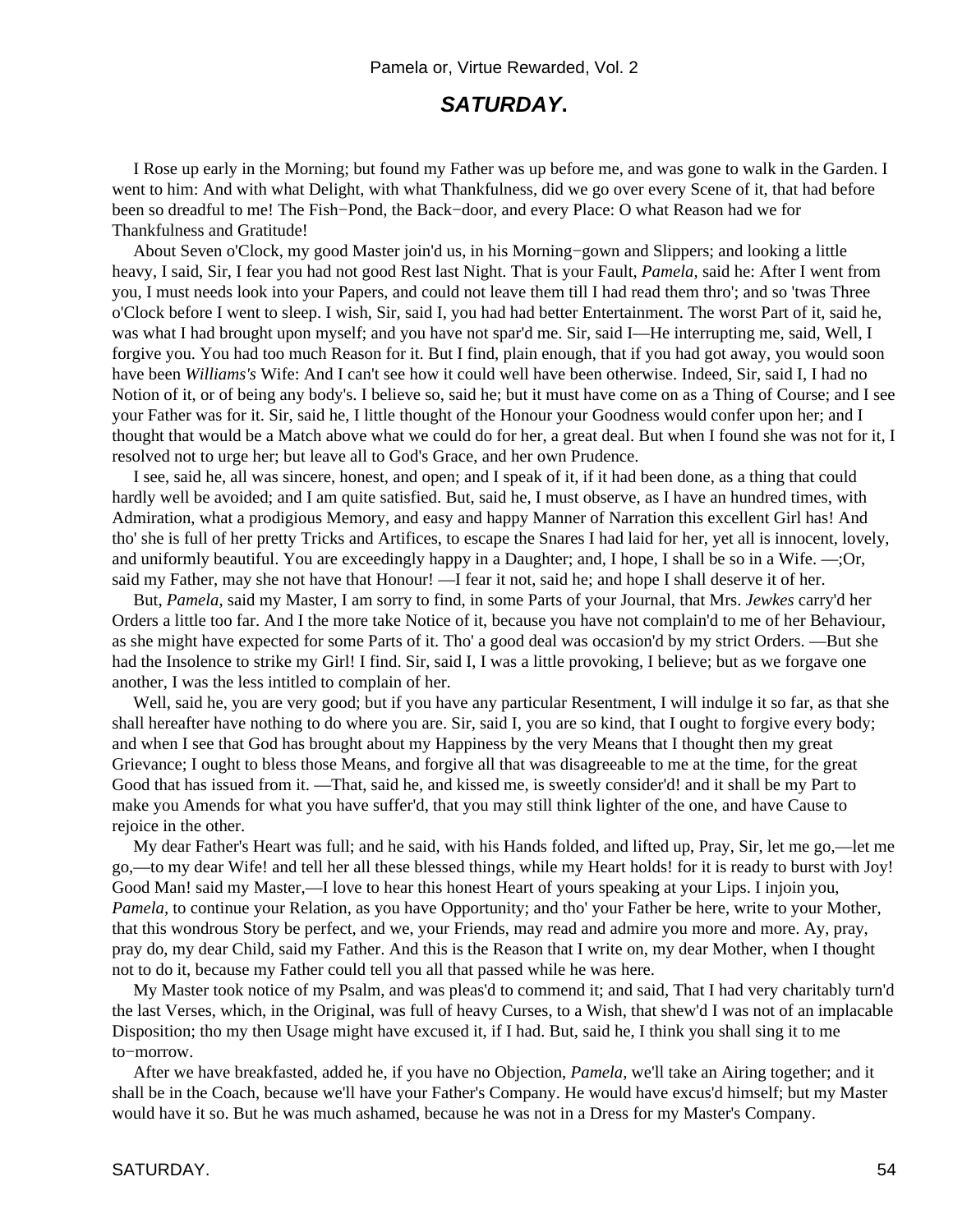My Master would make us both breakfast with him, on Chocolate; and he said, I would have you, *Pamela,* begin to dress as you used to do; for now, at least, you may call your *two other Bundles* your own; and if you want any thing against the approaching Occasion, private, as I design it, I'll send to *Lincoln* for it, by a special Messenger. I said, My good Lady's Bounty, and his own, had set me much above my Degree, and I had very good things of all Sorts; and I did not desire any other, because I would not excite the Censure of the Ladies. That would be a different thing, he was pleased to say, when he publickly own'd his Nuptials, after we came to the other House. But at present, if I was satisfied, he would not make Words with me.

 I hope, Mr. *Andrews,* said he to my Father, you'll not leave us till you see the Affair over, and then you'll be *sure* I mean honourably; and besides, *Pamela* will be induced to set the Day sooner. O Sir, said he, I bless God, I have no Reason to doubt your meaning honourably; and I hope you'll excuse me, if I set out on *Monday* Morning, very early, to my dear Wife, and make her as happy as I am.

 Why, *Pamela,* said my good Master, may it not be perform'd on *Tuesday,* and then your Father, may−be, will stay? —I should have been glad to have had it to−morrow, added he; but I have sent Monsieur *Colbrand* for a Licence, that you may have no Scruple unanswer'd; and he can't very well be back before to−morrow Night, or *Monday* Morning.

 This was most agreeable News. I said, Sir, I know my dear Father will want to be at home. And as you was so good to give me a Fortnight from last *Thursday,* I should be glad you'll be pleased to indulge me with some Day in the second Seven. Well, said he, I will not be too urgent; but the sooner you fix, the better. Mr. *Andrews,* we must leave something to these *Jephtha's* Daughters, in these Cases, he was pleased to say: I suppose the little bashful Folly, which, in the happiest Circumstances, may give a kind of Regret to quit the Maiden State, and an Aukwardness at the Entrance of a new one, is a Reason with *Pamela*; and so she shall name her Day. Sir, said he, you are all Goodness.

 I went up soon after, and new dress'd myself, taking Possession, in a happy Moment, I hope, of my *two Bundles,* as my good Master was pleased to call them, (alluding to my former Division of those good things my Lady and himself bestow'd upon me) and so put on fine Linen, silk Shoes, and fine white Cotton Stockens, a fine quilted Coat, a delicate green mantua silk Gown and Coat; a *French* Necklace, and a lac'd Head, and Handkerchief, and clean Gloves; and taking my Fan in my Hand, I, like a little proud Hussy, looked in the Glass, and thought myself a Gentlewoman once more; but I forgot not to thank God, for being able to put on this Dress with so much Comfort.

 Mrs. *Jewkes* would help to dress me, and complimented me highly, saying, among other things, that now I looked like her Lady indeed! And as, she said, the little Chapel was ready, and Divine Service would be read in it to−morrow, she wished the happy Knot might then be ty'd. Said she, Have you not seen the Chapel, Madam, since it has been cleaned out? —No, said I; but are we to have Service in it to−morrow, do you say? —I am glad of that; for I have been a sad Heathen lately, sore against my Will! —But who is to officiate? —Somebody, reply'd she, Mr. *Peters* will send. You tell me very good News, said I, Mrs. *Jewkes*. I hope it will never be a Lumber−room again. —Ay, said she, I can tell you more good News; for the two Miss *Darnfords,* and Lady *Jones*, are to be here at the Opening of it; and will stay and dine with you. My Master, said I, has not told me that. You must alter your Stile, Madam, said she. It must not be *Master,* now, sure! —O, return'd I, that is a Language I shall never forget. He shall always be my Master; and I shall think myself more and more his Servant.

 My poor Father did not know I went up to dress myself; and he said, his Heart misgave him, when he saw me first, for fear I was made a Fool of, and that here was some fine Lady that was to be my Master's Wife. And he stood in Admiration, and said, O, my dear Child, how well will you become your happy Condition! Why you look like a Lady already! —I hope, my dear Father, said I, and boldly kissed him, I shall always be your dutiful Daughter, whatever my Condition be.

 My Master sent me word he was ready; and when he saw me, said, Dress as you will, *Pamela,* you're a charming Girl; and so handed me to the Coach, and would make my Father and me sit both on the Fore−side; and sat backwards, over−against me; and bid the Coachman drive to the Meadow; that is, where he once met Mr. *Williams*.

 The Conversation was most agreeable to me, and to my dear Father, as we went; and he more and more exceeded in Goodness and Generosity; and, while I was gone up to dress, he had presented my Father with twenty Guineas; desiring him to buy himself and my Mother such Apparel, as they should think proper; and lay it all out: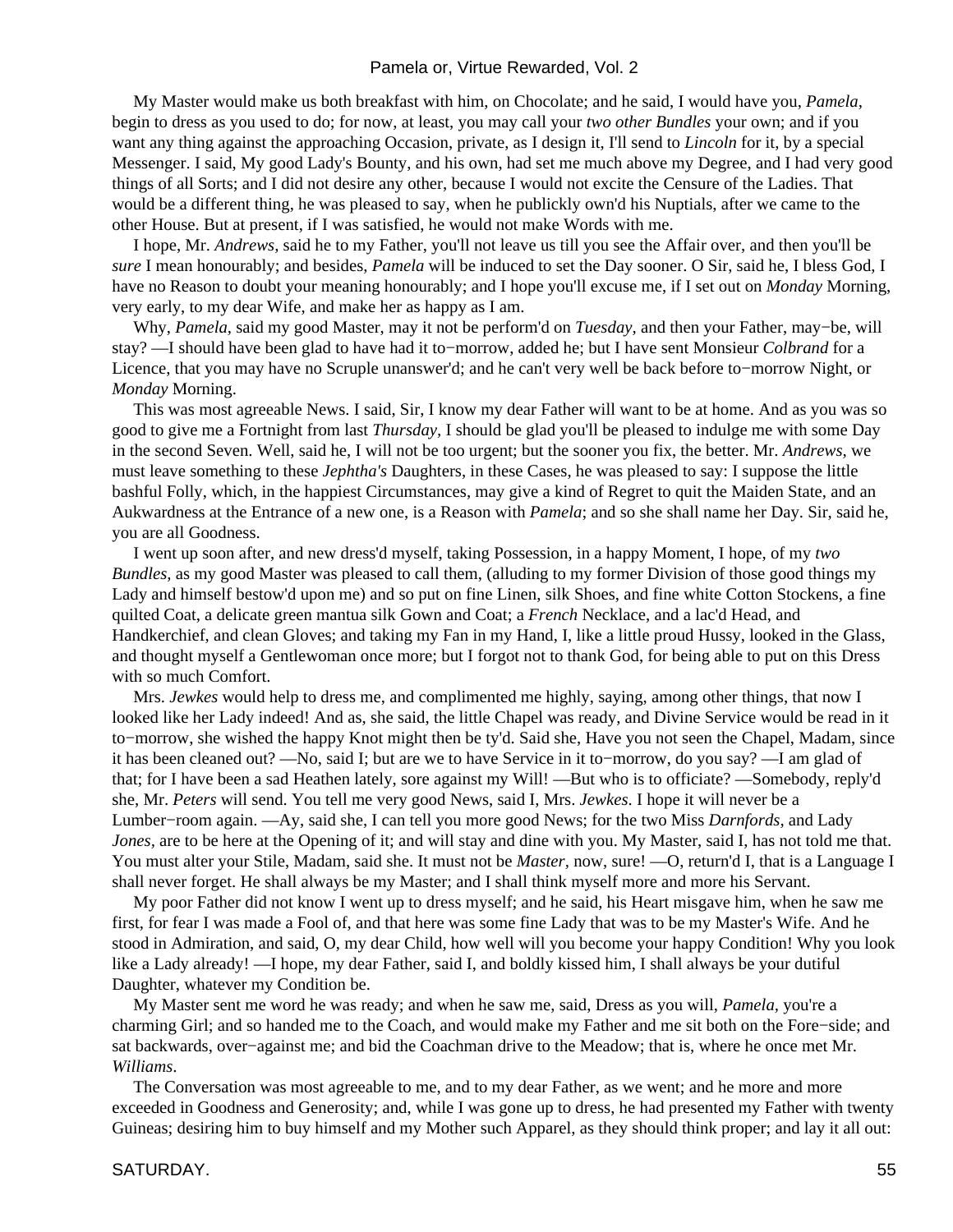But I knew not this till after that we came home; my Father having no Opportunity to tell me of it.

 He was pleased to tell me of the Chapel being got in tolerable Order; and said, it look'd very well; and against he came down next, it should be all new white−wash'd, and painted, and lin'd; and a new Pulpit−cloth, Cushion, Desk, *&c.* and that it should always be kept in order for the future. He told me, the two Miss *Darnford's,* and Lady *Jones,* would dine with him on *Sunday*; And with their Servants and mine, said he, we shall make a tolerable little Congregation. And, added he, have I not well contriv'd, to shew you, that the Chapel is really a little House of God, and has been consecrated, before we solemnize our Nuptials in it? —O, Sir, reply'd I, your Goodness to me is inexpressible! Mr. *Peters,* said he, offer'd to come and officiate in it; but would not stay to dine with me, because he has Company at his own House; and so I intend that Divine Service shall be perform'd in it, by one to whom I shall make some yearly Allowance, as a sort of Chaplain. —You look serious, *Pamela,* added he; I know you think of your Friend *Williams*. Indeed, Sir, said I, if you won't be angry, I did. Poor Man! I am sorry I have been the Cause of his disobliging you.

 When we came to the Meadow, where the Gentry have their Walk sometimes, the Coach stopt, and my Master alighted, and led me to the Brookside; and it is a very pretty Summer Walk. He asked my Father, if he chose to walk out, or go on in the Coach, to the further End. He, poor Man, chose to go in the Coach, for fear, he said, any Gentry should be walking there; and he told me, he was most of the way upon his Knees, in the Coach, thanking God for his gracious Mercies and Goodness; and begging a Blessing upon my good Master and me.

 I was quite astonish'd, when we came into the shady Walk, to see Mr. *Williams* there. See there, said my Master, there's poor *Williams,* taking his solitary Walk again, with his Book. And it seems, it was so contriv'd; for Mr. *Peters* had been, as I since find, desir'd to tell him, to be in that Walk at such an Hour in the Morning.

 So, old Acquaintance, said my Master, again have I met you in this Place? What Book are you now reading? He said, It was *Boileau's Lutrin*. Said my Master, You see I have brought with me my little Fugitive, that would have been: While you are perfecting yourself in *French,* I am trying to learn *English*; and hope soon to be Master of it.

Mine, Sir, said he, is a very beautiful Piece of *French*: But your *English* has no Equal.

 You are very polite, Mr. *Williams,* said my Master. And he that does not think as you do, deserves no Share in her. Why, *Pamela,* added he, very generously, why so strange, where you have once been so familiar? I do assure you both, that I mean not, by this Interview, to insult Mr. *Williams,* or confuse you. Then I said, Mr. *Williams,* I am very glad to see you well; and tho' the generous Favour of my good Master has happily changed the Scene, since you and I last saw one another, I am nevertheless very glad of an Opportunity to acknowledge, with Gratitude, your good Intentions, not so much to serve me, as *me,* but as a Person that then had great Reason to believe herself in Distress. And, I hope, Sir, added I, to my Master, your Goodness will permit me to say this.

 You, *Pamela,* said he, may make what Acknowledgments you please to Mr. *Williams's* good Intentions; and I would have you speak as you think; but I do not apprehend myself to be quite so much oblig'd to those Intentions.

 Sir, said Mr. *Williams,* I beg leave to say, I knew well, that, by Education, you was no Libertine; nor had I Reason to think you so by Inclination; and when you came to reflect, I hoped you would not be displeased with me. And this was no small Motive to me, at first, to do as I did.

 Ay, but, Mr. *Williams,* said my Master, could you think, that I should have had Reason to thank you, if, above all her Sex, I loved one Person, and you had robbed me of her, and marry'd her yourself? — And then, said he, you are to consider, that she was of long Acquaintance with me, and a quite new one to you; that I had sent her down to my own House, for better securing her; and that you, who had Access to my House, could not effect your Purpose, without being guilty, in some sort, of a Breach of the Laws of Hospitality and Friendship. As to my Designs upon her, I own they had not the best Appearance; but still I was not answerable to Mr. *Williams* on that Score; much less could you be excus'd, to invade a Property so very dear to me, and to endeavour to gain an Interest in her Affections, tho' you could not be certain, that Matters would not turn out as they have actually done.

 I own, said he, that some Parts of my Conduct seem exceptionable, as you state it. But, Sir, I am but a young Man. I meant no Harm. I had no Interest, I am sure, to incur your Displeasure; and when you think of every thing, and the inimitable Graces of Person, and Perfections of Mind, that adorn this excellent Lady, (so he called me) you will, perhaps, find your Generosity allow something as an Extenuation of a Fault, which your Anger would not permit as an Excuse.

#### SATURDAY. 56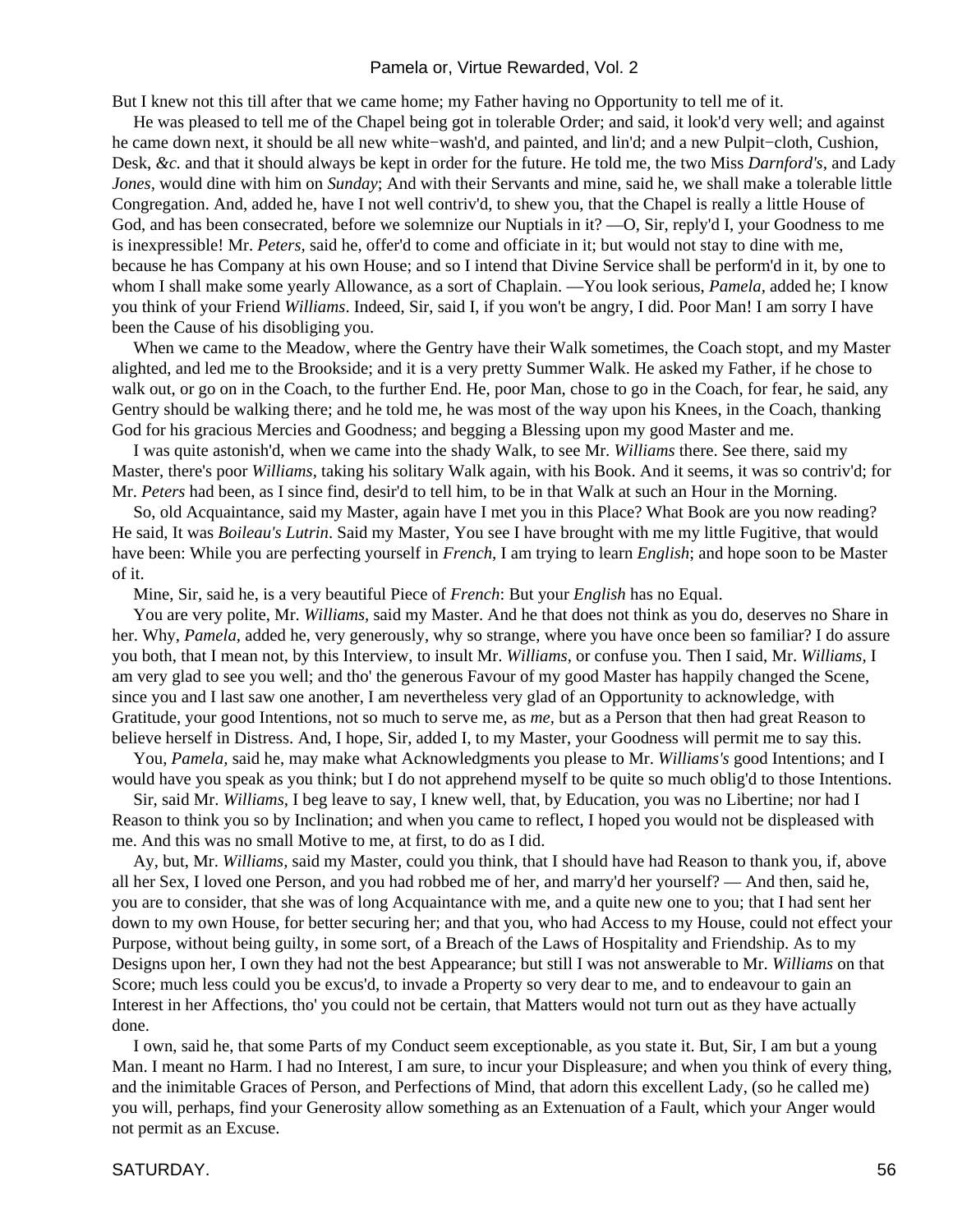I have done, said my Master; nor did I meet you here to be angry with you. *Pamela* knew not that she should see you; and now you are both present, I would ask you, Mr. *Williams,* If, now you know my honourable Designs towards this good Girl, you can really be *almost,* I will not say *quite,* as well pleased with the Friendship of my Wife, as you could be with the Favour of Mrs. *Andrews*?

 Sir, said he, I will answer you truly. I think I could have preferr'd, with her, any Condition that could have befallen me, had I consider'd only *myself*. But, Sir, I was very far from having any Encouragement to expect her *Favour*; and I had much more Reason to believe, that if she could have hoped for your Goodness, her Heart was too much pre−engaged, to think of any body else. And give me Leave further to say, Sir, That tho' I tell you sincerely my Thoughts, were I only to consider *myself*; yet when I consider *her Good,* and *her Merit,* I should be highly ungenerous, were it put to my *Choice,* if I could not wish her in a Condition so much superior to what I could do for her, and so very answerable to her Merit.

*Pamela,* said my Master, *you* are obliged to Mr. *Williams,* and ought to thank him: He has distinguished well. But as for *me,* who had like to have lost you by his means, I am glad the Matter was not left to his *Choice*. Mr. *Williams,* said he, I give you *Pamela's* Hand, because I know it will be pleasing to her, in Token of her Friendship and Esteem for you; and I give you mine, that I will not be your Enemy. But yet I must say, that I think I owe this proper Manner of your Thinking more to your Disappointment, than to the Generosity you talk of.

 Mr. *Williams* kissed my Hand, as my Master gave it him; and my Master said, Sir, you will go home and dine with me, and I'll shew you my little Chapel; and do you, *Pamela,* look upon yourself at Liberty to number Mr. *Williams* in the List of your Friends.

 How generous, how noble was this! Mr. *Williams* (and so had I) had Tears of Pleasure in his Eyes. I was silent; but Mr. *Williams* said, Sir, I shall be taught, by your Generosity, to think myself inexcusably wrong, in every Step I took, that could give you Offence; and my future Life shall shew my respectful Gratitude.

 We walked on till we came to the Coach, where was my dear Father. *Pamela,* said my Master, tell Mr. *Williams* who that good Man is. O, Mr. *Williams*! said I, it is my dear Father; And, my Master was pleased to say, one of the honestest Men in *England* . *Pamela* owes every thing that she is to be, as well as her Being, to him; for, I think, she would not have brought me to this, nor made so great Resistance, but for the good Lessons, and religious Education she imbib'd from him.

 Mr. *Williams* said, taking my Father's Hand, You see, good Mr. *Andrews,* with inexpressible Pleasure, the Fruits of your pious Care; and now are in a way, with your beloved Daughter, to reap the happy Effects of it. —I am overcome, said my dear Father, with his Honour's Goodness. But I can only say, I bless *God,* and bless *him*.

 Mr. *Williams* and I being nearer the Coach than my Master; and he offering to draw back, to give way to him, he kindly said, Pray, Mr. *Williams,* oblige *Pamela* with your Hand; and step in yourself. He bow'd, and took my Hand, and my Master made him step in, and sit next me, all that ever he could do, and sat himself over−against him, next my Father, who sat against me.

 And he said, Mr. *Andrews,* I told you Yesterday, that the Divine you saw, was *not* Mr. *Williams*; I now tell you, this Gentleman *is*: And tho' I have been telling him, I think not *myself* obliged to his Intentions; yet I will own, that *Pamela* and *you* are; and tho' I won't promise to love him, I would have you.

 Sir, said Mr. *Williams,* you have a way of overcoming, that hardly all my Reading affords an Instance of the like; and it is the more noble, as it is on this Side, as I presume, the happy Ceremony; which, great as your Fortune is, will lay you under an Obligation to so much Virtue and Beauty, when she becomes yours; for you will then have a Treasure that Princes might envy.

 Said my generous Master, (God bless him!) Mr. *Williams,* it is impossible that you and I should long live at Variance, when our Sentiments agree so well together, on Subjects the most material.

 I was quite confused; and my Master seeing it, took my Hand, and said, Look up, my good Girl! and collect yourself. —Don't injure Mr. *Williams* and me so much, as to think we are capping Compliments, as we used to do Verses, at School. I dare answer for us both, that we say not a Syllable we don't think.

 O, Sir, said I, how unequal am I to all this Goodness! Every Moment that passes, adds to the Weight of the Obligations you oppress me with.

 Think not too much of that, said he, most generously. Mr. *Williams's* Compliments to you have great Advantage of mine: For, tho' equally sincere, I have a great deal to say, and to do, to compensate the Sufferings I have made you undergo; and, at last, must sit down dissatisfied, because those will never be aton'd by all I can do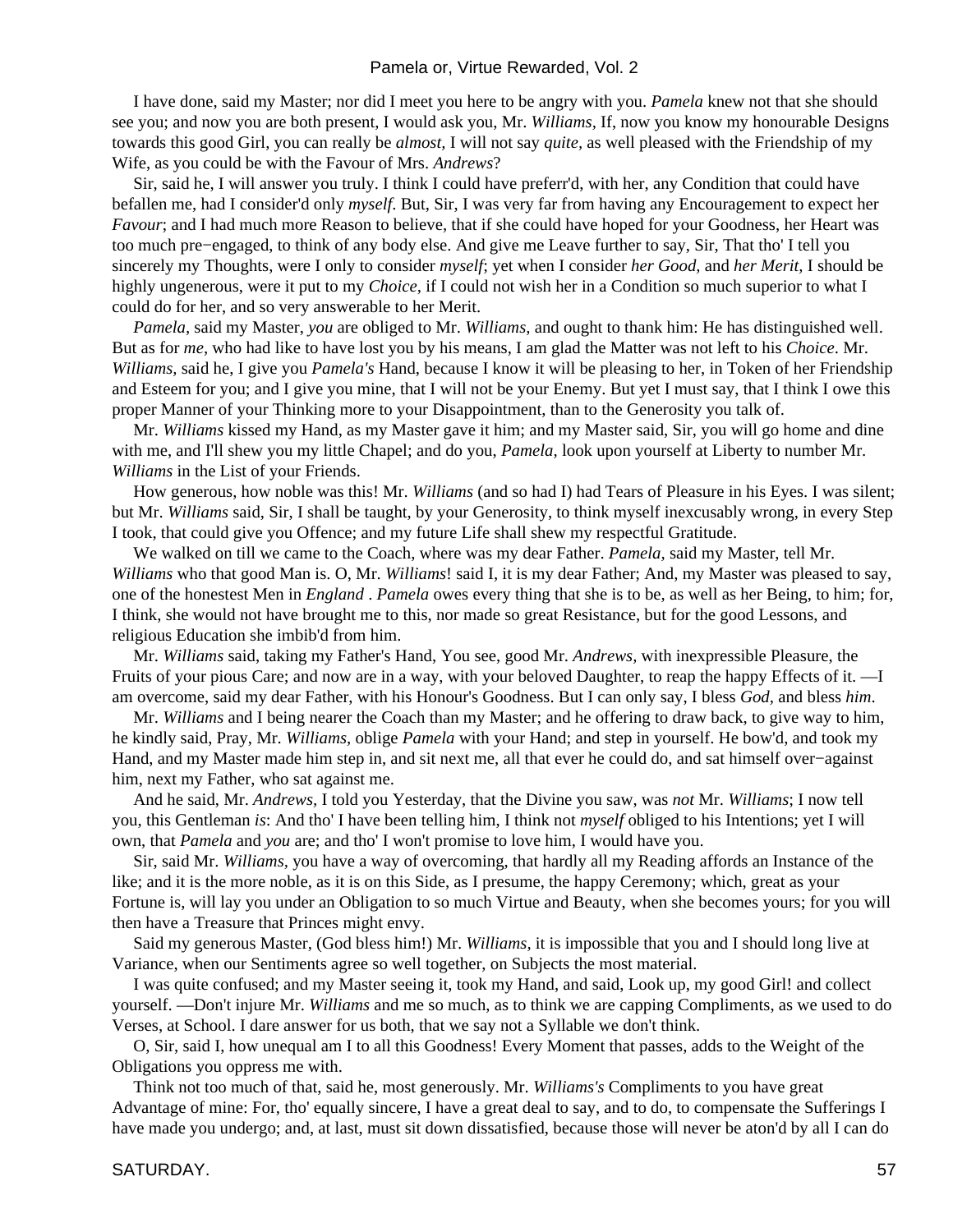for you.

 He saw my dear Father quite unable to support these affecting Instances of his Goodness; and he let go my Hand, and took his, and said, seeing his Tears, I wonder not, my dear *Pamela's* Father, that your honest Heart springs thus to your Eyes, to see all her Trials at an End. I will not pretend to say, that I had formerly either Power or Will to act thus. But since I began to resolve on the Change you see, I have reap'd so much Pleasure in it, that my own *Interest* will keep me steady. For, till within these few Days, I knew not what it was to be happy.

 Poor Mr. *Williams,* with Tears of Joy in his Eyes, said; How happily, Sir, have you been touched by the Divine Grace, before you have been hurried into the Commission of Sins, that the deepest Penitence could hardly have aton'd for! —God has enabled you to stop short of the Evil; and you have nothing to do, but to rejoice in the Good, which now will be doubly so, because you can receive it without the least inward Reproach.

 You do well, said he, to remind me, that I owe all this to the Grace of God. I bless Him for it; and I thank this good Man for his excellent Lessons. I thank his dear Daughter for following them: And, I hope, from *her* good Example, and *your* Friendship, Mr. *Williams,* in time, to be half as good as my Tutoress. And that, said he, I believe you'll own, will make me, without Disparagement to any Gentleman, the best Fox−hunter in *England*. —Mr. *Williams* was going to speak: And he said, You put on so grave a Look, Mr. *Williams,* that, I believe, what I have said, with you practical good Folks, is liable to Exception: But I see we were become quite grave; and we must not be too serious neither.

What a happy Creature, my dear Mother, is your *Pamela*! —O may my thankful Heart, and the good Use I may be enabled to make of the Blessings before me, be a Means to continue this delightful Prospect to a long Date, for the sake of the dear good Gentleman, who thus becomes the happy Instrument, in the Hands of Providence, to bless all he smiles upon! To be sure, I shall never enough acknowledge the Value he is pleased to express for my Unworthiness, in that he has prevented my Wishes, and, unask'd, sought the Occasion of being reconciled to a good Man, who, for my sake, had incurred his Displeasure; and whose Name he could not, a few Days before, permit to pass thro' my Lips: But see the wonderful Ways of Providence! The very things that I most dreaded his seeing or knowing, the Contents of my Papers, have, as I hope, satisfy'd all his Scruples, and been a Means to promote my Happiness.

 Henceforth let not us poor short−sighted Mortals pretend to rely on our own Wisdom; or vainly think, that we are absolutely to direct for ourselves. I have abundant Reason, I am sure, to say, that when I was most disappointed, I was nearer my Happiness. For, had I made my Escape, which was so often my chief Point of View, and what I had placed my Heart upon, I had escaped the Blessings now before me, and fallen, perhaps headlong, into the Miseries I would have avoided! And yet, after all, it was necessary I should take the Steps I did, to bring on this wonderful Turn! O the unsearchable Wisdom of God! —And how much ought I to adore the Divine Goodness, and humble myself, who am made a poor Instrument, as, I hope, not only to magnify his Graciousness to this fine Gentleman and myself; but to dispense Benefits to others? Which God of his Mercy grant!

 In the agreeable manner I have mentioned, did we pass the Time in our second happy Tour; and I thought Mrs. *Jewkes* would have sunk into the Ground, when she saw Mr. *Williams* brought in the Coach with us, and treated so kindly. We dined together in a most pleasant, and easy, and frank manner; and I found I needed not, from my Master's Generosity, to be under any Restraint, as to my Conduct to this good Clergyman; for he, so often as he fansy'd I was reserv'd, mov'd me to be free with him, and to him; and several times called upon me to help my Father and Mr. *Williams*; and seem'd to take great Delight in seeing me carve and help round, as indeed he does in every thing I do.

 After Dinner we went and looked into the Chapel; which is a very pretty one, and very decent; and when finish'd, as he designs it, against his next coming down, will be a very pretty Place.

 My Heart, my dear Mother, when I first sat my Foot in it, throbb'd a good deal, with awful Joy, at the Thoughts of the Solemnity, which, I hope, will be, in a few Days, performed here. And when I came up towards the little pretty Altar−piece, while they were looking at a Communion−picture, and saying it was prettily done, I gently stept into a Corner, out of Sight, and poured out my Soul to God, on my Knees, in Thankfulness and Supplication, that, after having been so long absent from Divine Service, the first time that I enter'd into a House dedicated to His Honour, should be with such blessed Prospects before me; and begging of God to continue me humble, and to make me not unworthy of his Mercies; and that he would be pleased to bless the *next* Author of it, my good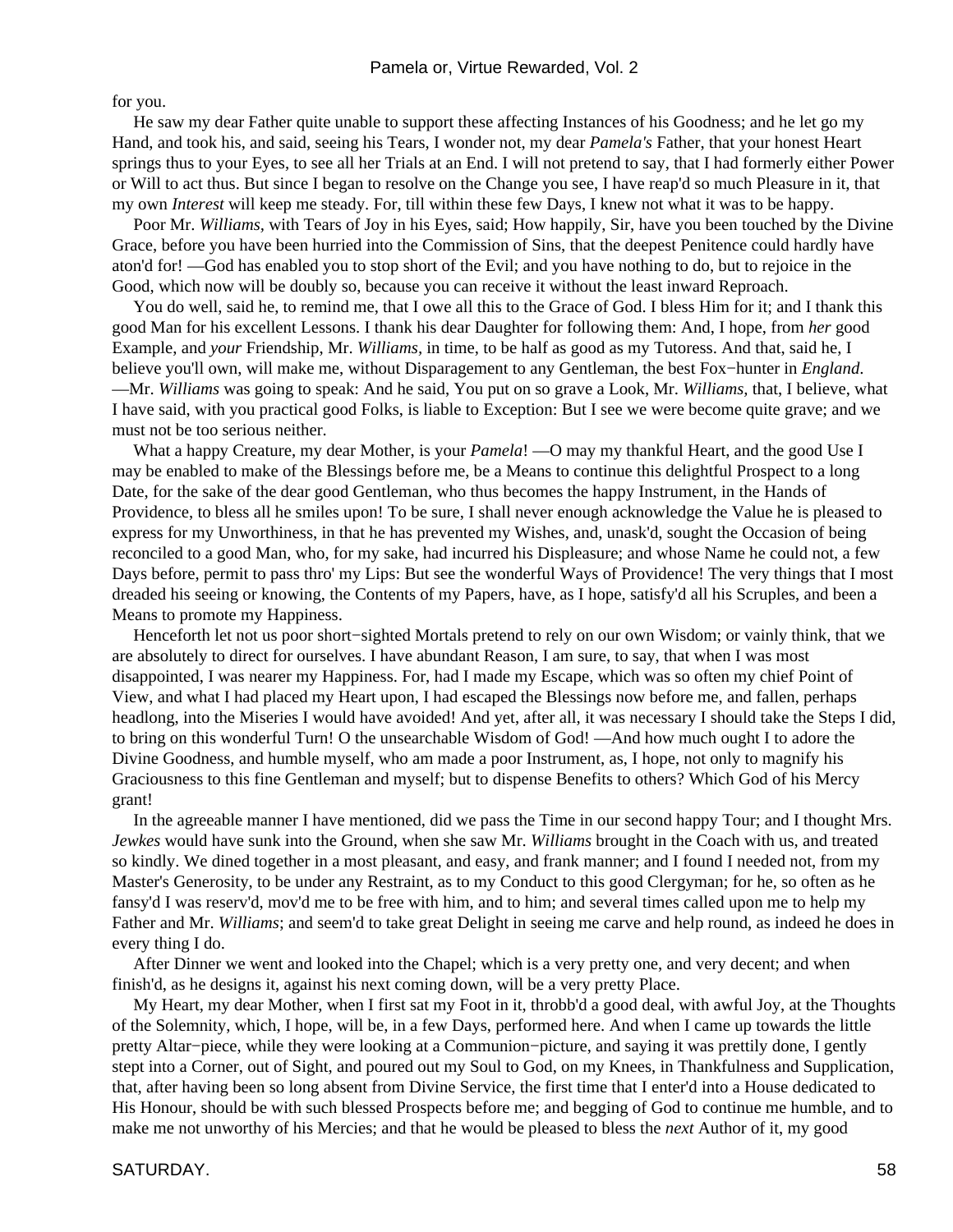#### Master.

I heard my Master say, Where's *Pamela*? And so I broke off sooner than I would, and went up to him.

 He said, Mr. *Williams,* I hope I have not so offended you, by my Conduct past, (for really it is what I ought to be ashamed of) as that you will refuse to officiate, and to give us your Instructions here to−morrow. Mr. *Peters* was so kind, for the first time, to offer it; but I know it would be inconvenient for him; and besides, I was willing to make this Request to you an Introduction to our Reconciliation.

 Sir, said he, most willingly, and most gratefully will I obey you. Tho', if you expect a Discourse, I am wholly unprepar'd for the Occasion. I would not have it, reply'd he, pointed to any particular Occasion; but if you have one upon the Text,— *There is more Joy in Heaven over one Sinner that repenteth, than over Ninety−nine just Persons that need not Repentance*; and if it makes me not such a sad Fellow as to be pointed at by mine and the Ladies Servants we shall have here, I shall be well content. 'Tis a general Subject, added he, makes me speak of that; but any one you please will do; for you cannot make a bad Choice, I am sure.

 Sir, said he, I have one upon that Text; but I am ready to think, that a Thanksgiving one, which I made on a great Mercy to myself, if I may be permitted to make my own Acknowledgments of your Favour the Subject of a Discourse, will be suitable to my grateful Sentiments. It is on the Text,— *Now lettest thou thy Servant depart in Peace* ; *for my Eyes have seen thy Salvation*.

 That Text, said I, will be a very suitable one for me. Not so, *Pamela,* said my Master; because I don't let you *depart* in *Peace*; but I hope you will *stay here* with *Content*.

 O but, Sir, said I, I have seen *God's Salvation*! — I am sure, added I, if any body ever had Reason, I have, to say, with the blessed Virgin, *My Soul doth magnify the Lord*; for *he hath regarded the low Estate of his Handmaiden,— and exalted one of low Degree*.

 Said my good Father, I am sure, if there were Time for it, the Book of *Ruth* would afford a fine Subject for the Honour done my dear Child.

 Why, good Mr. *Andrews,* said my Master, should you say so? — I know that Story, and Mr. *Williams* will confirm what I say, that my good Girl here will confer at least as much Honour as she will receive.

 Sir, said I, you are inexpressibly generous; but I shall never think so. Why, my *Pamela,* said he, that's another thing: It will be best for me to think you will; and it will be kind in you to think you shan't; and then we shall have always an excellent Rule to regulate our Conduct by to one another.

Was not this finely, nobly, wisely said, my dear Mother? —— O what a blessed thing it is to be match'd to a Man of Sense and Generosity! — How edifying! — How! — But what shall I say! —I am at a Loss for Words.

 Mr. *Williams* said, When we came out of the little Chapel, he would go home, and look over his Discourses, for one for the next Day. My Master said, I have one thing to say, before you go. —When my Jealousy, on Account of this good Girl, put me upon such a vindictive Conduct to you, you know I took a Bond for the Money I had caused you to be troubled for: I really am ashamed of the Matter; because I never intended, when I presented it to you, to have it again, you may be sure: But I knew not what might happen between you and her, nor how far Matters might have gone between you; and so I was willing to have that in Awe over you. And, I think, it is no extraordinary Present, therefore, to give you up your Bond again, cancell'd. And so he took it from his Pocket, and gave it him. I think, added he, all the Charges attending it, and the Trouble you had, were defray'd by my Attorney: I order'd that they should. They were, Sir, said he; and Ten thousand Thanks to you for this Goodness, and the kind manner in which you do it! —If you *will* go, Mr. *Williams,* said he, shall my Chariot carry you home? No, Sir, answer'd he, I thank you. My Time will be so well employ'd all the way in thinking of your Favours, that I chuse to meditate upon them, as I walk home.

 My dear Father was very uneasy about his Habit, for appearing at Chapel next Day, because of Miss *Darnfords,* and the Servants, for fear, poor Man, he should disgrace my Master; and he told me, when he was mentioning this, my Master's kind Present of Twenty Guineas for Cloaths, for you both; which made my Heart truly joyful. But Oh! to be sure, I never can deserve the hundredth Part of his Goodness! —It is almost a hard thing to lie under the Weight of such deep Obligations on one side; and such a Sense of one's own Unworthiness of the other! —O! what a Godlike Power is that of doing Good! —I envy the Rich and the Great for nothing else!

 My Master coming to us just then, I said, Oh! Sir, will your Bounty know no Limits! My dear Father has told me what you have given him! — A Trifle, *Pamela,* said he; a little Earnest only of my Kindness. —Say no more of it. But did I not hear the good Man expressing some sort of Concern for somewhat? Hide nothing from me,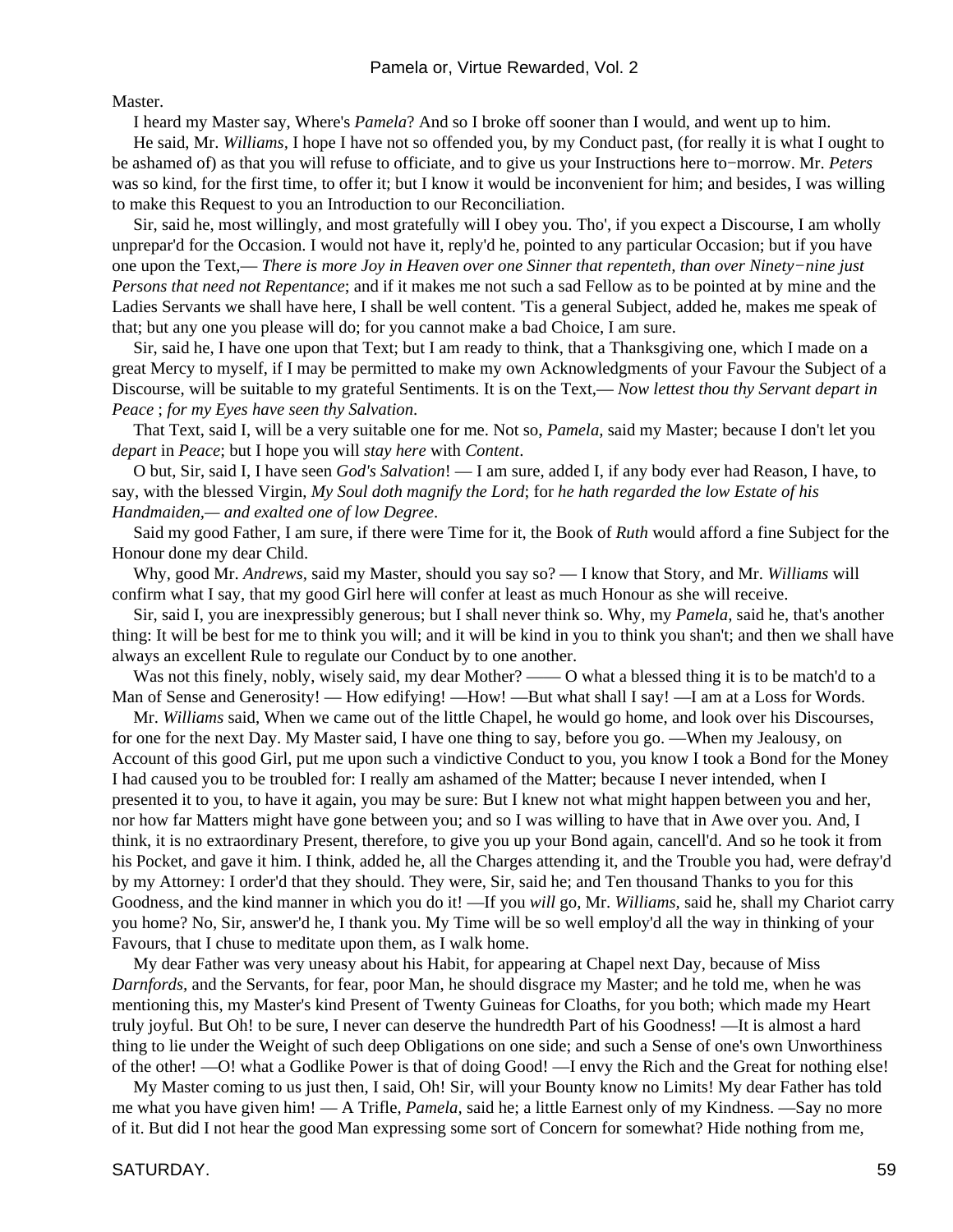*Pamela*. Only, Sir, said I, he knew not how to absent himself from Divine Service, and yet is afraid of disgracing you by appearing.

 Fie, Mr. *Andrews,* said he, I thought you knew that the outward Appearance was nothing. I wish I had as good a Habit inwardly, as you have. But I'll tell you, *Pamela,* your Father is not much thinner than I am, nor much shorter; he and I will walk up together to my Wardrobe; tho' it is not so well stor'd here, as in *Bedfordshire*.

 And so, said he, pleasantly, Don't you pretend to come near us, till I call you; for you must not yet see how Men dress and undress themselves. O, Sir, said my Father, I beg to be excused. I am sorry you are told. So am not I, said my Master: Pray come along with me.

 He carry'd him up Stairs, and shew'd him several Suits; and would have had him take his Choice. My poor Father was quite confounded: For my Master saw not any he thought too good, and my Father none that he thought bad enough. And my good Master, at last, (he fixing his Eye upon a fine Drab, which he thought looked the plainest) would help him to try the Coat and Waistcoat on himself; and indeed, one would not have thought it, because my Master is taller, and rather plumper, as I thought; but, as I saw afterwards, they fitted him very well: And being plain, and lined with the same Colour, and made for travelling in a Coach, pleased my poor Father much. He gave him the whole Suit, and calling up Mrs. *Jewkes,* said, Let these Cloaths be well aired against to−morrow Morning. Mr. *Andrews* brought only with him his common Apparel, not thinking to stay *Sunday* with us. And pray see for some of my Stockens; and whether none of my Shoes will fit him; and see also for some of my Linen; for we have put the good Man quite out of his Course, by keeping him *Sunday* over. He was then pleased to give him the silver Buckles out of his own Shoes. So, my good Mother, you must expect to see my dear Father a great Beau. Wig, said my Master, he wants none; for his own venerable white Locks are better than all the Perukes in *England*. —But I am sure I have Hars enow somewhere. I'll take care of every thing, Sir, said Mrs. *Jewkes*. —And my poor Father, when he came to me, could not refrain Tears. I know not how, said he, to comfort myself under these great Favours O my Child, it is all owing to God's Goodness, and your Virtue.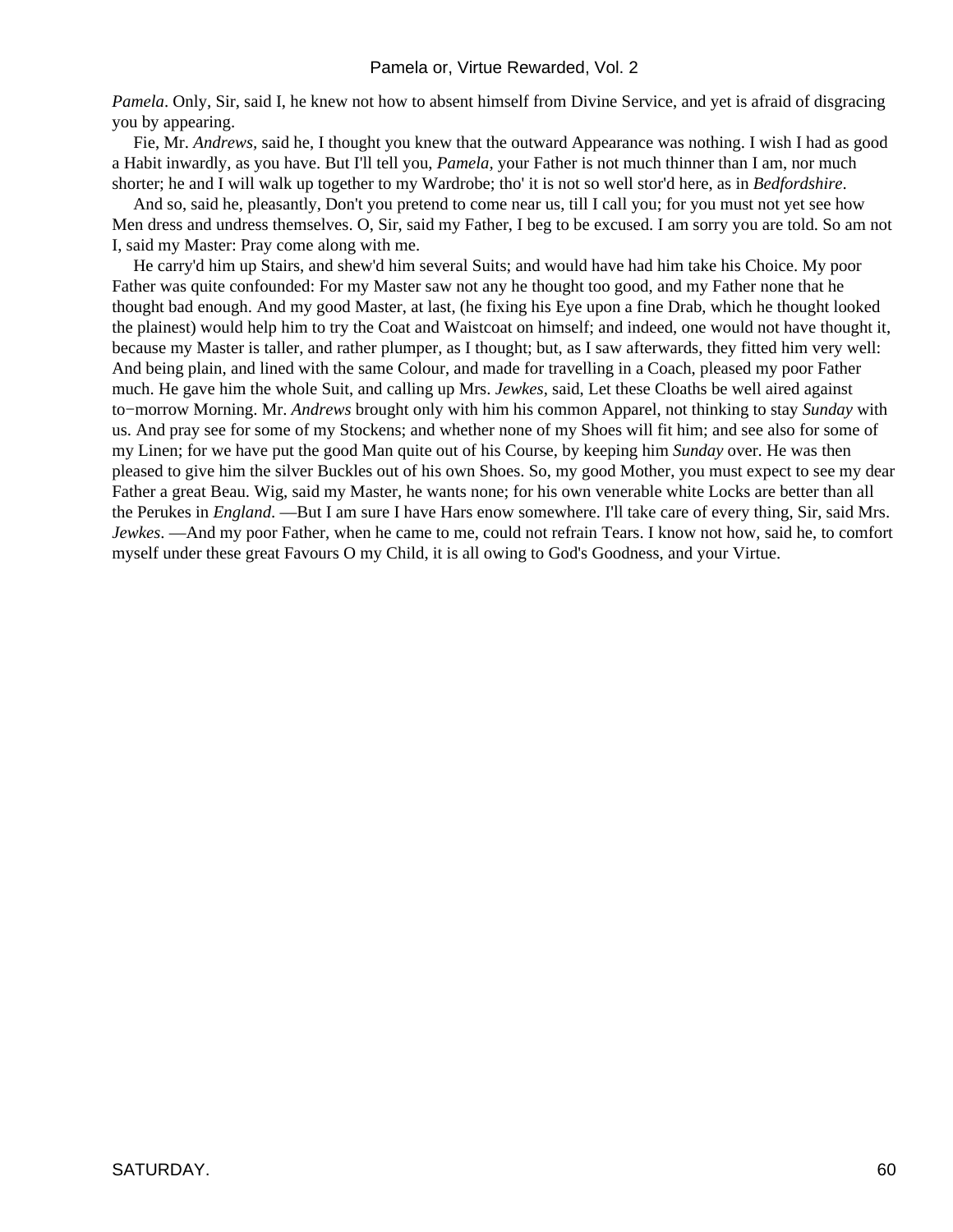## **SUNDAY.**

 This blessed Day all the Family seem'd to take Delight to equip themselves for the Celebration of the Sabbath, in the little Chapel; and Lady *Jones* and Mr. *Williams* came in her Chariot, and the two Miss *Darnfords,* in their own; with each a Footman, besides the Coachman. And we breakfasted together, in a most agreeable manner. My dear Father appeared quite spruce and neat, and was greatly caressed by the three Ladies. As we were at Breakfast, my Master told Mr. *Williams,* we must let the Psalms alone, he doubted, for want of a Clerk; but Mr. *Williams* said, No, nothing should be wanting that he could supply. My Father said, If it might be permitted him, he would, as well as he was able, perform that Office; for it was always what he had taken Delight in. And as I know he had learnt Psalmody formerly, in his Youth, and had constantly practised it in private, at home, of *Sunday* Evenings, (as well as endeavour'd to teach it in the little School he so unsuccessfully set up, at the Beginning of his Misfortunes, before he took to hard Labour) I was in no Pain for his undertaking it in this little Congregation. They seemed much pleased with this; and so we went to Chapel, and made a pretty tolerable Appearance; Mrs. *Jewkes,* and all the Servants attending, but the Cook; and I never saw Divine Service perform'd with more Solemnity, nor assisted at with greater Devotion and Decency; my Master, Lady *Jones,* and the two Misses, setting a lovely Example.

 My good Father perform'd his Part with great Applause, making the Responses as if he had been a practised Parish Clerk; and giving the Psalm, which consisting of but three Staves, we had it all; and he read the Line, and began the Tune with a Heart so intirely affected with the Duty, that he went thro' it distinctly, calmly, and fervently at the same time; so that Lady *Jones* whisper'd me, That good Men were fit for all Companies, and present to every laudable Occasion: And Miss *Darnford* said, God bless the dear good Man! —You must think how I rejoiced in my Mind!

 I know, my dear Mother, you can say most of the shorter Psalms by Heart; so I need not transcribe it, especially as your chief Treasure is a Bible; and a worthy Treasure it is. I know nobody makes more or better Use of it.

 Mr. *Williams* gave us an excellent Discourse on Liberality and Generosity, and the Blessing attending the right Use of Riches, from the xith Chapter of *Proverbs,* ver. 24, 25. *There is that scattereth, and yet increaseth; and there is that withholdeth more than is meet; but it tendeth to Poverty*. *The liberal Soul shall be made fat: and he that watereth, shall be watered also himself* . And he treated the Subject in so handsome a manner, that my Master's Delicacy, who, at first, was afraid of some personal Compliments, was not offended, he judiciously keeping to Generals; and it was an elegant and sensible Discourse, as my Master said.

 My Father was, as in the Clerk's Place, just under the Desk; and Lady *Jones* beckon'd her Footman, and whisper'd him to beg him to favour us with another Psalm, when the Sermon was ended, he, thinking as he said afterwards, that the former was rather of the longest, chose the shortest in the Book; which, you know, is the cxviith.

 My Master thanked Mr. *Williams* for his excellent Discourse, and so did the Ladies; as also I did, most heartily; and he was pleased to take my dear Father by the Hand, as Mr. *Williams* also did, and thanked him. The Ladies also made him their kind Compliments; and the Servants all looked upon him with Countenances of Respect and Pleasure.

 At Dinner, do what I could, I was forced to take the Upper−end of the Table; and my Master sat at the Lower−end, between Mr. *Williams* and my Father. And he said, *Pamela,* you are so dextrous, that I think you may help the Ladies yourself; and I will help my two good Friends. I should have told you tho', that I dressed myself in a flower'd Satten, that was my Lady's, and look'd quite fresh and good, and which was given me at first by my Master; and the Ladies, who had not seen me out of my Homespun before, made me abundance of fine Compliments, as soon as they saw me first.

 Talking of the Psalms, just after Dinner, my Master was very naughty, if I may so say: For he said to my Father, Mr. *Andrews,* I think, in the Afternoon, as we shall have only Prayers, we may have one longer Psalm; and what think you of the cxxxviith? —O good Sir! said I, pray, pray, not a Word more! —Say what you will, *Pamela,* said he, you shall sing it to us, according to your own Version, before these good Ladies go away. My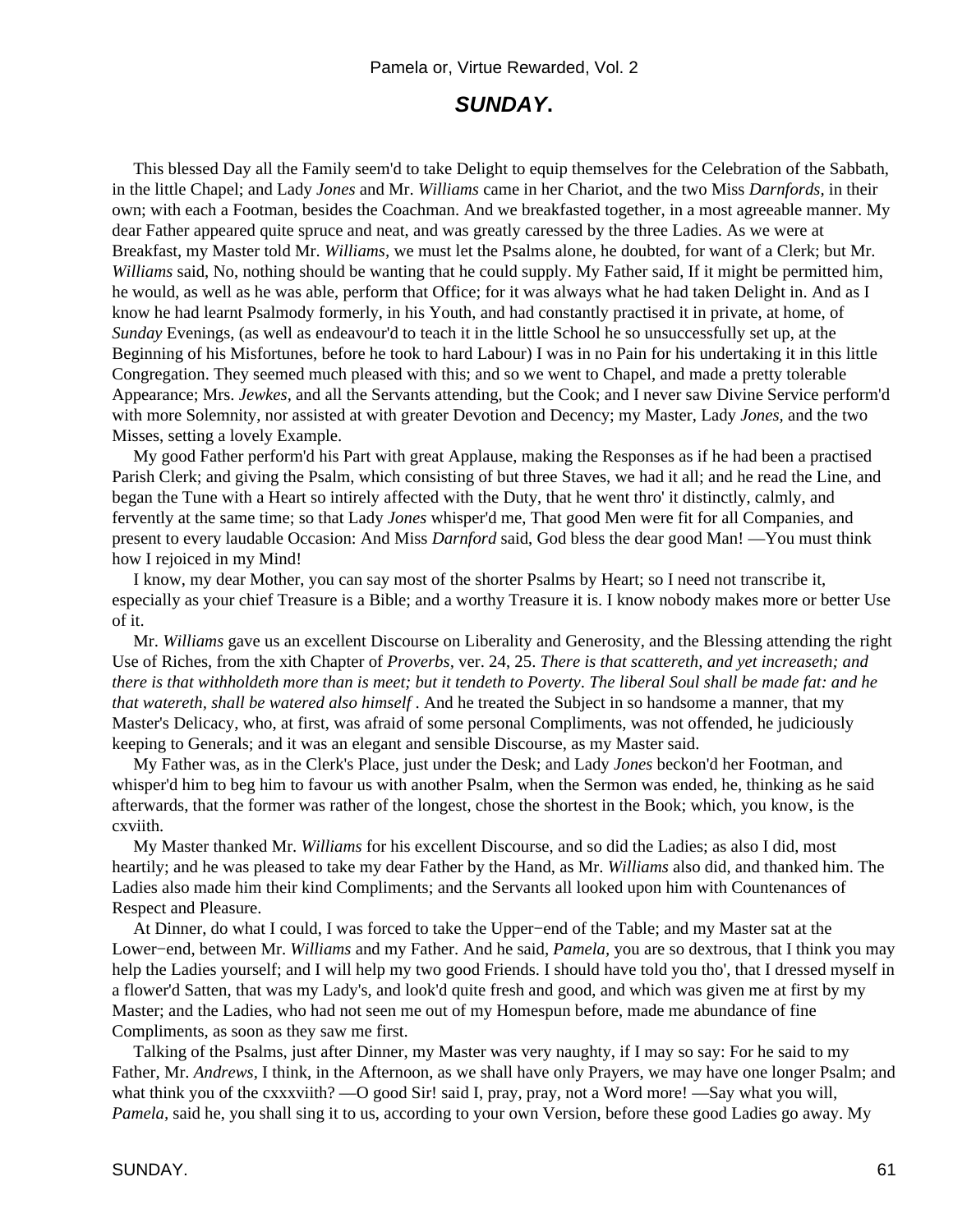Father smil'd, but was half concern'd for me; and said, Will it bear, and please your Honour? —O ay, said he, never fear it; so long as Mrs. *Jewkes* is not in the Hearing.

 This excited all the Ladies Curiosity; and Lady *Jones* said, She should be loth to desire to hear any thing that would concern me; but should be glad I would give Leave for it. Indeed, Madam, said I, I must beg you won't insist upon it. I cannot bear it. — You shall see it indeed, Ladies, said my Master; and pray, *Pamela,* not always as you please, neither. —Then, pray, Sir, said I, not in my hearing, I hope. —Sure, *Pamela,* return'd he, you would not write what is not fit to be heard! — But, Sir, said I, there are particular Cases, Times, and Occasions, that may make a thing passable at one time, that would not be tolerable at another. O, said he, let me judge of that, as well as you, *Pamela*. These Ladies know a good Part of your Story; and, let me tell you, what they know is more to your Credit than mine; so that if I have no Averseness to reviving the Occasion, you may very well bear it. Said he, I will put you out of your Pain, *Pamela*; I believe I put it in my Pocket on purpose.

 I stood up, and said, Indeed, Sir, I can't bear it! I hope you'll allow me to leave the Room a Minute, if you will read it. Indeed, but I won't, answer'd he. Lady *Jones* said, Pray, good Sir, don't let us hear it, if Mrs. *Andrews* be so unwilling. Well, *Pamela,* said my Master, I will put it to your Choice, whether I shall read it now, or you will sing it by−and−by. That's very hard, Sir, said I. It must be one, I assure you, said he. Why then, Sir, reply'd I, you must do as you please; for I cannot sing it.

 Well, then, said my Master, I find I must read it; and yet, added he, after all, I had as well let it alone; for it is no great Reputation to myself. O then, said Miss *Darnford,* pray let us hear it to chuse.

 Why then, proceeded he, the Case was this: *Pamela,* I find, when she was in the Time of her Confinement, (that is, added he, when she was taken Prisoner, in order to make me one; for that is the Upshot of the Matter) in the Journal she kept, which was intended for nobody's Perusal but her Parents, tells them, That she was importuned, one *Sunday,* by Mrs. *Jewkes,* to sing a Psalm; but her Spirits not permitting, she declin'd it: But after Mrs. *Jewkes* was gone down, she says, she recollected, that the cxxxviith Psalm was applicable to her own Case; Mrs. *Jewkes* having often, on other Days, in vain, besought her to sing a Song. That thereupon she turn'd it more to her own supposed Case; and believing Mrs. *Jewkes* had a Design against her Honour, and looking upon her as her Gaoler, she thus gives her Version of this Psalm. But pray, Mr. *Williams,* do you read one Verse of the common Translation, and I will read one of *Pamela's*. Then Mr. *Williams* pulling out his little Pocket Common−prayer Book, read the first two Stanzas.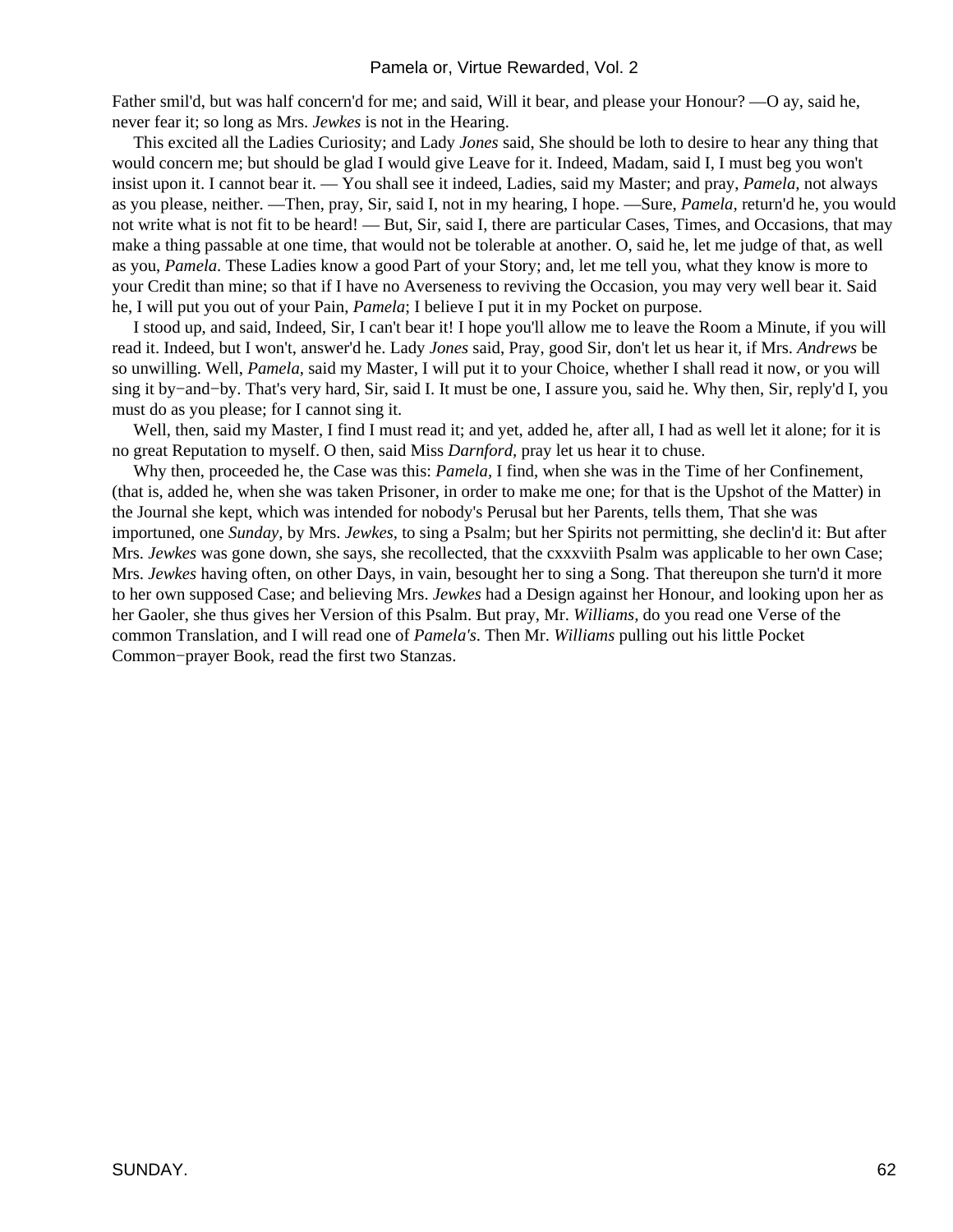**I.**

*When we did sit in Babylon, The Rivers round about: Then in Remembrance of Sion, The Tears for Grief burst out.*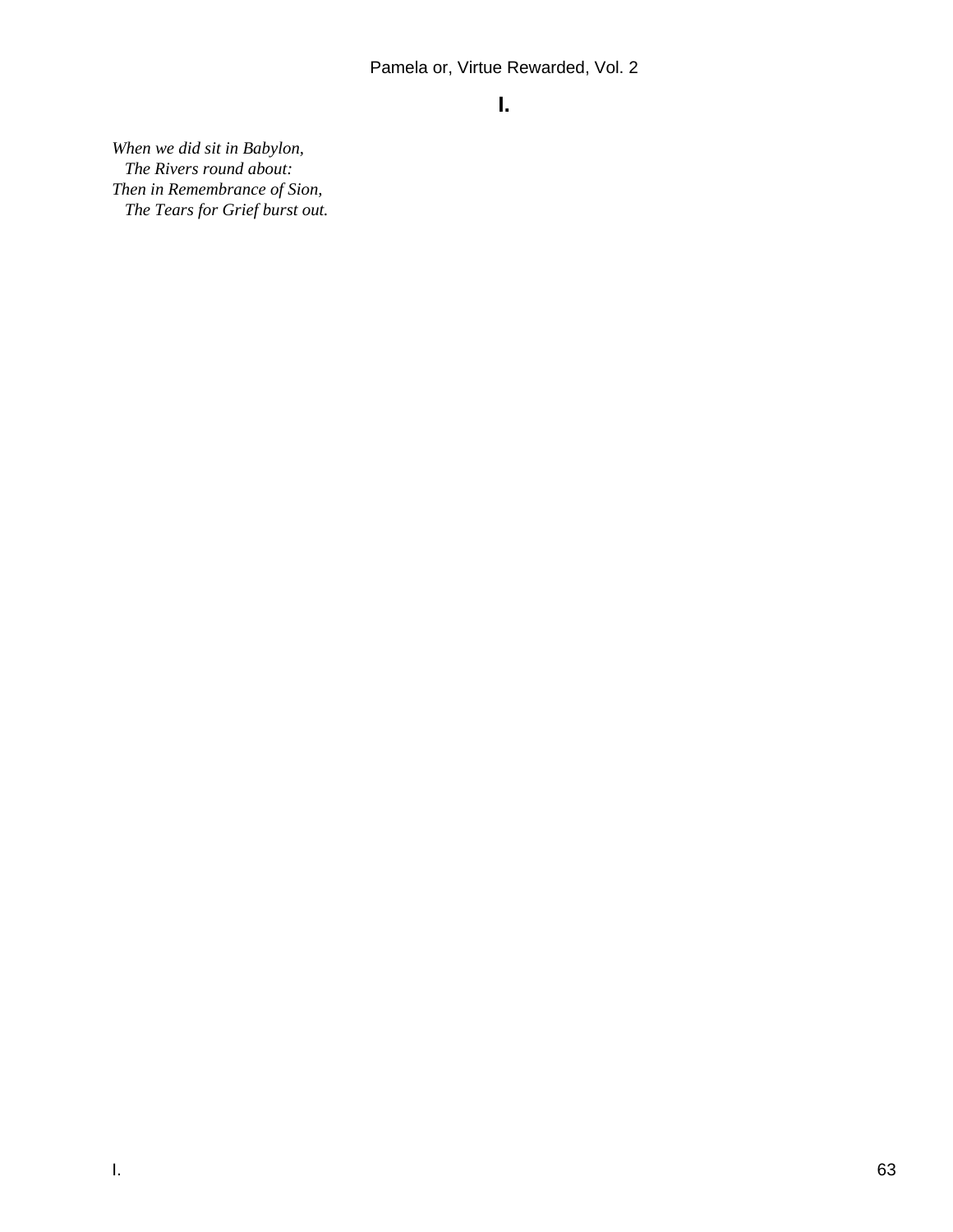# **II.**

*We hang'd our Harps and Instruments The Willow−trees upon: For in that Place Men, for that Use, Had planted many a one.* My Master then read: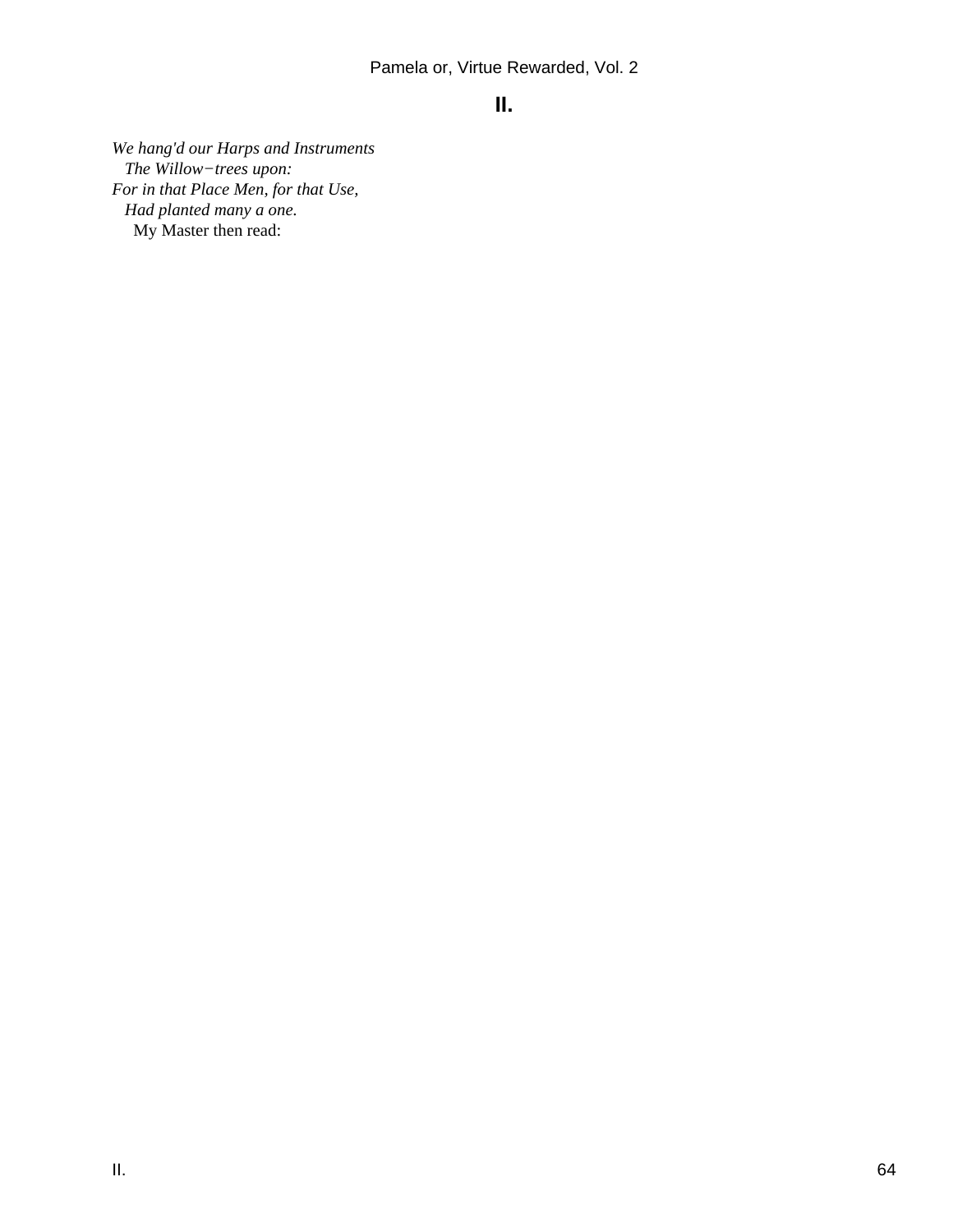**I.**

*When sad, I sat in B——n−hall, All watched round about; And thought of every absent Friend, The Tears for Grief burst out.*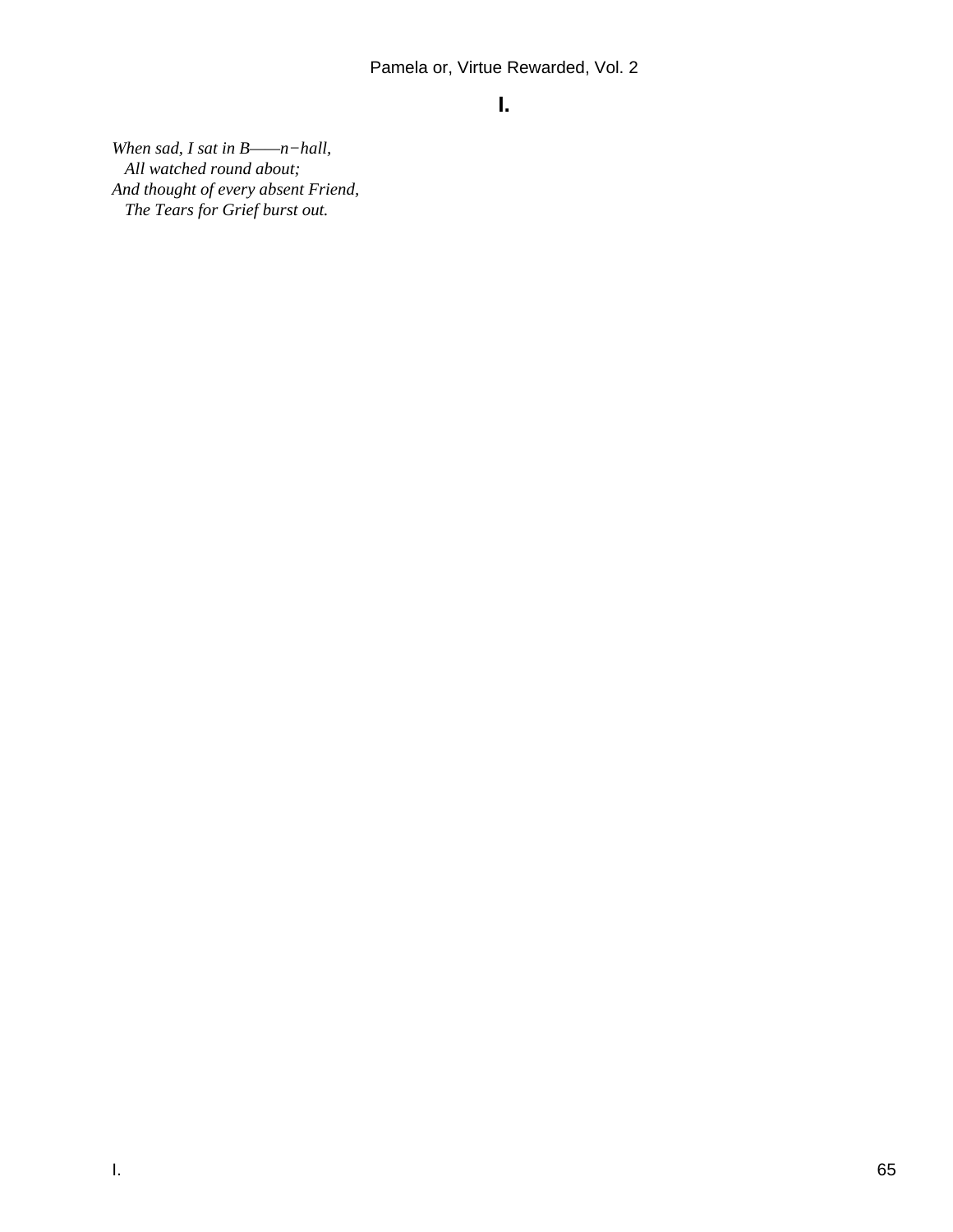## **II.**

*My Joys, and Hopes, all overthrown, My Heart−strings almost broke: Unfit my Mind for Melody, Much more to bear a Joke.*

 The Ladies said, It was very pretty; and Miss *Darnford,* That somebody else had well observ'd, that I had need to be less concerned than themselves.

 I knew, said my Master, I should get no Credit by shewing this. But let us read on, Mr. *Williams*. So Mr. *Williams* read;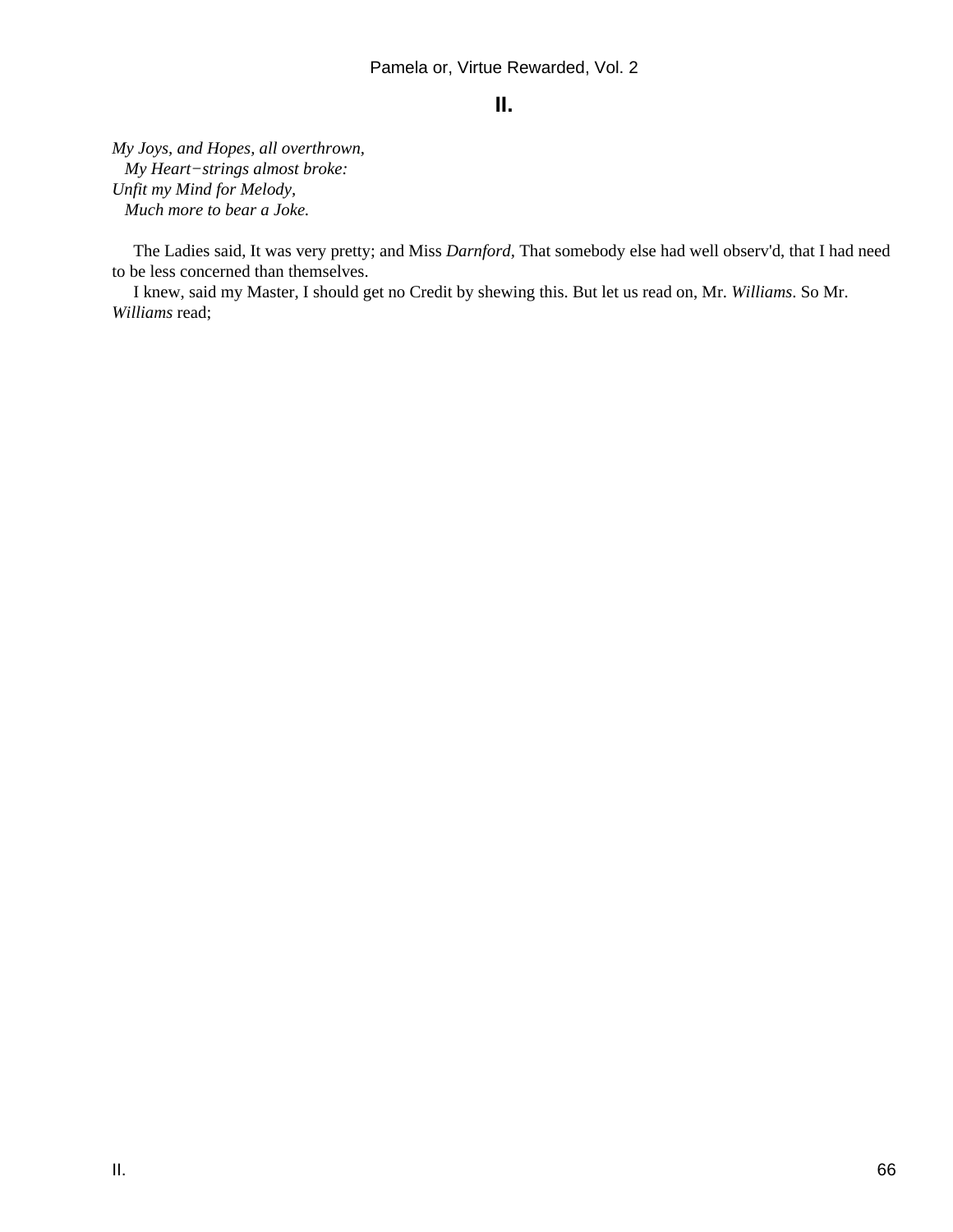## **III.**

*Then they, to whom we Pris'ners were, Said to us tauntingly; Now let us hear your Hebrew Songs, And pleasant Melody.*

Now this, said my Master, is very near: And read;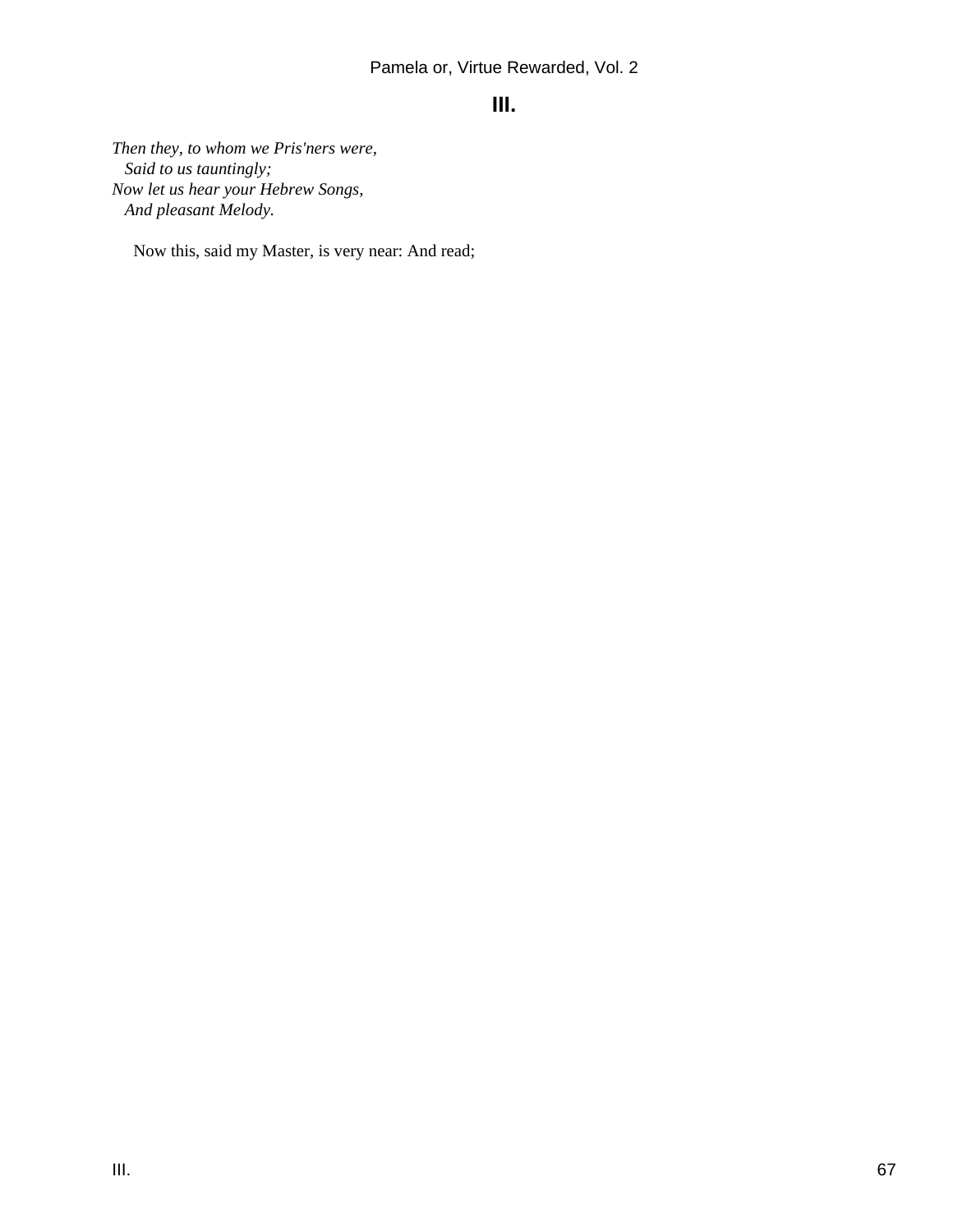## **III.**

*Then she, to whom I Pris'ner was, Said to me tauntingly; Now chear your Heart, and sing a Song, And tune your Mind to Joy.*

Mighty sweet, said Mr. *Williams*. But let us see how the next Verse is turn'd. It is this: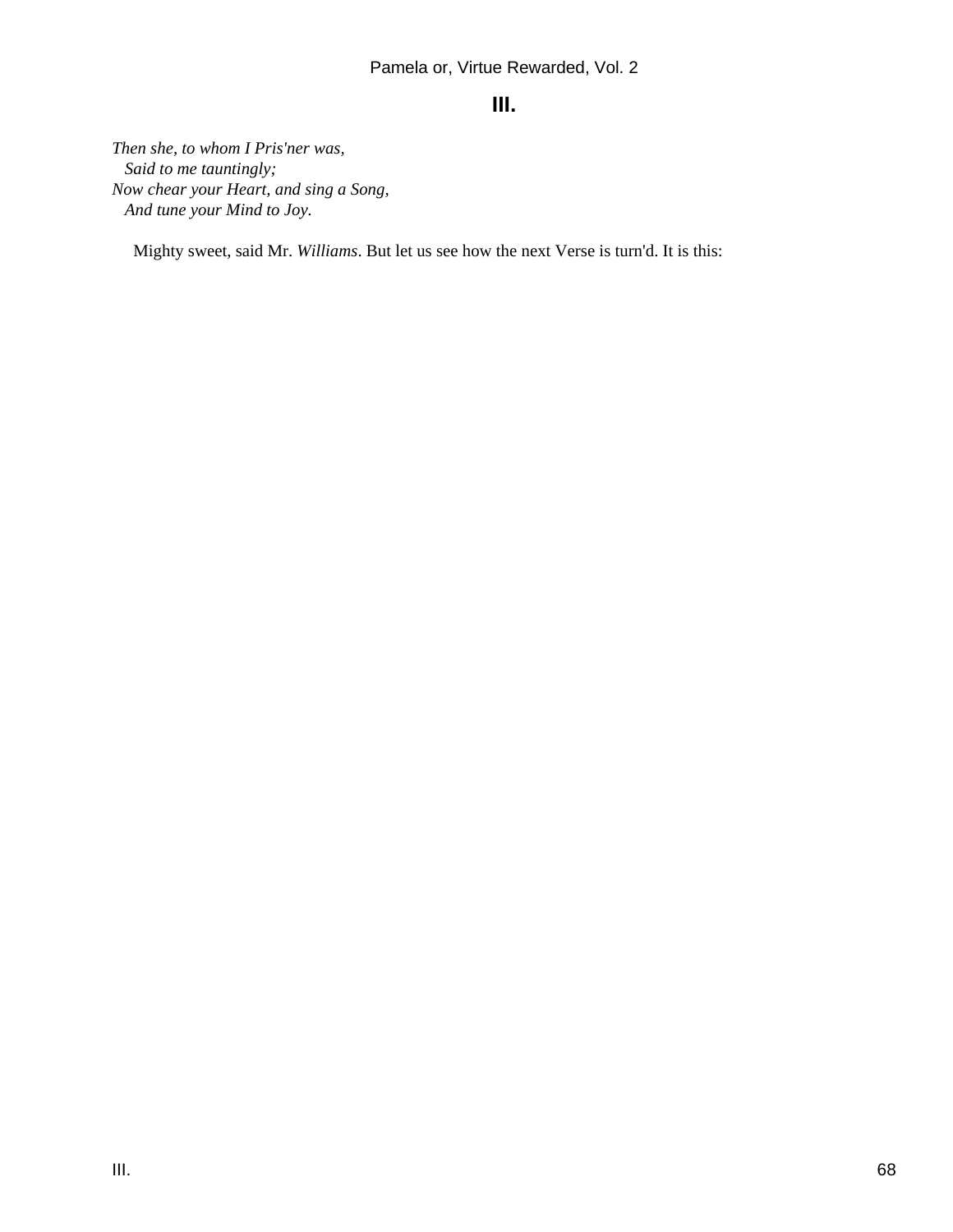### **IV.**

*Alas! said we, who can once frame His heavy Heart to sing The Praises of our loving God, Thus under a strange King?*

Why, said my Master, it is turn'd with beautiful Simplicity, thus: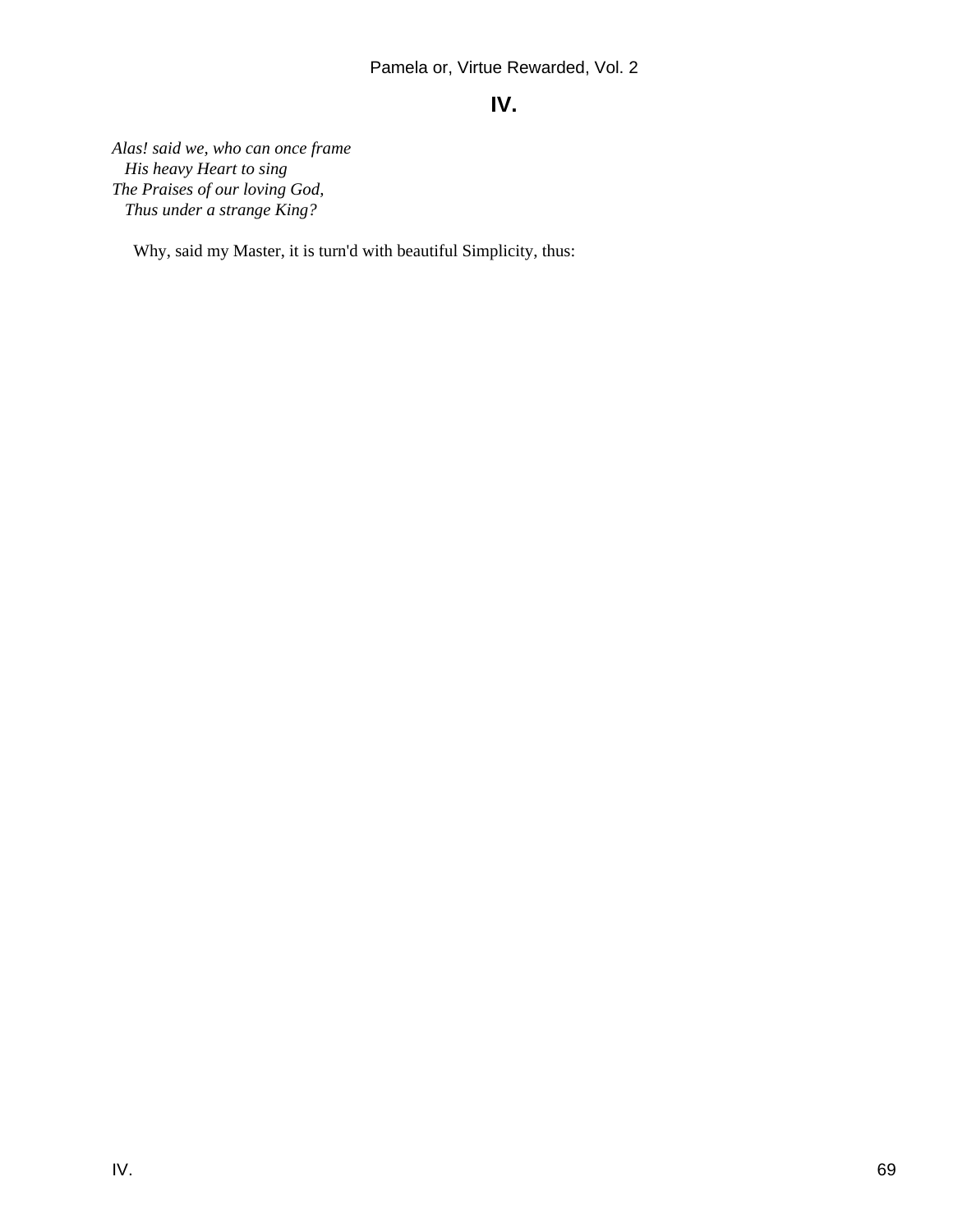### **IV.**

*Alas! said I, how can I frame My heavy Heart to sing, Or tune my Mind, while thus inthrall'd By such a wicked Thing!*

 Very pretty, said Mr. *Williams*. Lady *Jones* said, O dear, Madam, can you wish that we should be depriv'd of this new Instance of your Genius and Accomplishments?

 O! said my dear Father, you will make my good Child proud. No, said my Master, very generously, *Pamela* can't be proud. For no one is proud to hear themselves prais'd, but those who are not us'd to it. —But proceed, Mr. *Williams*. He read;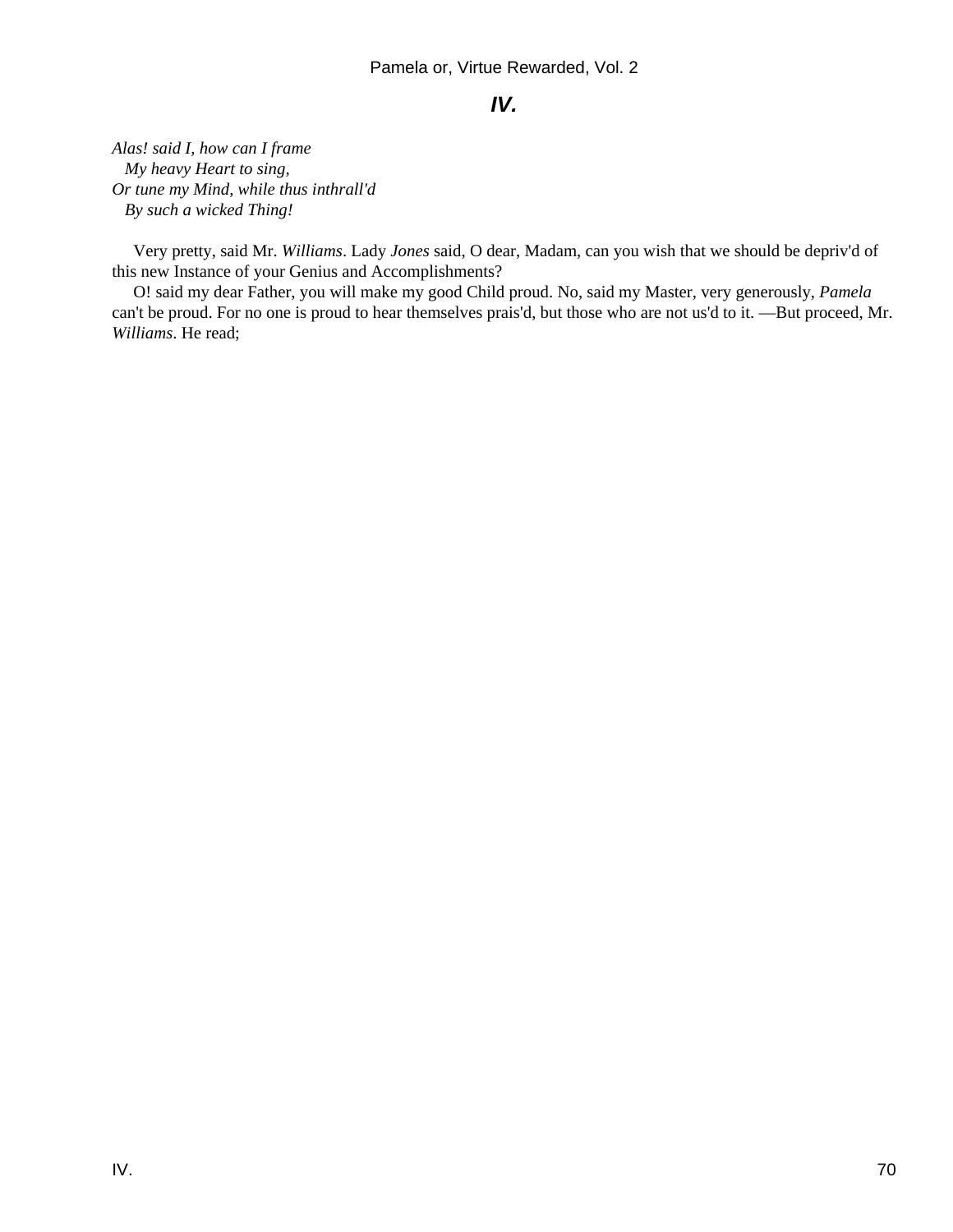# **V.**

*But yet, if I Jerusalem Out of my Heart let slide; Then let my Fingers quite forget The warbling Harp to guide.*

Well, now, said my Master, for *Pamela's* Version!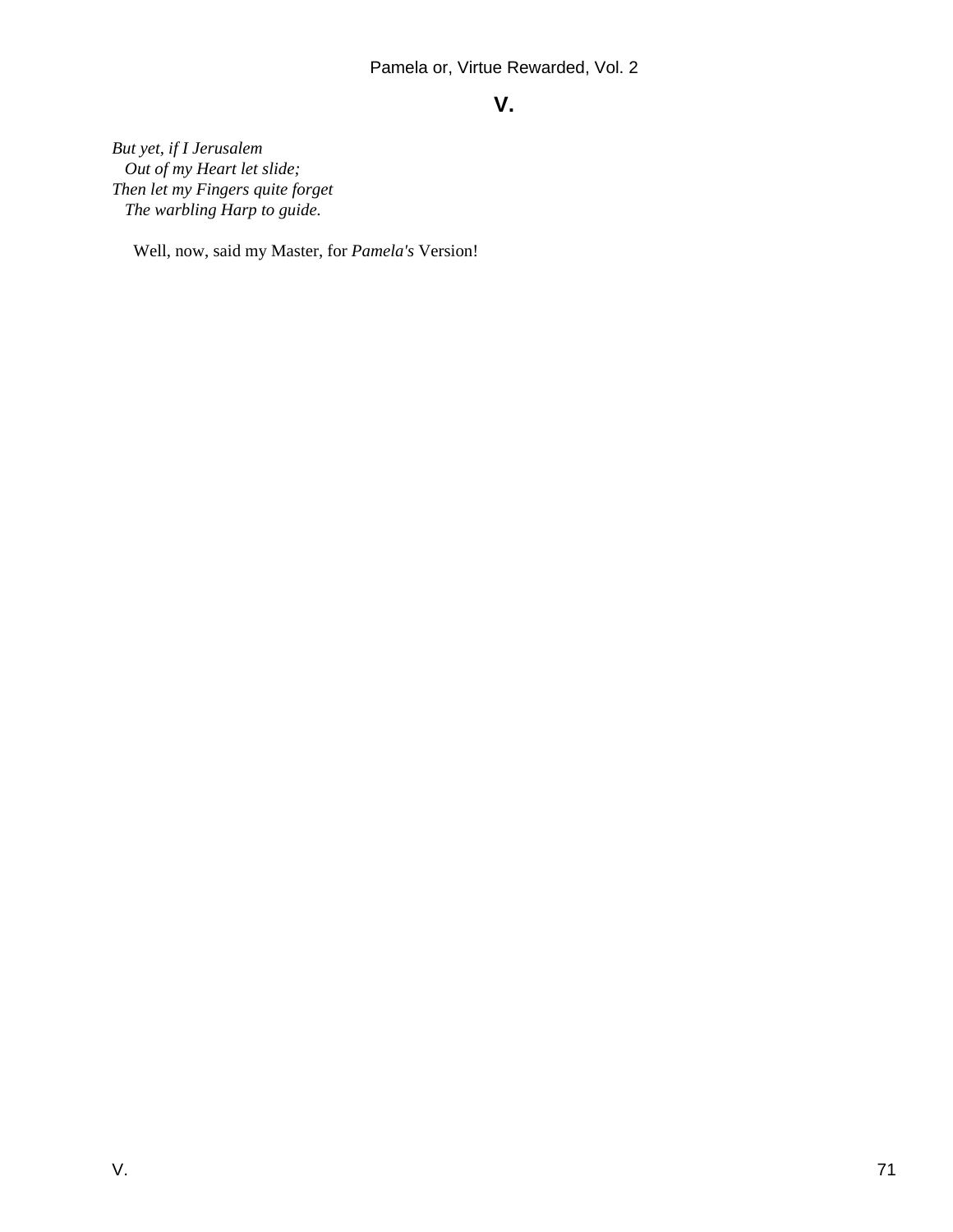# **V.**

*But yet, if from my Innocence I, ev'n in Thought, should slide, Then let my Fingers quite forget The sweet Spinnet to guide.*

Mr. *Williams* read;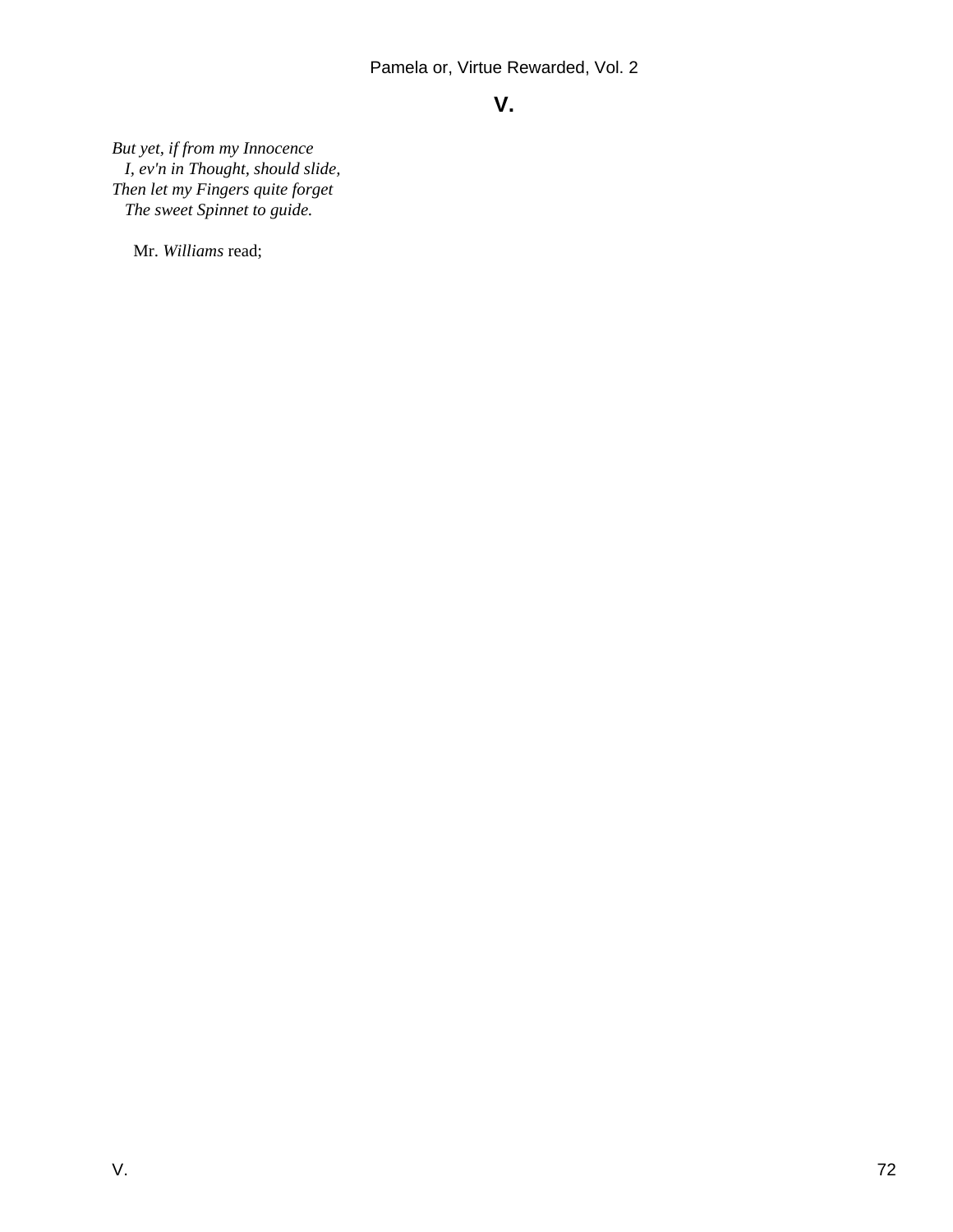## **VI.**

*And let my Tongue within my Mouth, Be ty'd for ever fast, If I rejoice before I see Thy full Deliv'rance past.*

This also, said my Master, is very near.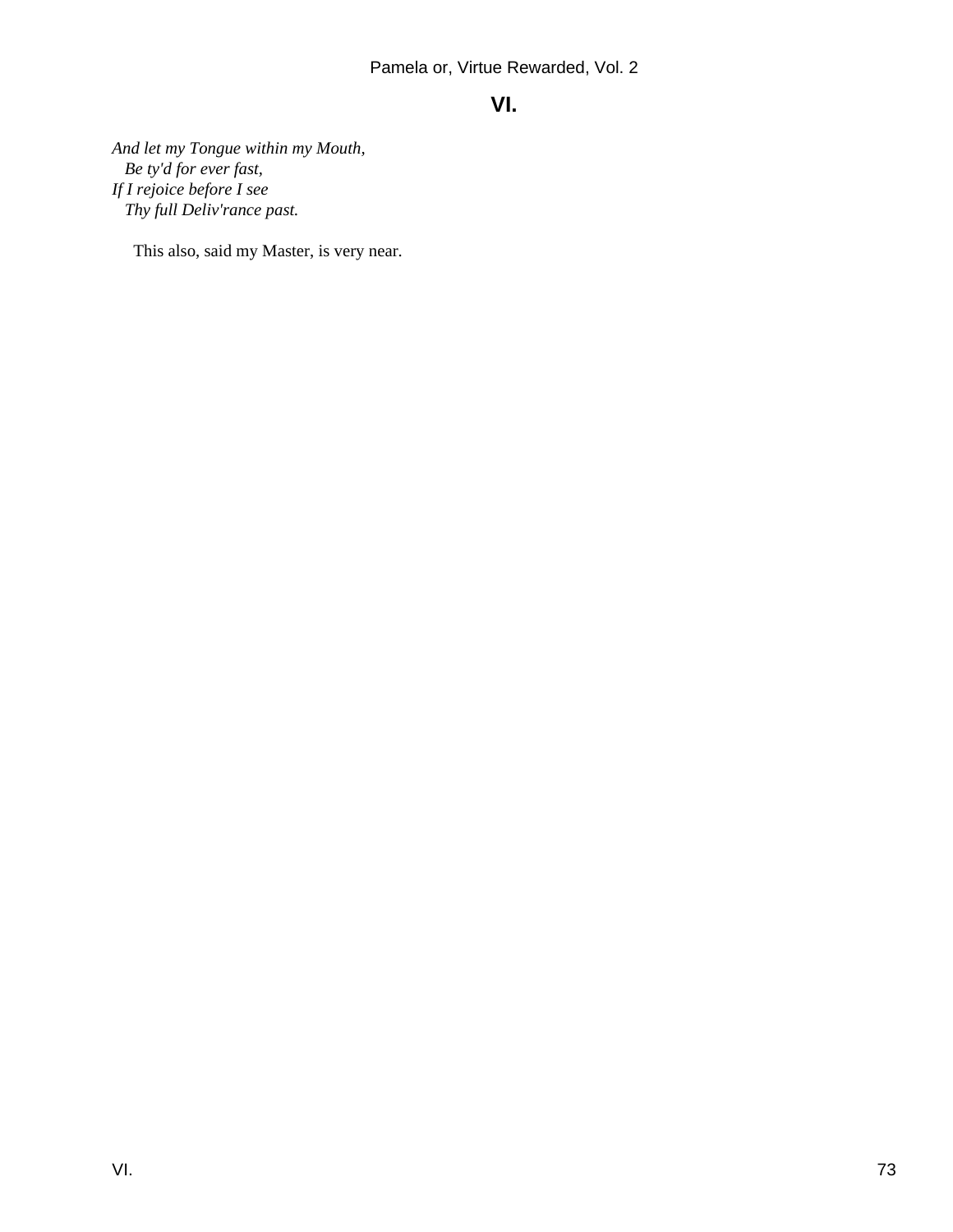#### **VI.**

*And let my Tongue, within my Mouth, Be lock'd for ever fast, If I rejoice before I see My full Deliv'rance past.*

 Now, good Sir, said I, oblige me; don't read any further: Pray don't! O pray, Madam, said Mr. *Williams,* let me beg to have the rest read; for I long to know who you make the Sons of *Edom,* and how you turn the Psalmist's Execrations against the insulting *Babylonians*.

 Well, Mr. *Williams,* reply'd I, you should not have said so. O, said my Master, that is one of the best things of all. Poor Mrs. *Jewkes* stands for *Edom's* Sons; and we must not lose this, because I think it one of my *Pamela's* Excellencies, that tho' thus oppress'd, she prays for no Harm upon the Oppressor. Read, Mr. *Williams,* the next Stanza. So he read;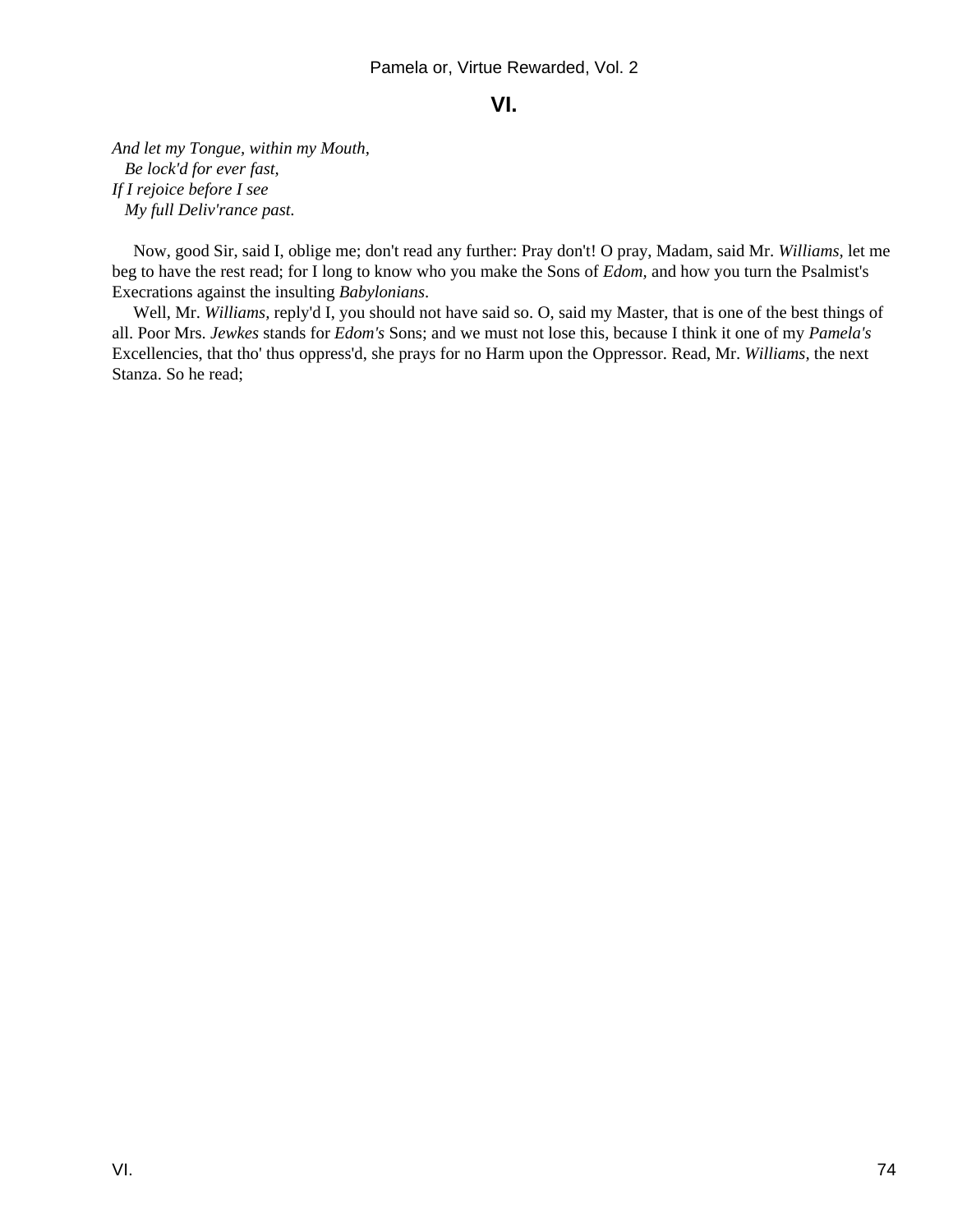# **VII.**

*Therefore, O Lord, remember now The cursed Noise and Cry, That Edom's Sons against us made, When they rais'd our City.*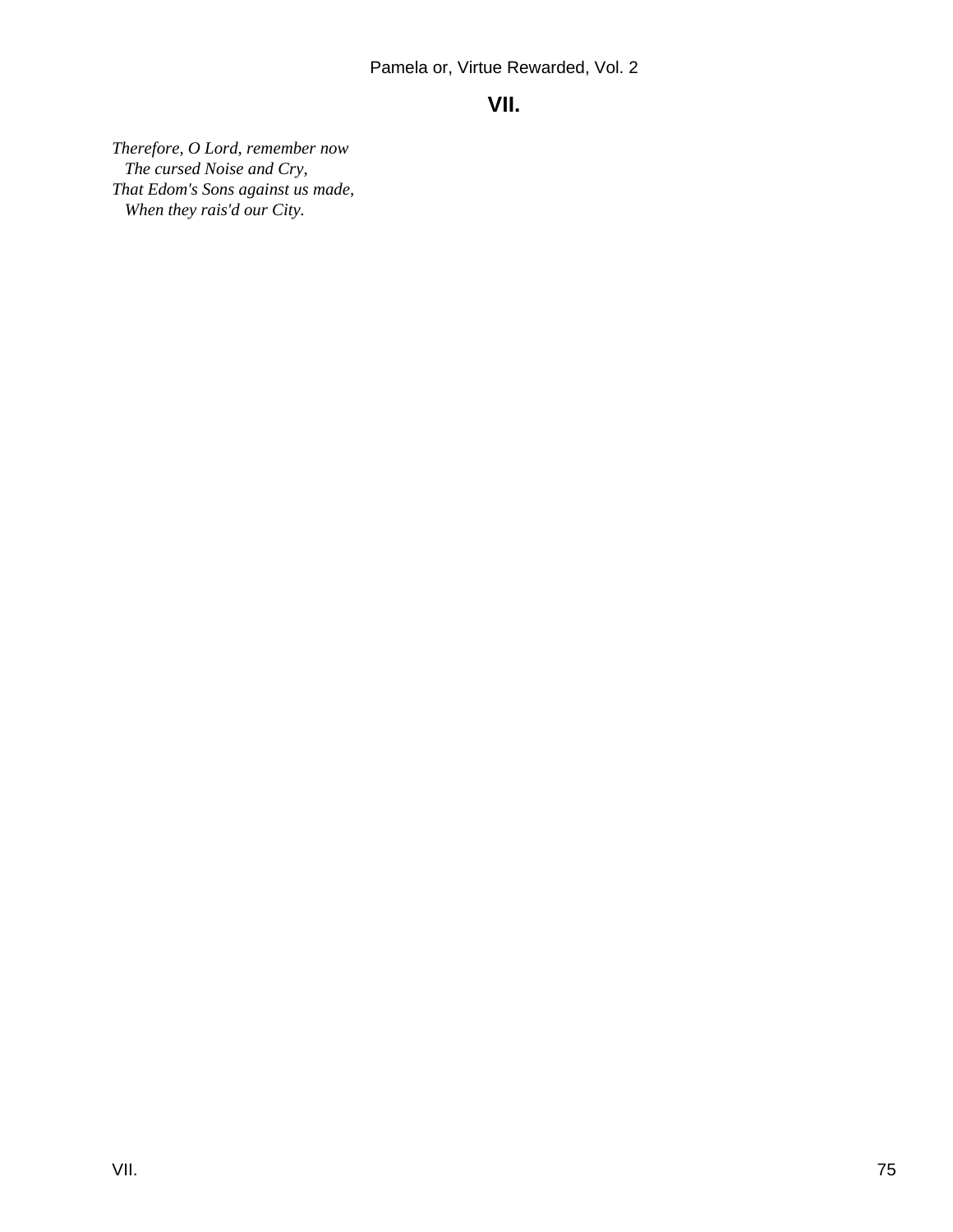#### Pamela or, Virtue Rewarded, Vol. 2

### **VIII.**

*Remember, Lord, their cruel Words, When, with a mighty Sound, They cried, Down, yea, down with it, Unto the very Ground.*

 Well, said my Master, here seems, in what I am going to read, a little bit of a Curse indeed; but I think it makes no ill Figure in the Comparison.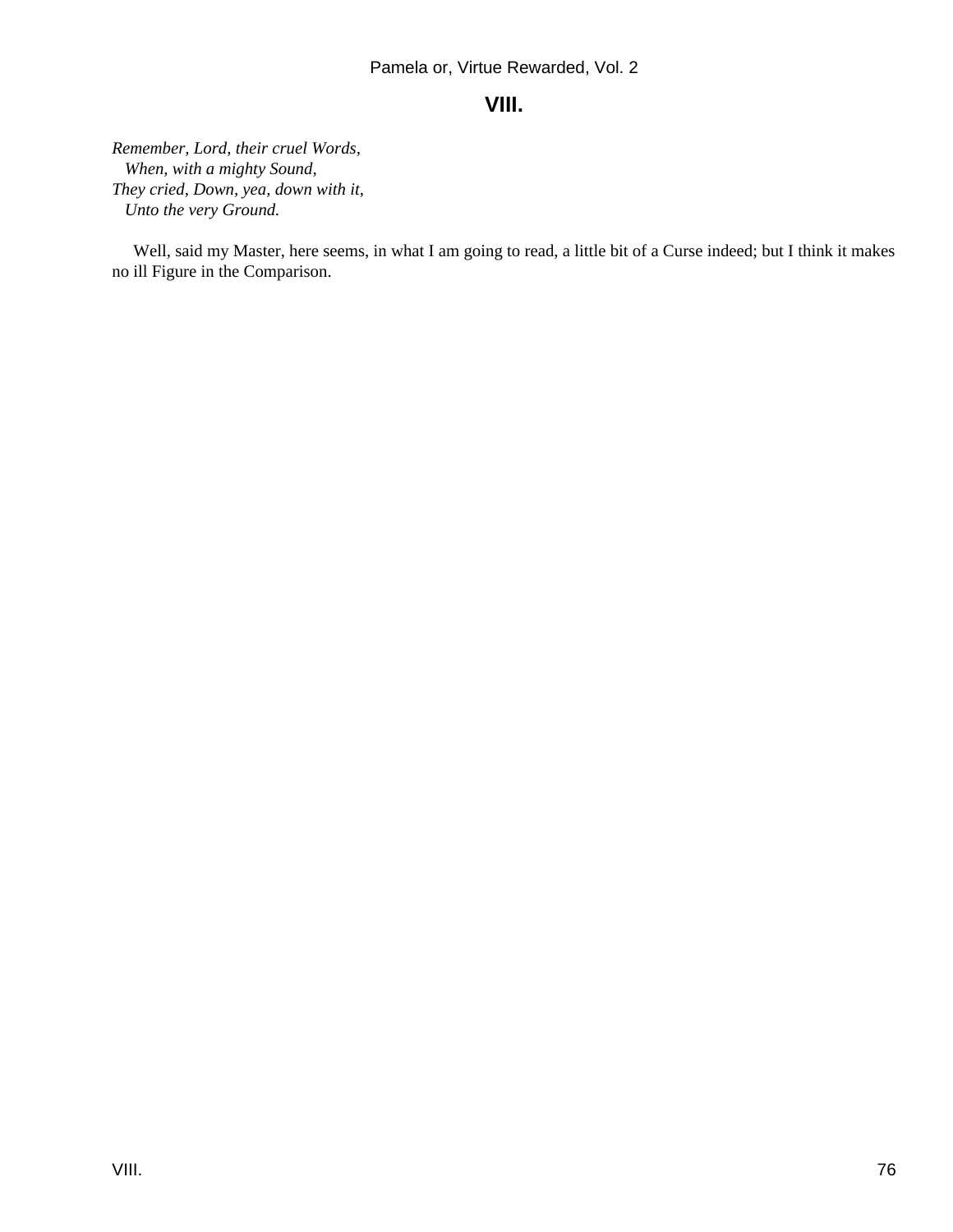## Pamela or, Virtue Rewarded, Vol. 2

### **VII.**

*And thou, Almighty! recompense The Evils I endure, From those who seek my sad Disgrace, So causeless! to procure.*

And now, said he, for *Edom's* Sons! Tho' a little severe in the Imputation.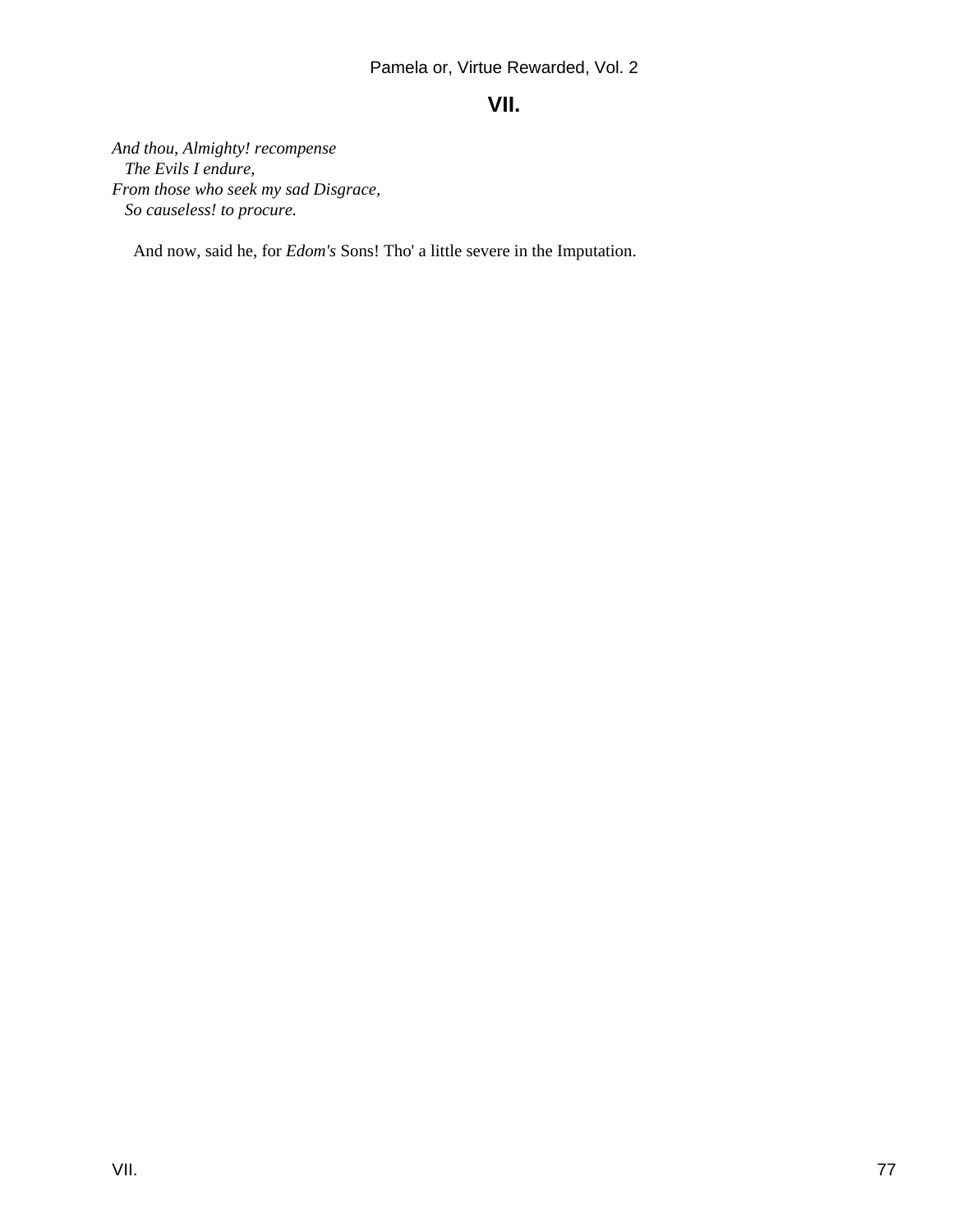### **VIII.**

*Remember, Lord, this Mrs. Jewkes, When with a mighty Sound, She cries, Down with her Chastity, Down to the very Ground!*

 Sure, Sir, said I, this might have been spar'd! But the Ladies and Mr. *Williams* said, No, by no means! And I see the poor wicked Woman has no Favourers among them.

Now, said my Master, read the Psalmist's heavy Curses: And Mr. *Williams* read;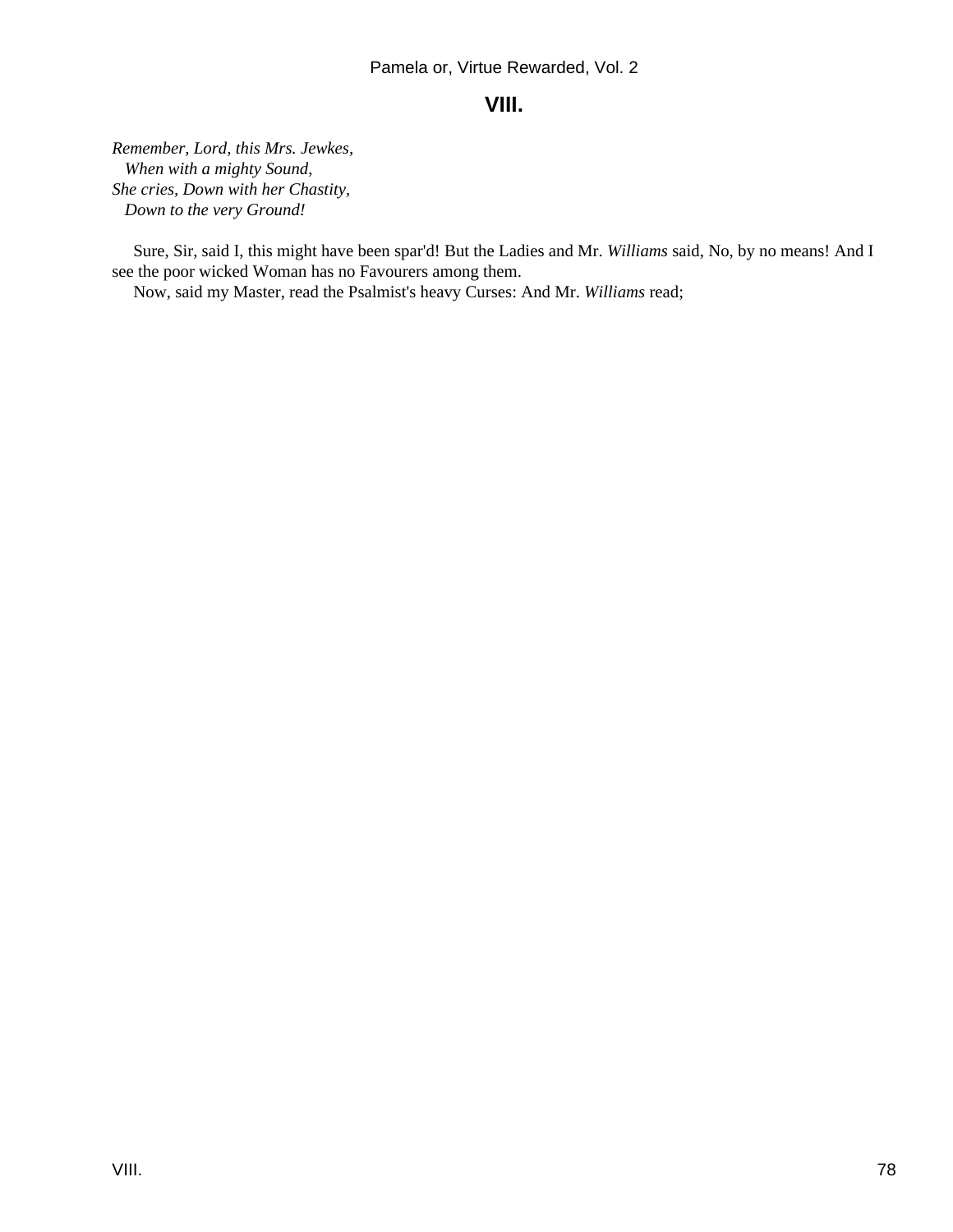## **IX.**

*Ev'n so shalt thou, O Babylon! At length to Dust be brought: And happy shall that Man be call'd, That our Revenge hath wrought.*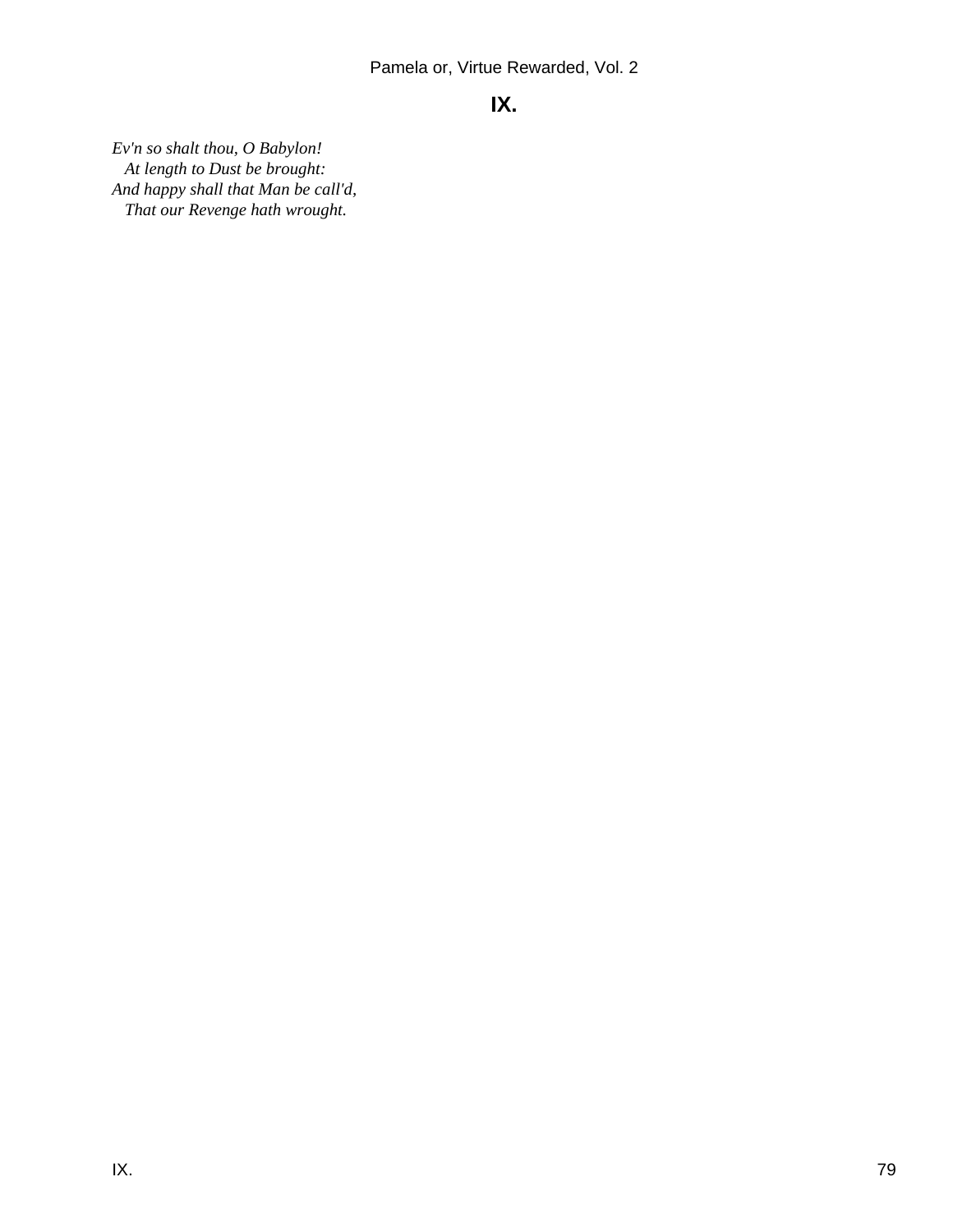# **X.**

*Yea, blessed shall that Man be call'd, That takes thy little ones, And dasheth them in pieces small Against the very Stones.*

Thus, said he, very kindly, has *my Pamela* turn'd these Lines.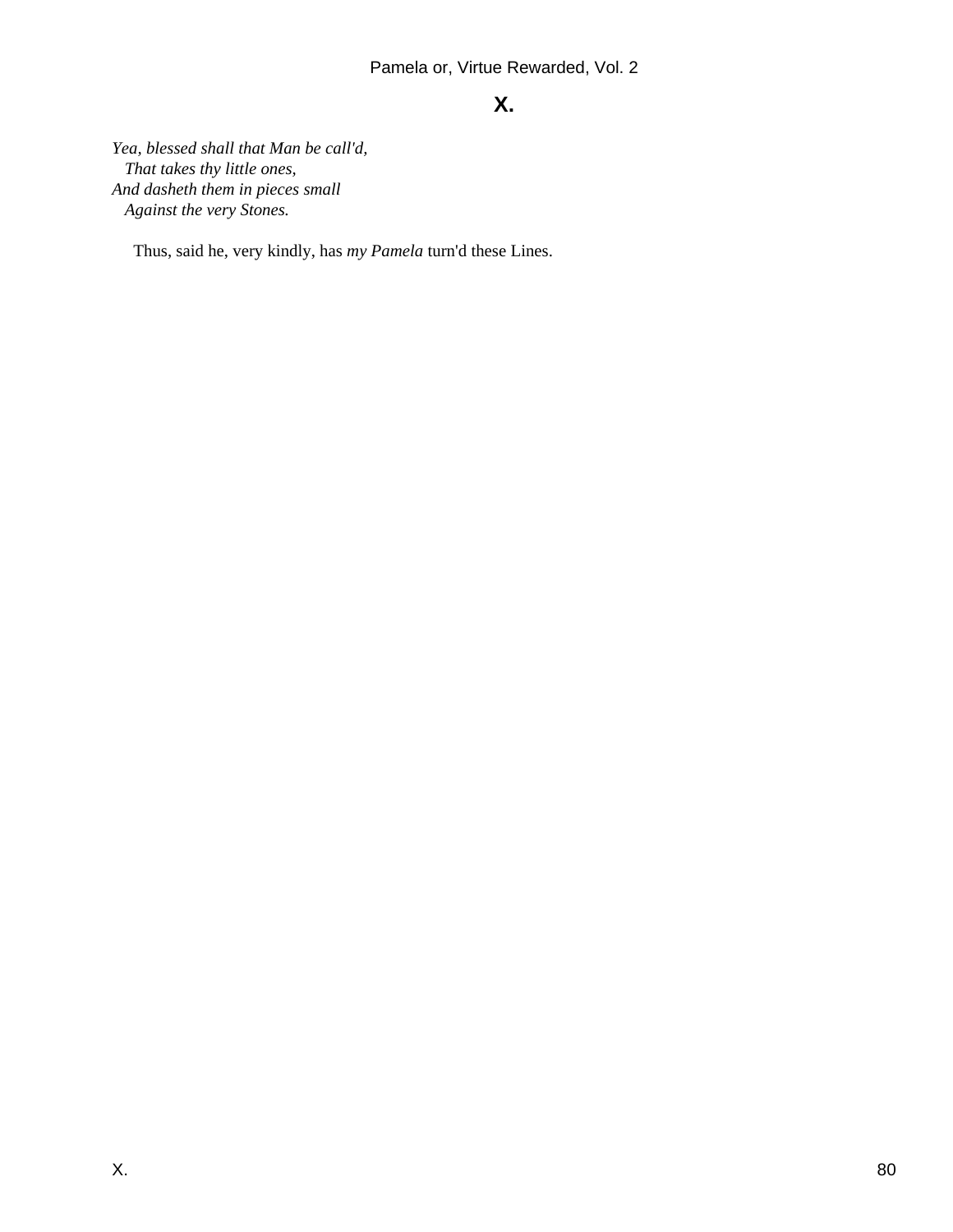## **IX.**

*Ev'n so shalt thou, O wicked one, At length to Shame be brought: And happy shall all those be call'd, That my Deliv'rance wrought.*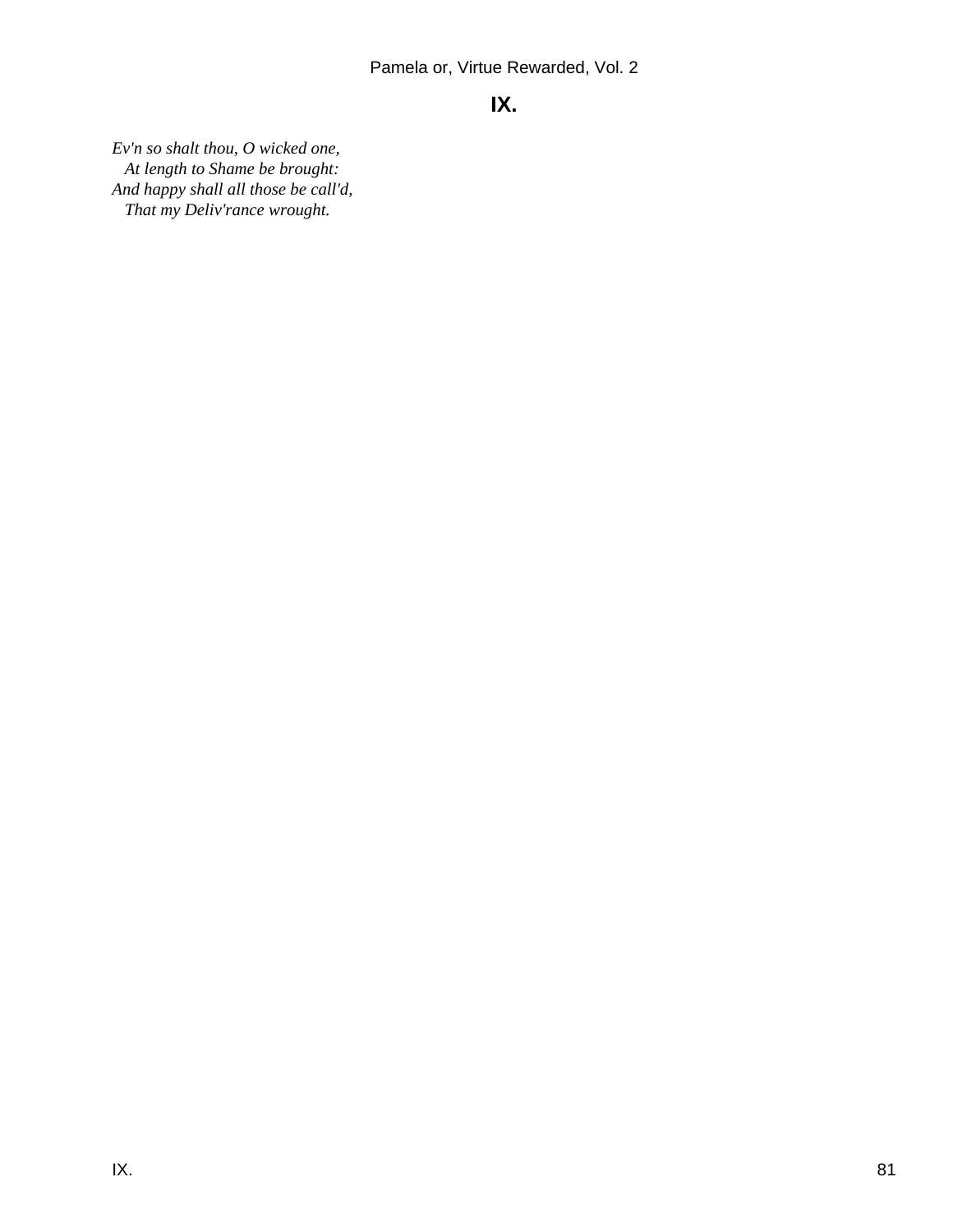#### **X.**

*Yea, blessed shall the Man be call'd, That shames thee of thy Evil, And saves me from thy vile Attempts, And thee, too, from the D—l.*

 I fansy this blessed Man, said my Master, smiling, was, at that time, hoped to be you, Mr. *Williams,* if the Truth was known. Sir, said he, whoever it was intended for then, it can be nobody but your good Self now.

 I could hardly hold up my Head for the Praises the kind Ladies were pleased to heap upon me. I am sure, by this, they are very partial in my Favour; all because my Master is so good to me, and loves to hear me praised; for I see no such Excellence in these Lines, as they would make me believe, besides what is borrow'd from the *Psalmist*.

 We all, as before, and the Cook−maid too, attended the Prayers of the Church in the Afternoon; and my dear Father concluded with the following Stanzas of the cxlyth Psalm; suitably magnifying the holy Name of God for all his Mercies; but did not observe altogether the Method in which they stand; which was the less necessary, he thought, as he gave out the Lines. *The Lord is just in all his ways;*

 *His Works are holy all: And he is near all those that do In Truth upon him call.*

*He the Desires of all of them That fear him, will fulfil, And he will hear them when they cry, And save them all he will.*

*The Eyes of all do wait on thee; Thou dost them all relieve: And thou to each sufficing Food, In Season due, dost give.*

*Thou openest thy plenteous Hand, And bounteously dost fill All things whatever that do live, With Gifts of thy Good−will.*

*My thankful Mouth shall gladly speak The Praises of the Lord: All Flesh to praise his holy Name, For ever shall accord.*

 We walked in the Garden till Tea was ready; and as we went by the Back−door, my Master said to me, *Of all the Flowers in the Garden, the Sun−flower is the fairest*! — O, Sir, said I, let that be now forgot! Mr. *Williams* heard him say so, and seem'd a little out of Countenance: Whereupon my Master said, I mean not to make you serious, Mr. *Williams*; but we see how strangely things are brought about. I see other Scenes hereabouts, that, in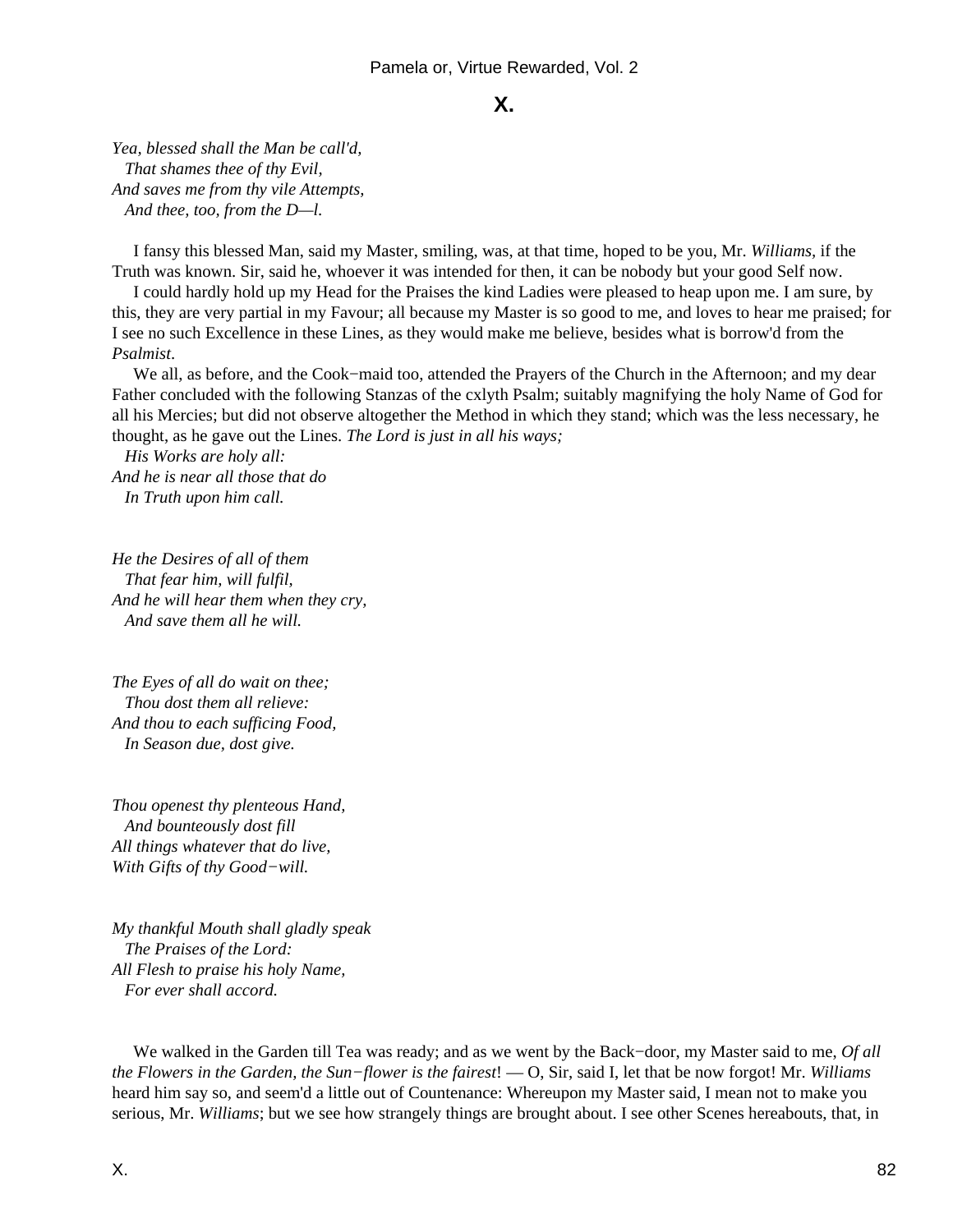my *Pamela's* Dangers, give me more Cause of Concern, than any thing you ever did, should give you. Sir, said he, you are very generous.

 My Master and Mr. *Williams* afterwards walked together, for a Quarter of an Hour, and talked about general things, and some scholastick Subjects, and joined us, very well pleased with one another's Conversation.

 Lady *Jones* said, putting herself on one side of me, as my Master was of the other, But pray, Sir, when is the happy Time to be? We want it over, that we may have you with us, as long afterwards as you can. Said my Master, I would have it to morrow or next Day, at farthest, if *Pamela* will: For I have sent for a Licence, and the Messenger will be here to−night, or early in the Morning, I hope. But, added he, pray, *Pamela,* do not take beyond *Thursday* . She was pleased to say, Sure it will not be delay'd by you, Madam, more than needs! — Well, said he, now *you* are on my Side, I will leave you with her, to settle it: And, I hope, she will not let little bashful Niceties be important with her; and so he joined the two Misses.

 Lady *Jones* told me, I was to blame, she would take upon her to say, if I delay'd it a Moment; because she understood Lady *Davers* was very uneasy at the Prospect that it would be so; and if any thing should happen, it would be a sad thing! —— Madam, said I, when he was pleased to mention it to me first, he said it should be in fourteen Days; and afterwards, ask'd me if I would have it in the first or the second Seven. I answer'd,— for how could I do otherwise? In the second: He desir'd it might not be the last Day of the second Seven. Now, Madam, said I, as he was *then* pleased to speak his Mind, no doubt, I would not for any thing seem too forward.

Well, but, said she, as he now urges you in so genteel and gentlemanly a manner for a shorter Day, I think, if I was in your place, I would agree to it. She saw me hesitate and blush, and said, Well, you know best; but I say only what I would do. I said, I would consider of it; and if I saw he was very earnest, to be sure I should think I ought to oblige him.

 Miss *Darnfords* were begging to be at the Wedding, and to have a Ball: And they said, Pray, Mrs. *Andrews,* second our Requests, and we shall be greatly obliged to you. Indeed, Ladies, said I, I cannot promise that, if I might. Why so? said they. — Because, answer'd I,— I know not what! But, I think, one may, with Pleasure, celebrate an *Anniversary* of one's Nuptials; but the *Day itself* — Indeed, Ladies, I think it is too solemn a Business, for the *Parties* of our Sex, to be very gay upon! It is a quite serious and awful Affair: And I am sure, in your own Cases, you would be of my Mind. Why then, said Miss *Darnford,* the more need one has to be as light−hearted and merry as one can.

 I told you, said my Master, what sort of an Answer you'd have from *Pamela*. The younger Miss said, She never heard of such grave Folks in her Life, on such an Occasion! Why, Sir, said she, I hope you'll sing Psalms all Day, and Miss will fast and pray! Such Sackcloth and Ashes Doings, for a Wedding, did I never hear of! — She spoke a little spitefully, I thought; and I return'd no Answer. I shall have enough to do, I reckon, in a−while, if I am to answer every one that will envy me!

 We went in to Tea, and all the Ladies could prevail upon my Master for, was a Dancing−match before he left this Country; but Miss *Darnford* said, It should then be at their House; for, truly, if she might not be at the Wedding, she would be affronted, and come no more hither, till we had been there.

 When they were gone, my Master would have had my Father stay till the Affair was over; but he begg'd he might set out as soon as it was light in the Morning; for, he said, my Mother would be doubly uneasy at his Stay; and he burned with Impatience, to let her know all the happy things that had befallen her Daughter. When my Master found him so desirous to go, he called Mr. *Thomas,* and order'd him to get a particular Bay−horse ready betimes in the Morning, for my Father, and a Portmanteau, to put his Things in; and to attend him a Day's Journey; And if, said he, Mr. *Andrews* chuses it, see him safe to his own Home. And, added he, as that Horse will serve you, Mr. *Andrews,* to ride backwards and forwards, to see us when we go to *Bedfordshire,* I make you a Present of it, with the Accoutrements. And seeing my Father going to speak, he added, I won't be said Nay. O how good was this!

 He also said a great many kind things at Suppertime, and gave him all the Papers he had of mine; but desir'd, when he and my Mother had read them, that he would return them to him again. And then he said, So affectionate a Father and Daughter may, perhaps, be glad to be alone together; therefore, remember me to your good Wife, and tell her, it will not be long, I hope, before I see you together, on a Visit to your Daughter, at my other House; and so I wish you Good−night, and a good Journey, if you go before I see you; and then he shook Hands, and left my dear Father almost unable to speak, thro' the Sense of his Favours and Goodness.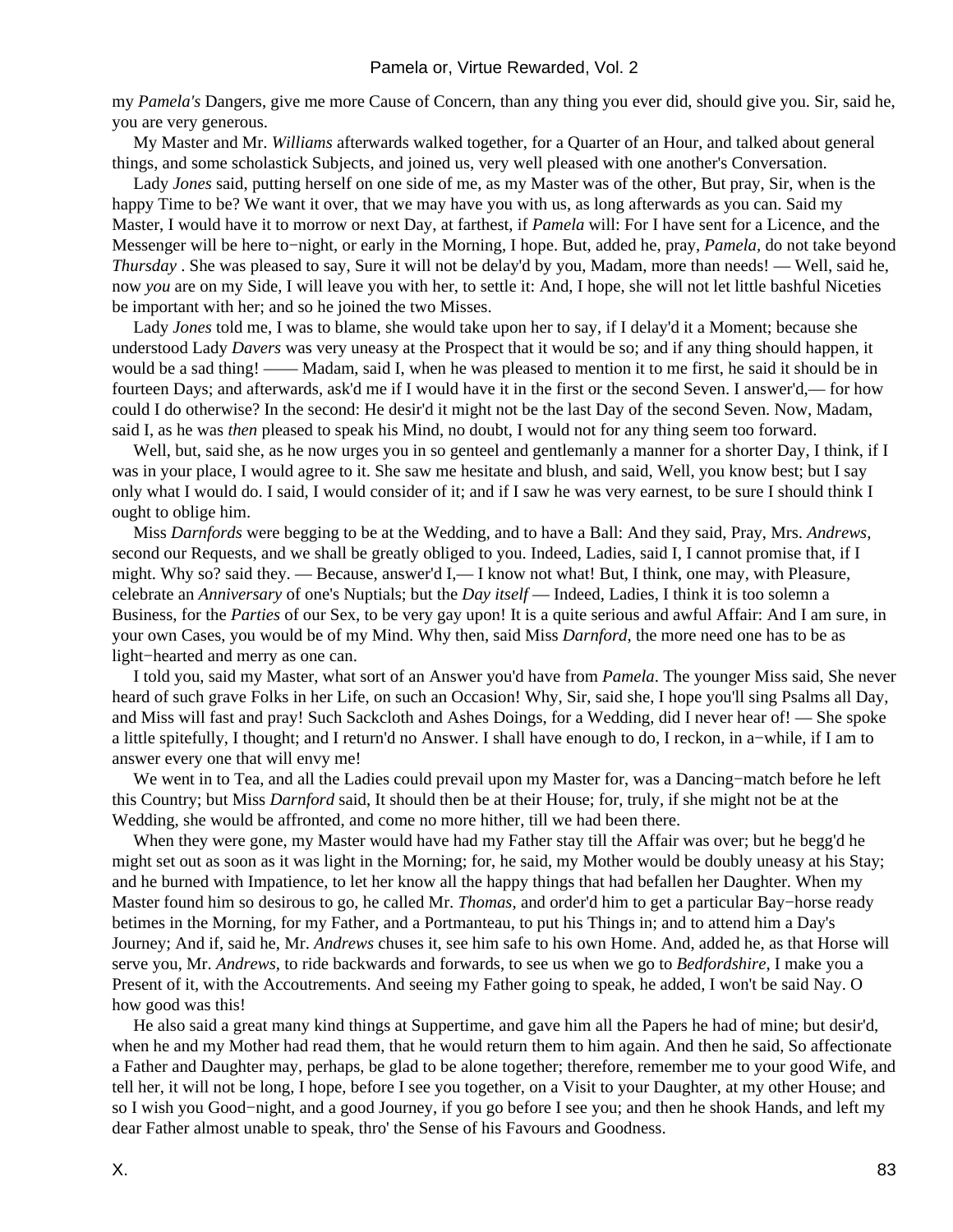You may believe, my dear Mother, how loth I was to part with my good Father; and he was also unwilling to part with me; but he was so impatient to see you, and tell you the blessed Tidings, with which his Heart overflow'd, that I could hardly wish to detain him.

 Mrs. *Jewkes* brought two Bottles of Cherry−brandy, and two Bottles of Cinamon−water, and some Cake; and they were put up in the Portmanteau, with my Father's newly presented Cloaths; for he said, he would not, for any thing, be seen in them in his Neighbourhood, till I was actually known, by every body, to be marry'd; nor would he lay out any part of the twenty Guineas till then neither, for fear of Reflections; and then he would consult me as to what he should buy. Well, said I, as you please, my dear Father; and I hope now we shall often have the Pleasure of hearing from one another, without needing any Art or Contrivances.

 He said, he would go to−bed betimes, that he might be up as soon as it was light; and so he took Leave of me, and said he would not love me, if I got up in the Morning to see him go; which would but make us more loth to part, and grieve us both all Day.

 Mr. *Thomas* brought him a Pair of Boots, and told him, he would call him up at peep of Day, and put up every thing over Night; and so I received his Blessing and his Prayers, and his kind Promises of procuring the same from you, my dear Mother, and went up to my Closet with a heavy Heart, and yet a half pleased one, if I may so say; for that, as he must go, he was going to the best of Wives, and with the best of Tidings. But I begg'd he would not work so hard as he had done; for I was sure my Master would not have given him twenty Guineas for Cloaths, if he had not designed to do something else for him; and that he should be the less concern'd at receiving Benefits from my good Master, because he, who had so many Persons to employ in his large Possessions, could make him serviceable, to an equivalent Degree, without hurting any body else.

 He promised me fair; and pray, dear Mother, see he performs. I hope my Master will not see this. For I will not send it you, at present, till I can send you the best of News; and the rather, as my dear Father can supply the greatest Part of what I have written, since the Papers he carries you, by his own Observation. So, God bless you both! Good−night! And send my Father a safe Journey, and a happy Meeting to you both!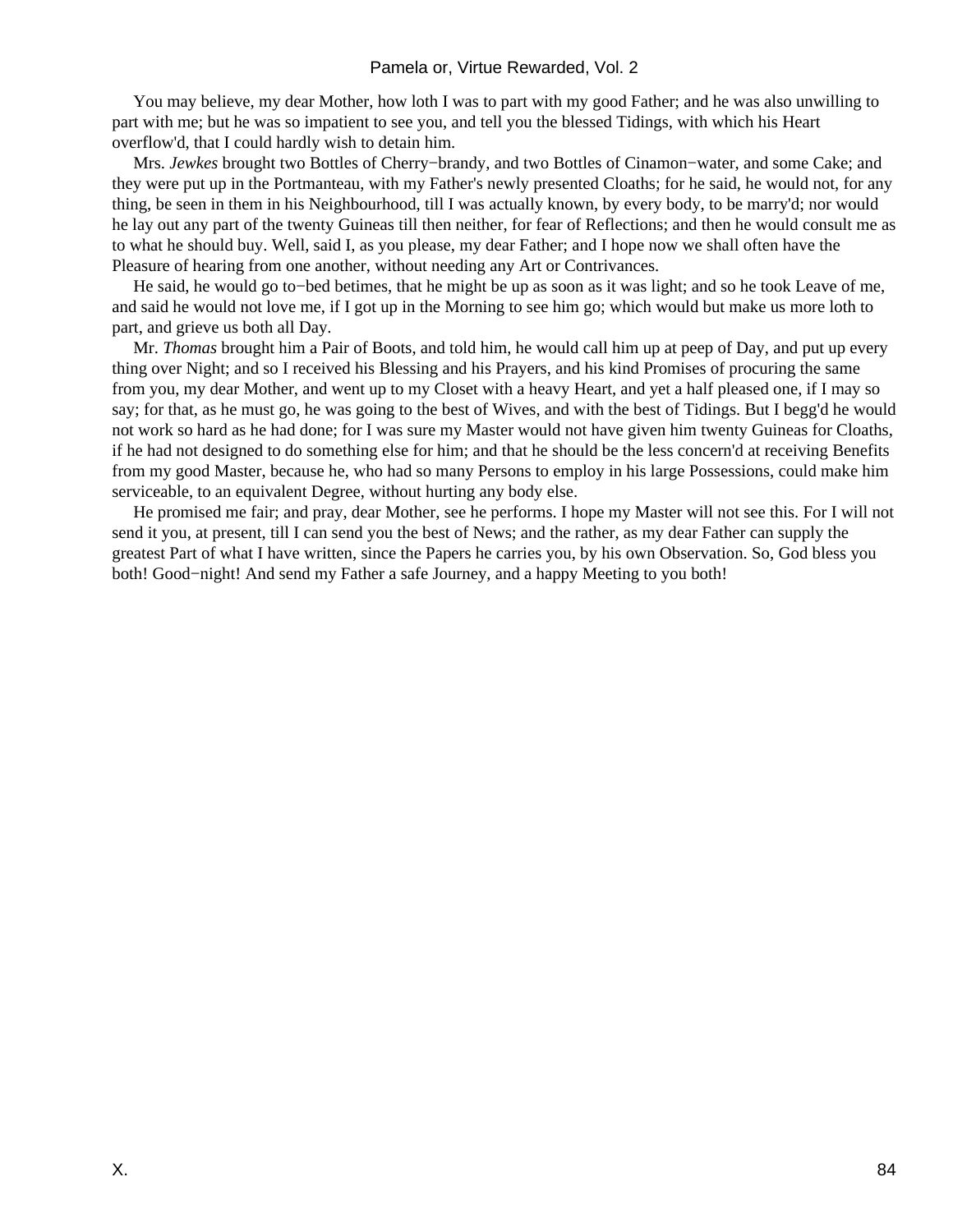#### **MONDAY.**

 M. *Colbrand* being return'd, my Master came up to me to my Closet, and brought me the Licence. O how my Heart flutter'd at the Sight of it! Now, *Pamela,* said he, tell me, If you can oblige me with the Day. Your Word is all that's wanting! I made bold to kiss his dear Hand; and tho' unable to look up, said,—I know not what to say, Sir, to all your Goodness! I would not, for any Consideration, that you should believe me capable of receiving negligently an Honour, that all the Duty of a long Life, were it to be lent me, will not be sufficient to enable me to be grateful for. I ought to resign myself, in every thing I may or can, implicitly to your Will. But—But what? said he, with a kind Impatience!— Why, Sir, said I, when from last *Thursday* you mention'd Fourteen Days, I had Reason to think that Term your Choice; and my Heart is so wholly yours, that I am afraid of nothing, but that I may be forwarder than you wish. Impossible, my dear Creature, said he, and folded me in his Arms; impossible! If this be all, it shall be set about this Moment, and this happy Day shall make you mine! — I'll send away instantly, said the dear Gentleman, and was going.

 I said, No, pray, Sir, pray, Sir, hear me! — Indeed it cannot be to−day!— Cannot! said he. — No, indeed, Sir! said I. — And was ready to sink to see his generous Impatience! Why flatter'd you then, my fond Heart, said he, with the Hope that it might! — Sir, said I, I will tell you what I had thought, if you'll vouchsafe me your Attention. Do then, said he!

 I have, Sir, proceeded I, a great Desire, that whenever the Day is, it may be of a *Thursday*: Of a *Thursday* my dear Father and Mother were marry'd, and tho' poor, they are a very happy Pair.— Of a *Thursday* your poor *Pamela* was born: Of a *Thursday* my dear good Lady took me from my Parents into her Protection: Of a *Thursday,* Sir, you caus'd me to be carry'd away to this Place, to which I now, by God's Goodness and your Favour, owe so amazingly all my present Prospects; and of a *Thursday* it was, you nam'd to me that Fourteen Days from that, you would confirm my Happiness. Now, Sir, if you please to indulge my superstitious Folly, you will greatly oblige me: I was sorry, Sir, for this Reason, when you bid me not defer till the last Day of the Fourteen, that *Thursday* in next Week was that last Day.

 This, *Pamela,* is a little superstitious, I must needs say; and I think you should begin now to make another Day in the Week a happy one; as for Example, On a *Monday,* may you say, my Father and Mother concluded to be marry'd on the *Thursday* following. Of a *Monday,* so many Years ago, my Mother was preparing all her Matters, to be brought to−bed on the *Thursday* following. Of a *Monday,* several Weeks ago, it was that you had but two Days more to stay, till you was carry'd away on *Thursday*. On a *Monday,* I myself, said he, well remember, it was, that I wrote you the Letter, that prevail'd on you so kindly to return to me; and, on the same Day, you *did* return to my House here; which I hope, my Girl, will be as propitious an Æra as any you have nam'd: And now, lastly, will you say, which will crown the Work; And, on a *Monday* I was marry'd. — Come, come, my Dear, added he, *Thursday* has reign'd long enough o' Conscience; let us now set *Monday* in its Place, or at least on an Equality with it, since you see it has a very good Title, and as we now stand in the Week before us, claims Priority; and then, I hope, we shall make *Tuesday, Wednesday, Friday, Saturday* and *Sunday,* as happy Days, as *Monday* and *Thursday*; and so, by God's Blessing, move round as the Days move, in a delightful Circle, till we are at a Loss what Day to prefer to the rest.

O how charmingly was this said! — And how sweetly kind!

 Indeed, Sir, said I, you rally my Folly very agreeably; but don't let a little Matter stand in the way, when you are so generously obliging in greater! Indeed I like *Thursday* best, if I may chuse.

Well then, said he, if you can say, you have a better Reason than this, I will oblige you; else I'll send away for the Parson this Moment!

And so, I protest, he was going! — Dear Sirs, how I trembled! — Stay, stay, Sir, said I: We have a great deal to say first; I have a deal of silly Prate to trouble you with! — Well, say then, in a Minute, reply'd he, the most material; for all we have to say may be talk'd of while the Parson is coming! — O but indeed, and indeed, said I, it cannot be today! — Well then, shall it be to−morrow? said he. — Why, Sir, if it must not be of a *Thursday,* you have given so many pleasant Distinctions for a *Monday,* that let it then be next *Monday*! — What! a Week still? said he. Sir, answer'd I, if you please; for *that* will be, as you injoin'd, within the second Seven Days. Why, Girl,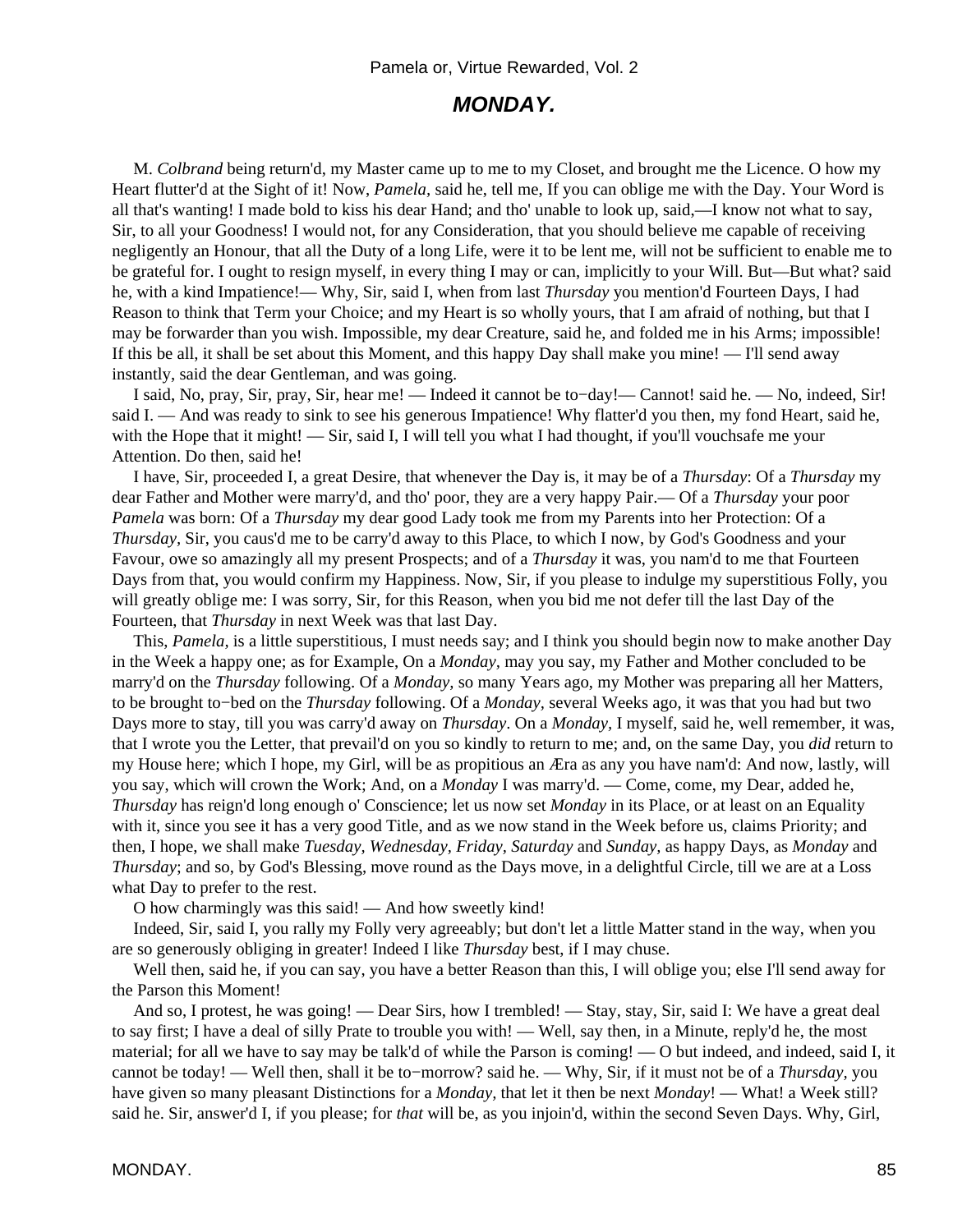said he, 'twill be Seven Months till next *Monday*. Let it, said he, if not tomorrow, be on *Wednesday*; I protest I will stay no longer.

 Then, Sir, return'd I, please to defer it, however, for one Day more, and it will be my beloved *Thursday*! If I consent to defer it till then, may I hope, my *Pamela,* said he, that next *Thursday* shall certainly be the happy Day? — Yes, Sir, said I; and I am sure I look'd very foolishly!

 And yet, my dear Father and Mother, why should I, with such a fine Gentleman! And whom I so dearly love! And so much to my Honour too? But there is something greatly awful upon my Mind, in the solemn Circumstance, and a Change of Condition never to be recall'd, tho' all the Prospects are so desirable. And I can but wonder, at the thoughtless Precipitancy with which most young Folks run into this important Change of Life!

 So now, my dear Parents, have I been brought to fix so near a Day as next *Thursday*; and this is *Monday*. O dear, it makes one out of Breath almost to think of it. This, tho', was a great Cut−off; a whole Week out of ten Days. I hope I am not too forward! I'm sure, if it obliges my dear Master, I am justify'd; for he deserves all things of me, in my poor Power.

 After this, he rode out on Horse−back, attended by *Abraham,* and did not return till Night. How by degrees, Things steal upon one! I thought even this small Absence tedious, and the more as we expected him home to Dinner. — I wish I may not be too fond, and make him indifferent: But yet, my dear Father and Mother, you were always fond of one another, and never indifferent, let the World run as it would.—

 When he returned, he said, he had had a pleasant Ride, and was led out to a greater Distance than he intended. At Supper he told me, that he had a great mind Mr. *Williams* should marry us; because, he said, it should shew a thorough Reconcilation of his Part: But, said he, most generously, I am apprehensive on what passed between you, that the poor Man will take it hardly, and as a sort of Insult, which I am not capable of. What says my Girl? — Do you think he would? I hope not, Sir, said I: For, as to what he may think, I can't answer; but as to any Reason for his Thoughts, I could. But indeed, Sir, said I, you have been already so generous, that he cannot, I think, mistake your Goodness.

 He then spoke with some Resentment of Lady *Davers's* Behaviour, and I ask'd, If any thing new had occurr'd? Yes, said he; I have had a Letter deliver'd me from her impertinent Husband, professedly at her Instigation, that amounted to little less than a Piece of insolent Bravery, on supposing I was about to marry you. I was so provok'd, added he, that after I had read it, I tore it into a hundred Pieces, and scatter'd them in the Air, and bid the Man who brought it, let his Master know what I had done with his Letter; and so would not permit him to speak to me, as he would fain have done. — I think the Fellow talk'd somewhat of his Lady coming hither; but she shall not set her Foot within my Doors; and I suppose this Treatment will hinder her.

 I was much concern'd at this: And he said, Had I an hundred Sisters, *Pamela,* their Opposition should have no Weight with me; and I did not intend you should know it; but you can't but expect a little Difficulty from the Pride of my Sister, who have suffer'd so much from that of her Brother; and we are too nearly ally'd in Mind as well as Blood, I find. — But this is not her Business. And if she would have made it so, she should have done it with more *Decency* . Little Occasion had *she* to boast of her Birth, that knows not what belongs to good Manners.

 I said, I am very sorry, Sir, to be the unhappy Occasion of a Misunderstanding between so good a Brother, and so worthy a Sister. Don't say so, *Pamela,* because this is an indispensable Consequence of the happy Prospect before us. Only, bear it well yourself, because she is my Sister, and leave it to me to make her sensible of her own Rashness.

 If, Sir, said I, the most lowly Behaviour, and humble Deportment, and in every thing shewing a dutiful Regard to good Lady *Davers,* will have any Weight with her Ladyship, assure yourself of all in my Power to mollify her. No, *Pamela,* return'd he, don't imagine, when you are my Wife, I will suffer you to do any thing unworthy of that Character. I know the Duty of a Husband, and will protect your Gentleness to the utmost, as if you were a Princess by Descent.

 You are inexpressibly good, Sir, said I; but I am far from taking a gentle Disposition, to shew a Meanness of Spirit: And this is a Trial I ought to expect; and well I may bear it, that have so many Benefits to set against it, which all spring from the same Cause.

 Well, said he, all the Matter shall be this: We will talk of our Marriage as a Thing to be done next Week. I find I have Spies upon me where−ever I go, and whatever I do. But now, I am on *so* laudable a Pursuit, that I value them not, nor their Employers. I have already order'd my Servants to communicate with nobody for ten or twelve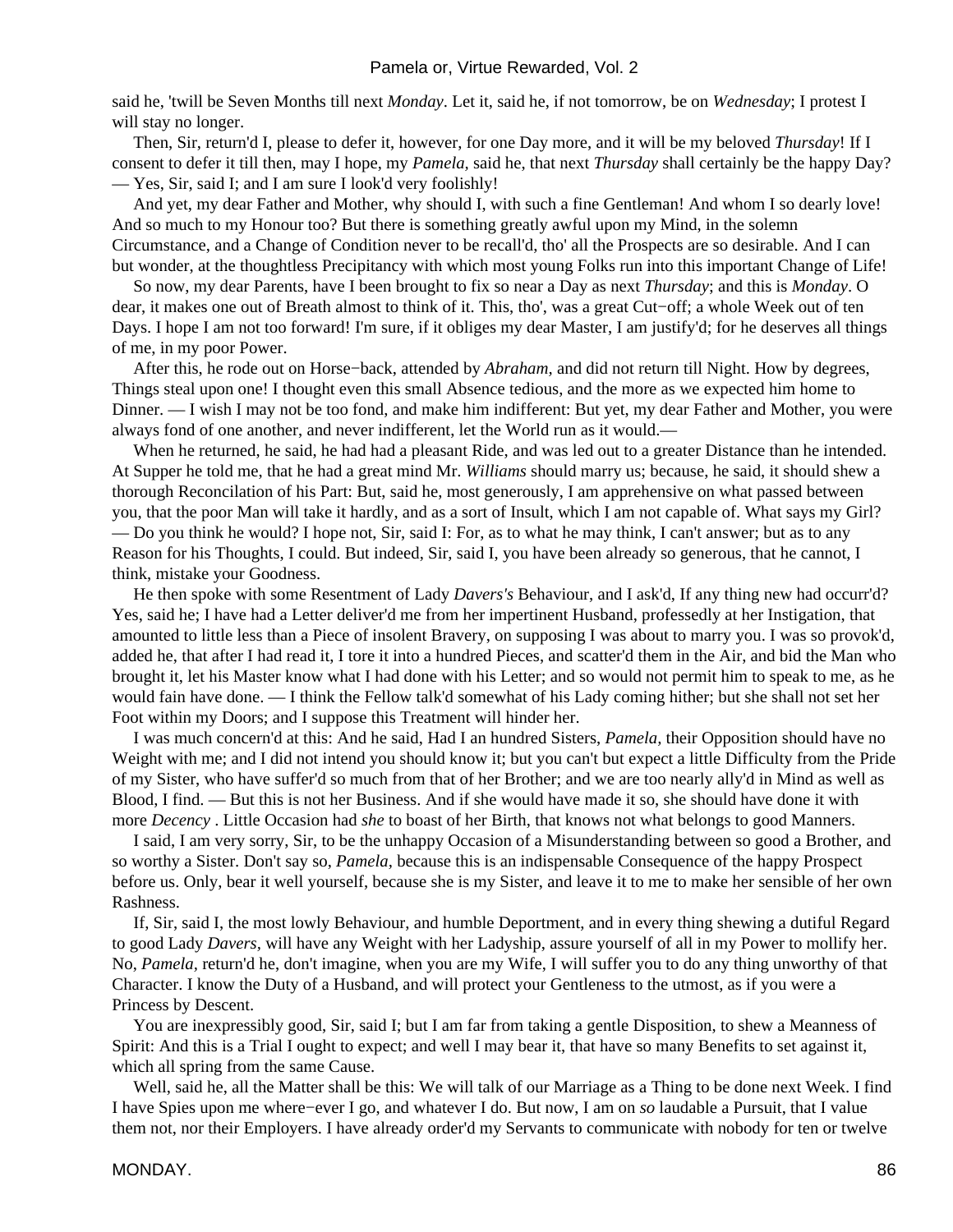Days to come. And Mrs. *Jewkes* tells me, every one names *Thursday* come Sev'nnight for our Nuptials. So I will get Mr. *Peters,* who wants to see my little Chapel, to assist Mr. *Williams,* under the Notion of breakfasting with me, next *Thursday* Morning, since you won't have it sooner; and there will want nobody else; and I will beg of Mr. *Peters* to keep it private, even from his own Family, for a few Days. Has my Girl any Objection?

 O Sir, answer'd I, you are so generous in all your Ways, I can have no Objections! — But I hope Lady *Davers* and you will not proceed to irreconcileable Lengths; and when her Ladyship comes to see you, and to tarry with you, two or three Weeks, as she us'd to do, I will keep close up, so as not to disgust her with my Sight. Well, *Pamela,* said he, we will talk of that afterwards. You must do then as I shall think fit: And I shall be able to judge what both you and I ought to do. But what still aggravates the Matter is, that she should instigate the titled Ape her Husband to write to me, after she had so little succeeded herself. I wish I had kept his Letter, that I might shew you how a Man that *acts* generally like a Fool, can take upon him to *write* like a Lord. But, I suppose it is of my Sister's Penning, and he, poor Man, is the humble Copier.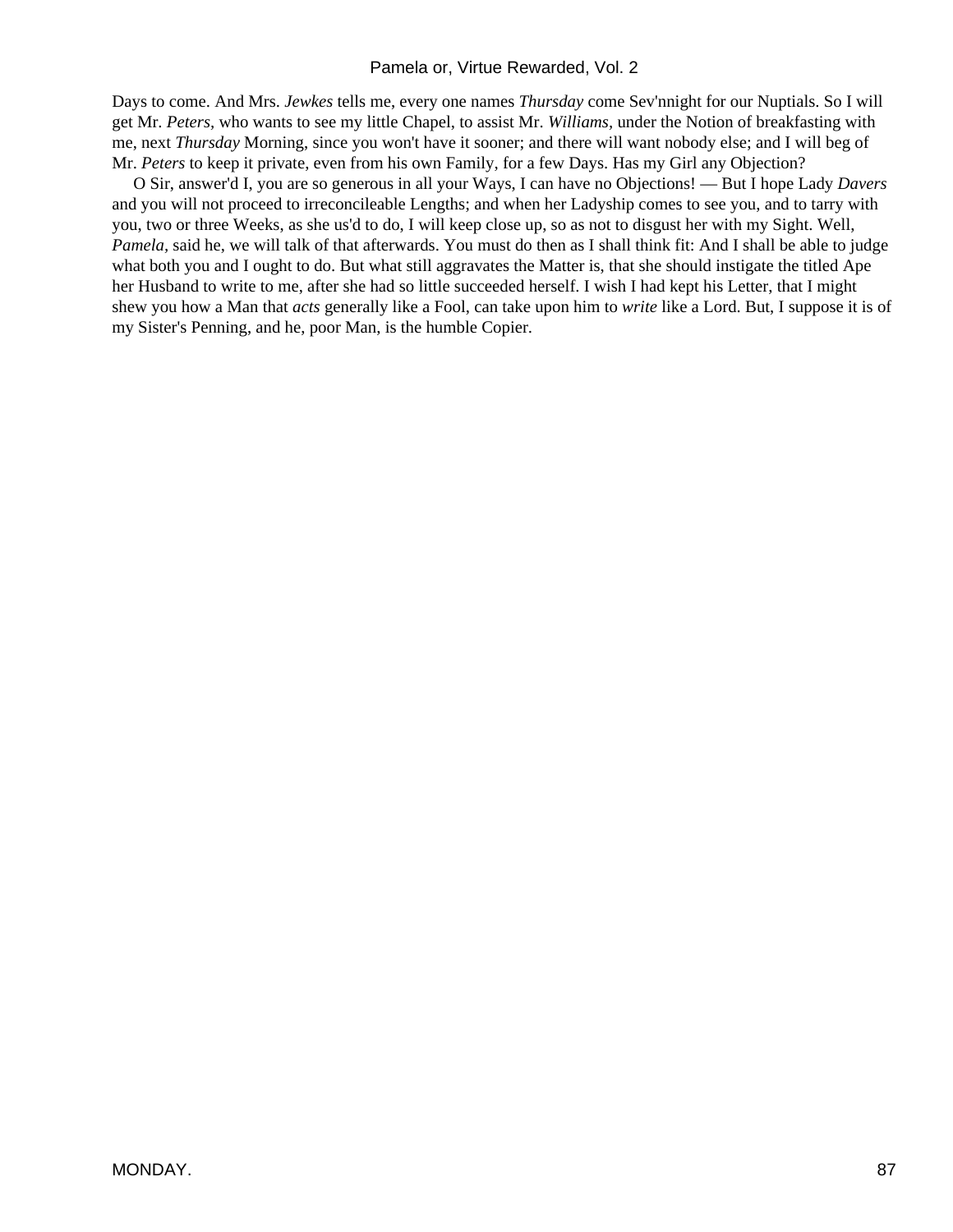# **TUESDAY.**

 Mr. *Thomas* is return'd from you, my dear Father, with the good News of your Health, and continuing your Journey to my dear Mother, where I hope to hear soon you are arriv'd. My Master has just now been making me play upon the Spinnet, and singing to it; and was pleas'd to commend me for both. But he does so for every thing I do, so partial does his Goodness make him to me.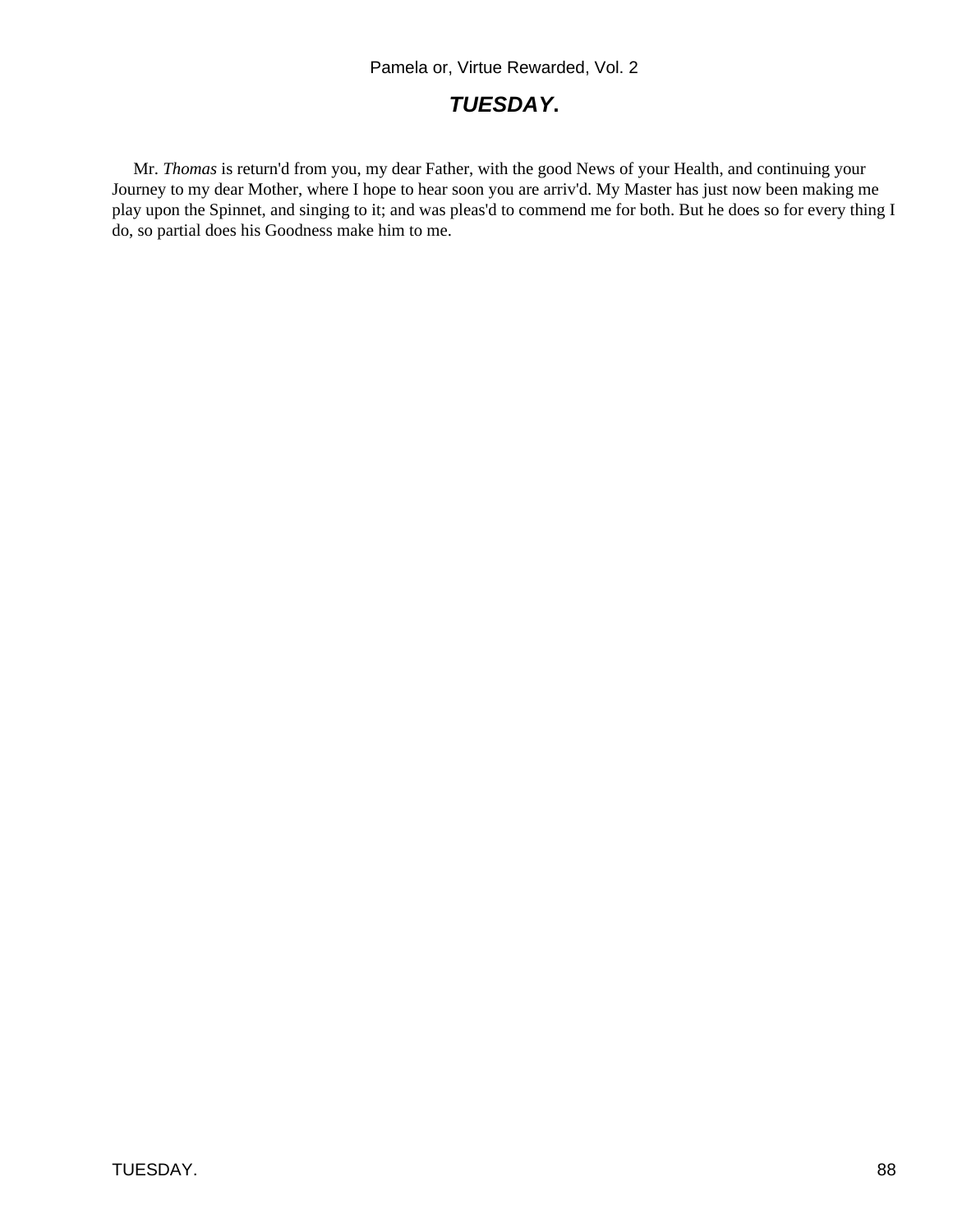#### **One o'Clock.**

 We are just return'd from an Airing in the Chariot; and I have been delighted with his Conversation upon *English* Authors, Poets particularly. He entertain'd me also with a Description of some of the Curiosities he had seen in *Italy* and *France,* when he made what the polite World call the grand Tour. He said, he wanted to be at his other Seat; for he knew not well how to employ himself here, having not purpos'd to stay half the Time: And when I get there, *Pamela*, said he, you will hardly be troubled with so much of my Company, after we are settled; for I have a great many things to adjust; and I must go to *London*: For I have Accounts that have run longer than ordinary with my Banker there. And I don't know, added he, but the ensuing Winter, I may give you a little Taste of the Diversions of the Town for a Month or so. I said, his Will and Pleasure should determine mine; and I never would, as near as I could, have a Desire after those, or any other Things that were not in his own Choice.

 He was pleas'd to say, I make no doubt I shall be very happy in you; and hope you will be so in me: For, said he, I have no very enormous Vices to gratify; tho' I pretend not to the greatest Purity neither, my Girl. Sir, said I, if you can account to your own Mind, I shall always be easy in whatever you do. But our greatest Happiness here, Sir, continued I, is of very short Duration; and this Life, where longest, is a poor transitory Stage; and I hope we shall be so happy as to be enabled to look forward, with Comfort, to one other, where our Pleasures will be everlasting.

You say well, *Pamela*, and I shall, by degrees, be more habituated to this way of thinking, as I more and more converse with you; but at present, you must not be over serious with me, all at once. Tho' I charge you, never forbear to mingle your sweet Divinity in our Conversation, whenever it can be brought in *à−propos,* and with such a Chearfulness of Temper, as shall not throw a gloomy Cloud over our innocent Enjoyments.

 I was abash'd at this, and silent, fearing I had offended; but he said, If you attend rightly to what I said, I need not tell you again, *Pamela,* not to be discourag'd from suggesting to me, on every proper Occasion, the pious Impulses of your own amiable Mind. Sir, said I, you will be always indulgent, I make no doubt, to my Imperfections, so long as I mean well.

 My Master made me dine with him, and would eat nothing but what I help'd him to; and my Heart is, every Hour, more and more inlarg'd with his Goodness and Condescension. But still, what ails me, I wonder! a strange sort of Weight hangs upon my Mind, as *Thursday* draws on, which makes me often sigh involuntarily, and damps, at times, the Pleasures of my delightful Prospects! —I hope this is not ominous; but only the foolish Weakness of an over−thoughtful Mind, on an Occasion the most solemn and important of one's Life, next to the last Scene, which shuts up all.

 I could be very serious! But I will commit all my Ways to that blessed Providence, which hitherto has so wonderfully conducted me, thro' real Evils, to this hopeful Situation.

 I only fear, and, sure, I have great Reason, that I shall be too unworthy, to hold the Affections of so dear a Gentleman! —God teach me Humility, and to know my own Demerit! And this will be, next to his Grace, my surest Guard, in the State of Life to which I am most unworthily going to be exalted. And don't cease your Prayers for me, my dear Parents; for, perhaps, this new Condition may be subject to still worse Hazards than those I have escap'd; as would be the Case, were Conceitedness, Vanity, and Pride, to take hold of my frail Heart! and if I was, for my Sins, to beleft to my own Conduct, a frail Ship in a tempestuous Ocean, without Ballast, or other Pilot than my own inconsiderate Will. But my Master said, on another Occasion, that those who doubted most, always erred least; and, I hope, I shall always doubt my own Strength, my own Worthiness!

 I will not trouble you with twenty sweet agreeable things, that pass'd in Conversation with my excellent Benefactor; nor with the Civilities of Mr. *Colbrand,* Mrs. *Jewkes,* and all the Servants, who seem to be highly pleas'd with me, and with my Conduct to them: And, as my Master, hitherto, finds no Fault that I go too low, nor they that I carry it too high, I hope I shall continue to have every body's Good−will. But yet, will I not seek to gain any one's by little Meannesses or Debasements; but aim at an uniform and regular Conduct, willing to conceal *involuntary* Errors, as I would have my own forgiven, and not too industrious to discover *real* ones, or to hide such, if any such should appear, as might encourage bad Hearts, or unclean Hands, in material Cases, where my Master should receive Damage, or where the Morals of the Transgressors should appear wilfully and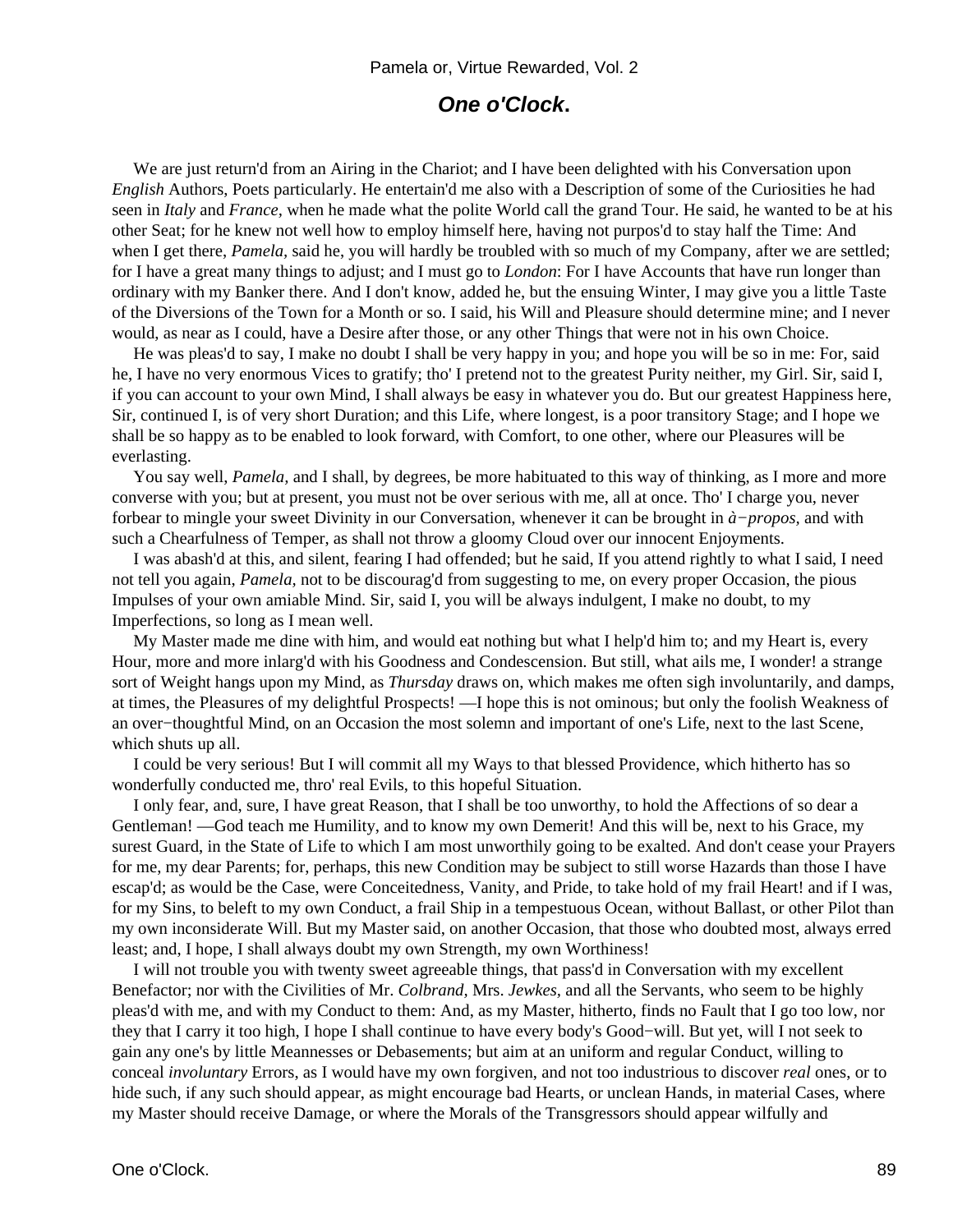habitually corrupt. In short, I will endeavour, as much as I can, that a good Servant shall in me find a kind Encourager; an indifferent one be made better, by inspiring them with a laudable Emulation; and a bad one, if not too bad in Nature, and quite irreclaimable, reform'd by Kindness, Expostulation, and even proper Menaces, if necessary, but most by a good Example. All this, if God pleases.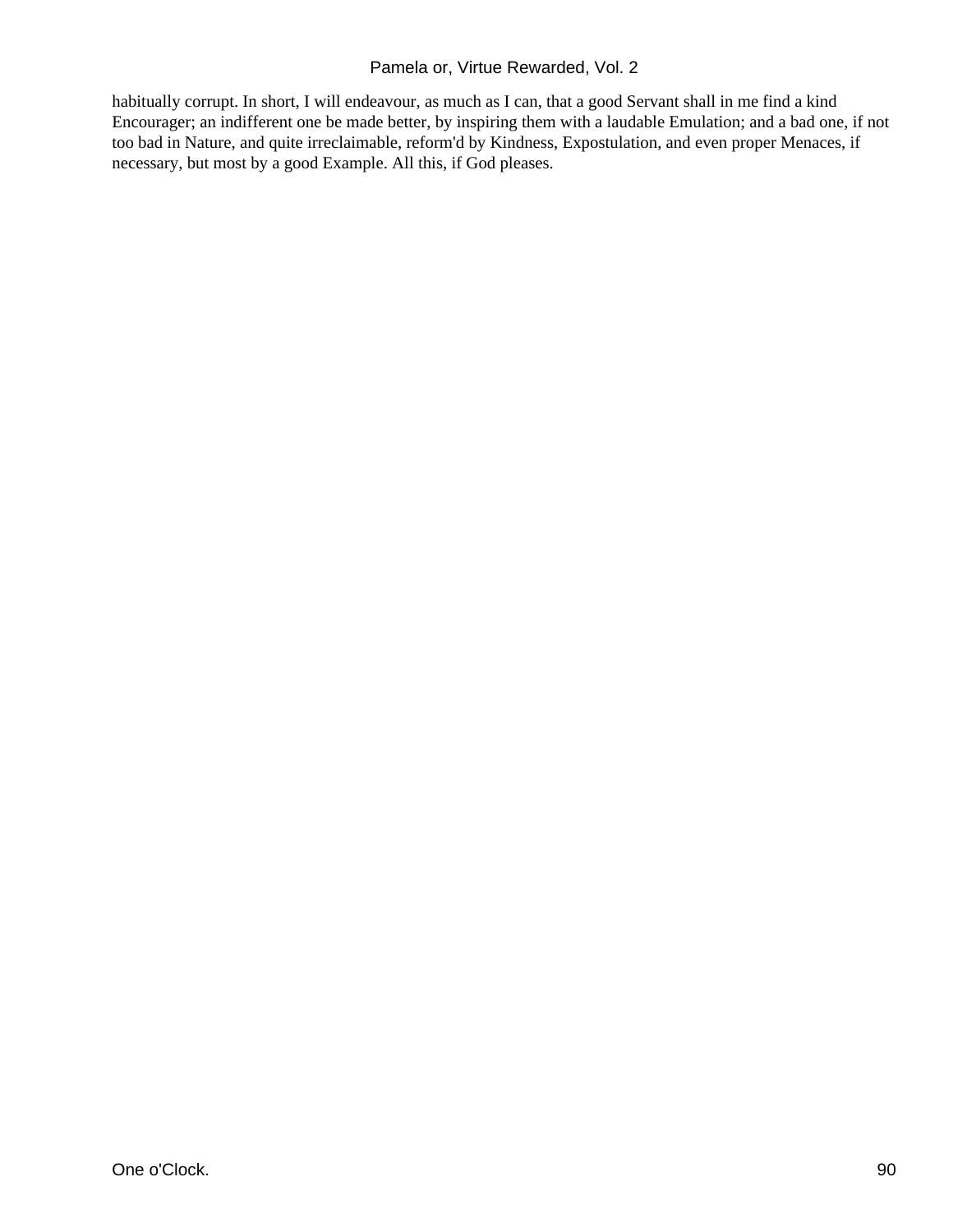### **WEDNESDAY.**

 Now, my dear Parents, I have but this *one* Day, between me and the most solemn Rite that can be perform'd. My Heart cannot yet shake off this heavy Weight. Sure I am ingrateful to God's Goodness, and the Favour of the best of Benefactors! —Yet I hope I am not! —For at times, my Mind is all Exultation, with the Prospect of what Good to−morrow's happy Solemnity may possibly, by Leave of my generous Master, put it in my Power to do. O how shall I find Words to express, as I ought, my Thankfulness, for all the Mercies before me!—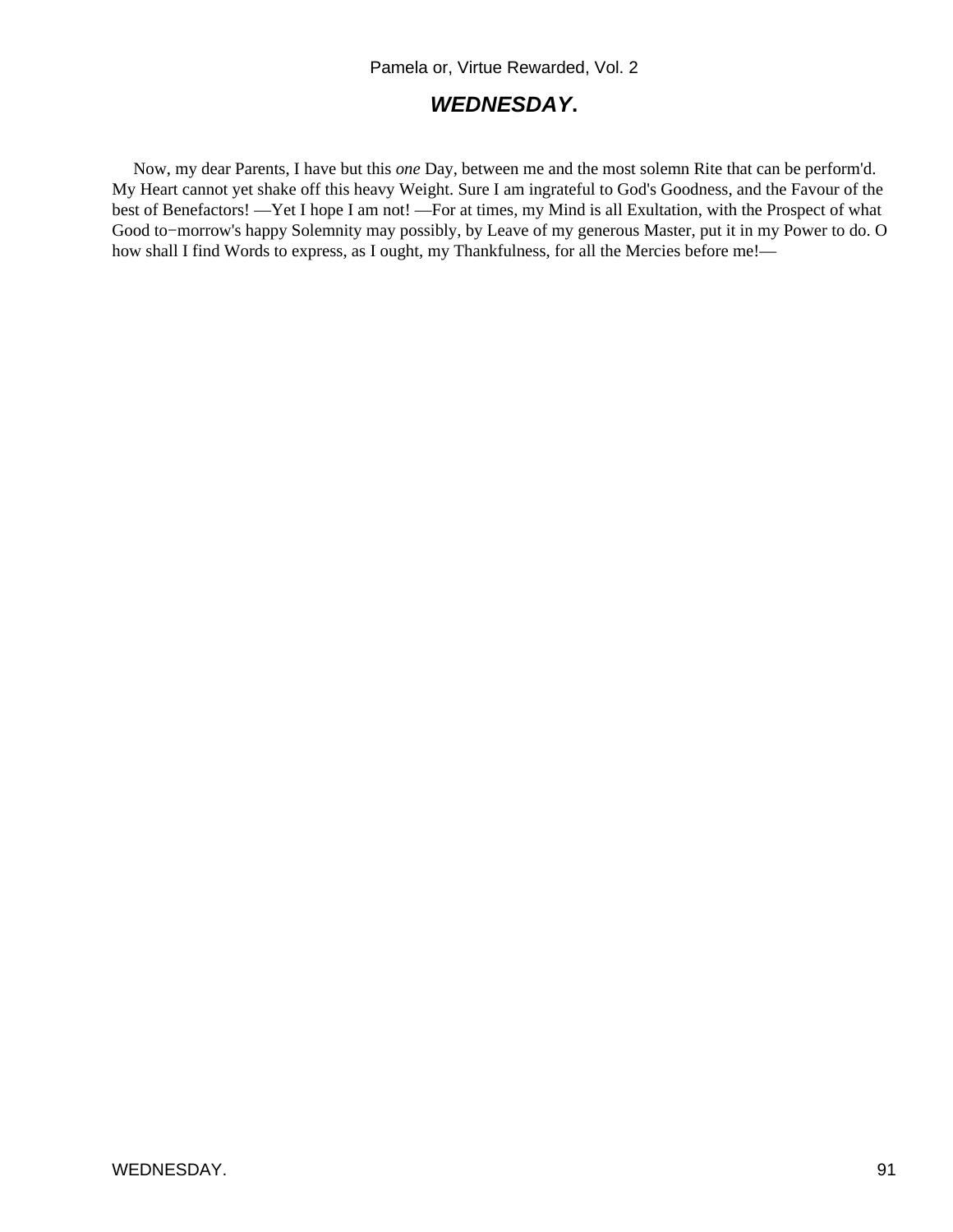#### **WEDNESDAY Evening.**

 My dear Master is all Love and Tenderness! He sees' my Weakness, and he generously pities and comforts me! I begg'd to be excus'd Supper; but he brought me down himself from my Closet; and plac'd me by him, bidding *Abraham* not wait. I could not eat, and yet I try'd, for fear he should be angry. He kindly forbore to hint any thing of the dreadful, yet delightful to−morrow! and put, now−and−then, a little Bit on my Plate, and guided it to my Mouth. I was concern'd to receive his Goodness with so ill a Grace. Well, said he, if you won't eat with me, drink at least, with me: I drank two Glasses by his Over−persuasions, and said, I am really asham'd of myself. Why, indeed, said he, my dear Girl, I am not a very dreadful Enemy, I hope! I cannot bear any thing that is the least concerning to you. Oh! Sir, said I, all is owing to the Sense I have of my own Unworthiness! —To be sure, it cannot be any thing else.

 He rung for the Things to be taken away! And then reach'd a Chair, and sat down by me, and put his kind Arms about me, and said the most generous and affecting Things that ever dropt from the Honey−flowing Mouth of Love! All I have not time to repeat. Some I will; and oh! indulge your foolish Daughter, who troubles you with her weak Nonsense; because what she has to say, is so affecting to her; and because, if she went to−bed, instead of scribbling, she cannot sleep.

 This sweet Confusion and Thoughtfulness in my beloved *Pamela,* said the kind Man, on the near Prospect of our happy Union, when I hope all Doubts are clear'd up, and nothing of Dishonour is apprehended, shew me most abundantly, what a Wretch I was to attempt such Purity with a worse Intention! — No wonder, that one so virtuous, should find herself deserted of Life itself, on a Violence so dreadful to her Honour, and refuge herself in the Shadow of Death. —But now, my dearest *Pamela,* that you have seen a Purity on my Side, as nearly imitating your own, as our Sex can shew to yours; and that I have, all the Day long, suppress'd even the least Intimation of the coming Day, that I might not alarm your tender Mind; why all this Concern, why all this affecting, yet sweet Confusion! You have a generous Friend, my dear Girl, in me! a Protector now, not a Violator of your Innocence! Why then, once more I ask, this strange Perplexity, this sweet Confusion?

 O Sir, said I, and hid my Face in his Arms! expect not Reason from a foolish Creature! You should have still indulg'd me in my Closet! — I am ready to beat myself for this ungrateful Return to your Goodness. But I know not what! — I am, to be sure, a silly Creature. O had you but suffer'd me to stay by myself above, I should have made myself asham'd of so culpable a Behaviour! —But Goodness added to Goodness every Moment, and the Sense of my own Unworthiness, quite confound me!

 Now, said the generous Man, will I, tho' reluctantly, make a Proposal to my sweet Girl. —If I have been too pressing for the Day: If another Day will still be more obliging: If you have Fears that will not then be, you shall say but the Word, and I'll submit. Yes, tho' I have, my *Pamela,* for these three Days past, thought every tedious Hour a Day, till *Thursday* comes, if you earnestly desire it, I will postpone it. Say, my dear Girl, freely say; but accept not my Proposal, without great Reason; which yet I will not ask for.

 Sir, said I, I can expect nothing but superlative Goodness, I have now been so long us'd to it from you. This is a most generous Instance of it; but, I fear— yes, I fear, it will be but too much the same thing, some Days hence, when the happy, yet, Fool that I am! dreaded Time, shall be equally near!—

 Kind, lovely Charmer, said he, now do I see you are to be trusted with Power, from the generous Use you make of it! — Not one offensive Word, or Look from me, shall wound your nicest Thoughts; but pray try to subdue this Over−scrupulousness, and unseasonable Timidity. I persuade myself you will if you can!

 Indeed, Sir, I will, said I; for I am quite asham'd of myself, with all these lovely Prospects before me! — The Honours you do me, the Kindness you shew me! I cannot forgive myself! For oh! if I know the least of this idle foolish Heart of mine, it has not a misgiving Thought of your Goodness, and I should abhor it, if it were capable of the least Affectation. — But, dear good Sir, leave me a little to myself, and I will take myself to severer Task than your Goodness will let *you* do! And I will present my Heart before you, a worthier Offering to you, than at present its wayward Follies will let it seem to be. — But one thing is, one has no kind Friend of one's own Sex, to communicate one's foolish Thoughts to, and to be strengthen'd by their Comfortings! — But I am left to myself, and oh! what a weak silly Thing I am!—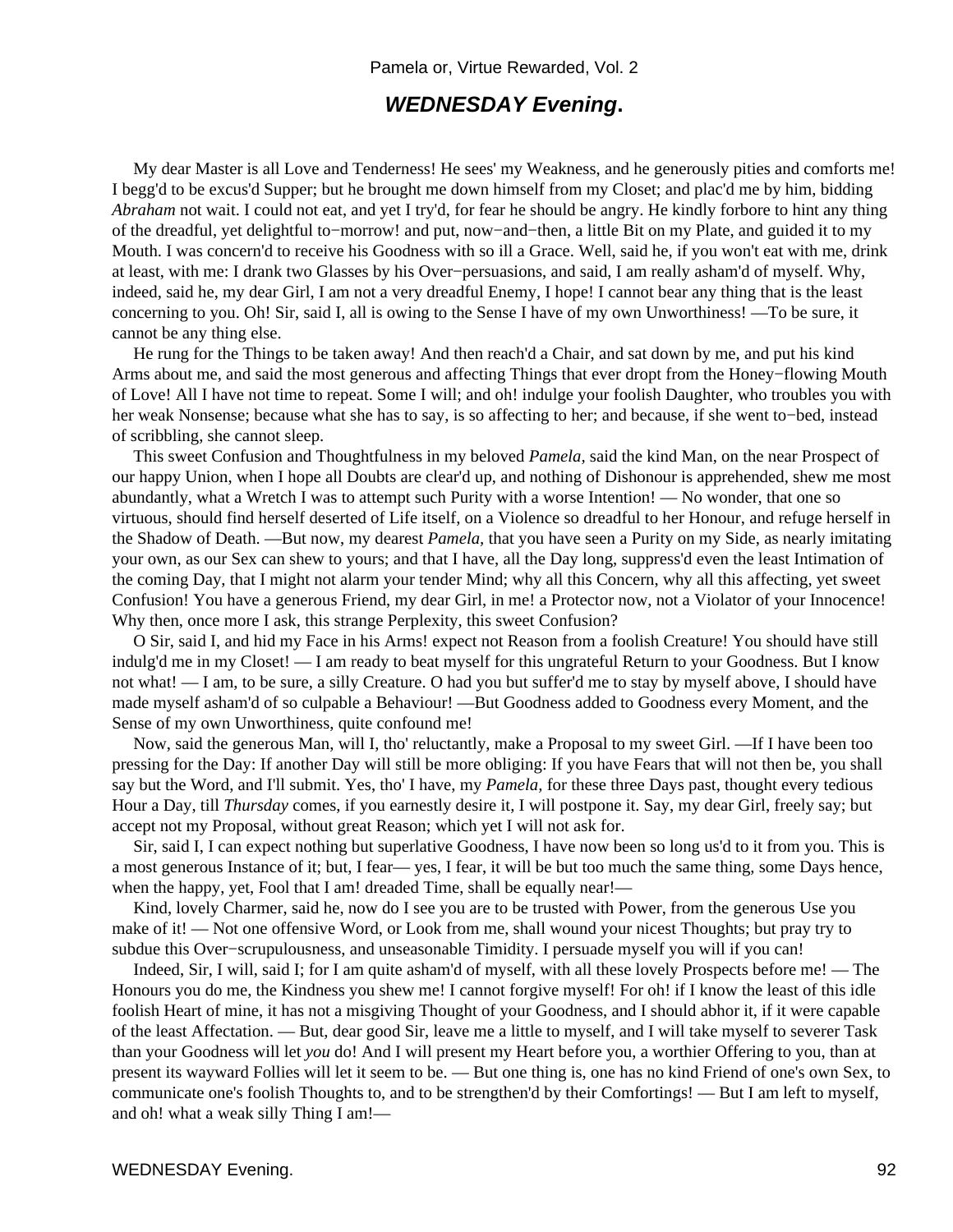He kindly withdrew, to give me Time to recollect myself, and in about half an Hour return'd. And then, that he might not begin at once upon the Subject, and say at the same time something agreeable to me, said, Your Father and Mother have had a great deal of Talk by this Time, about you, *Pamela*. O, Sir, return'd I, your Goodness has made them quite happy. But I can't help being concern'd about Lady *Davers*.

 He said, I am vex'd I did not hear the Footman out; because it runs in my Head, he talk'd somewhat about her coming hither. She will meet with but an indifferent Reception from me, without she comes resolv'd to behave better than she writes.

 Pray, Sir, said I, be pleas'd to bear with my good Lady, for two Reasons. What are they, said he? Why first, Sir, answer'd I, Because she is your Sister, and, to be sure, may very well think, what all the World will, that you have much demean'd yourself in making me happy. And next, Because, if her Ladyship finds you out of Temper with her, it will still aggravate her more against me; and every time that any warm Words you may use between you, come into her Mind, she will disdain me more.

 Don't concern yourself about it, said he; for we have more proud Ladies than she in our t'other Neighbourhood, who perhaps, have still less Reason to be punctilious about their Descent, and yet will form themselves upon her Example, and say, Why, his own Sister will not forgive him, nor visit him! And so, if I can subdue her Spirit, which is more than her Husband ever could, or indeed any body else, it is a great Point gain'd: And, if she gives me Reason, I'll try for it, I assure you.

 Well, but my dear Girl, continu'd he, since the Subject is so important, may I not say one Word about to−morrow? — Sir, said I, I hope I shall be less a Fool: I have talk'd as harshly to my Heart, as Lady *Davers* can do, and the naughty Thing suggests to me a better and more grateful Behaviour.

 He smil'd, and kissing me, said, I took Notice, *Pamela,* of what you observ'd, that you have none of your own Sex with you: I think it is a little hard upon you; and I should have lik'd you should have had Miss *Darnford*; but then her Sister must have been ask'd; and I might as well make a publick Wedding; which, you know, would have requir'd Cloaths, and other Preparations. Besides, added he, a foolish Proposal was once made me of that second Sister, who has two or three thousand Pounds more than the other, left her by a Godmother, and she can't help being a little piqu'd; tho', said he, it was a Proposal they could not expect should succeed; for there is nothing in her Person nor Mind; and her Fortune, as that must have been the only Inducement, would not do by any means; and so I discourag'd it at once.

 I am thinking, Sir, said I, of another mortifying Thing too; That were you to marry a Lady of Birth and Fortune, answerable to your own, all the Eve to the Day, would be taken up in reading, signing and sealing of Settlements, and Portion, and such−like. But now the poor *Pamela* brings you nothing at all! And the very Cloaths she wears, so very low is she, are intirely the Effects of your Bounty, and that of your good Mother! This makes me a little sad! — For, alas! Sir, I am so much oppressed by your Favours, and the Sense of the Obligations I owe you, that I cannot look up with the Confidence that I otherwise should, on this awful Occasion.

 There is, my dear *Pamela,* said he, where the Power is wanting, as much Generosity in the Will as in the Action. To all that know your Story and your Merit, it will appear, that I cannot recompense you for what I have made you suffer. You have had too many hard Struggles and Exercises; and have nobly overcome; and who shall grudge you the Reward of the hard−bought Victory? —This Affair is so much the Act of my own Will, that I glory in being capable of distinguishing so much Excellence; and my Fortune is the more pleasureable to me, as it gives me Hope that I may make you some Part of Satisfaction for what you have undergone.

 This, Sir, said I, is all Goodness, unmerited on my Side; and makes my Obligations the greater! I can only wish for more Worthiness! —But how poor is it to offer nothing but Words for such generous Deeds! —And to say, I *wish*!— For what is a Wish, but the acknowledg'd want of Power to oblige! And a Demonstration of one's Poverty, in every thing but *Will*?

 And that, my dear Girl, said he, is every thing! 'Tis All I want! 'Tis All that God himself requires of us; for where there is a *Will,* the Actions must be govern'd by it, or it cannot be called a Will: But no more of these little Doubts, tho' they are the natural Impulses of a generous and grateful Heart. I want not to be employ'd in Settlements: That is for those to regard, who make Convenience and Fortune the prime Considerations. I have Possessions ample enough for us both; and you deserve to share them with me; and you shall do it, with as little Reserve, as if you had brought me what the World reckons an Equivalent: For, as to my own Opinion, you bring me what is infinitely more valuable, an experienc'd Truth, a well−try'd Virtue, and a Wit and Behaviour more than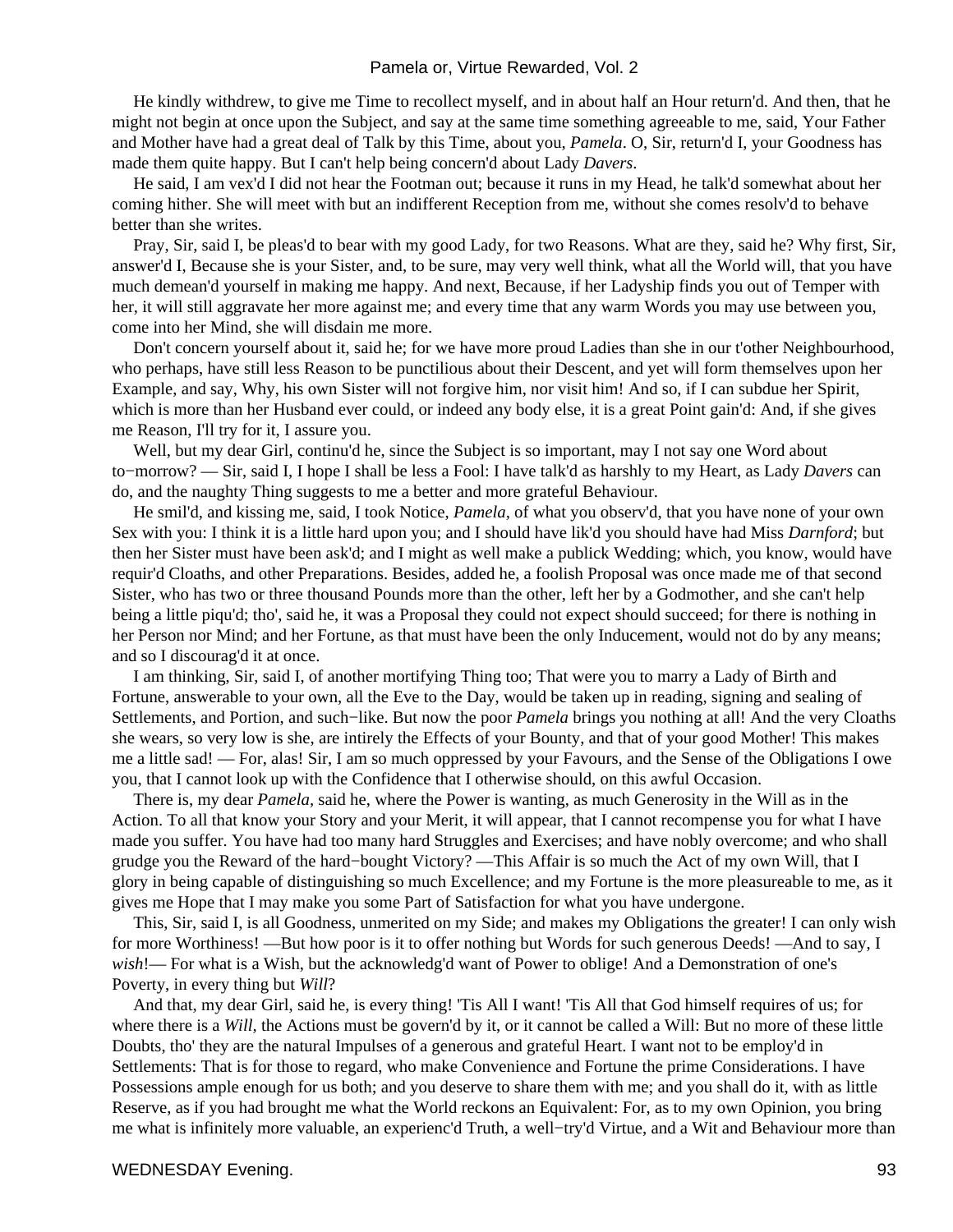equal to the Station you will be placed in: To say nothing of this sweet Person, that itself might captivate a Monarch; and of the Meekness of a Temper, and Sweetness of Disposition, which make you superior to all the Women I ever saw.

 Thus kind and soothing, and honourably affectionate was the dear Gentleman, to the unworthy, doubting, yet assured *Pamela*; and thus patiently did he indulge, and generously pardon, my impertinent Weakness. He offer'd to go himself to Lady *Jones,* in the Morning, and reveal the Matter to her, and desine her Secrecy and Presence; but I said, That would disoblige the young Lady *Darnfords* . No, Sir, said I, I will cast myself upon your generous Kindness; for why should I fear the kind Protector of my Weakness, and the Guide and Director of my future Steps?

You cannot, said he, forgive Mrs. *Jewkes*; for she must know it; and suffer her to be with you? Yes, Sir, said I, I can: She is very civil to me now: And her former Wickedness I will forgive, for the sake of the happy Fruits that have attended it; and because *you* mention her.

Well, said he, I will call her in, if you please!— As you please, Sir, said I. And he rung for her; and when she came in, he said, Mrs. *Jewkes,* I am going to intrust you with a Secret. Sir, answer'd she, I will be sure to keep it as such. Why, said he, we intend to−morrow, privately as possible, for our Wedding−day; and Mr. *Peters* and Mr. *Williams* are to be here, as to Breakfast with me, and to shew Mr. *Peters* my little Chapel. As soon as the Ceremony is over, we will take a little Airing in the Chariot, as we have done at other times; and so it will not be wonder'd that we are dress'd. And the two Parsons have promis'd Secrecy, and will go home. I believe you can't well avoid letting one of the Maids into the Secret; but that I leave to you.

 Sir, reply'd she, we all concluded it would be in a few Days; and I doubt it won't be long a Secret. No, said he, I don't desire it should; but you know we are not provided for a publick Wedding, and I shall declare it when we go to *Bedfordshire,* which won't be long. But the Men, who lie in the Outhouses, need not know it; for, by some means or other, my Sister *Davers* knows all that passes.

 Do you know, Sir, said she, that her Ladyship intends to be down here with you, in a few Days? Her Servant told me so, who brought you the Letter you was angry at. I hope, said he, we shall be set out for t'other House first; and shall be pleased she loses her Labour. Sir, continu'd she, her Ladyship proposes to be here time enough to hinder your Nuptials; which she, as well as we did, takes will be the Latter−end of next Week. Well, said he, let her come; but yet I desire not to see her.

 Mrs. *Jewkes* said to me, Give me Leave, Madam, to wish you all manner of Happiness. But I am afraid I have too well obey'd his Honour, to be forgiven by you. Indeed, Mrs. *Jewkes,* return'd I, you will be more your own Enemy than I will be. I will look all forward: And shall not presume, so much as by a Whisper, to set my good Master against any one he pleases to approve of. And, as to his old Servants, I shall always value them, and never offer to dictate to his Choice, or influence it by my own Caprices.

 Mrs. *Jewkes,* said my Master, you find you have no Cause to apprehend any thing. My *Pamela* is very placable; and as we have both been Sinners together, we must be both included in one Act of Grace.

 Such an Example of Condescension, as I have before me, Mrs. *Jewkes,* said I, may make you very easy; for I must be highly unworthy, if I did not forego all my little Resentments, if I had any, for the sake of so much Goodness to myself.

 You are very kind, Madam, said she; and you may depend upon it, I will atone for all my Faults, by my future Duty and Respect to you, as well as to my Master.

 That's well said on both sides, said he; but, Mrs. *Jewkes,* to assure you that my good Girl here has no Malice, she chuses you to attend her in the Morning, at the Ceremony, and you must keep up her Spirits. —I shall, reply'd she, be very proud of the Honour: But I cannot, Madam, but wonder to see you so very low−spirited, as you have been these two or three Days past, with so much Happiness before you.

Why, Mrs. *Jewkes*, answer'd I, there can be but one Reason given; and that is, that I am a sad Fool!— But, indeed, I am not ingrateful neither; nor would I put on a foolish Affectation: But my Heart, at times, sinks within me; I know not why, except at my own Unworthiness, and because the Honour done me is too high for me to support myself under, as I should do. It is an Honour, Mrs. *Jewkes,* added I, I was not born to; and no wonder then, I behave so aukwardly. She made me a fine Compliment upon it, and withdrew, repeating her Promises of Care, Secrecy, *&c.*

He parted with me, with infinite Tenderness; and I came up, and set to writing, to amuse my Thoughts, and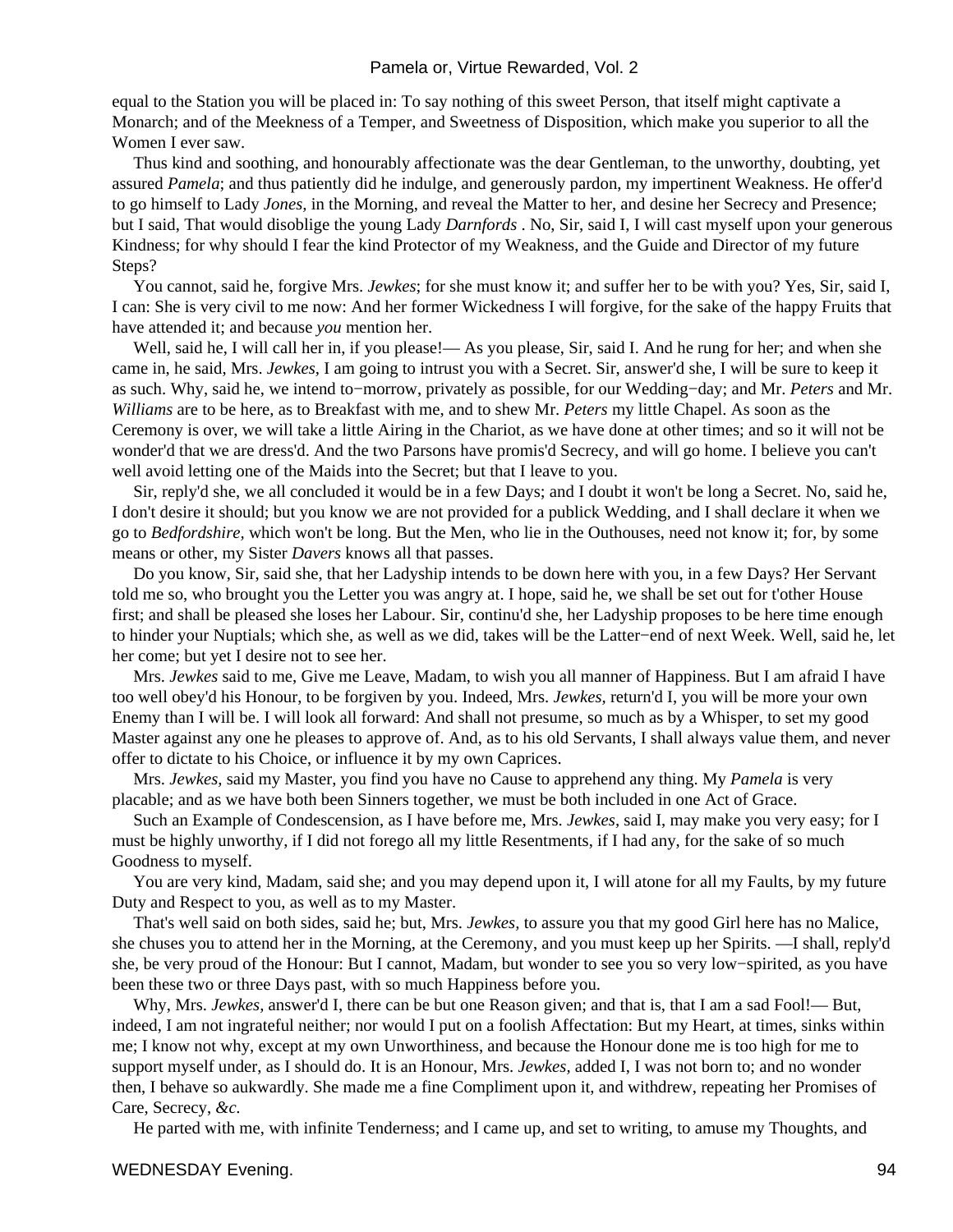#### Pamela or, Virtue Rewarded, Vol. 2

wrote thus far. And Mrs. *Jewkes* being come up, and it being past Twelve, I will go to−bed; but not one Wink, I fear, shall I get this Night. — I could beat myself for Anger. Sure there is nothing ominous in this strange Folly! — But I suppose all young Maidens are the same, so near so great a Change of Condition, tho' they carry it off more discreetly than I.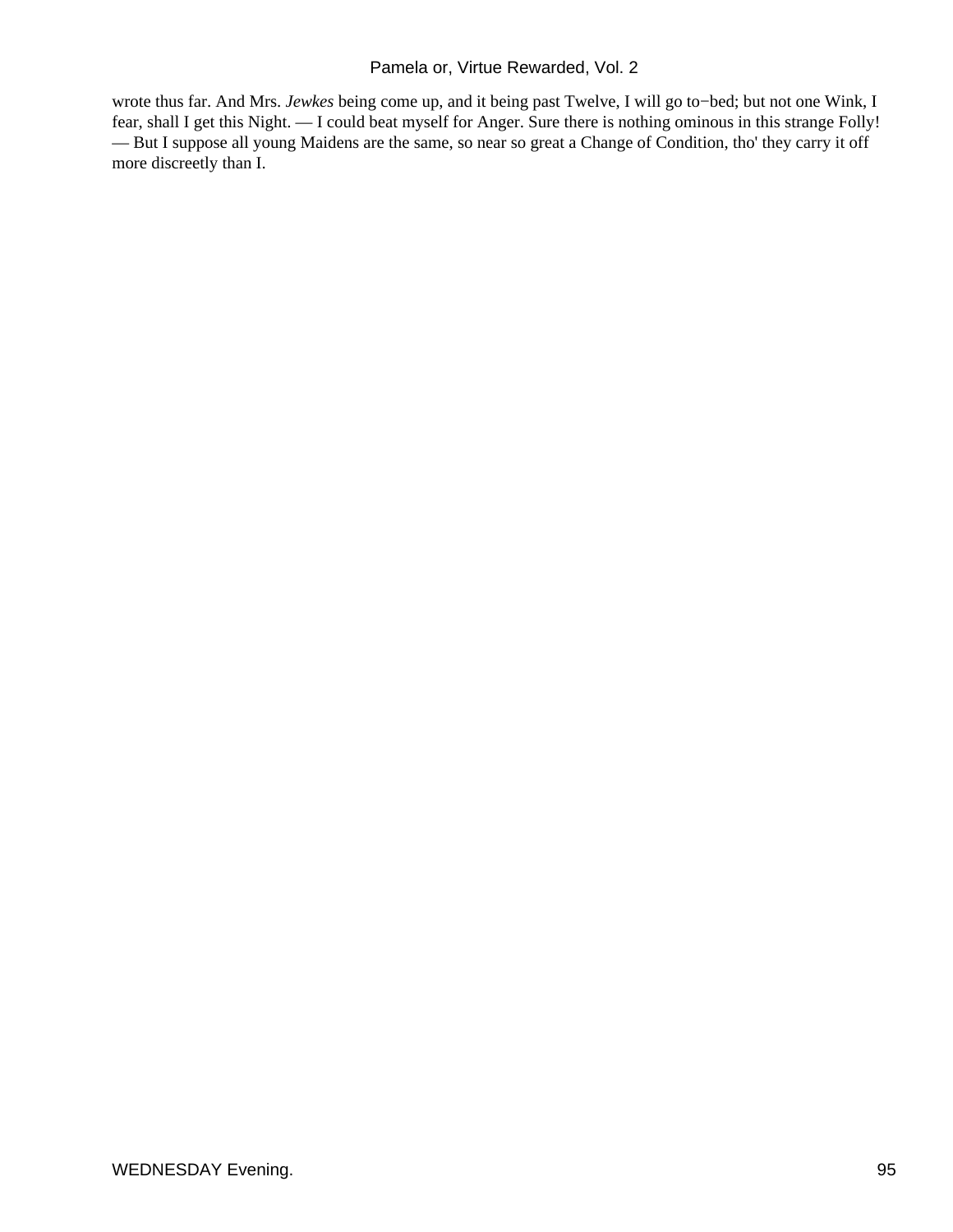#### **THURSDAY, Six o'Clock in the Morning.**

 I Might as well have not gone to−bed last Night, for what Sleep I had. Mrs. *Jewkes* often was talking to me, and said several things that would have been well enough from any body else of our Sex; but the poor Woman has so little Purity of Heart, that it is all *Say* from her, and goes no further than my Ears.

 I fancy my Master has not slept much neither; for I heard him up, and walking about his Chamber, ever since Break of Day. To be sure, poor Gentleman, he must have some Concern, as well as I; for here he is going to marry a poor foolish unworthy Girl, brought up on the Charity, as one may say, (at least, Bounty) of his worthy Family! And this foolish Girl must be, to all Intents and Purposes, after Twelve o'Clock this Day, as much his Wife, as if he were to marry a Dutchess! — And here he must stand the Shocks of common Reflection; The great 'Squire *B*. has done finely! he has marry'd his poor Servant *Wench*! will some say. The Ridicule and rude Jests of his Equals, and Companions too, he must stand: And the Disdain of his Relations, and Indignation of Lady *Davers,* his lofty Sister! — Dear good Gentleman! he will have enough to do, to be sure! —O how shall I merit all these things at his Hands! I can only do the best I can; and pray to God to reward him, and to resolve to love him with a pure Heart, and serve him with a sincere Obedience. I hope the dear Gentleman will continue to love me for this; for, alas! I have nothing else to offer! But, as I can hardly expect so great a Blessing, if I can be secure from his Contempt, I shall not be unfortunate; and must bear his Indifference, if his rich Friends should inspire him with it, and proceed with doing my Duty with Chearfulness.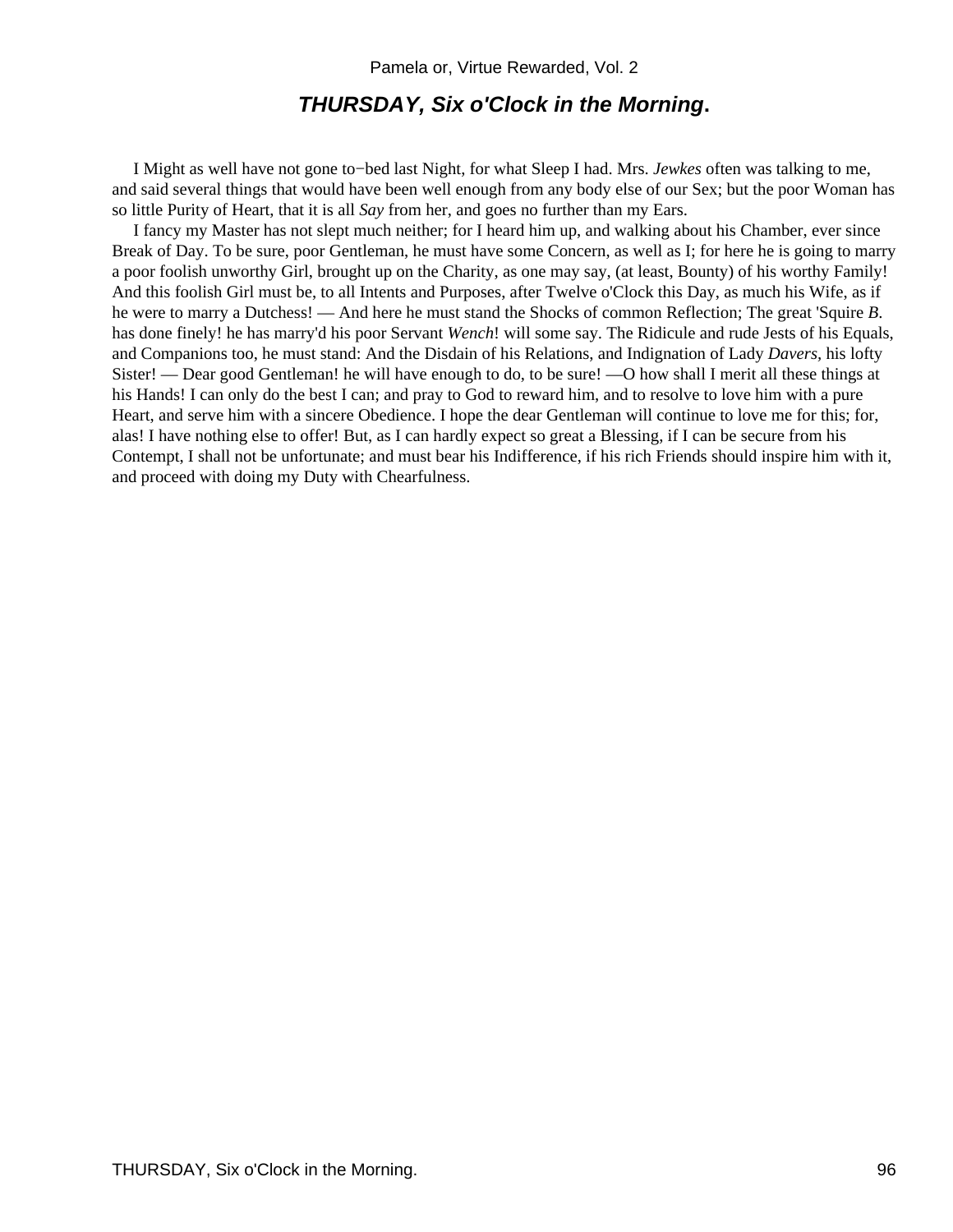### **Half an Hour past Eight o'Clock.**

 My good dear Master, my kind Friend, my generous Benefactor, my worthy Protector, and, Oh! all the good Words in one, my affectionate Husband, that is so soon to be, (be curbed in, my proud Heart, know thyself, and be conscious of thy Unworthiness!—) has just left me, with the kindest, tenderest Expressions, and gentlest Behaviour that ever blest a happy Maiden. He approached me with a sort of reined−in Rapture. My *Pamela*! said he, May I just ask after your Employment! Don't let me chide my dear Girl this Day, however. The two Parsons will be here to Breakfast with us at Nine; and yet you are not a bit dress'd! Why this Absence of Mind, and sweet Irresolution!

 Why, indeed, Sir, said I! I will set about a Reformation this Instant! He saw the Common−prayer Book lying in the Window. I hope, said he, my lovely Maiden has been conning the Lesson she is by−and−by to repeat. Have you not, *Pamela*? and clasped his Arms about me, and kissed me. Indeed, Sir, said I, I have been reading over the solemn Service?— And what thinks my Fairest, for so he called me, of it? —O Sir, 'tis very awful, and makes one shudder to reflect upon it!— No wonder, said he, it should affect my sweet *Pamela* : I have been looking into it this Morning, and I can't say, but I think it a solemn, but very suitable Service. But this I tell my dear Love, continu'd he, and again clasped me to him, There is not a Tittle in it, that I cannot joyfully subscribe to: And that, my dear *Pamela,* should make you easy, and join chearfully in it with me. I kissed his dear Hand; O my generous, kind Protector, said I, how gracious is it to confirm thus the doubting Mind of your poor Servant! which apprehends nothing so much as her own Unworthiness of the Honour and Blessing that await her!— He was pleased to say, I know well, my dearest Creature, that, according to the Liberties we People of Fortune generally give ourselves, I have promised a great deal, when I say so. But I would not have said it, if, deliberately, I could not with all my Heart. So, banish from your Mind all Doubts and Difficulties; let a generous Confidence in me take place; and let me see it does, by your Chearfulness, in this Day's solemn Business; and then I will love you for ever!

 May God Almighty, Sir, said I, reward all your Goodness to me! —That is all I can say. But, Oh! how kind it is in you, to supply the want of the Presence and Comfortings of a dear Mother; of a loving Sister, or of the kind Companions of my own Sex, which most Maidens have, to sooth their Anxieties on the so near Approach of so awful a Solemnity! —You, Sir, are All these tender Relations in One to me! Your Condescensions and Kindness shall, if possible, embolden me to look up to you without that sweet Terror, that must confuse poor bashful Maidens, on such an Occasion, when they are surrender'd up to a more doubtful Happiness, and to half strange Men; whose good Faith, and good Usage of them, must be less experienced, and is all involv'd in the dark Bosom of Futurity, and only to be proved by the Event.

 This, my dear *Pamela,* said he, is most kindly said! —It shews me, that you enter gratefully into my Intention. For I would, by my Conduct, supply all these dear Relations to you; and I voluntarily promise, from my Heart, to you, what I think I could not with such assured Resolutions of Performance, to the highest−born Lady in the Kingdom. For, let me tell my sweet Girl, that, after having been long tost by the boisterous Winds of a more culpable Passion, I have now conquer'd it, and am not so much the Victim of your Love, all charming as you are, as of your Virtue; and therefore I may more boldly promise for myself, having so stable a Foundation for my Affection; which, should this outward Beauty fail, will increase with your Virtue, and shine forth the brighter, as that is more illustriously display'd, by the augmented Opportunities which the Condition you are now entering into, will afford you. —O the dear charming Man! how nobly, and encouragingly kind was all this!

 I could not suitably express myself, and he said, I see my Girl is at a Loss for Words! I doubt not your kind Acceptance of my Declarations. And when I have acted too much the Part of a Libertine formerly, for you to look back without some Anxiety, I ought not, being now happily convicted, to say less. —But why loses my dear Girl her Time? I will now only add, that I hope for many happy Years to make good, by my Conduct, what so willingly flows from my Lips.

 He kissed me again, and said, But, whatever you do, *Pamela,* be chearful; for else, may−be, of the small Company we shall have, some one, not knowing how to account for your too nice Modesty, may think there is *some other* Person in the World, whose Addresses would be still more agreeable to you.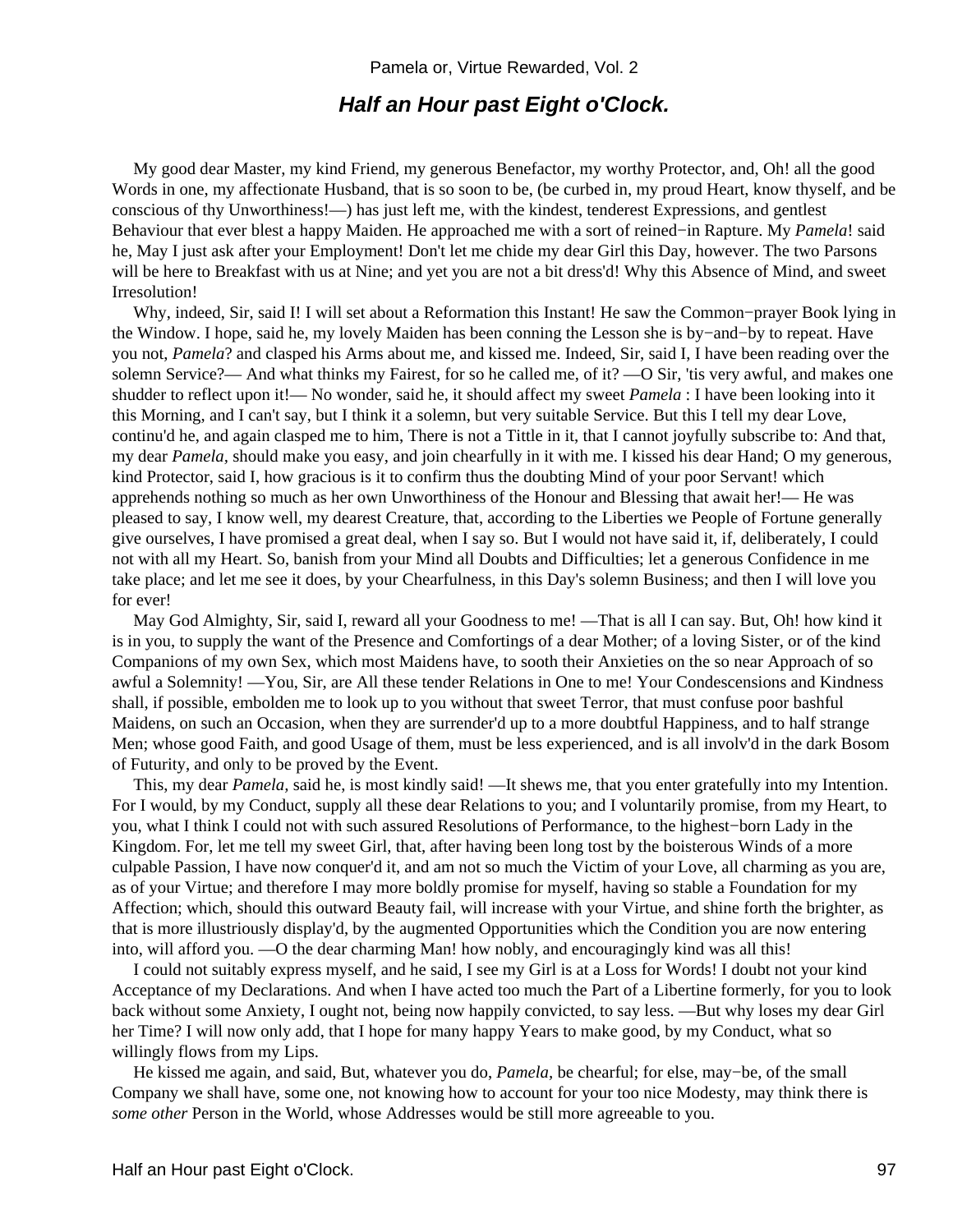This he said with an Air of Sweetness and Pleasantry; but it alarm'd me exceedingly, and made me resolve to appear as calm and chearful as possible. For this was indeed a most affecting Expression, and enough to make me, if any thing can, behave as I ought, and to force my idle Fears to give way to Hopes, so much better grounded. —And I began almost, on this Occasion, to wish Mr. *Williams* were not to marry me, lest I should behave like a Fool; and so be liable to an Imputation, which I should be most unworthy if I deserved.

 So I set about dressing me instantly; and he sent Mrs. *Jewkes* to assist me. But I am never long a Dressing, when I set about it; and my Master has now given me a Hint, that will, for half an Hour more, at least, keep my Spirits in a brisk Circulation. Yet it concerns me a little too, lest he should have any, the least Shadow of a Doubt, that I am not, Mind and Person, intirely his. And so being now ready, and not called to Breakfast, I sat down and writ thus far. I might have mention'd, that I dress'd myself in a rich white Sattin Night−gown, that had been my good Lady's, and my best Head−cloths, &c. I have got such a Knack of writing, that, when I am by myself, I cannot sit without a Pen in my Hand. —But I am now called to Breakfast. I suppose the Gentlemen are come! —Now, Courage, *Pamela*; Remember thou art upon thy good Behaviour: —Fie upon it! my Heart begins to flutter again! —Foolish Heart! lie still! Never, sure, was any Maiden's perverse Heart under so little Command as mine! —It gave itself away, at first, without my Leave; it has been, for Weeks, pressing me with its Wishes; and yet now, when it should be happy itself, and make me so, it is throb, throb, throb, like a little Fool; and filling me with such unseasonable Misgivings, as abate the rising Comforts of all my better Prospects!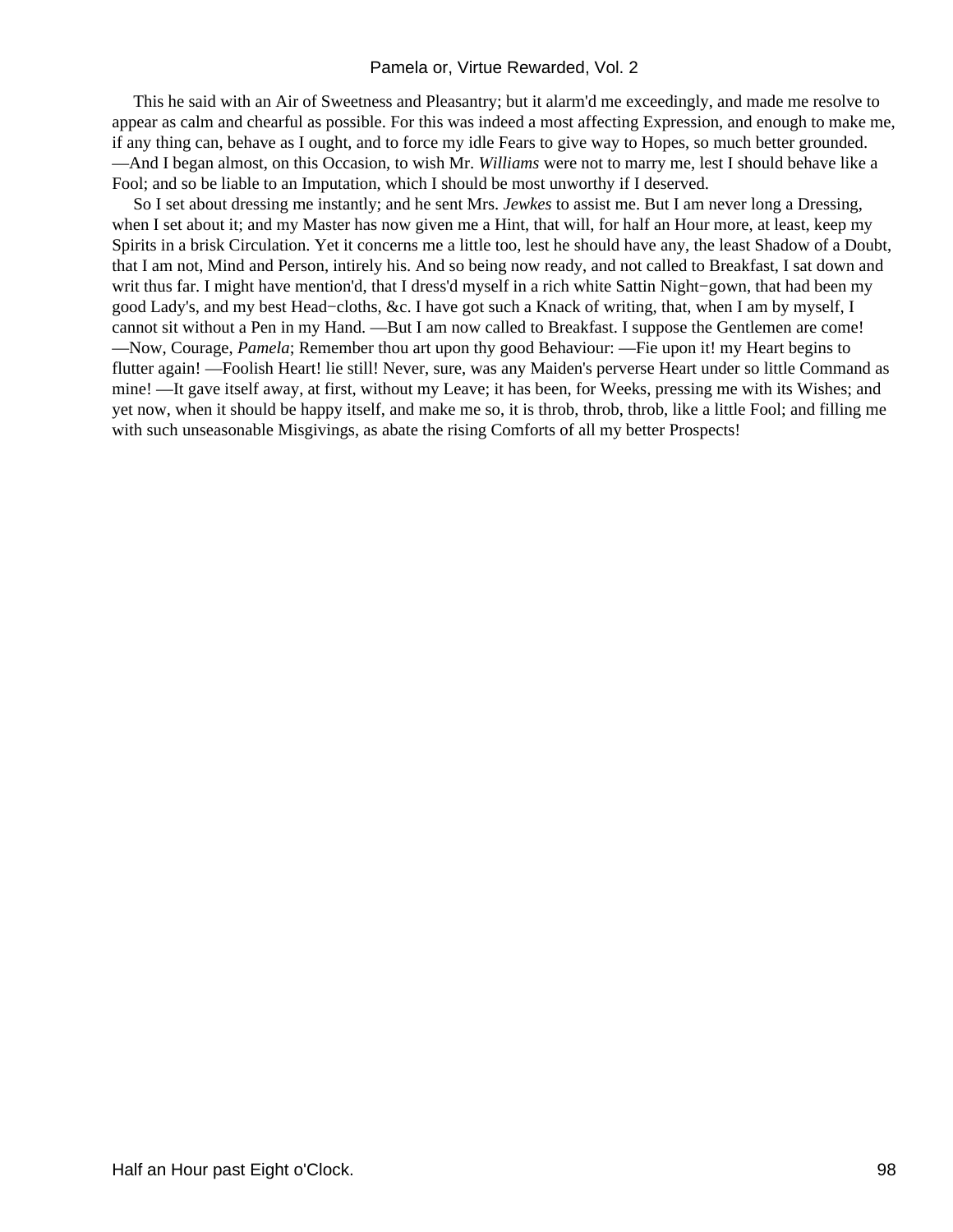### **THURSDAY, near Three o−Clock .**

 I Thought I should have found no Time nor Heart to write again this Day. But here are three Gentlemen come, unexpectedly, to dine with my Master; and so I shall not appear. He has done all he could, civilly, to send them away; but they will stay, tho', I believe, he had rather they would not. And so I have nothing to do but to write till I go to Dinner myself with Mrs. *Jewkes*: For my Master was not prepared for this company; and it will be a little latish to day. So I will begin with my happy Story where I left off.

 When I came down to Breakfast, Mr. *Peters* and Mr. *williams* were both there. And as soon as my Master heard me coming down, he met me at the Door, and led me in with great Tenderness. He had kindly spoke to them, as he told me afterwards, to mention no more of the Matter to me, than needs must. I paid my Respects to them, I believe, a little aukwardly, and was almost out of Breath; but said, I had come down a little too fast.

When *Abraham* came in to wait, my Master said, (that the Servants should not mistrust) 'Tis well, Gentlemen, you came as you did: For my good Girl and I were going to take an Airing till Dinnertime. I hope you'll stay and dine with me. Sir, said Mr. *Peters,* we won't hinder you; I only came, having a little Time upon my Hands, to see your Chapel; but must be at home at Dinner; and Mr. *Williams* will dine with me. Well then, said my Master, we will pursue our Intention, and ride out for an Hour or two, as soon as I have shewed Mr. *Peters* my little Chapel. Will you, *Pamela*, after Breakfast, walk with us to it? *If* ——*if*, said I, and had like to have stammer'd, foolish that I was! *if* you please, Sir. I could look none of them in the Face! *Abraham* looking at me; Why, Child, said my Master, you have hardly recover'd your Fright yet: How came your Foot to slip? 'Tis well you did not hurt yourself. Said Mr. *Peters,* improving the Hint, You han't sprain'd your Ankle, Madam, I hope? No, Sir, said I, I believe not! But 'tis a little *painful* to me. And so it was; for I meant my Foolishness!— *Abraham,* said my Master, bid *Robin* put the Horses to the Coach, instead of the Chariot; and if these Gentlemen *will* go, we can set them down. No matter, Sir, said Mr. *Peters,* I had as lieve walk, if Mr. *Williams* chuses it. Well then, said my Master, let it be the Chariot, as I told him.

 I could eat nothing, tho' I attempted it; and my Hand shook so, I spilled some of my Chocolate, and so put it down again; and they were all very good, and looked another way. My Master said, when *Abraham* was out, I have a quite plain Ring here, Mr. *Peters*. And I hope the Ceremony will dignify the Ring; and that I shall give my Girl Reason to think it, for that Cause, the most valuable one that can be presented her. Mr. *Peters* said, he was sure I should set more by it, than the richest Diamond in the World.

I had bid Mrs. *Jewkes* not to dress herself, lest she should give Cause of Mistrust; and she took my Advice.

 When Breakfast was over, my Master said, before *Abraham,* Well, Gentlemen, we will step into the Chapel; and you must give me your Advice, as to the Alterations I design. I am in the more Haste, because the Survey you are going to take of it, for the Alterations, will take up a little time; and we shall have but a small Space between that and Dinner, for the Tour I design to make. — *Pamela,* you'll give us your Opinion, won't you? Yes, Sir, said I; I'll come after you.

 So they went out, and I sat down in the Chair again, and fanned myself; I am sick at Heart, said I, I think, Mrs. *Jewkes*. Said she, Shall I fetch you a little Cordial? —No, said I, I am a sad Fool! I want Spirits, that's all. She took her Smelling−bottle, and would have given it me; but I said, Keep it in your Hand; may−be, I may want it; but I hope not.

 She gave me very good Words; and begg'd me to go: And I got up, but my Knees beat so against one another, I was forced to sit down again. But, at last, I held by her Arm; and passing by *Abraham,* I said, This ugly Slip, coming down Stairs, has made me limp, tho'; so I must hold by you. Do you know, said I, what Alterations there are to be in the Chapel, that we must all give our Opinions of them?

*Nan,* she told me, was let into the Secret; and she had order'd her to stay at the Chapel Door, to see that nobody came in. My dear Master came to me, at entering the Chapel, and took my Hand, and led me up to the Altar. Remember, my dear Girl, whisper'd he, and be chearful. I am, I will, sir, said I; but I hardly knew what I said; and so you may believe, when I said to Mrs. *Jewkes,* Don't leave me; pray, Mrs. *Jewkes,* don't leave me; as if I had all Confidence in her, and none where it was most due. So she kept close to me. God forgive me! but I never was so absent in my Life, as at first: Even till Mr. *Williams* had gone on in the Service, so far as to the awful Words about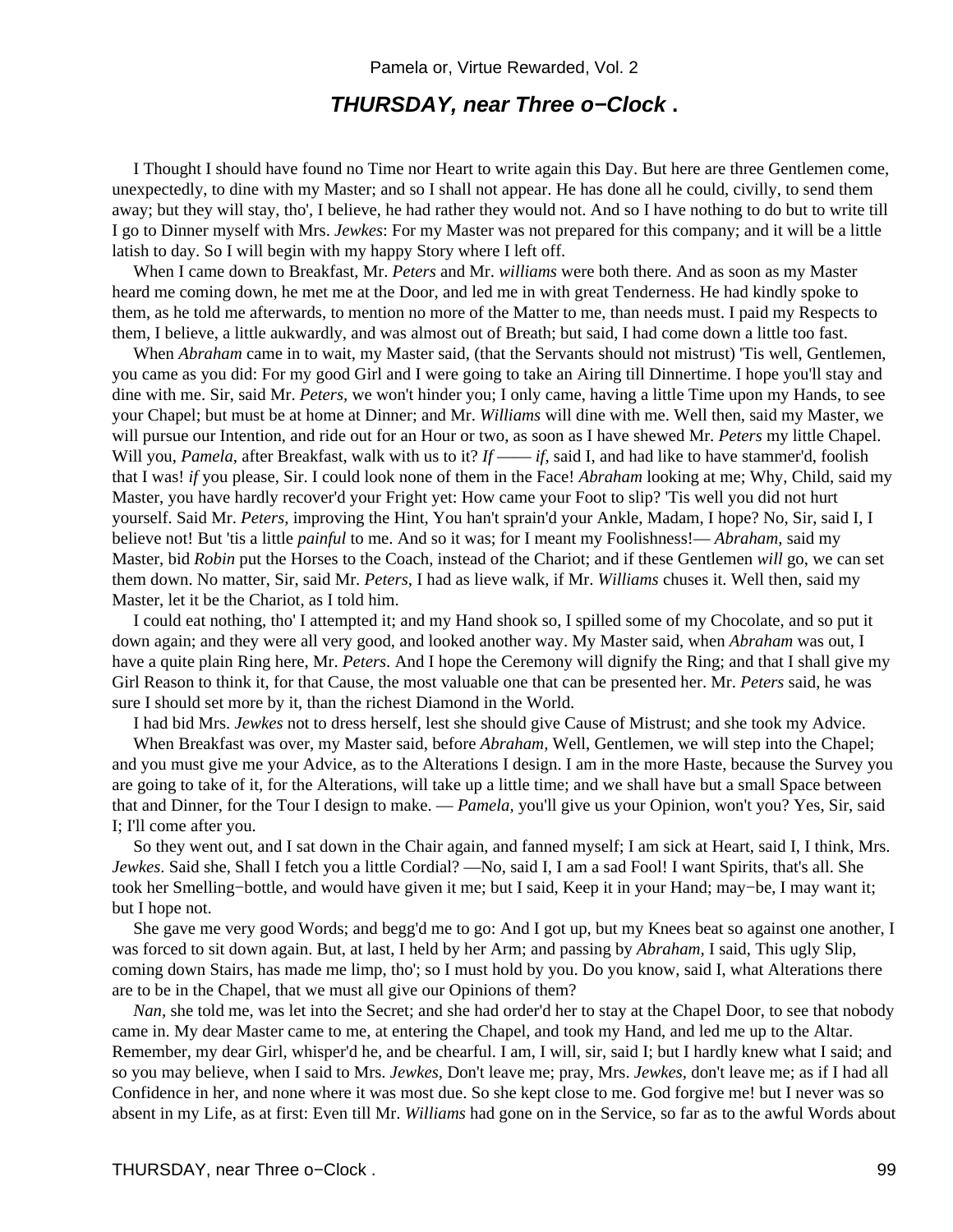*requiring us, as we should answer at the dreadful Day of Judgment*; and then the solemn Words, and my Master's whispering, Mind this, my Dear, made me start. Said he, still whispering, Know *you* any Impediment? I blush'd, and said, softly, None, Sir, but my great Unworthiness.

 Then follow'd the sweet Words, *Wilt thou have this Woman to thy wedded Wife,* &c. and I began to take Heart a little, when my dearest Master answer'd, audibly, to this Question, *I will*. But I could only make a Curchee, when they asked me; tho', I am sure, my Heart was readier than my Speech, and answer'd to every Article of *obey, serve, love* and *honour*.

 Mr. *Peters* gave me away, and I said after Mr. *Williams,* as well as I could, as my dear Master did, with a much better Grace, the Words of Betrothment; and the Ceremony of the Ring passing next, I received the dear Favour at his worthy Hands, with a most grateful Heart; and he was pleased to say afterwards, in the Chariot, that when he had done saying, *With this Ring I thee wed,* &c. I made a Curchee, and said, Thank you, Sir. May−be, I did; for, I am sure, it was a most grateful Part of the Service; and my Heart was overwhelm'd with his Goodness, and the tender Grace wherewith he perform'd it. I was very glad, that the next Part was the Prayer, and Kneeling; for I trembled so, I could hardly stand, betwixt Fear and Delight.

 The joining of our Hands afterwards, the Declaration of our being marry'd to the few Witnesses present; for, reckoning *Nan,* whose Curiosity would not let her stay at the Door, they were but Mr. *Peters,* Mrs. *Jewkes,* and she; the Blessing, the Psalm, and the subsequent Prayers, and the concluding Exhortation, were so many beautiful, welcome and lovely Parts of this divine Office, that my Heart began to be delighted with them, and my Spirits to be a little freer.

 And thus, my dearest, dear Parents, is your happy, happy, thrice happy *Pamela,* at last, marry'd; and to who?— Why, to her beloved, gracious Master! the Lord of her Wishes! —And thus the dear, once naughty Assailer of her Innocence, by a blessed Turn of Providence, is become the kind, the generous Protector and Rewarder of it. God be evermore blessed and praised! and make me not wholly unworthy of such a transcendent Honour!−− And bless and reward the dear, dear good Gentleman, who has thus exalted his unworthy Servant, and given her a Place, which the greatest Ladies would think themselves happy in!

 My Master saluted me most ardently, and said, God give you, my dear Love, as much Joy on this Occasion, as I have. And he presented me to Mr. *Peters,* who saluted me; and said, You may excuse me, dear Madam; for I gave you away, and you are my Daughter. And Mr. *Williams* modestly withdrawing a little way; Mr. *Williams,* said my Master, pray accept my Thanks, and wish your *Sister* Joy. So he saluted me too; and said, Most heartily, Madam, I do. And I will say, that to see so much Innocence and Virtue, so eminently rewarded, is one of the greatest Pleasures I have ever known. This my Master took very kindly.

 Mrs. *Jewkes* would have kissed my Hand at the Chapel Door; but I put my Arms about her Neck, for I had got a new Recruit of Spirits just then, and kissed her; and said, Thank you, Mrs. *Jewkes,* for accompanying me. I have behav'd sadly. No, Madam, said she, pretty well, pretty well! While the Gentlemen were talking, I dropt down on my Knees in a Corner, and once more blessed God for this so signal a Mercy; and Mr. *Peters* afterwards walked out with me; and Mr. *Williams* and my Master talked together, and came out after us.

 Mr. *Peters,* when we came into the Parlour, said, I once more, Madam, must wish you Joy of this happy Occasion. I wish every Day may add to your Comsorts; and may you very long rejoice in one another; for you are the loveliest Couple I ever saw join'd. I told him, I was infinitely oblig'd to his kind Opinion, and good Wishes; and hoped my future Conduct would not make me unworthy of them.

 My good Benefactor came in with Mr. *Williams*: So, my dear Life, said he, How do you do? A little more compos'd, I hope! —Well, you see this is not so dreadful an Affair as you apprehended. Sir, said Mr. *Peters,* very kindly, 'tis a very solemn Circumstance, and I love to see it so reverently and awfully enter'd upon. It is a most excellent Sign; for the most thoughtful Beginnings make the most prudent Proceedings. Mrs. *Jewkes,* of her own accord, came in with a large silver Tumbler, filled with Sack, and a Toast, and Nutmeg, and Sugar; and my Master said, That's well thought of, Mrs. *Jewkes*; for we have made but sorry Breakfastings. And he would make me take some of the Toast; as they all did, and drank pretty heartily: And I drank a little, and it chear'd my Heart, I thought, for an Hour after.

 My Master took a fine Diamond Ring from his Finger, and presented it to Mr. *Peters*; who receiv'd it very kindly. And to Mr. *Williams* he said, My old Acquaintance, I have reserv'd for you, against a Variety of Sollicitations, the Living I always design'd for you; and I beg you'll prepare to take Possession of it; and as the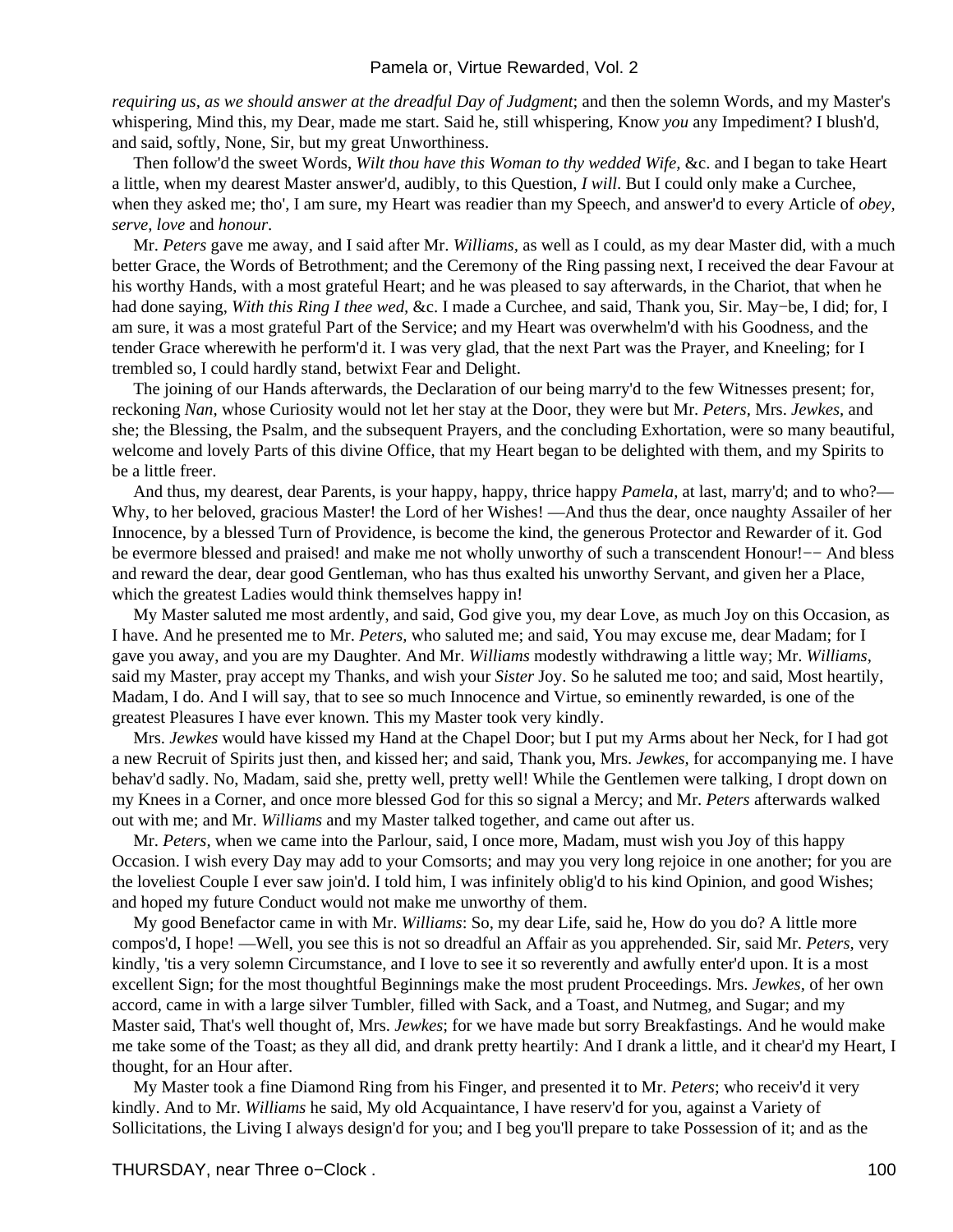doing it may be attended with some Expence, pray accept of this towards it; and so he gave him (as he told me afterwards it was) a Bank Note of 50*l.*

 So did this generous good Gentleman bless us all, and me in particular; for whose sake he was as bounteous as if he had marry'd one of the noblest Fortunes.

 So he took his Leave of the Gentlemen, recommending Secrecy again, for a few Days, and they left him; and none of the Servants suspected any thing, as Mrs. *Jewkes* believes. And then I threw myself at his Feet, blessing God, and blessing him for his Goodness, and he overwhelm'd me with Kindness; calling me his sweet Bride, and twenty lovely Epithets, that swell my grateful Heart beyond the Power of Utterance.

 He afterwards led me to the Chariot; and we took a delightful Tour round the neighbouring Villages; and he did all he could, to dissipate those still perverse Anxieties that dwell upon my Mind, and, do what I can, spread too thoughtful an Air, as he tells me, over my Countenance.

 We came home again by half an Hour after One; and he was pleasing himself with thinking, not to be an Hour out of my Company this blessed Day, that (as he was so good as to say) he might inspire me with a Familiarity that should improve my Confidence in him, when he was told, that a Footman of Sir *Charles Hargrave* had been here, to let him know, that his Master, and two other Gentlemen, were on the Road to take a Dinner with him, in their Way to *Nottingham*.

 He was heartily vex'd at this, and said to me, He should have been glad of their Companies at any other Time; but that it was a barbarous Intrusion now; and he wish'd they had been told he would not be at home at Dinner: And besides, said he, they are horrid Drinkers, and I shan't be able to get them away to Night, perhaps; for they have nothing to do, but travel round the Country, and beat up their Friends Quarters all the Way; and 'tis all one to them, whether they stay a Night, or a Month, at a Place. But, added he, I'll find some way, if I can, to turn them off, after Dinner.— Confound them, said he, in a violent Pet, that they should come this Day, of all the Days in the Year!

 We had hardly alighted, and got in, before they came; three mad Rakes they seem'd to be, as I looked out of the Window, setting up a Hunting−note, as soon as they came to the Gate, that made the Court−yard echo again, and smacking their Whips in Concert.

 So I went up to my Chamber, and saw (what made my Heart throb) Mrs. *Jewkes's* officious Pains to put the Room in Order for a Guest, that however welcome, as now my Duty teaches me to say, is yet dreadful to me to think of. So I refuged myself in my Closet, and had recourse to Pen and Ink, for my Amusement, and to divert my Anxiety of Mind. —If one's Heart is so sad, and one's Apprehensions so great, where one so extremely loves, and is so extremely obliged; What must be the Case of those poor Maidens, who are forced, for sordid Views, by their tyrannical Parents, or Guardians, to marry the Man they almost hate, and, perhaps, to the Loss of the Man they most love? O that is a sad thing indeed!— And what have not such cruel Parents to answer for? and what do not such poor innocent Victims suffer?— But, blessed be God, this Lot is far from being mine!

 My good Master, for I cannot yet have the Presumption to call him by a more tender Epithet, came up to me; and said, Well, I just came to ask my dear Bride! (O the charming, charming Word!) how she does? I see you are writing, my Dear, said he: These consounded Rakes are half mad, I think, and will make me so! However, said he, I have order'd my Chariot to be got ready, as if I was under an Engagement five Miles off, and will set them out of the House, if possible; and then ride round, and come back, as soon as I can get rid of them. I find, said he, Lady *Davers* is full of our Affairs. She has taken great Freedoms with me before Sir *Charles*; and they have all been at me, without Mercy; and I was forced to be very serious with them, or else they would have come up to have seen you, as I would not call you down.— He kissed me, and said, I shall quarrel with them, if I can't get them away; for I have lost two or three precious Hours with my Soul's Delight; and so he went down.

 Mrs. *Jewkes* ask'd me to walk down to Dinner in the little Parlour. I went down, and she was so complaisant as to offer to wait upon me at Table; and would not be persuaded, without Difficulty, to sit down with me. But I insisted she should; For, said I, it would be very extraordinary if one should so soon go into such Distance, Mrs. *Jewkes*! — Whatever the Station of our good Master may require of me, added I, I hope I shall always conduct myself in such a manner, that Pride and Insolence shall bear no Part in my Character. You are very good, Madam, said she; but I will always know my Duty to my Master's Lady. —Why then, reply'd I, if I must take State upon me so early, Mrs. *Jewkes,* let me exact from you what you call your Duty; and sit down with me when I desire you. This prevailed upon her; and I made shift to eat a bit of Apple−pie, and a little Custard; but I had no Appetite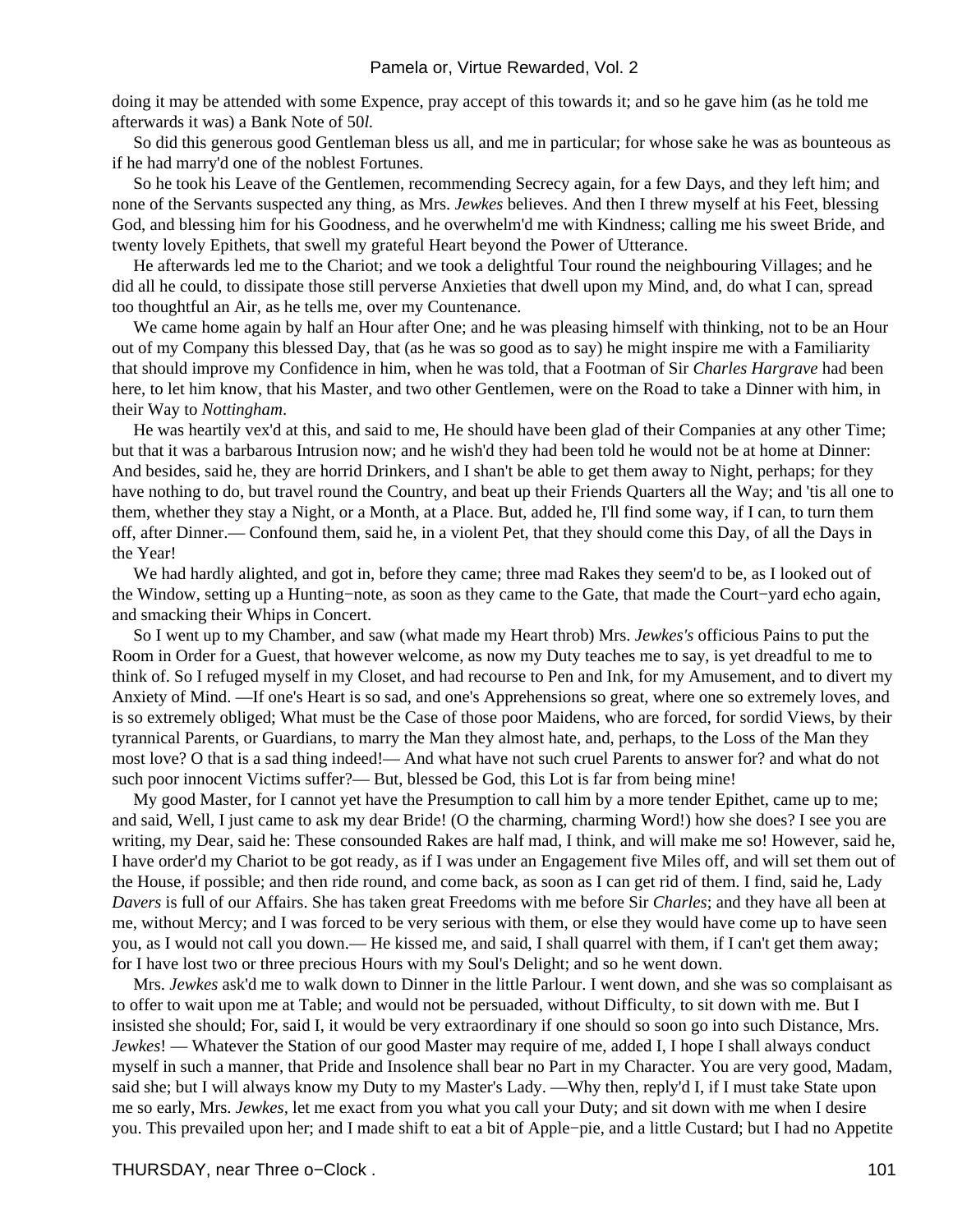to any thing else.

 My good Master came in again, and said, Well, thank my Stars! these Rakes are going now; but I must set out with them; and I chuse my Chariot; for if I took Horse, I should have Difficulty to part with them; for they are like a Snow−ball, and intend to gather Company as they go, to make a merry Tour of it for some Days together. We both got up, when he came in; Fie, *Pamela,* said he! why this Ceremony now? —Sit still, Mrs. *Jewkes*!— Nay, Sir, said she, I was loth to sit down, but my Lady would have me!— She is very right, Mrs. *Jewkes,* said my Master, and tapp'd me on the Cheek; for we are not yet half marry'd; and so she is not above half your Lady yet! —Don't look so down, don't be so silent, my Dearest, said he; why, you hardly spoke twenty Words to me all the time we were out together. Something I will allow for your bashful Sweetness; but not too much. —Mrs. *Jewkes,* have you no pleasant Tales to tell my *Pamela,* to make her smile, till I return? —Yes, Sir, said she, I could tell twenty pleasant Stories; but my Lady is too nice to hear them; and yet, I hope, I should not be shocking neither. Ah! poor Woman! thought I; thy chastest Stories will make a modest Person blush, if I know thee; and I desire to hear none of them. My Master said, Tell her one of the shortest you have, in my Hearing. Why, Sir, said she, I knew a bashful young Lady, as Madam may be, marry'd to ——− Dear Mrs. *Jewkes,* interrupted I, no more of your Story, I beseech you! I don't like the Beginning of it. Go on, Mrs. *Jewkes,* said my Master. No, pray, Sir, don't require it, said I; pray don't. Well, said he, then we'll have it another time, Mrs. *Jewkes*.

 And so *Abraham* coming to tell him, the Gentlemen were going, and his Chariot was ready; Thank God, said he; and went to them, and sat out with them. I took a Turn in the Garden, with Mrs. *Jewkes,* after they were gone: And having walked a−while, I said, I should be glad of her Company down the Elm−walk, to meet the Chariot: For, Oh! I know not how to look up at him, when he is with me; nor how to bear his Absence, when I have Reason to expect him! What a strange Contradiction there is in this unaccountable Passion!

What a different Aspect every thing in and about this House bears now, to my thinking, to what it once had! The Garden, the Pond, the Alcove, the Elm−walk. But, Oh! my Prison is become my Palace; and no wonder every thing wears another Face! We sat down upon the broad Style, leading towards the Road, and Mrs. *Jewkes* was quite another Person to me, to what she was the last time I sat there!

 At last by best Beloved return'd, and alighted there. What, my *Pamela*! (said he, and kissed me) brings you this way? I hope, to meet me? —Yes, Sir, said I. That's kind, indeed, said he; but why that averted Eye?—that down−cast Countenance, as if you was afraid of me? You must not think so, Sir, said I. Revive my Heart then, said he, with a more chearful Aspect; and let that over−anxious Sollicitude which appears in the charmingest Face in the World, be chased from it.— Have you, my dear Girl, any Fears that I can dissipate; any Doubts that I can obviate; any Hopes that I can encourage; any Request that I can gratify? Speak, my dear *Pamela*; and if I have Power, *but* speak, and to purchase one Smile, it shall be done!

 I cannot, Sir, said I, have any Fears, any Doubts, but that I shall never be able to deserve all your Goodness. I have no Hopes, but that my future Conduct may be agreeable to you, and my determined Duty well accepted. Nor have I any Request to make, but that you will forgive all my Imperfections; and, among the rest, this foolish Weakness, that makes me seem to you, after all the generous Things that have passed, to want this further Condescension, and these kind Assurances. But, indeed, Sir, I am oppress'd by your Bounty; my Spirits sink under the Weight of it; and the Oppression is still the greater, as I see not how, possibly, in my whole future Life, by all I can do, to merit the least of your Favours.

 I know your grateful Heart, said he, but remember, my Dear, what the Lawyers tell us, That Marriage is the highest Consideration which the Law knows. And this, my sweet Bride, has made you mine, and me yours; and you have the best Claim in the World to share my Fortune with me. But, set that Consideration aside, what is the Obligation you have to me? Your Mind is pure as that of an Angel, and as much transcends mine. Your Wit and your Judgment, to make you no Compliment, are more than equal to mine: You have all the Graces that Education can give a Woman; improv'd by a Genius which makes those Graces natural to you. You have a Sweetness of Temper, and a noble Sincerity, beyond all Compare; and in the Beauty of your Person, you excel all the Ladies I ever saw. Where then, my Dearest, is the Obligation, if not on my side to you? —But to avoid these Comparisons, let us talk of nothing henceforth but Equality; for if you will set the Riches of your Mind, and your unblemished Virtue, against my Fortune, (which is but an accidental Good, as I may call it, and all I have to boast of) the Condescension will be yours; and I shall not think I can possibly deserve you, till, after your sweet Example, my future Life shall become nearly as blameless as yours.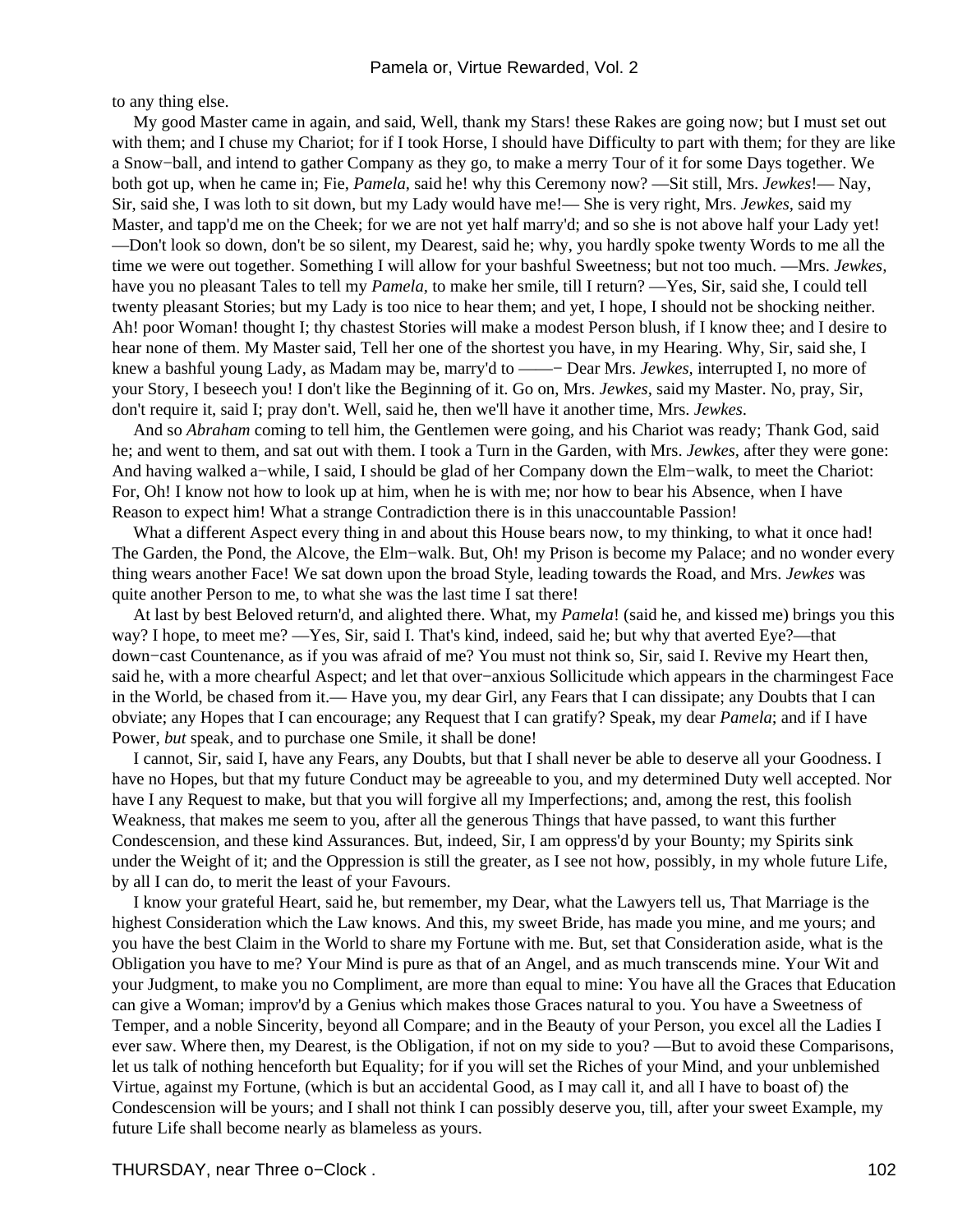#### Pamela or, Virtue Rewarded, Vol. 2

 O Sir, said I, what Comfort do you give me, that, instead of my being in Danger of being insnared by the high Condition to which your Goodness has exalted me, you make me hope, that I shall be confirm'd and improv'd by you; and that we may have a Prospect of perpetuating each other's Happiness, till Time shall be no more! —But, Sir, I will not, as you once caution'd me, be too serious. I will resolve, with these sweet Encouragements, to be, in every thing, what you would have me be! And I hope I shall, more and more, shew you that I have no Will but yours. He kissed me very tenderly, and thanked me for this kind Assurance, as he called it. And so we enter'd the House, Mrs. *Jewkes* having left us as soon as my Master alighted.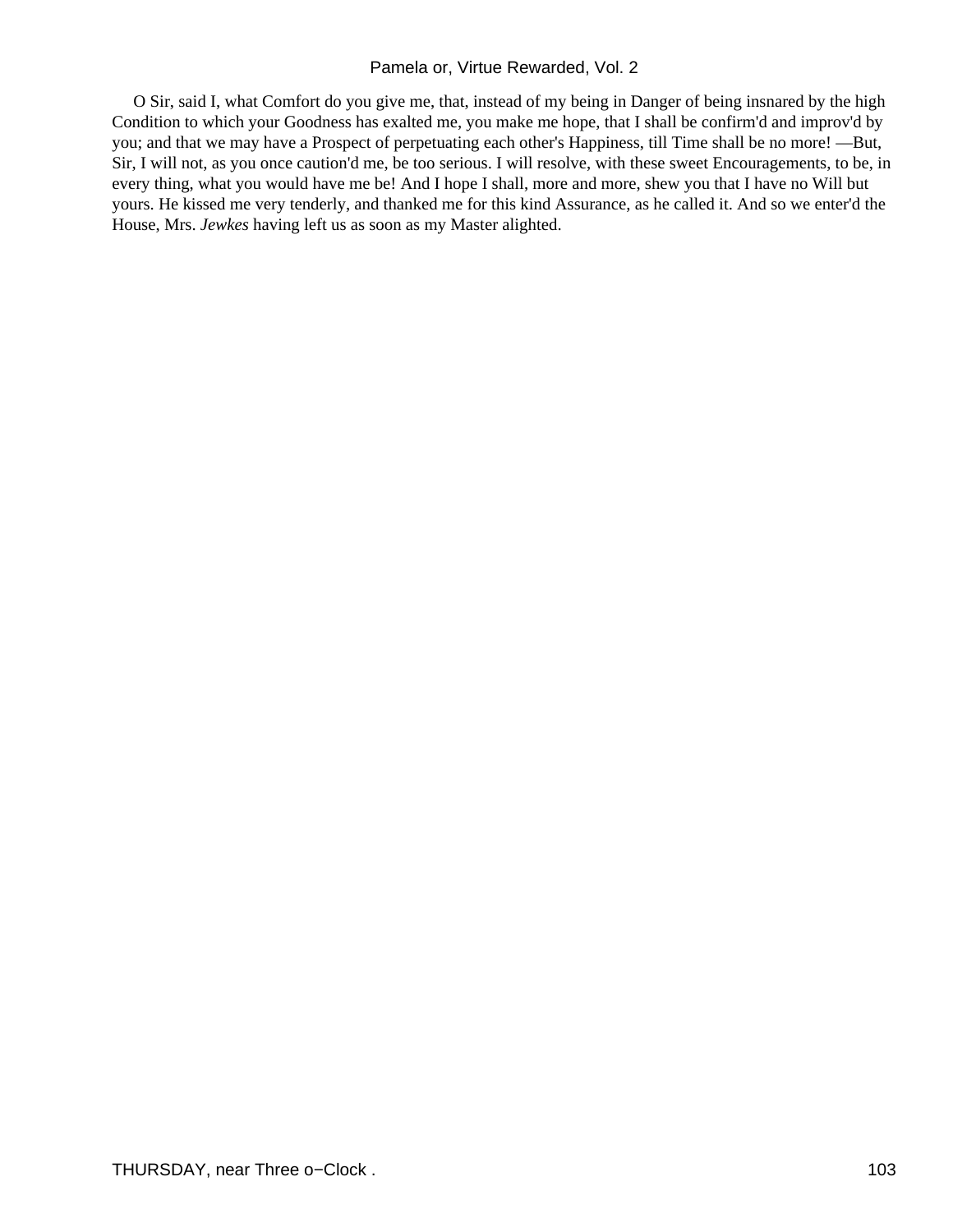## **Eight o'Clock at Night.**

 Now these sweet Assurances, my dear Father and Mother, you will say, must be very Consolatory to me, and voluntierly on his Side, all that could be wish'd for on mine; and I was resolved, if possible, to subdue my idle Fears and Apprehensions.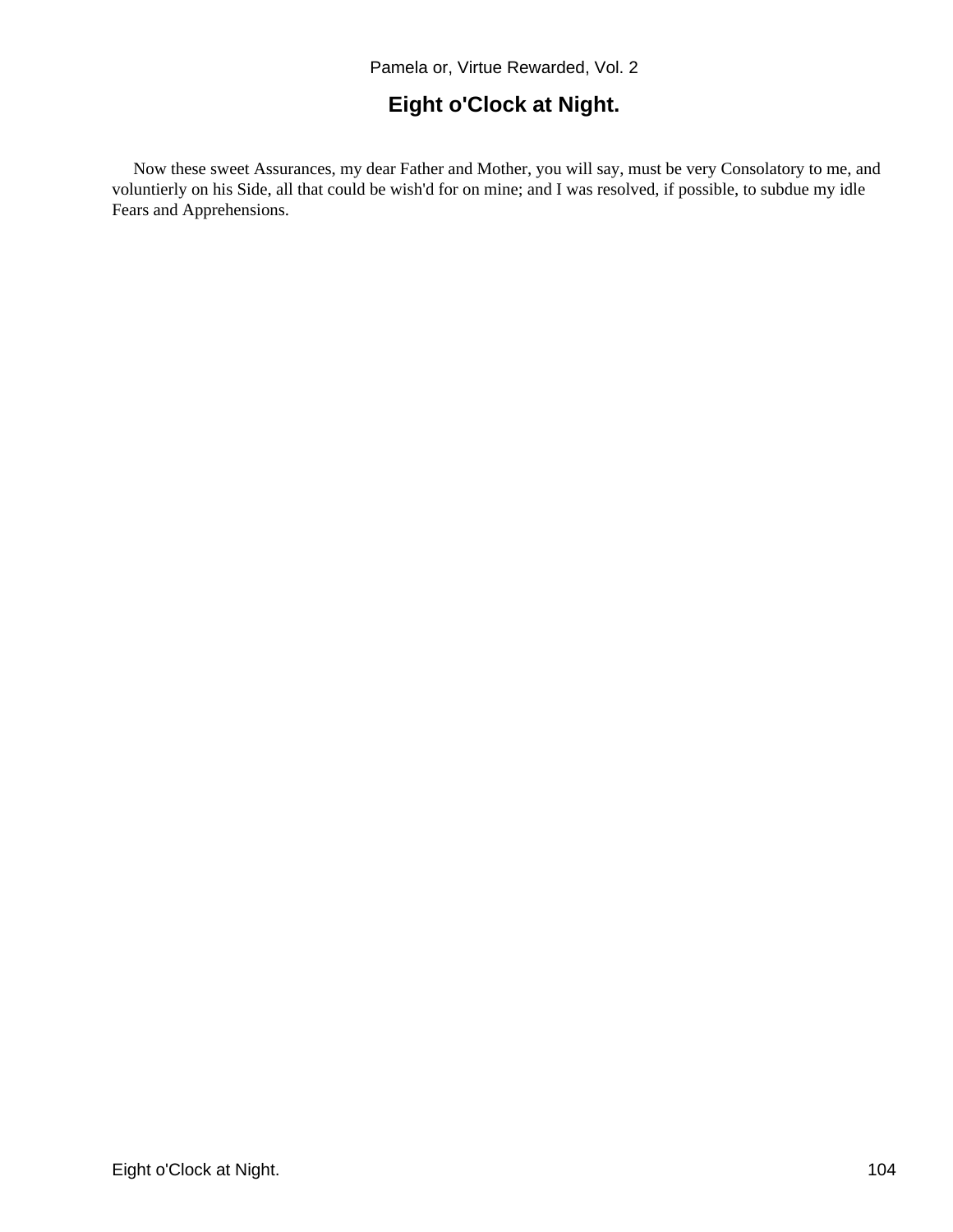## **Ten o'Clock at Night.**

 As we sat at Supper, he was generously kind to me, as well in his Actions as Expressions. He took notice, in the most delicate manner, of my Endeavour to conquer my Foibles, and said, I see, with Pleasure, my dear Girl strives to comport herself in a manner suitable to my Wishes: I see even thro' the sweet tender Struggles of your over−nice Modesty, how much I owe to your Desire of obligeing me. As I have once told you, that I am the Conquest more of your Virtue than your Beauty; so, not one alarming Word or Look shall my beloved *Pamela* hear or see, to give her Reason to suspect the Truth of what I aver. You may the rather believe me, continued he, as you may see the Pain I have to behold any thing that concerns you, even tho' your Concern be causeless. And yet I will indulge my dear Girl's bashful Weakness so far, as to own that so pure a Mind may suffer from Apprehension, on so important a Change as this; and I can therefore be only displeased with such Part of your Conduct, as may make your Sufferings greater than my own; when I am resolved, thro' every Stage of my future Life, in all Events, to study to make them less.

 After Supper, of which, with all his sweet Persuasions, I could hardly taste, he made me drink two Glasses of Champaign, and afterwards a Glass of Sack; which he kindly forced upon me, by naming your Healths: And as the Time of retiring drew on, he took notice, but in a very delicate manner, how my Colour went and came; and how foolishly I trembled. Nobody, surely, in such delightful Circumstances, ever behav'd so silly!— And he said, My dearest Girl, I fear you have had too much of my Company for so many Hours together; and would better recollect yourself, if you retir'd for half an Hour to your Closet.

 I wished for this, but durst not say so much, lest he should be angry; for, as the Hours grew on, I found my Apprehensions increase, and my silly Heart was the unquieter, every time I could lift up my Eyes to his dear Face; so sweetly terrible did he appear to my Apprehensions. I said, You are all Goodness, dear Sir; and I boldly kissed his dear Hand, and pressed it to my Lips, with both mine. And he saluting me very fervently, gave me his Hand, seeing me hardly able to stand, and led me to my Chamber−door, and then most generously withdrew.

 I went to my Closet; and the first thing I did, on my Knees, again thanked God for the Blessing of the Day; and besought his Divine Goodness to conduct my future Life in such a manner, as should make me a happy Instrument of his Glory. After this, being now left to my own Recollection, I grew a little more assured and lightsome; and the Pen and my Paper being before me, I amused myself with writing thus far.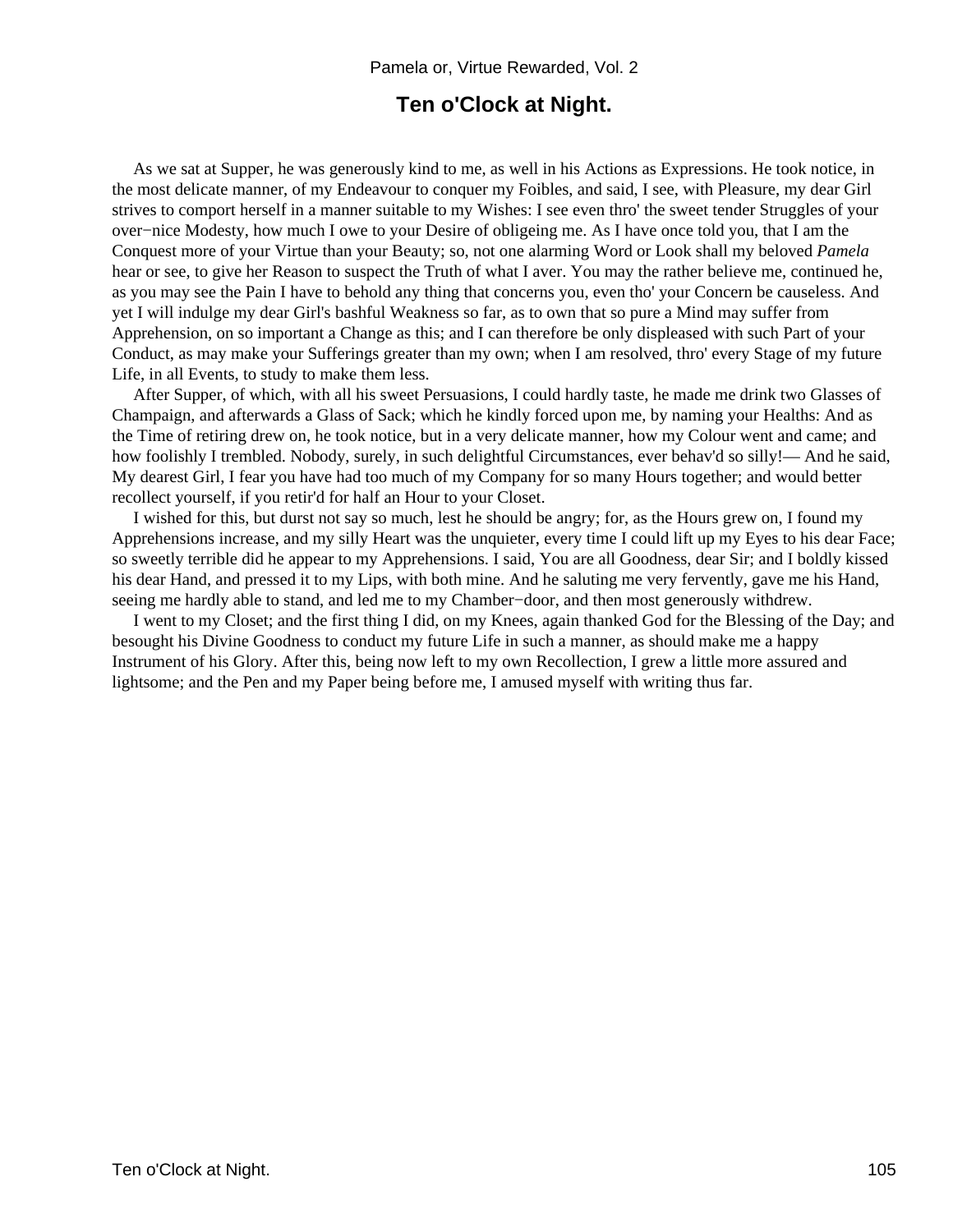# **Eleven o'Clock Thursday Night.**

 Mrs. *Jewkes* being come up with a Message, desiring to know, whether her Master may attend upon me in my *Closet*; and hinting to me, that, however, she believed, he did not expect to find me *there,* I have sent Word, that I beg he would indulge me one Quarter of an Hour.— So, committing myself to the Mercies of the Almighty, who has led me thro' so many strange Scenes of Terror and Affrightment, to this happy, yet awful Moment, I will wish you, my dear Parents, a good Night; and tho' you will not see this in time, yet I know I have your hourly Prayers; and therefore cannot fail of them now. So, Good−night, Good−night! God bless you, and God bless me. *Amen, Amen,* if it be his blessed Will, subscribes

*Your ever dutiful Daughter!*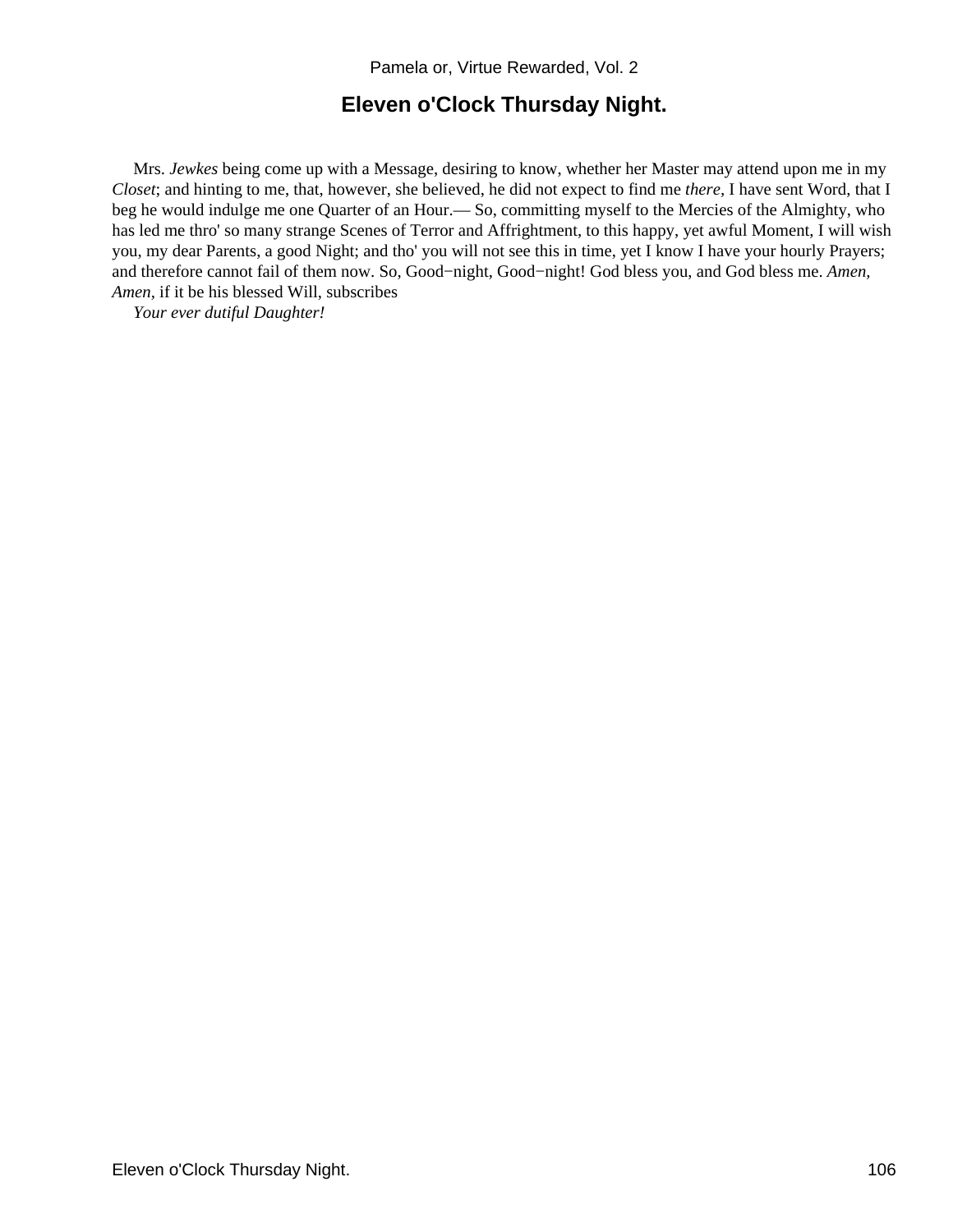# **FRIDAY Evening.**

 O How this dear, excellent Man indulges me in every thing! Every Hour he makes me happier, by his sweet Condescension, than the former. He pities my Weakness of Mind, allows for all my little Foibles, endeavours to dissipate my Fears; his Words are so pure, his Ideas so chaste, and his whole Behaviour so sweetly decent, that never, surely, was so happy a Creature as your *Pamela*! I never could have hoped such a Husband could have fallen to my Lot! And much less, that a Gentleman, who had allow'd himself in Attempts, that now I will endeavour to forget for ever, should have behav'd with so very delicate and unexceptionable a Demeanour. No light, frothy Jests drop from his Lips; no alarming Railleries; no offensive Expressions, nor insulting Airs, reproach or wound the Ears of your happy, thrice happy Daughter. In short, he says every thing that may embolden me to look up, with Pleasure, upon the generous Author of my Happiness.

 At Breakfast, when I knew not how to see him, he embolden'd me by talking of *you,* my dear Parents; a Subject, he generously knew, I could talk of: And gave me Assurances, that he would make you both happy. He said, he would have me send you a Letter, to acquaint you with my Nuptials; and, as he could make Business that way, *Thomas* should carry it purposely, as to−morrow. Nor will I, said he, my dear *Pamela,* desire to see your Writings, because I told you I would not; for now will I, in every thing, religiously keep my Word with my dear Spouse (O the dear delightful Word!); and you may send all your Papers to them, from those they have, down to this happy Moment; only let me beg they will preserve them, and let me have them when they have read them, as also those I have not seen; which, however, I desire not to see till then; but then shall take it for a Favour, if you will grant it.

 It will be my Pleasure, as well as my Duty, Sir, said I, to obey you in every thing. And I will write up to the Conclusion of this Day, that they may see how happy you have made me.

 I know you will both join with me to bless God for his wonderful Mercies and Goodness to you, as well as to me: For he was pleased to ask me particularly after your Circumstances, and said, he had taken notice that I had hinted, in some of my first Letters, that you ow'd Money in the World; and he gave me Fifty Guineas, and bid me send them to you in my Pacquet, to pay your Debts, as far as they would go; and that you would quit your present Business, and put youself, and my dear Mother, into a creditable Appearance; and he would find a better Place of Abode for you than that you had, when he returned to *Bedfordshire*. O how shall I bear all these exceeding great and generous Favours!— I send them, wrapt up, Five Guineas in a Parcel, in double Papers.

 To me he gave no less than One hundred Guineas more; and said, I would have you, my Dear, give Mrs. *Jewkes*, when you go away from hence, what you think fit, out of these, as from yourself!— Nay, good dear Sir, said I, let that be what you please. Give her then, said he, Twenty Gineas, as a Compliment on your Nuptials. Give *Colbrand* Ten Guineas: Give the two Coachmen, Five Guineas each; to the two Maids at this House, Five Guineas each: Give *Abraham* Five Guineas: Give *Thomas* Five Guineas; and give the Gardeners, Grooms and Helpers, Twenty Guineas among them. And when, said he, I return with you to the other House, I will make you a suitable Present, to buy you such Ornaments as are fit for my beloved Wife to appear in. For now, my *Pamela,* continu'd he, you are not to mind, as you once proposed, what other Ladies will say; but to appear as my Wife ought to do. Else it will look as if what you thought of, as a Means to avoid the Envy of others of your Sex, was a wilful Slight in me, which, I hope, I never shall be guilty of; and I will shew the World, that I value you as I ought, and as if I had marry'd the first Fortune in the Kingdom: And why should it not be so? When I know none of the first Quality that matches you in Excellence?

 He saw I was at a Loss for Words, and said, I see, my dearest Bride! my Spouse! my Wife! my *Pamela*! your grateful Confusion And kissing me, as I was going to speak, I will stop your dear Mouth, said he: You shall not so much as thank me; for when I have done ten times more than this, I shall but poorly express my Love for so much Beauty of Mind, and Loveliness of Person; which thus, said he, and clasped me to his generous Bosom, I can proudly now call my own!— O how can I think of any thing, but returned Love, Joy and Gratitude!

 And thus generously did he banish from my Mind those painful Reflections, and bashful Apprehensions, that made me dread to see him, for the first time this Day, when I was called to attend him at Breakfast, and made me all Ease, Composure and Tranquillity.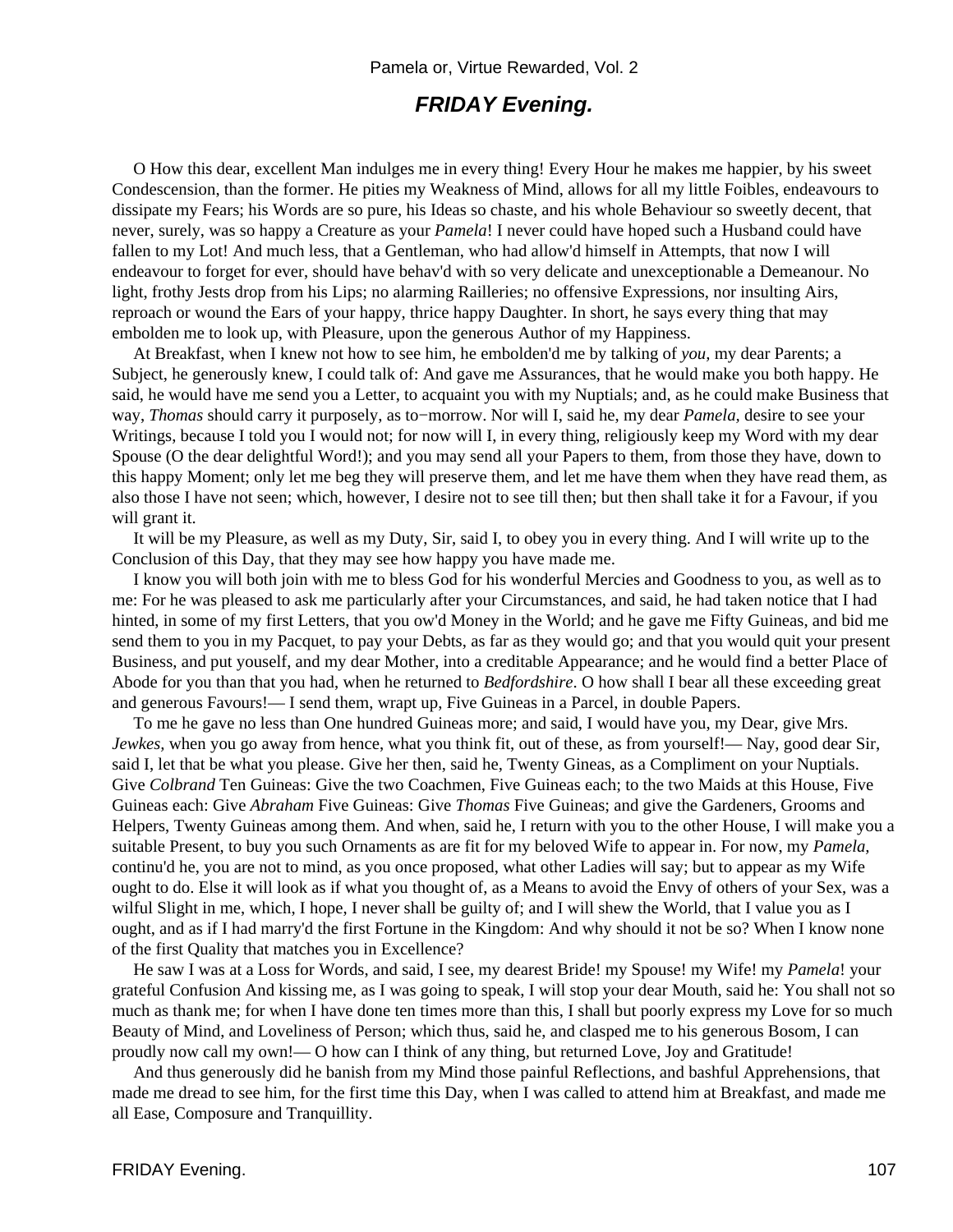### Pamela or, Virtue Rewarded, Vol. 2

 He then, thinking I seem'd somewhat thoughtful, proposed a little Turn in the Chariot, till Dinnertime; and this was another sweet Relief to me; and he diverted me with twenty agreeable Relations, of what Observations he had made in his Travels; and gave me the Characters of the Ladies and Gentlemen in his other Neighbourhood; telling me whose Acquaintance he would have me most cultivate; and when I mention'd Lady *Davers,* with Apprehension, he said, To be sure I love my Sister dearly, notwithstanding her violent Spirit; and I know she loves me; and I can allow a little for her Pride, because I know what once my own was; and because she knows not my *Pamela,* and her Excellencies, as I do. But you must not, my Dear, forget what belongs to your Character, as my Wife, nor meanly stoop to her; tho' I know you will chuse, by Softness, to try to move her to a proper Behaviour. But it shall be my Part to see that you do not yield too much.

 However, continued he, as I would not publickly declare my Marriage here, I hope she won't come near us till we are in *Bedfordshire* ; and then, when she knows we are marry'd, she will keep away, if she is not willing to be reconcil'd; for she dare not, surely, come to quarrel with me, when she knows it is done; for that would have an hateful and wicked Appearance, as if she would try to make Differences between Man and Wife. —But we will have no more of this Subject, nor talk of any thing, added he, that shall give Concern to my Dearest. And so he changed the Talk to a more pleasing Subject, and said the kindest and most soothing things in the World.

 When we came home, which was about Dinnertime, he was the same obliging, sweet Gentleman; And, in short, is studious to shew, on every Occasion, his generous Affection to me. And, after Dinner, he told me, he had already wrote to his Draper, in Town, to provide him new Liveries; and to his late Mother's Mercer, to send him down Patterns of the most fashionable Silks, for my Choice. I told him, I was unable to express my Gratitude for his Favours and Generosity; and as he knew best what befitted his own Rank and Condition, I would wholly remit myself to his good Pleasure; but, by all his repeated Bounties to me, of so extraordinary a Nature, I could not but look forward with Awe, upon the Condition to which he had exalted me; and now I feared I should hardly be able to act up to it in such a manner as should justify the Choice he had condescended to make. But that, I hoped, I should have not only his generous Allowance for my Imperfections, which I could only assure him should not be wilful ones, but his kind Instructions; and that as often as he observ'd any Part of my Conduct such as he would have alter'd, and could not intirely approve, that he would let me know it; and I would think his Reproofs of beginning Faults the kindest and most affectionate things in the World; because they would keep me from committing greater; and be a Means to continue to me the Blessing of his good Opinion.

 He answer'd me in the kindest manner; and assured me, That nothing should ever lie upon his Mind which he would not reveal, and give me an Opportunity either of convincing him, or being convinced myself.

 He then asked me, When I should be willing to go to the *Bedfordshire* House? I said, Whenever he pleased. Said he, We will come down hither again before the Winter, if you please, in order to cultivate the Acquaintance you have begun with Lady *Jones,* and Sir *Simon's* Family; and, if it please God to spare us to one another, in the Winter I will give you, as I promised, for two or three Months, my Company in *London*. And, I think, added he, if my Dear pleases, we will set out next Week, about *Tuesday,* for t'other House. I can have no Objection, Sir, said I, to any thing you propose; but how will you avoid Miss *Darnfora's* Sollicitation for an Evening, to dance? Why, said he, we can make *Monday* Evening do for that Purpose, if they won't excuse us. But, if you please, said he, I will invite Lady *Jones,* Mr. *Peters* and his Family, and Sir *Simon* and his Family, to my little Chapel, on *Sunday* Morning, and to stay Dinner with me; and then I will declare my Marriage to them, because my dear Life shall not leave this Country, with the least Reason for a Possibility of any body's doubting that it is so. Oh! how good this was! —But, indeed, his Conduct is all of a Piece, noble, kind, and considerate! What a happy Creature, by God's Goodness, am I!— And then, may−be, said he, they will excuse us till we return into this County again, as to the Ball. Is there any thing, added he, that my beloved *Pamela* has still to wish? if you have, freely speak.

 Hitherto, my dearest Sir, reply'd I, you have not only prevented my Wishes, but my Hopes, and even my Thoughts. And yet I must own, since your kind Command of speaking my Mind, seems to shew that you expect from me, I should say something, that I have only one or two things to wish more, and then I shall be too happy. Say, said he, what they are? Sir, proceeded I, I am, indeed, ashamed to ask any thing, lest it should not be agreeable to you; and lest it should look as if I was taking Advantage of your kind Condescensions to me, and knew not when to be satisfy'd!

 I will only tell you, *Pamela,* said he, that you are not to imagine, that these things which I have done, in hopes of obliging you, are the sudden Impulses of a *new* Passion for you. But, if I can answer for my own Mind, they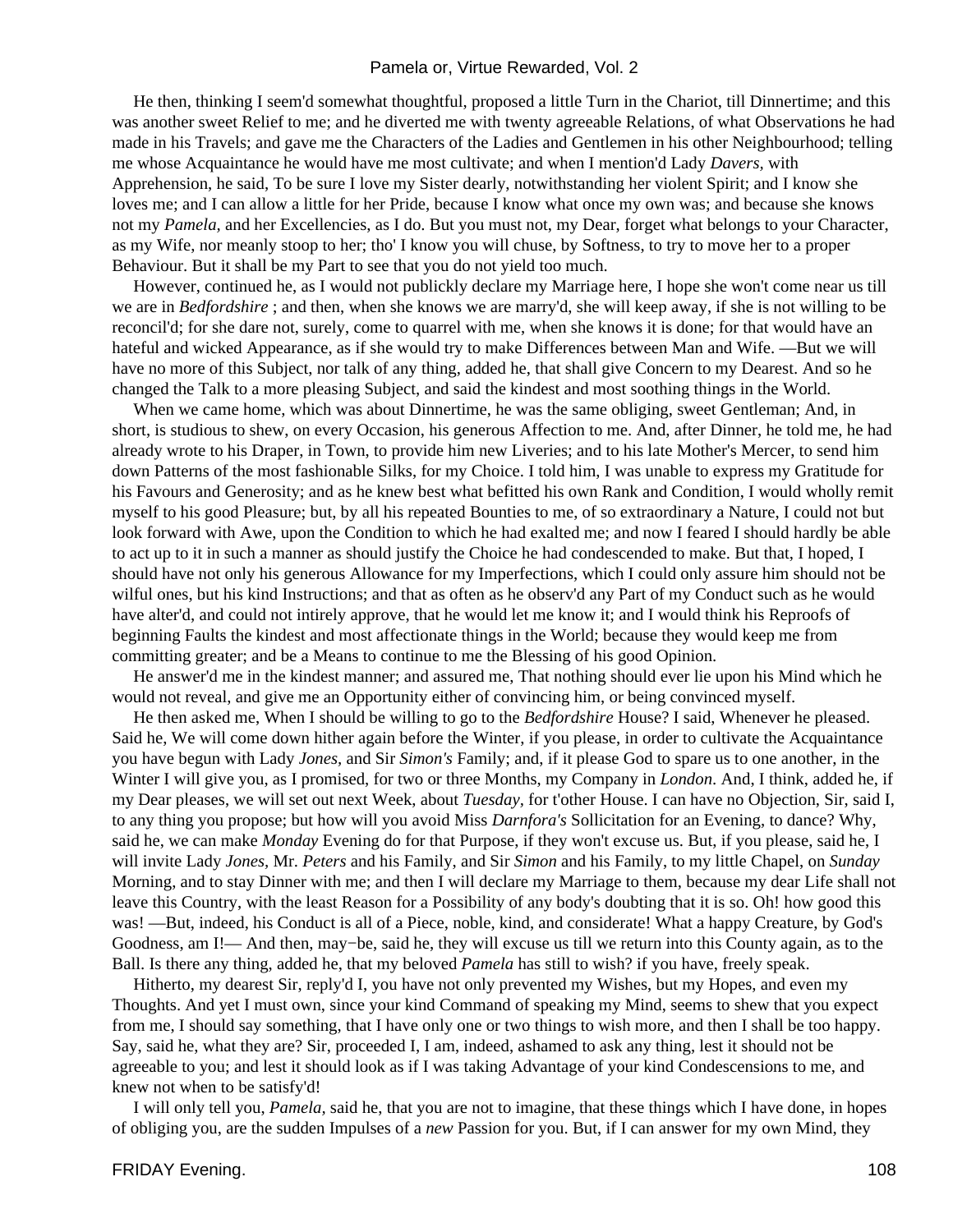proceed from a regular and uniform Desire of obliging you; which, I hope, will last as long as your Merit lasts; and that, I make no doubt, will be as long as I live; and I can the rather answer for this, because I really find so much Delight in myself in my present way of Thinking and Acting, as infinitely over−pays me; and which, for that Reason, I am likely to continue for *both* our sakes. My beloved *Wife,* therefore, said he, for, methinks, I am grown fond of a Name I once despised, may venture to speak her Mind; and I will promise, that, so far as it is agreeable to me, and I chearfully can, I will comply; and you will not insist upon it, if that cannot be the Case.

 To be sure, Sir, said I, I ought not, neither will I. And now you embolden me to become an humble Petitioner; and that, as I ought, upon my Knees, for the reinstating such of your Servants, as I have been the unhappy Occasion of their disobliging you. He raised me up, and said, My beloved *Pamela* has too often been in this suppliant Posture to me, to permit it any more. Rise, my Fairest, and let me know whom, in particular, you would reinstate; and he kindly held me in his Arms, and pressed me to his beloved Bosom. Mrs. *Jervis,* Sir, said I, in the first place; for she is a good Woman; and the Misfortunes she has had in the World, make your Displeasure most heavy to her.

 Well, said he, who next? Mr. *Longman,* Sir, said I; and, I am sure, kind as they have been to me, yet would I not ask it, if I could not vouch for their Integrity, and if I did not think it was my dear Master's Interest to have such good Servants.

 Have you any thing further? said he. —Sir, said I, your good old Butler, who has so long been in your Family, before the Day of your happy Birth; I would, if I might, become an Advocate for!

 Well, said he, I have only to say, That had not Mr. *Longman,* and Mrs. *Jervis,* and *Jonathan* too, joined in a Body, in a bold Appeal to Lady *Davers,* which has given her the insolent Handle she has taken to intermeddle in my Affairs, I could easily have forgiven all the rest of their Conduct; tho' they have given their Tongues no little Licence about me; but I could have forgiven them, because I desire every body to love you; and it is with Pride that I observe the Opinion and Love of them, and every body else that knows you, justify my own.— But yet, I will forgive even this, because my *Pamela* desires it; and I will send a Letter myself, to tell *Longman* what he owes to your Interposition, if the Estate he has made in my Family, does not set him above the Acceptance of it. And, as to Mrs. *Jervis,* do you, my Dear, write a Letter to her, and give her your Commands, instantly, on the Receipt of it, to go and take Possession of her former Charge; for now, my dearest Girl, she will be more immediately your Servant; and I know you love her so well, that you'll go thither with the more Pleasure, to find her there. —But don't think, added he, that all this Compliance is to be for nothing. Ah! Sir, said I, tell me but what I can do, poor as I am in Power, but rich in Will; and I will not hesitate one Moment. Why then, said he, of your own Accord, reward me for my chearful Compliance, with one sweet Kiss. —I instantly said, Thus then, dear Sir, will I obey; and, Oh! you have the sweetest and most generous way in the World, to make that a Condition, which gives me double Honour, and adds to my Obligations. And so I clasped my Arms about his Neck, and was not ashamed to kiss him once, and twice, and three times, once for every forgiven Person.

 Now, my dearest *Pamela,* said he, what other things have you to ask? Mr. *Williams* is already taken Care of; and, I hope, will be happy. —Have you nothing to say for *John Arnold*?

Why, dear Sir, said I, you have seen the poor Fellow's Penitence in my Letters. —Yes, my Dear, so I have; but that is his Penitence for his having serv'd me, against you; and, I think, when he would have betray'd me afterwards, he deserves nothing to be said or done for him by either.

 But, dear Sir, said I, this is a Day of Jubilee; and the less he deserves, poor Fellow, the more will be your Goodness. And let me add one Word; That as he was divided in his Inclinations between his Duty to you, and good Wishes to me, and knew not how to distinguish between the one and the other, when he finds us so happily united by your great Goodness to me, he will have no more Puzzles in his Duty; for he has not failed in any other Part of it; but, I hope, will serve you faithfully for the future.

 Well then, suppose I put Mrs. *Jewkes* in a good way of Business, in some Inn, and give her *Fohn* for a Husband? And then your Gypsey Story will be made out, that she will have a Husband younger than herself.

 You are all Goodness, Sir, said I. I can freely forgive poor Mrs. *Jewkes,* and wish her happy. But permit me, Sir, to ask, Would not this look like a very heavy Punishment to poor *Fohn*? —And as if you could not forgive him, when you are so generous to every body else?

 He smiled, and said, O my *Pamela,* this for a forgiving Spirit, is very severe upon poor *Jewkes*: But I shall never, by the Grace of God, have any more such trying Services to put him or the rest upon; and if *you* can forgive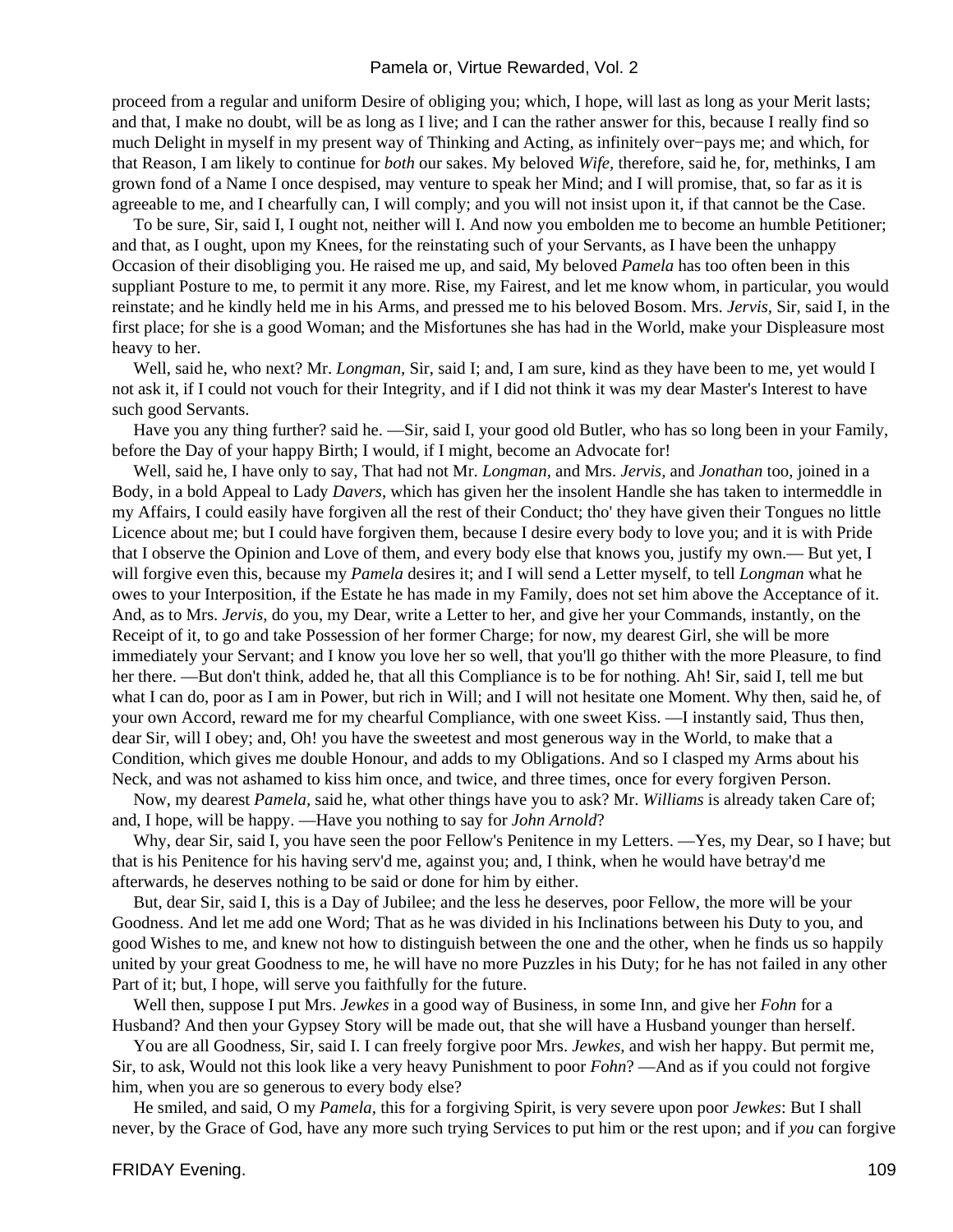him, I think *I* may; and so *Fohn* shall be at your Disposal. And now let me know, what my *Pamela* has further to wish?

 O my dearest Sir, said I, not one single Wish more has your grateful *Pamela*. My Heart is overwhelm'd with your Goodness! Forgive these Tears of Joy, added I! —You have left me nothing to pray for, but that God will bless you with Life, and Health, and Honour, and continue to me the Blessing of your Esteem; and I shall then be the happiest Creature in the World.

 He clasped me in his Arms, and said, You cannot, my dear Life, be so happy in me, as I am in you. O how heartily I despise all my former Pursuits and headstrong Appetites! what Joys, what Joys, flow from virtuous Love! Joys which the narrow Soul of the Libertine cannot take in, nor his Thought conceive! —And which I myself, whilst a Libertine, had not the least Notion of!

 But, said he, I expected, my dear Spouse, my *Pamela,* had something to ask for herself: But since all her own Good is absorbed in the Delight her generous Heart takes in promoting that of others, it shall be my Delight to prevent her Wishes, and to study to make her Care for herself unnecessary, by my anticipating Kindness.

 In this manner, my dear Parents, is your happy Daughter blessed in a Husband! O how my exulting Heart leaps at the dear, dear Word! —And I have nothing to do, but to be humble, and to look up with Gratitude to the all−gracious Dispenser of these Blessings!

 So, with a thousand Thanks, I afterwards retired to my Closet, to write you thus far. And having compleated what I purpose for this Pacquet, and put up the kind, obliging Present, I have nothing more to say, but that I hope soon to see you both, and receive your Blessings on this happy, thrice happy Occasion. And so, hoping for your Prayers, that I may preserve an humble and upright Mind to my gracious God, a dutiful Gratitude to my dear Master and Husband,—that I may long rejoice in the Continuance of these Blessings and Favours, and that I may preserve, at the same time, an obliging Deportment to every one else, I conclude myself,

Your ever dutiful and most happy Daughter, Pamela B——−.

O think it not my Pride, my dear Parents, that sets me on glorying in my Change of Name. Yours will be always dear to me, and what I shall never be ashamed of, I am sure! But yet— For such a Husband! —What shall I say, since Words are too faint to express my Gratitude and my Joy!

I have taken Copies of my Master's Letter to Mr. *Longman,* and mine to Mrs. *Jervis,* which I will send with the further Occurrences when I go to the other dear House, or give you when I see you, as I now hope soon to do.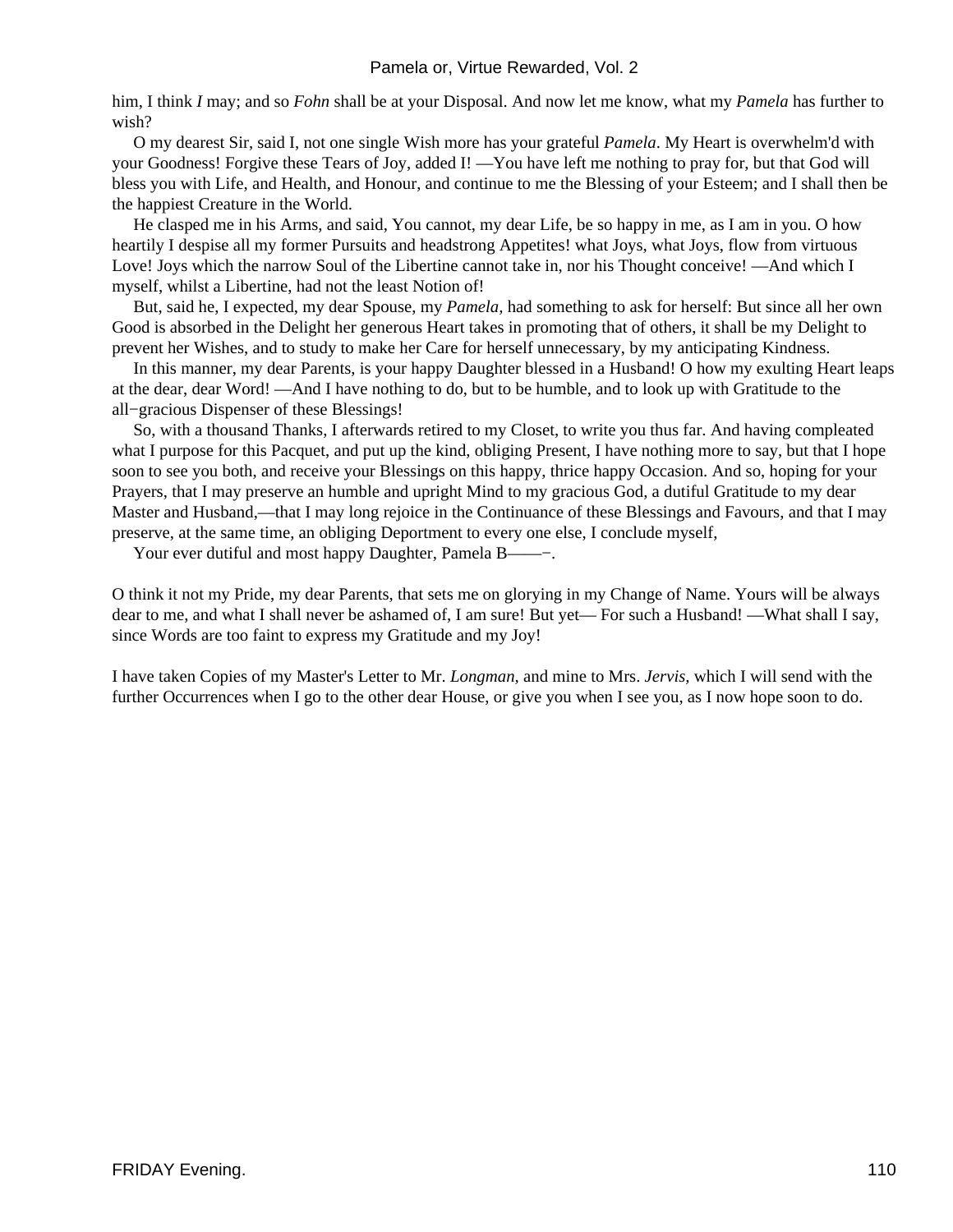## **SATURDAY**

#### *Morning, the Third of my happy Nuptials.*

 I Must still write on, till I come to be settled in the Duty of the Station to which I am so generously exalted, and to let you participate with me the transporting Pleasures that arise from my new Condition, and the Favours that are hourly heaped upon me by the best of Husbands. When I had got my Pacquet for you finish'd, I then set about writing, as he had kindly directed me, to Mrs. *Jervis*; and had no Difficulty till I came to sign my Name; and so I brought it down with me, when I was called to Supper, unsigned.

 My good Master, I hardly have yet the Courage to call him freely by a tenderer Name, had been writing to Mr. *Longman*; and he said, pleasantly, See here, my Dearest, what I have written to your *Somebody*. I read as follows:

 '*Mr.* Longman, I have the Pleasure to acquaint you, that last *Thursday* I was marry'd to my beloved *Pamela*. I have had Reason to be disobliged with you, and Mrs. *Jervis* and *Jonathan,* not for your Kindness to, and Regard for my dear Spouse, that now is, but for the manner in which you appealed to my Sister *Davers*; which has made a very wide Breach between her and me. But as it was one of her first Requests, that I would overlook what had past, and reinstate you all in your former Charges, I think myself obliged, without the least Hesitation, to comply with it. So, if you please, you may enter again upon an Office which you have always executed with unquestionable Integrity, and to the Satisfaction of

'*Yours,* &c.

'*Friday Afternoon*.

 'I shall set out next *Tuesday* or *Wednesday,* God willing, for *Bedfordshire*; and desire to find *Jonathan,* as well as you, in your former Offices; in which, I dare say, you'll have the more Pleasure, as you have such an early Instance of the Sentiments of my dear Wife, from whose Goodness you may expect every agreeable thing. She writes herself to Mrs. *Jervis*.'

 I thanked him most gratefully for his Goodness, and afterwards took the above Copy of it. And shew'd him my Letter to Mrs. *Jervis,* as follows:

 '*My dear Mrs*. Jervis, I have joyful Tidings to communicate to you. For Yesterday I was happily marry'd to the best of Gentlemen, yours and my beloved Master. I have only now to tell you, that I am inexpressibly happy: That my generous Benefactor denies me nothing, and even anticipates my Wishes. You may be sure I could not forget my dear Mrs. *Jervis*; and I made it my Request, and had it granted, as soon as asked, that you might return to the kind Charge, which you executed with so much Advantage to our Master's Interest, and so much Pleasure to all under your Direction. All the Power that is put into my Hands, by the most generous of Gentlemen, shall be exerted to make every thing easy and agreeable to you; and as I shall soon have the Honour of attending my beloved Spouse to *Bedfordshire,* it will be a very considerable Addition to my Delights, and to my unspeakable Obligations to the best of Men, to see my dear Mrs. *Jervis,* and to be received by her with that Pleasure, which I promise myself from her Affection. For I am, my dear good Friend, and always will be,

'*Yours, very affectionately and gratefully,* Pamela ———'

 He read this Letter, and said, 'Tis Yours, my Dear, and must be good: But don't you put your Name to it? Sir, said I, your Goodness has given me a Right to a very honourable one: But as this is the first Occasion of this kind, except that to my dear Father and Mother, I think I ought to shew it you unsign'd, that I may not seem over−forward to take Advantage of the Honour you have done me.

 However sweetly humble and requisite, said he, this may appear to my dear *Pamela's* Niceness, it befits me to tell you, that I am, every Moment, more and more pleased with the Right you have to my Name: And, my dear Life, added he, I have only to wish I may be half as worthy as you are of the happy Knot so lately knit. He then took a Pen himself, and wrote after *Pamela,* his most worthy Surname; and I under−wrote thus: "O rejoice with me, my dear Mrs. *Jervis,* that I am enabled, by God's Graciousness, and my dear Master's Goodness, thus to write myself."

These Letters, and the Pacquet to you, were sent away by Mr. *Thomas* early this Morning.

 My dearest Master is just gone to take a Ride out, and intends to call upon the Lady *Jones,* Mr. *Peters,* and Sir *Simon Darnford,* to invite them to Chapel and Dinner to−morrow; and says, he chuses to do it himself, because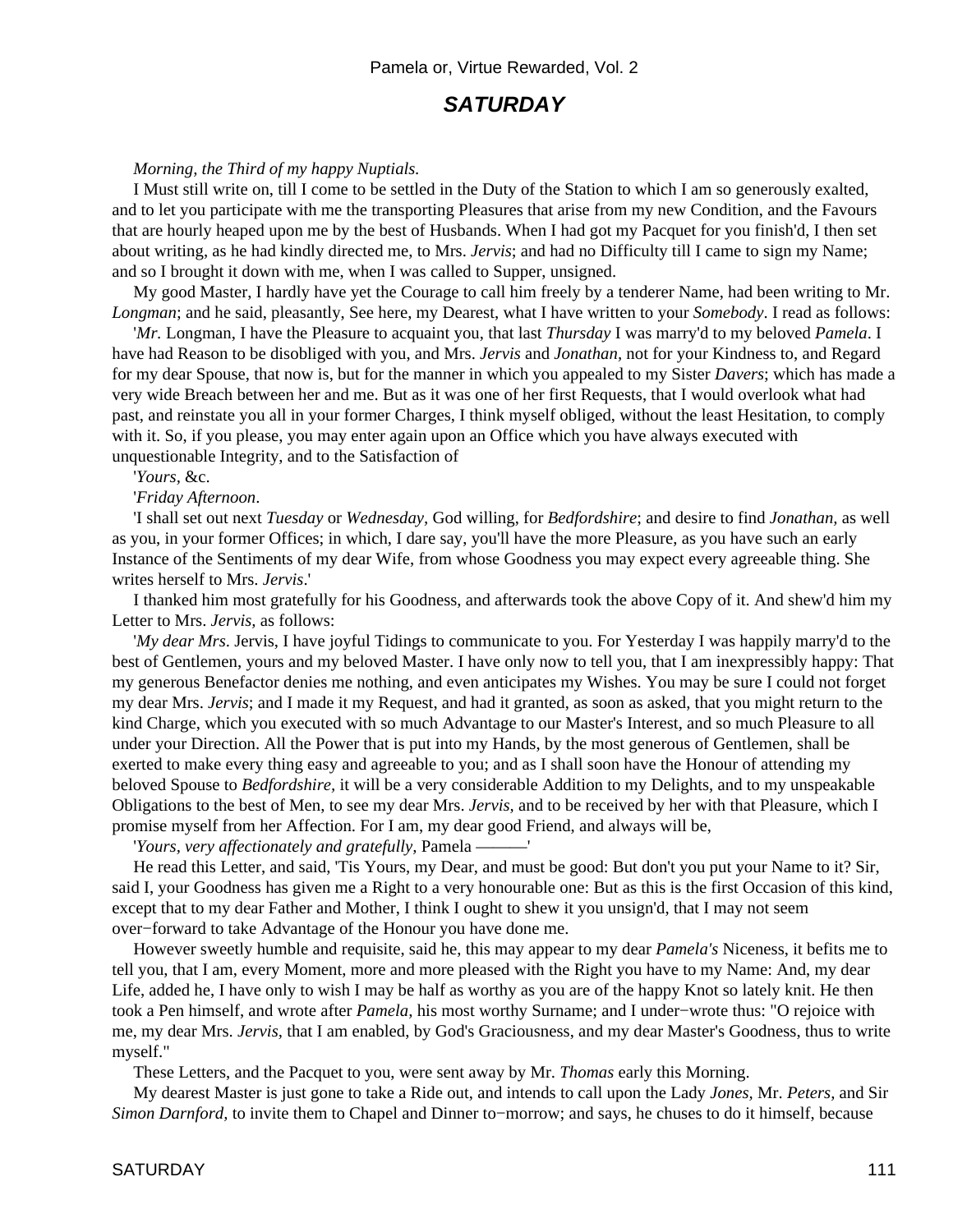the Time is so short, they will, perhaps, deny a Servant.

 I forgot to mention, that Mr. *Williams* was here Yesterday, to ask Leave to go to see his new Living, and to provide for taking Possession of it; and seem'd so pleased with my Master's Kindness and Fondness for me, as well as his generous Deportment to himself, that he left us in such a Disposition, as shew'd him quite happy. I am very glad of it; for it would rejoice me to be an humble Means of making all Mankind so: And Oh! what Returns ought I not to make to the Divine Goodness! and how ought I to strive to diffuse the Blessings I experience, to all in my Knowledge! —For else, what is it for such a Worm as I to be exalted! What is my *single* Happiness, if I suffer it, Niggard−like, to extend no further than myself? —But then, *indeed,* do God Almighty's Creatures act worthy of the Blessings they receive, when they make, or endeavour to make, the whole Creation, so far as is in the Circle of their Power, happy!

 Great and good God! as thou hast enlarged my Opportunities, enlarge also my Will, and make me delight in dispensing to others, a Portion of that Happiness which I have myself so plentifully receiv'd at the Hands of thy gracious Providence! Then shall I not be useless in my Generation! —Then shall I not stand a single Mark of God's Goodness to a poor worthless Creature, that in herself is of so poor Account in the Scale of Beings, a mere Cypher on the wrong Side of a Figure; but shall be placed on the right Side; and, tho' nothing worth in myself, shall give Signification by my Place, and multiply the Blessings I owe to God's Goodness, who has distinguish'd me by so fair a Lot!

 This, as I conceive, is the indispensable Duty of a high Condition; and how great must be the Condemnation of poor Creatures, at the great Day of Account, when they shall be asked, What Uses they have made of the Opportunity put into their Hands? and are able only to say, We have lived but to ourselves. We have circumscribed all the Power thou hast given us into one narrow, selfish Circle: We have heaped up Treasures for those who came after us, tho' we know not whether they will not make a still worse Use of them than we ourselves did. And how can such poor selfish Pleaders expect any other Sentence, than the dreadful, *Depart, ye Cursed*!

 But sure, my dear Father and Mother, such Persons can have no Notion of the exalted Pleasures that flow from doing Good, were there to be no After−account at all!

 There is something so satisfactory and pleasing to Reflection, on the being able to administer Comfort and Relief to those who stand in need of it, as infinitely rewards the beneficent Mind. And how often have I experienced this in my good Lady's time; tho' but the second−hand Dispenser of her Benefits to the Poor and Sickly, when she made me her Almoner! —How have I been affected with the Blessings which the Miserable have heaped upon her for her Goodness, and upon me for being but the humble Conveyer of her Bounty to them! —And how delighted have I been, when the moving Reports I have made of a particular Distress, has augmented my good Lady's first Intentions in its Relief!

 This I recall, with Pleasure, because it is now, by God's Goodness, become my Part to do those good things she was wont to do: And Oh! let me watch myself, that my prosperous State do not make me forget to look up with due Thankfulness, to the Providence which has intrusted me with the Power, that so I may not incur a terrible Woe by the Abuse or the Neglect of it!

 Forgive me these Reflections, my dear Parents, and let me have your Prayers, that I may not find my present Happiness a Snare to me; but that I may consider, that more and more will be expected from me, in Proportion to the Power given me; and that I may not so unworthily act as if I believ'd I ought to set up my Rest in my *mean Self,* and think nothing further to be done, with the Opportunities put into my Hand, by the Divine Favour, and the best of Men!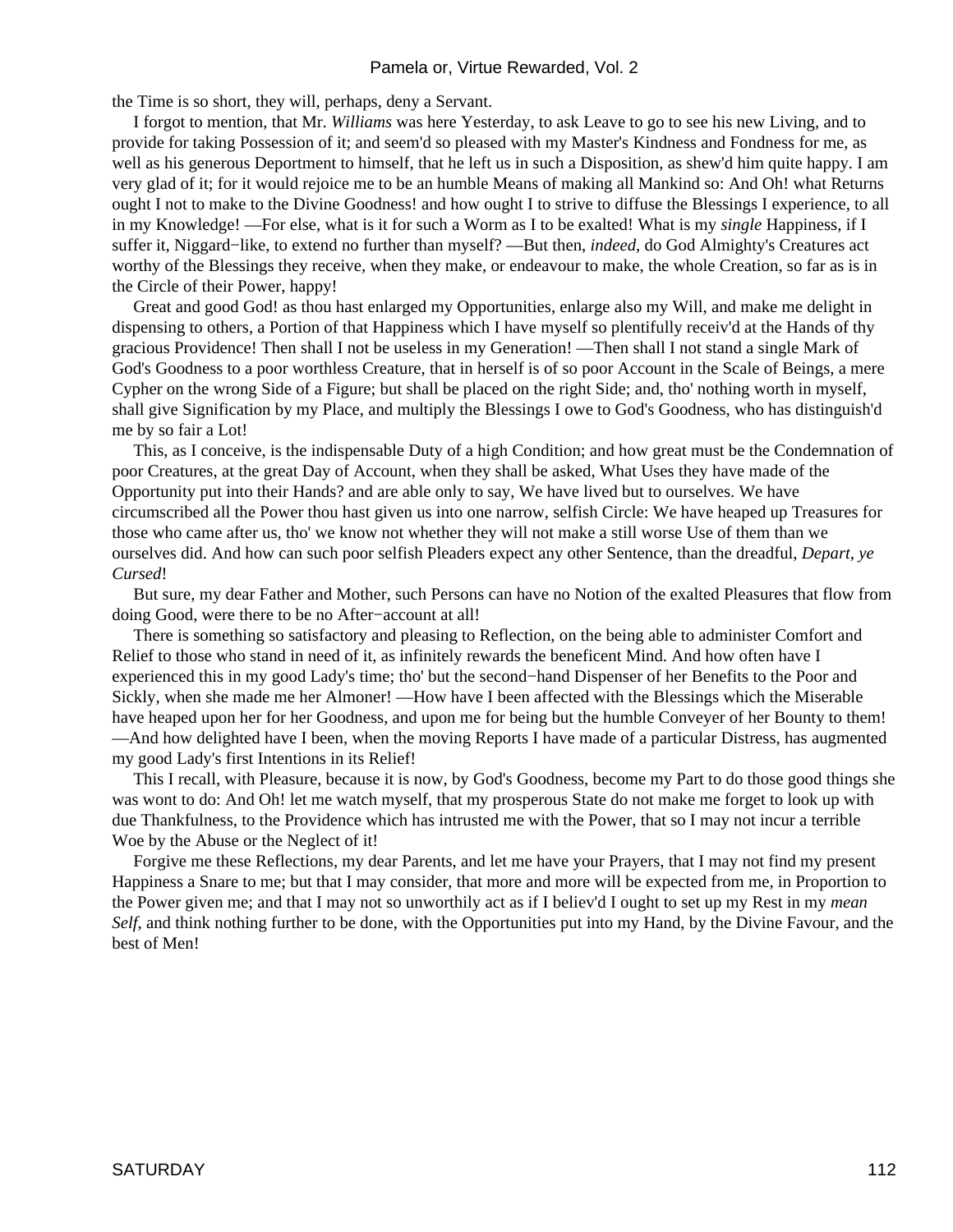## **SATURDAY, Seven o'Clock in the Evening.**

 My Master return'd home to Dinner, in Compliment to me, tho' much press'd to dine with Lady *Jones,* as he was also by Sir *Simon,* to dine with him. But Mr. *Peters* could not conveniently provide a Preacher for his own Church to−morrow Morning, at so short a Notice; Mr. *Williams* being gone, as I said, to his new Living; but believed he could for the Afternoon; and so he promised to give his Company to Dinner, and to read Afternoon Service; and this made my Master invite all the rest, as well as him, to Dinner, and not to Church; and made them promise to come; and told Mr. *Peters,* he would send his Coach for him and his Family.

 Miss *Darnford* told him, pleasantly, she would not come, unless he would promise her to be at his Wedding; by which, I find, Mr. *Peters* has kept the Secret, as my Master desired.

 He was pleased to give me an Airing after Dinner in the Chariot, and renew'd his kind Assurances to me, and, if possible, is kinder than ever. This is sweetly comfortable to me; because it shews me, he does not repent of his Condescensions to me; and it encourages me to look up to him with more Satisfaction of Mind, and less Doubtfulness.

 I begg'd Leave to send a Guinea to a poor Body in the Town, that I heard, by Mrs. *Jewkes,* lay very ill, and was very destitute. He said, Send two, my Dear, if you please. Said I, Sir, I will never do any thing of this kind without letting you know what I do. He most generously answer'd, I shall then, perhaps, have you do less Good than you would otherwise do, from a Doubt of me; tho', I hope, your Discretion, and my own Temper, which is not avaricious, will make such Doubt causeless.

 Now, my Dear, continued he, I'll tell you how we will order this Point, to avoid even the Shadow of Uneasiness on one side, or Doubt on the other.

 As to your Father and Mother, in the first Place, they shall be quite out of the Question; for I have already determined in my Mind about them; and it is thus: They shall go down, if they and you think well of it, to my little *Kentish* Estate; which I once mentioned to you in such a manner, as made you reject it with a Nobleness of Mind, that gave me Pain then, but Pleasure since. There is a pretty little Farm and House, untenanted, upon that Estate, and tolerably stock'd, and I will further stock it for them; for such industrious Folks won't know how to live without some Employment; and it shall be their's for both their Lives, without paying any Rent; and I will allow them 50*l. per Annum* besides, that they may keep up the Stock, and be kind to any other of your Relations, without being beholden to you or me, for small matters; and for greater, where needful, you shall always have it in your Power to accommodate them; for I shall never question your Prudence. And we will, so long as God spares our Lives, go down once a Year to see them, and they shall come up as often as they please, it cannot be too often, to see us; for I mean not this, my Dear, to send them from us. —Before I proceed, Does my *Pamela* like this?

 O, Sir, said I, either I have not Words, or else the *English* Tongue affords them not, to express sufficiently my Gratitude. Learn me, dear Sir, continued I, and pressed his dear Hands to my Lips, learn me some other Language, if there be any, that abounds with more grateful Terms, that I may not thus be choaked with Meanings, for which I can find no adequate Utterance.

 My Charmer! says he, your Language is all wonderful, as your Sentiments; and you most abound when you seem most to want! —All that I wish, is, to find my Proposals agreeable to you; and if my *first* are not, my *second* shall be, if I can but know what you wish.

 Did I say too much, my dearest Parents, when I said, he was, if possible, kinder and kinder! —O the blessed Man! How my Heart is overwhelm'd with his Goodness!

 Well, said he, my Dearest, let me desire you to mention this to them, and see if they approve it. But if it be your Choice, and theirs, to have them nearer to you, or even under the Roof with you, I will freely consent to it.

 O no, Sir, said I (and I fear almost sinn'd in my grateful Flight) I am sure they would not chuse that; they could not, perhaps, serve God so well, if they were to live with you; for, so constantly seeing the Hand that blesses them, they would, maybe, as must be my Care to avoid, be tempted to look no further in their Gratitude, than to the dear Dispenser of such inumerable Benefits!

 Excellent Creature! said he, my Beloved wants no Language, nor Sentiment neither! and her charming Thoughts, so sweetly express'd, would grace any Language; and this is a Blessing almost peculiar to my Fairest.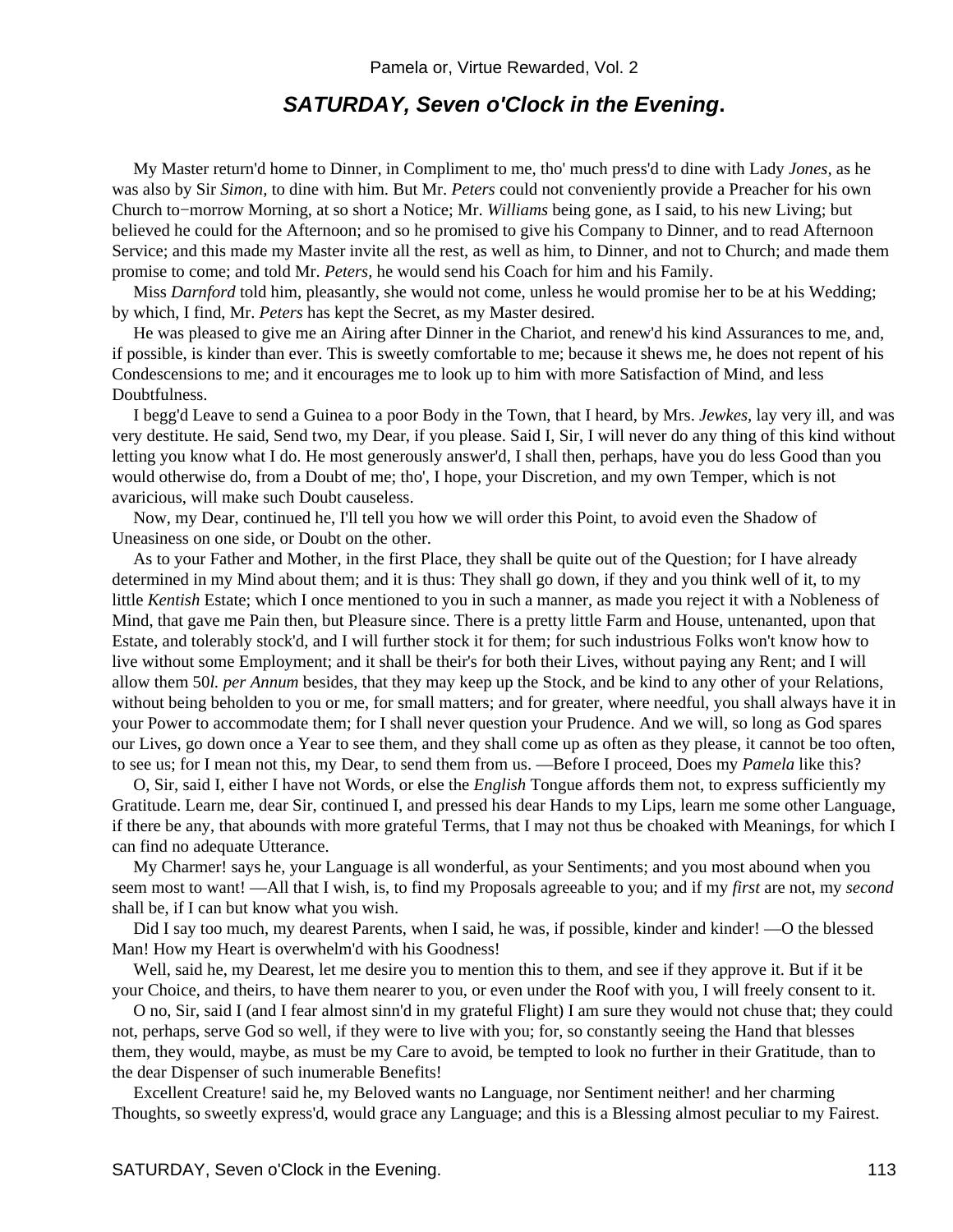—Your so kind Acceptance, my *Pamela,* added he, repays the Benefit, with Interest, and leaves me under Obligation to your Goodness.

 But now, my Dearest, I will tell you what we will do, with regard to Points of your own private Charity; for, far be it from me, to put under that Name the Subject we have been mentioning: Because that, and more than that, is *Duty,* to Persons so worthy, and so nearly related to my *Pamela,* and, as such, to myself. —O how the sweet Man out−does me in Thoughts, Words, Power, and every thing!

 And this, said he, lies in very small Compass; for I will allow you Two hundred Pounds a Year, which *Longman* shall constantly pay you, at Fifty Pounds a Quarter, for your own Use, and of which I expect no Account; to commence from the Day you enter into my other House; I mean, said he, that the first Fifty Pounds shall then be due; because you shall have something to begin with. And, added the dear generous Man, if this be pleasing to you, let it, since you say you want Words, signify it by such a sweet Kiss as you gave me Yesterday. I hesitated not a Moment to comply with these obliging Terms, and threw my Arms about his dear Neck, tho' in the Chariot, and blessed his Goodness to me. But indeed, Sir, said I, I cannot bear this generous Treatment. He was pleased to say, Don't be uneasy, my Dear, about these Trifles; God has bless'd me with a very good Estate, and all of it in a prosperous Condition, and well tenanted. I lay up Money every Year, and have besides, large Sums in Government and other Securities; so that you will find, what I have hitherto promised, is very short of that Proportion of my Substance, which, as my dearest Wife, you have a Right to.

 In this sweet manner did we pass the Time till Evening, when the Chariot brought us home; and then our Supper succeeded in the same agreeable manner. And thus, in a rapturous Circle, the Time moves on; every Hour bringing with it something more delightful than the past! —Sure nobody was ever so blest as I!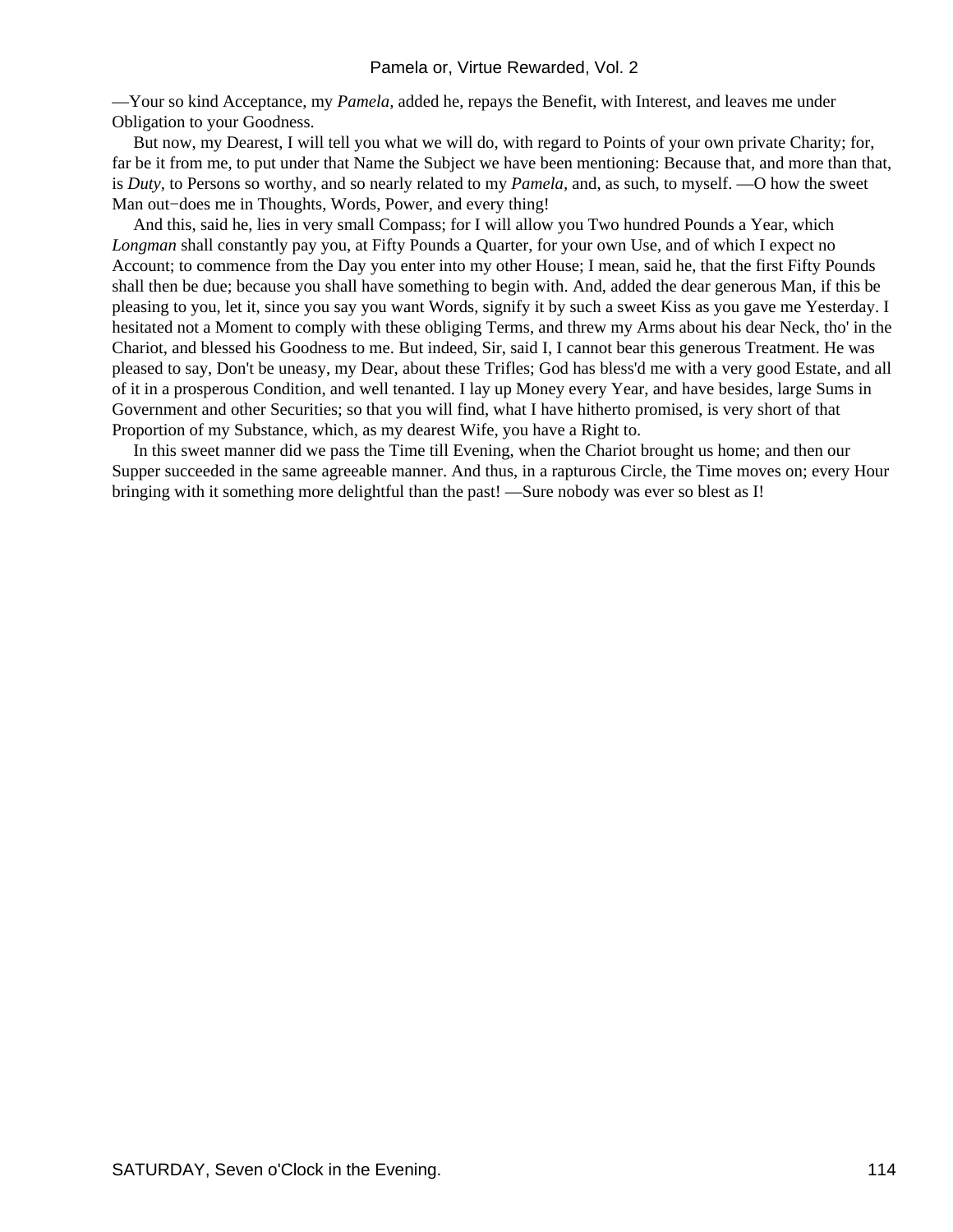## **SUNDAY, the Fourth Day of my Happiness.**

 Not going to Chapel this Morning, the Reason of which I told you, I bestowed the Time, from the Hour of my Beloved's rising, to Breakfast, in Prayer and Thanksgiving, in my Closet; and now I begin to be quite easy, chearful and free in my Spirits; and the rather, as I find myself encouraged by the Tranquility, Serenity, and pleasing Vivacity in the Temper and Behaviour of my beloved Spouse; who thereby shews he does not repent of his Goodness to me.

 I attended him to Breakfast, and drank my Chocolate with great Pleasure, and eat two Bits of Toast; and he seemed quite pleased with me, and said, Now does my Dearest begin to look upon me with an Air of Serenity and Satisfaction: It shall be always, added he, my Delight to give you Occasion for this sweet becoming Aspect of Confidence and Pleasure in me. —My Heart, dear Sir, said I, is quite easy, and has lost all its foolish Tumults, which combating with my Gratitude, gave an ingrateful Appearance to my Behaviour: But now your Goodness, Sir, has enabled it to get the better of its uneasy Apprehensions, and my Heart is all of one Piece, and devoted to you, and grateful Tranquillity. And could I be so happy as to see you and my good Lady *Davers* reconciled, I have nothing in this World to wish for more, but the Continuance of your Favour. He said, I wish this Reconciliation, my Dearest, as well as you; and I do assure you, more for your sake than my own: And if she would behave tolerably, I would make the Terms easier to her for that Reason.

 He said, I will lay down one Rule for you, my *Pamela,* to observe in your Dress; and I will tell you every thing I like or dislike, as it occurs to me; and I would have you do the same, on your Part, that nothing may lie upon either of our Minds that shall occasion the least Reservedness.

 I have often observed, in marry'd Folks, that, in a little while, the Lady grows careless in her Dress; which, to me, looks as if she would take no Pains to secure the Affection she had gained, and shews a Slight to her Husband, that she had not to her Lover: Now, you must know, this has always given me great Offence; and I should not forgive it, even in my *Pamela*; tho' she would have this Excuse for herself, that thousands could not make, That she looks lovely in every thing. So, my Dear, I shall expect of you always, to be dress'd by Dinner−time, except something extraordinary happens; and this, whether you are to go abroad, or stay at home. For this, my Love, will continue to you that sweet Ease in your Dress and Behaviour, which you are so happy a Mistress of; and whoever I bring home with me to my Table, you will be in Readiness to receive them; and will not want to make those foolish Apologies, to unexpected Visitors, that carry with them a Reflection on the Conduct of those who make them; and besides, will convince me, that you think yourself obliged to appear as graceful to your Husband, as you would to Persons less familiar to your Sight.

 This, dear Sir, said I, is a most obliging Injunction; and I most heartily thank you for it, and will always take care to obey it.— Why, my Dear, said he, you may better do this than half your Sex: Because they too generally act in such a manner, as if they seem'd to think it the Privilege of Birth and Fortune, to turn Day into Night, and Night into Day, and are seldom stirring till 'tis time to sit down to Dinner; and so all the good old Family Rules are revers'd; for they breakfast when they should dine; dine, when they should sup; and sup, when they should go to−bed; and, by the Help of dear Quadrille, sometimes go to−bed when they should rise.— In any thing but these, my Dear, continued he, I expect you to be a Lady. And my good Mother was one of this old−fashion'd Cut, tho', in all other respects, as worthy a Lady as any in the Kingdom. And so you have not been used to the new Way, and may the easier practise the other.

 Dear Sir, said I, pray give me more of your sweet Injunctions. Why then, continued he, I shall, in the usual Course, and generally, if not hinder'd by Company, like to go to−bed with my Dearest, by Eleven; and if I don't, shan't hinder you. I ordinarily now rise by Six, in Summer. I will allow you to lie half an Hour after me, or so.

 Then you'll have some time at your own Dispose, till you give me your Company to breakfast; which may be always so, as that we may have done at a little after Nine.

 Then will you have several Hours, again, at your Disposal, till Two o'Clock, when I shall like to sit down at Table.

 You will then have several useful Hours more to employ yourself in, as you shall best like; and I would generally go to Supper by Eight; and when we are resolved to stick to these old−fashion'd Rules, as near as we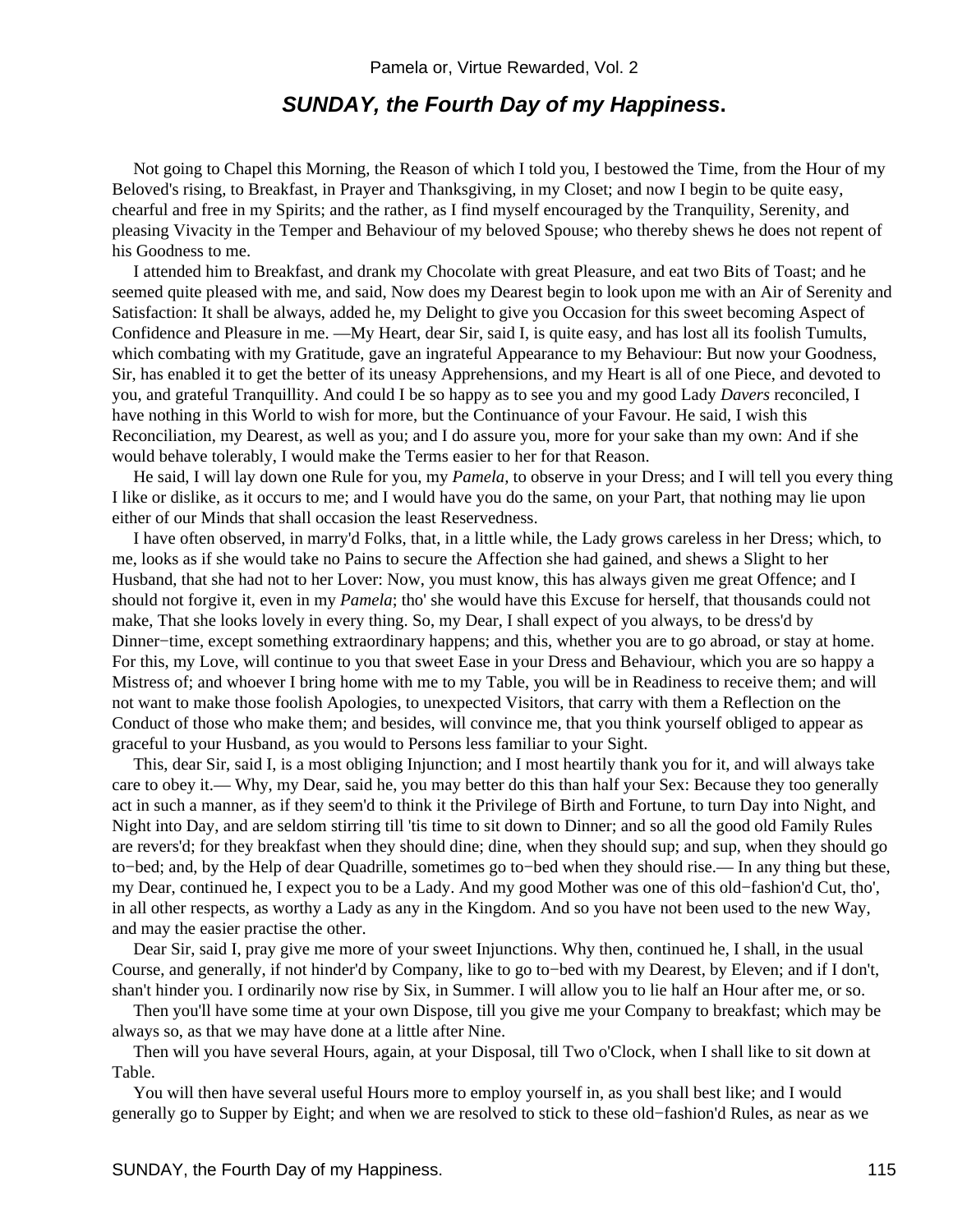can, we shall make our Visitors conform to them too, and expect them from us, and suit themselves accordingly: For I have always observ'd, that it is in every one's Power to prescribe Rules to himself. It is only standing a few ridiculous Jests at first, and that too from such, generally, as are not the most worthy to be minded; and, after a while, they will say, It signifies nothing to ask him: He will have his own Way. There is no putting him out of his Byass. He is a regular Piece of Clockwork, will they joke, and all that: And why, my Dear, should we not be so? For Man is as frail a Piece of Machinery, as any Clockwork whatever; and, by Irregularity, is as subject to be disorder'd.

 Then, my Dear, continued the charming Man, when they see they are received, at my Times, with an open Countenance and chearful Heart; when they see Plenty and Variety at my Board, and meet a kind and hearty Welcome from us both, they will not offer to break in upon my Conditions, nor grudge me my regular Hours: And as most of these People have nothing to do, except to rise in a Morning, they may as well come to Breakfast with us, at half an Hour after Eight, in Summer, as at Ten or Eleven. To Dinner at Two, as at Four, Five, or Six; and to Supper at Eight, as at Ten or Eleven. And then our Servants too will know, generally, the Times of their Business, and the Hours of their Leisure or Recess; and we, as well as they, shall reap the Benefit of this Regularity. And who knows, my Dear, but we may revive the good old Fashion in our Neighbourhood, by this means?— At least, it will be doing our own Parts towards it; and answering the good Lesson I learned at School, *Every one mend one* . And the worst that will happen will be, that when some of my Brother Rakes, such as those we were broke in upon, so unwelcomly, last *Thursday,* are got out of the Way, if that can ever be, and fall to considering whom they shall go to dine with in their Rambles, they will only say, We must not go to him; for his Dinner−time is over; and so they'll reserve me for another time, when they happen to suit it better; or, perhaps, they will take a Supper and a Bed with me instead of it.

 Now, my Dearest, continued the kind Man, you see here are more of my Injunctions, as you call them; and tho' I will not be so set, as to quarrel if they are not always exactly comply'd with; yet, as I know you won't think them unreasonable, I shall be glad they may as often as they can; and you will give your Orders accordingly, to *your* Mrs. *Jervis,* who is a good Woman, and will take Pleasure in obeying you.

 O dearest, dear Sir, said I, have you no more of your sweet Injunctions to honour me with? They oblige and improve me at the same time! —What a happy Lot is mine!— God Almighty reward your Goodness to me!

Why, let me see, my Dearest, said he. —But I think of no more at present. For it would be needless to say, how much I value you for your Sweetness of Temper, and that open Chearfulness of Countenance which adorns you, when nothing has given my Fairest Apprehensions for her Virtue: A Sweetness, and a Chearfulness, that prepossesses in your Favour, at first Sight, the Mind of every one that beholds you. —I need not, I hope, say, that I would have you diligently preserve this sweet Appearance: Let no thwarting Accident, no cross Fortune, (for we must not expect to be exempt from such, happy as we now are in each other!) deprive this sweet Face of this its principal Grace: And when any thing unpleasing happens, in a quarter of an Hour, at farthest, begin to mistrust yourself, and apply to your Glass; and if you see a Gloom arising, or arisen, banish it instantly, smooth your dear Countenance, resume your former Composure; and then, my Dearest, whose Heart must always be seen in her Face, and cannot be a Hypocrite, will find this a means to smooth her Passions also; and if the Occasion be too strong for so sudden a Conquest, she will know how to do it more effectually, by repairing to her Closet, and begging that gracious Assistance, which has never yet failed her: And so shall I, my Dear, who, as you once, but too justly, observ'd, have been too much indulged by my good Mother, have an Example from you, as well as a Pleasure in you which will hardly ever be palled.

 One thing, continued he, I have frequently observed, at the Houses of other Gentlemen, That when we have unexpectedly visited, or broke in upon the Family Order, laid down by their Ladies; and especially if any of us have lain under the Suspicion of having occasionally seduced our marry'd Companion into bad Hours, or given indifferent Examples, the poor Gentleman has been oddly affected at our coming; tho' the good Breeding of the Lady has made her just keep up Appearances. He has looked so conscious; has been so afraid, as it were, to disoblige; has made so many Excuses for some of us, before we have been accused, as has always shewn me how unwelcome we have been; and how much he is obliged to compound with his Lady for a tolerable Reception of us; and, perhaps, she too, in Proportion to the honest Man's Concern to court her Smiles, has been more reserv'd, stiff and formal; and has behav'd with an Indifference, and Slight, that has often made me wish myself out of *her* House; for too plainly have I seen, that it was not *his*.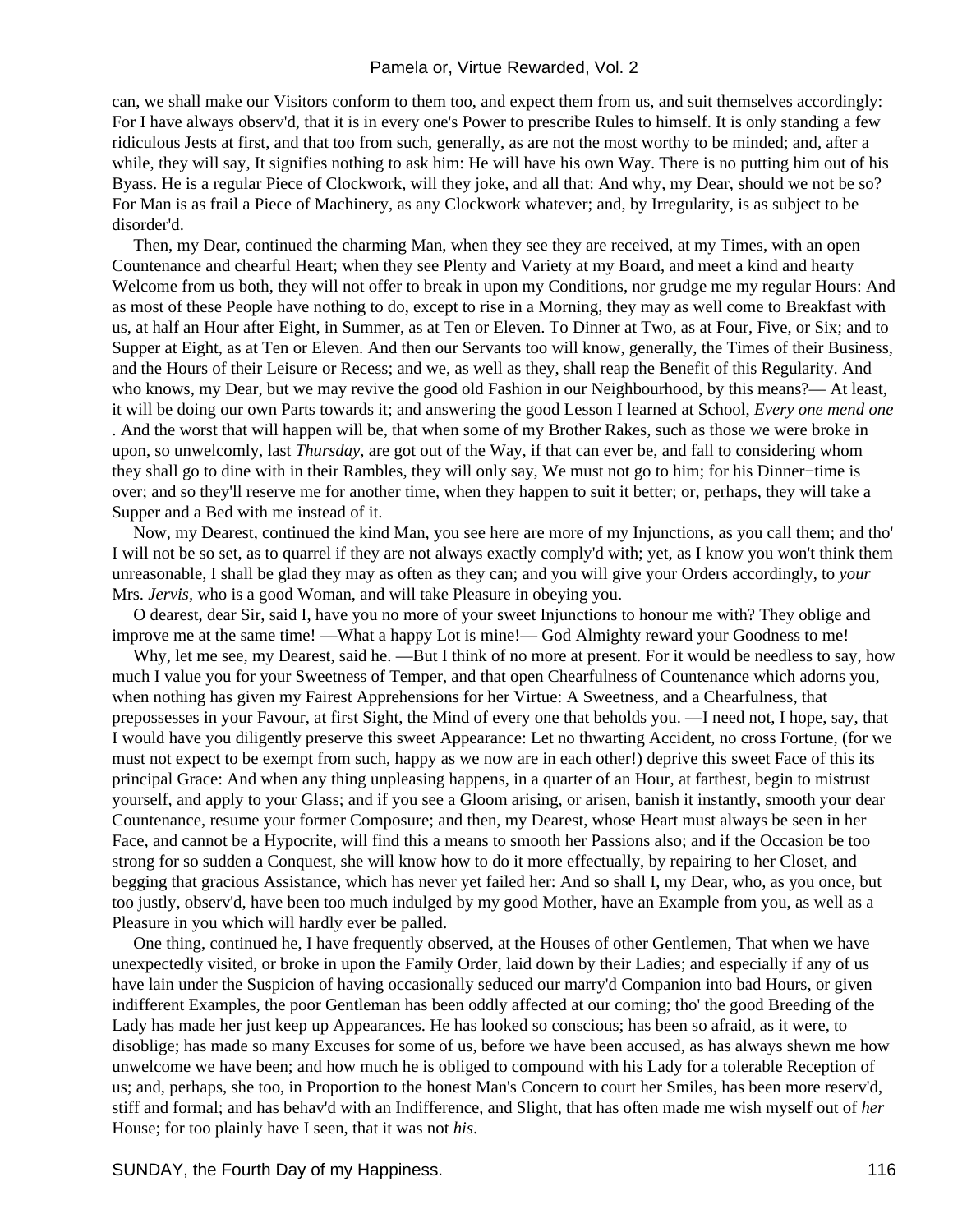### Pamela or, Virtue Rewarded, Vol. 2

 This, my Dear, you will judge by my Description, has afforded me Subject for Animadversion upon the marry'd Life; for a Man may not (tho', in the main, he is willing to flatter himself, that he is Master of his House, and will assert himself upon great Occasions, when his Prerogative is strongly invaded) be always willing to contend; and such Women as those I have described, are always ready to take the Field, and are worse Enemies than the old *Parthians,* who annoy most, when they seem to retreat; and never fail to return to the Charge again, and carry on the offensive War, till they have tired out Resistance, and made the Husband willing, like a vanquish'd Enemy, to compound for small Matters, in order to preserve something. At least, the poor Man does not care to let his Friends see his Case, and so will not provoke a Fire to break out, that, he sees, (and so do his Friends too) the meek Lady has much ado to smother; and which, very possibly, burns with a most comfortable Ardour, after we are gone.

 You smile, my *Pamela,* said he, at this whimsical Picture; and I am sure, I never shall have Reason to include you in these disagreeable Out−lines; but yet I will say, that I expect from you, whoever comes to my House, that you accustom yourself to one even, uniform Complaisance: That no Frown take place on your Brow: That however ill or well provided we may be for their Reception, you shew no Flutter or Discomposure: That whoever you may have in your Company at the Time, you signify not, by the least reserved Look, that the Stranger is come upon you unseasonably, or at a Time you wished not. But be facetious, kind, obliging to all; and if to any one more than another, to such as have the least Reason to expect it from you, or who are most inferior at the Table; for thus will you, my *Pamela,* chear the doubting Mind, quiet the uneasy Heart, and diffuse Ease, Pleasure, and Tranquillity around my Board.

 And be sure, my Dear, continued he, let no little Accidents ruffle your Temper. I shall never forget once, that I was at Lady *Arthur's* ; and a Footman happen'd to stumble, and let fall a fine China Dish, and broke it all to pieces: It was grievous to see the Uneasiness it gave the poor Lady. And she was so sincere in it, that she suffer'd it to spread all over the Company, and it was a pretty large one too; and not a Person in it, but turn'd either her Consoler, or fell into Stories of the like Misfortunes; and so we all became, for the rest of the Evening, nothing but blundering Footmen, and careless Servants, or were turn'd into broken Jars, Plates, Glasses, Tea−cups, and such−like brittle Substances. And it affected me so much, that when I came home, I went to−bed, and dreamt, that *Robin,* with the Handle of his Whip, broke the Fore glass of my Chariot; and I was so sollicitous, methought, to keep the good Lady in Countenance for *her* Anger, that I broke his Head in Revenge, and stabb'd one of my Coach−horses. And all the Comfort I had when it was done, methought, was, that I had not exposed myself before Company; and there were no Sufferers but guilty *Robin,* and one innocent Coach−horse; for when my Hand was in, I might as reasonably have killed the other three.

 I was exceedingly diverted with these facetious Hints, and the pleasant manner in which he gave them; and I promis'd to improve by the excellent Lessons contain'd in them.

 I then went up and dressed myself, as like a Bride as I could, in my best Cloaths, and, on Enquiry, finding my dearest Master was gone to walk in the Garden, I went to find him out. He was reading in the little Alcove; and I said, Sir, am I licens'd to intrude upon you, without your Commands? —No, my Dear, said he, because you cannot *intrude*. I am so wholly yours, that where−ever I am, you have not only a Right to join me; but you do me a very acceptable Favour at the same time.

 I have, Sir, said I, obey'd your first kind Injunction, as to dressing myself before Dinner; but, may−be, you are busy, Sir? He put up the Paper he was reading, and said, I can have no Business or Pleasure of equal Value to your Company, my Dear. What was you going to say? —Only, Sir, to know, if you have any more kind Injunctions to give me? —I could hear you talk a whole Day together. —You are very obliging, *Pamela,* said he; but you are so perfectly what I wish, that I might have spar'd those I gave you; but I was willing you should have a Taste of my Freedom with you, to put you upon the like with me. For I am confident there can be no Friendship lasting without Freedom, and without communicating to one another even the little Caprices, if my *Pamela* can have any such, which may be most affecting to us.

 Now, my Dear, said he, be so kind to find some Fault with me, and tell me what you would wish me to do, to appear more agreeable to you. O, Sir, said I, and I could have kissed him, but for Shame, (To be sure I shall grow a sad fond Hussy!) I have not one single thing to wish for; no, not one!— He saluted me very kindly, and said, he should be sorry if I had, and forbore to speak it. Do you think, my dear Sir, said I, that your *Pamela* has no Conscience? Do you think, that because you so kindly oblige her, and delight in obliging her, that he must rack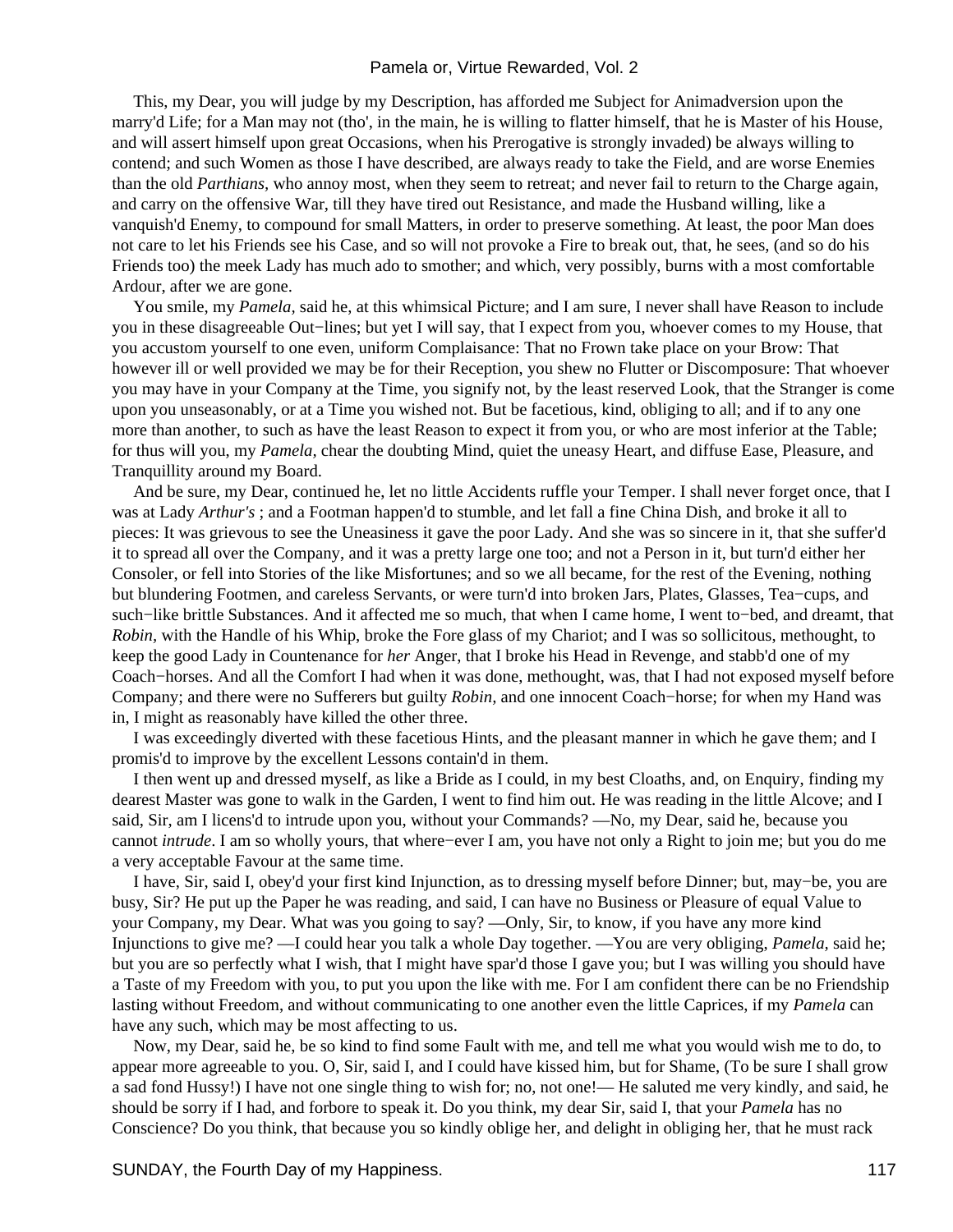her Invention for Trials of your Goodness, and knows not when she is happy!— O my dearest Sir, added I, less than one half of the Favours you have so generously conferred upon me, would have exceeded my utmost Wishes!

 My dear Angel, said he, and kissed me again, I shall be troublesome to you with my Kisses, if you continue thus sweetly obliging, in your Actions and Expressions. O Sir, said I, I have been thinking, as I was dressing myself, what an excellent Example you have given me of the Lessons you teach me. For here, Sir, you are most charmingly dress'd yourself, as you have commanded me, before Dinner.

 Then, Sir, when you command me, at your Table, to chear the doubting Mind, and comfort the uneasy Heart, and to behave most kindly to those who have least Reason to expect it, and are most inferior; how sweetly, in every Instance that could possibly occur, have you done this yourself, by your poor, unworthy *Pamela,* till you have diffused, in your own dear Words, Ease, Pleasure and Tranquillity around my glad Heart.

 Then again, Sir, when you bid me not be disturbed by little Accidents, or by Strangers coming in upon me unexpectedly, how noble an Instance did you give me of this; when, on our dear Wedding day, the coming of Sir *Charles Hargrave,* and the other two Gentlemen, (for which you was quite unprovided, and hinder'd our Happiness of dining together on that chosen Day) did not so disturb you, but that you entertamed the Gentlemen pleasantly, and parted with them civilly and kindly! —What charming Instances are these, I have been recollecting with Pleasure, of your pursuing the Doctrine you deliver!

 My Dear, said he, these Observations are very kind in you, and much to my Advantage: But if I do not always, (for I fear these were too much Accidents) so well pursue the Doctrines I lay down, my *Pamela* must not expect that my Imperfections will be a Plea for her Non−observance of my Lessons, as you call them; for, I doubt, I shall never be half so perfect as you; and so I cannot permit you to fall back in your Goodness, tho' I may find myself unable to advance, as I ought, in my Duty.

 I hope, Sir, said I, by God's Grace, I never shall. I believe it, said he; but I only mention this, knowing my own Defects, lest my future Lessons should not be so well warranted by my Practice, as in the Instances you have kindly recollected.

 He was pleased to take Notice of my Dress, and spanning my Waste with his Hands, said, What a sweet Shape is here! It would make one regret to lose it; and yet, my beloved *Pamela,* I shall think nothing but that Loss wanting, to complete my Happiness! —I put my bold Hand before his Mouth, and said, Hush, hush! O fie, Sir! —The freest thing you have ever yet said, since I have been yours!— He kissed my Hand, and said, Such an innocent Wish, my Dearest, may be permitted me, because it is the End of the Institution.— But say, Would such a Case be unwelcome to my *Pamela*? —I will say, Sir, said I, and hid my blushing Face on his Bosom, that your Wishes, in every thing, shall be mine; but pray, Sir, say no more! —He kindly saluted me, and thanked me, and changed the Subject.— I was not too free, I hope.

 Thus we talked, till we heard the Coaches; and then he said, Stay here, in the Garden, my Dear, and I'll bring the Company to you. And when he was gone, I passing by the Back−door, kneeled down against it, and blessed God for not permitting my then so much desired Escape. I went to the Pond, and kneeled down on the mossy Bank, and again blessed God there, for his Mercy in my Escape from myself, my then worst Enemy, tho' I thought I had none but Enemies, and no Friend near me. And so I ought to do in almost every Step of this Garden, and every Room in this House!— And I was bending my Steps to the dear little Chapel to make my Acknowledgment there; but I saw the Company coming towards me.

 Miss *Darnford* said, So, Miss! how do you do now? O, you look so easy, so sweetly, so pleased, that I know you'll let me dance at your Wedding; for I shall long to be there. Lady *Jones* was pleased to say, I look'd like an Angel. And Mrs. *Peters* said, I improved upon them every time they saw me. Lady *Darnford* was also pleased to make me a fine Compliment, and said, I looked freer and easier every time she saw me. Dear−heart! I wish, thinks I, you would spare these Compliments; for I shall have some Joke, I doubt, passed upon me by−and−by, that will make me suffer for all these fine things.

 Mr. *Peters* said, softly, God bless you, dear *Daughter*! —But not so much as my Wife knows it. —Sir *Simon* came in last, and took me by the Hand, and said, Squire *B.* by your Leave. And kissed my Hand five or six times, as if he was mad; and held it with both his, and made a very free Jest, by way of Compliment, in his Way. Well, I think a *young Rake* is hardly tolerable; but an *old Rake,* and an *old Beau,* are two very sad Things! —And all this before Daughters Women−grown! —I whisper'd my Dearest, a little after, and said, I fear I shall suffer much from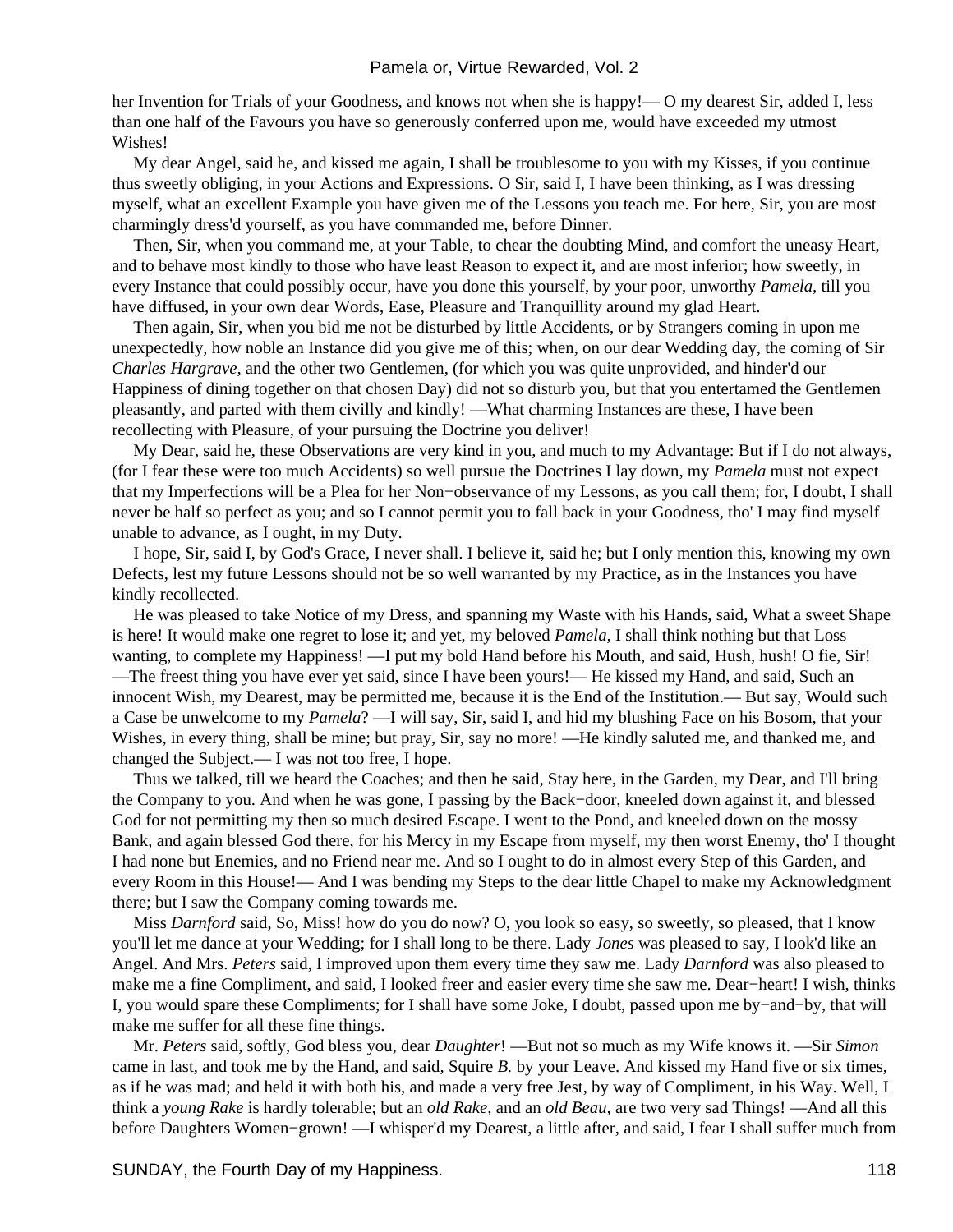Sir *Simon's* rude Jokes, by−and−by, when you reveal the Matter! —'Tis his way, my Dear, said he; you must now grow above these things. —Miss *Nanny Darnford* said to me, with a sort of half−grave, ironical Air,—Well, Miss, if I may judge by your easy Deportment now, to what it was when I last saw you, I hope you will let my Sister, if you won't me, see the happy Knot ty'd! For she is quite wild about it. —I curcheed, and only said, You are all very good to me, Ladies.— Mr. *Peters's* Niece said, Well, Miss, I hope, before we part, we shall be told the happy Day. My good Master heard her, and said, You shall, you shall, Madam! —That's pure! said Miss *Darnford*.

 He took me aside, and said, softly, Shall I lead them to the Alcove, and tell them there, or stay till we go in to Dinner? —Neither, Sir, I think, said I; I fear I shan't stand it.— Nay, said he, they must know it; I would not have invited them else.— Why then, Sir, said I, let it alone till they are going away. — Then, reply'd he, you must pull off your Ring. No, no, Sir, said I, that I must not.— Well, said he, do you tell Miss *Darnford* of it yourself.— Indeed, Sir, answer'd I, I cannot.

 Mrs. *Jewkes* came officiously to ask my Master, just then, if she should bring a Glass of Rhenish and Sugar before Dinner for the Gentlemen and Ladies; and he said, That's well thought of; bring it, Mrs. *Jewkes*.

 And she came, with *Nan* attending her, with two Bottles and Glasses, and a Salver; and must needs, making a low Curchee, offer first to me, saying, Will your Ladyship begin? I colour'd like Scarlet, and said, No;— my Master, to be sure!

 But they all took the Hint; and Miss *Darnford* said, I'll be hang'd if they have not stole a Wedding. Said Mrs. *Peters,* It must be certainly so! Ah! Mr. *Peters*.

 I'll assure you, said he, I have not marry'd them. Where were you, said she, and Mr. *Williams,* last *Thursday* Morning? Said Sir *Simon,* Let me alone, let me alone; if any thing has been stolen, I'll find it out; I'm a Justice of the Peace, you know. And so he took me by the Hand, and said, Come, Madam, answer me, by the Oath you have taken; Are you marry'd or not?

 My Master smiled to see me look so like a Fool; and I said, Pray, Sir *Simon*!— Ay, ay, said he, I thought you did not look so smirking upon us for nothing.— Well then, *Pamela,* said my Master, since your Blushes discover you, don't be ashamed, but confess the Truth!

 Now, said Miss *Darnford,* I am quite angry. And said Lady *Darnford,* I am quite pleas'd; let me give you Joy, dear Madam, if it be so. And so they all said, and saluted me round.— I was vexed it was before Mrs. *Jewkes*; for she shook her fat Sides, and seem'd highly pleas'd to be a Means of discovering it.

 Nobody, said my Master, wishes me Joy. No, said Lady *Jones,* very obligingly, nobody need; for with such a peerless Spouse, you want no good Wishes! —And he saluted them; and when he came last to me, said, before them all, Now, my sweet Bride, my *Pamela,* let me conclude with you; for here I began to love, and here I desire to end loving, but not till my Life ends.

 This was sweetly said, and taken great Notice of; and it was doing Credit to his own generous Choice, and vastly more than I merited.

 But I was forced to stand a many more Jokes afterwards. For Sir *Simon* said, several times, Come, come, Madam, now you are become one of us, I shall be a little less scrupulous than I have been, I'll assure you.

 When we came in to Dinner, I made no Difficulty of what all offer'd me, the Upper−end of the Table; and perform'd the Honours of it with pretty tolerable Presence of Mind, considering. And, with much ado, my good Benefactor promising to be down again before Winter, we got off the Ball; but appointed *Tuesday* Evening, at Lady *Darnford's,* to take Leave of all this good Company, who promised to be there, my Master designing to set out on *Wednesday* Morning for *Bedfordshire*.

 We had Prayers in the little Chapel, in the Afternoon; but they all wished for the good Clerk again, with great Encomiums upon you, my dear Father; and the Company staid Supper also, and departed exceeding well satisfied, and with abundance of Wishes for the Continuance of our mutual Happiness; and my Master desired Mr. *Peters* to answer for him to the Ringers, at the Town, if they should hear of it, till our Return into this Country, and that then he would be bountiful to them; because he would not publickly declare it till he had first done so in *Bedfordshire*.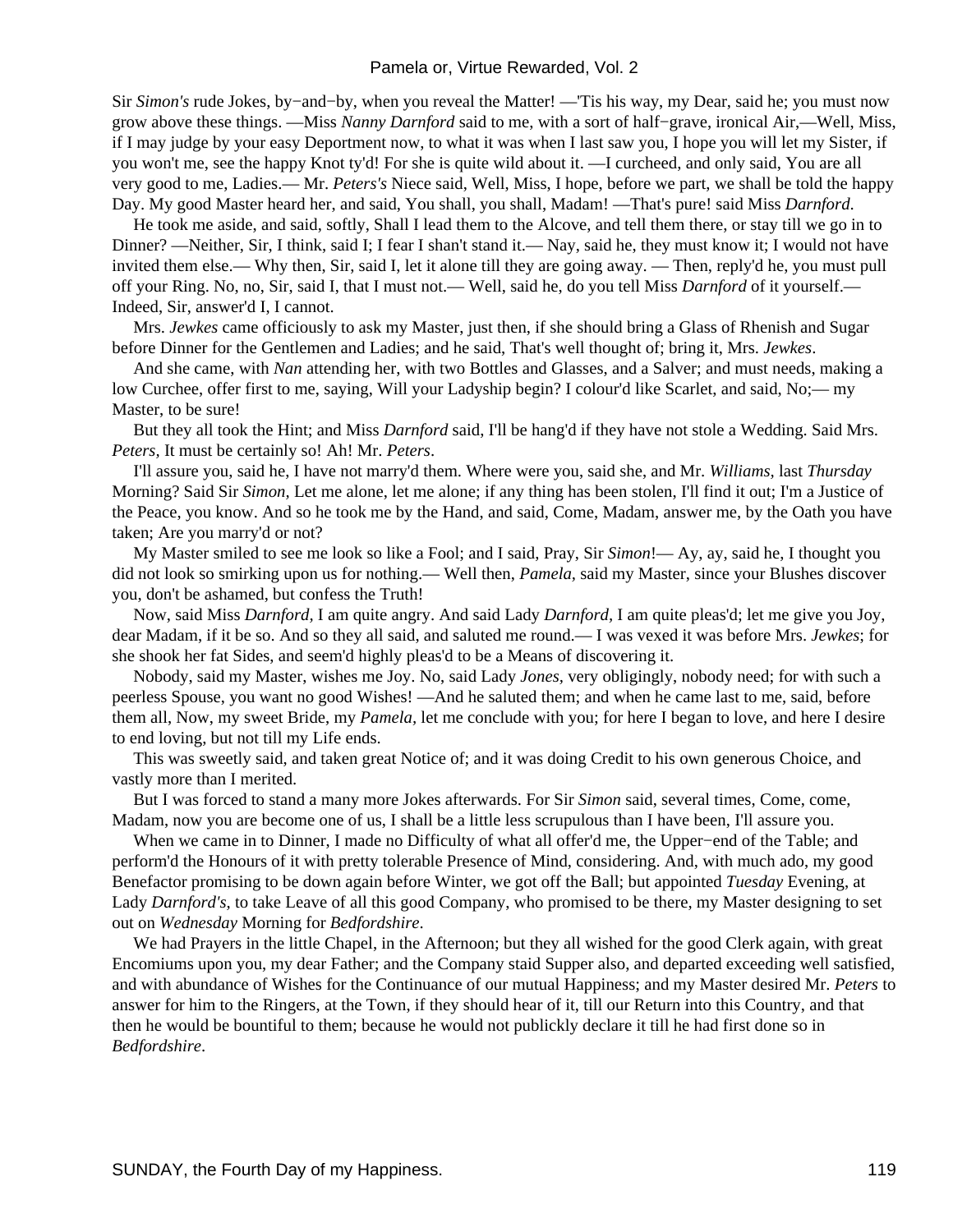### **MONDAY, the fifth Day.**

 I Have had very little of my dear Friend's Company this Day; for he only staid Breakfast with me, and rid out to see a sick Gentleman about eighteen Miles off, who begg'd (by a Man and Horse on purpose) to speak with him, believing he should not recover, and upon Part of whose Estate my Master has a Mortgage. He said, My Dearest, I shall be very uneasy, if I am oblig'd to tarry all Night from you; but, lest you should be alarm'd, if I don't come home by Ten, don't expect me: For poor Mr. *Carlton* and I have pretty large Concerns together, and if he should be very ill, and would be comforted by my Presence, (as I know he loves me, and his Family will be more in my Power if he dies, than I wish for) Charity will not let me refuse.

 It is now Ten o'Clock at Night, and I fear he will not return. I fear for the sake of his poor sick Friend, who I doubt is worse. Tho' I know not the Gentleman, I am sorry for his own sake, for his Family's sake, and for my dear Master's sake, who by his kind Expressions I find loves him: And methinks I should be sorry any Grief should touch his generous Heart; tho' yet, there is no living in this World, without too many Occasions for Concern, even in the most prosperous State. And it is fit it should be so; or else, poor Wretches as we are! we should look no further, but be like sensual Travellers on a Journey homeward, who, meeting with good Entertainment at some Inn on the Way, put up their Rest there, and never think of pursuing their Journey to their proper Home. —This, I remember, was often a Reflection of my good Lady's, to whom I owe it.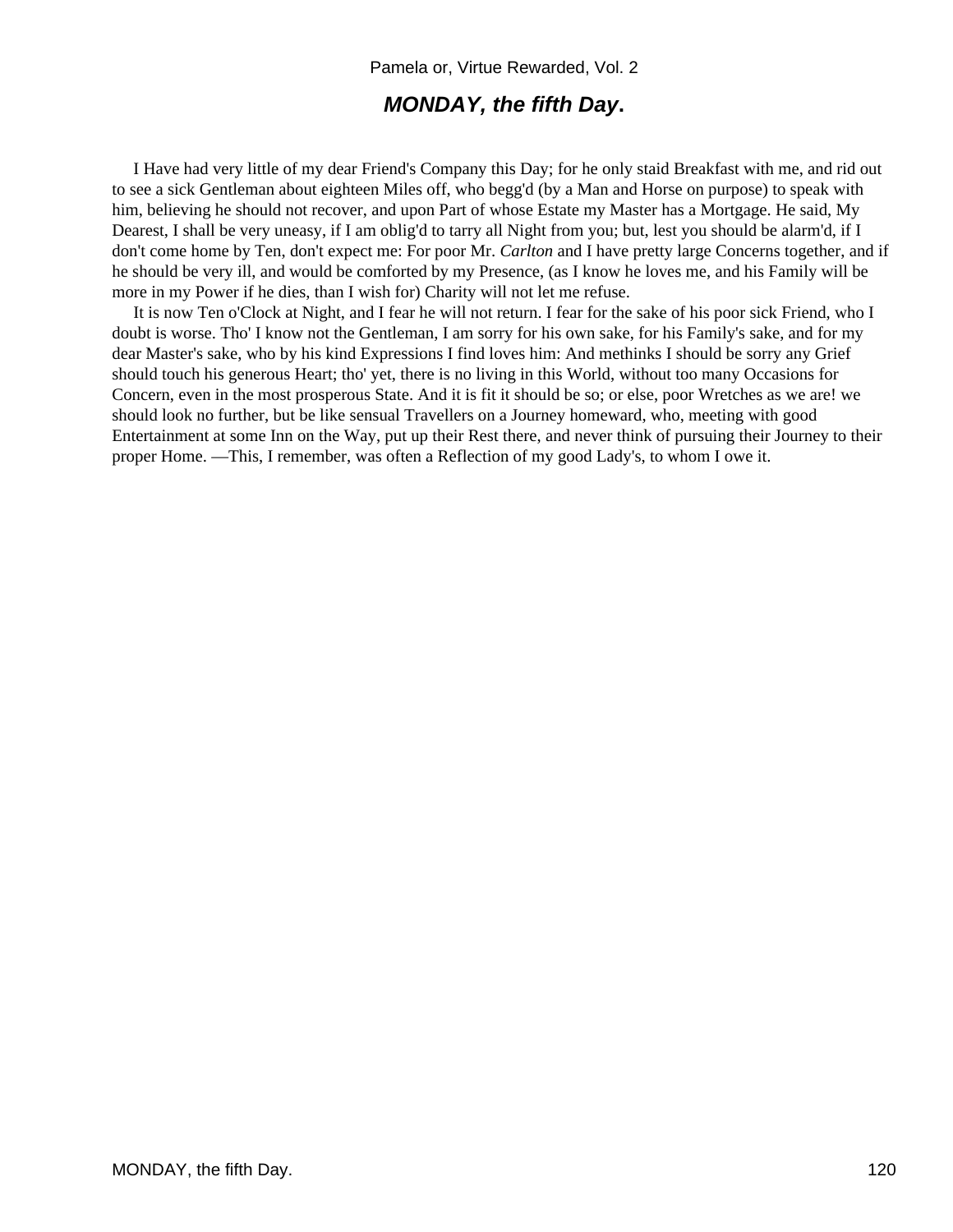### **Eleven o'Clock.**

 Mrs. *Jewkes* has been with me, and ask'd if I will have her for a Bedfellow in want of a better? I said, I thank'd her; but I would see how it was to lie by myself one Night.

 I might have mention'd, that I made Mrs. *Jewkes* dine and sup with me, and she was much pleas'd with it, and my Behaviour to her. And I could see by her Manner, that she was a little struck inwardly at some of her former Conduct to me. But, poor Wretch, it is, I much fear, because I am what I am; for she has otherwise very little Remorse, I doubt.— Her Talk and Actions are intirely different from what they us'd to be, quite circumspect and decent; and I should have thought her virtuous, and even pious, had I never known her in another Light.

 By this, we may see, my dear Father and Mother, of what Force Example is; and what is in the Power of the Heads of Families to do: And this shews, that evil Examples, in Superiors, are doubly pernicious, and doubly culpable, because such Persons are bad *themselves,* and not only do no *Good,* but much *Harm,* to *others*; and the Condemnation of such must, to be sure, be so much the greater! —And how much the greater still must my Condemnation be, who have had such a religious Education under you, and been so well nurtur'd by my good Lady, if I should forget, with all these Mercies heap'd upon me, what belongs to the Station God has preferr'd me to! —Oh how I long to be doing some Good! For all that is past yet, is my dear, dear Master's; God bless him! and return him safe to my Wishes; for methinks already 'tis a Week since I saw him! If my Love would not be troublesome and impertinent, I should be nothing else; for I have a grateful Spirit, and I had Need to have such a one; for I am poor in every thing but Will.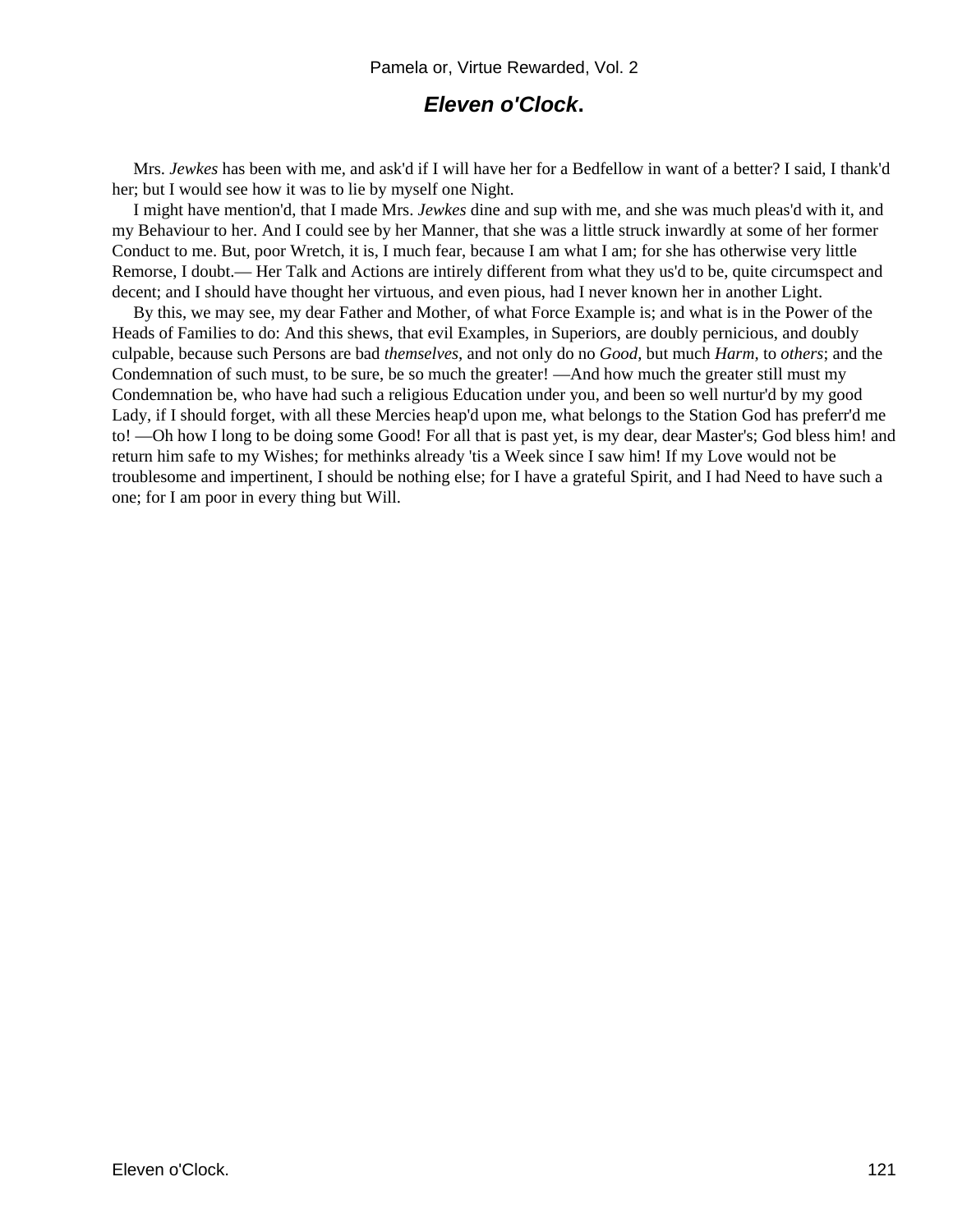## **TUESDAY Morning, Eleven o'Clock .**

 My dear, dear—Master (I'm sure I should still say; but I will learn to rise to a softer Epithet, now−and−then) is not yet come. I hope he is safe and well! —So Mrs. *Jewkes* and I went to Breakfast. But I can do nothing but talk and think of him, and all his Kindness to me, and to you, which is still me, more intimately! —I have just receiv'd a Letter from him, which he wrote Over−night, as I find by it, and sent early the next Morning. This is a Copy of it.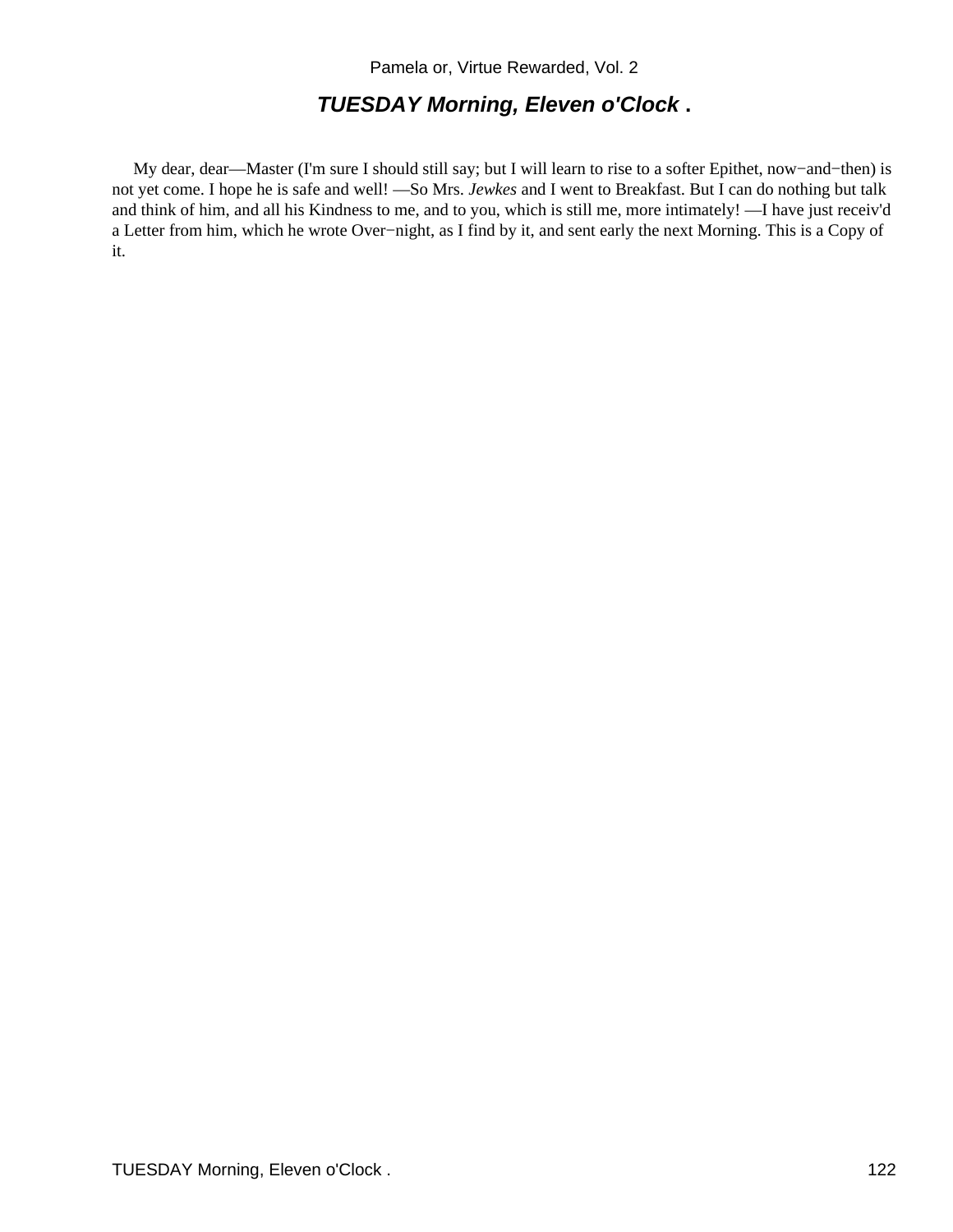### **To Mrs. Andrews.**

#### *Monday Night*.

*My dearest* Pamela, I Hope my not coming home this Night will not frighten you. You may believe I can't help it. My poor Friend is so very ill, that I doubt he can't recover. His Desires to have me stay with him are so strong, that I shall sit up all Night with him, as it is now near One o'Clock in the Morning; for he can't bear me out of his Sight: And I have made him and his distress'd Wife and Children so easy, in the kindest Assureances I could give him, of my Consideration for him and them, that I am look'd upon (as the poor disconsolate Widow, as she, I doubt, will soon be, tells me) as their good Angel. I could have wish'd we had not engag'd to the good Neighbourhood at Sir *Simon's* for to−morrow Night; but I am so desirous to set out on *Wednesday* for the other House, that, as well as in Return for the Civilities of so many good Friends, who will be there on Purpose, I would not put it off. What I beg of you, therefore, my Dear, is, that you would go in the Chariot to Sir *Simon's,* the sooner in the Day the better, because you will be diverted with the Company, who all so much admire you; and I hope to join you there by your Tea−time in the Afternoon, which will be better than going home, and returning with you, as it will be six Miles Difference to me; and I know the good Company will excuse my Dress, on the Occasion. I count every Hour of this little Absence for a Day; for I am, with the utmost Sincerity,

'*My dearest Love, For ever Yours,* &c.

 'If you could go to dine with them, it will be a Freedom that would be very pleasing to them, and the more, as they don't expect it.'

 I began to have a little Concern, lest his Fatigue should be too great, and for the poor sick Gentleman and Family; but told Mrs. *Jewkes,* that the least Intimation of his Choice should be a Command to me, and so I would go to Dinner there; and order'd the Chariot to be got ready to carry me: when a Messenger came up, just as I was dress'd, to tell her, she must come down immediately. I see at the Window, that Visitors are come; for there is a Chariot and six Horses, the Company gone out of it, and three Footmen on Horseback; and I think the Chariot has Coronets. Who can it be, I wonder? —But here I will stop, for I suppose I shall soon know.

 Good−sirs! how unlucky this is! What shall I do? —Here is Lady *Davers* come; her ownself! And my kind Protector a great, great many Miles off. —Mrs. *Jewkes* out of Breath comes and tells me this, and says she is inquiring for my Master and me. She ask'd her, it seems, naughty Lady as she is, if I was *whor'd* yet! There's a Word for a Lady's Mouth! —Mrs. *Jewkes* says, she knew not what to answer. And my Lady said, She is not marry'd, I hope? And, said she, I said, No; because you have not own'd it yet publickly. My Lady said, That was well enough. Said I, I will run away, Mrs. *Jewkes*; and let the Chariot go to the Bottom of the Elm−walk' and I will steal out of the Door unperceiv'd.— But, said she, she is inquiring for you, Madam, and I said you was within, but going out; and she said, she would see you presently, as soon as she could have Patience. What did she call me, said I? *The Creature,* Madam: *I will see the Creature,* said she, *as soon as I can have Patience*. Ay, but, said I, *the Creature* won't let her, if she can help it.

 Pray, Mrs. *Jewkes* favour my Escape for this once, for I am sadly frighted. —Said she, I'll bid the Chariot go down as you order, and wait till you come; and I'll step down, and shut the Hall−door, that you may pass down unobserv'd; for she sits cooling herself in the Parlour over−against the Staircase. That's a good Mrs. *Jewkes*! said I: But who has she with her? Her Woman, said she, and her Nephew; but he is on Horseback, and is gone into the Stables; and they have three Footmen. —And I wish, said I, they were all *three* hundred Miles off! —What shall I do!— So I wrote thus far, and wait impatiently to hear the Coast is clear.—

 Mrs. *Jewkes* tells me, I must come down, or she will come up. What does she call me now? said I. *Wench,* Madam. *Bid the Wench come down to me*. And her Nephew, and her Woman are with her.

Said I, I can't go, and that's enough! —You might contrive it that I might get out, if you would.—— Indeed, Madam, said she, I cannot; for I went to shut the Door, and she bid me let it stand open; and there she sits over−against the Stair−case. Then, said I, I'll get out of the Window, I think!— (and fann'd myself) for I am sadly frighted. Laud, Madam, said she, I wonder you so much disturb yourself!— You're on the right Side the Hedge, I'm sure; and I would not be so discompos'd for any body. Ay, said I, but who can help Constitution? I dare say you would no more be so discompos'd, than I can help it.— Said she, Indeed, Madam, if it was to me, I would put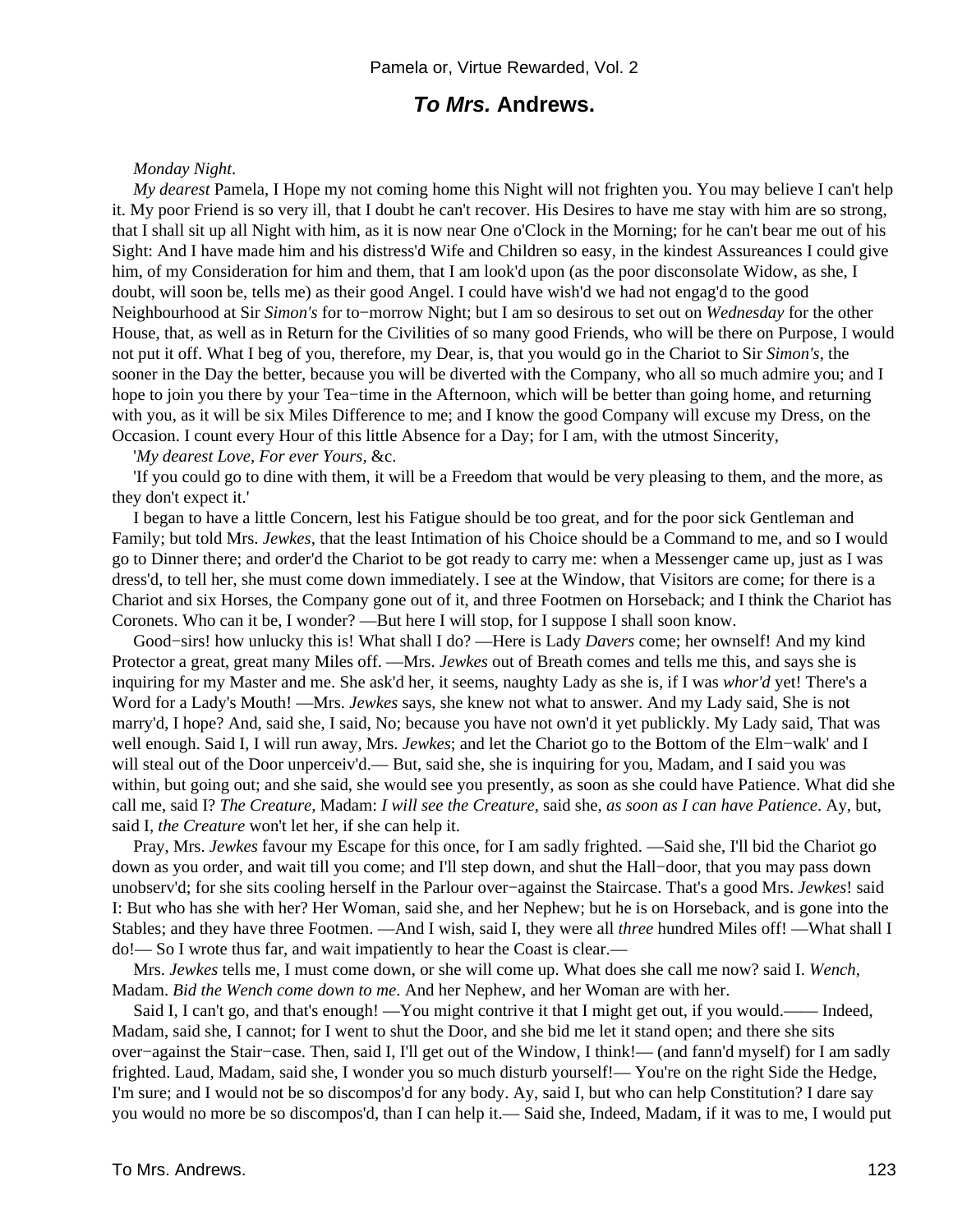on an Air as Mistress of the House, as you are, and go and salute her Ladyship, and bid her welcome. Ay, ay, reply'd I, fine Talking! — But how unlucky this is, your good Master is not at home!

What Answer shall I give her, said she, to her desiring to see you?— Tell her, said I, I am sick abed; I'm dying, and must not be disturb'd; I'm gone out, — or any thing!

 But her Woman came up to me, just as I had utter'd this, and said, How do you do, Mrs. *Pamela*? My Lady desires to speak with you. So I must go. — Sure she won't beat me! — Oh that my dear Protector was at home!

Well, now I will tell you all that happen'd in this frightful Interview. — And very bad it was.

 I went down, dress'd as I was, and my Gloves on, and my Fan in my Hand, to be just ready to get into the Chariot, when I could get away; and I thought all my trembling Fits had been over now; but I was mistaken, for I trembled sadly. Yet resolv'd to put on as good an Air as I could.

 So I went to the Parlour, and said, making a very low Curchee, Your Servant, my good Lady! And your Servant again, said she, *my Lady* ; for I think you are dress'd out like one.

 A charming Girl tho', said her rakish Nephew, and swore a great Oath; dear Aunt, forgive me, but I must kiss her, and was coming to me. And I said, Forbear, uncivil Gentleman! I won't be us'd freely. *Jackey,* said my Lady, sit down, and don't touch the Creature! — She's proud enough already. There's a great Difference in her Air, I'll assure you, since I saw her last.

Well, Child, said she, sneeringly, how dost find thyself? — Thou'rt mightily come on of late! — I hear strange Reports about thee! — Thou'rt almost got into Fool's Paradise, I doubt! — And wilt find thyself terribly mistaken in a little while, if thou thinkest my Brother will disgrace his Family to humour thy Baby−face!

 I see, said I, sadly vex'd, (her Woman and Nephew smiling by) your Ladyship has no very important Commands for me, and I beg Leave to withdraw. *Beck,* said she, to her Woman, shut the Door; my young Lady and I must not have done so soon.

 Where's your well−manner'd Deceiver gone, Child? says she. —Said I, When your Ladyship is pleas'd to speak intelligibly, I shall know how to answer.

Well, but my dear Child, said she in Drollery, don't be too pert neither, I beseech thee. Thou wilt not find thy Master's Sister half so ready to take thy Freedoms, as thy mannerly Master is! — So, a little of that Modesty and Humility that my Mother's Waiting−maid used to shew, will become thee better than the Airs thou givest thyself, since my Mother's Son has taught thee to forget thyself.

 I would beg, said I, one Favour of your Ladyship, that if you would have me keep my Distance, you will not forget your own Degree. —Why, suppose, *Miss Pert,* I should forget my Degree, wouldst thou not keep thy Distance then?

 If you, Madam, said I, lessen the Distance yourself, you will descend to my Level, and make an Equality, which I don't presume to think of; for I can't descend lower than I am, — at least in your Ladyship's Esteem!

Did I not tell you, *Jackey*, said she, that I should have a Wit to talk to? —He, who swears like a Gentleman, at every Word, rapt out an Oath, and said, drolling, I think, Mrs. *Pamela,* if I may be so bold as to say so, you should know you are speaking to Lady *Davers*! —Sir, said I, I hope there was no Need for your Information, and so I can't thank you for it; especially as you seem to think it wants an Oath to convince me of it.

 He look'd more foolish than I at this, if possible, not expecting such a Reprimand — And said at last, Why, Mrs. *Pamela,* you put me half out of Countenance with your witty Reproof! — Sir, said I, you seem quite a fine Gentleman, and it will not be easily done, I dare say.

 How now, Pert−ones, said my Lady, do you know who you talk to? — I think I do not, Madam, reply'd I: And, for fear I should forget myself more, I'll withdraw. Your Ladyship's Servant, said I, and was going: But she rose, and gave me a Push, and pull'd a Chair, and setting the Back against the Door, sat down in it.

Well, said I, I can bear any thing at your Ladyship's Hands; but I was ready to cry tho'. And I went, and sat down, and fann'd myself at the other End of the Room.

 Her Woman, who stood all the Time, said softly, Mrs. *Pamela,* you should not sit in my Lady's Presence. And my Lady, tho' she did not hear her, said, You shall sit down, Child, in the Room where I am, when I give you Leave.

 So I stood up, and said, When your Ladyship will hardly permit me to stand, one might be indulg'd to sit down. But I ask'd you, said she, Whither your Master is gone? To one Mr. *Carlton,* Madam, said I, about eighteen Miles off, who is very sick. And when does he come home? — This Evening, Madam, said I. And where are you going?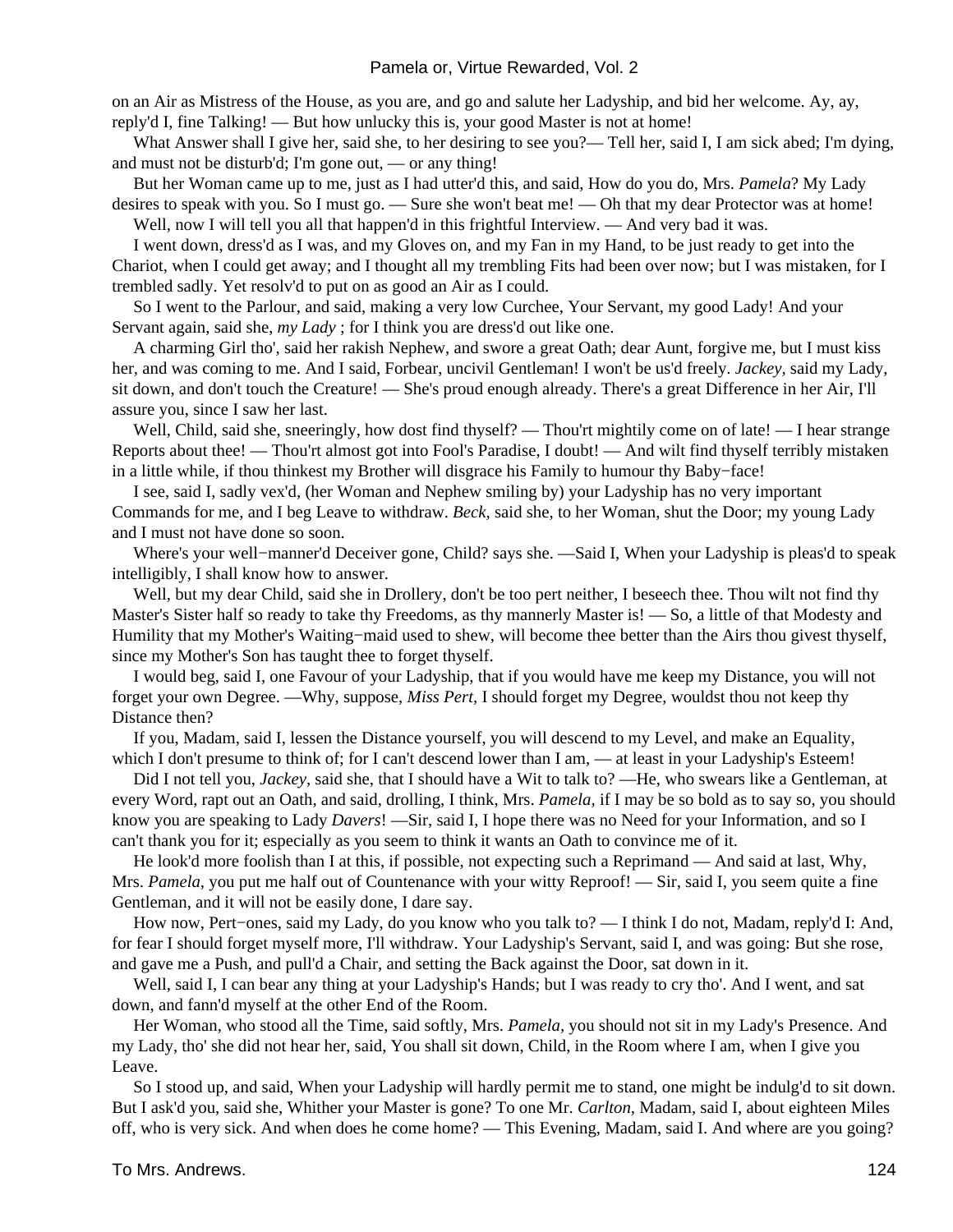To a Gentleman's House in the Town, Madam. And how was you to go? —In the Chariot, Madam.— Why, you must be a Lady in time, to be sure!— I believe you'd become a Chariot mighty well, Child! — Was you ever out in it, with your Master?

 Pray your Ladyship, said I, be pleased to ask half a dozen such Questions together; because one Answer may do for all! — Why, Boldface, said she, you'll forget your Distance, and bring me to your Level before my Time.

 So I could no longer refrain Tears, but said, Pray your Ladyship, let me ask what I have done to be thus severely treated? I never did your Ladyship any Harm. And if you think I am deceived, as you was pleas'd to hint, I should be more intitled to your Pity than your Anger.

 She arose, and took me by the Hand, and led me to her Chair, and then sat down; and still holding my Hand, said, Why, *Pamela,* I did indeed pity you while I thought you innocent; and when my Brother seiz'd you, and brought you down hither, without your Consent, I was concern'd for you. And I was still more concern'd for you, and lov'd you, when I heard of your Virtue and Resistance, and your virtuous Efforts to get away from him. But when, as I fear, you have suffer'd yourself to be prevail'd upon, and have lost your Innocence, and added another to the Number of the Fools he has ruin'd, (*This shock'd me a little*!) I cannot help shewing my Displeasure to you.

 Madam, reply'I, I must beg no hasty Judgment; I have not lost my Innocence! — Take care, take care, *Pamela,* said she! — Don't lose your Veracity, as well as your Honour! — Why are you here, when you are at full Liberty to go whither you please?— I will make one Proposal to you, and if you are innocent, I am sure you'll accept it. Will you go and live with me?— I will instantly set out with you, in my Chariot, and not stay half an Hour longer in this House, if you'll go with me. — Now, if you're innocent, and willing to keep so, deny me, if you can.

 I am innocent, Madam, reply'd I, and willing to keep so; and yet I cannot consent to this. Then, said she, very mannerly, Thou lyest, Child, that's all; and I give thee up!

 And so she arose, and walk'd about the Room in great Wrath. Her Nephew and her Woman said, Your Ladyship's very good; 'tis a plain Case; a very plain Case!

 I would have remov'd the Chair, to have gone out, but her Nephew came and sat in it. This provok'd me; for I thought I should be unworthy of the Honour I was rais'd to, tho' I was afraid to own it, if I did not shew some Spirit; and I said, What, Sir, is your Pretence in this House, to keep me a Prisoner here? Because, said he,— I like it.— Do you so, Sir? reply'd I: If that's the Answer of a Gentleman to such a one as I, it would not, I dare say, be the Answer of a Gentleman to a Gentleman. —My Lady! my Lady! said he, a Challenge, a Challenge, by Gad! No, Sir, said I, I am of a Sex that gives no Challenges; and you think so too, or you would not give this Occasion for the Word.

 Said my Lady, Don't be surpriz'd, Nephew; the Wench could not talk thus, if she had not been her Master's Bed−fellow. — *Pamela, Pamela,* said she, and tapp'd me upon the Shoulder, two or three times, in Anger, thou hast lost thy Innocence, Girl; and thou hast got some of thy bold Master's Assureance, and art fit to go any−whither.— Then, and please your Ladyship, said I, I am unworthy of your Presence, and desire I may quit it.

No, reply'd she, I will know first what Reason you can give for not accepting my Proposal, if you are innocent? I can give, said I, a very good one; but I beg to be excus'd. I will hear it, said she. Why then, answer'd I, I should perhaps have less Reason to like this Gentleman, than where I am.

 Well then, said she, I'll put you to another Trial. I'll set out this Moment with you to your Father and Mother, and give you up safe to them. What do you say to that?— Ay, Mrs. *Pamela,* said her Nephew, now what does your Innocence say to that? —'Fore Gad, Madam, you have puzzled her now.

 Be pleas'd, Madam, said I, to call off this fine Gentleman. Your Kindness in these Proposals makes me hope you will not have me baited. I'll be d—— said he, if she does not make me a Bull−dog! Why she'll toss us all by−and−by! Sir, said I, you indeed behave as if you were in a Bear−garden.

*Jackey,* be quiet, said my Lady. You only give her a Pretence to evade my Questions. Come, answer me, *Pamela*. I will, Madam, said I, and it is thus: I have no Occasion to be beholden to your Ladyship for this Honour; for I am to set out tomorrow Morning on the Way to my Parents.— Now again, thou lyest, Wench. — I am not of Quality, said I, to answer to such Language. —Once again, said she, provoke me not, by these Reflections, and this Pertness; if thou dost, I shall do something by thee unworthy of myself. That, thinks I, you have done already; but I ventur'd not to say so. But who is to carry you, said she, to your Father and Mother? Who my Master pleases, Madam, said I. Ay, said she, I doubt not, thou wilt do every thing he pleases, if thou hast not already. Why now tell me, *Pamela,* from thy Heart, hast thou not been in Bed with thy Master? Ha, Wench! —I was quite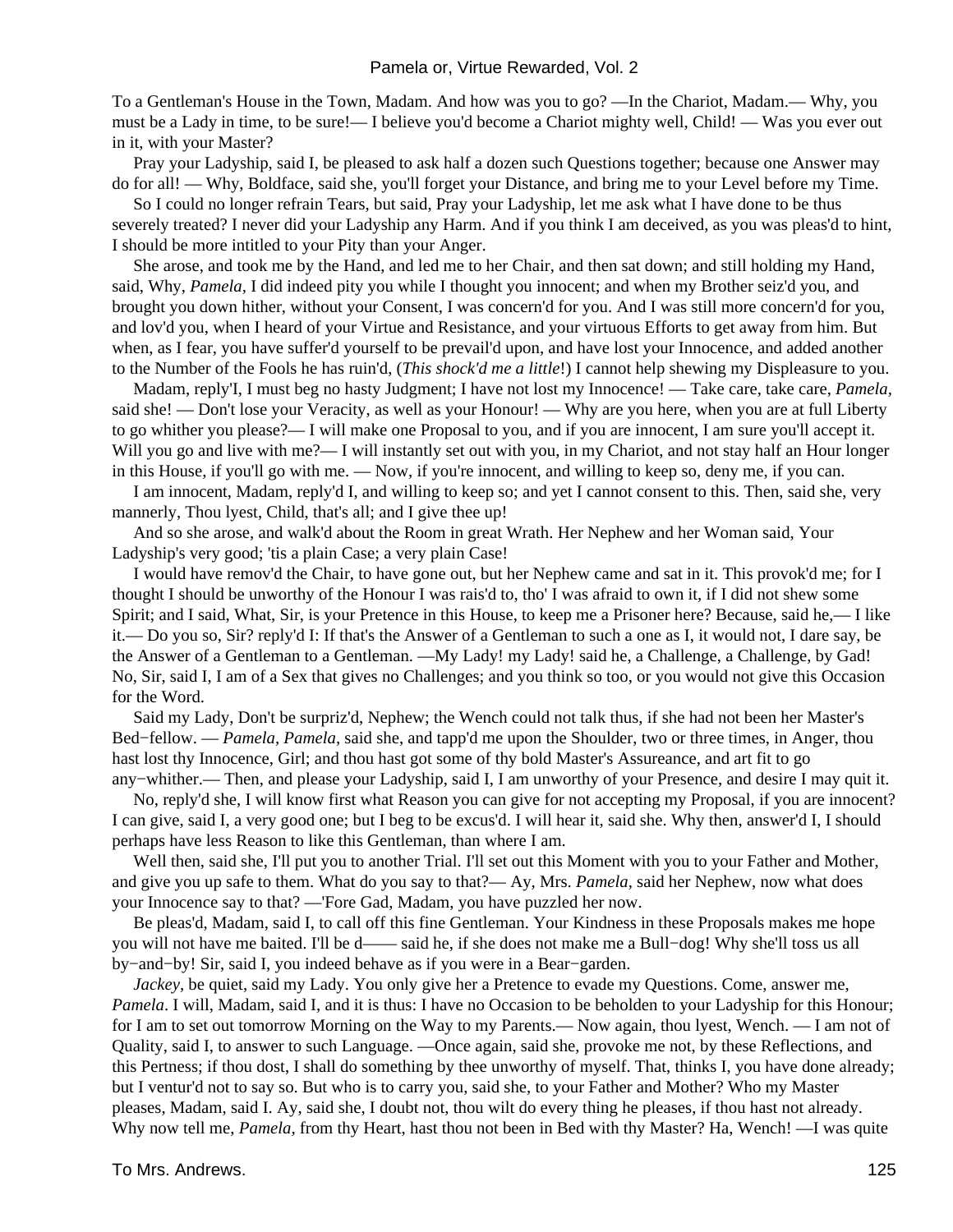#### Pamela or, Virtue Rewarded, Vol. 2

shock'd at this, and said, I wonder how your Ladyship can use me thus! —I am sure you can expect no Answer; and my Sex, and my tender Years, might exempt me from such Treatment, with a Person of your Ladyship's Birth and Quality, and who, be the Distance ever so great, is of the same Sex with me.

 Thou art a confident Wench, said she, I see! —Pray, Madam, said I, let me beg you to permit me to go. I am waited for in the Town to Dinner. No, reply'd she, I can't spare you, and whoever you are to go to, will excuse you, when they are told 'tis I that commands you not to go;—and you may excuse it too, young Lady *Wou'd−be,* if you consider that 'tis the unexpected Coming of your late Lady's Daughter, and your Master's Sister, that commands your Stay.

 But a Pre−engagement, your Ladyship will consider, is something! —Ay, so it is; but I know not what Reason Waiting−maids have to assume these Airs of *Pre−eng agements*! —Oh *Pamela, Pamela,* I am sorry for thy thus aping thy Betters, and giving thyself such Airs; I see thou'rt quite spoil'd! Of a modest, innocent Girl, that thou wast, and humble too, thou now art fit for nothing in the World, but what I fear thou art.

 Why, please your Ladyship, said her Kinsman, what signifies all you say? The Matter's over with her, no doubt; and she likes it; and she is in a Fairy−dream, and 'tis pity to awaken her before her Dream's out. —Bad as you take me to be, Madam, said I, I am not used to such Language or Reflections as this Gentleman gives me; and I won't bear it.

Well, *Jackey*, said she, be silent; and shaking her Head, Poor Girl, said she! —What a sweet Innocence is here destroy'd! —A thousand Pities! — I could cry over her, if that would do her good! But she is quite lost, quite undone; and then has assum'd a Carriage upon it, that all those Creatures are distinguish'd by!—

 I cry'd sadly for Vexation; and said, Say what you please, Madam: If I can help it, I will not answer another Word.—

 Mrs. *Jewkes* came in, and ask'd, If her Ladyship was ready for Dinner. She said, Yes. I would have gone out with her; but my Lady said, taking my Hand, she could not spare me. And, Miss, said she, you may pull off your Gloves, and lay your Fan by, for you shan't go; and if you behave well, you shall wait upon me at Dinner, and then I shall have a little further Talk with you.

 Mrs. *Jewkes* said to me, Madam, may I speak one Word with you? —I can't tell, Mrs. *Jewkes,* said I; for my Lady holds my Hand, and you see I am a kind of Prisoner.

 What you have to say, Mrs. *Jewkes,* said she, you may speak before me. But she went out, and seem'd vex'd for me; and she says, I look'd like the very Scarlet.

 The Cloth was−laid in another Parlour, and for three Persons, and she led me in: Come, my little Dear, said she, with a Sneer, I'll hand you in, and I wou'd have you think it as well as if it was my Brother.

What a sad Case, thought I, should I be in, if I were as naughty as she thinks me! It was bad enough as it was. *Jackey,* said my Lady, come, let us go to Dinner. She said to her Woman, Do you, *Beck,* help *Pamela* to 'tend us; we will have no Men-fellows. ——− Come, my young Lady, shall I help you off with your white Gloves? —I have not, Madam, said I, deserv'd this at your Ladyship's Hands.

 Mrs. *Jewkes* coming in with the first Dish, she said, Do you expect any body else, Mrs. *Jewkes,* that you lay the Cloth for three? —Said she, I hop'd your Ladyship and Madam would have been so well reconcil'd, that she would have sat down too. —What means the clownish Woman? said my Lady, in great Disdain: Could you think the Creature should sit down with me. —She does, Madam, and please your Ladyship, with my Master. —I doubt it not, good Woman, said she, and lyes with him too, does she not? Answer me, Fat−face! —How these Ladies are privileg'd!

 If she does, Madam, said she, there may be a Reason for it, perhaps! And went out. —So, said she, has the Wench got thee over too! —Come, my little Dear, pull off thy Gloves, I say; and off she pull'd my Left Glove herself, and 'spy'd my Ring. O my dear God! said she, if the Wench has not got a Ring! —Well, this is a pretty Piece of Foolery, indeed! Dost know, my Friend, that thou art miserably trick'd! —And so, poor Innocent, thou hast made a fine Exchange, hast thou not? Thy Honesty for this Bauble! And I'll warrant, my little Dear has topp'd her Part, and paraded it like any real Wife; and so mimicks still the Condition! — Why, said she, and turn'd me round, thou art as mincing as any Bride! No wonder thou art thus trick'd out, and talkest of thy *Pre−engagements*! Pr'ythee, Child, walk before me to that Glass, survey thyself, and come back to me, that I may see how finely thou canst act the Theatrical Part given thee!

I was then resolv'd to try to be silent; although most sadly vex'd. —So I went and sat me down in the Window,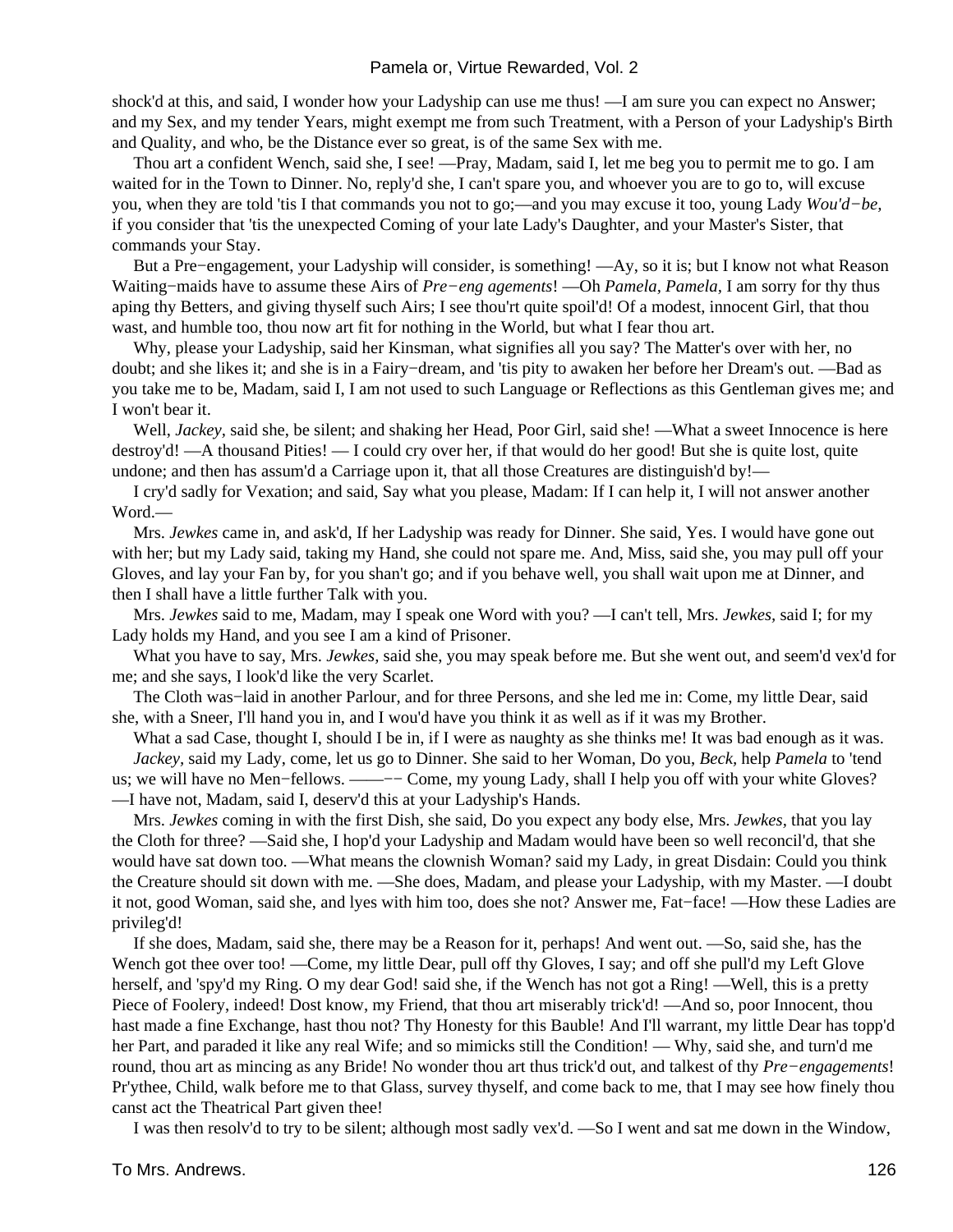and she took her Place at the upper End of the Table; and her sawcy *Jackey,* fleering at me most provokingly, sat down by her. —Said he, Shall not the Bride sit down by us, Madam? Ay, well thought of, said my Lady: Pray, Mrs. Bride, your Pardon for sitting down in your Place? —I said nothing.

 Said she, with a poor Pun, Thou hast some Modesty, however, Child! For thou canst not *stand it,* so must *sit down*, tho' in my Presence! —I still kept my Seat, and said nothing. —Thinks I, this is a sad Thing, and I am hinder'd too from shewing my Duty where it is most due, and shall have Anger there too, may−be, if my dear Master should be there before me! —So she eat some Soup, as did her Kinsman; and then as she was cutting up a Fowl, said, If thou *long'st,* my little Dear, I will help thee to a Pinion, or Breast, or any thing. But may−be, Child, said he, thou likest the Rump, shall I bring it thee? And then laugh'd like an Idiot, for all he is a Lord's Son, and may be a Lord himself. —For he is the Son of the Lord—; and his Mother, who was Lord *Davers's* Sister, being dead, he has receiv'd what Education he has, from Lord *Davers's* Direction. Poor Wretch! for all his Greatness! he'll ne'er die for a Plot,—at least of his own hatching. If I could then have gone up, I would have given you his Picture. But for one of 25 or 26 Years of Age, much about the Age of my dear Master, he is a most odd Mortal.

*Pamela,* said my Lady, help me to a Glass of Wine. No, *Beck,* said she, you shan't; for she was offering to do it. I will have my Lady Bride confer that Honour upon me; and then I shall see if she can *stand up*. I was silent, and never stirr'd.

 Dost hear, *Chastity*? said she. Help me to a Glass of Wine, when I bid thee. —What! not stir! Then I'll come and help thee to one. Still I stirr'd not, and fanning myself, continu'd silent. Said she, When I have ask'd thee, Meek−ones, half a dozen Questions together, I suppose thou wilt answer them all at once! Pretty Creature, is not that it?

 I was so vex'd, I bit a Piece of my Fan out, not knowing what I did; but still I said nothing, and did nothing but flutter it, and fan myself.

 I believe, said she, my next Question will make up half a dozen; and then, Modest−ones, I shall be intitled to an Answer.

 He arose, and brought the Bottle and Glass, Come, said he, Mrs. Bride, be pleas'd to help my Lady, and I will be your Deputy. Sir, reply'd I, it is in a good Hand; help my Lady yourself. —Why, Creature, said she, dost thou think thyself above it? — And then flew into a Passion, Insolence! continued she, this Moment, when I bid you, know your Duty, and give me a Glass of Wine; or—

 So, I took a little Spirit then—thinks I, I can but be beat—If, said I, to attend your Ladyship at Table, or even kneel at your Feet, was requir'd of me, I would most gladly do it, were I only the Person you think me; but, if it be to triumph over one who has received Honours, that she thinks requires her to act another Part, not to be utterly unworthy of them, I must say, I cannot do it.

 She seem'd quite surpriz'd, and look'd now upon her Kinsman, and then upon her Woman. —I'm astonish'd! I'm quite astonish'd! —Well then, I suppose you would have me conclude you my Brother's Wife; wou'd you not?

Your Ladyship, said I, compels this from me! — Well, return'd she, but dost thou thyself think thou art so? —Silence, said her Kinsman, gives Consent. 'Tis plain enough she does. Shall I rise, Madam, and pay my Duty to my new Aunt?

 Tell me, said my Lady, what, in the Name of Impudence, possesses thee, to dare to look upon thyself as my Sister? —Madam, reply'd I, that is a Question will better become your most worthy Brother to answer, than me?

 She was rising in great Wrath; but her Woman said, Good your Ladyship; you'll do yourself more Harm, than her; and if the poor Girl has been deluded so, as you have heard, with the Sham−marriage, she'll be more deserving of your Ladyship's Pity than Anger. , *Beck,* very , said my Lady; but there's no bearing the Impudence of the Creature mean−time.

 I would have gone out at the Door, but her Kinsman run and set his Back against it. I expected bad Treatment from her Pride and violent Temper; but this was worse than I could have thought of. And I said to him, Sir, when my Master comes to know your rude Behaviour, you will, may−be, have Cause to repent it. And went and sat down in the Window again.

 Another Challenge, by Gad! said he; but I am glad she says her *Master*! —You see, Madam, she herself does not believe she is marry'd, and so has not been so much deluded as you think for. And coming to me with a most barbarous Air of Insult, he said, kneeling on one Knee before me; My new Aunt, your *Blessing,* or your *Curse,* I care not which; but quickly give me one or other, that I may not lose my Dinner!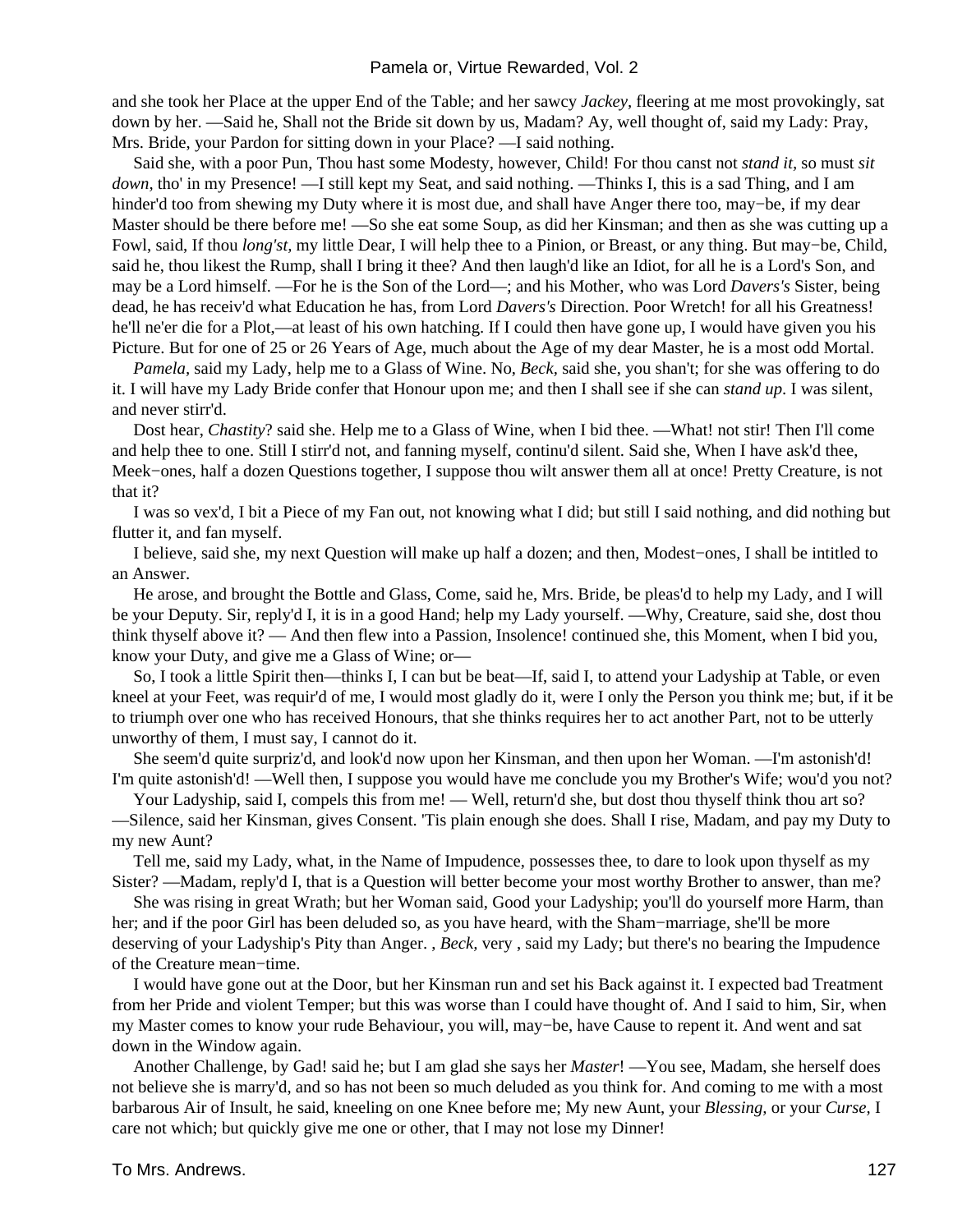### Pamela or, Virtue Rewarded, Vol. 2

 I gave him a most contemptuous Look: Tinsel'd Toy, said I, (for he was lac'd all over) Twenty or Thirty Years hence, when you are *at Age,* I shall know how to answer you better; mean−time, sport with your Footmen, and not me! And so I remov'd to another Window nearer the Door, and he look'd like a sad Foolish, as he is.

*Beck, Beck,* said my Lady, this is not to be borne! Was ever the like heard! Is my Kinsman and Lord *Davers's* to be thus used by such a Slut? And was coming to me: And indeed I began to be afraid; for I have but a poor Heart, after all. But Mrs. *Jewkes,* hearing high Words, came in again, with the second Course, and said, Pray your Ladyship, don't so discompose yourself. I am afraid this Day's Business will make Matters wider than ever between your good Ladyship and your Brother: For my Master doats upon Madam.

 Woman, said she, do thou be silent! Sure, I, that was born in this House, may have some Privilege in it, without being talk'd to by the saucy Servants in it!

 I beg Pardon, Madam, reply'd Mrs. *Jewkes*; and turning to me, said, Madam, my Master will take it very ill, if you make him wait for you thus. So I rose to go out; but my Lady said, If it was only for *that* Reason, she shan't go. —And went to the Door, and shut it, and said to Mrs. *Jewkes,* Woman, don't come again till I call you; and coming to me, took my Hand, and said, Find your Legs, Miss, if you please.

 I stood up, and she tapp'd my Cheek! Oh! says she, that scarlet Glow shews what a rancorous little Heart thou hast, if thou durst shew it; but come this way. And so led me to her Chair: Stand there, said she, and answer me a few Questions while I dine, and I'll dismiss thee, till I call thy impudent Master to Account; and then I'll have you Face to Face, and all this Mystery of Iniquity shall be unravell'd; for, between you, I will come to the Bottom of it.

When she had sat down, I mov'd to the Window on the other Side the Parlour, looking into the private Garden; and her Woman said, Mrs. *Pamela,* don't make my Lady angry. Stand by her Ladyship, as she bids you. Said I, Pray, good now, let it suffice you to attend your *Lady's* Commands, and don't lay *yours* upon *me*. —Your Pardon, sweet Mrs. *Pamela,* said she. Times are much alter'd with you, I'll assure you! Said I, Her Ladyship has a very good Plea to be free in the House that she was *born* in. But you may as well confine your Freedoms to the House in which you had your *Breeding*. Why, how now, Mrs. *Pamela,* said she! Since you provoke me to it, I'll tell you a Piece of my Mind. Hush, hush, *good Woman,* said I, alluding to my Lady's Language to Mrs. *Jewkes*; my Lady wants not your Assistance! —Besides, I can't scold!

 The Woman was ready to stutter with Vexation; and Lord *Jackey* laugh'd as if he would burst his Sides; G d— me, *Beck,* said he, you'd better let her alone to my Lady here; for she'll be too many for twenty such as you and I. —And then he laugh'd again, and repeated—*I can't scold,* quoth−a! but, by Gad, Miss, you can speak d—d spightful Words, I can tell you that! —Poor *Beck* ! poor *Beck*! —'Fore Gad, she's quite dumb−founder'd!

Well, but, *Pamela*, said my Lady, come hither, and tell me truly: Dost thou think thyself really marry'd? —Said I, and approach'd her Chair, My good Lady, I will answer all your Commands, if you'll have Patience with me, and not be so angry as you are; but I can't bear to be us'd thus by this Gentleman, and your Ladyship's Woman. Child, said she, thou art very impertinent to my Kinsman; thou can'st not be civil to me; and my Ladyship's Woman is much thy Betters. But that's not the Thing! —Dost thou think thou art really marry'd?

 I see, Madam, said I, you are resolv'd not to be pleas'd with *any* Answer I shall return: If I should say, I am not, then your Ladyship will call me hard Names, and perhaps I should tell a Fib. If I should say, I am, your Ladyship will ask how I have the Impudence to be so,—and will call it a Sham–marriage. I will, said she, be answer'd more directly. Why, what, and please your Ladyship, does it signify what I think? Your Ladyship will believe as you please.

 But canst thou have the Vanity, the Pride, the Folly, said she, to think thyself actually marry'd to *my* Brother? He is no Fool, Child; and Libertine enough of Conscience; and thou art not the first in the List of his credulous Harlots. —Well, well, said I, (and was in a sad Flutter) as I am easy and pleas'd with my Lot, pray your Ladyship let me continue so, as long as I can. It will be Time enough for me to know the worst, when the worst comes. And if it will be so bad, your Ladyship should pity me, rather than thus torment me before my Time.

 Well, said she, but dost not think I am concern'd that a young Wench, whom my poor dear Mother lov'd so well, should thus cast herself away, and suffer herself to be deluded and undone, after such a noble Stand as thou mad'st for so long a Time?

 I think myself far from being deluded and undone, and please your Ladyship; and am as innocent and virtuous as ever I was in my Life. Thou lyest, Child, said she. So your Ladyship told me *twice* before!

She gave me a Slap on the Hand for this; and I made a low Curchee, and said, I humbly thank your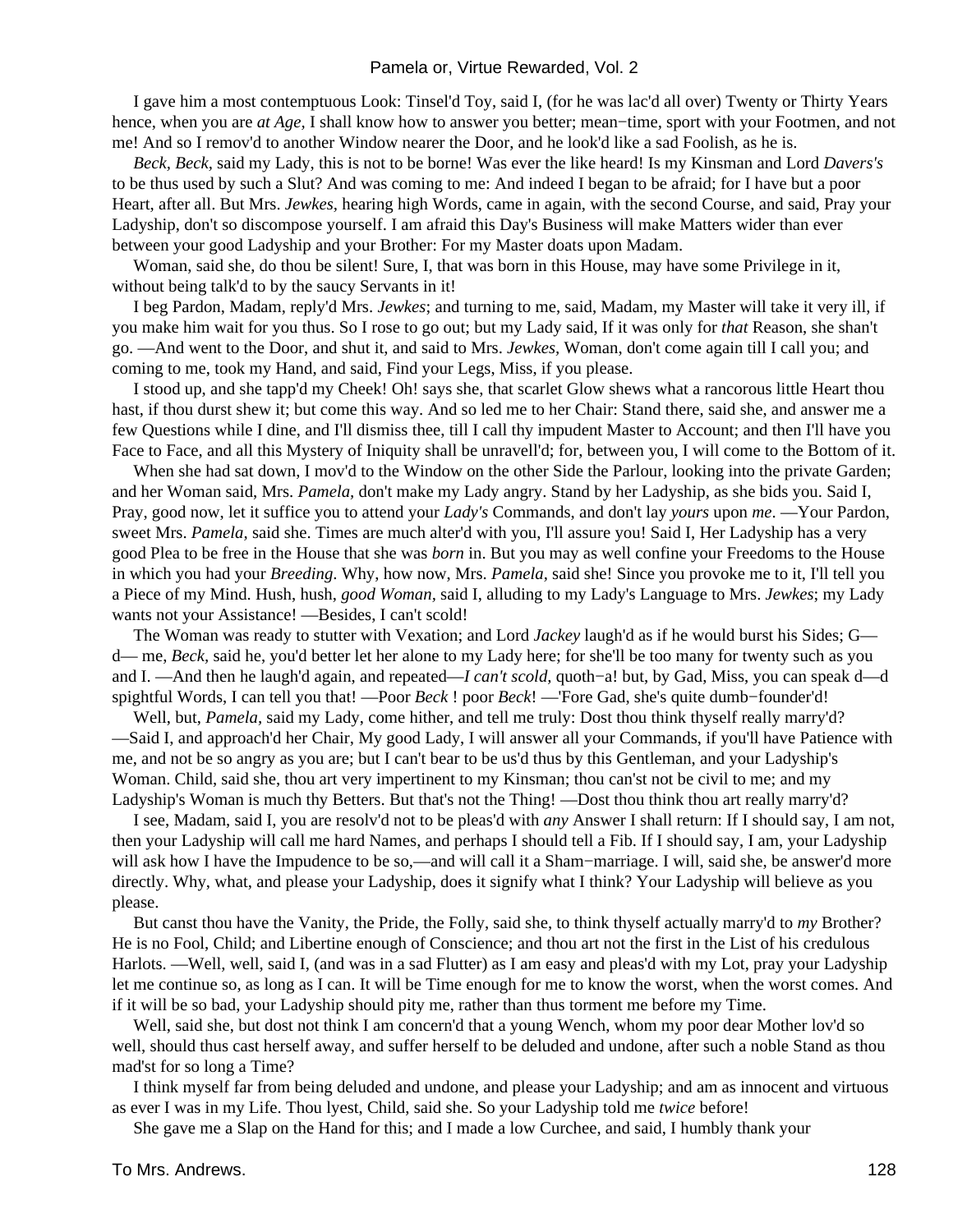Ladyship!—but I could not refrain Tears. And added, Your dear Brother, Madam; however, won't thank your Ladyship for this Usage of me, tho' I do. Come a little nearer me, my Dear, said she, and thou shalt have a little more than *that* to tell him of, if thou think'st thou hast not made Mischief enough already between a Sister and Brother But, Child, if he was here, I would serve thee worse, and him too. I wish he was, said I. —Dost thou threaten me, Mischief−maker, and insolent as thou art?

 Now, pray your Ladyship, said I, (but got to a little Distance) be pleas'd to reflect upon all that you have said to me, since I have had the *Honour,* or rather *Misfortune,* to come into your Presence; whether you have said *one* Thing befitting your Ladyship's Degree to me, even supposing I was the Wench, and the Creature, you suppose me to be? —Come hither, my pert Dear, reply'd she; come but within my Reach for one Moment, and I'll answer thee as thou deservest.

 To be sure she meant to box my Ears. But I should be unworthy of my happy Lot, if I could not shew some Spirit.

When the Cloth was taken away, I said, I suppose I may now depart your Presence, Madam? I suppose not, said she. Why, I'll lay thee a Wager, Child, thy Stomach's too full to eat, and so thou may'st fast till thy mannerly Master comes home.

 Pray your Ladyship, said her Woman, let the poor Girl sit down at Table with Mrs. *Jewkes* and me.— Said I, you are very kind, Mrs. *Worden*; but Times, as you said, are much alter'd with me; and I have been of late so much honour'd by better Company, that I can't stoop to yours.

 Was ever such Confidence, said my Lady! Poor *Beck,* poor *Beck,* said her Kinsman; why, she beats you quite out of the Pit!— Will your Ladyship, said I, be pleased to tell me how long I am to tarry For you'll please to see by that Letter, that I am oblig'd to attend my Master's Commands. And so I gave her the dear Gentleman's Letter from Mr. *Carlton's,* which I thought would make her use me better, as she might judge by it of the Honour done me by him. Ay, said she, this is my worthy Brother's Hand. It is directed to Mrs. *Andrews*. That's to you, I suppose, Child? And so she read on, making Remarks as she went along, in this manner:

*My dearest* PAMELA, — "Mighty well!"— *I hope my not coming home this Night will not frighten you*!— "Vastly tender, indeed!— And did it frighten you, Child!"— *You may believe I can't help it*. "No, to be sure!— A Person in thy Way of Life, is more tenderly used than an honest Wife. But mark the End of it!"— *I could have wish'd,* "Prythee, *Jackey,* mind this," *we* "mind the significant *We,*" *had not engaged to the good Neighbourhood, at Sir Simon's for to−morrow Night*.—— "Why, does the good Neighbourhood, and does Sir *Simon,* permit thy Visits, Child? They shall have none of mine then, I'll assure them!" *But I am so desirous to set out on* Wednesday *for the other House* —"So, *Jackey,* we but just nick'd it, I find."— *that, as well as in Return for the Civilities of so many good Friends, who will be there on purpose, I would not put it off*.— "Now mind, *Jackey*."— *What I beg of you,*—"Mind the Wretch, that could use me and your Uncle, as he has done; he is turn'd Beggar to this Creature!" *I beg of you, therefore, my Dear,* "My *Dear* ! there's for you!— I wish I may not be quite sick before I get thro'."— *What I beg of you, therefore, my Dear,* and then she look'd me full in the Face *is, that you will go in the Chariot to Sir* Simon's, *the sooner in the Day, the better*;—"Dear Heart! and why so, when WE were not expected till Night? Why, pray observe the Reason—Hem!" said she *Because you will be diverted with the Company*; "Mighty kind indeed!"—— *who all,* " *Jackey, Jackey,* mind this,"— *who all so much admire you* . "Now he'd ha' been hang'd to have said so complaisant a thing, had he been marry'd, I'm sure!"— "Very , Aunt, said he: A plain Case that!"— Thinks I, that's hard upon poor Matrimony, tho'. I hope my Lady don't find it so. But I durst not speak out. Who all so much admire you, said she "I must repeat that— Pretty Miss-− I wish thou wast as *admirable* for thy Virtue, as for that Baby−face of thine!" —*And I hope to join you there by your Tea−time, in the Afternoon*! —"So, you're in very good Time, Child, an Hour or two hence, to answer all your important Pre−engagements!" —*which will be better than going home, and returning with you; as it will be six Miles Difference to me; and I know the good Company will excuse my Dress on the Occasion*. "Very , any Dress is good enough, I'm sure, for such Company as *admire* thee, Child, for a Companion in thy ruin'd State! —*Jackey, Jackey,* mind, mind again! more fine things still." *I count every Hour of this little Absence for a Day*;—"There's for you! Let me repeat it," *I count every Hour of this little Absence for a Day*!— "Mind too the Wit of the good Man! One may see Love is a new thing to him. Here is a very tedious time gone since he saw his Deary; no less than, according to *his* amorous Calculation, a Dozen Days and Nights, at least! and yet, TEDIOUS as it is, it is but a Little Absence. Well said, my good accurate and consistent Brother. —But wise Men in Love, are always the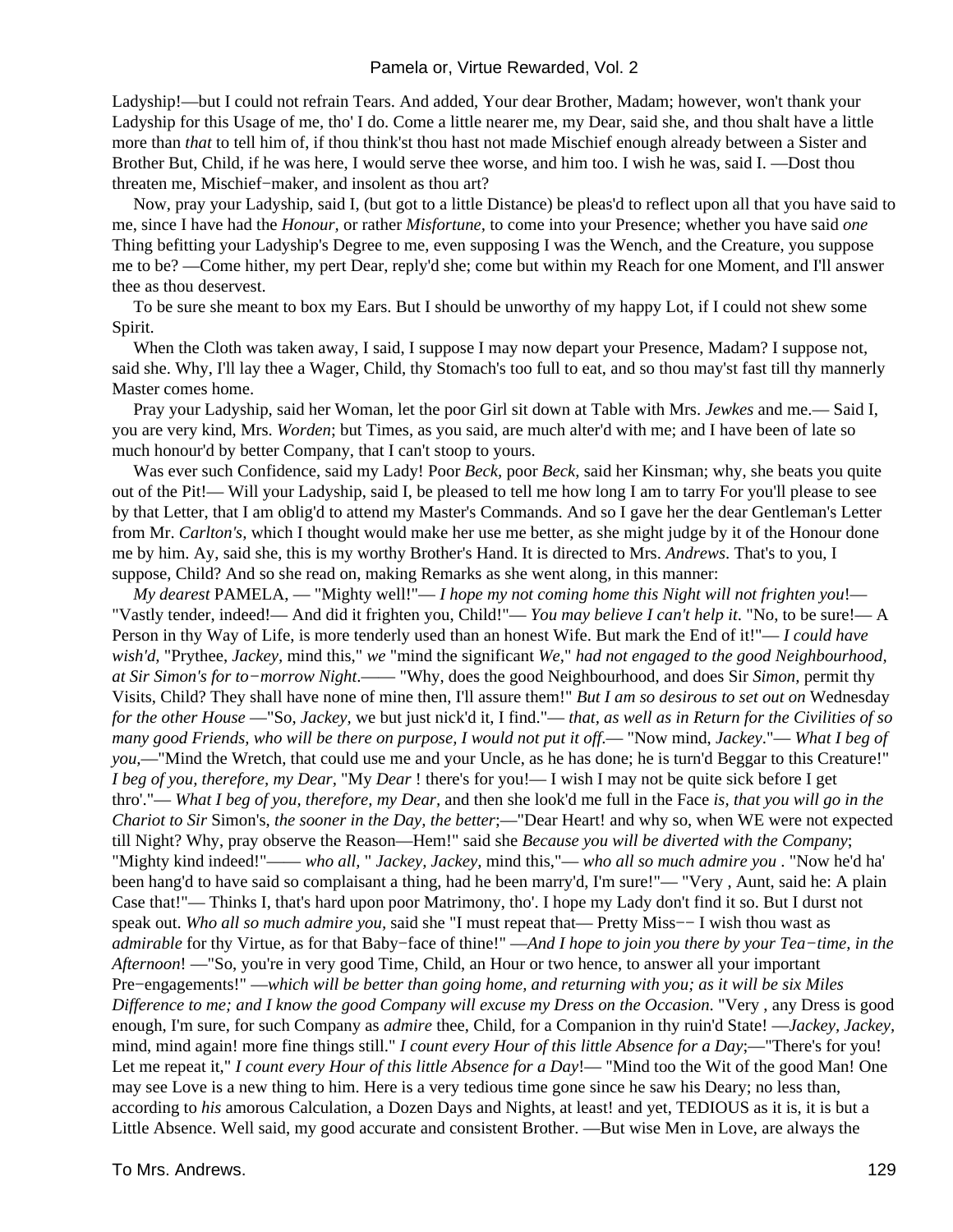greatest Simpletons!— But now comes the Reason, why this little Absence, which, at the same time, is so GREAT an Absence, is so *tedious*:" For *I am,* "Ay, now for it!"— *with the utmost Sincerity, My dearest Love,* "Out upon Dearest Love! I shall never love the Word again! Pray bid your Uncle never call me Dearest Love, *Jackey*!" —*For Ever Yours*!— "But, Brother, thou lyest! —Thou knowest thou dost.— And so, my good Lady *Andrews,* or what shall I call you? Your *dearest Love* will be *for Ever Yours*! And hast thou the Vanity to believe this! —But stay, here is a Postscript. The poor Man knew not when to have done to his *dearest Love*. —He's sadly in for't, truly! Why, *his dearest Love,* you are mighty happy in such a Lover!"— *If you could go to dine with them,*— "Cry your Mercy, my *dearest Love,* now comes the Pre−engagement!" *it will be a Freedom that will be very pleasing to them, and the more as they don't expect it*.

Well, so much for this kind Letter! But you see you cannot honour this admiring Company with this little−expected, and, but in Complaisance to his Folly, I dare say, little−desired Freedom. And I cannot forbear *admiring* you so much myself, my *dearest Love,* that I will not spare you at all, this whole Evening. For 'tis a little hard, if thy Master's Sister may not be blest a little bit with thy charming Company.

 So I found I had shewed her my Letter to very little Purpose, and repented it several times, as she read on. —Well then, I hope, said I, your Ladyship will give me Leave to send my Excuses to your good Brother, and say, that your Ladyship is come, and is so fond of me, that you will not let me leave you.— Pretty Creature! said she; and wantest thou thy good Master to come, and quarrel with his Sister on thy Account? —But thou shalt not stir from my Presence; and I would now ask thee, What it is thou meanest by shewing me this Letter?— Why, Madam, said I, to shew your Ladyship how I was engaged for this Day and Evening.— And for nothing else? said she. Why, I can't tell, Madam, said I: But if you can collect from it any other Circumstances, I might hope I should be not the worse treated.

 I saw her Eyes began to sparkle with Passion; and she took my Hand, and said, grasping it very hard, I know, confident Creature, that you shew'd it me to insult me!— You shew'd it me, to let me see, that he could be civiller to a Beggar−born, than to me, or to my good Lord *Davers*!— You shew'd it me, as if you'd have me be as credulous a Fool as yourself, to believe your Marriage, when I know the whole Trick of it, and have Reason to believe you do too; and you shew'd it me, to upbraid me with his stooping to such painted Dirt, to the Disgrace of a Family, ancient and untainted beyond most in the Kingdom; and now will I give thee One hundred Guineas for one bold Word, that I may fell thee at my Foot.

Was not this very dreadful! To be sure, I had better have kept the Letter from her. I was quite frighten'd!— And this fearful Menace, and her fiery Eyes, and rageful Countenance, made me lose all my Courage!— So I said, weeping, Good your Ladyship, pity me! —Indeed I am honest; indeed I am virtuous; indeed I would not do a bad thing for the World.

 Tho' I know, said she, the whole Trick of thy pretended Marriage, and thy foolish Ring here, and all the rest of the wicked Nonsense; yet I should not have Patience with thee, if thou but offerest to let me know thy Vanity prompts thee to *believe* thou art marry'd to *my* Brother! —I could not bear the Thought!— So take care, *Pamela*; take care, beggarly Brat; take care.

 Good your Ladyship, said I, spare my dear Parents. They are honest and industrious: They were once in a very creditable Way, and never were Beggars. Misfortunes may attend any body: And I can bear the cruellest Imputations on myself, because I know my Innocence; but upon such honest, industrious Parents, who lived thro' the greatest Trials, without being beholden to any thing but God's Blessing, and their own hard Labour; I cannot bear Reflection.

What! art thou setting up for a Family, Creature as thou art! God! give me Patience with thee! I suppose my Brother's Folly for thee, and his Wickedness together, will, in a little while, occasion a Search at the Herald's−office, to set out thy wretched Obscurity. Provoke me, I desire thou wilt. One hundred Guineas will I give thee, to say but thou thinkest thou art marry'd to my Brother!

 Your Ladyship, I hope, won't kill me. And since nothing I can say, will please; but your Ladyship is resolved to quarrel with me; since I must not say what I think, on one hand nor another, whatever your Ladyship designs by me, be pleased to do, and let me depart your Presence!

 She gave me a Slap on the Hand, and reached to box my Ear; but Mrs. *Jewkes* hearkening without, and her Woman too, they both came in at that Instant; and Mrs. *Jewkes* said, pushing herself in between us, Your Ladyship knows not what you do. Indeed you don't. My Master would never forgive me, if I suffer'd, in his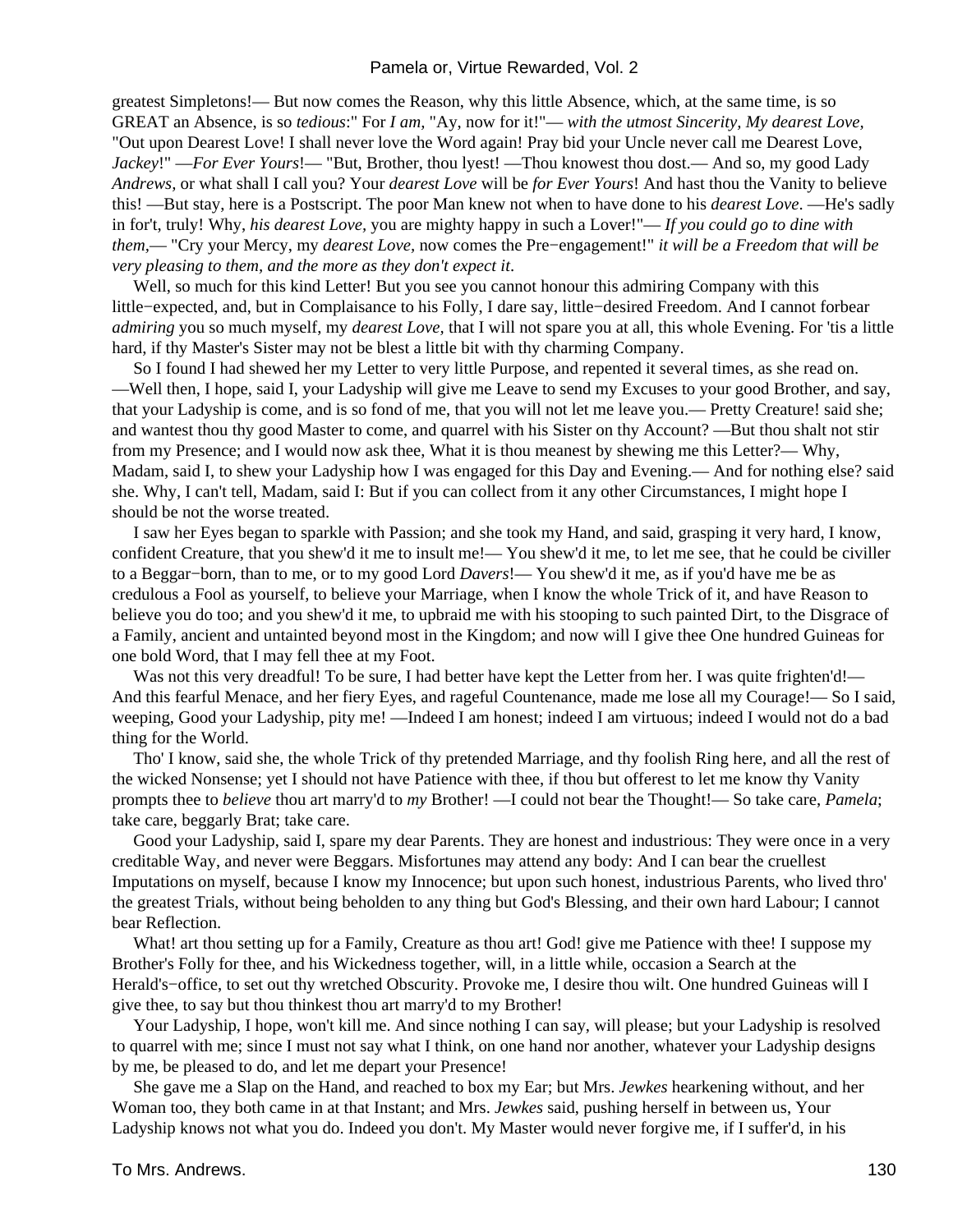### Pamela or, Virtue Rewarded, Vol. 2

House, one he so dearly loves, to be so used; and it must not be, tho' you are Lady *Davers* . Her Woman too interposed, and told her, I was not worth her Ladyship's Anger. But she was like a Person beside herself.

 I offer'd to go out, and Mrs. *Jewkes* took my Hand, to lead me out: But her Kinsman set his Back against the Door, and put his Hand to his Sword, and said, I should not go, till his Aunt permitted it. He drew it half−way; and I was so terrified, that I cry'd out, Oh! the Sword! the Sword! and, not knowing what I did, I run to my Lady herself, and clasp'd my Arms about her, forgetting, just then, how much she was my Enemy, and said, sinking on my Knees, Defend me, good your Ladyship! The Sword! the Sword! —Mrs. *Jewkes* said, Oh! my Lady will fall into Fits; but Lady *Davers* was, herself, so startled at the matter being carry'd so far, that she did not mind her Words, and said, *Jackey,* don't draw your Sword!— You see, as great as her Spirit is, she can't bear that.

 Come, said she, be comforted; he shan't fright you!— I'll try to overcome my Anger, and will pity you. So, Wench, rise up, and don't be foolish. Mrs. *Jewkes* held her Salts to my Nose, and I did not faint. And my Lady said, Mrs. *Jewkes,* if you would be forgiven, leave *Pamela* and me by ourselves; and, *Jackey,* do you withdraw; only you, *Beck,* stay.

 So I sat down in the Window, all in a sad Fluster; for, to be sure, I was sadly frighted. —Said her Woman, You should not sit in my Lady's Presence, Mrs. *Pamela*. Yes, let her sit till she is a little recover'd of her Fright, said my Lady, and set my Chair by her. And so she sat over−against me, and said, To be sure, *Pamela,* you have been very provoking with your Tongue, to be sure you have, as well upon my Nephew, (who is a Man of Quality too) as me. And, palliating her cruel Usage, and beginning, I suppose, to think herself, she had carry'd it further than she could answer it to her Brother, she wanted to lay the Fault upon me; Own, said she, you have been very saucy, and beg my Pardon, and beg *Jackey's* Pardon; and I will try to pity you: For you are a sweet Girl, after all;— if you had but held out, and been honest.

 'Tis injurious to me, Madam, said I, to imagine I am not honest! —Said she, Have you not been a−bed with my Brother? tell me that. —Your Ladyship, reply'd I, asks your Questions in a strange Way, and in strange Words.

 Oh! your Delicacy is wounded, I suppose, by my plain Question!— This Niceness will soon leave you Wench: It will indeed. But answer me directly. Said I, Then your Ladyship's next Question will be, Am I marry'd? And you won't bear my Answer to that,—and will beat me again.

 I han't beat you yet; have I, *Beck*? said she. So you want to make out a Story, do you? —But, indeed, I can't bear thou should'st so much as *think* thou art *my* Sister. I know the whole Trick of it; and so, 'tis my Opinion, dost thou. It is only thy little Cunning, that it may look like a Cloak to thy yielding, and get better Terms from him. Pr'ythee, pr'ythee, Wench, thou seest I know the World a little;—almost at much at Thirty−two, as thou dost at Sixteen. —Remember that!

 I rose from the Window, and walking to the other End of the Room, Beat me again, if you please, said I; but I must tell your Ladyship, I scorn your Words, and am as much marry'd as your Ladyship!

 At that she run to me, but her Woman interposed again; Let the vain wicked Creature go from your Presence, Madam, said she. She is not worthy to be in it. She will but vex your Ladyship. Stand away, *Beck,* said she. That's an Assertion that I would not take from my Brother. I can't bear it. As much marry'd as I! —Is that to be borne? But if the Creature believes she is, Madam, said her Woman, she is to be as much pity'd for her Credulity, as despised for her Vanity.

 I was in hopes to have slipt out of the Door; but she caught hold of my Gown, and pulled me back. Pray your Ladyship, said I, don't kill me!— I have done no Harm. —But she lock'd the Door, and put the Key in her Pocket. So seeing Mrs. *Jewkes* before the Window, I lifted up the Sash, and said, Mrs. *Jewkes,* I believe it would be best for the Chariot to go to your Master, and let him know, that Lady *Davers* is here; and I cannot leave her Ladyship.

 She was resolved to be displeased, let me say what I would. Said she, No, no; he'll then think that I make the Creature my Companion, and know not how to part with her. I thought your Ladyship, reply'd I, could not have taken Exceptions at this Message. Thou knowest nothing, Wench, said she, of what belongs to People of Condition: How shouldst thou? Nor, thought I, do I desire it, at this Rate.

 What shall I say, Madam? said I. Nothing at all, reply'd she; let him expect his *Dearest Love,* and be disappointed; it is but adding a few more *Hours,* and he will make every one *a Day,* in his amorous Account. —Mrs. *Jewkes* coming nearer me, and my Lady walking about the Room, being then at the End, I whisper'd, Let *Robert* stay at the Elms; I'll have a Struggle for't by−and−by.

As much marry'd as I! repeated she. —The Insolence of the Creature! —And so she walk'd about the Room,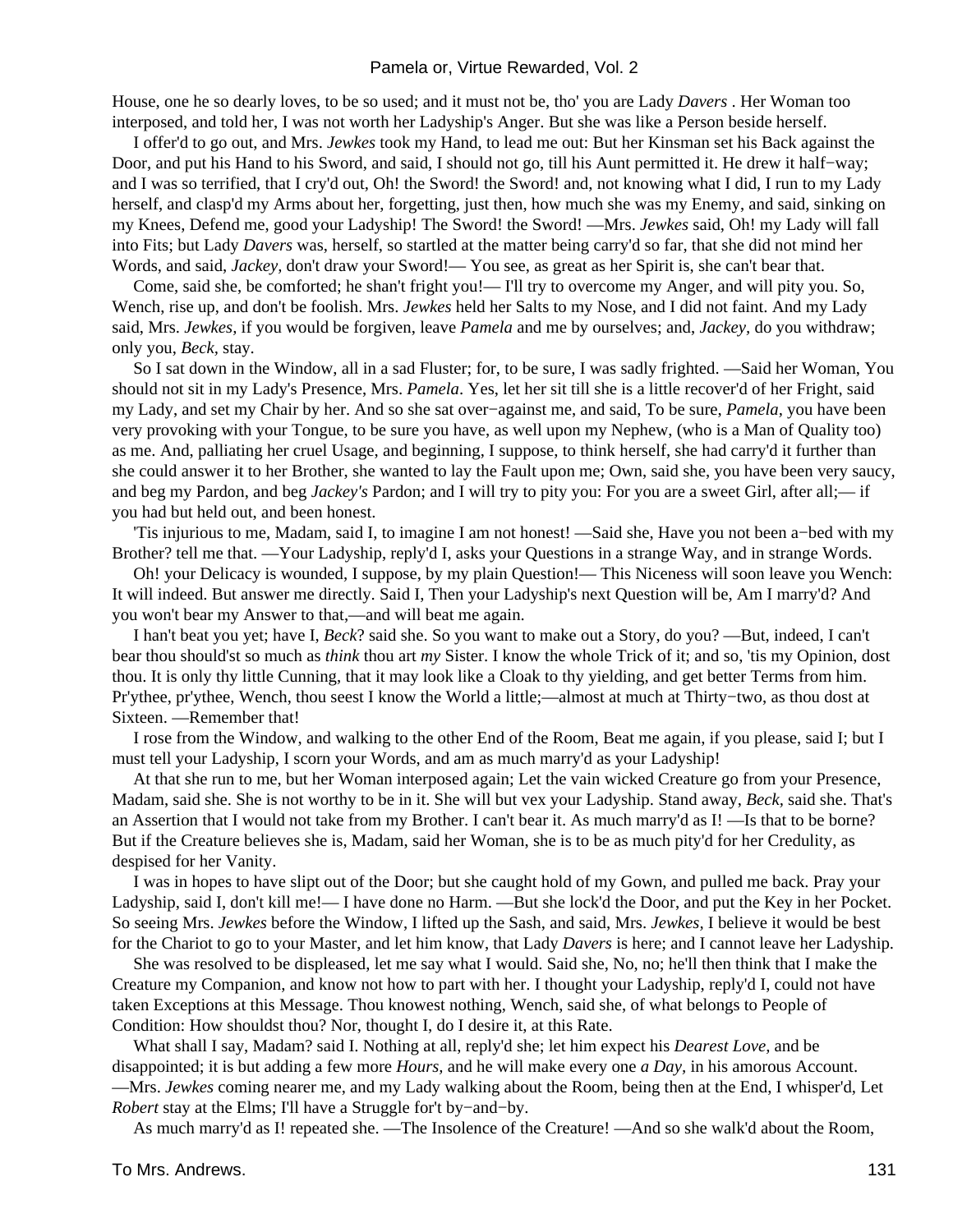talking to herself, to her Woman, and now−and−then to me; but seeing I could not please her, I thought I had better be silent. And then it was, Am I not worthy an Answer? If I speak, said I, your Ladyship is angry at me, tho' ever so respectfully; if I do not, I cannot please: Would your Ladyship tell me but how I shall oblige you, and I would do it with all my Heart?

 Confess the Truth, said she, that thou't an undone Creature; hast been in Bed with thy Master; and art sorry for it, and for the Mischief thou hast occasion'd between him and me; and then I'll pity thee, and persuade him to pack thee off, with a hundred or two of Guineas, and some honest Farmer may take Pity of thee, and patch up thy Shame, for the sake of the Money; and if nobody will have thee, thou must vow Penitence, and be as humble as I once thought thee.

 I was quite sick at Heart, at all this passionate Extravagance, and to be hinder'd from being where was the Desire of my Soul, and afraid too of incurring my dear Master's Displeasure; and, as I sat, I saw it was no hard matter to get out of the Window, into the Front−yard, the Parlour being even with the Yard, and so have a fair Run for it; and after I had seen my Lady at the other End of the Room again, in her Walks, having not pulled down the Sash, when I spoke to Mrs. *Jewkes,* I got upon the Seat, and whipt out in a Minute, and ran away as hard as I could drive, my Lady calling after me to return, and her Woman at the other Window: But two of her Servants appearing at her crying out, and she bidding them stop me, I said, Touch me at your Peril, Fellows; but their Lady's Commands would have prevail'd on them, had not Mr. *Colbrand,* who, it seems, had been kindly order'd, by Mrs. *Jewkes,* to be within Call, when she saw how I was treated, come up, and put on one of his deadly fierce Looks, the only time, I thought, it ever became him, and said, He would *chine* the Man, that was his Word, who offer'd to touch his Lady; and so he run alongside of me; and I heard my Lady say, The Creature flies like a Bird! And, indeed, Mr. *Colbrand,* with his huge Strides, could hardly keep pace with me; and I never stopt till I got to the Chariot; and *Robert* had got down, seeing me running at a Distance, and held the Door in his Hand, with the Step ready down; and in I jumpt, without touching the Step, saying, Drive me, drive me, as fast as you can, out of my Lady's Reach! And he mounted, and *Colbrand* said, Don't be frighten'd, Madam; nobody shall hurt you. —And shut the Door, and away *Robert* drove; but I was quite out of Breath, and did not recover it, and my Fright, all the Way.

 Mr. *Colbrand* was so kind, but I did not know it till the Chariot stopt at Sir *Simon's,* to step up behind the Coach, lest, as he said, my Lady should send after me; and he told Mrs. *Jewkes,* when he got home, that he never saw such a Runner as me, in his Life.

 When the Chariot stopt, which was not till Six o'Clock, so long did this cruel Lady keep me, Miss *Darnford* run out to me; O, Madam, said she, ten times welcome! but you'll be beat, I can tell you; for here has been the 'Squire come these two Hours, and is very angry at you.

 That's hard indeed, said I! —Indeed I can't afford it!—for I hardly knew what I said, having not recover'd my Fright. Let me sit down, Miss, anywhere, said I; for I have been sadly off. So I sat down, and was quite sick with the Hurry of my Spirits, and lean'd upon her Arm.

 Said she, Your Lord and Master came in very moody; and when he had staid an Hour, and you not come, he began to fret, and said, He did not expect so little Complaisance from you. And he is now sat down, with great Persuasions, to a Game at Loo. —Come, you must make your Appearance, Lady fair; for he's too sullen to attend you, I doubt.

 You have no Strangers, have you, Miss, said I? — Only two Women Relations from *Stamford,* reply'd she, and an humble Servant of one of them. —Only all the World, Miss! said I. —What shall I do, if he be angry? I can't bear that.

 Just as I had said so, came in Lady *Darnford* and Lady *Jones,* to chide me, as they said, for not coming sooner. And before I could speak, came in my dear Master. I ran to him. How d'ye, *Pamela,* said he, and saluted me, with a little more Formality than I could well bear. —I expected half a Word from me, when I was so complaisant to your Choice, would have determin'd you, and that you'd been here to Dinner;—and the rather, as I made my Request a reasonable one, and what, I thought, would be agreeable to you. O dear Sir, said I, pray, pray hear me, and you'll pity me, and not be displeased: Mrs. *Jewkes* will tell you, that as soon as I had your kind Commands, I said, I would obey you, and come to Dinner with these good Ladies; and so prepared myself instantly, with all the Pleasure in the World. Lady *Darnford* and Miss said, I was their Dear! —Look you, said Miss, did I not tell you, Stately−ones, that something must have happen'd? But O these Tyrants! these Men!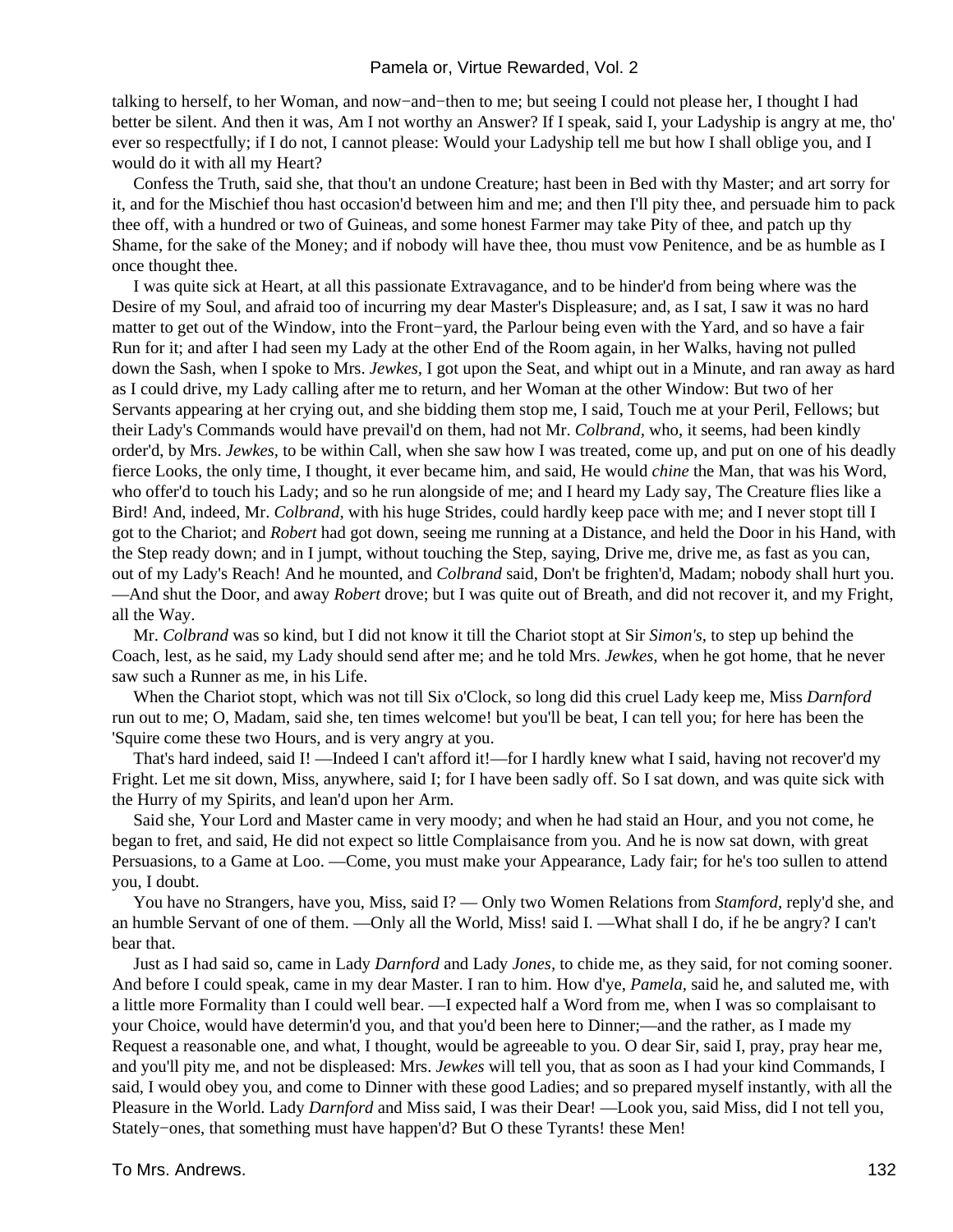Why, what hinder'd it, my Dear? said he: Give yourself Time; you seem out of Breath! —O Sir, said I, Out of Breath! well I may! —For, just as I was ready to come away, who should drive into the Court−yard, but Lady *Davers*! —Lady *Davers*! Nay, then, my sweet Dear, said he, and kissed me more tenderly, hast thou had a worse Trial than I wish thee, from one of the haughtiest Women in *England,* tho' my Sister! —For she, too, my *Pamela,* was spoiled by my good Mother! —But have you seen her?

Yes, Sir, said I, and more than seen her! —Why, sure, said he, she has not had the Insolence to strike my Girl!— Sir, said I, but tell me you forgive me; for indeed I could not come sooner; and these good Ladies but excuse me; and I'll tell you all another time; for to take up the good Company's Attention now, will spoil their Pleasantry, and be to them, tho' more important to me, like the Lady's broken China, you caution'd me about.

 That's a dear Girl! said he; I see my Hints are not thrown away upon you; and I beg Pardon for being angry at you; and, for the future, will stay till I hear your Defence before I judge you. Said Miss *Darnford,* This is a little better! To own a Fault, is some Reparation; and what every lordly Husband will not do. He said, But tell me, my Dear, Did Lady *Davers* offer you any Incivility? O Sir, reply'd I, she is your Sister, and I must not tell you all; but she has used me very severely. Did you tell her, said he, you was marry'd?— Yes, Sir, I did at last: But she will have it, 'tis a Sham−marriage, and that I am a vile Creature: And she was ready to beat me, when I said so; for she could not have Patience that I should be deem'd her Sister, as she said.

 How unlucky it was, reply'd he, I was not at home? — Why did you not send to me here? Send, Sir! I was kept Prisoner by Force. They would not let me stir, or do you think, I would have been hinder'd from obeying you? Nay, I told them, that I had a Pre−engagement; but she ridiculed me, and said, Waiting−maids talk of Pre−engagements! and then I shew'd her your kind Letter; and she made a thousand Remarks upon it, and made me wish I had not. In short, whatever I could do or say, there was no pleasing her; and I was a *Creature,* and *Wench,* and all that was naught. But you must not be angry with her, on my Account.

Well, but, said he, I suppose she hardly asked you to dine with her; for she came before Dinner, I suppose, if it was soon after you had received my Letter? No, Sir, dine with my *Lady*! no indeed! Why, she would make me wait at Table upon her, with her Woman, because she would not expose herself and me before the Men−servants; which, you know, Sir, was very good of her Ladyship.

 Well, said he, but *did* you wait at Table upon her? Would you have had me, Sir? said I.— Only, *Pamela,* reply'd he, if you did, and knew not what belong'd to your Character, as my Wise, I shall be very angry with you. Sir, said I, I did not; but refused it, out of Consideration of the Dignity you have raised me to; else, Sir, I could have waited on my Knees upon your Sister.

 Now, said he, you confirm my Opinion of your Prudence and Judgment. She is an insolent Woman, and shall dearly repent it. But, Sir, she is to be excus'd, because she won't believe I am indeed marry'd; so don't be too angry at her Ladyship.

 He said, Ladies, pray don't let us keep you from the Company; I'll only ask a Question or two more, and attend you. Said Lady *Jones,* I so much long to hear this Story of poor Madam's Persecution, that if it was not improper, I should be glad to stay. Miss *Darnford* would stay for the same Reason; my Master saying, he had no Secrets to ask, and that it was kind of them to interest themselves in my Grievances.

 But Lady *Darnford* went in to the Company, and told them the Cause of my Detention; for, it seems, my dear Master loved me too well, to keep to himself the Disappointment my not being here to receive him, had given him; and they had all given the two Miss *Boroughs's,* and Mr. *Perry,* the *Stamford* Guests, such a Character of me, that they said they were impatient to see me.

 Said my Master, But, *Pamela,* you said, *They* and *Them*; Who had my Sister with her, besides her Woman? Her Nephew, Sir, and three Footmen on Horseback; and she and her Woman were in her Chariot and Six.

 That's a sad Coxcomb, said he: How did he behave to you?— Not extraordinarily, Sir; but I should not complain; for I was even with him; because I thought I ought not to bear with him as with my Lady.

 By Heaven! said he, if I knew he behav'd unhandsomely to my Jewel, I'd send him home to his Uncle without his Ears. Indeed, Sir, return'd I, I was as hard upon him, as he was upon me. Said he, 'Tis kind to make the best for them. But I believe I shall make them dearly repent their Visit, if I find their Behaviour to call for my Resentment.

 But, sure, my Dear, you might have got away when you went to your own Dinner? Indeed, Sir, said I, her Ladyship locked me in, and would not let me stir.— So you han't eat any Dinner? No, indeed, Sir, nor had a Stomach to any. My poor Dear! said he. But then, how got you away at last? —O, Sir, reply'd I, I jump'd out of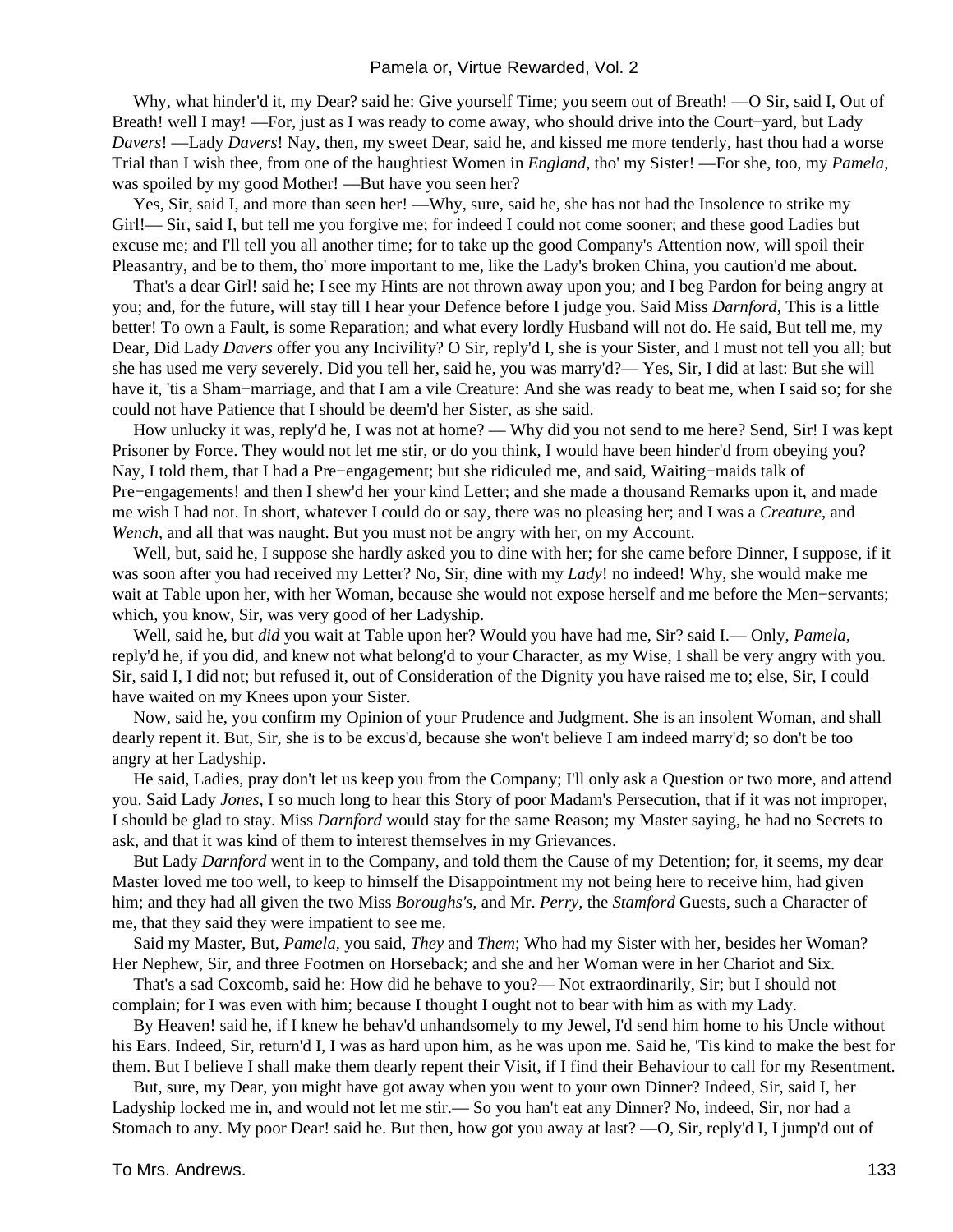the Parlour Window, and run away to the Chariot, which had waited for me several Hours, by the Elm−walk, from the Time of my Lady's coming (for I was just going, as I said); and Mr. *Colbrand* saw me thro' her Servants, whom she call'd to, to stop me; and was so kind to step behind the Chariot, unknown to me, and saw me safe here.

 I'm sure, said he, these insolent Creatures must have treated you vilely. But tell me, What Part did Mrs. *Jewkes* act in this Affair? A very kind Part, Sir, said I, in my Behalf; and I shall thank her for it. Sweet Creature, said he, thou makest the best for every body; but I hope she deserves it; for she knew you are married. —But come, we'll now join the Company, and try to forget all you have suffer'd, for two or three Hours, that we may not fill the Company with our Concerns; and resume the Subject as we go home. And you shall find, I will do you Justice as I ought. But you forgive me, Sir, said I, and are not angry? Forgive you, my Dear! return'd he. —I hope you forgive me! —I shall never make you Satisfaction for what you have suffer'd *from* me, and *for* me! And with those Words, he led me into the Company.

 He very kindly presented me to the two Stranger Ladies, and the Gentleman, and them to me; and Sir *Simon,* who was at Cards, rose from Table, and saluted me: Adad! Madam, said he, I'm glad to see you here. What, it seems you have been a Prisoner! 'Tis well you was, or your Spouse and I should have sat in Judgment upon you, and condemned you to a fearful Punishment for your first Crime of *Læsæ Majestatis* (I had this explained to me afterwards, as a sort of Treason against my Liege Lord and Husband). For we Husbands, hereabout, said he, are resolv'd to turn over a new Leas with our Wives, and *your* Lord and Master shall shew us the Way, I can tell you that. But I see by your Eyes, my sweet Culprit, added he, and your Complection, you have had sour Sauce to your sweet Meat.

 Miss *Darnford* said, I think we are oblig'd to our sweet Guest, at last; for she was forced to jump out at a Window to come to us. Indeed! said Mrs. *Peters*;—and my Master's Back being turn'd, says she, Lady *Davers,* when a Maiden, was always vastly passionate; but a very good Lady when it was over. And she'd make nothing of slapping her Maids about, and begging their Pardons afterwards, if they took it patiently; otherwise she used to say, The *Creatures* were even with her.

 Ay, said I, I have been a many *Creatures* and *Wenches,* and I know not what; for these were the best of her Names. And I thought I ought to act up to the Part her dear Brother has given me; and so, truly, I have but just escaped a good Cuffing.

 Miss *Boroughs* said to her Sister, as I heard, but she did not design it, What a sweet Creature is this! And then she takes so little upon her, is so free, so easy, and owns the Honour done her so obligingly! Said Mr. *Perry,* softly, The loveliest Person I ever saw! Who could have the Heart to be angry with her one Moment?

 Says Miss *Darnford,* Here, my dearest Neighbour, these Gentry are admiring you strangely; and Mr. *Perry* says, you are the loveliest Lady he ever saw; and says it to his own Mistress's Face too, I'll assure you—Or else, says Miss *Boroughs,* I should think he much flatter'd me.

 O Miss, return'd I, you are exceedingly obliging; but your kind Opinion ought to learn me Humility, and to reverence so generous a Worth as can give a Preference against yourself, where it is so little due. Indeed, Madam, said Miss *Nanny Boroughs,* I love my Sister well; but it would be a high Compliment to any Lady, to be deem'd worthy of a second or third Place after you.

 There is no answering such Politeness, said I: I am sure Lady *Davers,* was very cruel to keep me from such kind Company. 'Twas our Loss, Madam, said Miss *Darnford*. I'll allow it, said I, in Degree, Miss; for you have all been deprived, several Hours, of an humble Admirer.

 Mr. *Perry* said, I never before saw so young a Lady shine forth with such Graces of Mind and Person. Alas! Sir, said I, my Master coming up, Mine is but a borrow'd Shine, like that of the Moon: Here is the Sun, to whose fervent Glow of Generosity I owe all the saint Lustre that your Goodness is pleased to look upon with so much kind Distinction.

 Mr. *Perry* was pleased to hold up his Hands; and the Ladies look'd upon one another. And my Master said, hearing part of the last Sentence, What's the pretty Subject, that my *Pamela* is displaying, so sweetly, her Talents upon?

 Oh! Sir, said Mr. *Perry,* I will pronounce you the happiest Gentleman in *England*. And I, said Miss *Boroughs*; And I, said Miss *Darnford*; And I, said each of the other.

 My Master said, most generously, Thank ye, Thank ye, Thank ye, all round, my dear Friends. I know not your Subject; but if you believe me so, for a single Instance of this dear Girl's Goodness, what must I think myself,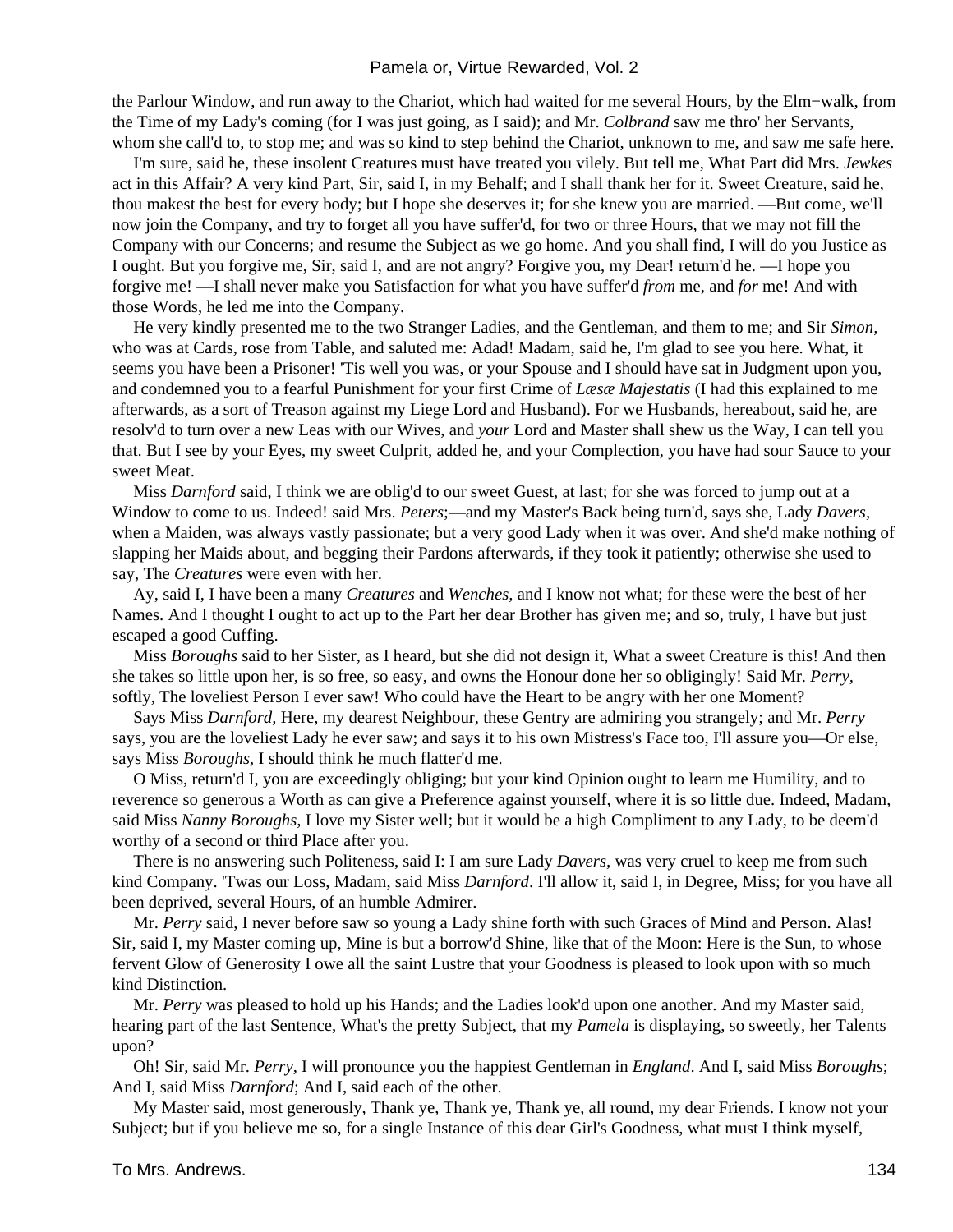when blest with a thousand Instances, and experiencing it in every single Act and Word! I do assure you, my *Pamela's* Person, all lovely as you see it, is far short of her Mind; That first impress'd me in her Favour; but that only made me her *Lover* : But they were the Beauties of her Mind, that made me her *Husband* ; and proud, my sweet Dear, said he, pressing my Hand, am I of that Title.

Well, said Mr. Perry, very kindly and politely, Excellent as your Lady is, I know not the Gentleman that could deserve her, but that one, who could say such just and such fine things.

 I was all abash'd; and took Miss *Darnford's* Hand, and said, Save me, dear Miss, by your sweet Example, from my rising Pride. But could I deserve half these kind things, what a happy Creature should I be! Said Miss *Darnford,* You deserve them all, indeed you do.

 The greatest Part of the Company being sat down to Loo, my Master being press'd, said, he would take one Game at Whist; but had rather be excused too, having been up all Night; and I asked how his Friend did? We'll talk of that, said he, another time; which, and his Seriousness, made me fear the poor Gentleman was dead, as it prov'd.

 We cast in, and Miss *Boroughs* and my Master were together, and Mr. *Perry* and I; and I had all four Honours the first time, and we were up at one Deal. Said my Master, An honourable Hand, *Pamela,* should go with an honourable Heart; but you'd not have been up, if a Knave had not been one. Whist, Sir, said Mr. *Perry,* you know, was a Court Game originally, and the Knave, I suppose, signified always the prime Minister.

 'Tis well, said my Master, if now there is but One Knave in a Court, out of Four Persons, take the Court thro'. The King and Queen, Sir, said Mr. *Perry, can* do no Wrong, you know. So there are Two that *must* be good out of Four; and the Ace seems too plain a Card to mean much Hurt.

We compliment the King, said my Master, in that manner; and 'tis well to do so, because there is something sacred in the Character. But yet, if Force of Example be consider'd, it is going a great way; for certainly a good Master makes a good Servant, generally speaking.

 One thing, added he, in regard to the Ace; I have always look'd upon that plain and honest−looking Card, in the Light you do. And have consider'd Whist as an *English* Game in its Original; which has made me fonder of it than of any other. For, by the Ace, I have always thought the Laws of the Land denoted; and, as the Ace is above the King or Queen, and wins them; I think the Law should be thought so too; tho', may−be, I shall be deem'd a *Whig* for my Opinion.

 I shall never play at Whist, said Mr. *Perry,* without thinking of this, and shall love the Game the better for the Thought; tho' I am no Party−man. Nor I, said my Master; for I think the Distinctions of *Whig* and *Tory* odious; and love the one or the other, only as they are honest and worthy Men; and have never, (nor ever shall, I hope) given a Vote, but according to what I thought was for the publick Good, let either *Whig* or *Tory* propose it.

 I wish, Sir, reply'd Mr. *Perry,* all Gentlemen, in your Station, would act so. If there was no undue Influence, said my Master, I am willing to think so well of all Mankind, that I believe they generally would.

 But you see, said he, by my *Pamela's* Hand, when all the Court−cards get together, and are acted by *one Mind,* the Game is usually turn'd accordingly. Tho' now−and−then, too, it may be so circumstanced, that *Honours* will do them no Good; and they are forced to depend altogether upon *Tricks*.

 I thought this way of Talking prettier than the Game itself. But I said, Tho' I have won the Game, I hope, Sirs, I am no *Trickster* . No, said my Master, God forbid but *Court−cards* should *sometimes* win with *Honour*! But you see, for all that, your Game is as much owing to the *Knave,* as the *King*; and you, my Fair−one, lost no Advantage, when it was put into your Power.

 Else, Sir, said I, I should not have done Justice to my Partner: You are certainly right, *Pamela,* reply'd he; tho' you thereby beat your Husband. Sir, said I, You may be my Partner next, and I must do Justice, you know. Well, said he, always chuse so worthy a Friend, as Chance has given you for a Partner, and I shall never find Fault with you, do what you will.

 Mr. *Perry* said, You are very good to me, Sir; and Miss *Boroughs,* I observed, seem'd pleas'd with the Compliment to her humble Servant; by which I saw she esteem'd him, as he seems to deserve. Dear−sirs! said I, how much better is this, than to be lock'd in by Lady *Davers*?

 The Supper was brought in sooner on my Account, because I had had no Dinner; and there passed very agreeable Compliments on the Occasion. Lady *Darnford* would help me first, because I had so long fasted, as she said. Sir *Simon* would have placed himself next me: And my Master said, he thought it was best, where there was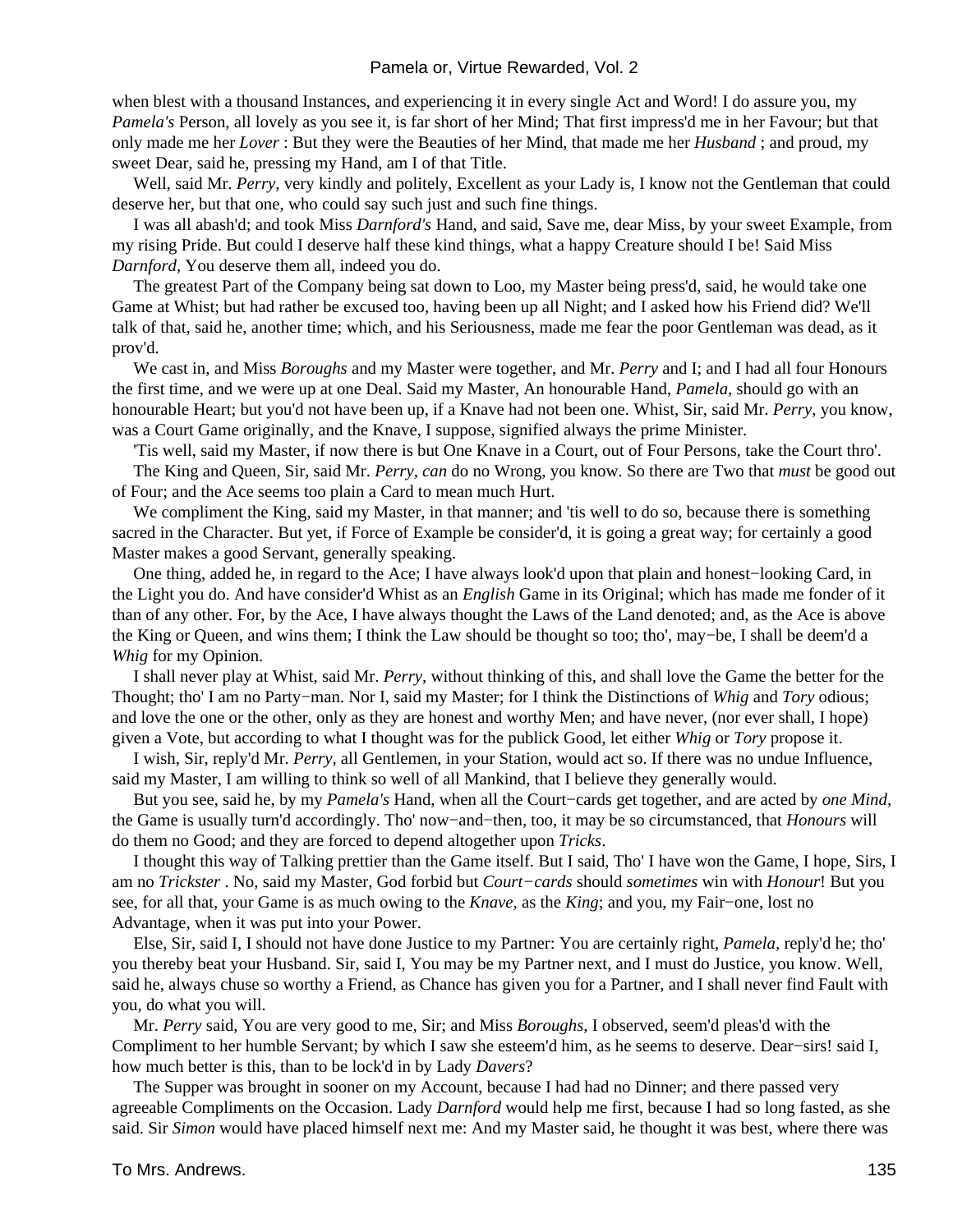an equal Number of Ladies and Gentlemen, that they should sit intermingled, that the Gentlemen might be employ'd in helping and serving the Ladies. Lady *Darnford* said, She hoped Sir *Simon* would not sit above any Ladies, at his own Table especially. Well, said he, I shall fit over−against her however; and that's as well.

 My dearest Sir could not keep his Eye off me, and seem'd generously to be delighted with all I did, and all I said; and every one was pleased to see his kind and affectionate Behaviour to me.

 Lady *Jones* brought up the Discourse about Lady *Davers* again; and my Master said, I fear, *Pamela* you have been hardly used, more than you'll say. I know my Sister's passionate Temper too well, to believe she could be over−civil to you, especially as it happen'd so unluckily that I was out. If, added he, she had had no Pique to you, my Dear, yet what has passed between her and me, has so exasperated her, that I know she would have quarrel'd with my *Horse,* if she had thought I valued it, and nobody else was in her way. Dear Sir, said I, don't say so of good Lady *Davers*.

 Said he, Why, my Dear, I know she came on purpose to quarrel; and had she not found herself under a very violent Uneasiness, after what had passed between us, and my Treatment of her Lord's Letter, she would not have offer'd to come near me. What sort of Language had she for me, *Pamela*? O, Sir, very good, only *her well−manner'd Brother,* and such as that!

 Only, said he, 'tis taking up the Attention of the Company disagreeably, or I could tell you almost every Word she said. Lady *Jones* wish'd to hear a further Account of my Lady's Conduct, and most of the Company join'd with her, particularly Mrs. *Peters*; who said, That as they knew the Story, and Lady *Davers's* Temper, tho' she was very good in the main, they could wish to be so agreeably entertain'd, if he and I pleas'd; because they imagin'd I should have no Difficulties after this.

 Tell me then, *Pamela,* said he, did she lift up her Hand at you? Did she strike you? But I hope not! A little Slap of the Hand, said I, or so!— Insolent Woman! She did not, I hope, offer to strike your Face? Why, said I, I was a little saucy once or twice, and she would have given me a Cuff on the Ear, if her Woman and Mrs. *Jewkes* had not interpos'd? Why did you not come out at the Door? Because, said I, her Ladyship sat her Chair against it, one while, and another while lock'd it; else I offer'd, several times, to get away.

 She knew I expected you here? You say, you shew'd her my Letter to you? Yes, Sir, said I; but I had better not; for she was then more exasperated, and made strange Comments upon it. I doubt it not, said he; but, did she not see, by the kind Epithets in it, that there was room to think we were marry'd? O, Sir, reply'd I, and made the Company smile, she said, For that very Reason, she was sure I was not marry'd.

 That's like my Sister! said he, exactly like her; and yet she lives very happily herself. For her poor Lord never contradicts her. Indeed he *dare* not.

 You was a great many *Wenches,* was you not, my Dear? for that's a great Word with her. —Yes, Sir, said I, *Wenches* and *Creatures* out of Number; and worse than all that. What? tell me, my Dear. Sir, said I, I must not have you angry with Lady *Davers* . While you are so good to me, 'tis all nothing, only the Trouble that I cannot be suffer'd to shew how much I honour her Ladyship, as your Sister.

 Well, said he, you need not be afraid to tell me: I must love her, after all; tho' I shall not be pleas'd with her on this Occasion. And I know it is her mistaken Love for me, that makes her so uneasy; and, after all, she comes, I know, to be reconciled to me; tho' it must be thro' a good hearty Quarrel first. For she can shew a deal of Sun−shine; but it must be always after a Storm. And I'll love her dearly, if she has not been, and will not be, too hard upon my Dearest.

 Mr. *Peters* said, Sir, you are very good, and very kind. I love to see this Complaisance to your Sister, tho' she be in Fault, so long as you can shew it with so much Justice to the sweetest Innocence and Merit in the World. By all that's good, Mr. *Peters,* said he, I'd present my Sister with One thousand Pounds, if she would kindly take my dear *Pamela* by the Hand, and wish her Joy, and call her Sister! — And yet I should be unworthy of the dear Creature that smiles upon me there, if it was not principally for her sake, and the Pleasure it would give her, that I say this: For I will never be thoroughly reconciled to my Sister, till she does; for I most sincerely think, as to myself, that my dear Spouse, there she sits, does me more Honour in her new Relation, than she receives from me!

 Sir, said I, I am overwhelm'd with your Goodneess! —And my Eyes were filled with Tears of Joy and Gratitude. And all the Company, with one Voice, blessed him. And Lady *Jones* was pleased to say, The Company and Behaviour of you two happy Ones to each other, are the most edifying I ever knew. I am always improv'd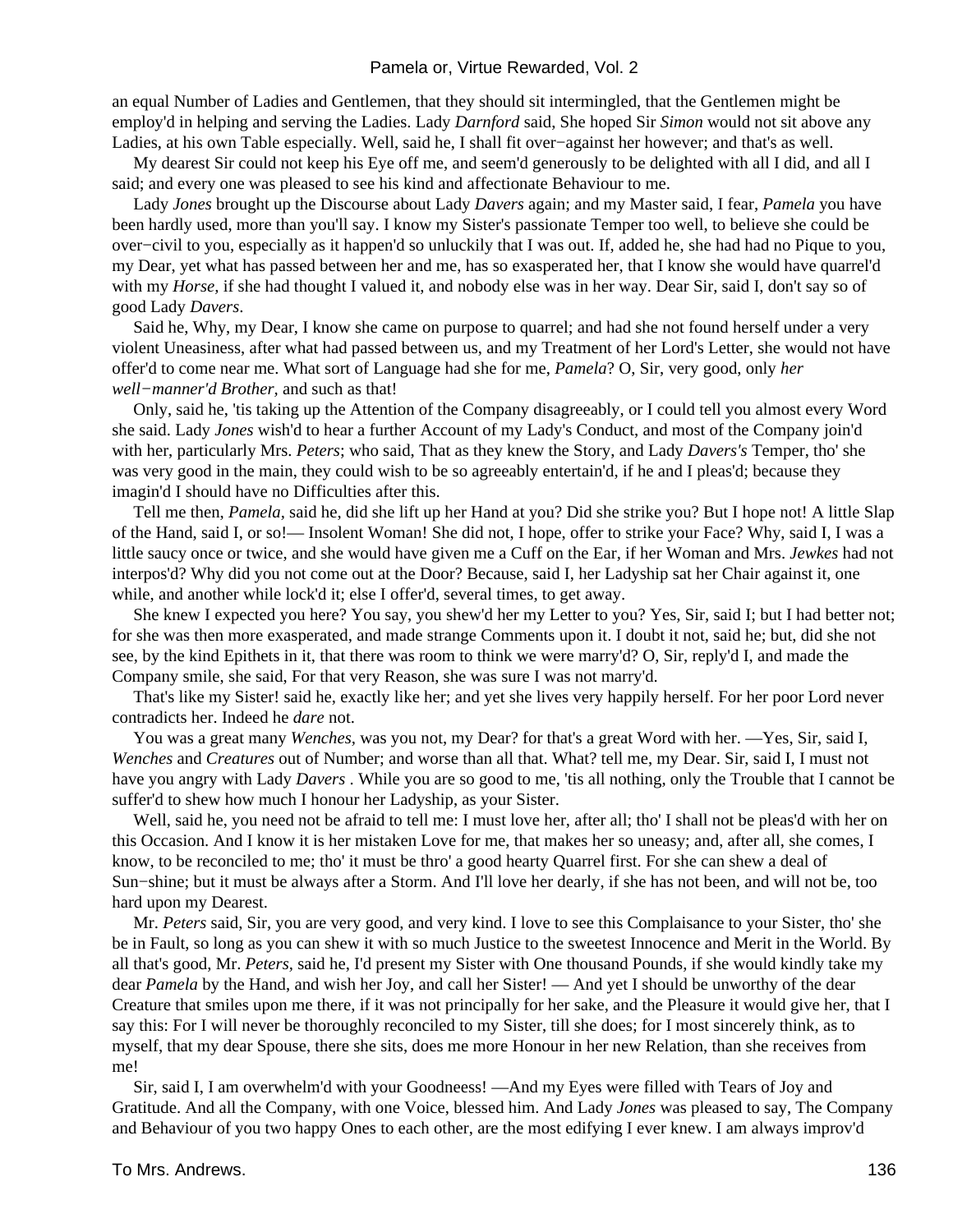when I see you. How happy would every good Lady be with such a Gentleman, and every good Gentlman with such a Lady! —In short, you seem made for one another.

 O, Madam, said I, you are so kind, so good to me, that I know not how to thank you enough. Said she, You deserve more than I can express; for, to all who know your Story, you are a matchless Person. You are an Ornament to our Sex, and your Virtue, tho' your dear Spouse is so excellent and generous as he is, has met with no more than its due Reward. And God long bless you together.

 You are, said my dearest Sir, very good to me, Madam, I am sure. I have taken Liberties in my former Life, that deserved not so much Excellence. I have offended extremely, by Trials glorious to my *Pamela,* but disgraceful to me, against a Virtue that I now consider as almost sacred; and I shall not think I deserve her, till I can bring my Manners, my Sentiments, and my Actions, to a Conformity with her own. And, in short, my *Pamela,* said he, I want you to be nothing but what you are, and have been. You cannot be better; and if you could, it would be but filling me with Despair to attain the awful Heights of Virtue, at which you are arrived. Perhaps, added the dear Gentleman, the Scene I have beheld within these twelve Hours, has made me more serious than otherwise I should have been; But I'll assure you, before all this good Company, I speak the Sentiments of my Heart; and those not of this Day only.

 What a happy Daughter is yours, O my dear Father and Mother! I owe it all to God's Grace, and yours and my good Lady's Instructions; and to these let me always look back with grateful Acknowledgments, that I may not impute to myself, and be proud, my very great Happiness.

 The Company were so kindly pleas'd with our Concerns, and my dear Master's Goodness, that he observing their Indulgence, and being himself curious to know what had pass'd between my Lady and me, repeated his Question, What she had call'd me besides Wench and Creature? And I said, My Lady, supposing I was wicked, lamented over me very kindly, my Depravity and Fall, and said what a thousand Pities it was, so much Virtue, as she was pleas'd to say, was so destroy'd, and that I had yielded after so noble a Stand, as she said.

 Excuse me, Gentlemen and Ladies, said I; you know my Story, it seems; and I am commanded by one, who has a Title to all my Obedience, to proceed.

They gave all of them Bows of Approbation, that they might not interrupt me; and I continued my Story.—

 I told her Ladyship, continued I, that I was still innocent, and would be so, and it was injurious to suppose me otherwise! Why, tell me, Wench, said she,—but I think I must not tell you what she said. Yes, do, said my Master, to clear my Sister; we shall think it very bad else.

 I held my Hand before my Face, and said, Why, she said, Tell me, Wench, hast thou not been a−bed with thy Master! —That she said. —And when I said, she ask'd strange Questions, and in strange Words, she ridicul'd my Delicacy, as she call'd it, and said my Niceness would not last long. She said, I must know I was not really marry'd, that my Ring was only a Sham, and all was my Cunning to cloak my yielding, and get better Terms: She said, she knew the World as much at Thirty−two, as I did at Sixteen; and bid me remember that.

 I took the Liberty to say, (but I got a good way off) That I scorn'd her Ladyship's Words, and was as much marry'd as her Ladyship. And then, Goodsirs, I had certainly been cuff'd, if her Woman had not interposed, and told her I was not worth her Anger; and that I was as much to be pitied for my Credulity, as despis'd for my Vanity.

 My poor *Pamela,* said my Master, this was too−too hard upon you! O Sir, said I, how much easier it was to me, than if it had been so! —That would have broke my Heart quite! —For then I should have deserv'd it all, and worse; and these Reproaches, added to my own Guilt, would have made me truly wretched!

 Lady *Darnford,* at whose Right−hand I sat, kissed me with a kind of Rapture, and call'd me a sweet Exemplar for all my Sex. Mr. *Peters* said very handsome Things. So did Mr. *Perry*; and Sir *Simon* had Tears in his Eyes, and said to my Master, Why, Neighbour, Neighbour, this is excellent, by my Troth. I believe there is something in Virtue, that we had not well considered. On my Soul there has been but one Angel come down for these thousand Years, and you have got her.

 Well, my Dearest, said my Master, pray proceed with your Story till we have done Supper, since the Ladies seem pleas'd with it. Why, Sir, said I, her Ladyship went on in the same manner; but said one time, (and held me by the Hand) she would give me a hundred Guineas for one provoking Word, or if I would but say, I *believ'd* myself marry'd, that she might sell me at her Foot. But, Sir, you must not be angry with her Ladyship. She call'd me *Painted Dirt, Baby−face, Waiting−maid, Beggar−brat,* and *Beggar−born*; but I said, as long as I knew my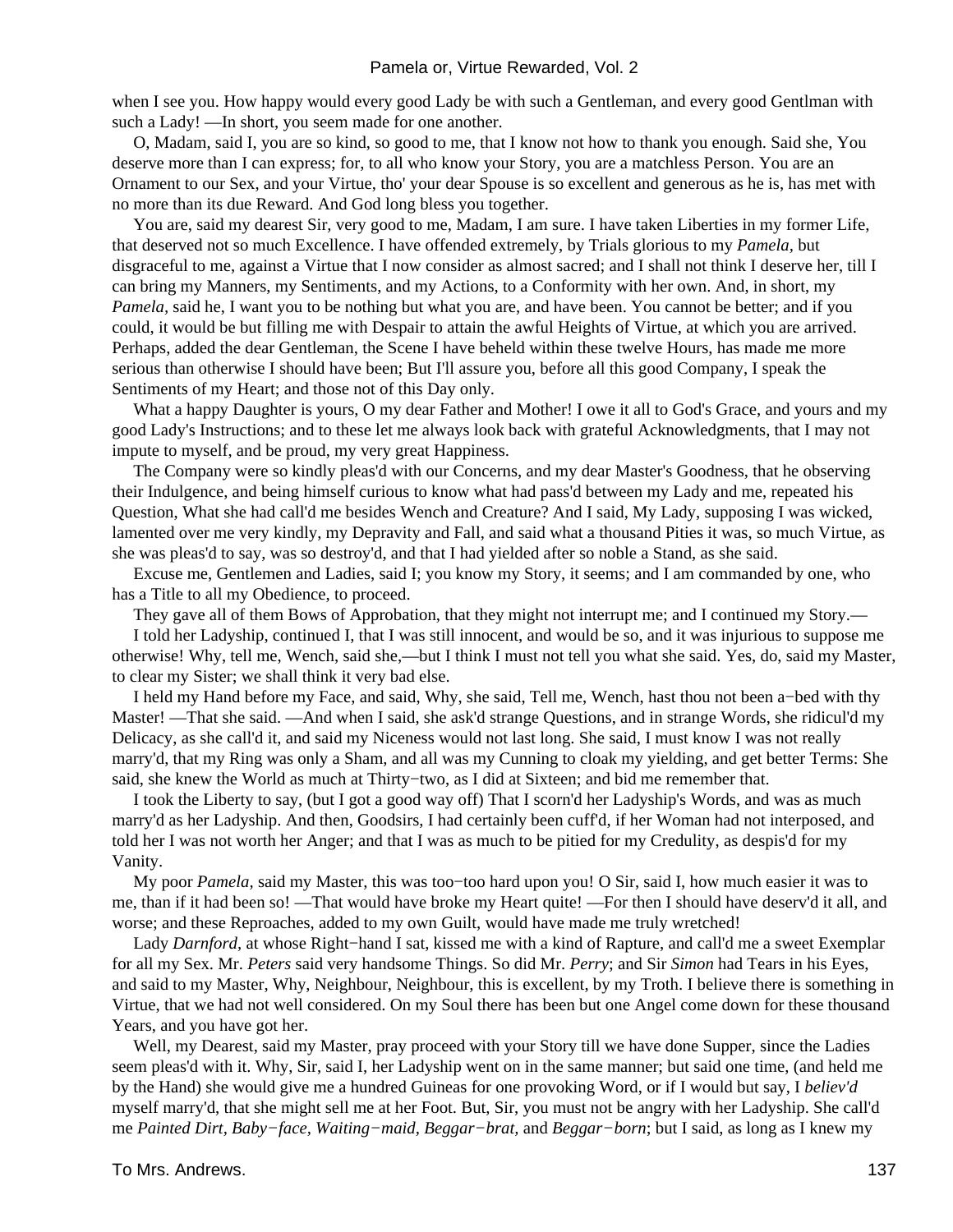Innocence, I was easy in every thing, but to have my dear Parents abused. I said, they were never Beggars, nor beholden to any body; nor to any thing but God's Grace, and their own Labour: That they once lived in Credit; that Misfortunes might befal any body; and that I could not bear they should be treated so undeservedly.

 Then her Ladyship said, Ay, she supposed my Master's Folly would make us now set up for a Family, and that the Herald's Office would shortly be search'd to make it out.

Exactly my Sister again! said he. So you could not please her any way?

 No, indeed, Sir. When she commanded me to fill her a Glass of Wine, and would not let her Woman do it, she ask'd, If I was above it? I then said, If, to attend your Ladyship at Table, or even kneel at your Feet, was requir'd of me, I would most gladly do it, were I only the Person you think me. But, if it be to triumph over one, who has received Honours that she thinks require from her another Part, that she may not be utterly unworthy of them, I must say, I cannot do it. This quite astonish'd her Ladyship; and a little before, her Kinsman brought me the Bottle and Glass, and requir'd me for fill it for my Lady at her Command, and call'd himself my Deputy; and I said, 'Tis in a good Hand; help my Lady yourself. So, Sir, added I, you see I could be a little saucy upon Occasion.

You please me well, my *Pamela,* said he. This was quite right. But proceed.

 Her Ladyship said, She was astonish'd! adding, She suppos'd I would have her look upon me as her Brother's Wife: And ask'd me, What, in the Name of Impudence, possessed me, to *dare* to look upon myself as her Sister! And I said, That was a Question better became her most worthy Brother to answer than me. And then I thought I should have had her Ladyship upon me; but her Woman interposed.

 I afterwards told Mrs. *Jewkes* at the Window, That since I was hinder'd from going to you, I believ'd it was best to let *Robert* go with the Chariot, and say, Lady *Davers* was come, and I could not leave her Ladyship. But this did not please, and I thought it would, too; for she said, No, no, he'll think I make the Creature my Companion, and know not how to part with her.

Exactly, said he, my Sister again!

 And she said, I knew nothing what belong'd to People of Condition; how should I? —What *shall* I say, Madam? said I. Nothing at all, answer'd she; let him expect his *dearest Love,* alluding to your kind Epithet in your Letter, and be disappointed; it is but adding a few more Hours to this heavy Absence, and every one will become a Day in his amorous Account.

 So, to be short, I saw nothing to be done, and I fear'd, Sir, you would wonder at my Stay, and be angry; and I watch'd my Opportunity, while my Lady, who was walking about the Room, was at the further End; and the Parlour being a Ground−floor in a manner, I jump'd out of the Window, and run for it.

 Her Ladyship call'd after me; so did her Woman; and I heard her say, I flew like a Bird; and she call'd to two of her Servants in Sight to stop me; but I said, Touch me at your Peril, Fellows. And Mr. *Colbrand* having been planted at hand by Mrs. *Jewkes,* (who was very good in the whole Affair,) and incurr'd her Ladyship's Displeasure, once or twice, by taking my Part, seeing how I was us'd) put on a fierce Look, cock'd his Hat with one Hand, and put t'other on his Sword, and said, He would chine the Man who offer'd to touch his Lady. And so he ran a long−side of me, and could hardly keep Pace with me: —And here, my dear Sir, concluded I, I am, at yours, and the good Company's Service.

 They seem'd highly pleas'd with my Relation; and my Master said, he was glad Mrs. *Jewkes* behav'd so well, as also Mr. *Colbrand* . Yes, Sir, said I, when Mrs. *Jewkes* interposed once, her Ladyship said, It was hard, she, who was born in that House, could not have some Privilege in it, without being talk'd to by the saucy Servants. And she call'd her another time *Fat−face,* and *woman'd* her most violently.

 Well, said my Master, I am glad, my Dear, you have had such an Escape. My Sister was always passionate, as Mrs. *Peters* knows. And my poor Mother had enough to do with us both. For we neither of us wanted Spirit; and when I was a Boy, I never came home from School or College, for a few Days, but tho' we long'd to see one another before, yet ere the first Day was over, we had a Quarrel; for she being seven Years older than me, was always for domineering over me, and I could not bear it. And I used, on her frequently quarrelling with the Maids, and being always a Word and a Blow, to call her Captain *Bab*; for her Name is *Barbara*. And when my Lord *Davers* courted her, my poor Mother has made up Quarrels between them three times in a Day; and I, used to tell her, she would certainly beat her Husband, marry whom she would, if he did not beat her first, and break her Spirit.

Yet has she, continued he, very good Qualities. She was a dutiful Daughter, is a good Wife; she is bountiful to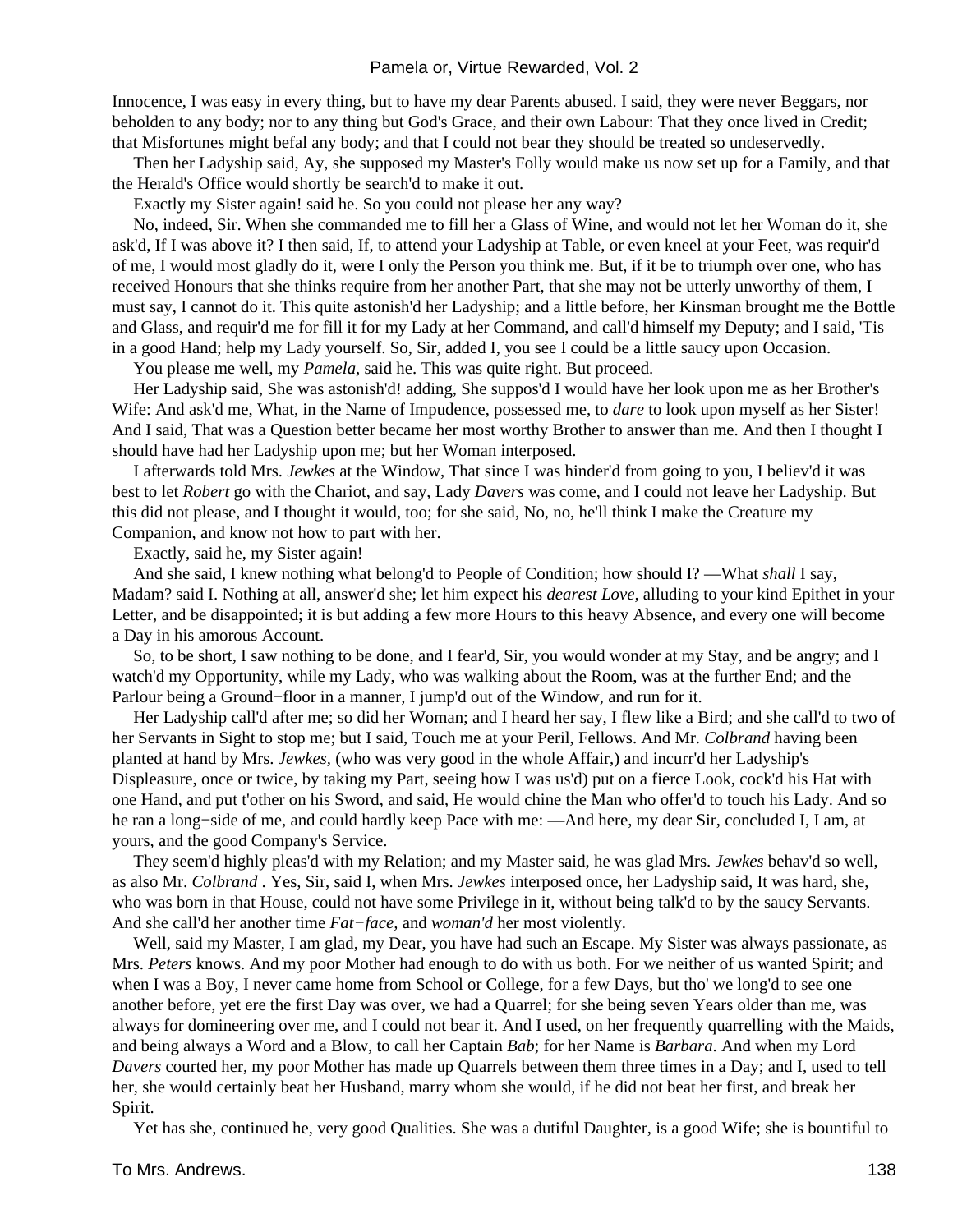her Servants, firm in her Friendships, charitable to the Poor, and, I believe, never any Sister better loved a Brother, than she me: And yet, she always lov'd to vex and teaze me; and as I would bear a Resentment longer than she, she'd be one Moment the most provoking Creature in the World, and the next would do any thing to be forgiven; and I have made her, when she was the Aggressor, follow me all over the House and Garden to be upon good Terms with me.

 But this Case piques her the more, because she had found out a Match for me, in the Family of a Person of Quality, and had set her Heart upon bringing it to Effect, and had even proceeded far in it, without my Knowledge, and brought me into the Lady's Company, unknowing of her Design: But I was then averse to Matrimony at all; and was angry at her proceeding in it so far without my Privity or Encouragement: And she cannot, for this Reason, bear the Thoughts of my being now marry'd; and to her Mother's Waiting−maid too, as she reminds my dear *Pamela,* when I had declin'd her Proposal with the Daughter of a noble Earl.

 This is the whole Case, said he; and allowing for the Pride and Violence of her Spirit, and that she knows not, as I do, the transcendent Excellencies of my dear Spouse, and that all her View, in her own Conception, is, mine and my Family's Honour, she is a little to be allow'd for. Tho' never fear, my *Pamela,* but that I, who never had a Struggle with her, that I did not get the better, will do you Justice, and myself too.

 This Account of Lady *Davers* pleas'd every body, and was far from being to her Ladyship's Disadvantage in the main: And I would do any thing in the World to have the Honour to be in her Ladyship's good Graces. Yet I fear it will not be easily, if at all effected. But I will proceed!

 After Supper, nothing would serve Miss *Darnford* and Miss *Boroughs,* but we must have a Dance, and Mr. *Peters,* who plays a good Fiddle, urg'd it forward; my dear Master, tho' in a Riding−dress, danc'd (and danc'd sweetly) with Miss *Boroughs*.

 Sir *Simon,* for a Gentleman of his Years, danc'd well, and took me out; but put on one of his free Jokes, that I was fitter to dance with a younger Gentleman; and he would have it, tho' I had not danc'd since my dear Lady's Death to signify, except once or twice to please Mrs. *Jervis,* and indeed believ'd all my dancing Days over, that as my Master and I were the best Dancers, we should dance once together *before* Folks, as the odd Gentleman said; and my dear Sir was pleas'd to oblige him: And he afterwards danc'd with Miss *Darnford,* who I think has much more Skill and Judgment than I; tho' they compliment me with an easier Shape and Air.

We left the Company, with great Difficulty, at about Eleven, my dear Master having been up all Night before, and we being at the greatest Distance from Home; tho' they seem'd inclinable not to break up so soon, as they were Neighbours; and the Ladies said they long'd to hear what would be the End of Lady *Davers's* Interview with her Brother.

 My Master said, He fear'd we must not now think of going next Day to *Bedfordshire,* as we had intended, and perhaps might see them again. And so we took Leave, and set out for Home; where we arriv'd not till Twelve o' Clock; and found Lady *Davers* had gone to Bed about Eleven, wanting sadly that we should come home first; but so did not I.

 Mrs. *Jewkes* told us, That my Lady was sadly fretted, that I had got away so; and seem'd a little apprehensive of what I would say of the Usage I had receiv'd from her. She ask'd Mrs. *Jewkes,* If she thought I was really marry'd? And Mrs. *Jewkes* telling her, Yes, she fell into a Passion, and said, Begone, bold Woman; I cannot bear thee. See not my Face till I send for thee. Thou hast been very impudent to me once or twice to−day already, and art now worse than ever. She said, She would not have told her Ladyship, if she had not ask'd her; and was sorry she had offended.

 She sent for her at Supper−time; Said she, I have another Question to ask thee, Woman, and tell me Yes, if thou darest. Was ever any thing so odd? — Why then, said Mrs. *Jewkes,* I will say No, before your Ladyship speaks. —My Master laugh'd, Poor Woman! said he. —She call'd her *insolent,* and *Assurance*; and said, Begone, bold Woman as thou art; —but come hither. Dost thou know if that young Harlot is to lie with my Brother to−night?

 She said, she knew not what to answer, because she had threaten'd her, if she said Yes. But at last, my Lady said, I will know the Bottom of this Iniquity. I suppose they won't have so much Impudence to lie together, while I'm in the House; but I dare say they have been Bed−fellows.

 Said she, I will lie to−night in the Room I was born in; so get that Bed ready. That Room being our Bed−chamber, Mrs. *Jewkes,* after some Hesitation, reply'd, Madam, my Master lies there, and has the Key. I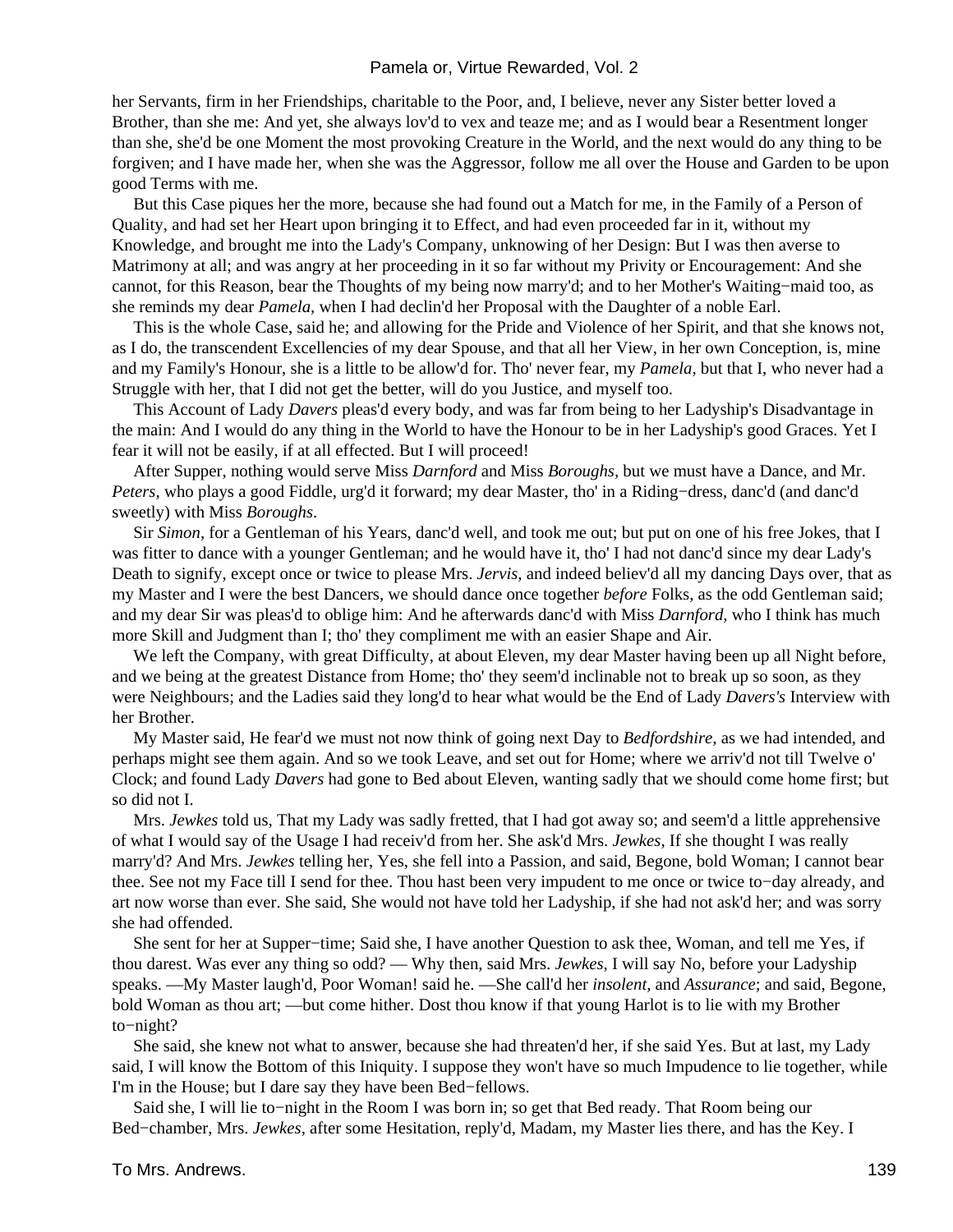believe, Woman, said she, thou tellest me a Story Indeed Madam, said she, he does; and has some Papers there he will let nobody see; for Mrs. *Jewkes* said, she fear'd she would beat her, if she went up, and found by my Cloaths, and some of my Master's, how it was.

 So she said, I will then lie in the best Room, as it is called; and *Jackey* shall lie in the little green Room adjoining to it. Has thy Master got the Key of those? — No, Madam, said Mrs. *Jewkes*; I will order them to be made ready for your Ladyship.

 And where dost thou lay thy pursy Sides, said she? Up two Pair of Stairs, Madam, next the Garden And where lies the young Harlotry, continued she? Sometimes with me, Madam, said she. And sometimes with thy virtuousMaster, I suppose, said my Lady.— Ha, Woman! what say'st thou? I must not speak, said Mrs. *Jewkes*. Well, thou mayst go, said she; but thou hast the Air of a Secret−keeper of that sort: I dare say thou'lt set the good Work forward most cordially. Poor Mrs. *Jewkes*! said my Master, and laugh'd most heartily.

 This Talk we had whilst we were undressing. So she and her Woman lay together in the Room my Master lay in before I was happy.

 I said, Dear Sir, pray in the Morning let me lock myself up in the Closet, as soon as you rise; and not be call'd down for ever so much; for I am afraid to see her Ladyship: And I will employ myself about my Journal, while these Things are in my Head. Don't be afraid, my Dear, said he; am not I with you?

 Mrs. *Jewkes* pity'd me for what I had undergone in the Day; and I said, We won't make the worst of it to my dear Master, because we won't exasperate where we would reconcile; but, added I, I am much oblig'd to you, Mrs. *Jewkes,* and I thank you. Said my Master, I hope she did not beat your Lady, Mrs. *Jewkes*? Not much, Sir, said she; but I believe I sav'd my Lady once: Yet, added she, I was most vex'd at the young Lord. Ay, Mrs. *Jewkes,* said my Master, let me know his Behaviour. I can chastise him, tho' I cannot my Sister, who is a Woman; let me therefore know the Part he acted.

 Nothing, my dear Sir, said I, but Impertinence, if I may so say, and Foolishness, that was very provoking; but I spar'd him not, and so there is no Room, Sir, for your Anger. No, Sir, said Mrs. *Jewkes,* nothing else indeed.

 How was her Woman? said my Master. Pretty impertinent, reply'd Mrs. *Jewkes,* as Ladies Women will be. But, said I, you know she sav'd me once or twice. Very , Madam, retturn'd Mrs. *Jewkes*. And she said to me at Table, continued she, that you was a sweet Creature; she never saw your Equal; but that you had a Spirit, and she was sorry you answer'd her Lady so, who never bore so much Contradiction before. I told her, added Mrs. *Jewkes,* that if I was in your Ladyship's Place, I should have taken much more upon me, and that you was all Sweetness. And she said, I was got over, she saw.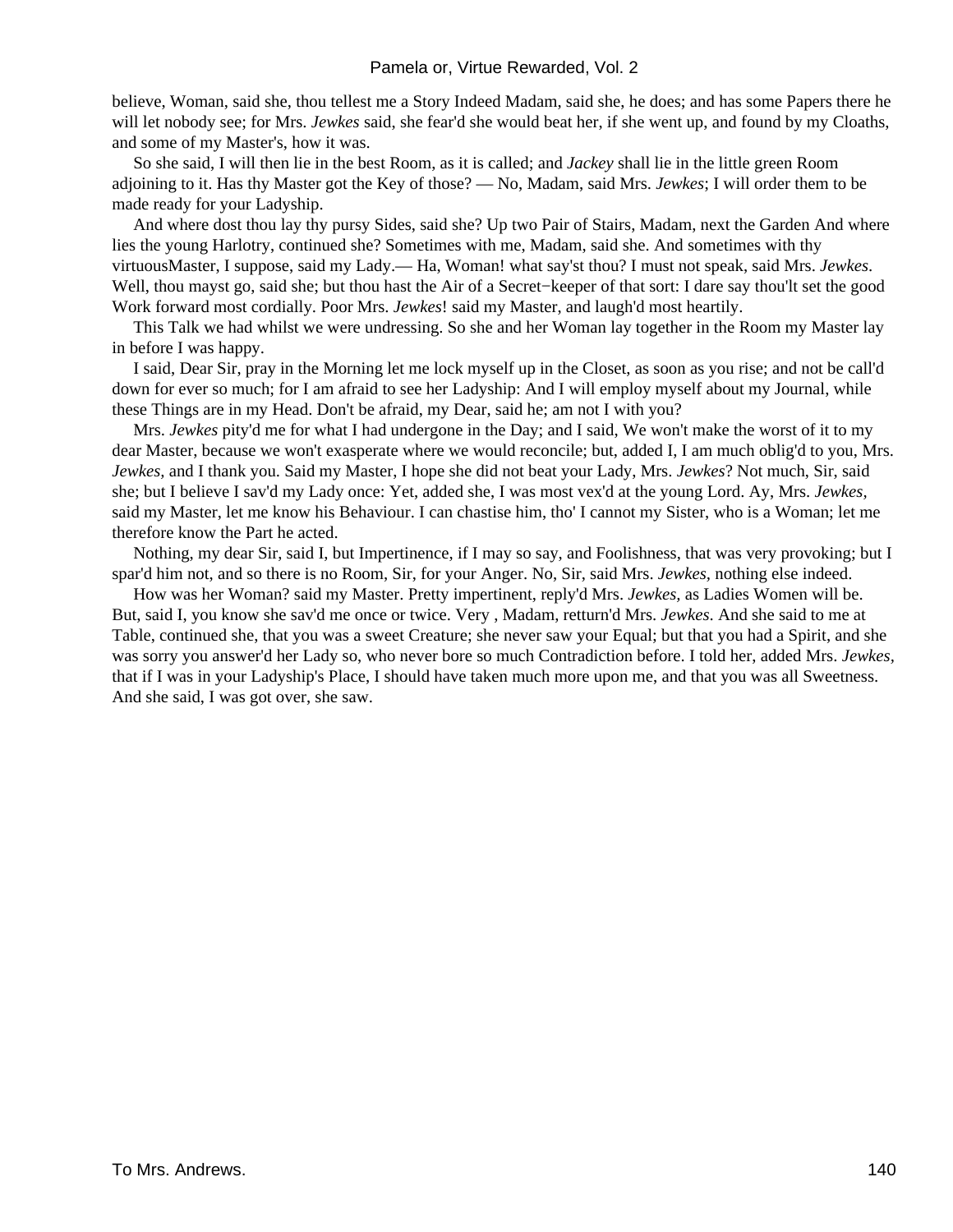# **TUESDAY Morning, the Sixth of my Happiness.**

 My Master had said to Mrs. *Jewkes,* That he should not rise till Eight or Nine, as he had lat up all the Night before; but it seems, my Lady, knowing he usually rose about Six, got up soon after that Hour, rais'd her Woman, and her Nephew; having a whimsical Scheme in her Head, to try to find whether we were in Bed together: And at about half an Hour after Six, she rapt at our Chamber−door.

 My Master was wak'd at the Noise, and asked who was there? Open the Door, said she; open it this Minute! I said, clinging about his Neck, Dear, dear Sir, pray, pray don't! —O save me, save me! Don't fear, *Pamela,* said he. The Woman's mad, I believe.

 But he call'd out, Who are you? What do you want?— You know my Voice well enough, said she!— I *will* come in! —Pray, Sir, said I, don't let her Ladyship in. —Don't be frighted, my Dear, said he; she thinks we are not marry'd, and are afraid to be found a−bed together. I'll let her in; but she shan't come near my Dearest.

 So he slipt out of Bed, and putting on some of his Cloaths, and Gown, and Slippers, he said, What bold body dares disturb my Repose thus? and open'd the Door. In rush'd she; I'll see your Wickedness, said she, I will! In vain shall you think to hide it from me! —What should I hide? said he. How dare you set a Foot into my House after the Usage I have receiv'd from you? —I had cover'd myself over Head and Ears, and trembled every Joint. He look'd and 'spy'd her Woman, and Kinsman, in the Room, she crying out, Bear Witness, *Jackey*; bear Witness, *Beck*; the Creature is now in his Bed. And not seeing the young Gentleman before, who was at the Feet of the Bed, he said, How now, Sir? What's your Business in this Apartment! Begone this Moment! —And he went away directly.

*Beck,* said my Lady, you see the Creature is in his Bed. I do, Madam, answer'd she. My Master came to me, and said, Ay look, *Beck,* and bear Witness; here is my *Pamela*! —My dear Angel, my lovely Creature, don't be afraid; look up, and see how frantickly this Woman of Quality behaves.

 At that I just peep'd, and saw my Lady, who could not bear this, coming to me; and she said, Wicked abandon'd Wretch, vile Brother, to brave me thus! I'll tear the Creature out of Bed before your Face, and expose you both as you deserve.

 At that he took her in his Arms, as if she had been nothing, and carrying her out of the Room, she cry'd out, *Beck, Beck*! help me, *Beck*; the Wretch is going to fling me down Stairs. Her Woman ran to him, and said, Good Sir, for God's sake, do no Violence to my Lady: Her Ladyship has been ill all Night.

 He sat her down in the Chamber she lay in, and she could not speak for Passion. Take care of your Lady, said he; and when she has render'd herself more worthy of my Attention, I'll see her; till then, at her Peril, and yours too, come not near my Apartment. And so he came to me, and with all the sweet soothing Words in the world, pacify'd my Fears, and gave me Leave to go to write in my Closet, as soon as my Fright was over, and to stay there till Things were more calm And so he dress'd himself, and went out of the Chamber, permitting me, at my Desire, to fasten the Door after him.

 At Breakfast−time my Master tapp'd at the Door, and I said, Who's there? I, my Dearest, said he. Oh! then, reply'd I, will I open it with Pleasure. I had wrote on a good deal; but I put it by when I ran to the Door. I would have lock'd it again, when he was in; but he said, Am not I here! Don't be afraid. Said he, Will you come down to Breakfast, my Love? O no, dear Sir, said I; be pleas'd to excuse me. Said he, I cannot bear the Look of it, that the Mistress of my House should breakfast in her Closet, as if she durst not come down, and I in it! — O dearest Sir, reply'd I, pray pass that over for my sake; and don't let my Presence aggravate your Sister, for a kind Punctilio. Then, my Dear, said he, I shall breakfast with you here. No, pray, dear Sir, answer'd I, breakfast with your Sister, That, my Dear, reply'd he, will too much gratify her Pride, and look like a Slight to you.— Dear Sir, said I, your Goodness is too great, for me to want punctilious Proofs of it. Pray oblige her Ladyship. She is your Guest; surely, Sir, you may be freest with your dutiful Wife!

 She is a strange Woman, said he: How I pity her!— She has thrown herself into a violent Fit of the Colick, thro' Passion! And is but now, her Woman says, a little easier. I hope, Sir, said I, when you carry'd her Ladyship out, you did not hurt her. No, reply'd he, I love her too well. I sat her down in the Apartment she had chosen; and she but now desires to see me, and that I will breakfast with her, or refuses to touch any thing. But, if my Dearest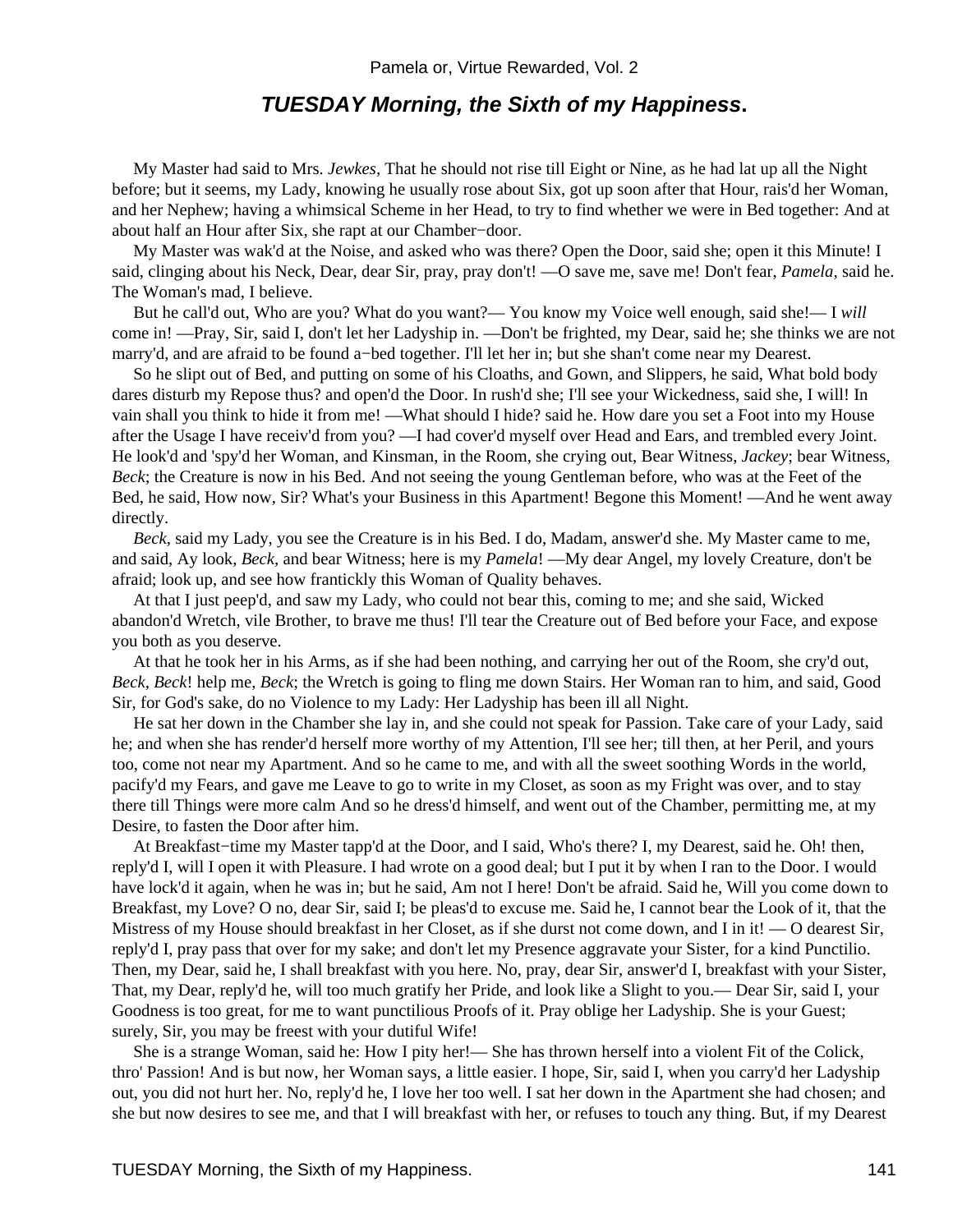please, I will insist it shall be with you at the same time.

 O no, no, dear Sir, said I, I should never forgive myself, if I did. I would on my Knees beg her Ladyship's Goodness to me, now I am in your Presence, tho' I thought I ought to carry it a little stiff when you was absent, for the sake of the Honour you had done me. And, dear Sir, if my deepest Humility will please, permit me to shew it.

 You shall do nothing, return'd he, unworthy of my Wife, to please the proud Woman!— But I will, however, permit you to breakfast by yourself this once, as I have not seen her since I have used her in so barbarous a manner, as I understand she exclaims I have; and as she will not eat any thing, unless I give her my Company.— So he saluted me, and withdrew, and I lock'd the Door after him again for Fear.

 Mrs. *Jewkes,* soon after, rapp'd at my Door. Who's there? said I. Only I, Madam. So I open'd the Door. 'Tis a sad Thing, Madam, said she, you should be so much afraid in your own House. She brought me some Chocolate and Toast; and I ask'd her about my Lady's Behaviour. She said, She would not suffer any body to attend but her Woman, because she would not be heard what she had to say; but she beliey'd, she said, her Master was very angry with the young Lord, as she call'd her Kinsman; for as she pass'd by the Door, she heard him say, in a high Tone, I hope, Sir, you did not forget what belongs to the Character you affume: or to that Effect.—

 About one o'Clock, my Master came up again, and he said, Will you come down to Dinner, *Pamela,* when I send for you? Whatever you command, Sir, I must do: But my Lady won't desire to see me. No matter whether she will or no. But I will not suffer that she shall prescribe her insolent Will my Wife, and in your own House too.— I will by my Tenderness to you, mortify her Pride, and it cannot be done so well as to her Face.

 Dearest Sir, said I, pray indulge me, and let me dine here by myself. It will make my Lady but more inveterate. — Said he, I have told her we are marry'd She is out of all Patience about it, and yet pretends *not* to believe it. Upon that I tell her, Then she shall have it her own way, and that I am *not*. And what has she to do with it either way? She has scolded and begg'd, commanded and pray'd, bless'd me, and curs'd me, by Turns, twenty times, in these few Hours. And I have sometimes soothed her, sometimes storm'd at her, sometimes argued, sometimes raged; and at last I lest her, and took a Turn in the Garden for an Hour to compose myself, because you should not see how the foolish Woman ruffled me; and just now, I came out, seeing her coming in.

 Just as he had said so, I cry'd, Oh! my Lady, my Lady! for I heard her Voice in the Chamber, saying, Brother, Brother, one Word with you!— Stopping in Sight of the Closet where I was. He stept out, and she went up to the Window that looks towards the Garden, and said, Mean Fool that I am, to follow you up and down the House in this manner, tho' I am shunn'd and avoided by you! You a Brother!—you a Barbarian! —Is it possible we could be born of one Mother?

Why, said he, do you charge me with a Conduct to you, that you bring upon yourself? —Is it not surprizing, that you should take Liberties with me, that the dear Mother you have nam'd, never gave you an Example for to any of her Relations? — Was it not sufficient, that I was insolently taken to Task by you in your Letters, but my Retiretments must be invaded? My House insulted? And, if I have one Person dearer to me than another, that that Person must be singled out for an Object of Violence?

 Ay, said she, that one Person is the Thing! —But tho' I came up with a Resolution to be temperate, and to expostulate with you on your avoiding me so unkindly, yet cannot I have Patience to look upon that Bed in which I was born, and to be made the guilty Scene of your Wickedness with such a—

Hush! said he, I charge you, call not the dear Girl by any Name unworthy of her. You know not, as I told you, her Excellence; and I desire you'll not repeat the Freedoms you have taken below.

 She stamp'd with her Foot, and said, God give me Patience! So much Contempt to a Sister that loves you so well; and so much Tenderness to a vile—

 He put his Hand before her Mouth, Be silent, said he, once more, I charge you. You know not the Innocence you abuse so freely; I ought not, neither will I bear it.

 She sat down, and fann'd herself, and burst into Tears, and such Sobs of Grief, or rather Passion, that griev'd me to hear; and I sat and trembled sadly.—

 He walk'd about the Room, in great Anger; and at last said, Let me ask you, Lady *Davers,* why I am thus insolently to be called to Account by you. Am I not independent? Am I not of Age? Am I not at Liberty to please myself?— Would to God, that instead of a Woman and my Sister, any Man breathing had dar'd, whatever his Relation under that of a Father, to give himself half the Airs you have done! —Why did you not send of this accursed Errand your Lord, who could write me such a Letter as no Gentleman should write, nor any Gentleman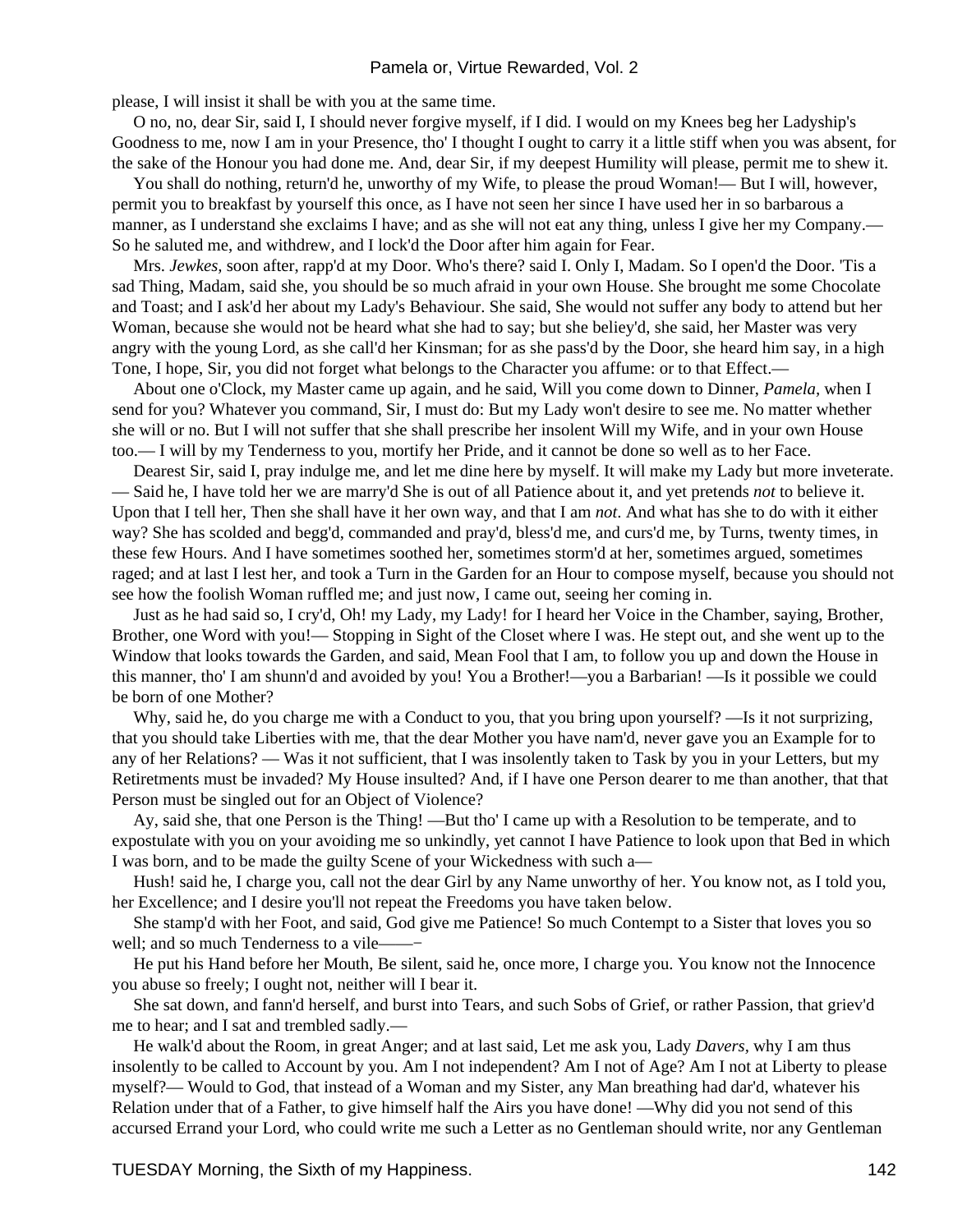tamely receive? He should have seen the Difference.

 We all know, said she, that since your *Italian* Duel, you have commenc'd a Bravo; and all your Airs breathe as strongly of the Manslayer as of the Libertine. This, said he, I will bear; for I have no Reason to be asham'd of that Duel, nor the Cause of it; since it was to save a Friend; and because 'tis levell'd at myself only: But suffer not your Tongue to take too great a Liberty with my *Pamela* .

 She interrupted him, in a violent Burst of Passion. If I bear this, said she, I can bear any thing! —O the little Strumpet!— He interrupted her then, and said wrathfully, Begone, rageful Woman, begone this Moment from my Presence! Leave my House this Instant!— I renounce you, and all Relation to you; and never more let me see your Face, or call me Brother. And took her by the Hand to lead her out. She laid hold of the Curtains of the Window, and said, I will not go! you shall not force me from you thus ignominiously in the Wretch's Hearing, and suffer *her* to triumph over me in your barbarous Treatment of me.

 Not considering anything, I run out of the Closet, and threw myself at my dear Master's Feet, as he held her Hand, in order to lead her out; and I said, Dearest Sir, let me beg, that no Act of Unkindness, for my sake, pass between so worthy and so near Relations. Dear, dear Madam, said I, and clasp'd her Knees, pardon and excuse the unhappy Cause of all this Evil; on my Knees I beg your Ladyship to receive me to your Grace and Favour, and you shall find me incapable of any Triumph but in your Ladyship's Goodness to me.

 Creature, said she, art *thou* to beg an Excuse for me!— Art *thou* to implore my Forgiveness! Is it to *thee* I am to owe the Favour that I am not cast headlong from my Brother's Presence! Begone to thy Corner, Wench; begone, I say, lest thy Paramour kill me for trampling thee under my Foot.

 Rise, my dear *Pamela,* said my Master; rise, dear Life of my Life, and expose not so much Worthiness to the ingrateful Scorn of so violent a Spirit. And so he led me to my Closet again, and there I sat and wept.

 Her Woman came up, just as he had led me to my Closet, and was returning to her Lady; and she very humbly said, Excuse my Intrusion, good Sir! —I hope I may come to my Lady. Yes, Mrs. *Worden,* said he, you may come in, and pray take your Lady down Stairs with you, for fear I should too much forget what belongs either to my Sister or myself!

 I began to think (seeing her Ladyship so outrageous with her Brother) what a happy Escape I had had the Day before, tho' hardly enough us'd in Conscience too, as I thought.

 Her Woman begg'd her Ladyship to walk down, and she said, *Beck,* seest thou that Bed? That was the Bed that I was born in; and yet that was the Bed, thou sawest as well as I, the wicked *Pamela* in this Morning, and this Brother of mine just risen from her!

 , said he; you both saw it, and 'tis my Pride that you *could* see it. 'Tis my Bridal−bed, and 'tis abominable that the Happiness I knew before you came hither, should be so barbarously interrupted.

 Swear to me but, thou bold Wretch, said she; swear to me, that *Pamela Andrews* is really and truly thy lawful Wife, without Sham, without Deceit, without Double−meaning, and I know what I have to say.

 I'll humour you for once, said he; and then swore a solemn Oath, that I was. And, said he, did I not tell you so at first?

 I cannot yet believe you, said she, because, in this Particular, I had rather have called you *Knave* than *Fool*.— Provoke me not too much, said he; for if I should as much forget myself as you have done, you'd have no more of a Brother in me, than I have a Sister in you!

 Who marry'd you? said she; tell me that: Was it not a broken Attorney in a Parson's Habit? Tell me truly, in the Wench's Hearing. When she's undeceived, she'll know how to behave herself better! Thank God, thought I, it is not so.

 No, said he, and I'll tell you, that I bless God, I abhorred that Project, before it was brought to bear; and Mr. *Williams* marry'd us.— Nay then, said she — but answer me another Question or two, I beseech you. Who gave her away? Parson *Peters,* said he. Where was the Ceremony perform'd? In my own little Chapel, which you may see, as it was put in Order on purpose.

 Now, said she, I begin to fear there is something in it! But who was present? said she. Methinks, reply'd he, I look like a fine Puppy, to suffer myself to be thus interrogated by an insolent Sister. But, if you must know, Mrs. *Jewkes* was present. O the Procuress, said she! But nobody else? Yes, said he, all my Heart and Soul!

Wretch! said she! And what would thy Father and Mother have said, had they lived to this Day? Their Consents, reply'd he, I should have thought it my Duty to ask; but not yours, Madam.

TUESDAY Morning, the Sixth of my Happiness. The state of the state of the state of the state of the state of the state of the state of the state of the state of the state of the state of the state of the state of the state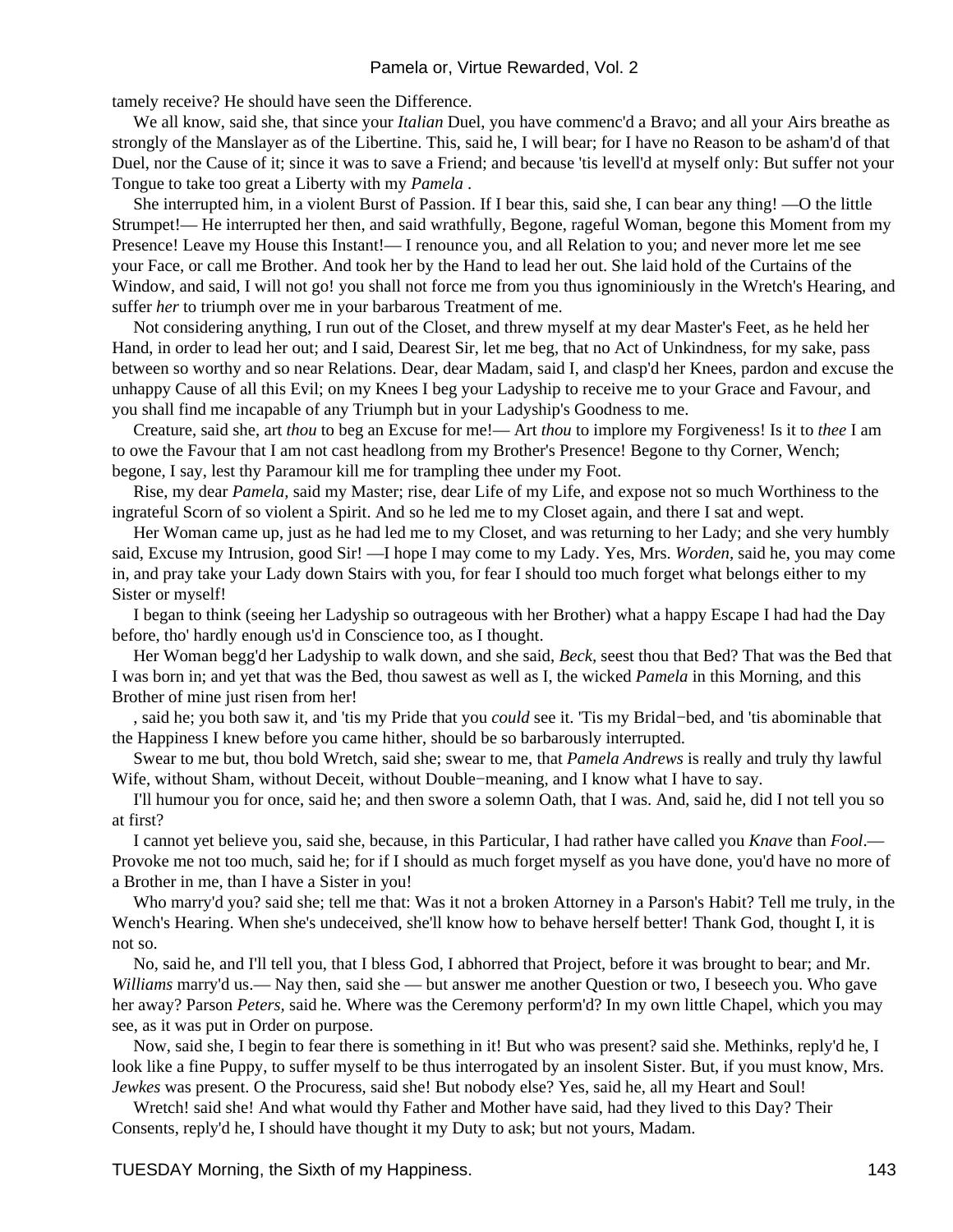Suppose, said she, I had marry'd my Father's Groom! what would you have said to that? — I could not have behav'd worse, reply'd he, than you have done. And would you not have thought, said she, I had deserv'd it?

 Said he, Does your Pride let you see no Difference in the Case you put? None at all, said she. Where can the Difference be between a Beggar's Son marry'd by a Lady; or a Beggar's Daughter made a Gentleman's Wife?

 Then I'll tell you, reply'd he; The Difference is, a Man ennobles the Woman he takes, be she *who* she will; and adopts her into his own Rank, be it *what* it will: But a Woman, tho' ever so nobly born, debases herself by a mean Marriage, and descends from her own Rank, to his she stoops to.

 When the noble Family of *Stuart* ally'd itself into the low Family of *Hyde,* (comparatively low, I mean) did any body scruple to call the Lady Royal Highness, and Duchess of *York*? And did any body think her Daughters, the late Queen *Mary* and Queen *Anne,* less Royal for that?

 When the broken−fortun'd Peer goes into the City to marry a rich Tradesman's Daughter, be he Duke or Earl, does not his Consort immediately become ennobled by his Choice? and who scruples to call her Lady Duchess, or Countess?

 But when a Duchess, or Countess Dowager, descends to mingle with a Person of obscure Birth, does she not then degrade herself? and is she not effectually degraded? And will any Duchess or Countess rank with her?

 Now, Lady *Davers,* do you not see a Difference between my marrying my dear Mother's beloved and deserving Waiting−maid, with a Million of Excellencies about her, and such Graces of Mind and Person, as would adorn any Distinction; and your marrying a sordid Groom, whose constant Train of Education, Conversation, and Opportunities, could poffibly give him no other Merit, than that which must proceed from the vilest lowest Taste, in his sordid Dignifier?

O the Wretch! said she, how he finds Excuses to palliate his Meanness!

 Again, said he, let me observe to you, Lady *Davers,* when a Duke marries a private Person, is he not still her Head, by virtue of being her Husband? But, when a Lady descends to marry a Groom, is not that Groom her Head, as her Husband? And does not that Difference strike you? For what Lady of Quality ought to respect another, who has made so sordid a Choice, and set a Groom above her? For, would not that be to put that Groom upon a Par with themselves? —Call this Palliation, or what you will; but if you see not the Difference, you are blind, and a very unfit Judge for yourself, much more unfit to be a Censurer of me.

 I'd have you, said she, publish your fine Reasons to the World, and they will be sweet Encouragements to all the young Gentlemen that read them, to cast themselves away on the Servant−wenches in their Families.

 Not at all, Lady *Davers,* reply'd he: For, if any young Gentleman stays till he finds such a Person as my *Pamela*; so inrich'd with the Beauties of Person and Mind, so well accomplish'd, and so fitted to adorn the Degree she is raised to, he will stand as easily acquitted, as I shall be to all the World that sees her, except there be many more Lady *Davers's* than I apprehend can possibly be met with.

 And so, return'd she, you say, You are actually and really marry'd, honestly, or rather foolishly, marry'd to this Slut?

 I am indeed, said he, if you presume to call her so! And why should I not, if I please? Who is there ought to contradict me? Whom have I hurt by it? —Have I not an Estate, free and independent? Am I likely to be beholden to you, or any of my Relations? And why, when I have a Sufficiency in my own single Hands, should I scruple to make a Woman equally happy, who has all I want? For Beauty, Virtue, Prudence, and Generosity too, I will tell you, she has more than any Lady I ever saw. Yes, Lady *Davers,* she has all these *naturally*; they are *born* with her; and a few Years Education, with her Genius, has done more for her, than a whole Life has done for others.

 No more, no more, I beseech you, said she; thou surfeitest me, honest Man, with thy weak Folly. Thou art worse than an Idolater; thou hast made a graven Image, and thou fallest down and worshippest the Works of thine own Hands; and, *Jerohoam* like, would have every body else bow down before thy Calf!

 Well said, Lady *Davers*! Whenever your Passion suffers you to descend to Witticism, 'tis almost over with you. But, let me tell you, tho' I worship myself this sweet Creature that you call such Names, I want nobody else to do it; and should be glad you had not intruded upon me, to interrupt me in the Course of our mutual Happiness.

 Well said, well said, my kind, my well−manner'd Brother! said she. I shall, after this, very little interrupt your mutual Happiness, I'll assure you. I thought you a Gentleman once, and prided myself in my Brother; but I'll say with the Burial Service, *Asbes to Asbes, and Dirt to Dirt*!

Ay, said he, Lady *Davers,* and there we must all end at last; you with all your Pride, and I with my plentiful

TUESDAY Morning, the Sixth of my Happiness. The state of the state of the state of the state of the state of the state of the state of the state of the state of the state of the state of the state of the state of the state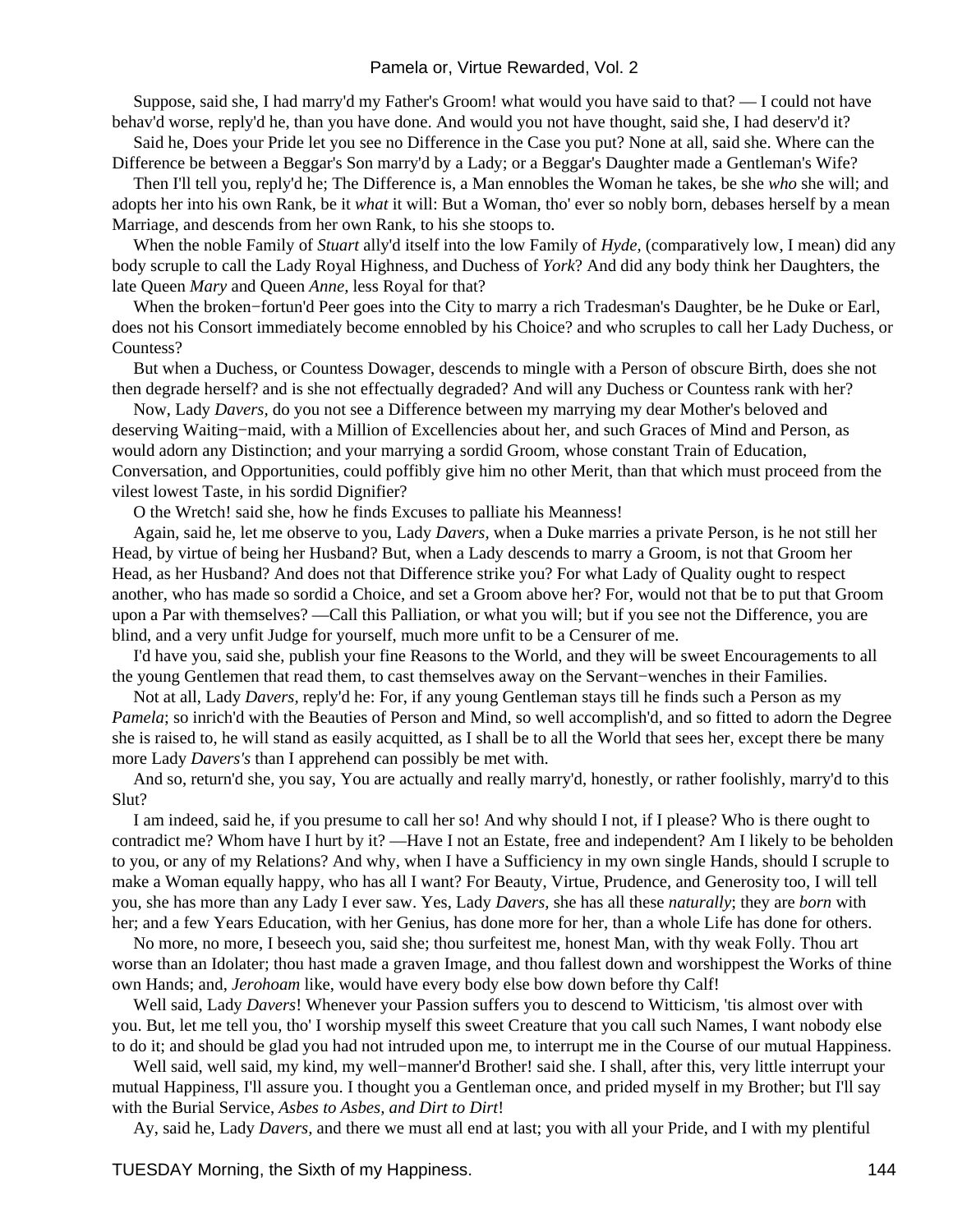Fortune, must come to it; and then where will be your Distinction? Let me tell you, except you and I both mend our Manners, tho' you have been no Duellist, no Libertine, as you call me, this amiable Girl, whom your Vanity and Folly so much despises, will out−soar us both, infinitely outsoar us; and He that judges best, will give the Preference where due, without Regard to Birth or Fortune.

 Egregious Preacher, said she! What, my Brother already turn'd *Puritan*! —See what Marriage and Repentance may bring a Man to! I heartily congratulate this Change! —Well, said she, and came towards me, and I trembled to see her coming; but her Brother followed to observe her, and I stood up at her Approach, and she said, Give me thy Hand, Mrs. *Pamela,* Mrs. *Andrews,* Mrs. — what shall I call thee! —Thou hast done Wonders in a little time: Thou hast not only made a Rake a Husband; but thou hast made a Rake a Preacher! But take care, added she, after all, in ironical Anger, and tapp'd me on the Neck, take care that thy Vanity begins not where his ends; and that thou callest not thyself my Sister!

 She shall, I hope, Lady *Davers,* said he, when she can make as great a Convert of you from Pride, as she has of me from Libertinism.

 Mrs. *Jewkes* just then came up, and said, Dinner was ready. Come, my *Pamela,* said my dear Master; you desired to be excus'd from breakfasting with us; but I hope you'll give Lady *Davers* and me your Company to Dinner.

 How dare you insult me thus? said my Lady. — How dare you, said he, insult me by your Conduct in my own House, after I have told you I am marry'd? How dare you think of staying here one Moment, and refuse my Wife the Honours that belong to her, as such?

Merciful God! said she, give me Patience! and held her Hand to her Forehead.

 Pray, Sir, dear Sir, said I, excuse me; don't vex my Lady. —Be silent, my dear Love, said he; you see already what you have got by your sweet Condescension. You have thrown yourself at her Feet, and, insolent as she is, she has threaten'd to trample upon you. She'll ask you presently, if she is to owe her Excuse to your Interposition; and yet nothing else can make her forgiven.

 Poor Lady! she could not bear this, and, as if she was discomposed, she ran to her poor grieved Woman, and took hold of her Hand, and said, Lead me down, lead me down, *Beck*! Let us instantly quit this House, this cursed House, that once I took Pleasure in; order the Fellows to get ready, and I will never see it, nor its Owner, more. And away she went down Stairs, in a great Hurry. And the Servants were order'd to make ready for their Departure.

 I saw my Master was troubled, and I went to him, and I said, Pray, dear Sir, follow my Lady down, and picify her. 'Tis her Love to you. — Poor Woman! said he, I am concern'd for her! But I insist upon your coming down, since Things are gone so far. Her Pride will get new Strength else, and we shall be all to begin again.

 Dearest, dear Sir, said I, excuse me going down this once! In deed, my Dear, I won't, reply'd he. What! shall it be said, that my Sister shall scare my Wife from my Table, and I present? —No, I have borne too much already; and so have you. And I charge you come down, when I send for you.

 He departed, saying these Words, and I durst not dispute; for I saw, he was determin'd. And there is as much Majesty as Goodness in him; as I have often had Reason to observe, tho' never more, than on the present Occasion with his Sister. Her Ladyship instantly put on her Hood and Gloves, and her Woman ty'd up a Handkerchief full of Things; for her principal Matters were not unpack'd, and her Coachman got her Chariot ready, and her Footmen their Horses, and she appear'd resolved to go. But her Kinsman and Mr. *Colbrand* had taken a Turn together, some−where; and she would not come in, but sat fretting on a Seat in the Fore−yard, with her Woman by her; and at last said, to one of the Footmen, Do you, *James,* stay, to attend my Nephew; and we'll take the Road we came.

 Mrs. *Jewkes* went to her Ladyship, and said, Your Ladyship will be pleas'd to stay Dinner; 'tis just coming upon Table. No, said she, I have enough of this House! I have indeed But give my Service to your Master, and I wish him happier than he has made me.

 He had sent for me down, and I came, tho' unwillingly, and the Cloth was laid in the Parlour I had jump'd out of; and there was my Master walking about it. Mrs. *Jewkes* came in, and asked, If he pleas'd to have Dinner brought in? for my Lady would not come in, but desired her Service, and wish'd him happier than he had made her. He seeing at the Window, when he went to that Side of the Room, all ready to go, stept out to her, and said, Lady *Davers,* if I thought you would not be harden'd rather than soften'd by my Civility, I would ask you to walk in, and at least let your Kinsman and Servants dine before they go. She wept, and turn'd her Face from him to hide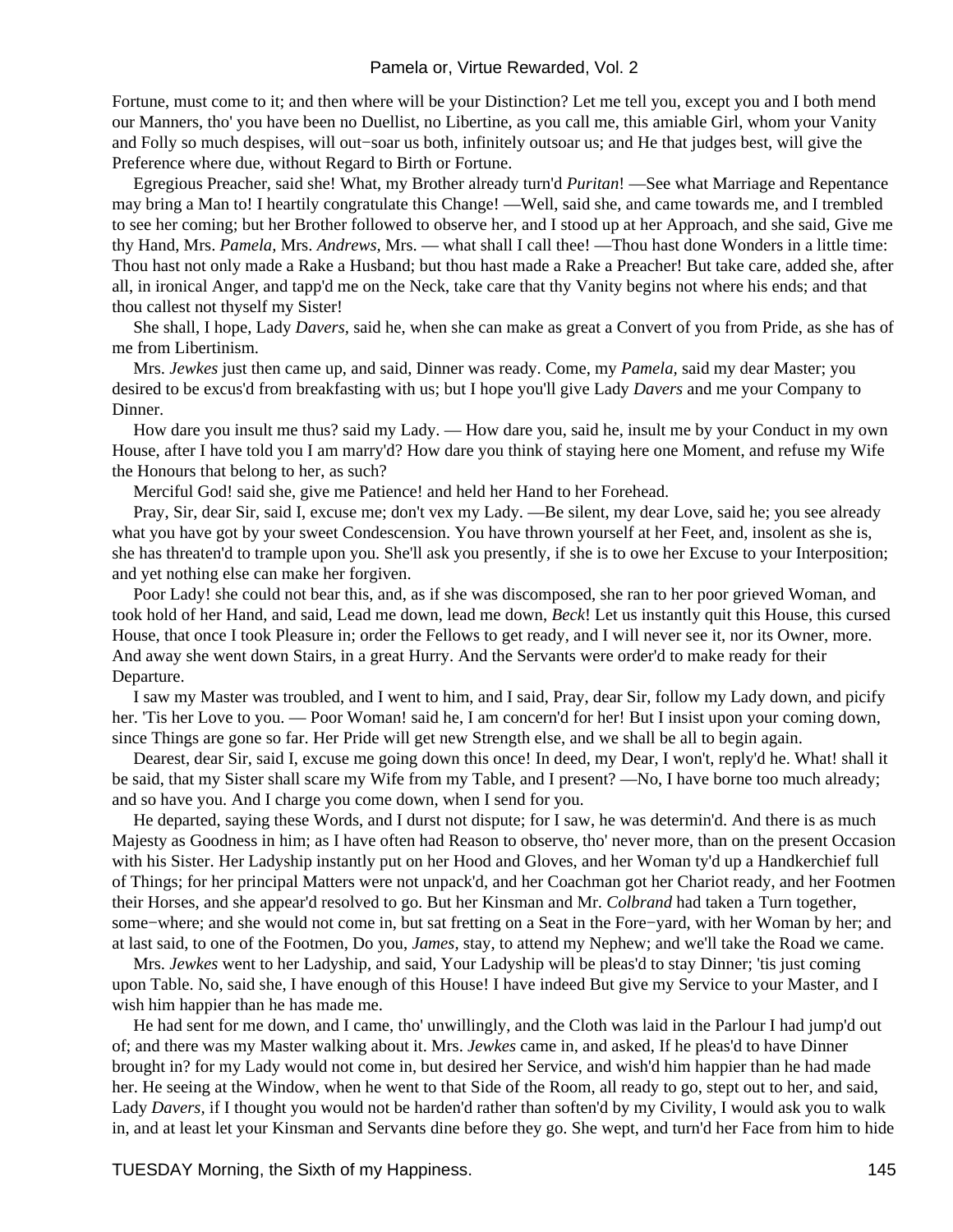it; he look her Hand, and said, Come, Sister, let me prevail upon you: Walk in. No! said she, don't ask me. — I wish I could hate you, as much as you hate me! — You do, said he, and great deal more, I'll assure you; or else you'd not vex me as you do. —Come, pray, walk in. Don't ask me, said she. Her Kinsman just then return'd: Why, Madam, said he, your Ladyship won't go till you have din'd, I hope, No, *Jackey,* said she, I can't stay; I'm an *Intruder* here, it seems! —Think, said my Master, of the Occasion you gave for that Word. Your violent Passions are the only *Intruders* ! Lay them aside, and never Sister was dearer to a Brother. Don't say such another Word, said she, I beseech you; for I am too easy to forgive you any thing, for one kind Word! —You shall have One hundred, said he, nay, Ten thousand, if they will do, my dear Sister. And kissing her, he added, Pray give me your Hand. *John,* said he, put up the Horses; you are all as welcome to me, for all your Lady's angry with me, as at any Inn you can put up at. Come, Mr. H. said he, lead your Aunt in; for she won't permit that Honour to me.

 This quite overcame her; and she said, giving her Brother her Hand, Yes, I will, and you shall lead me any−whither!—and kiss'd him. But don't think, said she, I can forgive you neither. And so he led her into the Parlour where I was. But, said she, why do you lead me to this Wench? 'Tis my Wife, my dear Sister; and if you will not love her, yet don't forget common Civilities to her, for your own sake.

 Pray, Madam, said her Kinsman, since your Brother is pleas'd to own his Marriage, we must not forget common Civilities, as the 'Squire says. And, Sir, added he, permit me to wish you Joy. Thank you, Sir said he. And may I, said he, looking at me? Yes, Sir, reply'd my Master. So he saluted me, very complaisantly, and said, I vow to Gad, Madam, I did not know this Yesterday; and, if I was guilty of a Fault, I beg your Pardon.

 My Lady said, Thou'rt a good−natur'd foolish Fellow; thou mightst have sav'd this nonsensical Parade, till I had given thee Leave. Why, Aunt, said he, if they're actually marry'd, there's no Help for't, and we must not make Mischief between Man and Wife.

 But, Brother, said she, do you think I'll sit at Table with the Creature? No contemptuous Names I beseech you, Lady *Davers*! I tell you she is really my Wife; and I must be a Villain to suffer her to be ill used. She has no Protector but me; and, if you will permit her, she will always love and honour you. —Indeed, indeed, I will, Madam, said I.

 I cannot, I wo'not sit down at Table with her, said she: *Pamela,* I hope thou dost not think I will? Indeed, Madam, said I, if your good Brother will permit it, I will attend your Chair all the time you dine, to shew my Veneration for your Ladyship, as the Sister of my kind Protector. See, said he, her Condition has not altered her; but I cannot permit in her a Conduct unworthy of my Wife, and I hope my Sister would not expect it neither.

 Let her leave the Room, reply'd she, if I must stay. Indeed, you're out of the Way, Aunt, said her Kinsman; that is not right, as Things stand. Said my Master, No, Madam, that must not be, but if it must be so, we'll have two Tables; you and your Nephew shall sit at one, and my Spouse and I at the other: And then see what a Figure your unreasonable Punctilio will make you cut. —She seem'd irresolute, and he sat her down at the Table, the first Course, which was Fish, being brought in. Where, said she to me, wouldst thou presume to sit? Wouldst have me give *Place* to thee *too,* Wench? —Come, come, said my Master, I'll put that out of Dispute: and so sat himself down by her Ladyship, at the upper End of the Table, and plac'd me on his Left−hand. Excuse me, my Dear, said he, this once excuse me! —Oh! your cursed Complaisance, said she, to such a——−−Hush, Sister! Hush, said he! I will not bear her to be spoken slightingly of! 'Tis enough, that to oblige your violent and indecent Caprice, you make me compromise with you thus.

 Come, Sir, added he, pray take your Place next your gentle Aunt! — *Beck,* said she, do you sit down by *Pamela* there, since it must be so; we'll be hail Fellow all! With all my Heart, reply'd my Master: I have so much Honour for all the Sex, that I would not have the meanest Person of it stand, while I sit, had I been to have made the Custom. Mrs. *Worden,* pray sit down. Sir, said she, I hope I shall know my Place better.

 My Lady sat considering, and then lifting up her Hands, said, Lord! what will this World come to? —To nothing but what's very good, reply'd my Master, if such Spirits as Lady *Davers's* do but take the Rule of it. Shall I help you, Sister, to some of that Carp? Help your Beloved, said she! That's kind, said he! —Now, that's my good Lady *Davers*. Here, my Love, let me help you, since my Sister desires it! —Mighty well! return'd she, mighty well! —But sat on one Side, turning from me, as it were.

 Dear Aunt, said her Kinsman, let's see you buss and be Friends; since 'tis so, what signifies it? Hold thy Fool's Tongue, said she! Is thy Tone so soon turn'd since Yesterday? Said my Master, I hope nothing affronting was offer'd Yesterday to my Wife in her own House. She hit him a good smart Slap on the Shoulder; Take that,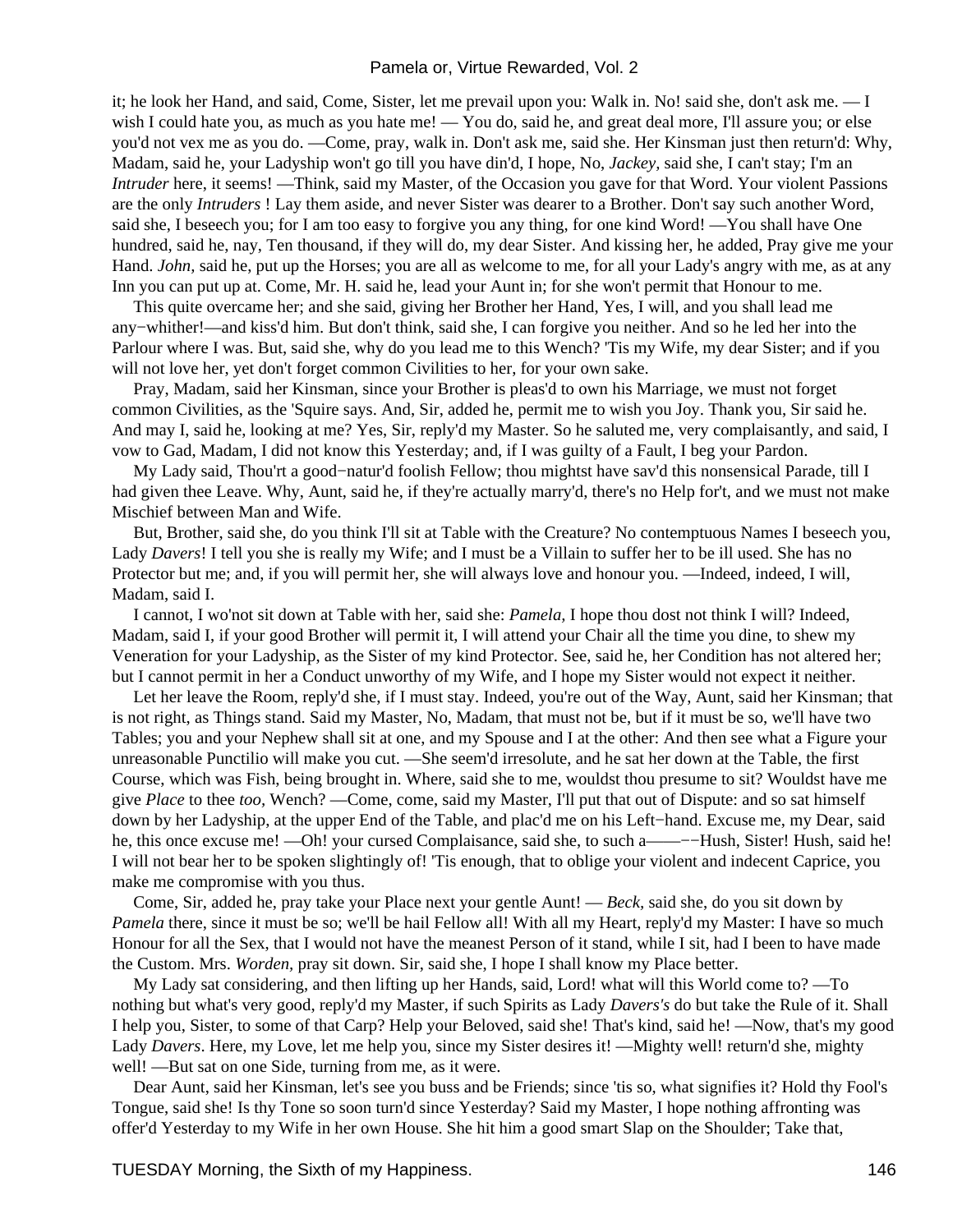impudent Brother, said she. I'll *Wife* you, and in *her own* House! She seem'd half afraid; but he, in very good Humour, kiss'd her, and said, I thank you, Sister, I thank you. But I have not had a Blow from you before of fome Time!

 'Fore Gad, Sir, said her Kinsman, 'tis very kind of you to take it so well. Her Ladyship is as good a Woman as ever liv'd; but I have had many a Cuff from her myself.

 I won't put it up neither, said my Master, except you'll assure me, you have seen her serve her Lord so. I press'd my Foot to his, and said, softly, Don't, dear Sir! —What, said she, is the Creature begging me off from Insult? If *his* Manners won't keep him from outraging me, I wo'not owe his Forbearance to *thee,* Wench.

 Said my Master, and put some Fish on my Lady's Plate, Well, does Lady *Davers* use the Word *Insult*! —But, come, let me see you eat one Mouthful, and I'll forgive you; and he put the Knife in one of her Hands, and the Fork in the other. As I hope to live, said he, I cannot bear this silly Childishness, for nothing at all. I am quite asham'd of it.

 She put a little Bit to her Mouth, but put it down in her Plate again: I cannot eat, said she; I cannot swallow, I'm sure. It will certainly choak me. He had forbid his Men−servants to come in, that they might not behold the Scene he expected; and rose from Table himself, and fill'd a Glass of Wine, her Woman offering, and her Kinsman rising to do it. Mean−time, his Seat between us being vacant, she turn'd to me, How now, Confidence, said she, darest thou sit next *me*? Why dost thou not rise, and take the Glass from thy Property?

 Sit still, my Dear, said he, I'll help you both. But I arose; for I was afraid of a good Cuff; and said, Pray, Sir, let me help my Lady! So you shall, reply'd he, when she's in a Humour to receive it as she ought. Sister, said he, with a Glass in his Hand, Pray drink; you'll perhaps eat a little Bit of something then. Is this to insult me, said she? —No, really, return'd he; but to incite you to eat; for you'll be sick for want of it.

 She took the Glass, and said, God forgive you, wicked Wretch, for your Usage of me this Day! — This is a little as it used to be! —I once had your Love; —and now it is changed; and for who? that vexes me! And wept so, she was forced to set down the Glass.

 You don't do well, said he. You neither treat me like your Brother, nor a Gentleman; and if you would suffer me, I would love you as well as ever. —But, for a Woman of Sense and Understanding, and a fine−bred Woman, as I once thought my Sister, you act quite a childish Part. Come, added he, and held the Glass to her Lips, let your Brother, that you once lov'd, prevail on you to drink this Glass of Wine.— She then drank it. He kiss'd her, and said, Oh! how Passion deforms the noblest Minds! You have lost a good deal of that Loveliness that used to adorn my Sister. And let me persuade you to compose yourself, and be my Sister again! —For Lady *Davers* is indeed a fine Woman, and has a Presence as majestick for a Lady, as her dear Brother has for a Gentleman.

 He then sat down between us again, and said, when the second Course came in, Let *Abraham* come in, and wait. I touch'd his Toe again; but he minded it not; and I saw he was right; for her Ladyship began to recollect herself, and did not behave half so sorrowfully before the Servants, as she had done; and help'd herself with some little Freedom; but she could not forbear a strong Sigh and a Sob, now−and−then. She call'd for a Glass of the same Wine she had drank before. Said he, shall I help you again, Lady *Davers*?—and rose at the same time, and went to the Side−board, and filled her a Glass. Indeed, said she, I love to be sooth'd by my Brother! —Your Health, Sir!

 Said my Master to me with great Sweetness, My Dear, now I'm up, I'll fill for you! —I must serve *both* Sisters alike! She look'd at the Servant, as if he were a little Check upon her, and said to my Master, How now, Sir! —Not that you know of. He whisper'd her, Don't shew any Contempt before my Servants to one I have so deservedly made their Mistress. Consider 'tis done. —Ay, said she, that's the Thing that kills me.

 He gave me a Glass; My good Lady's Health, Sir, said I, and stood up. —That won't do, said she, leaning towards me, softly; and was going to say, Wench, or Creature, or some such Word. And my Master, seeing *Abraham* look towards her, her Eyes being red and swell'd, said, Indeed, Sister, I would not vex myself about it, if I was you. About what, said she? Why, reply'd he, about your Lord's not coming down, as he had promised. He sat down, and she tapp'd him on the Shoulder: Ah! Wickedone, said she, nor will that do neither! —Why, to be sure, added he, it would vex a Lady of your Sense and Merit, to be slighted, if it was so; but I am sure my Lord loves you, as well as you love him; and you know not what may have happen'd.

 She shook her Head, and said, That's like your Art! —This makes one amaz'd you should be so caught! —Who, my Lord caught! said he; no, no! he'll have more Wit than so! But I never heard you was jealous before.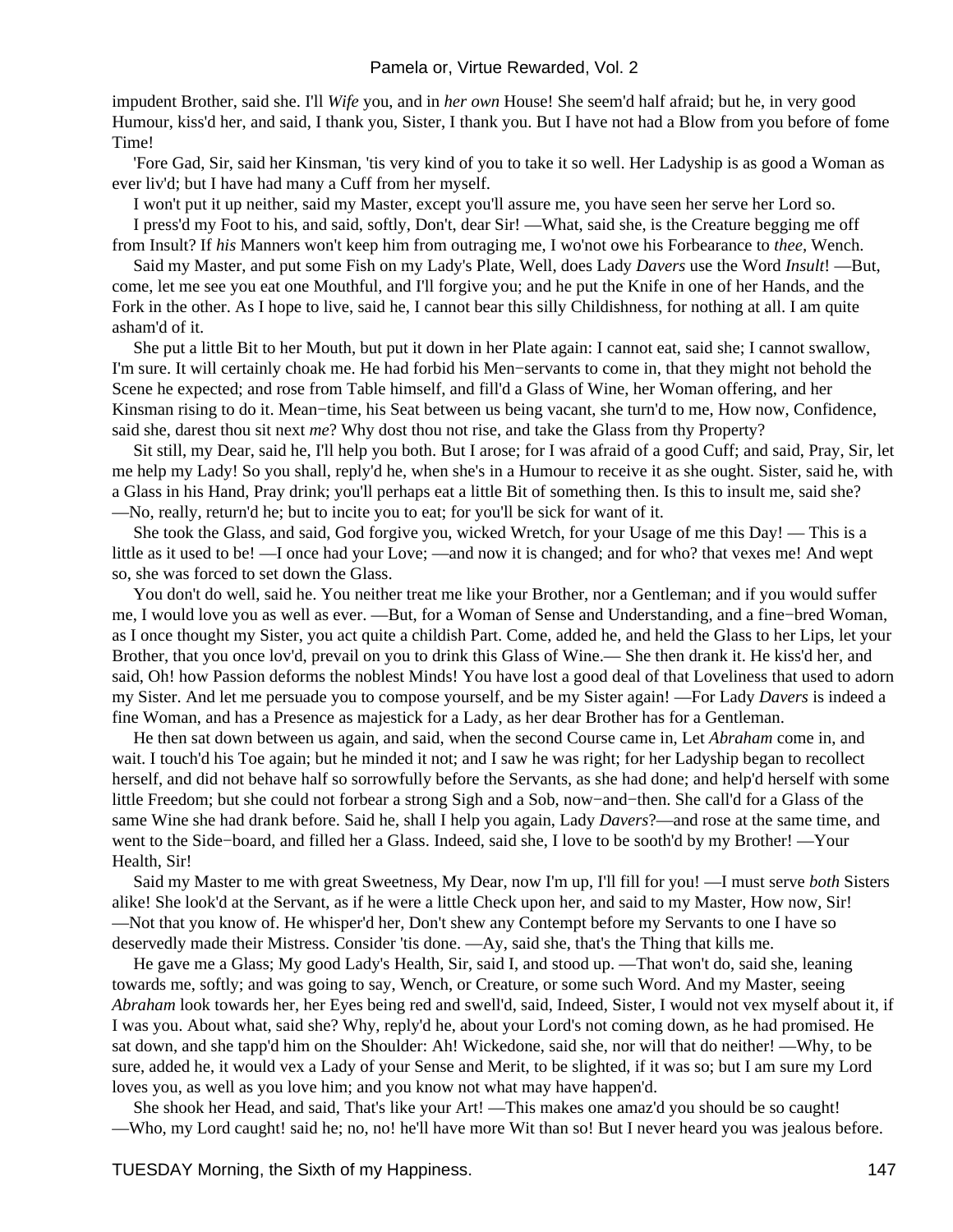Nor, said she, have you any Reason to think so now! Honest Friend, you need not wait, said she; my Woman will help us to what we want. Yes, let him, reply'd he. *Abraham,* fill me a Glass. Come, said my Master, Lord *Davers* to you, Madam: I hope he'll take care he is not found out! —You're very provoking, Brother, said she. I wish you was as good as Lord *Davers*. —But don't carry your Jest too far. Well, said he, 'tis a tender Point, I own. I've done!

 By these kind Managements the Dinner passed over better than I expected. And when the Servants were withdrawn, my Master said, still keeping his Place between us, I have a Question to ask you, Lady *Davers*; and that is, If you'll bear me Company to *Bedfordshire* . I was intending to set out thither to−morrow. But I'll tarry your Pleasure, if you'll go with me.

 Is thy Wife, as thou callest her, to go along with thee, Friend? said she. Yes, to be sure, answer'd he, my dear Quaker Sister, and took her Hand, and smil'd. And wouldst have me parade it with her on the Road? —Hay! —And make one to grace her Retinue? —Hay! —Tell me how thou'dst chalk it out, if I would do as thou wouldst have me, honest Friend!

 He clasped his Arms about her, and kissed her: You are a dear saucy Sister, said he; but I must love you! —Why, I'll tell you how I'd have it. Here shall you, and my *Pamela*—Leave out *my,* I desire you, if you'd have me sit patiently. No, said he, I can't do that. Here shall you, and my *Pamela,* go together in your Chariot, if you please; and she will then appear as one of your Retinue; and your Nephew and I will sometimes ride, and sometimes go into my Chariot, to your Woman.

 Shouldst thou like this, Creature? said she to me.— If your Ladyship think it not too great an Honour for me, Madam, said I. Yes, reply'd she, but my Ladyship does think it would be too great an Honour.

 Now I think of it, said he, this must not be, neither; for without you'd give her the Hand, in your own Chariot, my Wife would be thought your Woman, and that must not be. Why, that would, may−be, said she, be the only Inducement for me to bear her near me, in my Chariot. —But, how then? —Why then, when we came home, we'd get Lord *Davers* to come to us, and stay a Month or two.

 And what if he was to come? —Why I would have you, as I know you have a good Fancy, give *Pamela* your Judgment on some Patterns I expect from *London,* for Cloaths. —Provoking Wretch! said she; now I wish I may keep my Hands to myself. I don't say it to provoke you, said he, nor ought it to do so. But when I tell you, I am marry'd, Is it not a Consequence, that we must have new Cloaths?

 Hast thou any more of these obliging things to say to me, Friend? said she. I will make you a Present, return'd he, worth your Acceptance, if you will grace us with your Company at Church, when we make our Appearance! —Take that, said she, if I die for't; Wretch that thou art! And was going to hit him a great Slap, but he held her Hand. Her Kinsman said, Dear Aunt, I wonder at you! why all these are things of Course.

 I begg'd Leave to withdraw; and, as I went out, my good Master said, There's a Person! There's a Shape! There's a Sweetness! O Lady *Davers*! were you a Man, you would doat on her, as I do. Yes, said the naughty Lady, so I should, for my Harlot, but not for a Wife. I turn'd, on this, and said, Indeed your Ladyship is cruel; and well may Gentlemen take Liberties, when Ladies of Honour say such things! And I wept, and added, Your Ladyship's Influence, if your good Brother were not the most generous of Men, would make me very unhappy.

 No Fear, Wench; no Fear, said she: Thou'lt hold him, as long as any body can, I see that! —Poor *Sally Godfrey* never had half the Interest in him, I'll assure you!

 Stay, my *Pamela,* said he, in a Passion; stay, when I bid you. You have heard, this Day, two vile Charges upon me! I love you with such a Affection, that I ought to say something before this malicious Accuser, that you may not think your consummate Virtue link'd to too black a Villain.

 Her Nephew seem'd uneasy, and blam'd her much; and I came back, but trembled as I stood; and he sit me down, and said, taking my Hand, I have been accused, my Dear, as a Dueller, and now as a Profligate, in another Sense! and there was a Time, I should not have received these Imputations with so much Concern as I now do, when I would wish, by degrees, by a Conformity of my Manners to your Virtue, to shew every one the Force your Example has upon me. But this briefly is the Case of the first.

 I had a Friend, who had been basely attempted to be assassinated by Bravoes, hir'd by a Man of Title in *Italy,* who, like many other Persons of Title, had no Honour; and at *Padua,* I had the Fortune to disarm one of these Bravoes in my Friend's Defence, and made him confess his Employer; and him, I own, I challeng'd. At *Sienna* we met, and he dy'd in a Month after, of a Fever, but, I hope, not occasion'd by the slight Wounds he had receiv'd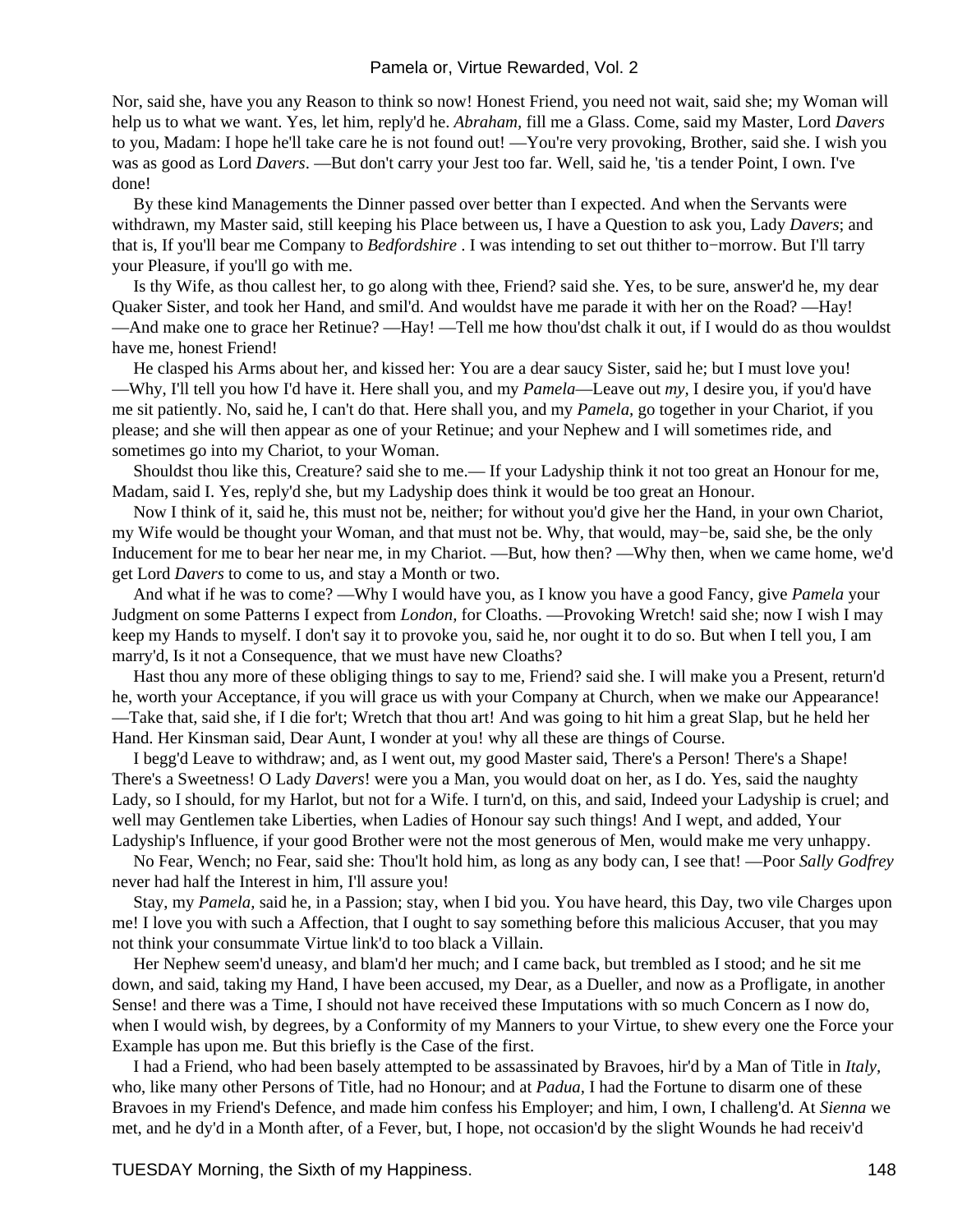from me, tho' I was obliged to leave *Italy* upon it, sooner than I intended, because of his numerous Relations, who looked upon me as the Cause of his Death. Tho' I pacify'd them by a Letter I wrote them from *Inspruck,* acquainting them with the Baseness of the Deceased; and they followed me not to *Munich,* as they had intended.

 This is one of the good−natur'd Hints, that might shock your Sweetness on reflecting that you are yoked with a Murderer. The other—Nay, Brother, said she, say no more. 'Tis your own Fault if you go further. She shall know it all, said he; and I defy the utmost Stretch of your Malice.

 When I was at College, I was well received by a Widow Lady, who had several Daughters, and but small Fortunes to give them; and the old Lady set one of them; a deserving good Girl she was; to draw me in to a Marriage with her, for the sake of the Fortune I was Heir to; and contriv'd many Opportunities to bring us and leave us together. I was not then of Age; and the young Lady, not half so artful as her Mother, yielded to my Addresses, before the Mother's Plot could be ripen'd, and so utterly disappointed it. This, my *Pamela,* is the *Sally Godfrey* this malicious Woman, with the worst Intentions, has inform'd you of. And whatever other Liberties I may have taken; for perhaps some more I have, which, had she known, you had heard of, as well as this; I desire Heaven will only forgive me till I revive its Vengeance by the like Offences, in Injury to my *Pamela*.

 And now, my Dear, you may withdraw; for this worthy Sister of mine has said all the Bad she knows of me; and what, at a proper Opportunity, when I could have convinced you, that they were not my *Boast,* but my *Concern,* I should have acquainted you with, myself; for I am not fond of being thought better than I am: Tho', I hope, from the Hour I devoted myself to so much Virtue, to that of my Death, my Conduct shall be irreproachable.

 She was greatly mov'd at this, and the noble Manner in which the dear Gentleman own'd and repented of his Faults; and gushed out into Tears, and said, No, don't yet go, *Pamela,* I beseech you. My Passion has carry'd me too far a great deal; and coming to me, she took my Hand, and said, You must stay to hear me beg his Pardon, and so took his Hand—But, to my Concern, (for I was grieved for her Ladyship's Grief) he burst from her; and went out of the Parlour into the Garden, in a violent Rage, that made me tremble. Her Ladyship sat down, and leaned her Head against my Bosom, and made my Neck wet with her Tears, holding me by my Hands; and I wept for Company. —— Her Kinsman walked up and down the Parlour, in a sad Fret; and going out afterwards, he came in, and said, The 'Squire has order'd his Chariot to be got ready, and won't be spoken to by any body. Where is he? said she—Walking in the Garden till 'tis ready, reply'd he.

Well, said she, I have indeed gone too far. I was bewitched! And now, said she, malicious as he calls me, will he not forgive me for a Twelvemonth: For I tell you, *Pamela,* if ever you offend, he will not easily forgive. I was all delighted, tho' sad, to see her Ladyship so good to me. Will you venture, said she, to accompany me to him! —Dare you follow a Lion in his Retreats? —I'll attend your Ladyship, said I, where−ever you command. Well, Wench, said she, *Pamela,* I mean, thou art very good in the main! —I should have lov'd thee as well as my Mother did—if—but 'tis all over now! Indeed you should not have marry'd my Brother! But come, I must love him! Let's find him out. And yet will he now use me worse than a  $\text{Dog}$ ! —I should not, added she, have so much exasperated him: For whenever I have, I have always had the worst of it. He knows I love him!

 In this manner her Ladyship talk'd to me, learning on my Arm, and walked into the Garden. I saw he was still in a Tumult, as it were; and he took another Walk to avoid us. —She call'd after him, and said, Brother, Brother, Let me speak to you!— One Word with you! And as we made haste towards him, and came near to him; I desire, said he, That you'll not oppress me more with your Follies and your Violence. I have borne too much with you. And I will vow for a Twelvemonth, from this Day— Hush, said she, don't vow, I beg you; for too well will you keep it, I know by Experience, if you do: You see, said she, I stoop to ask *Pamela* to be my Advocate. Sure that will pacify you!

 Indeed, said he, I desire to see neither of you, on such an Occasion; and let me only be left to myself; for I will not be intruded upon thus; and was going away.— But she said, One Word first, I desire —If you'll forgive me, I'll forgive you! — What, said the dear Man, haughtily, will you forgive me! —Why, said she, for she saw him too angry to mention his Marriage, as a Subject that requir'd her Pardon,— I will forgive you all your bad Usage of me this Day.

 I will be serious with you, Sister, said he: I wish you most sincerely well; but let us, from this Time, study so much one another's Quiet, as never to come near one another more. —Never? said she. —And can you desire this, barbarous Brother! can you? — I can, I do, said he; and I have nothing to do, but hide from you, not a Brother, but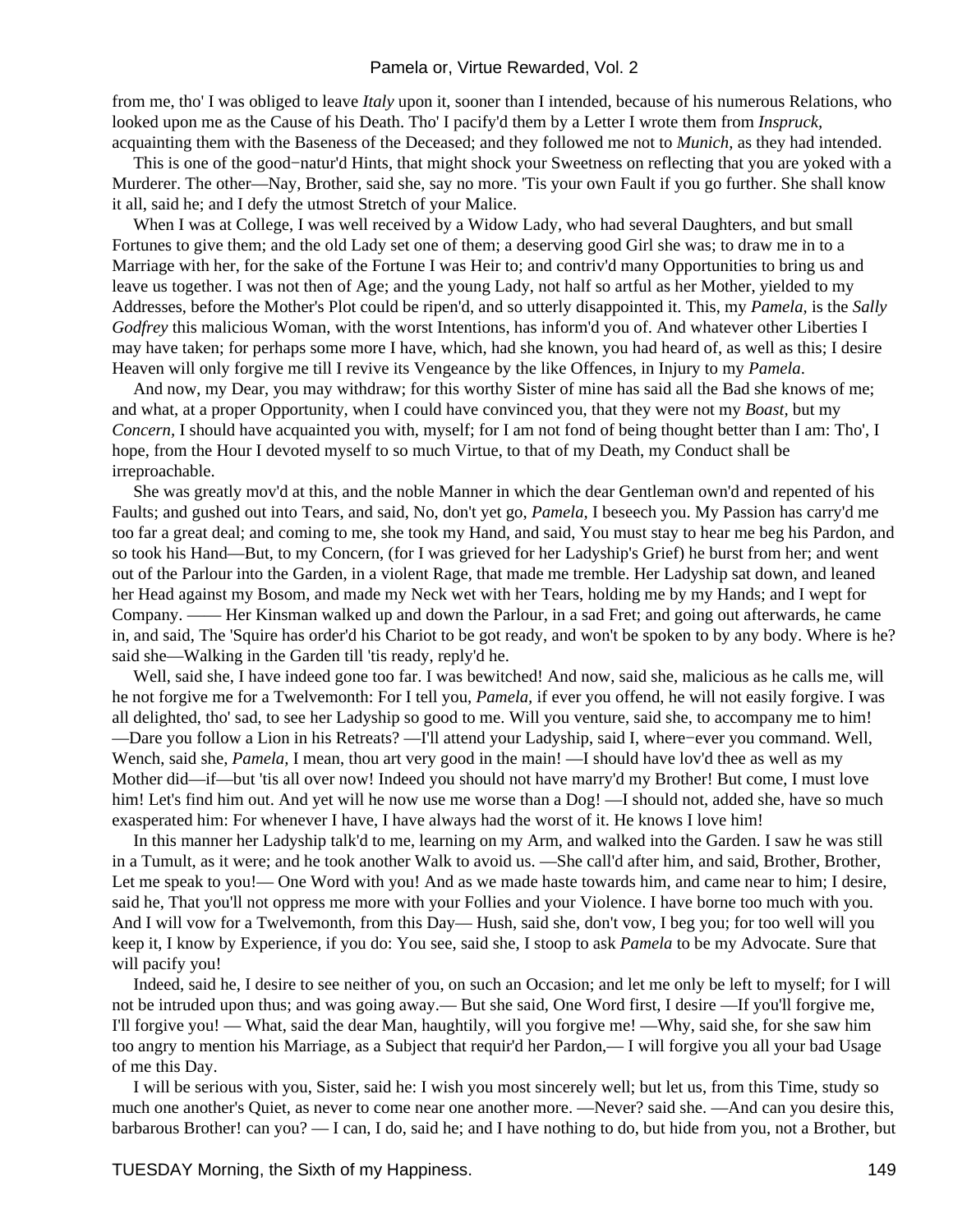a Murderer, and a Profligate, unworthy of your Relation; and let me be consign'd to Penitence for my past Evils: A Penitence however, that shall not be broken in upon by so violent an Accuser.

*Pamela,* said he, and made me tremble, How dare you approach me, without Leave, when you see me thus disturb'd!— Never, for the future, come near me, while I am in these Tunults, unless I send for you.

 Dear Sir! said I—Leave me, interrupted he. I will set out for *Bedfordshire* this Moment: What! Sir, said I, without me?— What have I done! You have too meanly, said he, for my Wife, stooped to this furious Sister of mine; and, till I can recollect, I am not pleased with you: But *Colbrand* shall attend you, and two other of my Servants; and Mrs. *Jewkes* shall wait upon you part of the Way. And I hope, you'll find me in a better Disposition to receive you there, than I am at parting with you here.

 Had I not hoped, that this was partly put on to intimidate my Lady, I believe I could not have borne it: But it was grievous to me; for I saw he was most sincerely in a Passion.

 I was afraid, said she, he would be angry at you, as well as me; for well do I know his unreasonable Violence, when he is moved. But one Word, Sir, said she; Pardon *Pamela,* if you won't me; for she has committed no Offence, but that of Good−nature to me, and at my Request. I will begone myself, directly, as I was about to do, had you not prevented me.

 I prevented you, said he, thro' Love; but you have stung me for it, thro' Hatred. But as for my *Pamela,* I know, besides the present Moment, I cannot be angry with her; and therefore I desire her never to see me on such Occasions, till I can see her in the Temper I ought to be in when so much Sweetness approaches me. 'Tis therefore, I say, my Dearest, leave me now.

 But, Sir, said I, must I leave you, and let you go to *Bedford* without me! O dear Sir, how can I? —Said my Lady, You may go to−morrow, both of you, as you had design'd, and I will go away this Afternoon; and since I cannot be forgiven, I will try to forget I have a Brother.

 May I, Sir, said I, beg all your Anger on myself, and to be reconciled to your good Sister? Presuming *Pamela*! reply'd he, and made me start, art thou then so hardy, so well able to sustain a Displeasure, which, of all things, I expected, from thy Affection and thy Tenderness, thou wouldst have wished to avoid?— Now, said he, and took my Hand, and, as it were, tost it from him, begone from my Presence, and reflect upon what you have said to me!

 I was so frighted, for then I saw he took amiss what I said, that I took hold of his Knees, as he was turning from me, and I said, Forgive me, good Sir; you see I am not so hardy! I cannot bear your Displeasure! And was ready to sink.

 His Sister said, Only forgive *Pamela*; 'tis all I ask! —You'll break her Spirit quite! —You'll carry your Passion as much too far as I have done! —I need not say, said he, how well I love her: but she must not intrude upon me at such times as these! —I had intended, as soon as I could have quell'd, by my Reason, the Tumults you had caused by your Violence, to have come in, and taken such a Leave of you both, as might become a Husband and a Brother; but she has, unbidden, broken in upon me, and must take the Consequence of a Passion, which, when raised, is as uncontroulable as your own.

 Said she, Did I not love you so well, as Sister never loved a Brother, I should not have given you all this Trouble. And did I not, said he, love you better than you are resolv'd to deserve, I should be indifferent to all you say. But this last Instance, (after the Duelling−story, which you would not have mention'd, had you not known it is always matter of Concern for me to think upon) of poor *Sally Godfrey,* is a Piece of Spite and Meanness, that I can renounce you my Blood for.

 Well, said she, I am convinced it was wrong. I am asham'd of it myself. 'Twas poor, 'twas mean, 'twas unworthy of your Sister: And 'tis for this Reason I stoop to follow you, to beg your Pardon, and even to procure for my Advocate one, that I thought had some Interest in you, if I might have believed your own Professions to her; which now I shall begin to think made purposely to insult me.

 I care not what you think! —After the Meanness you have been guilty of, I can only look upon you with Pity. For, indeed, you have fallen very low with me.

 'Tis plain I have, said she. But, I'll begone. — And so, Brother, let me call you so this once! God bless you! And, *Pamela,* said her Ladyship, God bless you! And kissed me, and wept.

 I durst say no more; and my Lady turning from him, he said, Your Sex is the D—l; how strangely can you discompose, calm, and turn, as you please, us poor Weathercocks of Men! Your last kind Blessing to my *Pamela,* I cannot stand! Kiss but each other again. And he then took both our Hands, and join'd them; and my Lady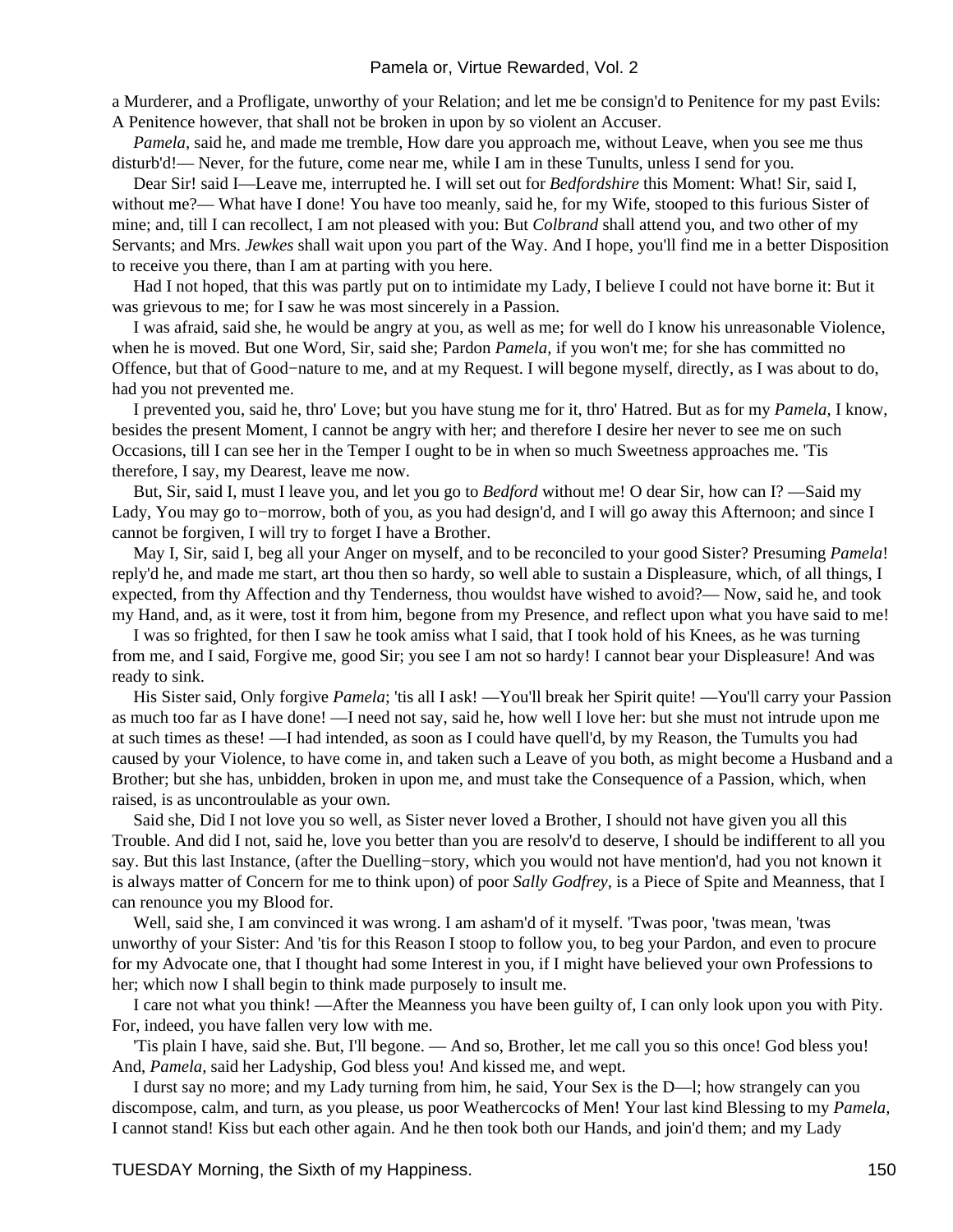saluting me again, with Tears on both sides, he put his kind Arms about each of our Waists, and saluted us with great Affection, saying, Now, God bless you both, the two dearest Creatures I have in the World.

Well, said she, you will quite forget my Fault about Miss—He stopt her, before she could speak the Name, and said, For ever forget it! —And, *Pamela,* I'll forgive you too, if you don't again make my Displeasure so light a thing to you, as you did just now!

 Said my Lady, She did not make your Displeasure a light thing to her; but the heavier it was, the higher Compliment she made me, that she would bear it all, rather than not see you and me reconciled. No matter for that, said he: It was either an Absence of Thought, or a Slight, by Implication at least, that my Niceness could not bear from her Tenderness. For, looked it not presuming, that she could stand my Displeasure, or was sure of making her Terms when she pleas'd? Which, fond as I am of her, I assure her, will not be always, in wilful Faults, in her own Power.

 Nay, said my Lady, I can tell you, *Pamela,* you have a Gentleman here in my Brother; and you may expect such Treatment from him, as that Character, and his known good Sense and Breeding, will always oblige him to shew: But *if* you offend, the Lord have Mercy upon you! —You see how it is by poor me! —And yet, I never knew him forgive so soon.

 I am sure, said I, I will take care as much as I can! for I have been frighted out of my Wits, and had offended before I knew where I was.

 So happily did this Storm blow over; and my Lady was quite subdu'd and pacify'd. When we came out of the Garden, his Chariot was ready; and he said, Well, Sister, I had most assuredly gone away towards my other House, if things had not taken this happy Turn; and if you please, instead of it, you and I will take an Airing: And pray, my Dear, said he to me, bid Mis. *Jewkes* order Supper by Eight o'Clock, and we shall then join you.

 Sir, added he, to her Nephew, will you take your Horse, and escorte us? I will, said he; and am glad, at my Soul, to see you all so good Friends. —So my dear lordly Master (O my dear Parents! he is very dreadful when he pleases, I see! —But, I hope, I shall never incur his Anger) handed my Lady into his Chariot, and her Kinsman, and his Servant, rode after them; and I went up to my Closet, to ruminate on these things. And, foolish thing that I am, this poor Miss *Sally Godfrey* runs in my Head!—— How soon the Name and Quality of a Wife gives one Privileges, in one's own Account! —Yet, methinks, I want to know more about her; for, is it not strange, that I, who lived Years in the Family, should have heard nothing of this? But I was so constantly with my Lady, that I might the less hear of it; for she, I dare say, never knew it, or she would have told me.

 But I dare not ask him about the poor Lady— Yet I wonder what became of her? Whether she be living? And whether any thing came of it?—— May–be I shall hear full soon enough: —But I hope not to any bad Purpose.

 As to the other unhappy Case, I know it was talk'd of, that in his Travels, before I was taken into the Family long, he had one or two Broils; and, from a Youth, he was always remarkable for Courage, and is reckon'd a great Master of his Sword. God grant he may never be put to use it! And that he may be always preserved in Honour and Safety!

 About Seven o'Clock, my Master sent word, that he would have me not expect him to Supper. For that he and my Lady his Sister, and Nephew, were prevailed upon to stay with Lady *Jones*; and that Lady *Darnford,* and Mr. *Peters's* Family, had promised to meet them there. I was glad that they did not send for me; and the rather, as I hoped those good Families, being my Friends, would confirm my Lady a little in my Favour; and so I follow'd my Writing closely.

 About Eleven o'Clock they return'd. I had but just come down, having tir'd myself with my Pen, and was sitting talking with Mrs. *Jewkes* and Mrs. *Worden,* whom I would, tho' unwillingly on their Sides, make sit down over−against me. Mrs. *Worden* asked me Pardon, in a good deal of Confusion, for the Part she had acted against me; saying, That Things had been very differently represented to her; and that she little thought I had been marry'd, and that she was behaving so rudely to the Lady of the House.

 I said, I took nothing amiss, and very freely forgave her; and hoped my new Condition would not make me forget how to behave properly to every one; but that I must endeavour to act not unworthy of it, for the Honour of the Gentleman who had so generously raised me to it.

 Mrs. *Jewkes* said, that my Situation gave me great Opportunities of shewing the Excellency of my Nature, that I could forgive Offences against me so readily, as she for her own Part, must always, she said, acknowledge, with Confusion of Face.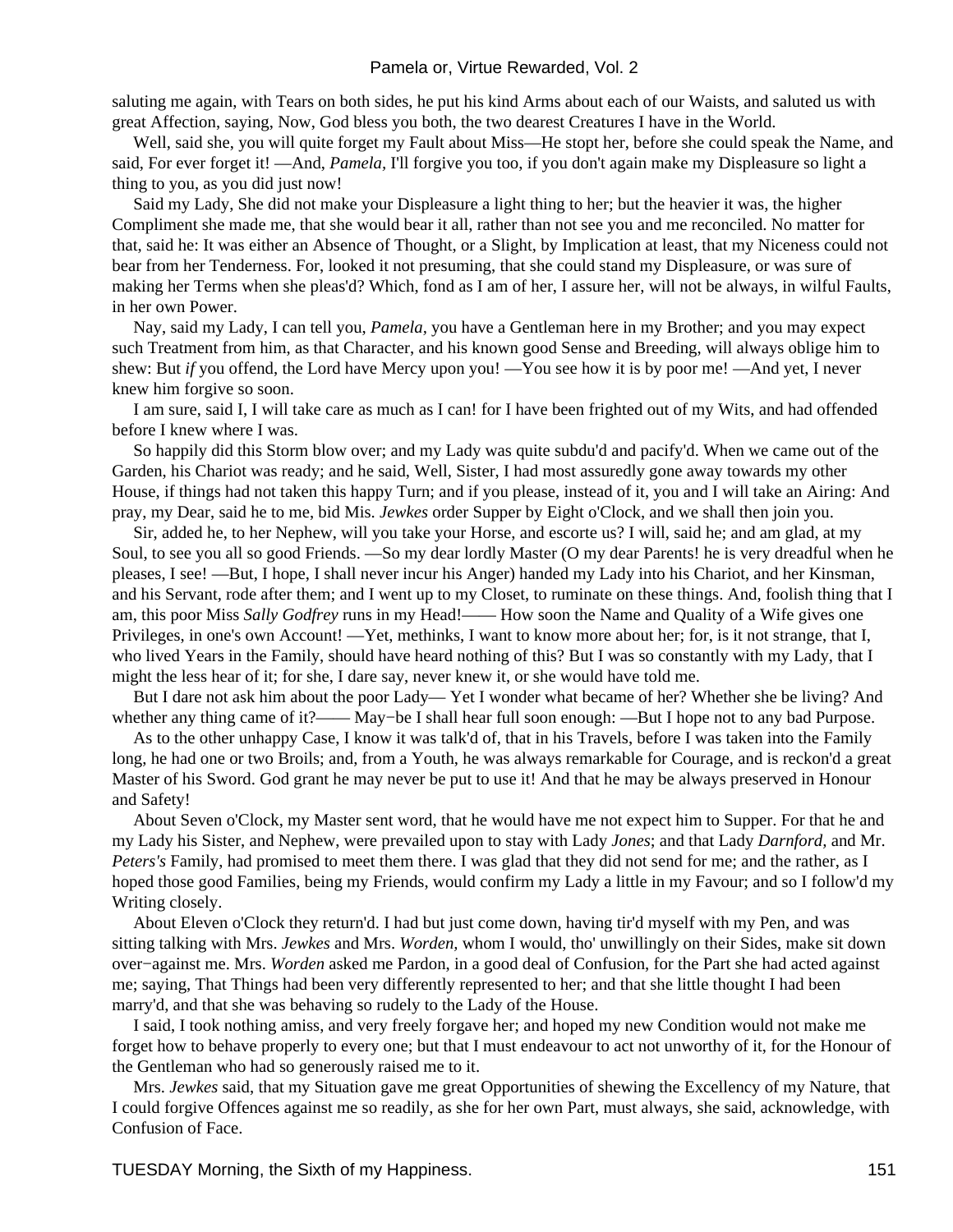People, said I, Mrs. *Jewkes,* don't know how they shall act, when their Wills are in the Power of their Superiors; and I always thought one should distinguish between Acts of Malice, and of implicit Obedience; tho', at the same time, a Person should know how to judge between Lawful and Unlawful. And even the Great, continued I, tho' at present angry they are not obey'd, will afterwards have no ill Opinion of a Person for withstanding them in their unlawful Commands.

 Mrs. *Jewkes* seem'd a little concern'd at this; and I said, I spoke chiefly from my own Experience; for that I might say, as they both knew my Story, that I had not wanted both for Menaces and Temptations; and had I comply'd with the one, or been intimidated by the other, I should not have been what I was.

 Ah! Madam, said Mrs. *Jewkes,* I never knew any body like you: And I think your Temper sweeter since the happy Day, than before; and that, if possible, you take less upon you than before.

 Why, a good Reason, said I, may be assigned for that: I thought myself in Danger: I look'd upon every one as my Enemy; and it was impossible that I should not be fretful, uneasy, jealous. But when my dearest Sir had taken from me the Ground of my Uneasiness, and made me quite happy, I should have been very blameable if I had not shewn a satisfy'd and easy Mind, and a Temper that should engage every one's Respect and Love at the same time, if possible: And so much the more, as it was but justifying, in some sort, the Honour I had received; for the fewer Enemies I made myself, the more I engaged every one to think, that my good Benefactor had been less to blame in descending as he has done.

 This way of talking pleas'd them both very much; and they made me many Compliments upon it, and wished me to be always happy, as, they said, I so well deserved.

We were thus engaged, when my Master and his Sister, and her Nephew, came in. And they made me quite alive, in the happy Humour in which they all return'd. The two Women would have withdrawn; but my Master said, Don't go, Mrs. *Worden*; Mrs. *Jewkes,* pray stay; I shall speak to you presently So he came to me, and saluting me, said, Well, my dear Love, I hope I have not trespass'd upon your Patience, by an Absence longer than we design'd. But it has not been to your Disadvantage; for tho' we had not your Company, we have talked of nobody else but you.

 My Lady came up to me, and said, Ay, Child, you have been all our Subject. I don't know how it is; but you have made two or three whole Families, in this Neighbourhood, as much your Admirers, as your Friend here.

 My Sister, said he, has been hearing your Praises, *Pamela,* from half a score Mouths, with more Pleasure than her Heart will easily let her express.

 My good Lady *Davers's* Favour, said I, and the Continuance of yours, Sir, would give me more Pride than that of all the rest of the World put together.

 Well, Child, said she, proud Hearts don't come down all at once; tho' my Brother here has, this Day, set mine a good many Pegs lower than I ever knew it: But I will say, I wish you Joy with my Brother; and so kissed me.

 My dear Lady, said I, you for ever oblige me! —I shall now believe myself quite happy. This was all I wanted to make me so!— And, I hope, I shall always, thro' my Life, shew your Ladyship, that I have the most grateful and respectful Sense of your Goodness.

 But, Child, said she, I shall not give you my Company when you make your Appearance. Let your own Merit make all your *Bedfordshire* Neighbours your Friends, as it has done here, by your *Lincolnshire* ones; and you'll have no need of my Countenance, nor any body's else.

 Now, said her Nephew, 'tis my Turn; I wish you Joy with all my Soul, Madam; and, by what I have seen, and by what I have heard, 'fore Gad, I think you have met with no more than you deserve; and so all the Company says, where we have been. And pray forgive all my Nonsense to you.

 Sir, said I, I shall always, I hope, respect as I ought, so near a Relation of my good Lord and Lady *Davers*; and I thank you for your kind Compliment.

Gad, *Beck*, said he, I believe you've some Forgiveness too to ask; for we were all to blame, to make Madam, here, fly the Pit, as she did! Little did we think we made her quit her own House.

Thou always, said my Lady, say'st too much or too little.

 Mrs. *Worden* said, I have been treated with so much Goodness and Condescension, since you went, that I have been beforehand, Sir, in asking Pardon for myself.

 So my Lady sat down with me half an Hour, and told me how her Brother had carry'd her a fine Airing, and had quite charm'd her with his kind Treatment of her; and had much confirm'd her in the good Opinion she had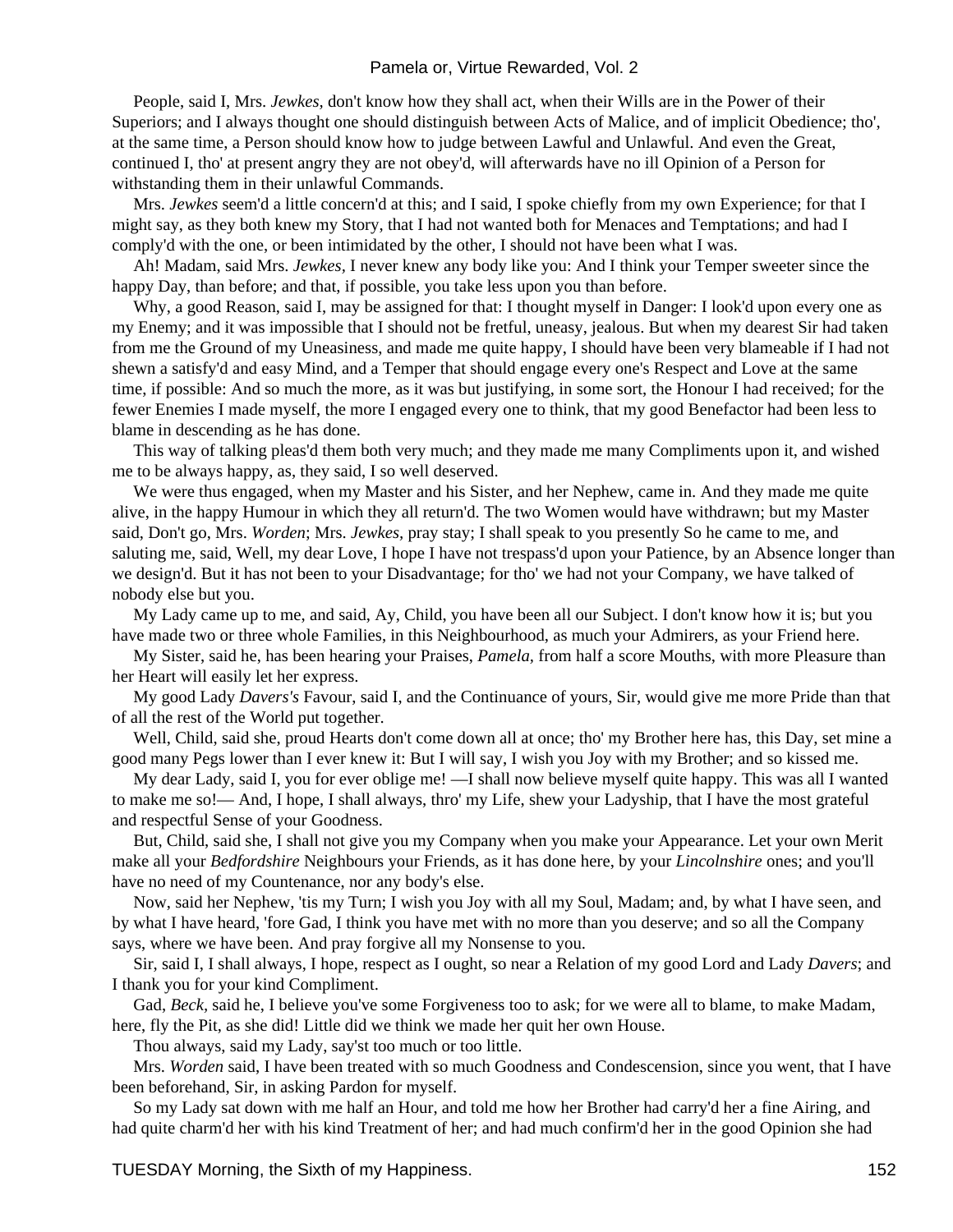begun to entertain of my discreet and obliging Behaviour: But, continued she, when he would make me visit, without intending to stay, my old Neighbours, (for, said she, Lady *Jones* being nearest, we visited her first; and she scrap'd all the rest of the Company together) they were all so full of your Praises, that I was quite borne down; and, truly, it was *Saul* among the Prophets!

You may believe how much I was delighted with this; and I spar'd not my due Acknowledgments.

 When her Ladyship took Leave, to go to−bed, she said, Good−night to you, heartily, and to your good Man. I kiss'd you when I came in, out of Form; but I now kiss you out of more than Form, I'll assure you.

 Join with me, my dear Parents, in my Joy for this happy Turn; the contrary of which, I so much dreaded, and was the only Difficulty I had to labour with! —This poor Miss *Sally Godfrey,* I wonder what's become of her, poor Soul! —I wish he would, of his own Head, mention her again. —Not that I am *very* uneasy neither. —You'll say, I must be a little saucy, if I was.

 My dear Master gave me an Account, when we went up, of the Pains he had taken with his beloved Sister, as he himself styled her; and of all the kind Things the good Families had said in my Behalf; and that he observ'd she was not so much displeas'd with hearing them, as she was at first; when she would not permit any body to speak of me as his Wife. And that my Health, as his Spouse, being put; when it came to her, she drank it; but said,

Come, Brother, here's your *Pamela* to you. —But I shall not know how to stand this Affair, when the Countess ———— and the young Ladies come to visit me. It was with one of those young Ladies, that she was so fond of promoting a Match with her Brother. —Lady *Betty,* I know, said she, will rally me smartly upon it; and you know, Brother, she wants neither Wit, nor Satire. He said, I hope, Lady *Betty,* whenever she marries, will meet with a better Husband than I should have made her; for, on my Conscience, I think, I should hardly have made a tolerable one to any but *Pamela*.

 He told me, That they rallied him on the Stateliness of his Temper; and said, They saw he would make an exceeding good Husband where he was; but it must be owing to my Meekness, more than his Complaisance; for, said Miss *Darnford,* I could see, well enough, when your Ladyship detained her, tho' he had but hinted his Desire of finding her at our House, he was so out of Humour at her supposed Non−complaisance, that mine and my Sister's Pity for her was much more engag'd than our Envy.

 Ay, said my Lady, he is too lordly a Creature, by much, and can't bear Disappointment, and never could. Said he, Well, Lady *Davers,* you should not, of all Persons, find Fault with me; for I bore a great deal from you, before I was at all angry.

Yes, reply'd she; but when I had gone a little too far, as I own I did, you made me pay for it severely enough! You know you did, Sauce−box. And the poor thing too, added she, that I took with me for my Advocate, so low had he brought me! he treated in such a manner, as made my Heart ach for her: But part was *Art,* I know, to make me think the better of her.

 Indeed, Sister, said he, there was very little of that; for, at that time, I cared not what you thought, nor had Complaisance enough to have given a Shilling for your good or bad Opinion of her or me. And, I own, I was displeased to be broken in upon, after your Provocations, by either of you; and she must learn that Lesson, never to come near me, when I am in those Humours; which shall be as little as possible; for, after a−while, if let alone, I always come to myself, and am sorry for the Violence of a Temper so like my dear Sister's here: And, for this Reason, think it is no matter how few Witnesses I have of its Intemperance, while it lasts; especially since every Witness, whether they merit it or not, as you see in my *Pamela's* Case, must be a Sufferer by it, if, unsent for, they come in my Way.

 He repeated the same Lesson to me again, and inforc'd it; and own'd, that he was angry with me in Earnest, just then; tho' more with himself, afterwards, for being so: But when, *Pamela,* said he, you wanted to transfer all my Displeasure upon yourself, it was so much braying me with your Merit, as if I must soon end my Anger, if placed there; or it was making it so light to you, that I was truly displeased. For, continued he, I cannot bear that you should wish, on any Occasion whatever, to have me angry with you, or not to value my Displeasure, as the heaviest Misfortune that could befal you.

 But, Sir, said I, you know, that what I did was to try to reconcile my Lady, and as she herself observ'd, it was paying her a high Regard. It was so, reply'd he; but never think of making a Compliment to her, or any body living, at my Expence. Besides, she had behav'd herself so intolerably, that I began to think you had stooped too much, and more than I ought to permit my Wife to do; and Acts of Meanness are what I cant't endure in any body,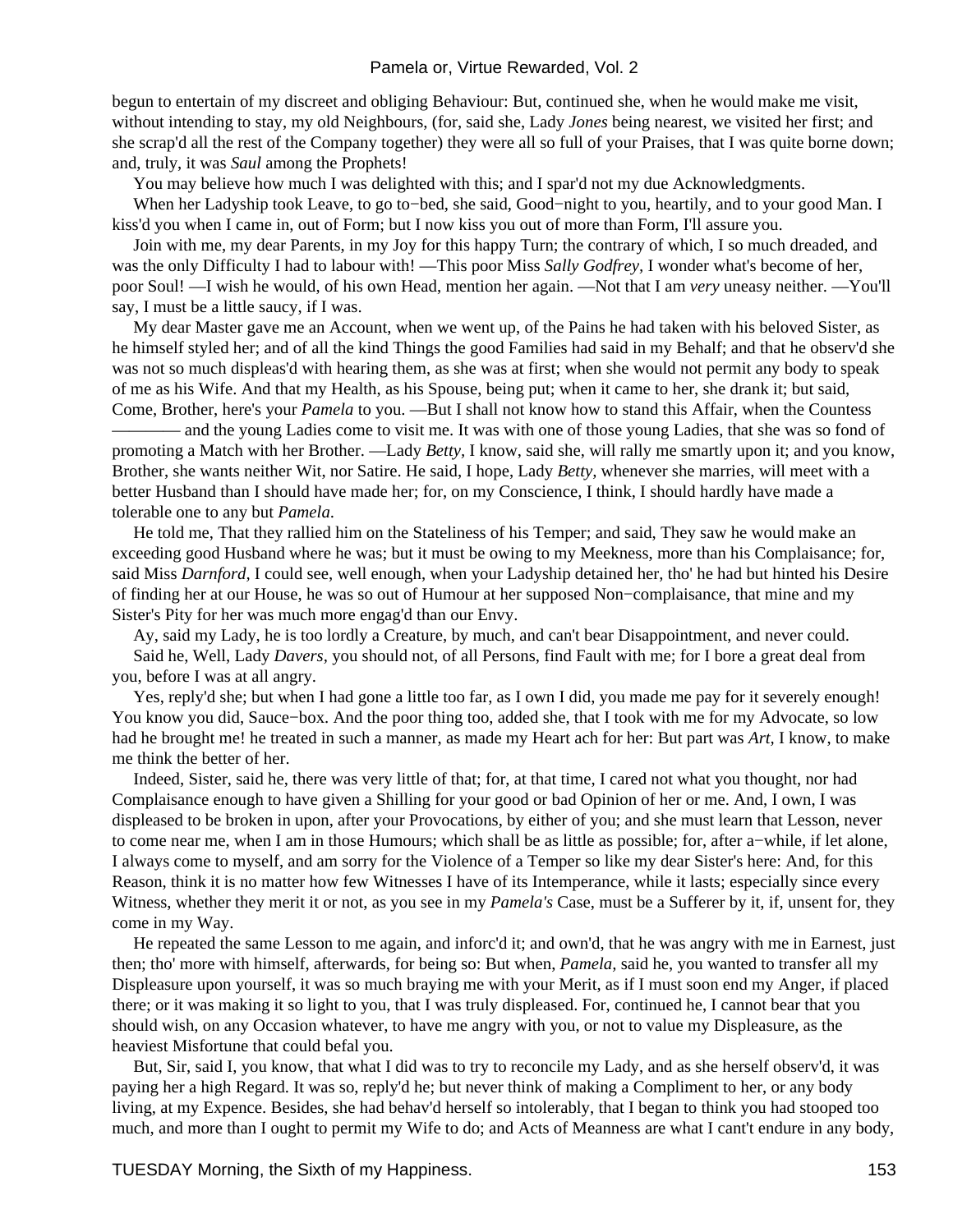but especially where I love; and as she had been guilty of a very signal one, I had much rather have renounced her, at that time, than have been reconciled to her.

 Sir, said I, I hope I shall always comport myself so, as not wilfully to disoblige you for the future; and the rather do I hope this, as I am sure I shall want only to *know* your Pleasure, to *obey* it. But this Instance shews me, that I may *much* offend, without designing it in the *least*.

 Now, *Pamela,* reply'd he, don't be too serious; I hope I shan't be a very tyrannical Husband to you. Yet do I not pretend to be perfect, or to be always govern'd by Reason in my first Transports; and I expect, from your Affection, that you will bear with me when you find me wrong. I have no ingrateful Spirit, and can, when cool, enter as impartially into myself, as most Men; and then I am always kind and acknowledging, in proportion as I have been out of the Way.

 But, to convince you, my Dear, continued he, of your Fault, (I mean, with regard to the Impetuosity of my Temper; for there was no Fault in your Intention, *that* I acknowledge) I'll observe only, that you met, when you came to me, while I was so out of Humour, a Reception you did not expect, and a harsh Word or two, that you did not deserve. Now, had you not broken in upon me, while my Anger lasted, but stay'd till I had come to you, or sent to desire your Company, you'd have seen none of this; but that affectionate Behaviour, that, I doubt not, you'll always merit, and I shall always take Pleasure in expressing; and in *this Temper* shall you always find a *proper Influence* over me: But you must not suppose, whenever I am out of Humour, that, in opposing yourself to my Passion, you oppose a proper Butt to it; but when you are so good, like the slender Reed, to bend to the Hurricane, rather than, like the sturdy Oak, to resist it, you will always stand firm in my kind Opinion, while a contrary Conduct would uproot you, with all your Excellencies, from my Soul.

 Sir, said I, I will endeavour to conform myself, in all things, to your Will. I make no Doubt, but you will: And I'll endeavour to make my Will as conformable to Reason as I can. And, let me tell you, that this Belief of you, is one of the Inducements I have had to marry at all. For nobody was more averse to this State than myself; and now we're upon this Subject, I'll tell you why I was so averse.

We People of Fortune, or such as are born to large Expectations, of both Sexes, are generally educated wrong. You have occasionally touch'd upon this, *Pamela*, several times in your Journal, so justly, that I need say the less to you. We are usually so headstrong, so violent in our Wills, that we very little bear Controul.

 Humour'd by our *Nurses,* thro' the Faults of our Parents, we practise first upon them; and shew the *Gratitude* of our Dispositions, in an Insolence that ought rather to be check'd and restrain'd, than encouraged.

 Next, we are to be indulged in every thing at School; and our *Masters and Mistresses* are rewarded with further grateful Instances of our boisterous Behaviour.

 But, in our wise Parents Eyes, all looks well, all is forgiven and excus'd; and for no other Reason, but because we are *Theirs*.

 Our next Progression is, we exercise our Spirits, when brought home, to the Torment and Regret of our *Parents themselves,* and torture their Hearts by our undutiful and perverse Behaviour to them; which, however ingrateful in us, is but the natural Consequence of their culpable Indulgence to us, from Infancy upwards.

 And then, next, after we have, perhaps, half broken their Hearts, a *Wife* is look'd out for: Convenience, or Birth and Fortune, are the first Motives, Affection the last (if it is at all consulted): And two People thus educated, thus trained up in a Course of unnatural Ingratitude, and who have been headstrong Torments to every one who has had a Share in their Education, as well as to those to whom they owe their Being, are brought together; and what can be expected, but that they should pursue, and carry on, the same comfortable Conduct, in Matrimony, and join most heartily to plague one another? And, in some measure, indeed, this is right, because hereby they tevenge the Cause of all those who have been aggrieved and insulted by them, upon one another.

The Gentleman has never been controuled: The Lady has never been contradicted.

 He cannot bear it from one whose new Relation, he thinks, should oblige her to shew a quite contrary Conduct. *She* thinks it very barbarous, now, for the *first* time, to be opposed by a Man, from whom she expected nothing but Tenderness.

 So great is the Difference, between what they both expect *from* one another, and what they both find *in* each other, that no wonder Misunderstandings happen; that these ripen to Quarrels; that Acts of Unkindness pass, which, even had the first Motive to their Union been *Affection,* as usually it is not, would have effaced all manner of tender Impressions on both sides.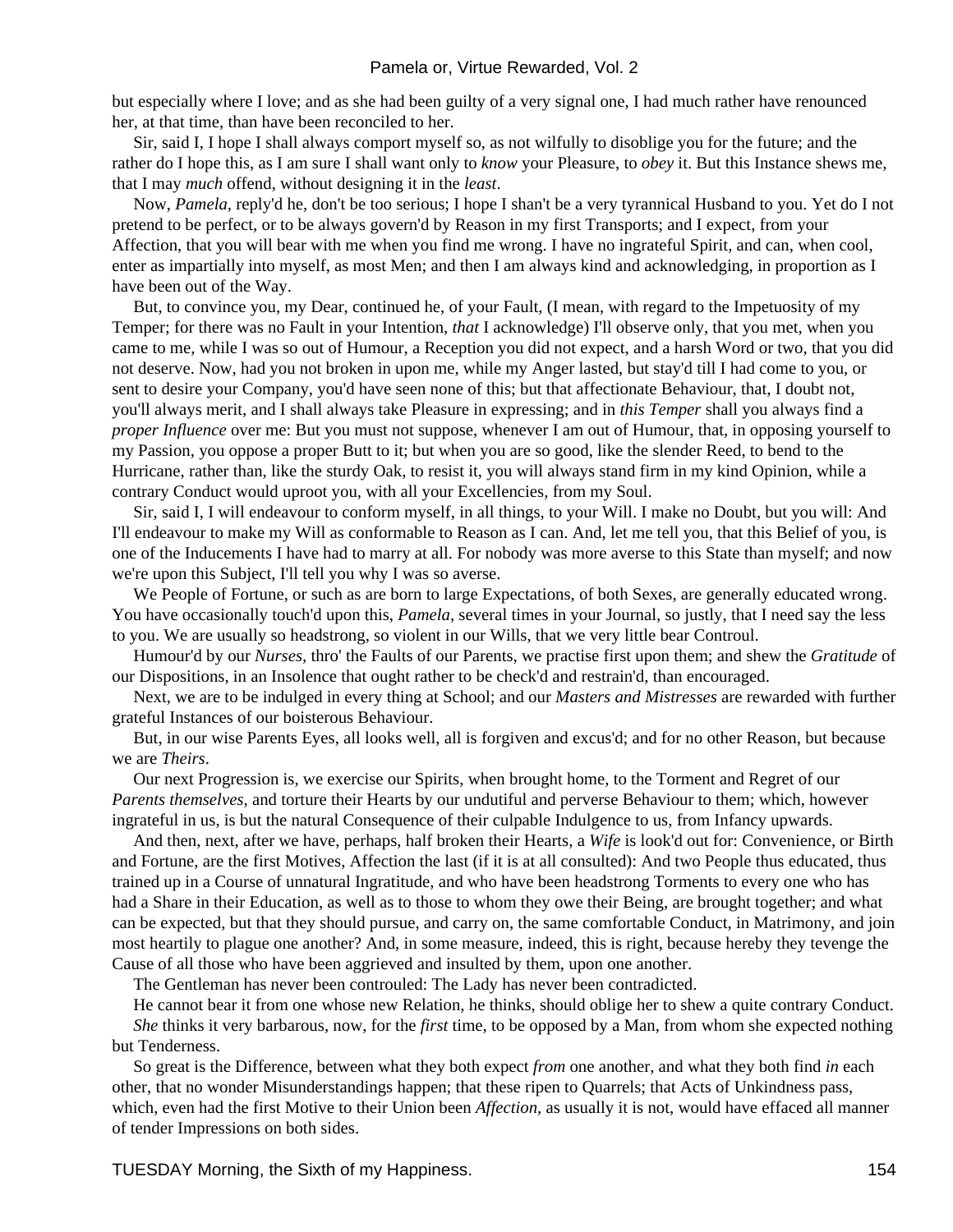Appeals to Parents or Guardians often ensue: If, by Mediation of Friends, a Reconciliation takes place, it hardly ever holds; for why? The Fault is in the Minds of *both,* and *neither* of them will think so; so that the Wound (not permitted to be probed) is but skinn'd over, and rankles still at the Bottom, and at last breaks out with more Pain and Anguish than before. Separate Beds are often the Consequence; perhaps Elopements; if not, an unconquerable Indifference, possibly Aversion. And whenever, for Appearance−sake, they are obliged to be together, every one sees, that the yawning Husband, and the vapourish Wife, are truly insupportable to one another; but, separate, have freer Spirits, and can be tolerable Company.

 Now, my Dear, I would have you think, and, I hope, you will have no other Reason, that had I marry'd the first Lady in the Land, I would not have treated her better than I will my *Pamela*. For my Wife *is* my Wife; and I was the longer in resolving on the State, because I knew its Requisites, and doubted my Conduct in it.

 I believe I am more nice than many Gentlemen; but it is because I have been a close Observer of the Behaviour of wedded Folks, and hardly have ever seen it to be such as I could like in my own Case. I shall, possibly, give you Instances, of a more particular Nature, of this, as we are *longer,* and, perhaps, I might say, *better* acquainted.

 Had I marry'd with the Views of most Gentlemen, and with such as my good Sister (supplying the Place of my Father and Mother) would have recommended, I had wedded a fine Lady, brought up pretty much in my own Manner, and used to have her Will in every thing.

 Some Gentlemen can come into a Compromise; and, after a few Struggles, sit down tolerably contented. But, had I marry'd a Princess, I could not have done so. I must have loved her exceedingly well, before I had consented to knit the Knot with her, and preferr'd her to all her Sex; for without this, *Pamela,* Indifferences, if not Disgusts, will arise in every wedded Life, that could not have made me happy at home; and there are sewer Instances, I believe, of Mens loving better after Matrimony, than of Womens; the Reasons of which 'tis not my present Purpose to account for.

 Then I must have been morally sure, that she prefer'd me to all Men; and, to convince me of this, she must have lessen'd, not aggravated, my Failings; she must have borne with my Imperfections; she must have watch'd and study'd my Temper; and if ever she had any Points to carry, any Desire of overcoming, it must have been by Sweetness and Complaisance; and yet not such a slavish one, as should make her Condescension seem to be rather the Effect of her Insensibility, than Judgment or Affection.

 She should not have given Cause for any Part of my Conduct to her, to wear the least Aspect of Compulsion or Force. The Word *Command,* on my Side, or *Obedience,* on hers, I would have blotted from my Vocabulary. For this Reason I should have thought it my Duty to have desired nothing of her, that was not significant, reasonable, or just; and that then she should, on hers, have shewn no Reluctance, Uneasiness, or Doubt, to oblige me, even at half a Word.

 I would not have excus'd her to let me twice injoin the same thing, while I took such care to make her Compliance with me reasonable, and such as should not destroy her own free Agency, in Points that ought to be allow'd her. And if I was not always right, that yet she would bear with me, if she saw me set upon it; and expostulate with me on the right side of Compliance; for that would shew me, (supposing *Small Points* in Dispute, from which the greatest Quarrels, among *Friends,* generally arise) that she differ'd from me, not for *Contradiction−Sake,* but desir'd to convince me for *my own*; and that I should, another time, take better Resolutions.

 This would be so obliging a Conduct, that I should, in Justice, have doubled my Esteem for one, who, to humour me, could give up her own Judgment; and I should see she could have no other View in her Expostulations, after her Compliance had passed, than to rectify my Notions for the future; and it would have been impossible then, but I must have paid the greater Deference to her Opinion and Advice in more momentous Matters.

 In all Companies she must have shewn, that she had, whether I deserved it altogether, or not, a high Regard and Opinion of me; and this the rather, as that such a Conduct in her, would be a Reputation and Security to herself; for if ever we Rakes attempt a marry'd Lady, our first Encouragement, exclusive of our own Vanity, arises from the indifferent Opinion, Slight, or Contempt she expresses for her Husband.

 That therefore she would draw a kind Veil over my Faults; that such as she could not hide, she would extenuate: That she would place my better Actions in an advantageous Light, and shew, that I had *her* good Opinion, at least, whatever Liberties the *World* took with my Character.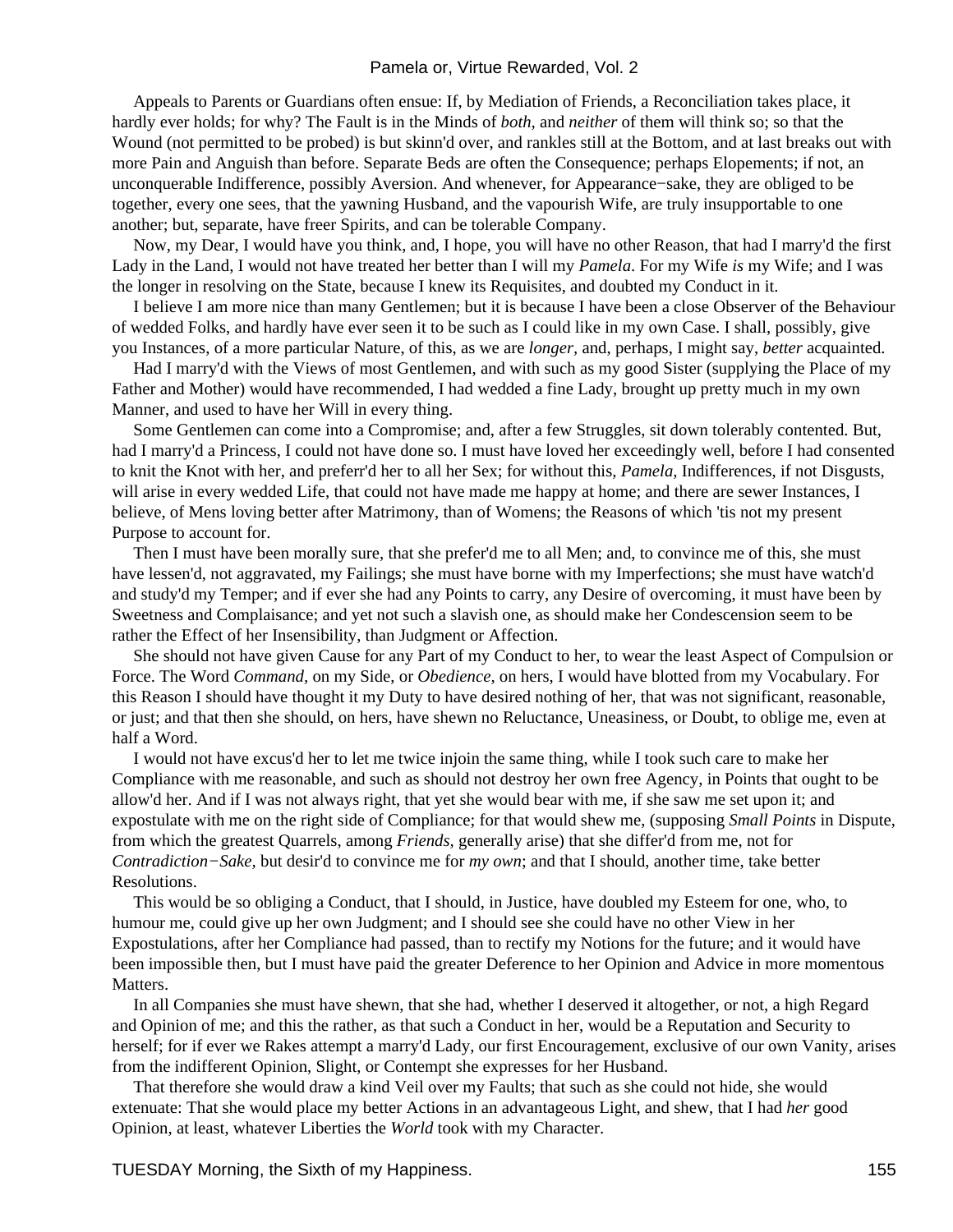She must have valued my Friends for *my* sake; been chearful and easy, whomever I had brought home with me; and whatever Faults she had observed in me, have never blamed me before Company; at least, with such an Air of Superiority as should have shewn she had a better Opinion of her own Judgment, than mine.

 Now, my *Pamela,* this is but a faint Sketch of the Conduct I must have expected from my Wife, let her Quality have been what it would, or have lived with her on bad Terms. Judge then, if, to me, a Lady of the modish Taste could have been tolerable.

 The Perverseness and Contradiction I have too often seen, in some of my Visits, even among People of Sense, as well as Condition, had prejudiced me to the marry'd State; and, as I knew I could not bear it, surely I was in the right to decline it; and you see, my Dear, that I have not gone among this Class of People for a Wife; nor know I indeed, where, in any Class, I could have sought one, or had one, suitable to my Mind, if not you. For here is my Misfortune; I could not have been contented to have been *but moderately happy* in a Wife.

 Judge you, from all this, if I could very well bear, that you should think yourself so well secur'd of my Affection, that you could take the Faults of others upon yourself; and, by a supposed supererogatory Merit, think your Interposition sufficient to atone for the Faults of others.

 Yet am I not perfect myself: No, I am greatly imperfect. Yet will I not allow, that my Imperfections shall excuse those of my Wife, or make her think I ought to bear Faults in her, that she can rectify, because she bears greater from me.

 Upon the Whole, I may expect, that you will bear with me, and study my Temper, *till,* and only *till,* you see I am capable of returning Insult for Obligation; and till you think that I shall be of a gentler Deportment, if I am roughly used, than otherwise. One thing more I will add, That I should scorn myself, if there was one Privilege of your Sex, that a Princess might expect, as my Wise, to be indulg'd in, that I would not allow to my *Pamela*. For you are the Wife of my Affections: I never wish'd for one before you, nor ever do I hope to have another!

 I hope, Sir, said I, my future Conduct——− Pardon me, said he, my Dear, for interrupting you; but it is to assure you, that I am so well convinc'd of your affectionate Regards for me, that I know I might have spared the greatest Part of what I have said: And indeed, it must be very bad for both of us, if I should have Reason to think it *necessary* to say so much. But one thing has brought on another; and I have rather spoken what my Niceness has made me *observe* in *other* Families, than what I *fear* in *my own*. And therefore, let me assure you, I am thoroughly satisfy'd with your Conduct hitherto. You shall have no Occasion to repent it. And you shall find, tho' greatly imperfect, and passionate, on particular Provocations, (which yet I will try to overcome) that you have not a brutal or ungenerous Husband, who is capable of offering Insult for Condescension, or returning Evil for Good.

 I thank'd him for these kind Rules, and generous Assurances; and assured him, that they had made so much Impression on my Mind, that these, and his most agreeable Injunctions before given me, and such as he should hereafter be pleased to give me, should be so many Rules for my future Conduct.

 And I am glad of the Method I have taken of making a Journal of all that passes in these first Stages of my Happiness, because it will sink the Impression still deeper; and I shall have recourse to them for my better Regulation, as often as I shall mistrust my Memory.

Let me see: What are the Rules I am to observe from this awful Lecture? Why, these:

1. That I must not, when he is in great Wrath with any body, break in upon him, without his Leave. ——*Well, I'll remember it, I warrant. But yet I fansy this Rule is almost peculiar to himself* .

2. That I must think his Displeasure the heaviest thing that can befal me. *To be sure I shall.*

3. And so that I must not wish to incur it, to save any body else. *I'll be further if I do.*

4. That I must never make a Compliment to any body at his Expence.

5. That I must not be guilty of any Acts of wilful Meanness! *There is a great deal meant in this; and I'll endeavour to observe it all. To be sure, the Occasion on which he mentions this, explains it; that I must say nothing, tho' in Anger, that is spiteful or malicious; that is disrespectful or undutiful, and such−like.*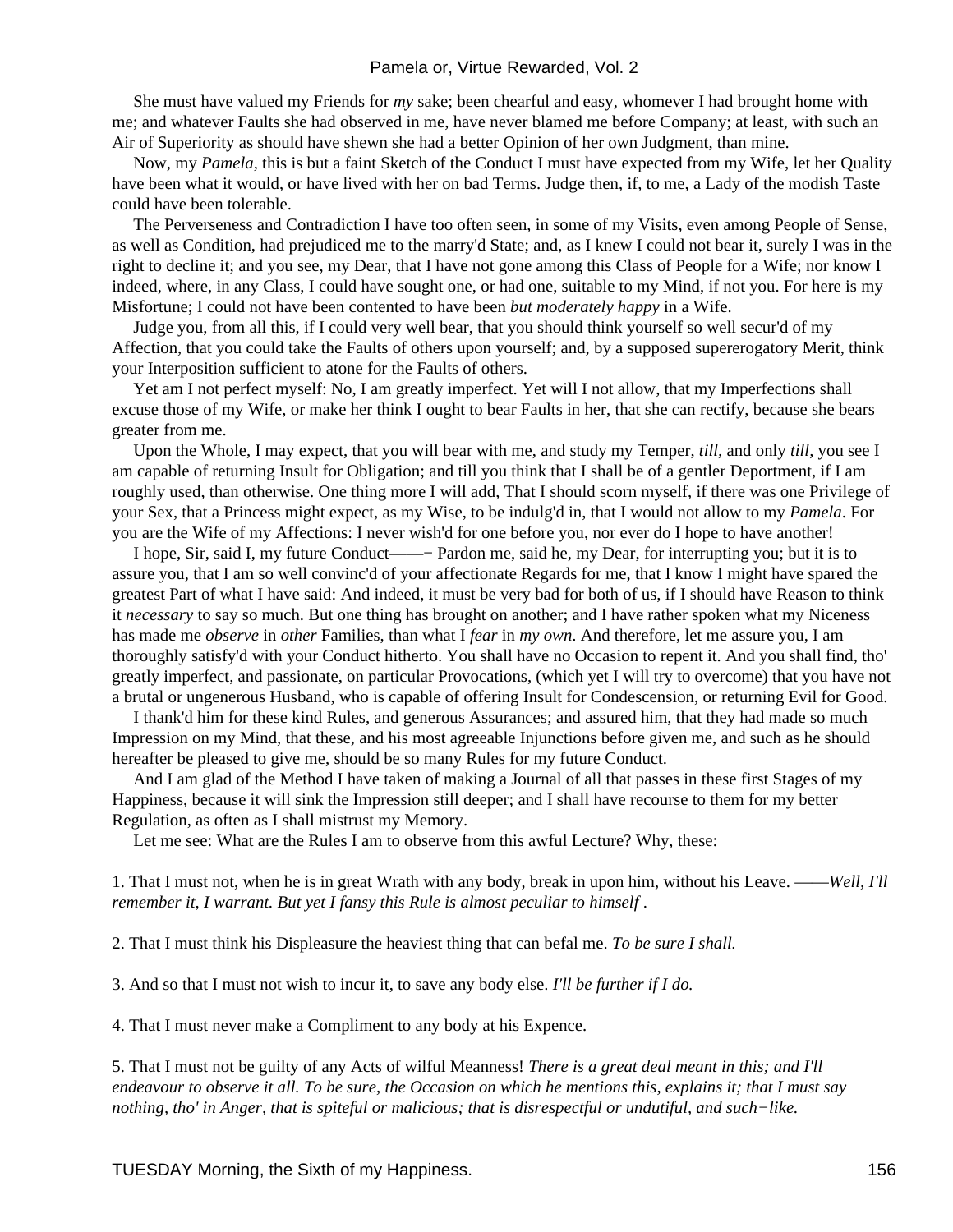6. That I must bear with him, even when I find him in the wrong. *This is a little hard, as the Case may be! I wonder whether poor Miss Sally Godfrey be living or dead!*

7. That I must be as flexible as the Reed in the Fable, lest, by resisting the Tempest, like the Oak, I be torn up by the Roots. *Well! I'll do the best I can! —There is no great Likelihood, I hope, I should be too perverse; yet, sure, the Tempest will not lay me quite level with the Ground neither.*

8. That the Education of young People of Condition is generally wrong. Memorandum, *That if any Part of Childrens Education fall to my Lot, I never indulge or humour them in things that they ought to be restrain'd in*.

9. That I accustom them to bear Disappointments and Controul.

10. That I suffer them not to be too much indulged in their Infancy.

11. Nor at School.

12. Nor spoil them when they come home.

13. For that Children generally extend their Perverseness from the Nurse to the Schoolmaster; from the Schoolmaster to the Parents.

14. And, in their next Step, as a proper Punishment for all, make their own Selves unhappy.

15. That undutiful and perverse Children make had Husbands and Wives: *And, collaterally, bad Masters and Mistresses*.

16. That not being subject to be controuled early, they cannot, when marry'd, bear one another.

17. That the Fault lying deep, and in the Minds of each, neither will mend it.

18. Whence follow Misunderstandings, Quarrels, Appeals, incffectual Reconciliations, Separations, Elopements—or, at best, Indifference; perhaps, Aversion. —Memorandum, *A good Image of unhappy Wedlock, in the Words* Yawning Husband *and* Vapourish Wife, *when* together:— *But* separate, *both quite alive*.

19. Few marry'd Persons behave as he likes!— *Let me ponder this with Awe and Improvement.*

20. Some Gentlemen can compromise with their Wives for. Quietness−sake; but he can't.— *Indeed I believe that's ! —I don't desire he should.*

21. That Love before Marriage is absolutely necessary.

22. That there are fewer Instances of Mens than Womens loving better after Marriage. *—But why so? I wish he had given his Reasons for this! I fansy they would not have been to the Advantage of his own Sex.*

23. That a Woman give her Husband Reason to think she prefers him before all Men. *Well, to be sure this should be so.*

24. That if she would overcome, it must be by Sweetness and Complaisance; *that is, by* yielding, *he means, no doubt*.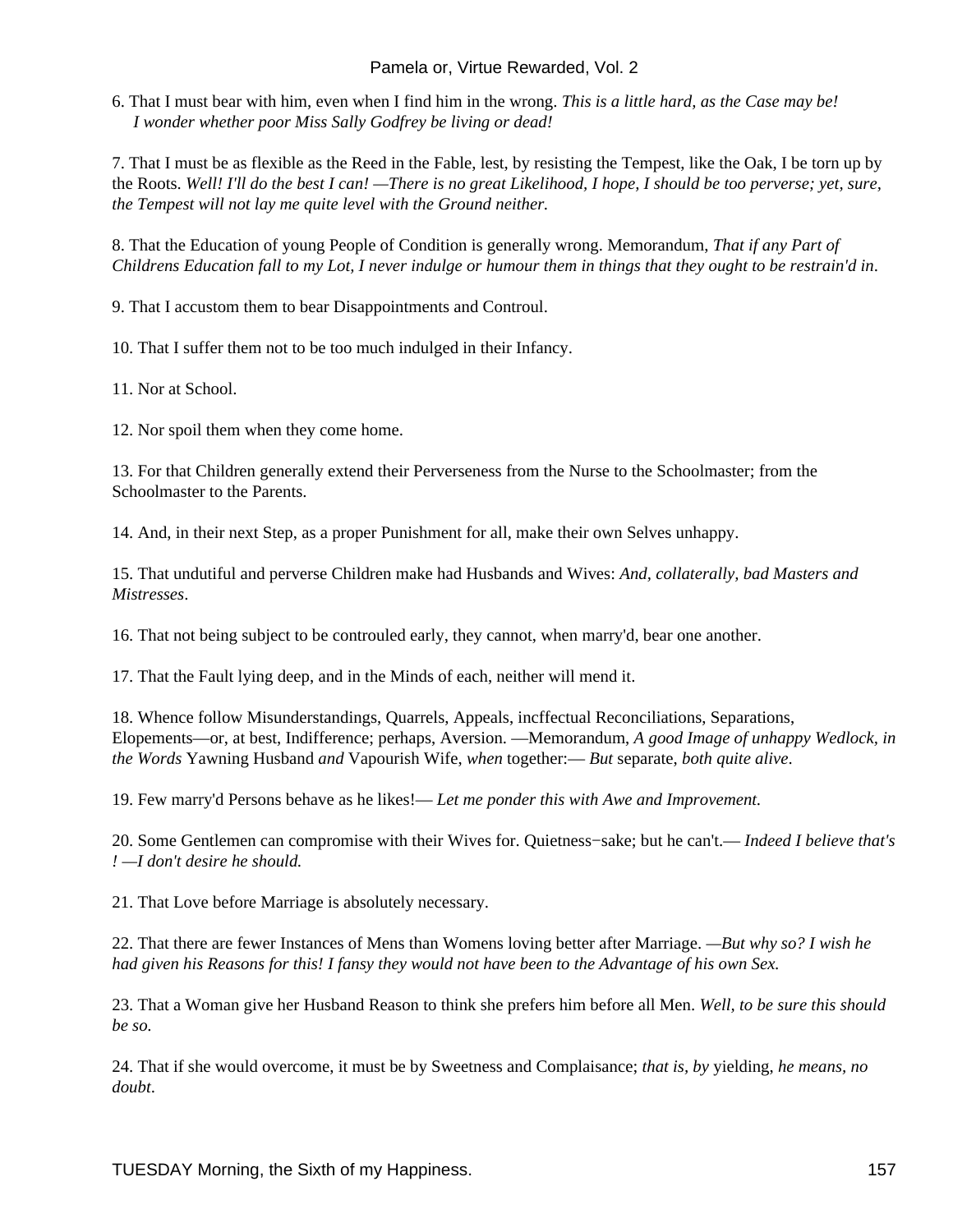25. Yet not such a slavish one neither, as should rather seem the Effect of her Insensibility, than Judgment or Affection!

26. That the Words Command and Obey shall be blotted out of his Vocabulary. *Very good!*

27. That a Man should desire nothing of his Wife but what is significant, reasonable, just. *To be sure that is right.*

28. But then, that she must not shew Reluctance, Uneasiness, or Doubt, to oblige him; and that too at half a Word; and must not be bid twice to do one thing. *—But may not there be some Occasions, where this may be a little dispens'd with? But he says afterwards, indeed,*

29. That this must be only while he took care to make her Compliance reasonable, and consistent with her free Agency, in Points that ought to be allow'd her. *—Come, this is pretty well, considering.*

30. That if the Husband be *set* upon a wrong Thing, she must not dispute with him, but do it, and expostulate afterwards. *—Good−sirs! I don't know what to say to this! —It looks a little hard, methinks! —This would bear a smart Debate, I fansy, in a Parliament of Women.* —But then he says,

31. Supposing they are only small Points that are in Dispute. *—Well, this mends it a little. For small Points, I think, should not be stood upon.*

32. That the greatest Quarrels among Friends, *and Wives and Husbands are or should be Friends,* arise from small Matters. *—I believe this is very ; for I had like to have had Anger here, when I intended very well.*

33. That a Wife should not desire to convince her Husband for Contradiction sake; but for his own. *As both will find their Account in this, if one does; I believe 'tis very just.*

34. That in all Companies a Wife must shew Respect and Love to her Husband.

35. And this for the sake of her own Reputation and Security; for,

36. That Rakes cannot have a greater Encouragement to attempt a marry'd Lady's Virtue, than her slight Opinion of her Husband. *To be sure, this stands to Reason, and is a fine Lesson.*

37. That a Wife should therefore draw a kind Veil over her Husband's Faults.

38. That such as she could not conceal, she should extenuate.

39. That his Virtues she should place in an Advantageous Light.

40. And shew the World, that he had her good Opinion at least.

41. That she must value his Friends for *his* sake.

42. That she must be chearful and easy in her Behaviour, to whomsoever he brings home with him.

43. That whatever Faults she sees in him, she never blames him before Company.

44. At least, with such an Air of Superiority, as if she had a less Opinion of his Judgment than her own.

45. That a Man of nice Observation cannot be contented to be only *moderately* happy in a Wife.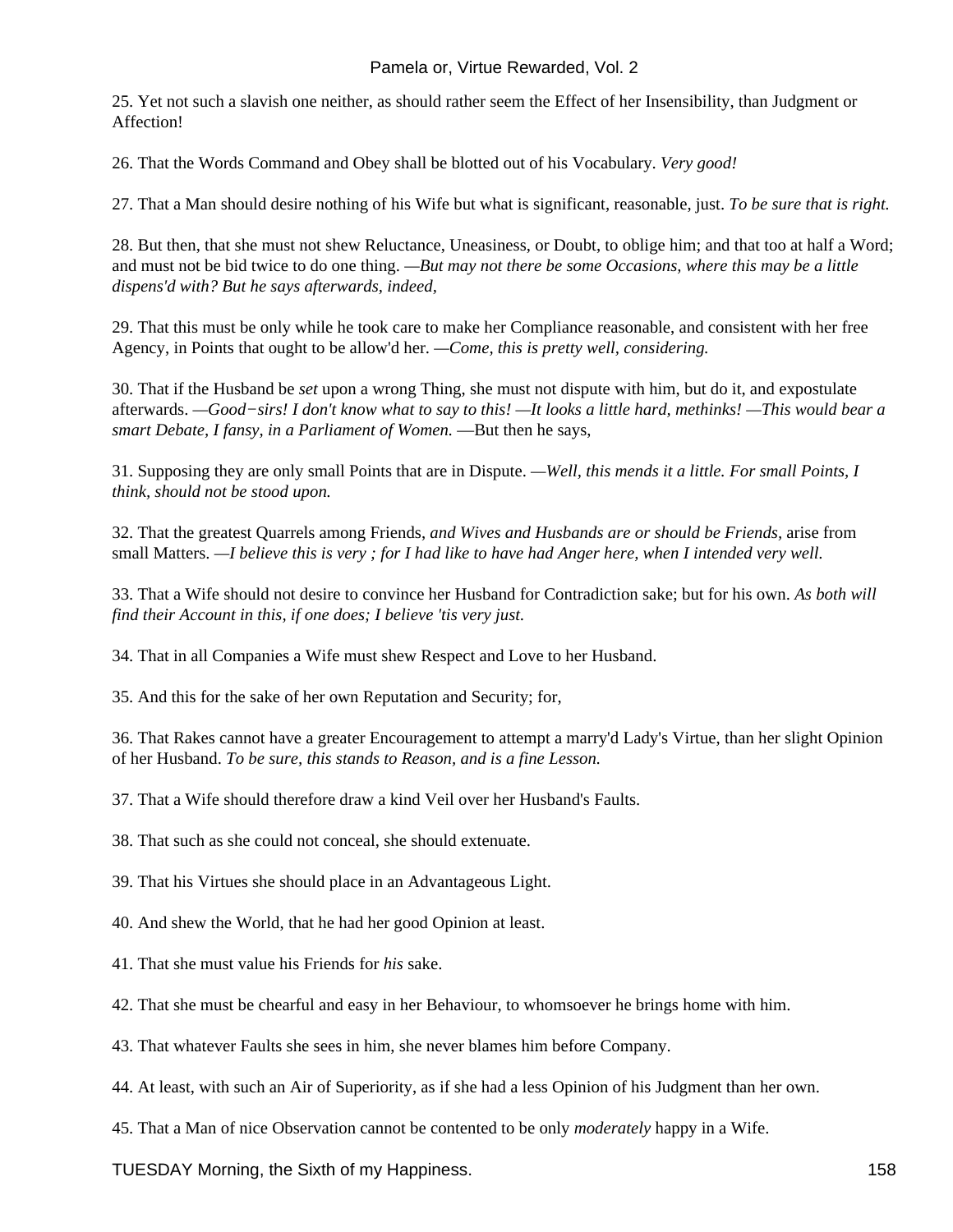46. That a Wife take care how she ascribe supererogatory Merit to herself; so as to take the Faults of others upon her. *—Indeed, I think it is well if we can bear our own! This is of the same Nature with the Third. And touches upon me on the present Occasion, for this wholsome Lecture.*

47. That *his* Imperfections must not be a Plea for *hers* . *To be sure, 'tis no matter how good the Women are; but 'tis to he hoped, Men will allow a little. But, indeed, he says,*

48. That a Husband who expects all this, is to be incapable of returning Insult for Obligation, or Evil for Good; and ought not to abridge her of any Privilege of her Sex.

Well, my dear Parents, I think this last Rule crowns the rest, and makes them all very tolerable; and a generous Man, and a Man of Sense, cannot be too much obliged. And, as I have this Happiness, I shall be very unworthy, if I do not always so *think,* and so *act*.

 Yet, after all, you'll see I have not the easiest Task in the World. But I know my own Intentions, that I shall not wilfully err; and so fear the less.

 Not one Hint did he give, that I durst lay hold of, about poor Miss *Sally Godfrey*. I wish my Lady had not spoken of it. For it has given me a Curiosity that is not quite so pretty in me; especially so early in my Nuptials, and in a Case so long ago past. Yet he intimated too, to his Sister, that he had had other Faults, (of this Sort, I suppose) that had not come to her Knowledge!———————————————————— But I make no Doubt, he has seen his Error, and will be very good for the future. I wish it, and pray it may be so, for his own dear sake!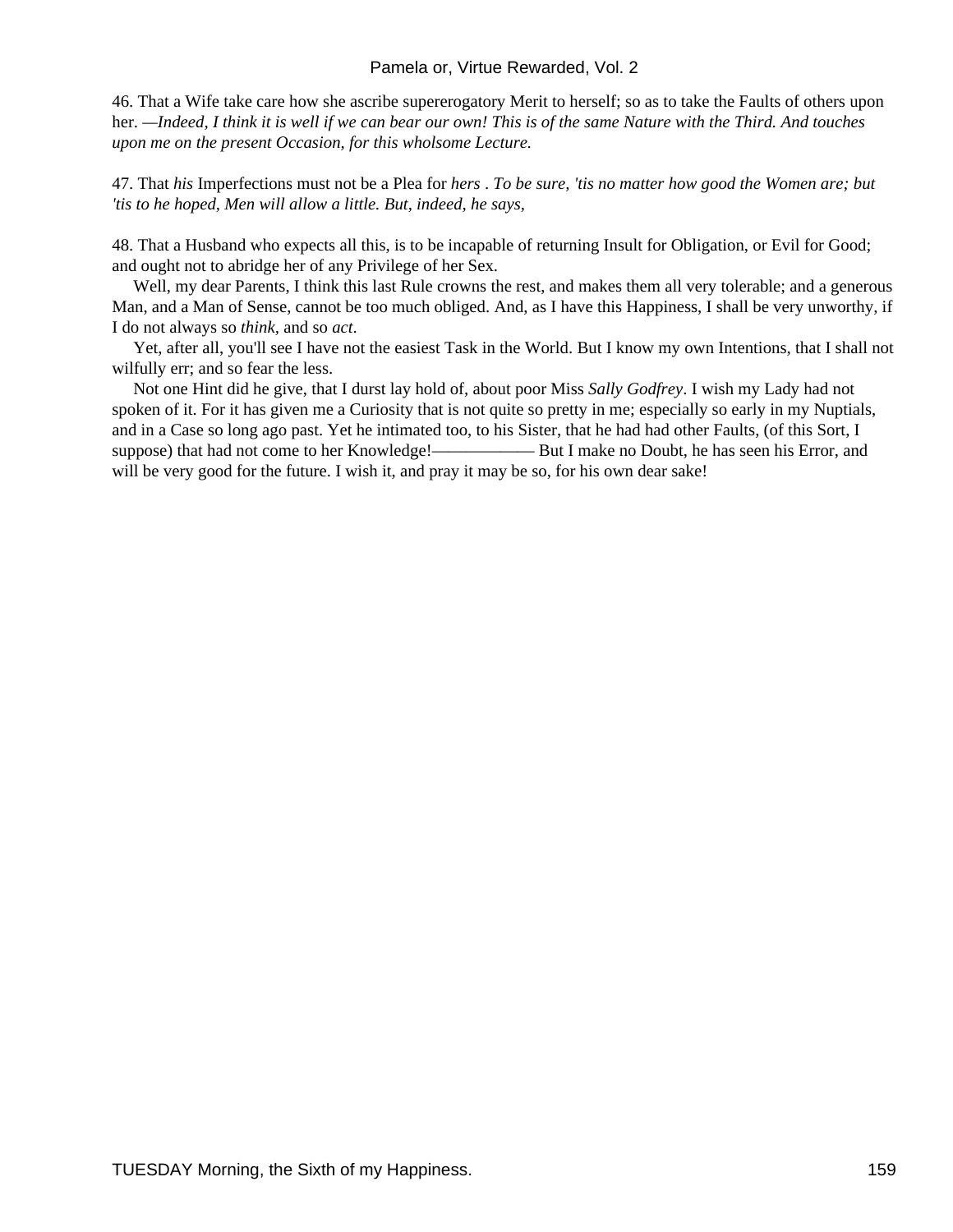### **WEDNESDAY, the Seventh.**

 When I arose in the Morning, I went to wait on Lady *Davers,* seeing her Door open; and she was in Bed, but awake, and talking to her Woman. I said, I hope I don't disturb your Ladyship: No, not at all, said she; I am glad to see you. How do you?—————— Well, added she, when do you set out for *Bedfordshire*? I said, I can't tell, Madam. It was design'd as to−day; but I have heard no more of it.

 Sit down, said she, on the Bed−side.—————— I find, by the Talk we had Yesterday and last Night, you have had but a poor Time of it, *Pamela,* (I must call you so yet, said she) since you was brought to this House, till within these few Days. And Mrs. *Jewkes* too has given *Beck* such an Account, as makes me pity you.

 Indeed, Madam, said I, if your Ladyship knew all, you *would* pity me; for never poor Creature was so hard put to it. But I ought to forget it all now, and be thankful.

Why, said she, as far as I can find, 'tis a Mercy you are here now. I was sadly moved with some part of your Story. And you have really made a noble Defence, and deserve the Praises of all our Sex.

 It was God enabled me, Madam, reply'd I. Why, said she, 'tis the more extraordinary, because, I believe, if the Truth was known, you lov'd the Wretch not a little. While my Trials lasted, Madam, said I, I had not a *Thought* of *any thing,* but to preserve my Innocence; much less of Love.

 But tell me truly, said she, Did you not love him all the time? I had always, Madam, answer'd I, a great Reverence for my Master, and thought all his good Actions doubly good; and for his naughty ones, tho' I abhorr'd his Attempts upon me, yet I could not hate him; and always wish'd him well; but I did not know that it was Love. Indeed I had not the Presumption!

 Sweet Girl! said she; that's prettily said: But when he found he could not gain his Ends, and begun to be sorry for your Sufferings, and to admire your Virtue, and to profess honourable Love to you, What did you think?

 Think, and please your Ladyship! I did not know what to think! I could neither hope, nor believe so great an Honour would fall to my Lot; and I fear'd more from his Kindness, for some time, than I had done from his Unkindness: And having had a private Intimation, from a kind Friend, of a Sham−marriage intended, by means of a Man who was to personate a Minister, it kept my Mind in too much Suspense, to be greatly overjoy'd at his kind Declaration.

 Said she, I think he *did* make two or three Attempts upon you in *Bedfordshire?* Yes, Madam, said I, he was very naughty, to be sure!

 And *here,* he proposed Articles to you, I understand? Yes, Madam, reply'd I; but I abhorr'd so much the Thoughts of being a kept Creature, that I rejected them with great Boldness; and was resolved to die before I would consent to them.

 He after wards attempted you, I think; Did he not? O, yes, Madam! said I, a most sad Attempt he made; and I had like to have been lost; for Mrs. *Jewkes* was not so good as she should have been. And so I told her Ladyship that sad Offer, and how I fell into Fits; and that they, believing me dying, forbore. Any Attemps after this base one? said she.

 He was not so good as he should have been, return'd I, once, in the Garden, afterwards; but I was *so* watchful, and *so* ready to take the Alarm!

But, said she, did he not threaten you, at times, and put on his stern Airs, every now–and–then? — Threaten, Madam! reply'd I; yes, I had enough of that!—————— I thought I should have dy'd for Fear, several times. How could you bear that? said she: For he is a most daring and majestick Mortal! He has none of your puny Hearts, but as courageous as a Lion; and, Boy and Man, never fear'd any thing. I myself, said she, have a pretty good Spirit; but when I have made him truly angry, I have always been forced to make it up with him, as well as I could. For, Child, he is not one that is easily reconciled, I'll assure you.

 But, after he had profess'd honourable Love to you, Did he never attempt you again? No, indeed, Madam, he did not. But he was a good while struggling with himself, and with his Pride, as be called it, before he could stoop so low; and consider'd, and consider'd again: And once, upon my saying but two or three Words, that displeas'd him, when he was very kind to me, he turn'd me out of Doors; in a manner, at an Hour's Warning; for he sent me above a Day's Journey towards my Father's; and then sent a Man and Horse, Post−haste, to fetch me back again;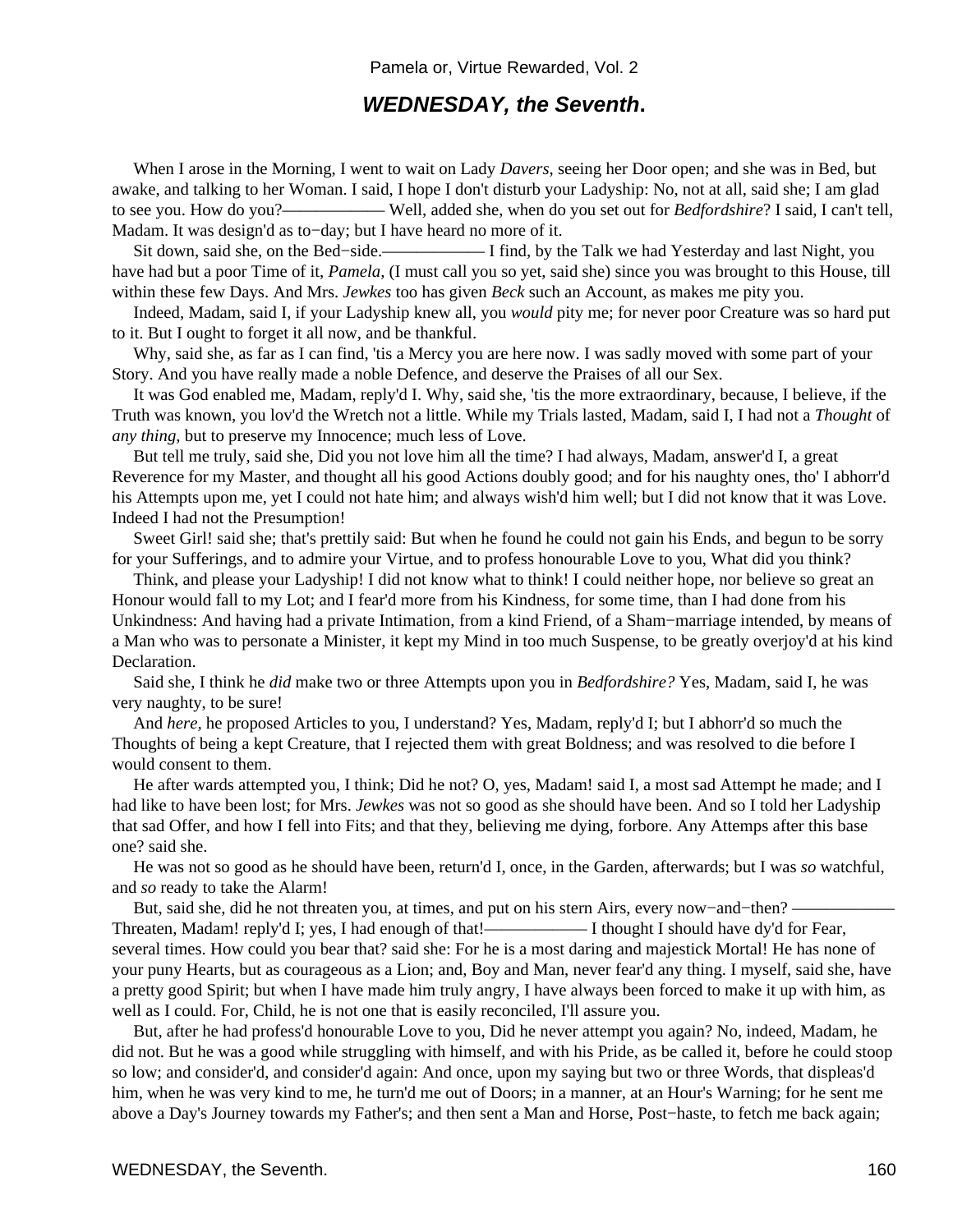and has been exceedingly kind and gracious to me ever since, and made me happy.

 That sending you away, said she, one Hour, and sending after you the next, is exactly like my Brother; and 'tis well if he don't turn you off twice or thrice before a Year come about, if you vex him: And he would have done the same by the first Lady in the Land, if he had heen marry'd to her. Yet has he his Virtues, as well as his Faults; for he is generous, nay, he is noble in his Spirit; hates little dirty Actions; he delights in doing Good: But does not pass over a wilful Fault easily. He is wise, prudent, sober and magnanimous; and will not tell a Lye, nor disguise his Faults; but you must not expect to have him all to yourself, I doubt.

 But I'll no more harp upon this String: You see how he was exasperated at me; and he seem'd to be angry at you too; tho' something of it was Art, I believe.

 Indeed, Madam, said I, he has been pleased to give me a most noble Lecture; and I find he was angry with me in Earnest, and that it will not be an easy Task to behave unexceptionably to him: For he is very nice and delicate in his Notions, I perceive; but yet, as your Ladyship says, exceeding generous.

 Well, says she, I'm glad thou hadst a little bit of his Anger, else I should have thought it Art; and I don't love to be treated with low Art, any more than he; and I should have been vex'd, if he had done it by me.

 But I understand, Child, says she, that you keep a Journal of all Matters that pass, and he has several times found means to get at it: Should you care I should see it? It could not be to your Disadvantage; for I find it had no small Weight with *him* in your Favour; and I should take great Pleasure to read all his Stratagems, Attempts, Contrivances, Menaces, and Offers to you, on one hand; and all your pretty Counter−plottings, which he much praises, your resolute Resistance, and the noble Stand you have made to preserve your Virtue; and the Steps by which his Pride was subdued, and his Mind induced to honourable Love, till you were made what you now are: For it must be a rare, an uncommon Story; and will not only give me great Pleasure in reading, but will intirely reconcile me to the Step he has taken. And that, let me tell you, is what I never thought to be; for I had gone a great way in bringing about a Match with him and Lady *Betty* ——−−; and had said so much of it, that the Earl, her Father, approv'd of it; and so did the Duke of ——−−, her Uncle; and Lady *Betty* herself was not averse: And now shall I be hunted to Death about it; and this has made me so outrageous as you have seen me upon the Matter. But when I can find, by your Writings, that your Virtue is but suitably rewarded, it will be not only a good Excuse for me, but for him, and make me love you.

 There is nothing that I would not do, said I, to oblige your Ladyship; but my poor Father and Mother (who would rather have seen me buried quick in the Earth, than to be seduced by the greatest of Princes) have them in their Hands at present; and your dear Brother has bespoken them, when they have done reading them; but if he gives me Leave, I will shew them to your Ladyship with all my Heart; not doubting your generous Allowances, as I have had his; tho' I have treated him very freely all the way, while he had naughty Views; and that your Ladyship would consider them as the naked Sentiments of my Heart, from Time to Time, deliver'd to those, whose Indulgence I was sure of; and for whose Sight, only, they were written.

 Give me a Kiss now, said her Ladyship, for your chearful Compliance; for I make no doubt my Brother will consent I shall see them, because they must needs make for *your* Honour; and I see he loves you better than any one in the World.

 I have heard, continued her Ladyship, a mighty good Character of your Parents, as industrious, honest, sensible, good Folks, who know the World; and, as I doubt not my Brother's Generosity, I am glad they will make no ill Figure in the World's Eye.

 Madam, said I, they are the honestest, the loveingest, and the most conscientious Couple breatheing. They once lived creditably; brought up a great Family, of which I am the youngest; but had Misfortunes, thro' their doing beyond their Power for two unhappy Brothers, who are both dead, and whose Debts they stood bound for, and so became reduced, and, by harsh Creditors, (where most of the Debts were not of their own contracting) turn'd out of all; and having, without Success, try'd to set up a little Country School, (for my Father understood a little of Accompts, and wrote a pretty good Hand) forced to take to hard Labour; but honest all the Time; contented; never repining and loving to one another; and, in the midst of their Poverty and Disappointments, above all Temptation; and all their Fear was, that I should be wicked, and yield to Temptation, for the sake of worldly Riches: And to God's Grace, and their good Lessons, and those I imbib'd from my dear good Lady, your Ladyship's Mother, it is that I owe the Preservation of my Innocence, and the happy Station I now am exalted to.

She was pleased to kiss me again, and said, There is such a noble Simplicity in thy Story, such an honest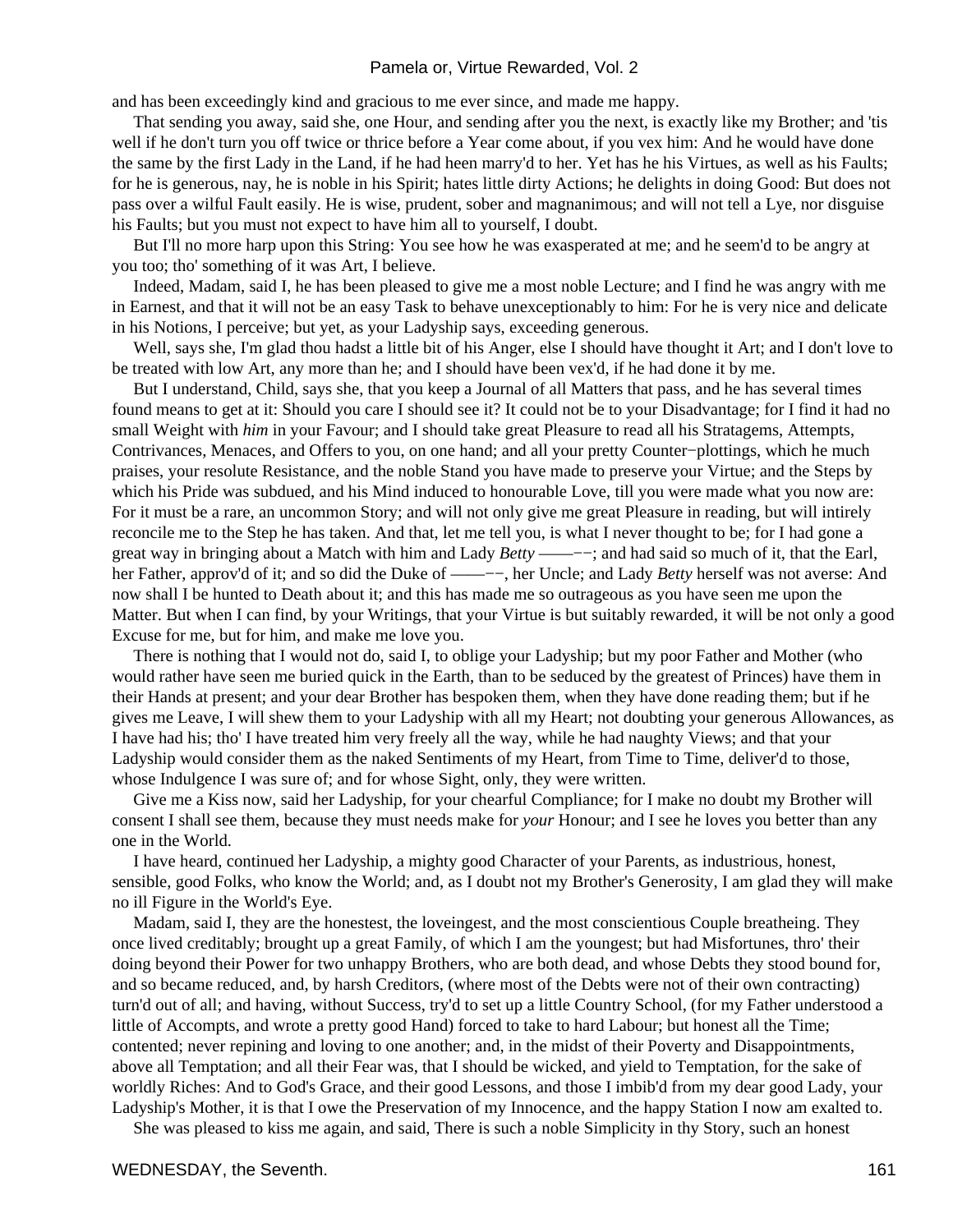Artlesness in thy Mind, and such a sweet Humility in thy Deportment, notwithstanding thy present Station, that I believe I shall be forced to love thee, whether I will or not: And the Sight of your Papers, I dare say, will crown the Work, will disarm my Pride, banish my Resentment on Lady *Betty's* account, and justify my Brother's Conduct; and, at the same time, redound to your own everlasting Honour, as well as to the Credit of our Sex: And so I make no doubt but my Brother will let me see them.

 Mrs. *Worden,* said my Lady, I can say any thing before you; and you will take no Notice of our Conversation; but I see you are much touched with it: Did you ever hear any thing prettier, more unaffected, sincere, free, easy? —————— No, never, Madam, answer'd she, in my Life; and it is a great Pleasure, to see so happy a

Reconciliation taking Place, where there is so much Merit.

 I said, I have discover'd so much Prudence in Mrs. *Worden,* that, as well for that, as for the Confidence your Ladyship places in her, I have made no Scruple of speaking my Mind freely before her; and of blaming my dear Master, while he was blameworthy, as well as acknowledging his transcendent Goodness to me since; which, I am sure, exceeds all I can ever deserve. Maybe not, said my Lady. I hope you'll be very happy in one another; and I'll now rise, and tell him my Thoughts, and ask him to let me have the reading of your Papers; for I promise myself much Pleasure in them; and shall not grudge a Journey, and a Visit to you, to the other House, to fetch them.

 Your Ladyship's Favour, said I, was all I had to wish for; and if I have that, and the Continuance of your dear Brother's Goodness to me, I shall be easy under whatever else may happen.

 And so I took my Leave, and withdrew; and she let me hear her say to Mrs. *Worden,* 'Tis a charming Creature, Mrs. *Worden* !—————— I know not which excels, her Person or her Mind!—————— And so young a Creature too! — Well may my Brother love her!

 I am afraid, my dear Father and Mother, I shall now be too proud indeed.—————— I had once a good mind to have asked her Ladyship about Miss *Sally Godfrey*; but I thought it was better let alone, as she did not mention it herself. May−be, I shall hear it too soon. But I hope not!—————— I wonder, tho', whether she be living or dead!

We breakfasted together with great good Temper; and my Lady was very kind, and asking my good Master, he gave Leave, very readily, she should see all my Papers, when you return'd them to me; and he said, He was sure, when she came to read them, she would say, that I had well deserv'd the Fortune I had met with, and would be of Opinion, that, all the Kindness of his future Life would hardly be a sufficient Reward for my Virtue, and make me Amends for my Sufferings.

 My Lady resolving to set out the next Morning, to return to her Lord, my Master order'd every thing to be made ready for his doing the like, to *Bedfordshire*; and this Evening our good Neighbours will sup with us, to take Leave of my Lady and us.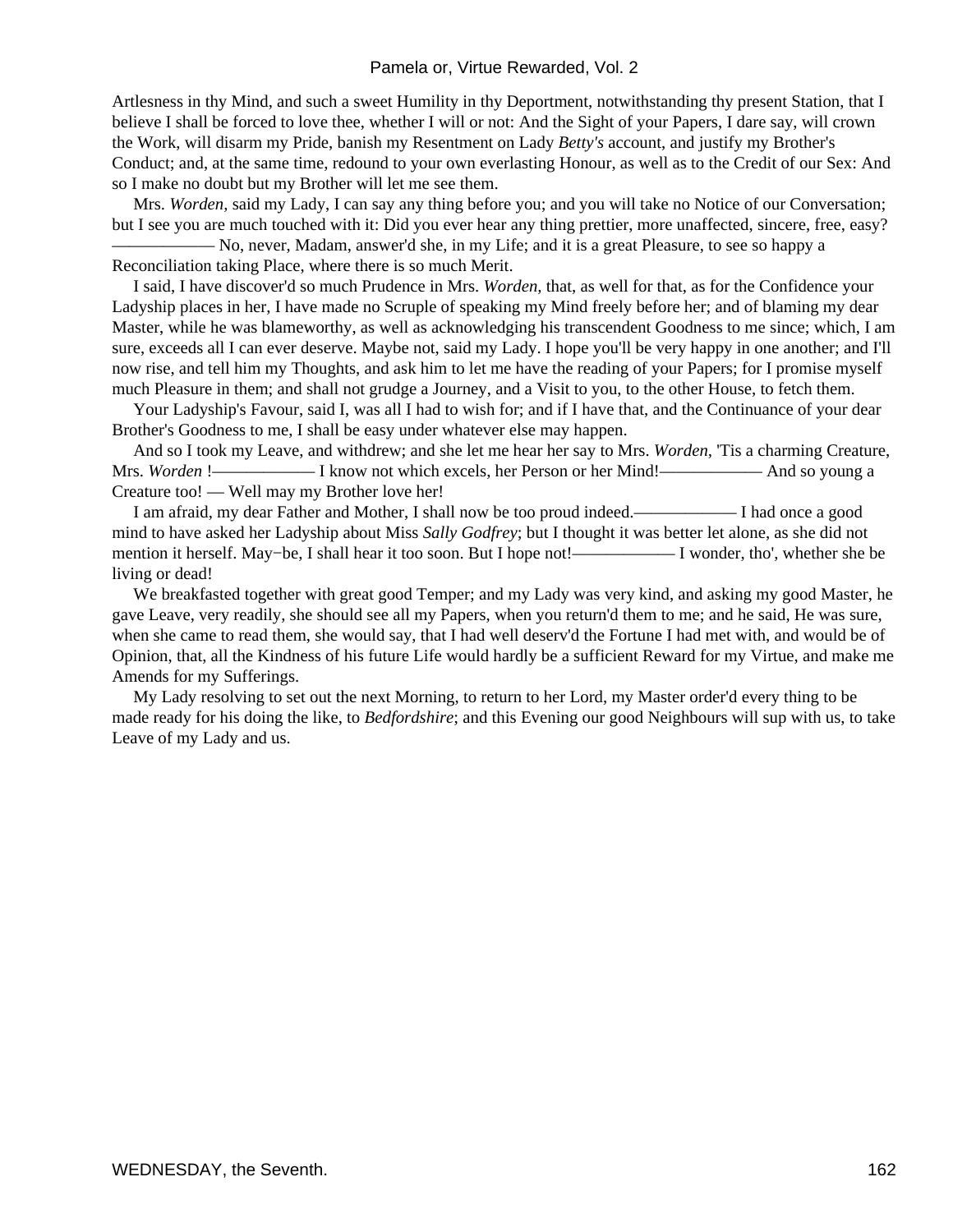# **WEDNESDAY Night.**

 Nothing particular having passed at Dinner and Supper, but the most condescending Goodness, on my Lady's side, to me; and the highest Civilities from Mr. *Peters's* Family; from Lady *Jones,* from Sir *Simon's* Family, *&c.* and reciprocal good Wishes all round; and a Promise obtain'd from my Benefactor, that he would endeavour to pass a Fortnight or three Weeks in these Parts, before the Winter set in; I shall conclude this Day with observing, that I disposed of the Money my Master was so good to put into my Hands, in the Method he was pleased to direct; and I gave Mrs. *Jewkes* hers, in such a manner, as highly pleased her; and she wished me, with Tears, all kind of Happiness; and pray'd me to forgive her all her past Wickedness to me, as she herself called it. I begg'd Leave of my Master to present Mrs. *Worden* with Five Guineas, for a Pair of Gloves; which he said was well thought of.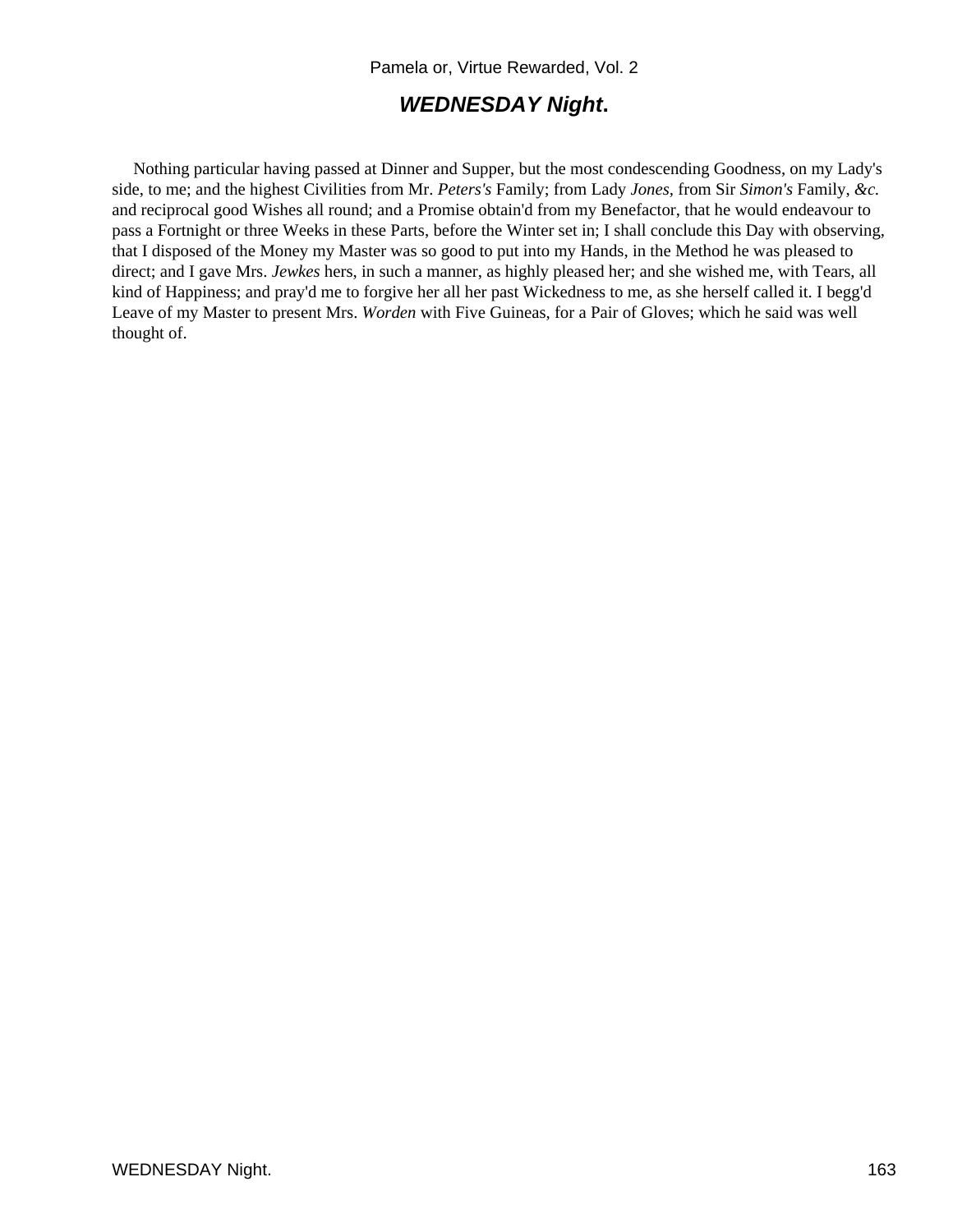## **SATURDAY.**

 On *Thursday* Morning my Lady set out for her own Seat; and my good Sir and I, attended by Mr. *Colbrand, Abraham* and *Thomas,* for this dear House. Her Ladyship parted with her Brother and me with great Tenderness, and made me promise to send her my Papers; which I find she intends to entertain Lady *Betty* with, and another Lady or two, her Intimates, as also her Lord; and hopes to find, as I believe, in the Reading of them, some Excuse for her Brother's Choice.

 My dearest Master has been all Love and Tenderness on the Road, as he is in every Place, and on every Occasion. And Oh! what a delightful Change was this Journey, to that which, so contrary to all my Wishes, and so much to my Apprehensions, carry'd me hence to the *Lincolnshire* House! And how did I bless God at every Turn, and at every Stage!

 We did not arrive here till yesterday Noon. *Abraham* rode before, to let them know we were coming. And I had the Satisfaction to find every body there I wished to see. When the Chariot enter'd the Court−yard, I was so strongly impress'd with the Favour and Mercies of God Almighty, on remembring how I was sent away the last time I saw this House; the Leave I took; the Dangers I had encounter'd; a poor cast−off Servant Girl; and now returning a joyful Wife, and the Mistress, thro' his Favour, of the noble House I was turn'd out of; that I was hardly able to support the Joy I felt in my Mind on the Occasion. He saw how much I was moved, and tenderly ask'd me, why I seem'd so affected? I told him, and lifted his dear Hand to my Lips, and said, O, Sir! God's Mercies, and your Goodness to me, on entering this dear, dear Place, are above my Expression! I can hardly bear the Thoughts of them!—————— He said, Welcome, thrice welcome, Joy of my Life! to your own House: And kissed my Hand in Return. All the common Servants stood at the Windows, as unseen as they could, to observe us. He took my Hand, with the most condescending Goodness in the World, and, with great Complaisance, led me into the Parlour, and kissed me with the greatest Ardour. Welcome again, my dearest Spouse, said he, a thousand times welcome, to the Possession of a House that is not more mine than yours.

 I threw myself at his Feet: Permit me, dear Sir, thus to bless *God,* and thank *you,* for all *his* Mercies, and *your* Goodness. O may I so behave, as not to be *utterly unworthy*; and then how *happy* shall I be! God give me, my Dearest, said he, Life and Health to reward all your Sweetness: And no Man can be then so blest as I!

Where (said he to *Abraham*, who passed by the Door, Where) is Mrs. *Jervis*?————————— She bolted in! Here, good Sir, said she, here, good Madam, am I, waiting impatiently, till called for, to congratulate you both!—————— I ran to her, and clasp'd my Arms about her Neck, and kissed her: O my dear Mrs. *Jervis*! said I, my other dear Mother! receive your happy, happy *Pamela*: And join with me to bless God, and bless our Master, for all these great Things!—————— I was ready to sink into her Arms thro' Excess of Joy, to see the dear good Woman, who had been so often a mournful Witness of my Distress, as now of my Triumph!—————— Dearest Madam, said she, you do me too much Honour. Let my whole Life shew the Joy I take in your deserv'd good Fortune, and in my Duty to you, for the early Instance I received of your Goodness in your kind Letter. O, Mrs. *Jervis,* reply'd I, *There* all Thanks are due, both from you and me: For our dear Master granted me this Blessing, as I may justly call it, the very first Moment I begg'd it of him. Your Goodness, Sir, said she, I will for ever acknowledge; and I beg Pardon for the wrong Step I made, in applying to my Lady *Davers*.—————— He was so good as to salute her, and said, All's over now, Mrs. *Jervis*; and I shall not remember you *ever* disoblig'd me. I always respected you, and shall now, more and more, value you, for the sake of that dear good Creature, that, with Joy unfeign'd, I can call my Wife. God bless your Honour, for ever! said she; and many, *many* happy Years may ye live together, the Envy and Wonder of all who know you!

 But where, said my dear Master, is honest *Long−man*? and where is *Jonathan*? —Come, Mrs. *Jervis,* said I, you shall shew me them, and all the good Folks, presently; and let me go up with you to behold the dear Apartments, which I have seen *before* with such different Emotions to what I shall *now* do.

 We went up; and in every Room, the Chamber I took Refuge in, when my Master pursu'd me, my Lady's Chamber, her Dressing−room, Mrs. *Jervis's* Room, not forgetting her Closet, my own little Bed−chamber, the Green−room, and in each of the others, I kneeled down severally, and blessed God for my past Escapes, and present Happiness; and the good Woman was quite affected with the Zeal and Pleasure with which I made my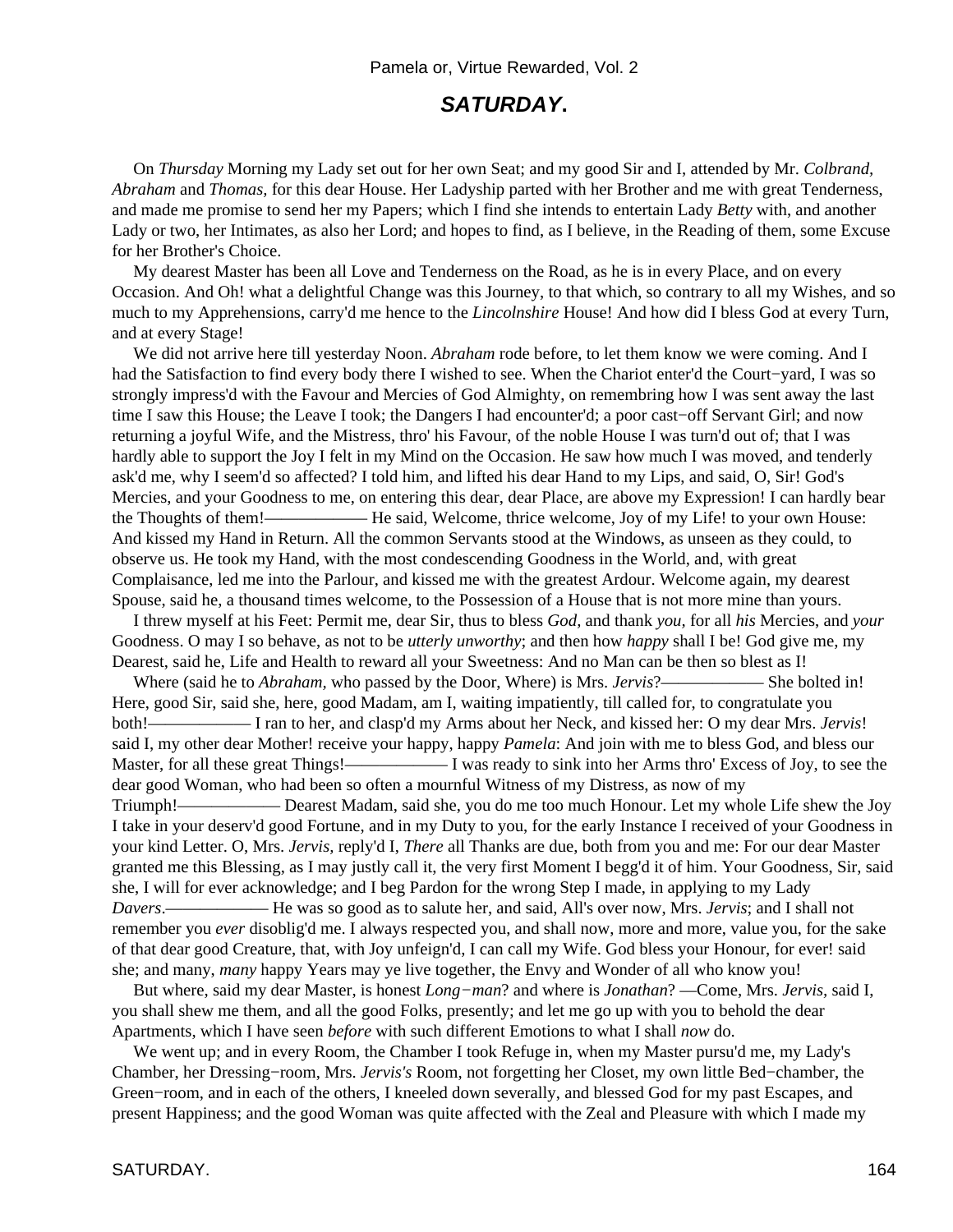thankful Acknowledgments to the Divine Goodness. O my excellent Lady! said she, you are still the same good, pious, humble Soul I knew you; and your Marriage has added to your Graces, as I hope it will to your Blessings.

 Dear Mrs. *Jervis,* said I, you know not what I have gone thro'! You know not what God has done for me! You know not what a happy Creature I am now! I have a thousand, thousand things to tell you; and a whole Week would be too little, every Moment of it spent in relating to you what has befallen me, to make you acquainted with it all. We shall be sweetly happy together, I make no doubt. But I charge you, my dear Mrs. *Jervis,* whatever you call me before Strangers, that when we are by ourselves, you call me nothing but *your Pamela*. For what an ingrateful Creature should I be, who have receiv'd so many Mercies at the Hand of God, if I attributed them not to his Divine Goodness, but assumed to myself insolent Airs upon them! No, I hope, I shall be more and more thankful, as I am more and more blest; and more humble, as God, the Author of all my Happiness, shall more distinguish me.

 We went down again to the Parlour, to my dear Master. Said he, Call in again Mr. *Longman*; he ongs to see you, my Dear. He came in: God bless you, my sweet Lady, said he; as now, God be praised, I may call you. Did I not tell you, Madam, that Providence would find you out? O, Mr. *Longman,* said I, God be praised for all his Mercies!——————− I am rejoiced to see you; and I laid my Hand on his, and said, Good Mr. *Longman,* how do you do!—————— I must always value you; and you don't know how much of my present Happiness I owe to the Sheets of Paper, and Pens and Ink you furnish'd me with. I hope, my dear Sir and you are quite reconciled. —O Madam, said he, how good you are! —————— Why, I cannot contain myself for Joy! and then he wiped his Eyes, good Man!

 Said my Master, Yes, I have been telling Mr. *Longman,* that I am obliged to him for his ready Return to me; and that I will intirely forget his Appeal to Lady *Davers*; and I hope he'll find himself quite as easy and happy as he wishes.——————− My Partner here, Mr. *Longman,* I dare promise you, will do all she can to make you so. God bless you both together! said he. 'Tis the Pride of my Heart to see this!——————————————————— I return'd with double Delight, when I heard the blessed News; and I am sure, Sir, said he, mark old *Longman's* Words, God will bless you for this every Year more and more!——————————————————— You don't know how many Hearts you have made happy by this generous Deed!——————— I am glad of it, said my dear Master; I am sure I have made my own happy: And, Mr. *Longman,* tho' I must think you Somebody, yet, as you are not a young Man, and so won't make me jealous, I can allow you to wish my dean Wife Joy in the tenderest manner. Adad, Sir, said he, I am sure you rejoice me with your Favour: 'Twas what I long'd for, but durst not presume. My Dear, said my Master, receive the Compliment of one of the honestest Hearts in *England,* that always rever'd your Virtues!— And the good Man saluted me with great Respect; and said, God in Heaven bless you both, and kneeled on one Knee. I must quit your Presence! Indeed I must!—————— And away he went.

 Your Goodness, Sir, said I, knows no Bounds! O may my Gratitude never find any!—————— I saw, said my Master, when the good Man approach'd you, that he did it with so much Awe and Love mingled together, that I fansied he long'd to salute my Angel; and I could not but indulge his honest Heart. How bless'd am I, said I, and kiss'd his Hand — And indeed I make nothing now of kissing his dear Hand, as if it was my own!

When honest old Mr. *Jonathan* came in to attend at Dinner, so clean, so sleek, and so neat, as he always is, with his silver Hair, I said, Well, Mr. *Jonathan,* how do you? I am glad to see you?— You look as well as ever, thank God! O dear, Madam! said he, better than ever, to have such a blessed Sight!—————— God bless you and my good Master!— and I hope, Sir, said he, you'll excuse all my past Failings. Ay, that I will, *Jonathan,* said he; because you never had any, but what your Regard for my dear Spouse here was the Occasion of. And now I can tell you, you can never err, because you cannot respect her too much. O Sir, said he, your Honour is exceeding good. I'm sure I shall always pray for you both.

 After Dinner Mr. *Longman* coming in, and talking of some Affairs under his Care, he said afterwards, All your Honour's Servants are now happy; for *Robert,* who left you, had a pretty little Fortune fallen to him, or he never would have quitted your Service. He was here but Yesterday, to enquire when you and my Lady return'd hither; and hop'd he might have Leave to pay his Duty to you both. Ay, said my Master, I shall be glad to see honest *Robin*; for that's another of your Favourites, *Pamela*.— It was high time, I think, I should marry you, were it but to engage the Respects of all my Family to myself. There are, Sir, said I, ten thousand Reasons why I should rejoice in your Goodness.

But I was going to say, said Mr. *Longman,* That all your Honour's old Servants are now happy, but one. You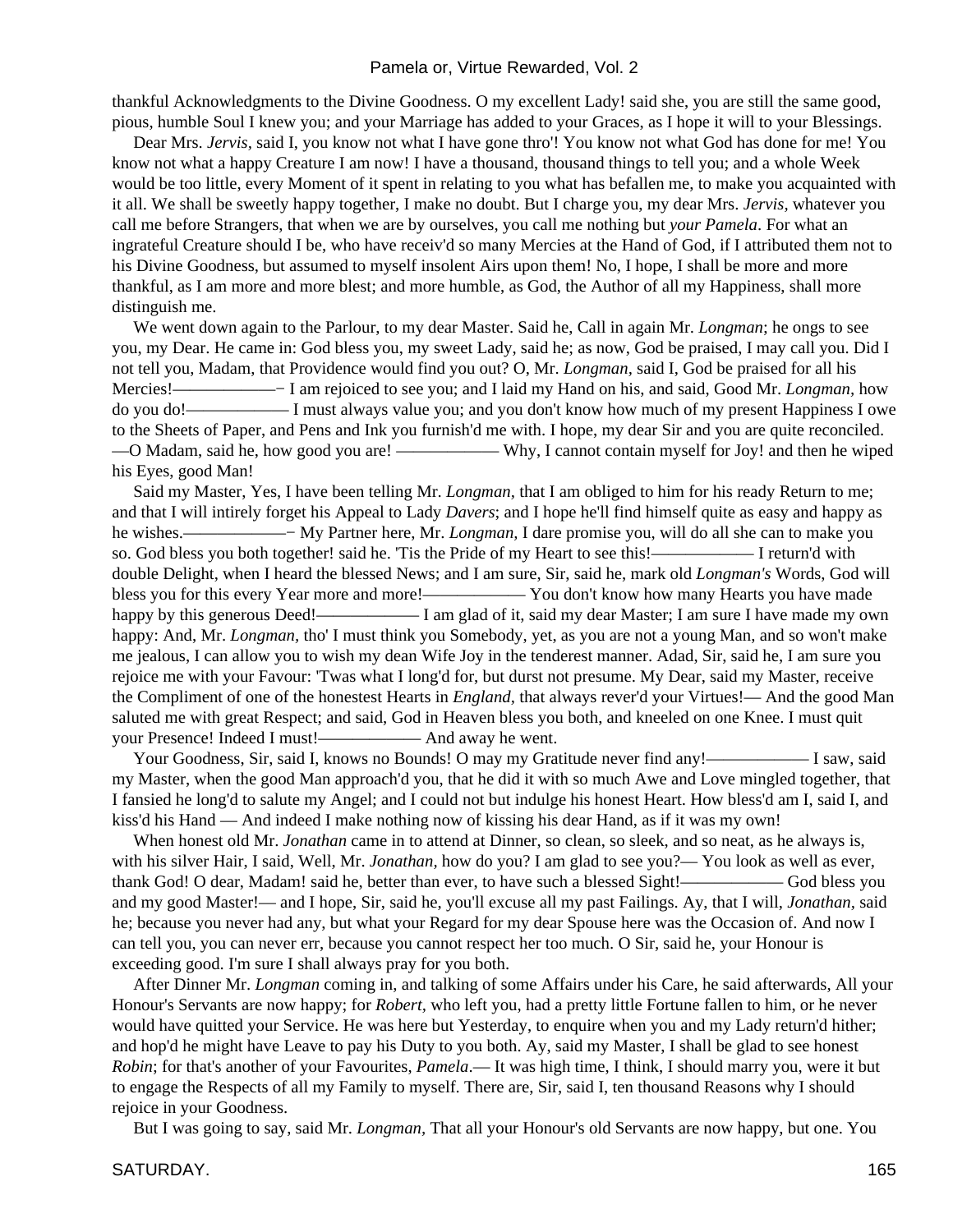mean *John Arnold* ? said my Master. I do, indeed, said he, if you'll excuse me, Sir. O said I, I have had my Prayer for poor *John* answer'd, as favourably as I could wish.—————— Why, said Mr. *Longman,* to be sure poor *John* has acted no very good Part, take it all together; but he so much honour'd you, Sir, and so much respected you, Madam, that he would have been glad to have been obedient to both; and so was faithful to neither. But indeed the poor Fellow's Heart's almost broke, and he won't look out for any other Place; and says, he must live in your Honour's Service, or he must die wretched very shortly. Mrs. *Jervis* was there when this was said; Indeed, says she, the poor Man has been here every Day since he heard the Tidings that have rejoiced us all; and he says, he hopes he shall yet be forgiven. Is he in the House now? said my Master. He is, Sir; and was here when your Honour came in, and play'd at hide−and−seek to have one Look at you both when you alighted; and was ready to go out of his Wits for Joy, when he saw your Honour hand my Lady in. *Pamela,* said said my dear Master, you're to do with *John* as you please. You have full Power. Then pray Sir, said I, let poor *John* come in.

 The poor Fellow came in, with so much Confusion, that I have never seen a Countenance that express'd so lively Consciousness of his Faults, and mingled Joy and Shame. How do you do, *John*? said I; I hope you're very well!— The poor Fellow could hardly speak, and look'd with. Awe upon my Master, and Pleasure upon me. Said my Master, Well, *John,* there is no room to say any thing to a Man that has so much Concern already: I am told you will serve me whether I will or not; but I turn you over altogether to my Spouse here. And she is to do by you as she pleases. You see, *John,* said I, your good Master's Indulgence. Well may I forgive, that have so generous an Example. I was always persuaded of your honest Intentions, if you had known how to distinguish between your Duty to your Master, and your Good−will to me: You will now have no more Puzzles on that Account, from the Goodness of your dear Master. I shall be but too happy said the poor Man. God bless your Honour! God bless you, Madam!—————— I now have the Joy of my Soul, in serving you both; and I will make the best of Servants, to my Power. Well then, *John,* said I, your Wages will go on, as if you had not left your Master: May I not say so, Sir? said I. Yes, surely, my Dear, reply'd he, and augment them too, if you find his Duty to you deserves it. A thousand Million of Thanks, said the poor Man: I am very well satisfy'd, and desire no Augmentation; and so he withdrew overjoy'd; and Mrs. *Jervis* and Mr. *Longman* were highly pleas'd; for tho' they were incens'd against him for his Fault to me, when Matters look'd badly for me, yet they, and all his Fellow−servants, always lov'd *John* .

 When Mr. *Longman* and Mrs. *Jervis* had din'd, they came in again, to know if he had any Commands; and my dear Master filling a Glass of Wine, said, Mr. *Longman,* I am going to toast the happiest and honestest Couple in *England,* my dear *Pamela's* Father and Mother. —Thank you, dear Sir, said I.

 Said he, I think that little *Kentish* Purchase wants a Manager; and as it is a little out of *your* Way, Mr. *Longman,* I have been purposing, if I thought Mr. *Andrews* would accept of it, that he should enter upon *Hodges's* Farm, that was, and so manage for me that whole little Affair; and we will well stock the Farm for him, and make it comfortable; and I think, if he will take that Trouble upon him, it will be an Ease to you, and a Favour to me.

 Your Honour, said he, cannot do a better thing; and I have had some Inkling given me, that you might, if you pleased, augment that Estate, by a Purchase, of equal Amount, contiguous to it; and as you have so much Money to spare, I can't see your Honour can do better. Well, said he, let me have the Particulars another time, and we will consider about it. But my Dear, added he, you'll mention this to your Father, if you please.

 I have too much Money, Mr. *Longman,* continu'd he, lies useless; tho', upon this Occasion, I shall not grudge laying out as much in Liveries, and other things, as if I had marry'd a Lady of a Fortune equal, if possible, to my *Pamela's* Merit; and I reckon you have a good deal in Hand. Yes, Sir, said he, more than I wish I had. But I have a Mortgage in View, if you don't buy that *Kentish* thing, that I believe will answer very well; and when Matters are riper, will mention it to your Honour.

 I took with me to *Lincolnshire,* said my Master, upwards of Six hundred Guineas, and thought to have laid most of them out there (Thank God, thought I, you did not! for he offer'd me Five hundred of them, you know!) But I have not laid out above Two hundred and fifty of them; so Two hundred I left there in my Escritoire; because I shall go again for a Fortnight or so, before Winter; and Two hundred I have brought with me. And I have Money, I know not what, in three Places here; the Account of which is in my Pocketbook, in my Library.

 You have made some little Presents, *Pamela,* to my Servants there, on our Nuptials; and these Two hundred that I have brought up, I will put into your Disposal, that, with some of them, you shall do here as you did there.

I am asham'd, good Sir, said I, to be so costly and so worthless! Pray, my Dear, said he, say not a Word of that.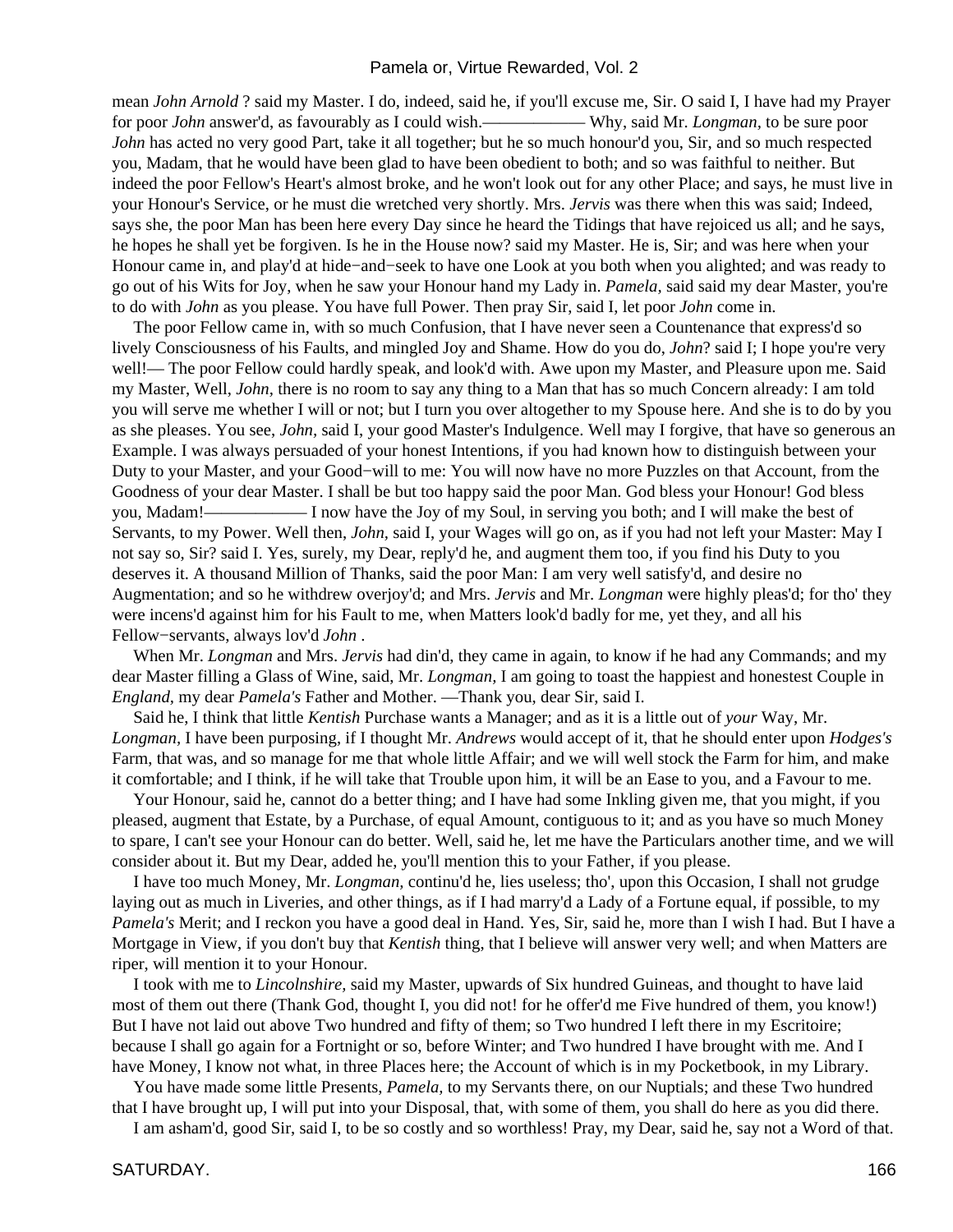Said Mr. *Longman,* Why, Madam, with Money in Stocks, and one thing or another, his Honour could buy half the Gentlemen round him. He wants not Money, and lays up every Year. And it would have been pity, but his Honour should have wedded just as he has. Very , Mr. *Longman,* said my Master; and pulling out his Purse, said, Tell out, my Dear, Two hundred Guineas, and give me the rest.— I did so. Now, said he, take them yourself, for the Purposes I mentioned. But, Mr. *Longman,* do you, before Sunset, bring my dear Girl Fifty Pounds, which is due to her this Day, by my Promise; and every three Months, from this Day, pay her Fifty Pounds more; which will be Two hundred Pounds *per Annum*; and this is for her to lay out at her own Discretion, and without Account, in such a way, as shall derive a Blessing upon us all: For she was my Mother's Almoner, and shall be mine, and her own too.— I'll go for it this Instant, said Mr. *Longman*.

 When he was gone, I looked upon my dear generous Master, and on Mrs. *Jervis*; and he gave me a Nod of Assent; and I took Twenty Guineas, and said, Dear Mrs. *Jervis,* accept of this; which is no more than my generous Master order'd me to present to Mrs. *Jewkes,* for a pair of Gloves, on my happy Nuptials, and so you, who are so much better intitled to them, by the Love I bear you, must not refuse them.

 Said she, Mrs. *Jewkes* was on the Spot, Madam, at the happy Time. Yes, said my Master, but *Pamela* would have rejoiced to have had you there instead of her. That I should, Sir, reply'd I, or instead of any body except my own Mother. She gratefully accepted them, and thank'd us both: But I don't know what she should thank *me* for; for I was not worth a fourth Part of them myself.

 I'd have you, my Dear, said he, in some handsome manner, as you know how, oblige *Longman* to accept of the like Present.

 Mr. *Longman* return'd from his Office, and brought me the fifty Pounds, saying, I have enter'd this new Article with great Pleasure. *To my Lady— Fifty Pounds, to be paid the same Sum quarterly*. O Sir, said I, what will become of me to be so poor in myself, and so rich in your Bounty. —It is a Shame to take all that your profuse Goodness would heap upon me thus: But indeed it shall not be without Account. —Make no Words, my Dear, said he. Are you not my Wife? And have I not endow'd you with my Goods? and, hitherto, this is a very small Part.

 Mr. *Longman,* said I, and Mrs. *Jervis,* you both see how I am even oppress'd with unreturnable Obligations. God bless the Donor, and God bless the Receiver! said Mr. *Longman*; I am sure they will bring back good Interest; for, Madam, you had ever a bountiful Heart; and I have seen the Pleasure you used to take to dispense my late Lady's Alms and Donations.

 I'll warrant, Mr. *Longman,* said I, notwithstanding you are so willing to have me take large Sums for nothing at all, I should affront you, if I asked you to accept from me a Pair of Gloves only, on Account of my happy Nuptials. He seem'd not readily to know how to answer, and my Master said, If Mr. *Longman* refuse you, my Dear, he may be said to refuse your first Favour, On that I put twenty Guineas in his Hand; but he insisted upon it, that he would take but Five. I said, I must desire you to oblige me, Mr. *Longman,* or I shall think I have affronted you. Well, if I must, said he, I know what I know. What is that, Mr. *Longman,* said I? — Why, Madam, said he, I will not lay it out till my young Master's Birth Day, which I hope will be within this Twelve−month.

 Not expecting any thing like this from the old Gentleman, I look'd at my Master, and then blush'd so, I could not hold up my Head. Charmingly said, Mr. *Longman,* said my Master, and clasped me in his Arms; O my dear Life! God send it may be so. — You have quite delighted me, Mr. *Longman*! Tho' I durst not have said such a Thing for the World.— Madam, said the old Gentleman, I beg your Pardon; I hope no Offence. But I'd speak it ten times in a Breath to have it so, take it how you please, as long as my good Master takes it so well. Mrs. *Jervis,* said my Master, this is an over−nice dear Creature; you don't know what a Life I have had with her, even on this side Matrimony.— Said Mrs. *Jervis,* I think Mr. *Longman* says very well; I am sure I shall hope for it too.

 Mr. *Longman,* who had struck me of a Heap, withdrawing soon after, my Master said, Why, My Dear, you can't look up! The old Man said nothing shocking. I did not expect it, tho', from him, said I. I was not aware but of some innocent Pleasantry. Why, so it was, said he, both innocent and pleasant. And I won't forgive you, if you don't say as he says. Come, speak before Mrs. *Jervis*. May every thing happen, Sir, said I, that will give *you* Delight! — That's my dear Love, said he, and kiss'd me with great Tenderness.

 When the Servants had dined, I desired to see the Maidens, and all Four came up together. You are welcome home, Madam, said *Rachel* ; We rejoice all to see you here, and more to see you our Lady. O my good old Acquaintances, said I, you see how good God, and the best of Gentlemen have been to me! O I joy to see you!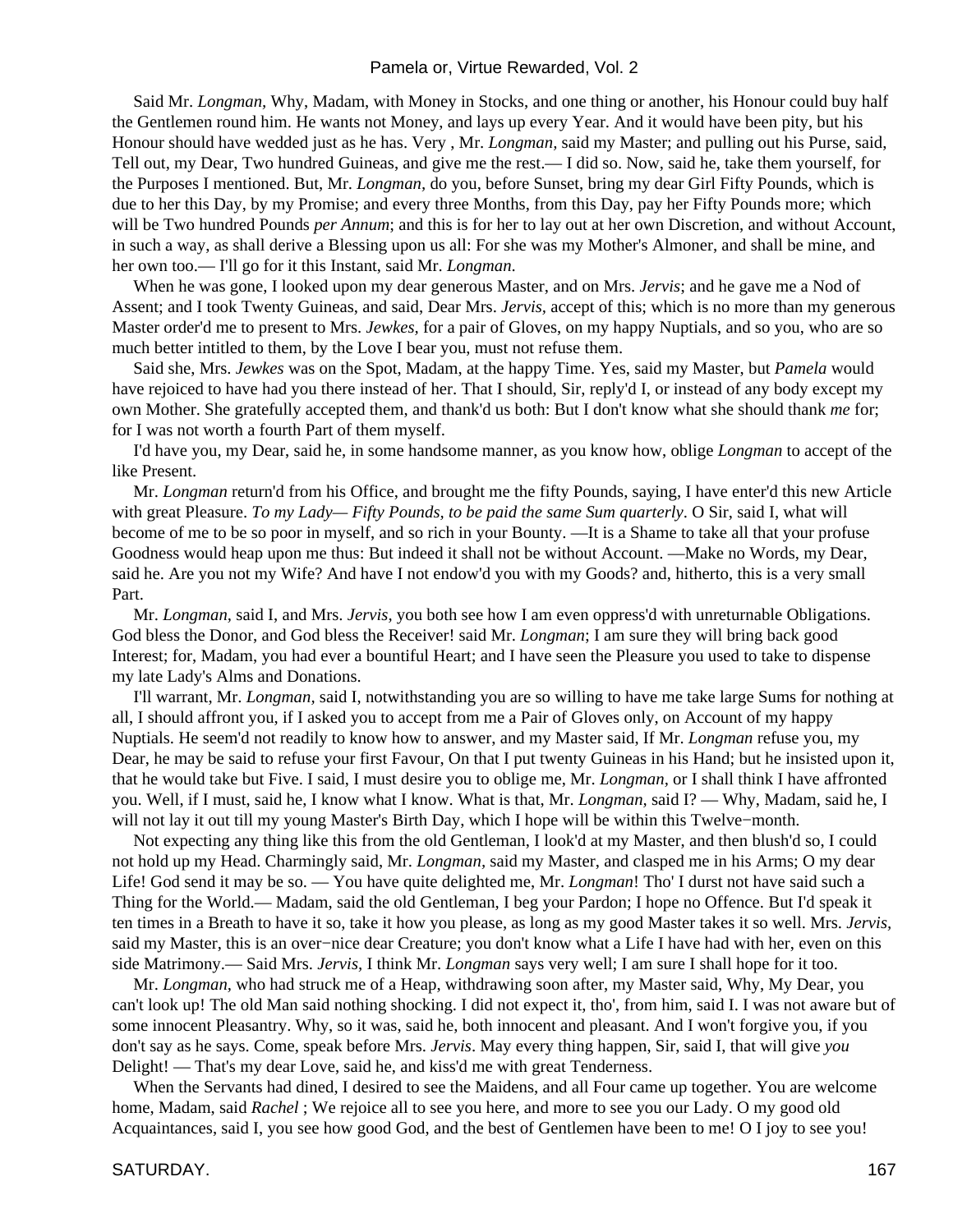How do you do, *Rachel* ? How do you, *Jane*? How do you do, *Hannah*? How do you do, *Cicely*? And I took each of them by the Hand, and could have kissed them. — For, said I to myself, I kissed you all last time I saw you, in Sorrow; why should I not kiss you all with Joy? But I forbore in Honour of their dear Master's Presence.

 They seem'd quite transported with me; and my good Master was pleas'd with the Scene. See here, my Lasses, said he, your Mistress! I need not bid you respect her; for you always lov'd her; and she'll have it as much in her Power as Inclination to be kind to the Deserving. Indeed, said I, I shall always be a kind Friend to you; and your dear good Master, has order'd me to give each of you this, that you may rejoice with me, on my Happiness. And so I gave them five Guineas a−piece; and said God bless you every one. I am overjoy'd to see you!— And they withdrew with the greatest Gratitude and Pleasure, praying for us both.

 I turn'd to my dear Master, 'Tis to you, dear Sir, said I, next to God, who put it into your generous Heart, that all my Happiness is owing! That my Mind thus overflows with Joy and Gratitude! And I would have kissed his Hand; but he clasped me in his Arms, and said, You deserve it, my Dear! You deserve it all. Mrs. *Jervis* came in; said she, I have seen a very affecting Sight; you have made your Maidens quite happy, Madam, with your Kindness and Condescension! I saw them all Four, as I came by the Hall Door, just got up from their Knees, praising and praying for you both! Dear good Bodies, said I; and did *Jane* pray too? God return their Prayers upon themselves, I say.

 My Maste sent for *Jonathan,* and I held up all the Fingers of my two Hands; and my Master giving a Nod of Approbation as he came in, I said, Well, Mr. *Jonathan,* I could not be satisfy'd without seeing you in Form, as it were, and thanking you for all your past Good−will to me. You'll accept of *that* for a Pair of Gloves, on this happy Occasion; and I gave him ten Guineas, and took his honest Hand between both mine: God bless you, said I, with your Silver Hairs, so like my dear Father!— I shall always value such a good old Servant of the best of Masters! — He said, O such Goodness! Such kind Words! — It is Balm to my Heart! Blessed be God I have lived to this Day! — And his Eyes swam in Tears, and he withdrew. — My Dear, said my Master, you make every one happy! — O Sir, said I, 'tis you, 'tis you; and let my grateful Heart always spring to my Lips, to acknowledge the Blessings you heap upon me.

 Then in came *Harry,* and *Isaac,* and *Benjamin,* and the two Grooms of this House, and *Arthur* the Gardener, for my dear Master had order'd them by Mrs. *Jervis* thus to be marshall'd out; and he said, Where's *John*? Poor *John* was asham'd, and did not come in till he heard himself call'd for. I said to them, How do you do, *Henry*? How do you do, *Isaac*? How do you do, *Benjamin*? How do you do, *Arthur*? And you, and you, *Rithard* and *Roger*? God bless you every one. My Master said, I have given you a Mistress, my Lads, that is the Joy of my Heart. You see her Goodness and Condescension! Let your Respects to her be but answerable, and she'll be proportionably as great a Blessing to you all as she is to me. *Harry* said, In the Names of all your Servants, Sir, I bless your Honour and your good Lady: And it shall be all our Studies to deserve her Ladyship's Favour, as well as your Honour's. And so I gave every one five Guineas, to rejoice, as I said, in my Happiness.

 When I came to *John,* I said, I saw you before, *John*; but I again tell you, I am glad to see you. He said, he was quite asham'd and confounded. O, said I, forget every thing that's past, *John*!−− Your dear good Master will, and so will I For God has wonderfully brought about all these Things, by the very Means I once thought most grievous. Let us therefore look forward, and be only asham'd to commit Faults for the Time to come. For they may not always be attended with like happy Consequences.

*Arthur,* said my Master, I have brought you a Mistress that is a great Gardener. She'll shew you a new Way to plant Beans. And never anybody had such a Hand at improving a Sunflower, as she! — O Sir, Sir, said I; but yet a little dash'd; all my Improvements in every kind of Thing are owing to you, I am sure! — And so I think I was even with the dear Man, and yet appear'd grateful before his Servants They withdrew, blessing us both, as the rest had done.

 And then came in the Postilion, and two Helpers, (for my Master has both here, and at *Lincolnshire,* fine Hunting horses, and it is the chief Sport he takes Delight in) as also the Scullion−boy; And I said, How do you, all of you? And how dost do, *Tommy*? I hope you're very good. Here, your dear Master has order'd you something a piece, in Honour of me. And my Master holding three Fingers to me, I gave the Postilion and Helpers three Guineas each, and the little Boy two; and bid him let his poor Mother lay it out for him, for he must not spend it idly. Mr. *Colbrand, Abrabam* and *Thomas,* I had before presented at t'other House.

And when they were all gone, but Mrs. *Jervis,* I said, And now, dearest Sir, permit me on my Knees, thus, to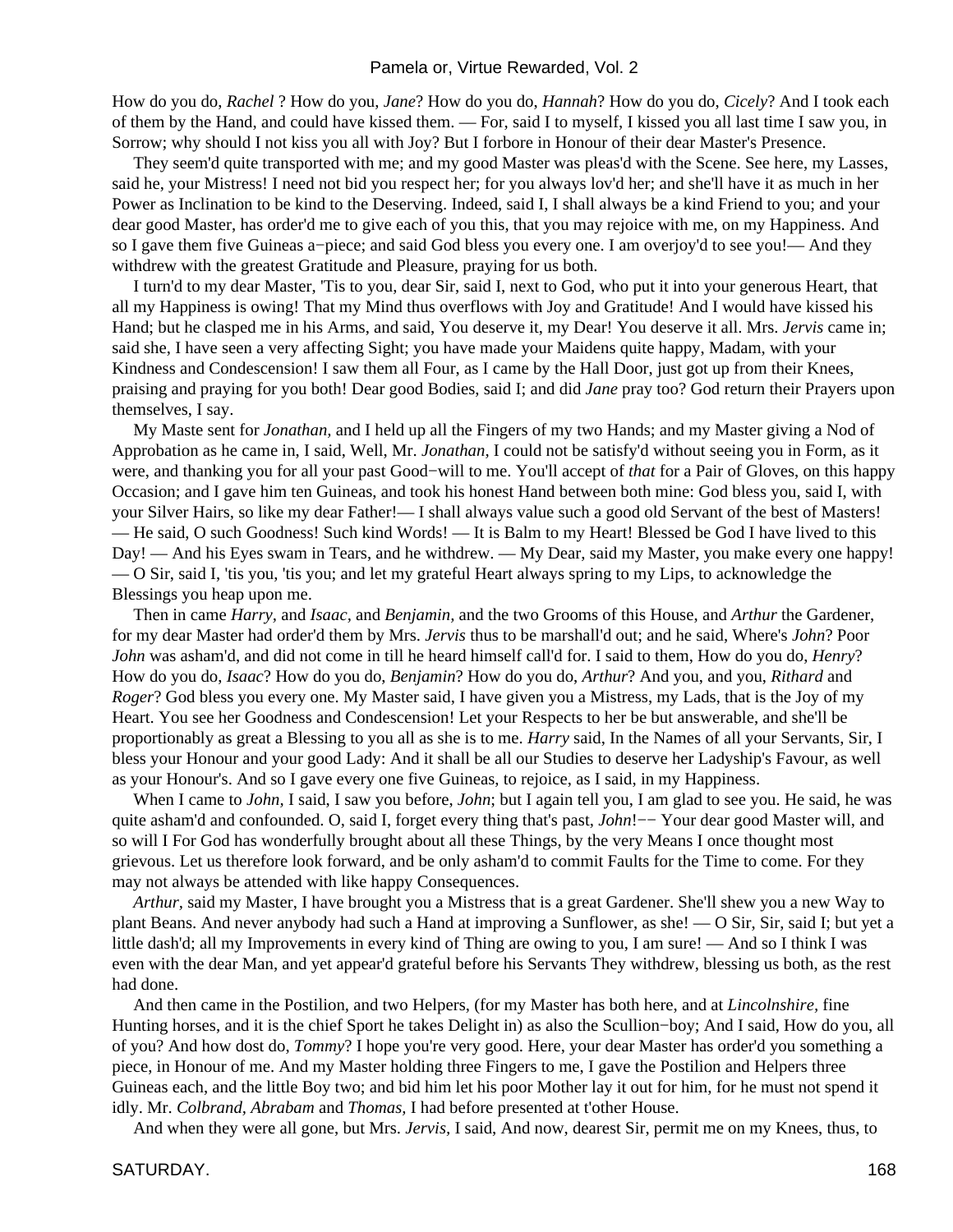bless you, and pray for you. And Oh, may God crown you with Length of Days, and Increase of Honour; and may your happy, happy *Pamela,* byher grateful Heart, appear always worthy in your dear Eyes, tho' she cannot be so in her own, nor in those of any others!

 Mrs. *Jervis,* said my Master, you see the Excellency of this sweet Creature! And when I tell you, that the Charms of her Person, all lovely as she is, bind me not so strongly to her as the Graces of her Mind, congratulate me, that my Happiness is built on so stable a Basis!— Indeed I do, most sincerely, Sir, said she!— This is a happy Day to me.

 I stept into the Library, while he was thus pouring out his Kindness for me to Mrs. *Jervis*; and bless'd God there on my Knees, for the Difference I now found to what I had once known in it. — And when I have done the same in the first Scene of my Fears, the once frightful Summer−house, I shall have gone thro' most of my distressful Scenes with Gratitude; but shall never forbear thanking God in my Mind, for his Goodness to me in every one. Mrs. *Jervis* I find, had whisper'd him what I had done above, and he saw me on my Knees, with my Back towards him, unknown to me; but softly put to the Door again, as he had open'd it a little Way. And I said, not knowing he had seen me, You have some charming Pictures here, Sir:−− Yes, said he, my dear Life, so I have; but none equal to that, which your Piety affords me!— And may the God you delight to serve bless more and more my dear Angel. Sir, said I, you are all Goodness!— I hope, reply'd he, after your sweet Example, I shall be better and better! — Do you think, my dear Father and Mother, there ever was so happy a Creature as I! To be sure it would be very ingrateful to think with Uneasiness, or any thing but Compassion, of poor Miss *Sally Godfrey* .

 He order'd *Jonathan* to let the Evening be pass'd merrily, but wisely, as he said, with what every one liked, whether Wine or October.

 He was pleased afterwards to lead me up Stairs, and gave me Possession of my Lady's Dressingroom and Cabinet, and her fine Repeating−watch and Equipage; and in short of a complete Set of Diamonds, that were his good Mother's; as also of the two Pair of Diamond Earrings, the two Diamond Rings, and Diamond Necklace he mention'd in his naughty Articles, which her Ladyship had intended for Presents to Miss *Tomlins,* a rich Heiress that was proposed for his Wife, when he was just come from his Travels; but which went off, after all was agreed upon on both the Friends Sides, because he approv'd not her Conversation; and she had, as he told his Mother, too masculine an Air; and he never could be brought to see her but once, tho' the Lady lik'd him very well. He presented me also with her Ladyship's Books, Pictures, Linnen, Laces, &c. that were in her Apartments, and bid me call those Apartments mine. O give me, my good God, Humility and Gratitude!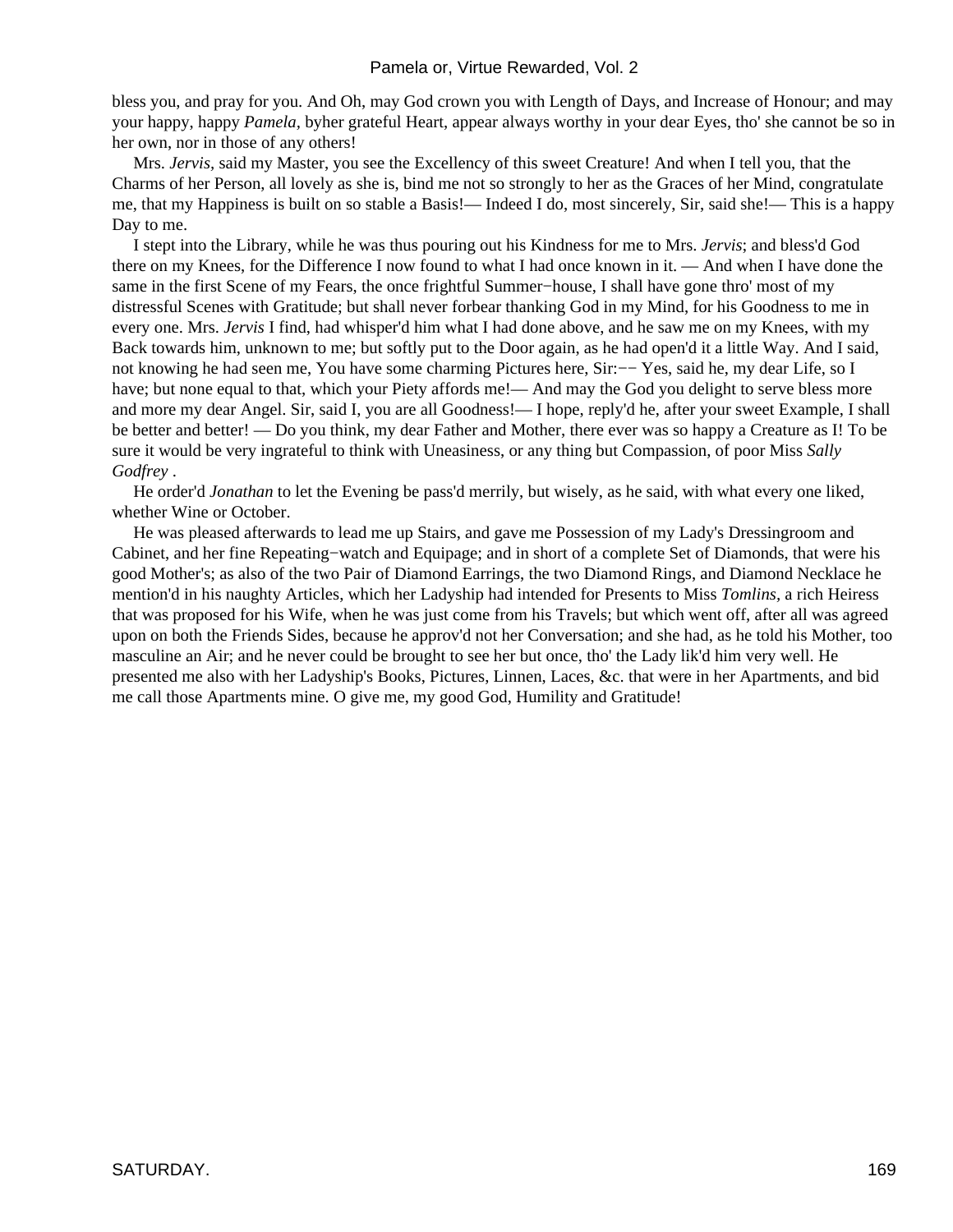## **SUNDAY Night.**

 This day, as Matters could not be ready for our Appearance at a better Place, we staid at home; and my dear Master imploy'd himself a good deal in his Library. And I have been taken up pretty much, I hope, as I ought to be, in Thankfulness, Prayer, and Meditation in my newly presented Closet: And I hope God will be pleas'd to give a Blessing to me; for I have the Pleasure to think I am not puffed up with this great Alteration; and yet am not wanting to look upon all these Favours and Blessings in the Light wherein I ought to receive them, both at the Hands of God, and my dear Benefactor.

We din'd together with great Pleasure, and I had in every Word and Action, all the Instances of Kindness and Affection that the most indulg'd Heart could with. He said he would return to his Closet again; and at Five o' Clock would come and take a Walk with me in the Garden, and so retir'd as soon as he had din'd; and I went up to mine.

 About Six he was pleas'd to come up to me, and said, Now, my Dear, I will attend you for a little Walk in the Garden; and I gave him my Hand with great Pleasure. This Garden is much better cultivated than the *Lincolnshire* one; but that is larger; and has nobler Walks in it; and yet here is a pretty Canal in this, and a Fountain, and Cascade. We had a deal of sweet Conversation as we walk'd; and, after we had taken a Turn round, I bent towards the little Garden, and when I came near the Summer−house, took the Opportunity to slip from him, and just whipt up the Steps of this once frightful Place; and kneeled down, and said, I bless thee, O God, for my Escapes, and for thy Mercies! O let me always possess a grateful and humble Heart! And I whipt down again, and join'd him; and he hardly missed me.

 Several of the neighbouring Gentry sent their Complimentsto him on his Return, but not a Word about his Marriage, particularly 'Squire *Arthur,* 'Squire *Towers,* 'Squire *Brooks,* and 'Squire *Martin* of the Grove.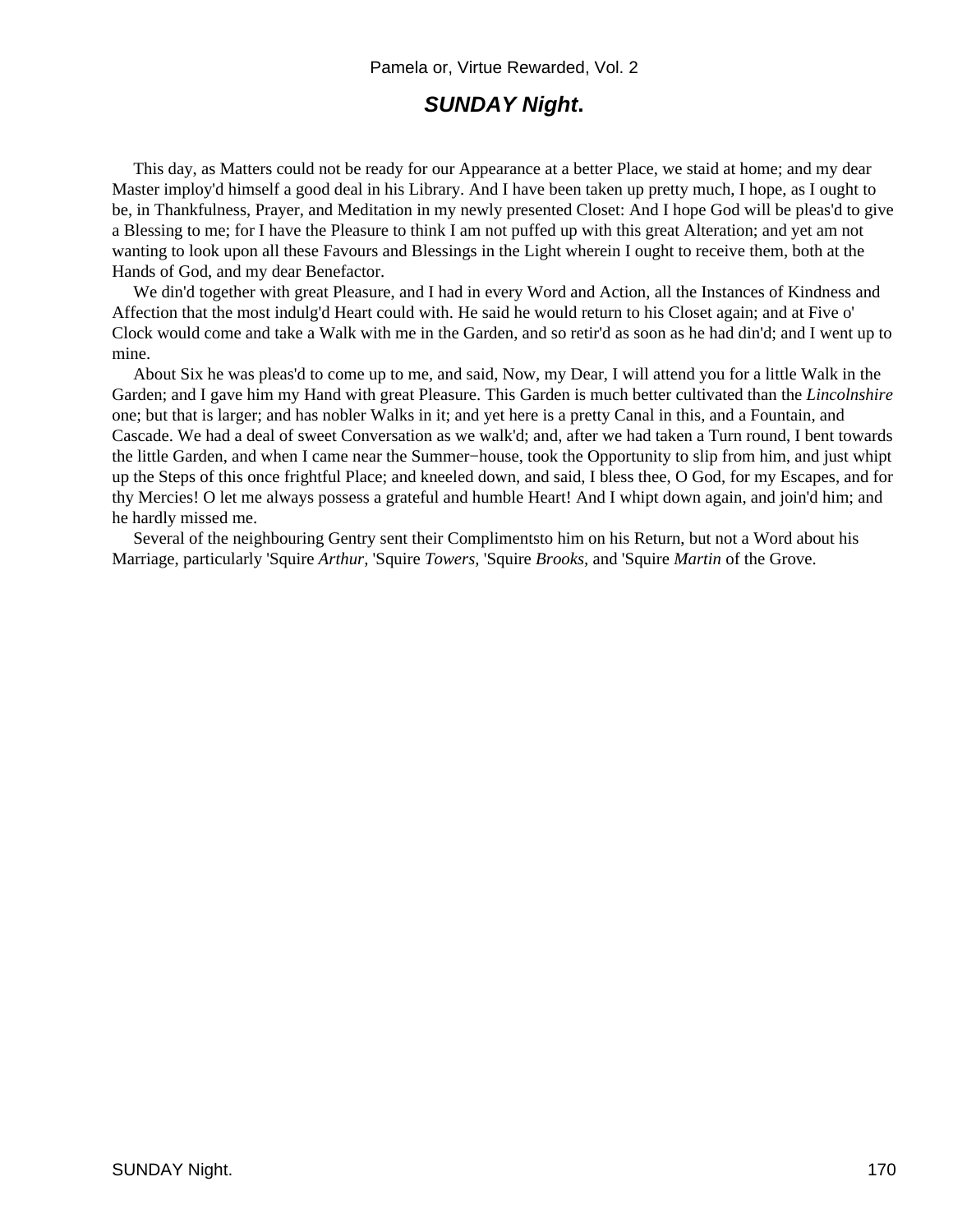### **MONDAY.**

 I Had a good deal of Employment in chusing Patterns for my new Cloaths. He thought nothing too good; but I thought everything I saw was; and he was so kind, to pick out Six of the richest, for me to chuse three Suits out of, saying, we would furnish ourselves with more in Town, when we went thither. One was a white flower'd with Gold most richly; and he was pleased to say, that as I was a Bride, I should make my Appearance in that the following *Sunday*. And so we shall have in two or three Days, from several Places, nothing but Mantuamakers and Taylors at Work. Bless me! what a chargeable, and what a worthless Hussy I am, to the dear Gentleman! —But his Fortune and Station require a great deal of it; and his Value for me, will not let him do less than if he had marry'd a Fortune equal to his own; and then, as he says, it would be a Reflection upon him if he did. —And so I doubt it will be as it is: For, either way, the World will have something to say. He made me also chuse some very fine Laces, and Linen; and has sent a Message on purpose, with his Orders, to hasten all down; what can be done in Town, as the Millenary Matters, &c. to be completed there, and sent by particular Messengers, as done. All to be here, and finished by *Saturday* Afternoon without fail.

 I send away *John* this Morning, with some more of my Papers to you, and with the few he will give you, separate. My Desire is, that you will send me all the Papers you have done with, that I may keep my Word with Lady *Davers*; to beg the Continuance of your Prayers and Blessings; to hope you will give me your Answer about my dear Benefactor's Proposal of the *Kentish* Farm; to beg you to buy two Suits of Cloaths, each, of the finest Cloth for you, my dear Father, and of a creditable Silk for my dear Mother; and good Linen, and every thing answerable; and that you will, as my dearest Sir bid me say, let us see you here, as soon as possible, and he will have his Chariot come for you, when you tell *John* the Day. Oh! how I long to see you both, my dear good Parents, and to share with you my Felicities!

 You will have, I am sure, the Goodness to go to all your Creditors, which are chiefly those of my poor unhappy Brothers, and get an Account of all you are bound for; and every one shall be paid to the utmost Farthing, and Interest beside, tho' some of them have been very cruel and unrelenting. —But they are all intitled to their own, and shall be thankfully paid.

 Now I think of it, *John* shall take my Papers down to this Place; that you may have something to amuse you of your dear Child's, instead of those you part with; and I will continue writing till I am settled, and you are determin'd; and then I shall apply myself to the Duties of the Family, in order to become as useful to my dear Benefactor, as my small Abilities will let me.

 If you think a Couple of Guineas will be of Use to Mrs. *Mumford,* who I doubt has not much aforehand, pray give them to her, from me, (and I will return them to you) as for a Pair of Gloves on my Nuptials: And look thro' your poor Acquaintance, and Neighbours, and let me have a List of such honest, industrious Poor, as may be Objects of Charity; and have no other Afsistance; particularly such as are blind, lame, or sickly, with their particular Cases; and also, such poor Families and House−keepers as are reduced by Misfortunes, as ours was, and where a great Number of Children may keep them from rising to a State of tolerable Comfort: And I will chuse as well as I can; for I long to be making a Beginning, with the kind Quarterly Benevolence my dear good Benefactor has bestowed on me for such good Purposes.

 I am resolv'd to keep Account of all these Matters, and Mr. *Longman* has already furnish'd me with a Vellum−book of all white Paper; some Sides of which I hope soon to fill, with the Names of proper Objects: And tho' my dear Master has given me all this without Account, yet shall he see, (but nobody else) how I lay it out, from Quarter to Quarter; and I will, if any be left, carry it on, like an Accomptant, to the next Quarter, and strike a Ballance four times a Year, and a general Ballance at every Year's End. — And I have written in it, *Humble* Returns *for* Diyine Mercies; and lock it up safe in my newly presented Cabinet.

 I intend to let Lady *Davers* seeno further of my Papers, than to her own angry Letter to her Brother; for I would not have her see my Reflections upon it; and she'll know, down to that Place, all that's necessary for her Curiosity, as to my Sufferings, and the Stratagems used against me, and the honest Part God enabled me to act: And I hope, when she sees them all, she will be quite reconcil'd; for she will see it is all God Almighty's Doings; and that a Gentleman of his Parts and Knowledge was not to be drawnin by such a poor young Body as me. I will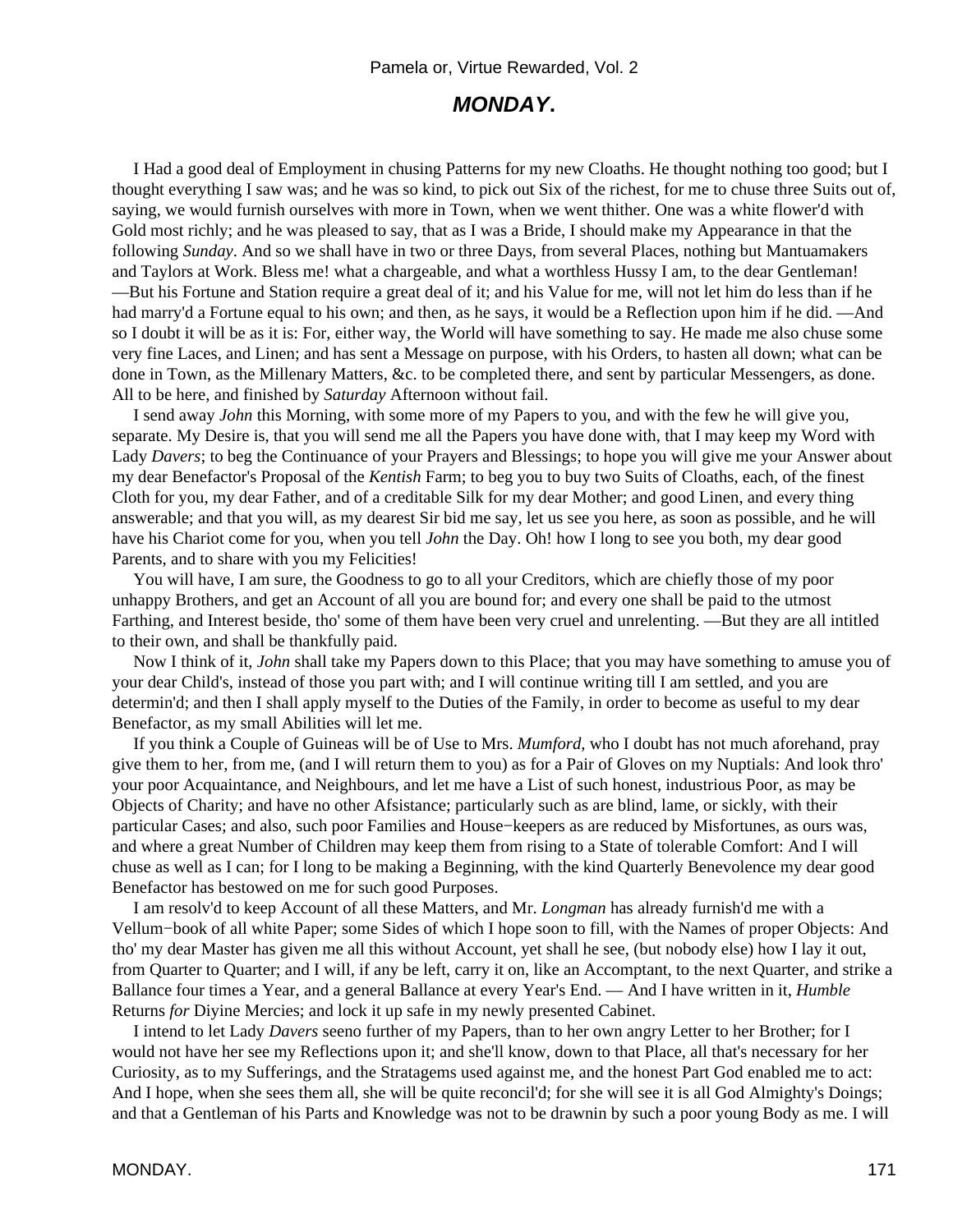detain *John* no longer. He will tell you to read this last Part first, and while he stays. And so with my humble Duty to you both, and my dear Sir's kind Remembrance, I rest,

Your ever dutiful and gratefully happy Daughter.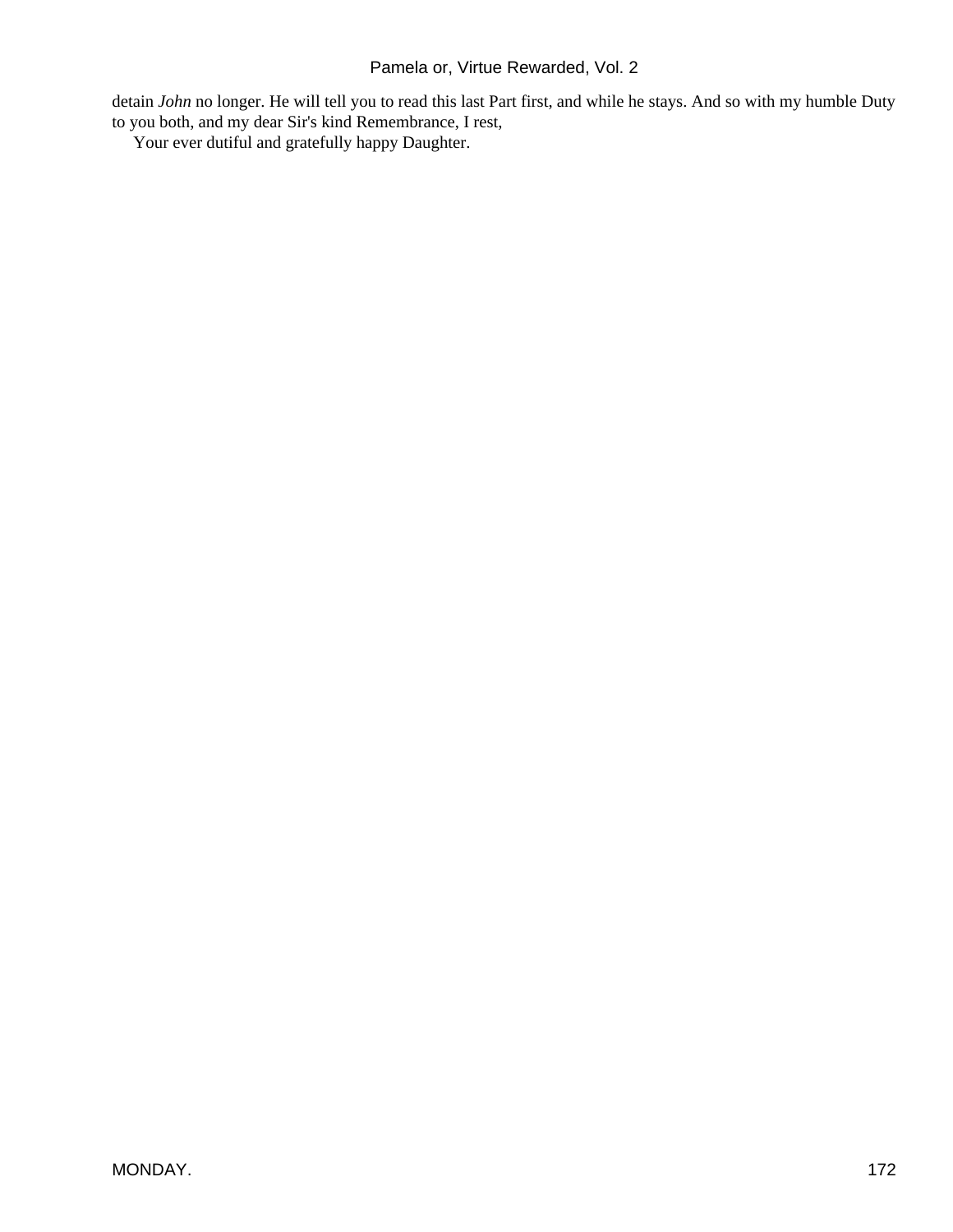# **WEDNESDAY Evening.**

*Honoured Father and Mother,* I will now proceed with my Journal.

 On *Tuesday* Morning, my dear Sir rode out, attended by *Abraham*; and he brought with him to Dinner Mr. *Martin* of the Grove, and Mr. *Arthur,* and Mr. *Brooks,* and one Mr. *Chambers*; and he stept up to me, and said he had rode out too far to return to Breakfast; but he had brought with him some of his old Acquaintance, to dine with me. Are you sorry for it, *Pamela,* said he? I remembered his Lessons, and said, No, sure, Sir; I can't be angry at any thing you are pleas'd to do. Said he, you know Mr. *Martin's* Character, and have severely censur'd him in one of your Letters, as one of my Brother Rakes, and for his three Lyings−in.—

 He then gave me the following Account, how be came to bring them. Said he, 'I met them all at Mr. *Arthur's,* and his Lady asked me, if I was really marry'd? I said, Yes, really. And to who, said Mr. *Martin*? Why, reply'd I, bluntly, to my Mother's Waiting−maid. They could not tell what to say to me, hereupon, and look'd one upon another. And I saw I had spoil'd a Jest, from each. Mrs. *Arthur* said, You have indeed, Sir, a charming Creature as ever I saw, and she has mighty good Luck. Ay, said I; and so have I. But I shall say the less, because a Man never did any thing of this Nature, that he did not think he ought, if it were but in Policy, to make the best of it. Nay, said Mr. *Arthur,* if you have sinn'd, it is with your Eyes open: For you know the World as well as any Gentleman of your Years in it.

 'Why, really, Gentlemen, said I, I should be glad to please all my Friends; but I can't expect, till they know my Motives and Inducements, that it will be so immediately. But I do assure you, I am exceedingly pleased myself; and, that, you know, is most to the Purpose.

 'Said Mr. *Brooks,* I have heard my Wife praise your Spouse that is, so much, for Beauty and Shape, that I wanted to see her of all Things. Why, reply'd I, if you'll all go and take a Dinner with me, you shall see her with all my Heart. And, Mrs. *Arthur,* will you bear us Company? No, indeed, Sir, said she. What, I'll warrant, my *Wife* will not be able to reconcile you to my *Mother's Waiting−maid*; is not that it? Tell Truth, Mrs. *Arthur*. Nay, said she, I shan't be backward to pay your Spouse a Visit, in Company of the neighbouring Ladies; but for one single Woman to go, on such a sudden Motion too, with so many Gentlemen, is not right. But that need not hinder you, Gentlemen. So, said he, the rest sent, that they should not dine at home; and they, and Mr. *Chambers,* a Gentleman lately settled in these Parts, one and all came with me: And so, my Dear, concluded he, when you make your Appearance next *Sunday,* you're sure of a Party in your Favour; for all that see you must esteem you.'

 He went to them; and when I came down to Dinner, he was pleased to take me by the Hand, at my Entrance into the Parlour, and said, My dear Love, I have brought some of my good Neighbours to take a Dinner with you. I said, You are very good, Sir! —My Dear, this Gentleman is Mr. *Chambers*; and so he presented every one, to me; and they saluted me, and wish'd us both Joy.

 Mr. *Brooks* said, I, for my Part, wish you Joy most heartily. My Wife told me a good deal of the Beauties of your Person; but I did not think we had such a Flower in our County. Sir, said I, your Lady is very partial to me; and you are so polite a Gentleman, that you will not contradict your good Lady.

 I'll assure you, Madam, return'd he, you have not hit the Matter at all; for we contradict one another twice or thrice a Day. But the Devil's in't if we are not agreed in so clear a Case.

 Said Mr. *Martin,* Mr. *Brooks* says very , Madam, in both respects (meaning his Wife's and his own Contradiction to one another, as well as in my Favour); for, added he, they have been marry'd some Years.

 As I had not the best Opinion of this Gentleman, nor his Jest, I said, I am almost sorry, Sir, for the Gentleman's Jest upon himself and his Lady; but I think it should have reliev'd him from a greater Jest, your pleasant Confirmation of it. —But still, the Reason you give that it may be so, I hope, is the Reason that may be given that it is not so. —to wit, That they have been married some Years.

 Said Mr. *Arthur,* Mr. *Martin,* I think the Lady has very handsomely reprov'd you, I think so too, said Mr. *Chambers* ; and it was but a very indifferent Compliment to a Bride. Said Mr. *Martin,* Compliment or not, Gentlemen, I have never seen a Matrimony of any time standing, that it was not so, little or much. But I dare say, it will never be so here.

To be sure, Sir, said I, if it was, I must be the ungratefullest Person in the World, because I am the most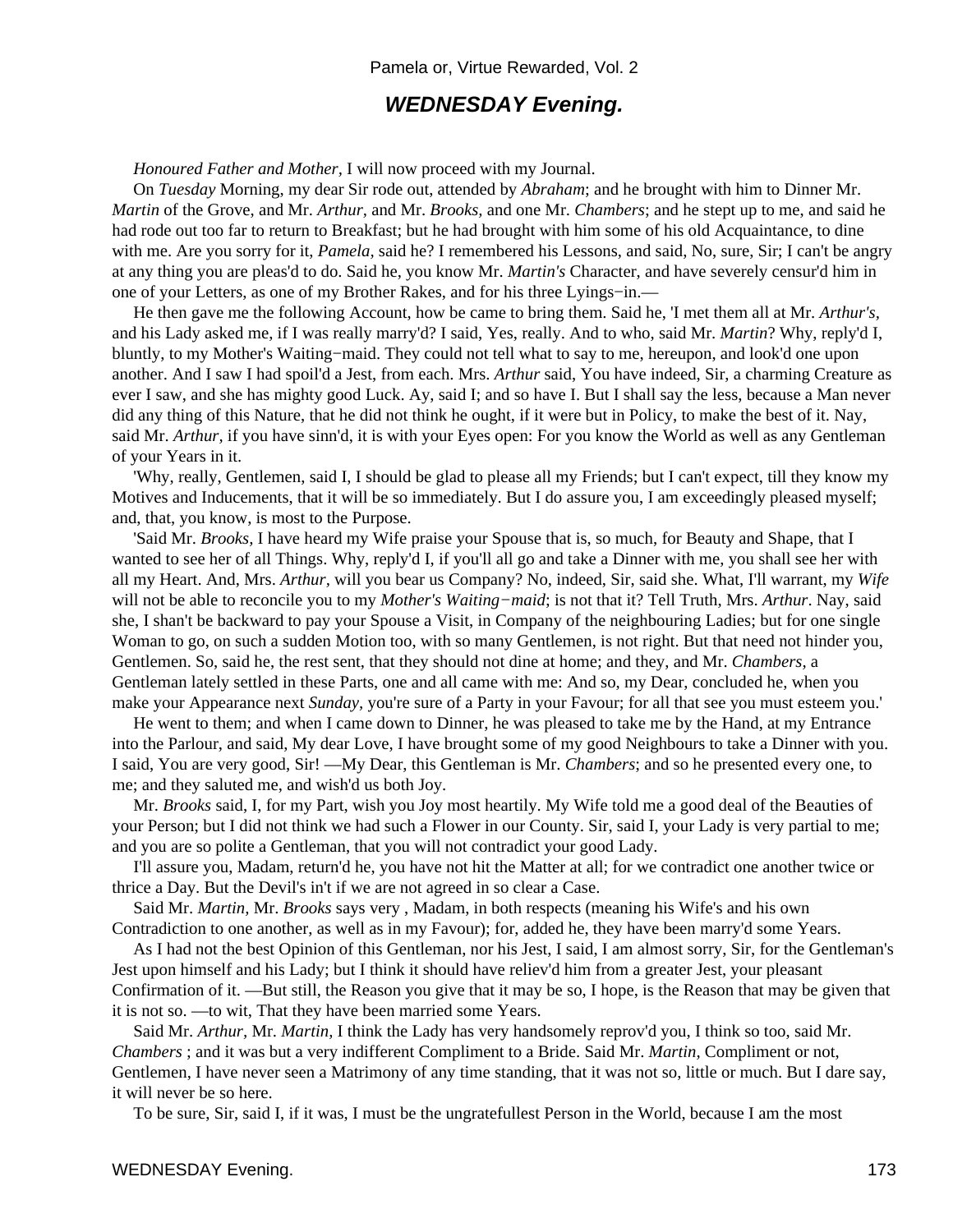obliged Person in it. That Notion, said Mr. *Arthur,* is so excellent, that it gives a moral Certainty, that it never can.

 Sir, said Mr. *Brooks,* to my dear Sir, softly, You have a most accomplish'd Lady, I do assure you, as well in her Behaviour and Wit, as in her Person, call her what you please. Why, my dear Friend, said my Master, I must tell you, That her Person made me her Lover; but her Mind made her my Wife.

 The first Course coming in, my dear Sir led me himself to my Place; and set Mr. *Chambers,* as the greatest Stranger, at my Right−hand, and Mr. *Brooks* at my Left; and Mr. *Arthur* was pleased to observe, much to my Advantage, on the Ease and Freedom with which I behav'd myself, and helped them; and said, He would bring his Lady to be a Witness, and a Learner both, of my Manner. I said, I should be proud of any Honour Lady *Arthur* would vouchsafe to do me; and if I once could promise myself the Opportunity of his good Lady's Example, and those of the other Gentlemen present, I should have the greater Opinion of my Worthiness to sit in the Place I fill'd, at present, with much Insufficiency.

 Mr. *Arthur* drank to my Health and Happiness, and said, my Wife told your Spouse, Madam, You had very good Luck in such a Husband; but I now see who has the best of it. Said Mr. *Brooks,* Come, come, let's make no Compliments; for the plain Truth of the Matter is, our good Neighbour's Generosity and Judgment have met with so equal a Match, in his Lady's Beauty and Merit, that I know not which has the best Luck. But may you be both long happy together, say I! And so he drank a Glass of Wine.

 My dear Sir, who always takes Delight to have me praised, seemed much pleased with our Conversation; and he said the kindest, tenderest, and most respectful Things in the World to me. Insomuch, that the rough Mr. *Martin* said, Did you ever think our good Friend here, who used to ridicule Matrimony so much, would have made so complaisant a Husband? How long do you intend, Sir, that this shall hold? As long as my good Girl deserves it, said he, and that I hope will be for ever. But, continued he, you need not wonder I have changed my Mind as to Wedlock; for I never expected to meet with one whose Behaviour and Sweetness of Temper was so well adapted to make me happy.

 After Dinner, and having drank good Healths to each of their Ladies, I withdrew; and they sat and drank two Bottles of Claret apiece, and were very merry; and went away, full of my Praises, and vowing to bring their Ladies to see me.

*John* having brought me your kind Letter, my dear Father, I told my good Master, after his Friends were gone, how gratefully you received his generous Intentions as to the *Kentish* Farm, and promised your best Endeavours to serve him in that Estate; and that you hoped your Industry and Care would be so well employ'd in it, that you should be very little troublesome to him as to the liberal Manner in which he had intended to add to a Provision, that of itself exceeded all your Wishes. He was very well pleased with your chearful Acceptance of it.

 I am glad your Engagements in the World lie in so small a Compass: As soon as you have gotten an Account of them exactly, you will be pleased to send it me, with the List of the poor Folks you are so kind to promise to procure me.

 I think, as my dear Master is so generous, you should think nothing that is plain too good. Pray, don't be afraid of laying out upon yourselves. My dear Sir intends that you shall not, when you come to us, return to your old Abode, but stay with us, till you set out for *Kent*; and so you must dispose of yourselves accordingly. And, I hope, my dear Father, you have quite left off all Slavish Business. As Farmer *Jones* has been kind to you, as I have heard you say, pray, when you take Leave of them, present them with three Guineas worth of good Books, such as a Family−Bible, a Common−Prayer, a Whole Duty of Man, or any other you think will be acceptable; for they live a great way from Church; and in Winter, the Ways from their Farm thither are impassable.

 He has brought me my Papers safe: And I will send them to Lady *Davers* the first Opportunity, down to the Place I mentioned in my last.

 My dear Sir, just now tells me, that he will carry me in the Morning a little Airing, about ten Miles off, in his Chariot and Four, to Breakfast at a Farmhouse, noted for a fine Dairy, and where, now−and−then, the neighbouring Gentry of both Sexes resort, for that Purpose. And he will send *Abraham* on Horse−back, before us; to let the good Folks know it.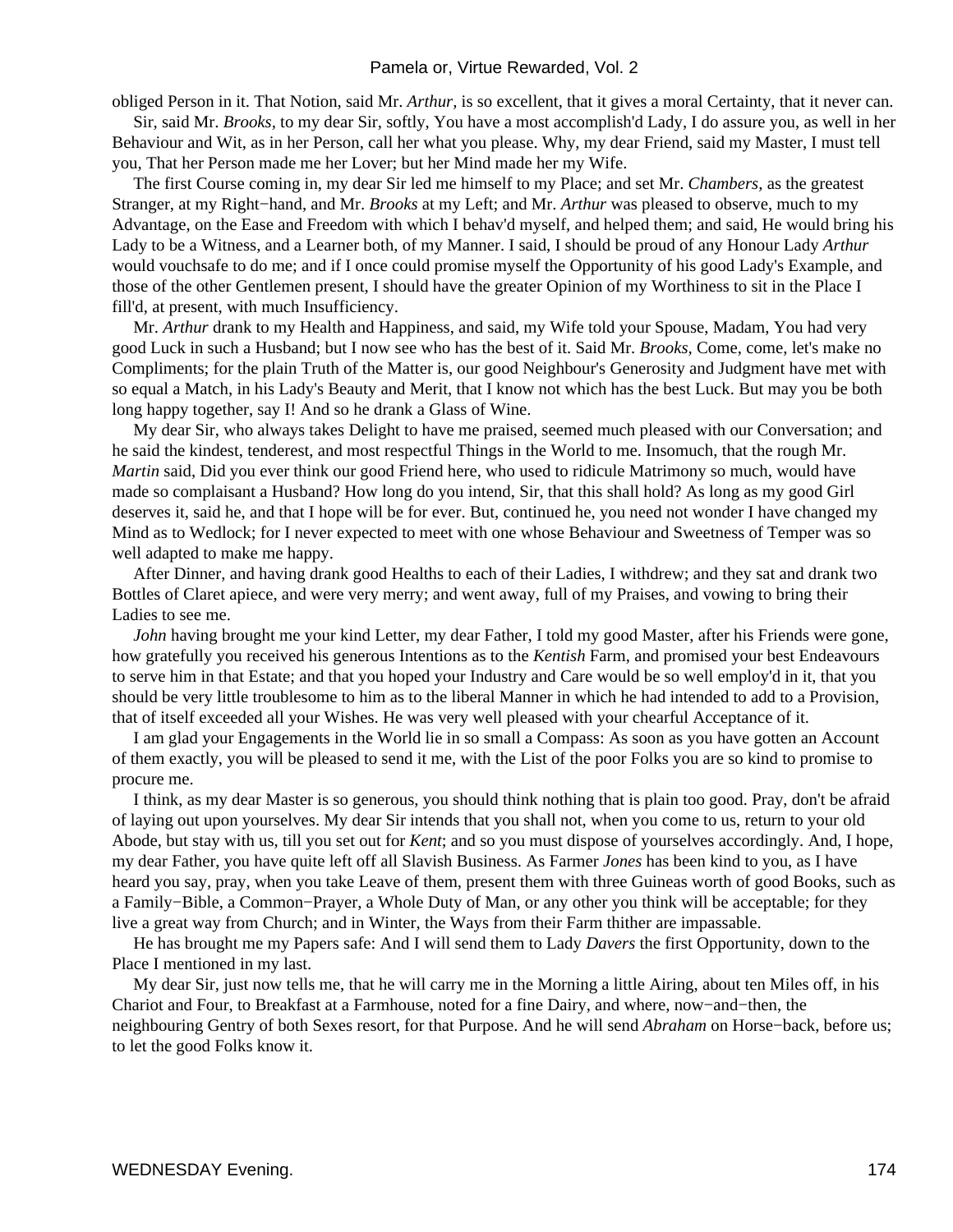## **THURSDAY.**

We set out at about half an Hour after Six, accordingly, and driving pretty smartly, got at this truly neat House at half an Hour after Eight, and found *Abraham* there; and I was much pleas'd with the Neatness of the good Woman, and Daughter, and Maid; and he was so good as to say he would now−and−then take a Turn with me to the same Place, and on the same Occasion, as I seem'd to like it; for that it would be a pretty Exercise, and procure us Appetites to our Breakfasts, as well as our Return would to our Dinners. But I find this was not (tho' a very good Reason) the only one for which he gave me this agreeable Airing; as I shall acquaint you.

 We were prettily receiv'd and entertain'd here, and an Elegance ran through every thing, Persons as well as Furniture, yet all plain. And my Master said to the good Housewife, Do your young Boarding−school Ladies still at times continue their Visits to you, Mrs. *Dobson* ? Yes, Sir, said she, I expect three or four of them every Minute.

 There is, my Dear, said he, within three Miles of this Farm, a very good Boarding−school for Ladies: The Governess of it keeps a Chaise and Pair, which is to be made a double Chaise at Pleasure; and in Summer−time, when the Misses perform their Tasks to Satisfaction, she favours them with an Airing to this Place, three or four at a Time; and after they have breakfasted, they are carried back: And this serves both for a Reward, and for Exercise; and the Misses who have this Favour are not a little proud of it; and it brings them forward in their respective Tasks.

 A very good Method, Sir, said I. And just as we were talking, the Chaise came in with four Misses, all pretty much of a Size, and a Maid−servant to attend them. They were shewn another little neat Apartment, that went thro' ours, and made their Honours very prettily, as they passed by us. I went into the Room to them, and asked them Questions about their Work, and their Lessons; and what they had done to deserve such a fine Airing and Breakfasting; and they all answer'd me very prettily. And pray, little Ladies, said I, what may I call your Names? One was called Miss *Burdoff,* one Miss *Nugent,* one Miss *Booth,* and the fourth Miss *Goodwin*. I don't know which, said I, is the prettiest; but you are all best, my little Dears; and you have a very good Governess to indulge you with such a fine Airing, and such delicate Cream, and Bread and Butter. I hope you think so too.

 My Master came in, and I had no Mistrust in the World; and he kissed each of them; but look'd more wistfully on Miss *Goodwin,* than any of the others; but I thought nothing just then: Had she been called Miss *Godfrey,* I had hit upon it in a trice.

When we went from them, he said, Which do you think the prettiest of those Misses? Really, Sir, reply'd I, it is hard to say; Miss− *Booth* is a pretty brown Girl, and has a fine Eye; Miss *Burdoff* has a great deal of Sweetness in her Countenance, but not so regularly featur'd. Miss *Nugent* is very fair: And Miss *Goodwin* has a fine black Eye, and is besides, I think, the genteelest shap'd Child; but they are all pretty.

 The Maid led them into the Garden, to shew them the Bee−hives; and Miss *Goodwin* made a particular fine Curchee to my Master; and I said, I believ'd Miss knows you, Sir; and taking her by the Hand, I said, Do you know this Gentleman, my pretty Dear?− Yes, Madam, said she, It is my own dear Uncle. I clasp'd her in my Arms, O why did you not tell me, Sir, said I, that you had a Niece among these little Ladies? And I killed her, and away she tript, after the others.

 But pray, Sir, said I; How can this be? — You have no Sister nor Brother, but Lady *Davers*!—— How can this be?

 He smiled; and then I said, O my dear Sir, tell me now of a Truth, Does not this pretty Miss stand in a nearer Relation to you, than as a Niece? — I know she does! I know she does! And I embrac'd him as he stood.

 'Tis even so, my Dear, reply'd he; and you remember my Sister's good−natur'd Hint of Miss *Sally Godfrey*! I do well, Sir! answer'd I. But this is Miss *Goodwin*. Her Mother chose that for her, said he, because she should not be called by her own.

Well, said I, excuse me, Sir, I must go and have a little Prattle with her. I'll send for her in again, reply'd he; and in she came, in a Moment. I took her in my Arms, and said, O my charming Dear! will you love me? — Will you let me be your Aunt? Yes, Madam, answer'd she, with all my Heart! And I will love *you* dearly! But I mustn't love my Uncle! Why so? said he. Because, reply'd she, you would not speak to me at first! — And because you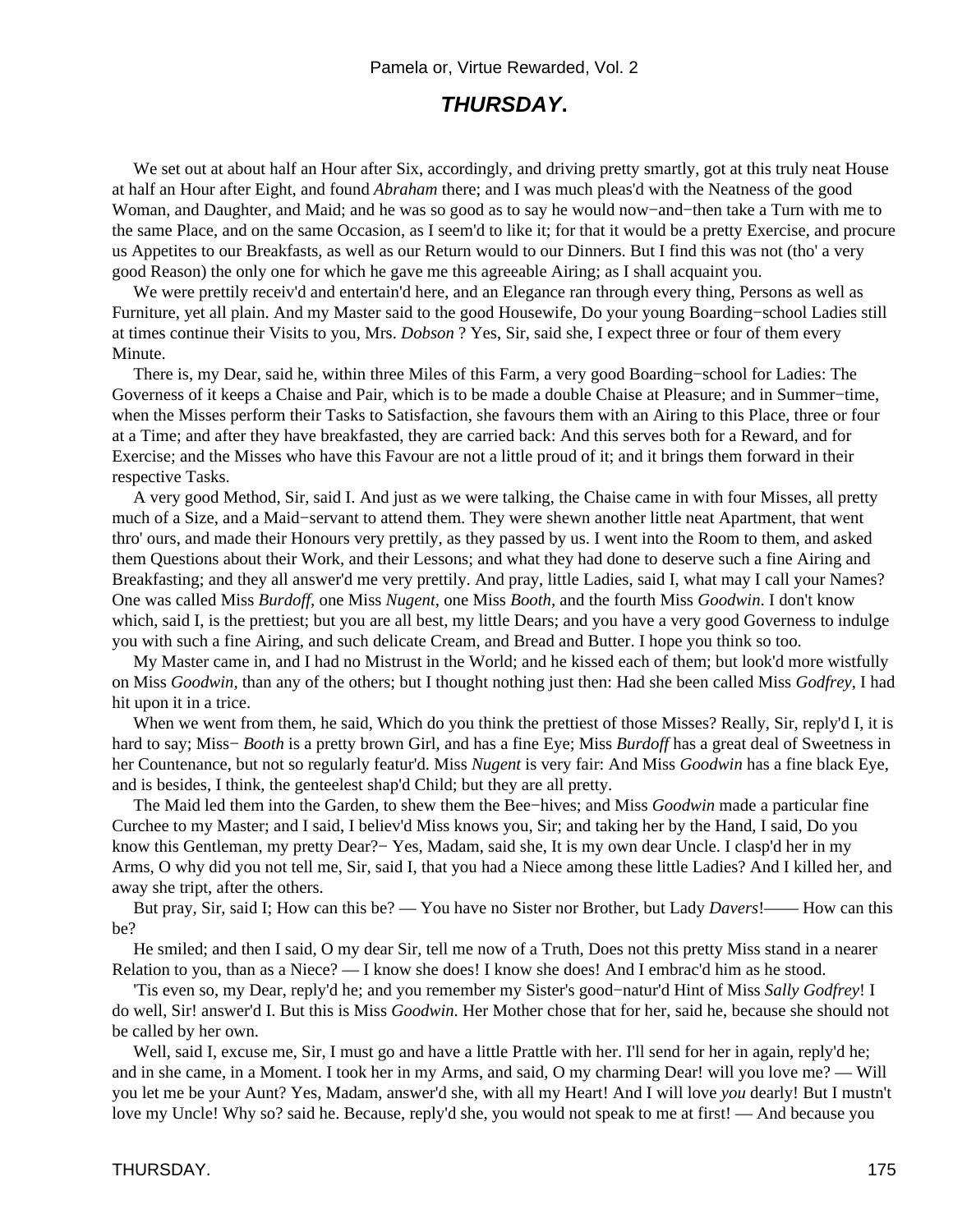would not let me call you, Uncle; (for it seems she was bid not, that I might not guess at her presently) and yet, said the pretty Dear, I had not seen you a great while, so I hadn't!

Well, Pamela, said he, now can you allow me to love this little Innocent? Allow you, Sir! reply'd I; you would be very barbarous if you did not; and I should be more so, if I did not further it all I could, and love the little Lamb myself, for your sake, and for her own sake; and in Compassion to her poor dear Mother, tho' unknown to me. And Tears stood in my Eyes.

 Said he, Why, my Love, are your Words so kind, and your Countenance so sad? — I drew to the Window, from the Child, and said, Sad it is not, Sir; but I have a strange Grief and Pleasure mingled at once in my Breast, on this Occasion: It is indeed a twofold Grief, and a twofold Pleasure. As how, my Dear? said he. — Why, Sir, said I, I cannot help being grieved for the poor Mother of this sweet Babe, to think, if she be living, that she must call her chiefest Delight her Shame; if she be no more, that she must have sad Remorses on her poor Mind; when she came to leave the World, and her little Babe: And, in the second Place, I grieve, that it must be thought a Kindness, to the dear little Soul, not to let her know how near the dearest Relation she has in the World is to her! — Forgive me, dear Sir, I say not this to reproach you, in the least. Indeed, I don't. And I have a twofold Cause of Joy; first, That I have had the Grace to escape the like Unhappiness with this poor Gentlewoman; and next, That this Discovery has given me an Opportunity to shew the Sincerity of my grateful Affection for you, Sir, in the Love I will always express to this dear Child!

 And then I stept to her again, and kissed her; and said, Join with me, my pretty Love, to beg your dear Uncle to let you come home, and live with your new Aunt! Indeed, my little Precious, I'll love you dearly!

Will you, Sir, said the little Charmer, will you let me go and live with my Aunt?

You are very good, my *Pamela*, said he.— And I have not once been deceived in the Hopes my fond Heart had entertained of your Prudence.— But will you, Sir, said I, will you grant me this Favour! — I shall most sincerely love the little Charmer; and all I am capable of doing for her, both by Example and Affection, shall most cordially be done. — My dearest Sir, added I, oblige me in this thing! I think already my Heart is set upon it!— What a sweet Employment and Companionship shall I have!

 We'll talk of this some other Time, reply'd he; but I must, in Prudence, put some Bounds to your amiable Generosity. I had always intended to surprize you into this Discovery; but my Sister led the Way to it, out of a Poorness in her Spite, that I could not brook; and tho' you have pleased me beyond Expression, in your Behaviour on this Occasion; yet I can't say, that you have gone much beyond my Expectations; for I have such an high Opinion of you, that I think nothing could have shaken it, but a contrary Conduct to this you have express'd on so tender a Circumstance.

 Well, Sir, said the dear little Miss, then you won't let me go home with my Aunt, will you? I'm sure she'll loves me! When you break up next, my Dear, said he, if you're a good Girl, you shall make your new Aunt a Visit. She made a low Curchee, Thank you, Sir, said she. Yes, my Dear, said I, and I'll get you some fine things against the Time. I'd have brought you some now, had I known I should have seen my pretty Love! Thank you, Madam, return'd she.

 How old, Sir, said I, is Miss? Between Six and Seven, answer'd he. Was she ever, Sir, said I, at your House? My Sister, reply'd he, carry'd her there once, as a little Relation of her Lord's. I remember, Sir, said I, a little Miss; and Mrs. *Jervis* and I took her to be a Relation of Lord *Davers's*.

 My Sister, said he, knew the whole Secret from the Beginning; and it made her a great Merit with me, that she kept it from the Knowledge of my Father, who was then living, and of my Mother, to her Dying day; tho' she descended so low, in her Rage, to hint the Matter to you.

 The little Misses took their Leaves soon after; and I know not how, but I am strangely affected with this dear Child. I wish he would be so good as to let me have her home. It would be a great Pleasure to have such a fine Opportunity, oblig'd as I am, to shew my Love for himself, in my Fondness for this dear Miss.

 As we came home together in the Chariot, he gave me the following Particulars of this Affair, additional to what he had before mention'd.

 That this Lady was of a good Family, and the Flower of it: But that her Mother was a Person of great Art and Address, and not altogether so nice in the Particular between himself and Miss, as she ought to have been. That, particularly, when she had Reason to find him unsettled and wild, and her Daughter in more Danger from him, than he was from her; yet she encouraged their Privacies; and even, at last, when she had Reason to apprehend,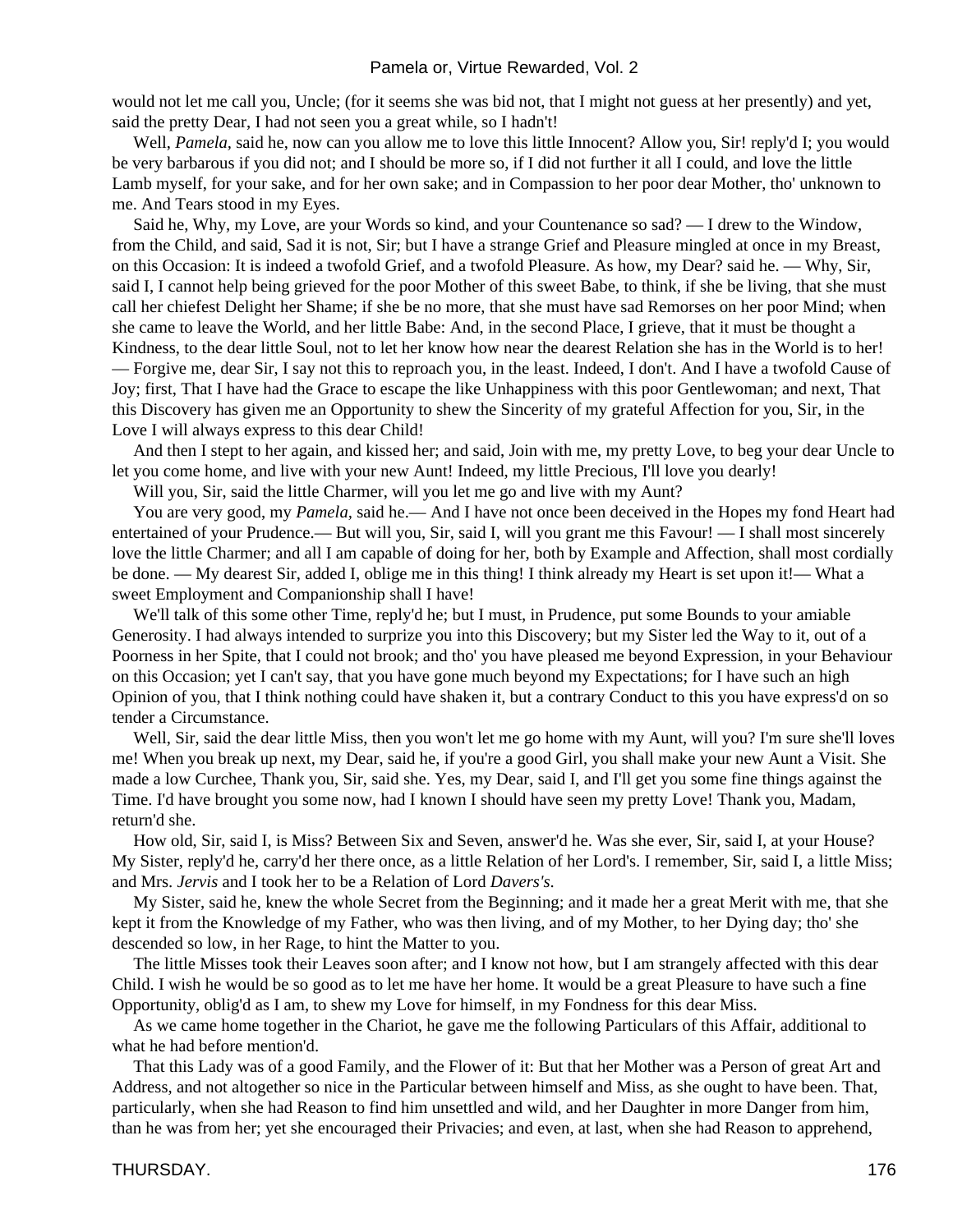#### Pamela or, Virtue Rewarded, Vol. 2

from their being surpriz'd together, in a way not so creditable to the Lady, that she was far from forbidding their private Meetings; on the contrary, that on a certain Time, she had set one, that had formerly been her Footman, and a Half−pay Officer, her Relation, to watch an Opportunity, and to frighten him into a Marriage with the Lady. That accordingly, when they had surpriz'd him in her Chamber, just as he had been let in, they drew their Swords upon him, and threaten'd instantly to kill him, if he did not promise Marriage on the Spot; and that they had a Parson ready below Stairs, as he found afterwards. That then he suspected, from some strong Circumstances, that Miss was in the Plot; which so enraged him, with their Menaces together, that he drew, and stood upon his Defence, and was so much in Earnest, that the Man he push'd into the Arm, and disabled; and pressing pretty forward upon the other, as he retreated, he rushed in upon him, near the Top of the Stairs, and push'd him down one Pair, and he was much hurt with the Fall:— Not but that, he said, he might have paid for his Rashness; but that the Business of his Antagonists was rather to frighten than kill him. That, upon this, in the Sight of the old Lady, the Parson she had provided, and her other Daughters, he went out of their House, with bitter Execrations against them all.

 That after this, designing to break off all Correspondence with the whole Family, and Miss too, she found means to engage him to give her a Meeting at *Woodstock,* in order to clear herself. That, poor Lady! she there was obliged, naughty Creature as he was! to make herself, quite guilty of a worse Fault, in order to clear herself of a lighter. That they afterwards met at *Godstow* often, at *Woodstock,* and every neighbouring Place to *Oxford*; where he was then studying, as it prov'd, guilty Lessons, instead of improving ones; till, at last, the Effect of their frequent Interviews grew too obvious to be concealed. That the young Lady then, when she was not fit to be seen, for the Credit of the Family, was confin'd, and all manner of Means were used, to induce him to marry her. That, finding nothing would do, they at last resolved to complain to his Father and Mother. But that he made his Sister acquainted with the Matter, who then happen'd to be at home, and, by her Management and Spirit, their Intentions of that sort, were frustrated; and seeing no Hopes, they agreed to Lady *Davers's* Proposals, and sent poor Miss down to *Marlborough*, where, at her Expence, which he answer'd to her again, she was provided for, and privately lay−in. That Lady *Davers* took upon herself the Care of the Little−one, till it came to be fit to be put to the Boarding−school, where it now is; and that he had settled upon the dear little Miss such a Sum of Money, as the Interest of it would handsomely provide for her; and the Principal would be a tolerable Fortune, fit for a Gentlewoman, when she came to be marriageable. And this, my Dear, said he, is the Story in brief. And I do assure you, *Pamela,* added he, I am far from making a Boast of, or taking a Pride in, this Affair: But since it has happen'd, I can't say, but I wish the poor Child to live, and be happy; and I must endeavour to make her so.

 Sir, said I, to be sure you should; and I shall take a very great Pride to contribute to the dear little Soul's Felicity, if you will permit me to have her home. — But, added I, does not Miss know any thing who are her Father and Mother? —I wanted him to say, if the poor Lady was living or dead. —No, answer'd he. Her Governess has been told, by my Sister, That she is the Daughter of a Gentleman and his Lady, who are related, at a Distance, to Lord *Davers,* and now live in *Jamaica*; and she calls me Uncle, only because I am the Brother to Lady *Davers*, whom she calls Aunt, and who is very fond of her; as is also my Lord, who knows the whole Matter; and they have her, at all her little School Recesses, at their House, and are very kind to her.

 I believe, added he, the Truth of the Matter is very little known or suspected; for as her Mother *is* of no mean Family, her Friends endeavour to keep it secret, as much as I; and Lady *Davers,* till her Wrath boil'd over, t'other Day, has manag'd the Matter very dexterously and kindly.

 The Words, Mother *is* of no mean Family, gave me not to doubt the poor Lady was living. And I said, But how, Sir, can the dear Miss's poor Mother be content to deny herself the Enjoyment of so sweet a Child? —Ay, *Pamela,* reply'd he, now *you* come in; I see you want to know what's become of the poor Mother! —'Tis natural enough you should; but I was willing to see how the little Suspence would operate upon you. —Dear Sir, said I—Nay, reply'd he, 'tis very natural, my Dear! I think you have had a great deal of Patience, and are come at this Question so fairly, that you deserve to be answer'd.

 You must know then, there is some Foundation for saying, That her Mother, at least, lives in *Jamaica*; for there she does live, and very happily too. For you must know, that she suffer'd so much in Childbed, that nobody expected her Life; and this, when she was up, made such an Impression upon her, that she dreaded nothing so much as the Thoughts of returning to her former Fault; and to say the Truth, I had intended to make her a Visit as soon as her Month was well up. And so, unknown to me, she engaged herself to go to *Jamaica,* with two young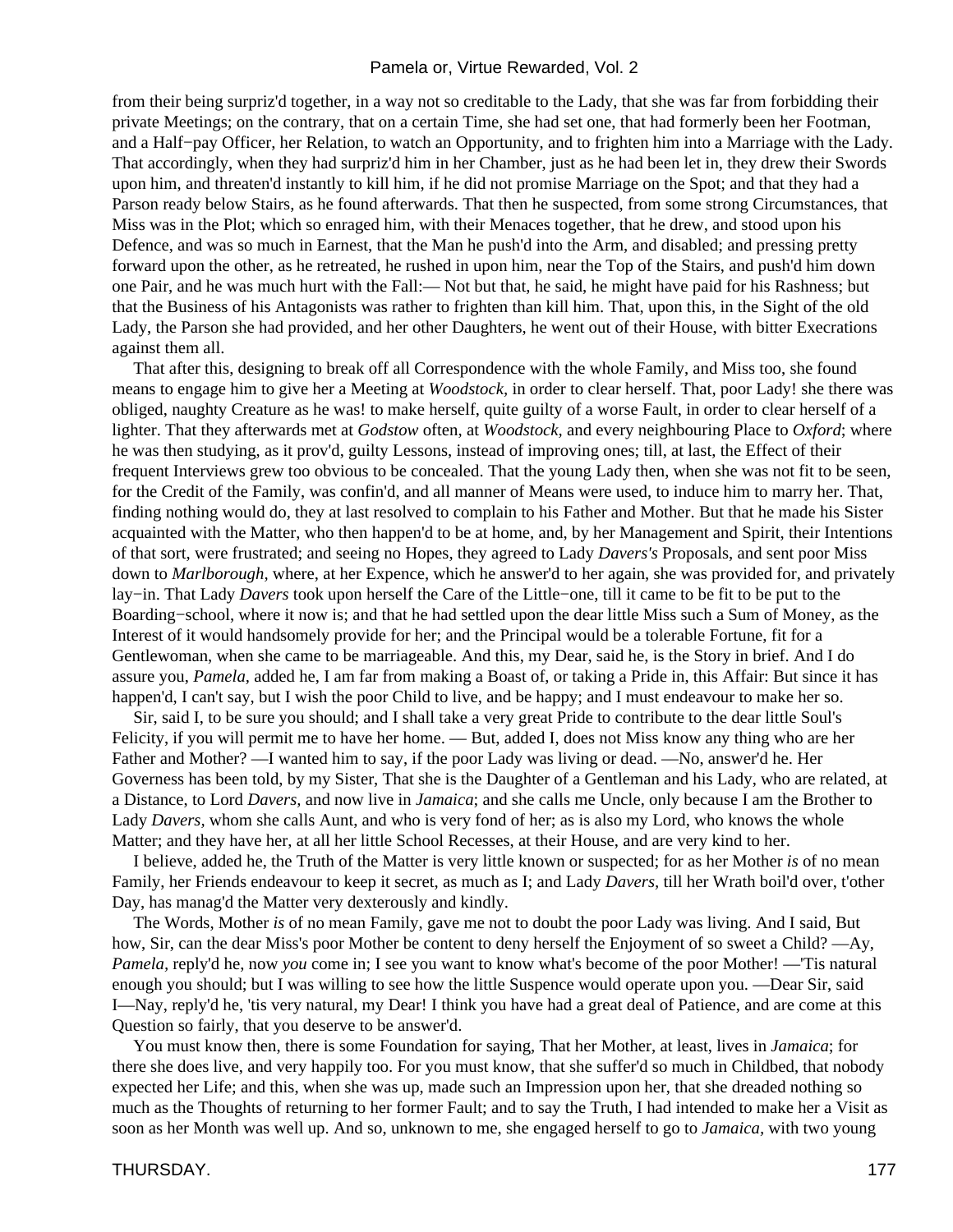Ladies, who were born there; but were returning to their Friends, after they had been four Years in *England* for their Education; and recommending to me, by a very moving Letter, her little Baby, and that I would not suffer it to be called by her Name, but *Goodwin,* that her Shame might be the less known, for hers and her Family's sake; she got her Friends to assign her Five hundred Pounds, in full of all her Demands upon her Family, and went up to *London,* and imbarked, with her Companions, at *Gravesend,* and so sailed to *Jamaica*; where she is since well and happily marry'd; passing, to her Husband, for a young Widow, with one Daughter, which her first Husband's Friends take care of, and provide for. And so, you see, *Pamela,* that in the whole Story on both sides, the Truth is as much preserv'd as possible.

 Poor Lady! said I; how her Story moves me! —I am glad she is so happy at last! And, my Dear, said he, Are you not glad she is so far off too? —As to that, Sir, said I, I cannot be sorry, to be sure, as she is so happy; which she could not have been here. For, Sir, I doubt, you would have proceeded with your Temptations, if she had not gone; and it shew'd she was much in Earnest to be good, that she could leave her native Country, leave all her Relations, leave you that she so well lov'd, leave her dear Baby, and try a new Fortune, in a new World, among quite Strangers, and hazard the Seas; and all to preserve herself from further Guiltiness! —Indeed, indeed, Sir, said I, I bleed for what her Distresses must be in this Life: I am grieved for her poor Mind's Remorse, thro' her Childbed Terrors, which could have so great and so worthy an Effect upon her afterwards; and I honour her Resolution; and should rank such a returning dear Lady in the Class of those who are most virtuous, and doubt not God Almighty's Mercies to her; and that her present Happiness is the Result of his gracious Providence, blessing her Penitence and Reformation. —But, Sir, said I, Did you not once see the poor Lady after her Lying−in?

 I did not believe her so much in Earnest, answer'd he; and I went down to *Marlborough,* and heard she was gone from thence to *Calne*. I went to *Calne,* and heard she was gone to *Reading,* to a Relation's there. Thither I went, and heard she was gone to *Oxford*. I follow'd; and there she was; but I could not come at her Speech.

 She at last received a Letter from me, begging a Meeting with her; for I found her Departure with the Ladies was resolved on; and that she was with her Friends only to take Leave of them, and receive her agreed−on Portion: And she appointed the *Saturday* following, and that was *Wednesday,* to give me a Meeting at the old Place, at *Woodstock*.

 Then, added he, I thought I was sure of her, and doubted not I should spoil her intended Voyage. I set out on *Thursday* to *Gloucester,* on a Party of Pleasure; and on *Saturday* I went to the Place appointed, at *Woodstock*; but when I came there, I found a Letter instead of my Lady; and when I open'd it, it was to beg my Pardon for deceiving me. Expressing her Concern for her past Fault; her Affection to me; and the Apprehension she had, that she should be unable to keep her good Resolves if she met me: That she had set out the *Thursday* for her Embarkation; for that she fear'd nothing else could save her; and had appointed this Meeting on *Saturday,* at the Place of her former Guilt, that I might be suitably impress'd upon the Occasion, and pity and allow for her; and that she might get three or four Days start of me, and be quite out of my Reach. She recommended again, as upon the Spot where the poor Little one ow'd its Being, my Tenderness to it, for her sake: and that was all she had to request of me, she said; but would not forget to pray for me in all her own Dangers, and in every Difficulty she was going to encounter.

 I wept at this moving Tale: And did not this impress you much, my dear Sir, said I? Surely, such an affecting Lesson as this, on the very guilty Spot too, (I admire the dear Lady's pious Contrivance!) must have had a great Effect upon you. One would have thought, Sir, it was enough to reclaim you for ever. All your naughty Purposes, I make no Doubt, were quite chang'd. Why, my Dear, said he, I was much mov'd, you may be sure, when I came to reflect: But, at first, I was so assur'd of being a successful Tempter, and spoiling her Voyage, that I was vexed, and much out of Humour; but when I came to reflect, as I said, I was quite overcome with this Instance of her Prudence, her Penitence, and her Resolution; and more admir'd her than I had ever done. Yet I could not bear she should so escape me neither; so much overcome me, as it were, in an heroical Bravery; and I hasten'd away, and got a Bill of Credit of Lord *Davers,* upon his Banker in *London,* for Five hundred Pounds, and set out for that Place; having called at *Oxford,* and got what Light I could, as to where I might hear of her there.

 When I arriv'd in Town, which was not till *Monday* Morning, I went to a Place called *Crosbysquare,* where the Friends of the two Ladies liv'd. She had set out, in the Flying−coach, on *Tuesday* ; got to the two Ladies that very Night; and, on *Saturday,* had set out, with them, for *Gravesend,* much about the Time I was expecting her at *Woodstock*.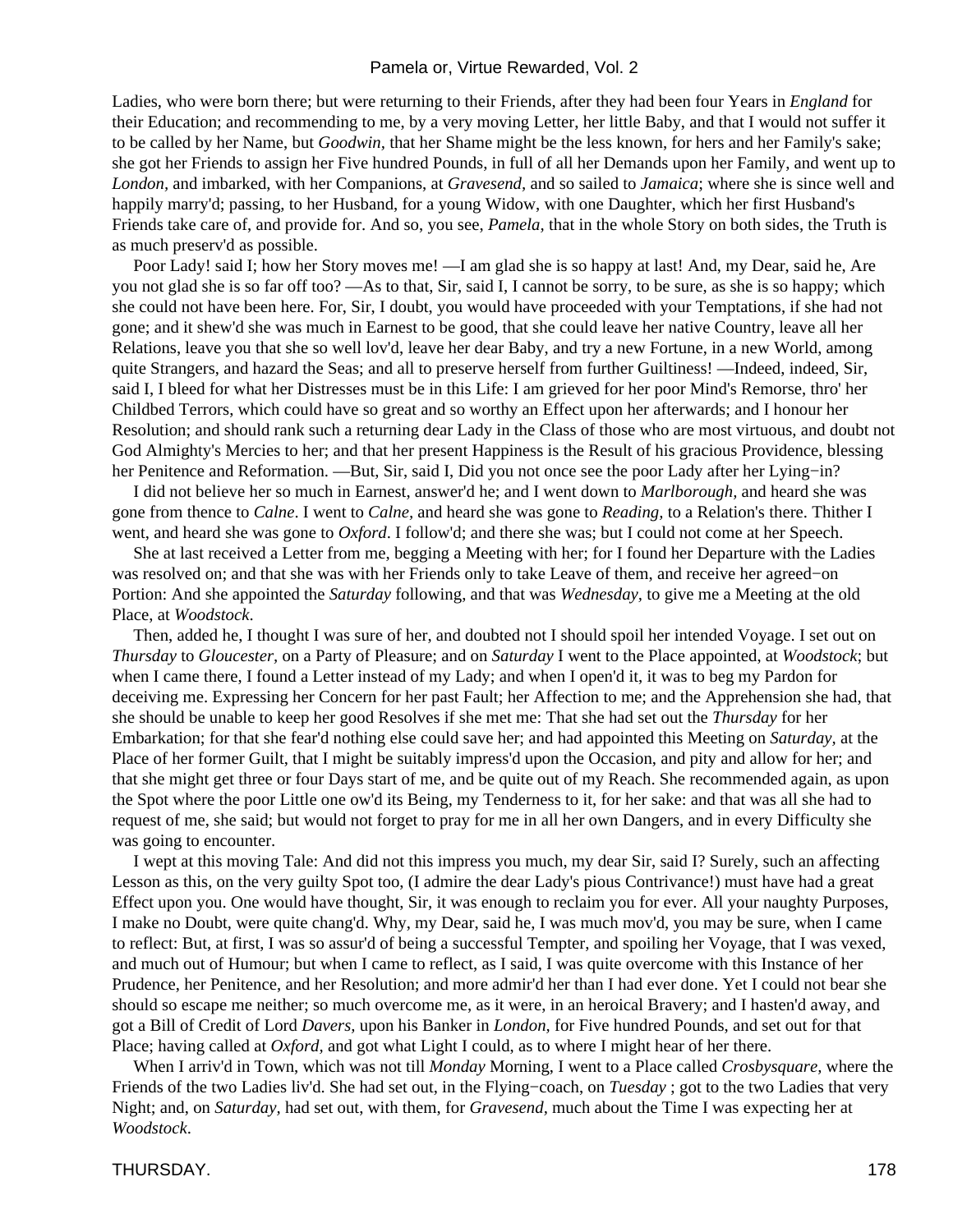You may suppose, that I was much affected, my Dear, with this. However, I got my Bill of Credit converted into Money; and I set out, with my Servant, on *Monday* Afternoon, and reached *Gravesend* that Night; and there I understood that she and the two Ladies had gone on Board from the very Inn I put up at, in the Morning; and the Ship waited only for the Wind, which then was turning about in its Favour.

 I got a Boat directly, and put on Board the Ship, and asked for Mrs. *Godfrey*. But judge you, my dear *Pamela,* her Surprize and Confusion when she saw me. She had like to have fainted away. I offer'd any Money to put off the Sailing till next Day, but it would not be comply'd with; and fain would I have got her on Shore, and promised to attend her, if she would go over Land, to any Part of *England* the Ship would touch at. But she was immoveable.

 Every one concluded me her humble Servant; and were touched at the moving Interview; the young Ladies, and their Female Attendants especially. With great Difficulty, upon my solemn Assurances of Honour, she trusted herself with me in one of the Cabins; and there I try'd, what I could, to prevail upon her to quit her Purpose: But all in vain: She said, I had made her quite unhappy by this Interview! She had Difficulties enough upon her Mind before; but now I had imbitter'd all her Voyage, and given her the deepest Distress.

 I could prevail upon her, but for one Favour, and that with the greatest Reluctance; which was, to accept of the Five hundred Pounds, as a Present from me; and she promised, at my earnest Desire, to draw upon me for a greater Sum, as a Person that had her Effects in my Hands, when she arriv'd, if she should find it convenient for her. In short, this was all the Favour I could procure; for she would not promise so much as to correspond with me; and was determin'd on going; and, I believe, if I would have marry'd her, which yet I had not in my Head, she would not have been diverted from her Purpose.

 But how, Sir, said I, did you part? I would have failed with her, answer'd he, and been landed at the first Port in *England,* or *Ireland,* I cared not which, they should put in at. But she was too full of Apprehensions to admit it; and the rough Fellow of a Master, Captain they call'd him, (but, in my Mind, I could have thrown him overboard) would not stay a Moment, the Wind and Tide being quite fair, and was very urgent with me to go ashore, or to go the Voyage; and being impetuous in my Temper, *spoilt, you know, my Dear, by my Mother,* and not used to Controul, I thought it very strange that Wind and Tide, or any thing else, should be preferr'd to me, and my Money: But so it was, I was forced to go, and so took Leave of the Ladies and the other Passengers; wish'd them a good Voyage; gave Five Guineas among the Ship's Crew, to be good to the Ladies; and took such a Leave as you may better imagine, than I express. She recommended, once more, to me, the dear Guest, as she called her, the Ladies being present, and thanked me for all these Instances of my Regard, which, she said, would leave a strong Impression on her Mind; and, at parting, she threw her Arms about my Neck, and we took such a Leave, as affected every one present, Men, as well as Ladies.

 So, with a truly heavy Heart, I went down the Ship's Side to my Boat; and stood up in it, looking at her, as long as I could see her, and she at me, with her Handkerchief at her Eyes; and then I gaz'd at the Ship, *till* and *after* I had landed, as long as I could discern the least Appearance of it; for she was under Sail, in a manner, when I left her: And so I return'd, highly difturb'd, to my Inn.

 I went to−bed, but rested not; return'd to *London* the next Morning; and set out that Afternoon again, for the Country. And so much, my Dear, for poor *Sally Godfrey*.— She sends, I understand, by all Opportunities, with the Knowledge of her Husband, to learn how her Child, by her first Husband, does; and has the Satisfaction to know she is happily provided for. And, about half a Year ago, her Spouse sent a little Negro Boy, of about ten Years old, as a Present, to wait upon her. But he was taken ill of the Small−pox, and died in a Month after he was landed.

 Sure, Sir, said I, your generous Mind must have been long affected with this melancholy Case, and all its Circumstances. It hung upon me, indeed, some time, said he; but I was full of Spirits and Inconsideration. I went soon after to travel; a hundred new Objects danced before my Eyes, and kept Reflection from me. And, you see, I had, five or six Years afterwards, and even before that, so thoroughly lost all the Impressions you talk of, that I doubted not to make my *Pamela* change her Name, without either Act of Parliament or Wedlock, and be *Sally Godfrey* the Second.

 O you dear naughty Gentleman! said I, this seems but too ! But I bless God that it is not so! — I bless God for your Reformation, and that for your own dear sake, as well as mine!

Well, my Dear, said he, and I bless God for it too! — I do most sincerely! — And 'tis my greater Pleasure,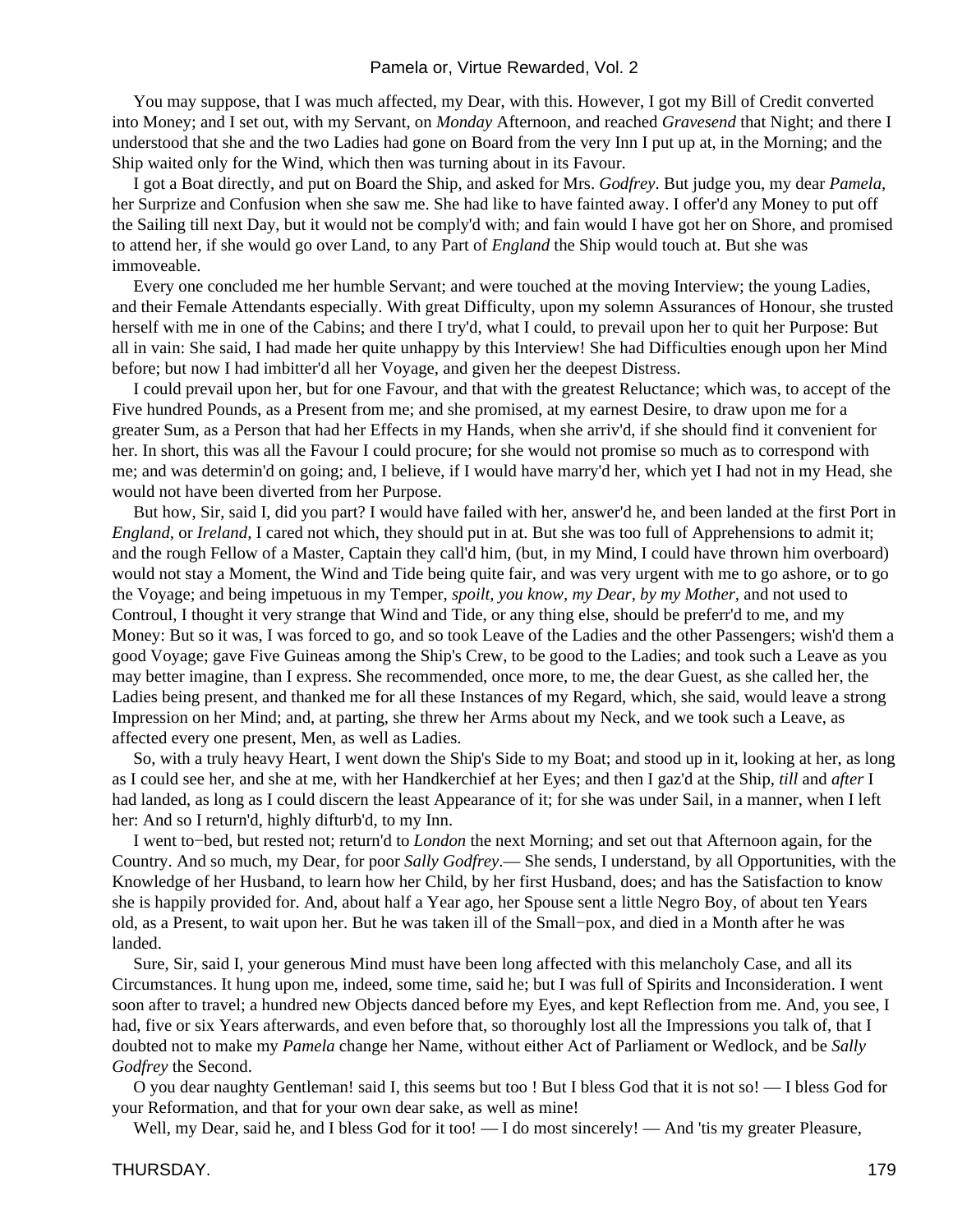because I have, as I hope, seen my Error so early; and that, with such a Stock of Youth and Health of my Side, in all Appearance, I can truly abhor my past Liberties, and pity poor *Sally Godfrey,* from the same Motives that I admire my *Pamela's* Virtues; and resolve, by the Grace of God, to make myself as worthy of them as possible: And I will hope, my Dear, your Prayers for my Pardon and my Perseverance, will be of no small Efficacy on this Occasion.

 These agreeable Reflections, on this melancholy, but instructive, Story, brought us in View of his own House; and we alighted, and took a Walk in the Garden till Dinner was ready. And now we are so busy about making ready for our Appearance, that I shall hardly have time to write till that be over.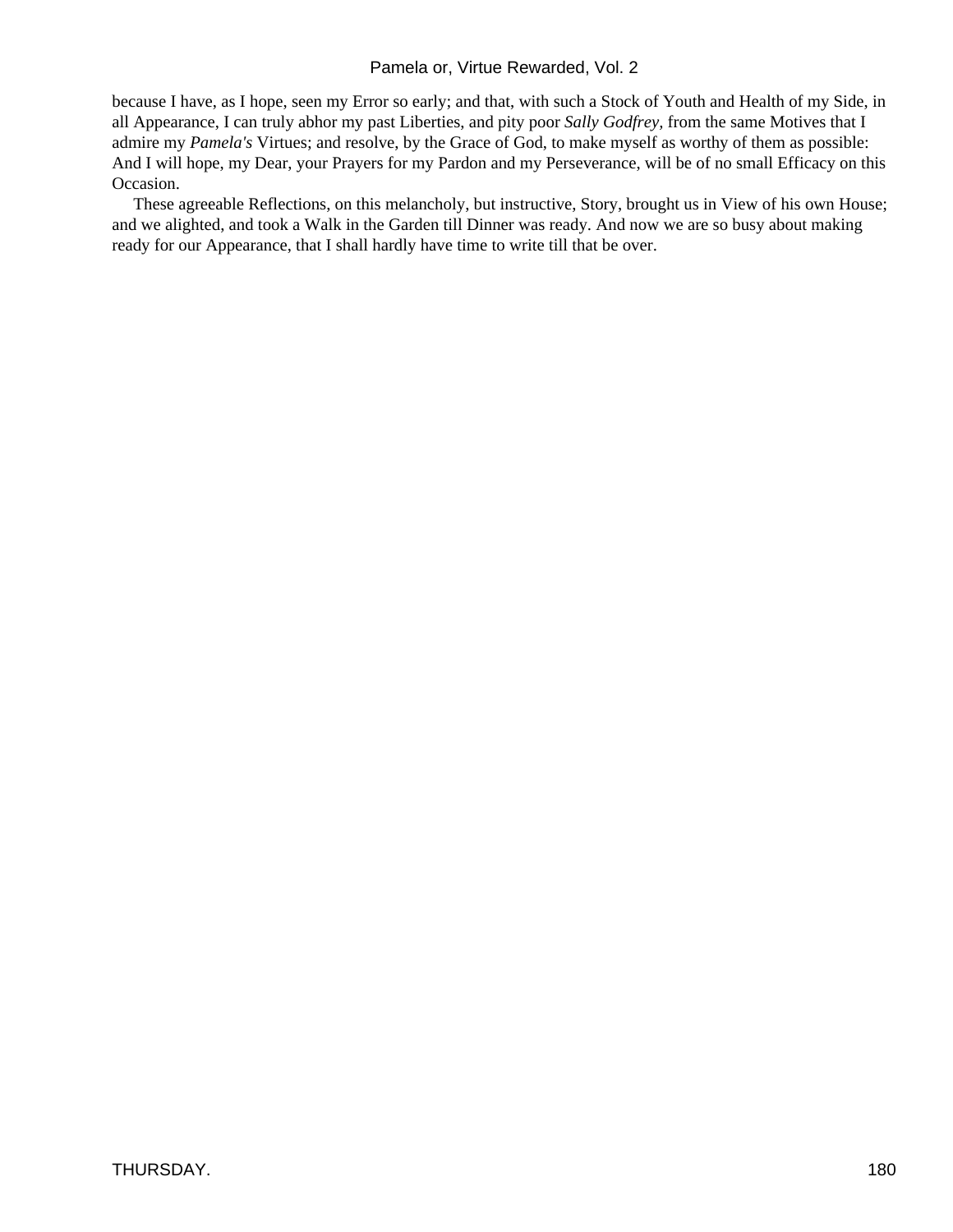## **MONDAY Morning.**

 Yesterday we set out, attended by *John, Abraham, Benjamin* and *Isaac,* in fine new Liveries, in the best Chariot, which had been new clean'd, and lin'd, and new harness'd; so that it look'd like a quite new one: But I had no Arms to quarter with my dear Spouse's; tho' he jocularly, upon my taking Notice of my Obscurity, said, that he had a good mind to have the Olive−branch, which would allude to his Hopes, quarter'd for mine. I was dress'd in the Suit I mention'd, of White flower'd with Gold, and a rich Head−dress, and the Diamond Necklace, Ear−rings, *&c.* I also mention'd before. And my dear Sir, in a fine laced silk Waistcoat, of blue Paduasoy, and his Coat a pearlcolour'd fine Cloth, with gold Buttons and Buttonholes, and lin'd with white Silk; and he look'd charmingly indeed. I said, I was too fine, and would have laid aside some of the Jewels; but he said, It would be thought a Slight to me from him, as his Wife; and tho', as I apprehended, it might be, that People would talk as it was, yet he had rather they should say any thing, than that I was not put upon an equal Foot, as his Wife, with any Lady he might have marry'd.

 It seems, the neighbouring Gentry had expected us; and there was a great Congregation; for (against my Wish) we were a little of the latest; so that, as we walked up the Church to his Seat, we had abundance of Gazers, and Whisperers: But my dear Master behav'd with so intrepid an Air, and was so chearful and complaisant to me, that he did Credit to his kind Choice, instead of shewing as if he was asham'd of it; and as I was resolved to busy my Mind intirely with the Duties of the Day, my Intentness on that Occasion, and my Thankfulness to God, for his unspeakable Mercies to me, so took up my Attention, that I was much less concern'd than I should otherwise have been, at the Gazings and Whisperings of the Ladies and Gentlemen, as well as of the rest of the Congregation; whose Eyes were all turn'd to our Seat.

 When the Sermon was ended, we staid the longer, because the Church should be pretty empty; but we found great Numbers at the Church Doors, and in the Church Porch; and I had the Pleasure of hearing many Commendations, as well of my Person, as my Dress and Behaviour, and not one Reflection, or Mark of Disrespect. 'Squire *Martin,* who is single, Mr. *Chambers,* Mr. *Arthur,* and Mr. *Brooks,* with their Families, were all there: And the four Gentlemen came up to us, before we went into the Chariot, and, in a very kind and respectful manner, complimented me, and my dear Sir; and Mrs. *Arthur,* and Mrs. *Brooks,* were so kind as to wish me Joy; and Mrs. *Brooks* said, You sent my Spouse, Madam, home, t'other Day, quite charm'd with that easy and sweet Manner, which you have convinced a thousand Persons, this Day, is so natural to you.

 You do me great Honour, Madam, reply'd I. Such a good Lady's Approbation must make me too sensible of my Happiness. My dear Master handed me into the Chariot, and stood talking with Sir *Thomas Atkyns,* at the Door of it, (who was making him abundance of Compliments, and is a very ceremonious Gentleman, a little to Extremes) and I believe, to familiarize me to the Gazers, which concern'd me a little. For I was dash'd to hear the Praises of the Country People, and to see how they crouded about the Chariot. Several poor People begg'd my Charity, and I beckon'd *John* with my Fan, and said, Divide, in the further Church−Porch, that Money to the Poor, and let them come tomorrow Morning to me, and I will give them something more, if they don't importune me now.—— So I gave him all the Silver I had, which happen'd to be between twenty and thirty Shillings; and this drew away from me, their clamorous Prayers for Charity.

 Mr. *Martin* came up to me on the other side of the Chariot, and lean'd on the Door, while my Master was talking to Sir *Thomas,* from whom he could not get away, and said, By all that's good, you have charm'd the whole Congregation: Not a Soul but is full of your Praises. My Neighbour knew, better than any body could tell him, how to chuse for himself. Why, said he, the Dean himself look'd more upon you than his Book.

 O Sir, said I, you are very encouraging to a weak Mind! I vow, said he, I say no more than's Truth: I'd marry to−morrow, if I was sure of meeting with a Person of but one half of the Merit you have. You are, said he, and 'tis not my way to praise too much, an Ornament to your Sex, an Honour to your Spouse, and a Credit to Religion! — Every body is saying so, added he; for you have, by your Piety, edified the whole Church.

 As he had done speaking, the Dean himself complimented me, that the Behaviour of so sweet a Bride would be very edifying to his Congregation, and encouraging to himself. Sir, said I, you are very kind. I hope I shall not behave unworthy of the good Instructions I shall have the Pleasure to receive from so worthy a Divine. He bow'd,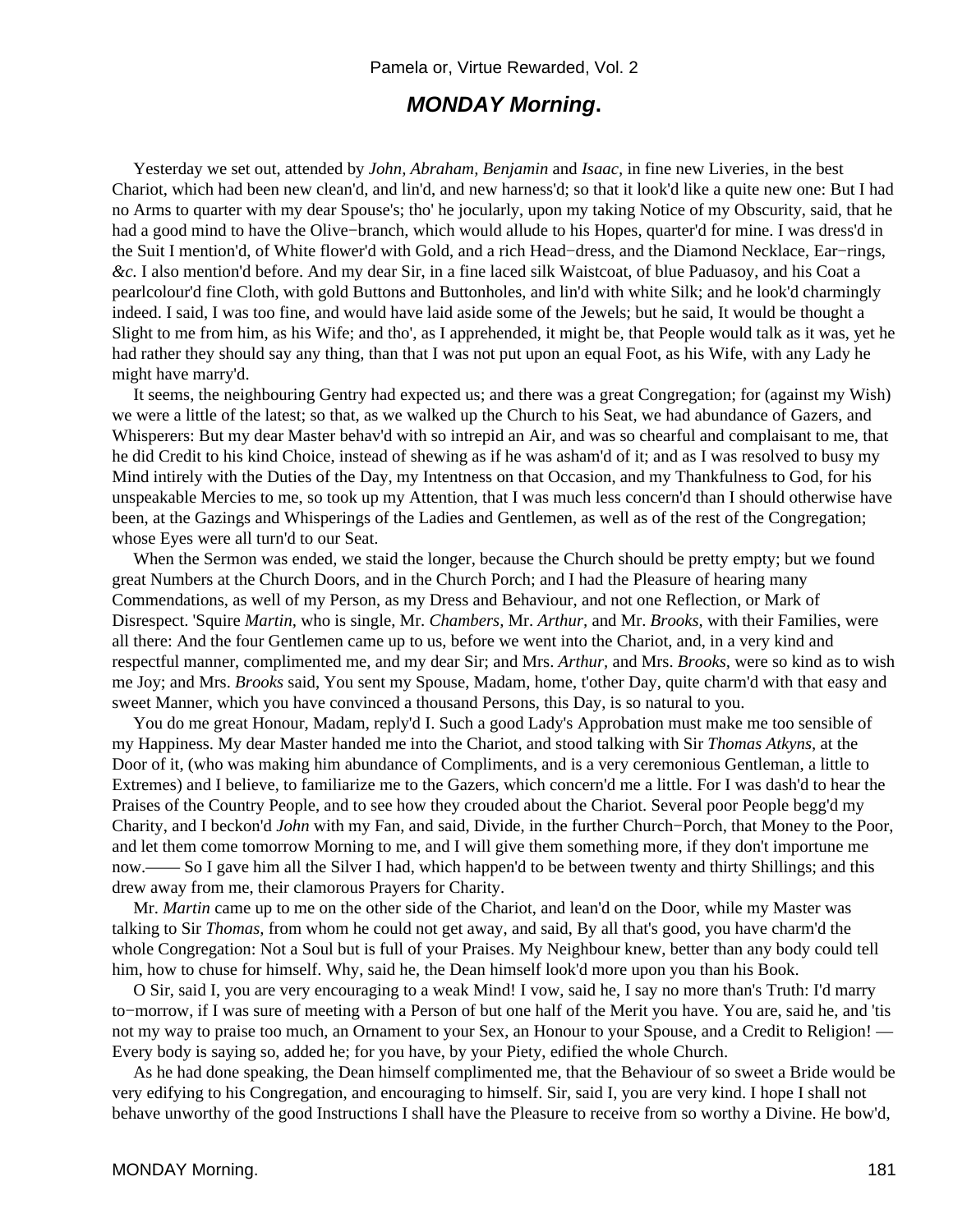#### and went on.

 Sir *Thomas* then apply'd to me, my Master stepping into the Chariot, and said, I beg Pardon, Madam, for detaining your good Spouse from you. But I have been saying, he is the happiest Man in the World. I bow'd to him; but I could have wish'd him further, to make me sit so in the Notice of every one; which, for all I could do, dash'd me not a little.

 Mr. *Martin* said to my Master, If you'll come to Church every *Sunday,* with your charming Lady, I will never absent myself, and she'll give a good Example to all the Neighbourhood. O, my dear Sir, said I, to my Master, You know not how much I am obliged to good Mr. *Martin*. He has, by his kind Expressions, made me dare to look up with Pleasure and Gratitude.

 Said my Master, My dear Love, I am very much oblig'd, as well as you, to my good Friend Mr. *Martin*. And he said to him, We will constantly go to Church, and to every other Place, where we can have the Pleasure of seeing Mr. *Martin*.

 Mr. *Martin* said, Gad, Sir, you are a happy Man; and I think your Lady's Example has made you more polite, and handsome too, than I ever knew you before, tho' we never thought you unpolite neither. And so he bow'd, and went to his own Chariot; and as we drove away, the People kindly blessed us, and called us a charming Pair. As I have no other Pride, I hope, in repeating these things, than in the Countenance the general Approbation gives to my dear Master for his stooping so low, you will excuse me for it, I know.

 In the Afternoon, we went again to Church, and a little early, at my Request; but the Church was quite full, and soon after even crowded; so much does Novelty, the more's the Pity! attract the Eyes of Mankind. 'Squire *Martin* came in, after us, and made up to our Seat, and said, If you please, my dear Friend, I will take my Seat with you this Afternoon. With all my Heart, said my Master. I was sorry for it; but was resolved my Duty should not be made second to Bashfulness, or any other Consideration, and when Divine Service began, I withdrew to the further End of the Pew, and left the Gentlemen in the Front; and they behav'd quite suitably, both of them, to the Occasion. I mention this the rather, because Mr. *Martin* was not very noted for coming to Church, or Attention when there, before.

 The Dean preached again, which he was not used to do, out of Compliment to us; and an excellent Sermon he made on the relative Duties of Christianity; and it took my peculiar Attention; for he made many fine Observations on the Subject. Mr. *Martin* address'd himself twice or thrice to me, during the Sermon; but he saw me so wholly engross'd with hearkening to the good Preacher, that he forbore interrupting me; yet I took care, according to my dear Sir's Lesson, formerly, to observe to him a chearful and obliging Behaviour, as one of his Friends and Intimates. My Master ask'd him to give him his Company to Supper; and he said, I am so taken with your Lady, that you must not give me too much Encouragement; for I shall be always with you, if you do. He was pleased to say, You cannot favour us with too much of your Company; and as I have left you in the Lurch, in your single State, I think you will do well to oblige us as much as you can; and who knows but my Happiness may reform another Rake? *Who* knows? — said Mr. *Martin*— Why, I know!— for I am more than half reform'd already.

 At the Chariot−door, Mrs. *Arthur,* Mrs. *Brooks,* Mrs. *Chambers,* were brought to me, by their respective Spouses; and presently, the witty Lady *Iowers,* who banter'd me before, (as I once told you) join'd them; and Mrs. *Arthur* said, She wished me Joy: And that all the good Ladies, my Neighbours, would collect themselves together, and make me a Visit. This, said I, will be an Honour, Madam, that I can never enough acknowledge. It will be very kind so to countenance a Person, who will always study to deserve your Favour, by the most respectful Behaviour.

 Lady *Towers* said, My dear Neighbour, you want no Countenance; your own Merit is sufficient. I had a slight Cold, that kept me at home in the Morning; but I heard you so much talk'd of, and prais'd, that I resolved not to stay away in the Afternoon. And I join in the Joy every one gives you. She turn'd to my Master, and said, You are a sly Thief, as I always thought you. Where have you stolen this Lady! And now, how barbarous is it, thus, unawares in a manner, to bring her here upon us, to mortify and eclipse us all! — You are very kind, Madam, said he, that you, and all my worthy Neighbours, see with my Eyes. But had I not known she had so much Excellency of Mind and Behaviour, as would strike every body in her Favour at first Sight, I should not have dared to class her with such of my worthy Neighbours, as now so kindly congratulate us both.

I own, said she, softly, I was one of your Censurers; but I never lik'd you so well in my Life, as for this Action,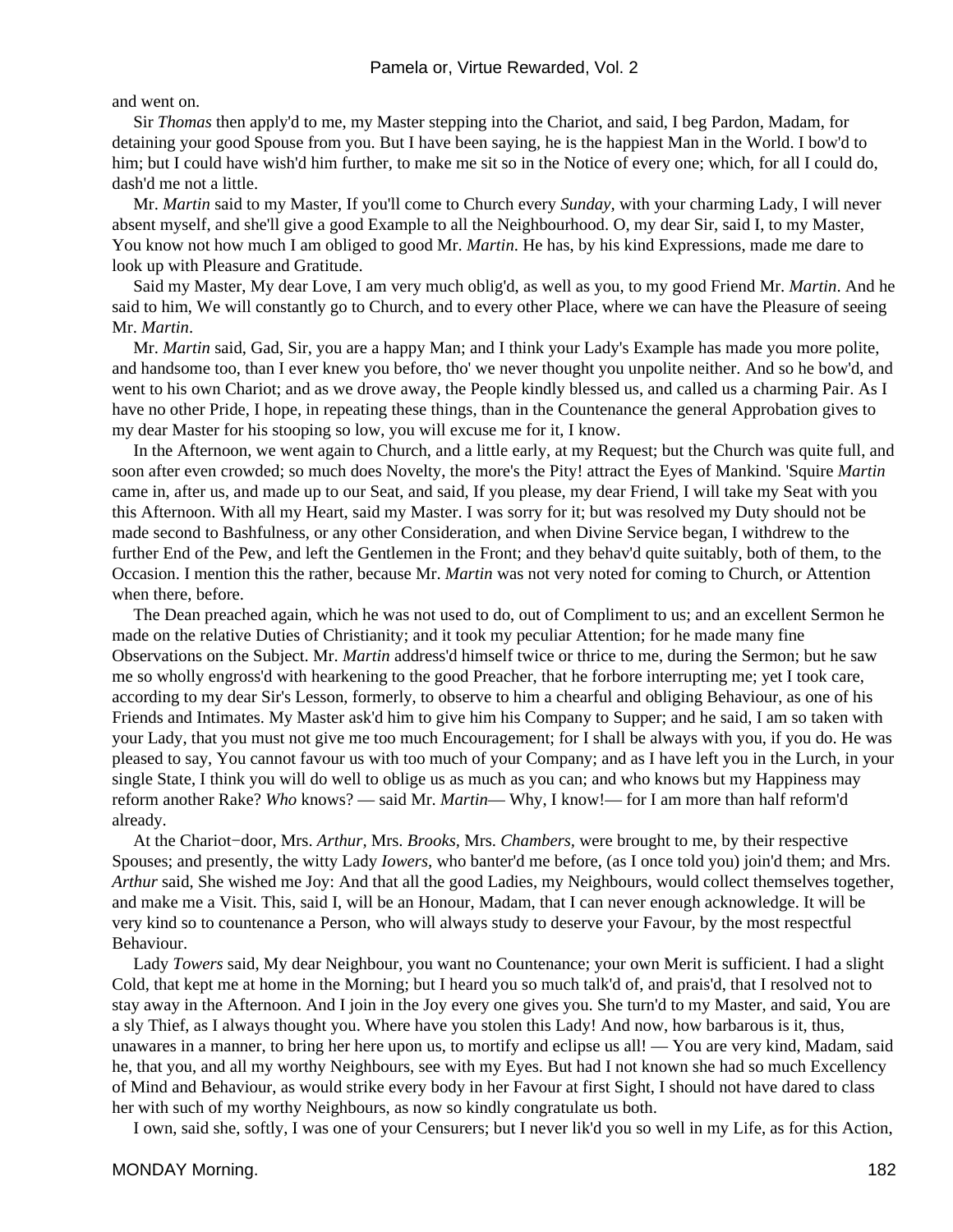now I see how capable your Bride is of giving Distinction to any Condition.— And coming to me, My dear Neighbour, said she, excuse me for having but in my Thought, the Remembrance that I have *seen you formerly,* when, by your sweet Air, and easy Deportment, you so much surpass us all, and give Credit to your present happy Condition.

 Dear good Madam, said I, how shall I suitably return my Acknowledgments! But it will never be a Pain to me to look back upon my *former Days,* now I have the kind Allowance and Example of so many worthy Ladies to support me in the Honours to which the most generous of Men has raised me.

 Sweetly said! she was pleased to say. If I was in another Place, I would kiss you for that Answer. Oh! happy, happy, Mr. *B.* said she to my Master; what Reputation have you not brought upon your Judgment! — I won't be long before I see you, added she, I'll assure you, if I come by myself. That shall be your own Fault, Madam, said Mrs. *Brooks,* if you do.

 And so they took Leave; and I gave my Hand to my dear Sir, and said, How happy have you made me, generous Sir! — And the Dean, who was just come up, heard me, and said, And how happy you have made your Spouse, I'll venture to pronounce, is hard to say, from what I observe of you both. I curt'sy'd, and blush'd, not thinking any body heard me. And my Master telling him he he should be glad of the Honour of a Visit from him; he said, He would pay his Respects to us, the first Opportunity, and would bring his Wife and Daughter to attend me. I said, That was doubly kind; and I should be very proud of cultivating so worthy an Acquaintance. I thanked him for his fine Discourse; and he thanked me for my Attention to it, which he called Exemplary: And so my dear Sir handed me into the Chariot; and we were carried home, *both* happy, and *both* pleased, thank God!

 Mr. *Martin* came in the Evening, with another Gentleman, his Friend, one Mr. *Dormer*; and he entertained us with the favourable Opinion, he said, every one had of me, and of the Choice my good Benefactor had made.

 This Morning the Poor came, according to my Invitation; and I sent them away with glad Hearts, to the Number of Twenty−five. They were not above Twelve or Fourteen, on *Sunday,* that *John* divided the Silver I gave among them; but others got hold of the Matter, and made up to the above Number.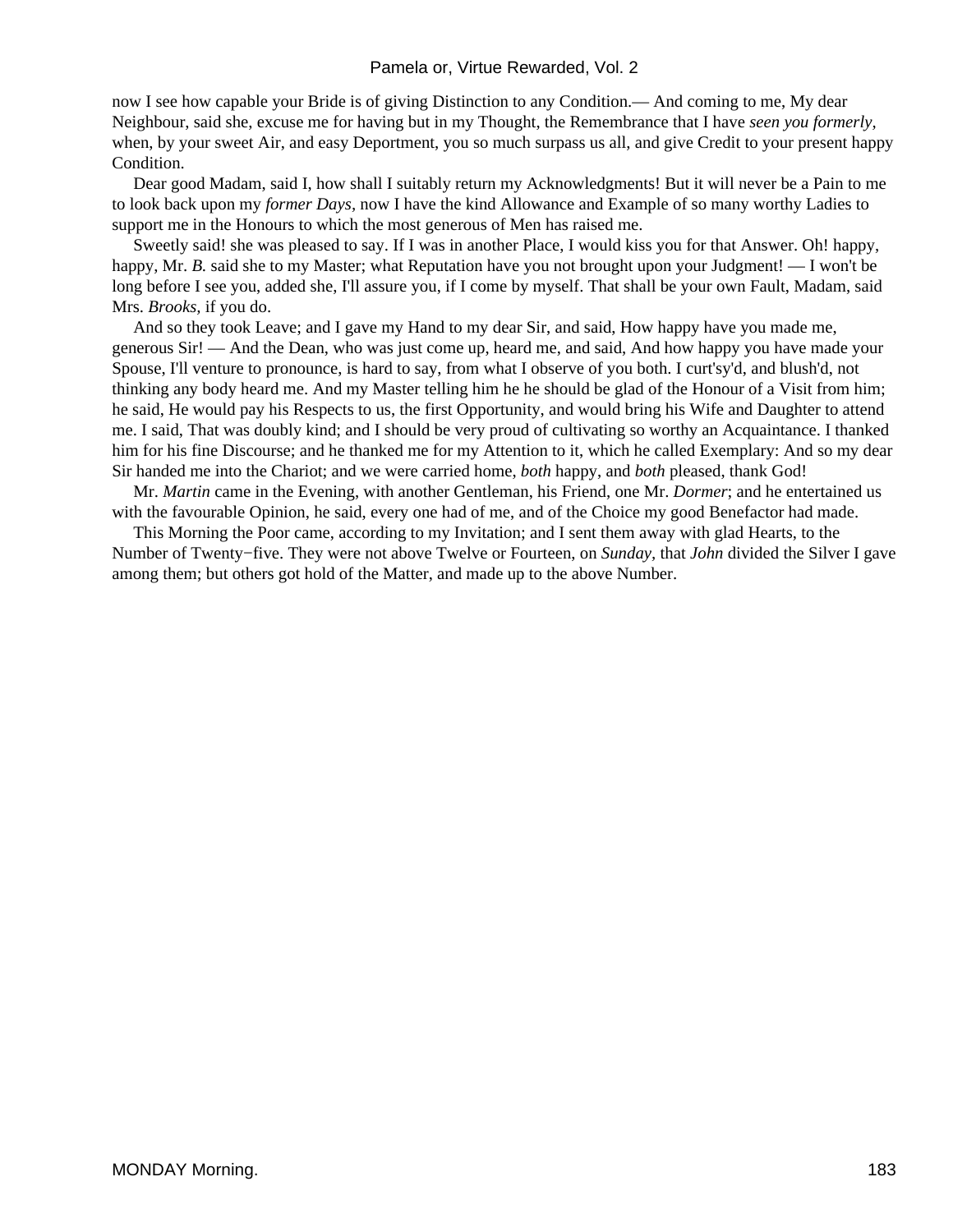#### **TUESDAY.**

 My generous Master has given me, this Morning, a most considerate, but yet, from the Nature of it, melancholy Instance of his great Regard for my Unworthiness, which I never could have wished, hoped for, or even thought of.

 He took a Walk with me, after Breakfast, into the Garden; and a little Shower falling, he led me, for Shelter, into the little Summer−house, in the private Garden, where he formerly gave me Apprehensions; and sitting down by me, he said, I have now finish'd all that lies on my Mind, my Dear, and am very easy: For have you not wonder'd, that I have so much employ'd myself in my Library? Been so much at home, and yet not in your Company?—— No, Sir, said I, I have never been so impertinent as to wonder at any thing you please to employ yourself about; nor would give way to a Curiosity that should be troublesome to you: And besides, I know your large Possessions, and the Method you take of looking yourself into your Affairs, must needs take up some Portions of your Time, that I ought to be very careful how I invade.

Well, said he, but I'll tell you what has been my last Work: I have taken it into my Consideration, that, at present, my Line is almost extinct; and a great Part of my Estate, in case I die without Issue, will go to another Line; and other Parts of my personal Estate, will go into such Hands, as I should not care my *Pamela* should lie at their Mercy. I have therefore, as human Life is uncertain, made such a Disposition of my Affairs, as will make you absolutely independent and happy; as will secure to you the Power of doing a great deal of Good; and living as a Person ought to do, who is my Relict; and shall put it out of any body's Power to molest your Father and Mother, in the Provision I design them, for the Remainder of their Days: And I have finish'd all this very Morning, except to naming Trustees for you; and if you have any body you would confide in more than another, I would have you speak.

 I was so touch'd with this mournful Instance of his excessive Goodness to me, and the Thoughts necessarily flowing from the solemn Occasion, that I was unable to speak, and at last reliev'd my Mind by a violent Fit of weeping; and could only say, clasping my Arms around the dear generous Gentleman! How shall I support this! So very cruel, yet so very kind!

 Don't, my Dear, said he, be concern'd at what gives me Pleasure. I am not the nearer my End, for having made this Disposition; but I think the putting off these material Points, when so many Accidents every Day happen, and Life is so precarious, is one of the most inexcusable Things in the World. And there are so many important Points to be thought of, when Life is drawing to its utmost Verge; and the Mind may be so agitated and unfit, that it is a most sad thing to put off, to that Time, any of those Concerns, which more especially require a considerate and composed Frame of Temper, and perfect Health and Vigor to manage. My poor Friend, Mr. *Carlton,* who died in my Arms so lately, and had a Mind disturb'd by worldly Considerations on one side, a Weakness of Body, thro' his Distemper's Violence, on another, and the Concerns of still as much more Moment, as the Soul is to the Body, on a third, made so great an Impression upon me then, that I was the more impatient to come to this House, where were most of my Writings, in order to make the Disposition I have now perfected: And since it is grievous to my dear Girl, I will think myself of such Trustees, as shall be most for her Benefit. I have only therefore to assure you, my Dear, that in this Instance, as I will do in every other I can think of, I have studied to make you quite easy, free, and independent. And because I shall avoid all Occasions, for the future, which may discompose you, I have but one Request to make; which is, That if it please God, for my Sins, to separate me from my dearest *Pamela,* that you will only resolve not to marry *one* Person; for I would not be such an *Herod,* as to restrict you from a Change of Condition with any other, however reluctantly I may think of any other Person succeeding me in your Esteem.

 I could not answer, and thought my Heart would have burst. And he continued, To conclude at once, a Subject that is so grievous to you, I will tell you, my *Pamela,* that this Person is Mr. *Williams* : And now I will acquaint you with my Motive for this Request; which is wholly owing to my Niceness, and to no Dislike I have for him, or Apprehension of any Likelihood that it will be so: But, methinks, it would reflect a little upon my *Pamela,* if she was to give way to such a Conduct, as if she had marry'd a Man for his *Estate,* when she had rather have had *another,* had it not been for *that*; and that now, the World will say, she is at Liberty to pursue her Inclination, the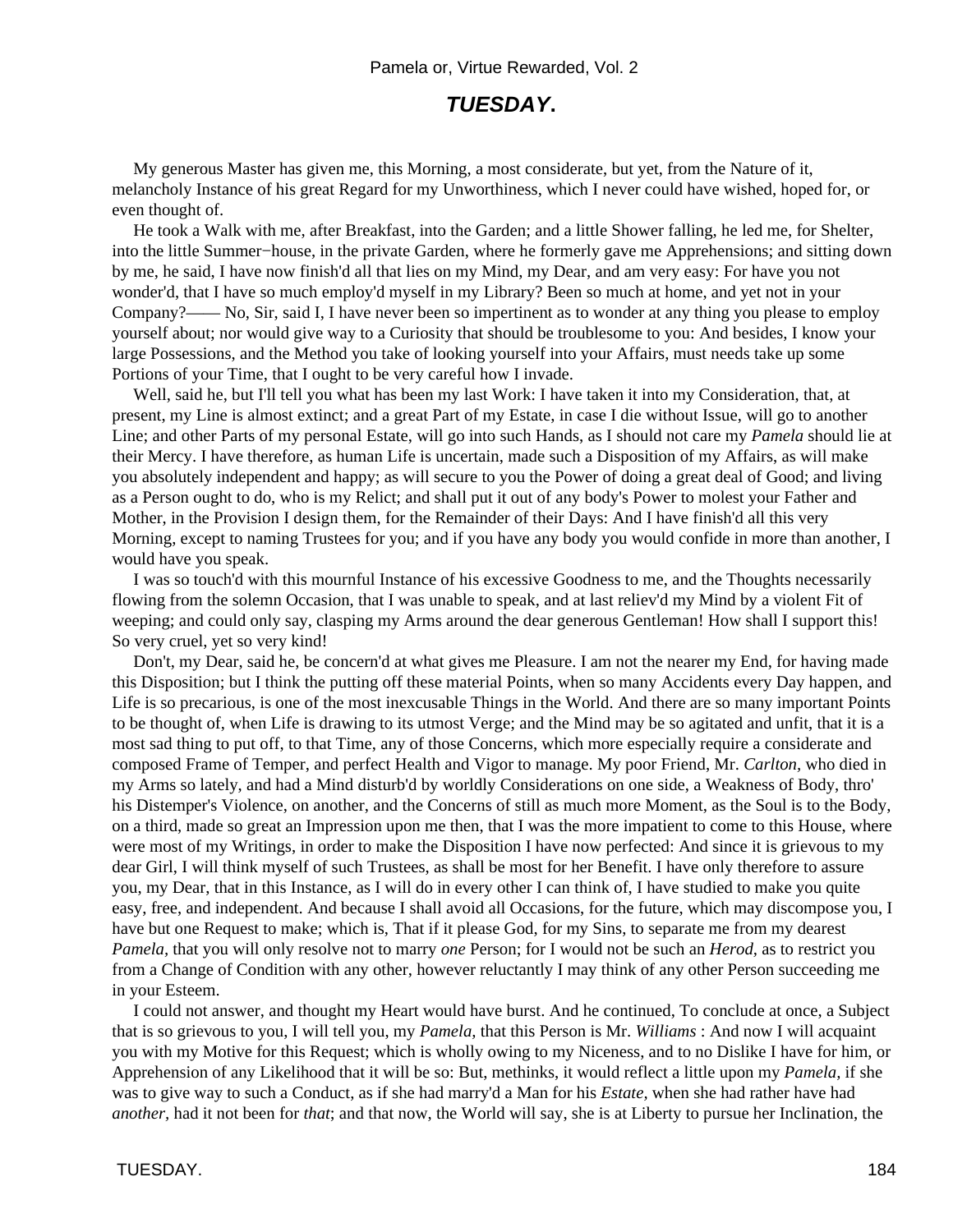Parson is the Man!— And I cannot bear even the most distant Apprehension, that I had not the Preference with you, of any Man living, let me have been what I would; as I have shewn my dear Life, that I have preferr'd her to all her Sex, of whatever Degree.

 I could not speak, might I have had the World; and he took me in his Arms, and said, I have now spoken all my Mind, and expect no Answer; and I see you too much mov'd to give me one.— Only forgive me the Mention, as I have told you my Motive; which as much affects your Reputation as my Niceness; and offer not at an Answer;— only say, You forgive me. And I hope I have not one discomposing thing to say to my Dearest, for the rest of my Life; which, I pray God, for both our sakes, to lengthen for many happy Years.

 Grief still choaked up the Passage of my Words; and he said, The Shower is over, my Dear, let us walk out again. — He led me by the Hand, and I would have spoke; but he said, I will not hear my dear Creature say any thing: To hearken to your Assurance of complying with my Request, would look as if I doubted you, and wanted it. I am confident I needed only to speak my Mind, to be observed by you; and I shall never more think of the Subject, if you don't remind me of it. He then most sweetly chang'd the Discourse.

 Don't you with Pleasure, my Dear, said he, take in the delightful Fragrance that this sweet Shower has given to these Banks of Flowers? Your *Presence* is so enlivening to me, that I could almost fansy, that what we owe to the *Shower,* is owing to *That*: And all Nature, methinks, blooms around me, when I have my *Pamela* by my Side. You are a Poetess, my Dear; and I will give you a few Lines, that I made myself on such an Occasion as this I am speaking of, the Presence of a sweet Companion, and the fresh Verdure, that, after a Shower succeeding a long Draught, shew'd itself throughout all vegetable Nature. And then in a sweet and easy Accent, (with his dear Arms about me as we walk'd) he sung me the following Verses; of which he afterwards favour'd me with a Copy.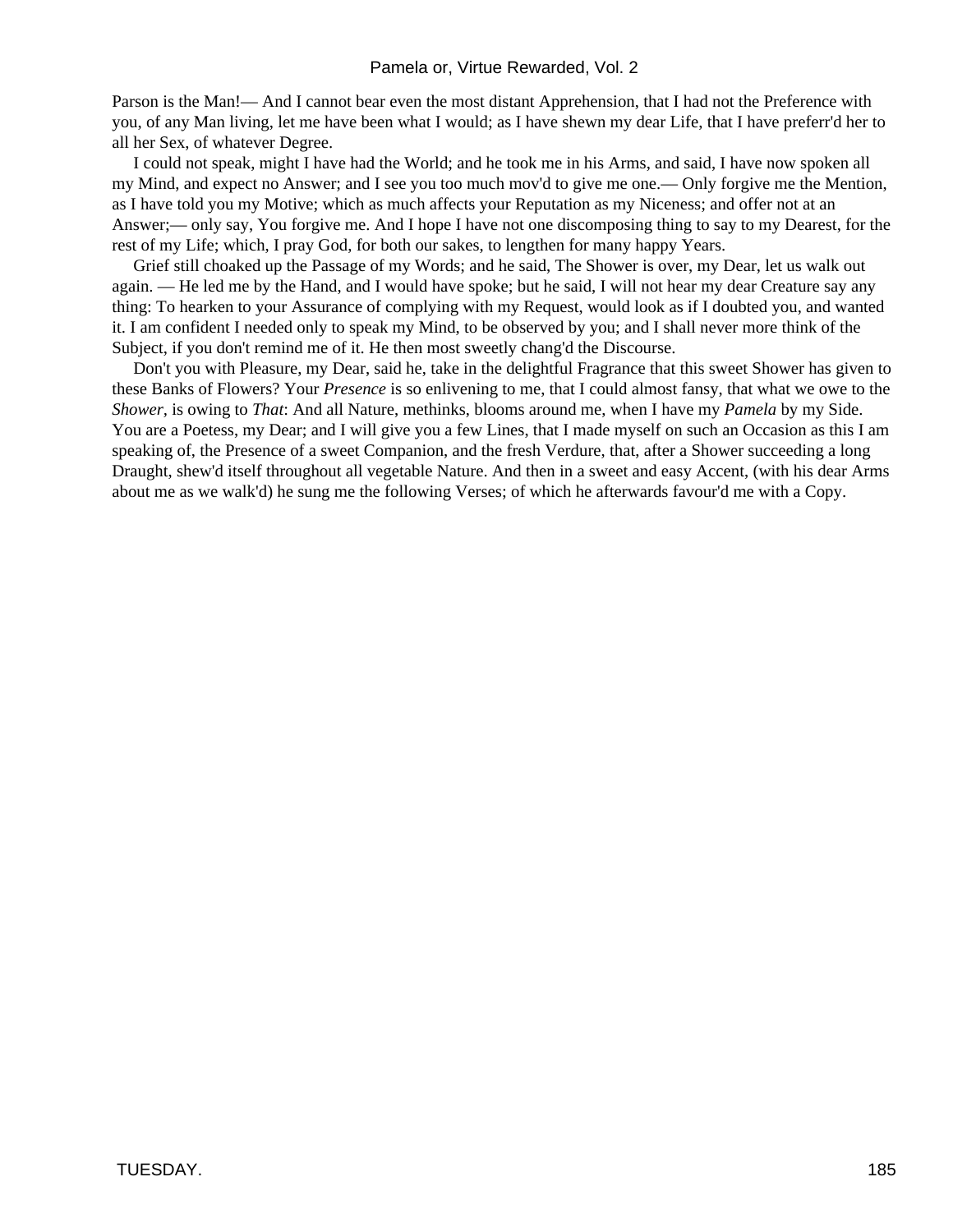## **I.**

*All Nature blooms when you appear; The Fields their richest Liv'ries wear; Oaks, Elms and Pines, blest with your View, Shoot out fresh Greens, and bud anew. The varying Seasons you supply; And when you're gone, they fade and die.*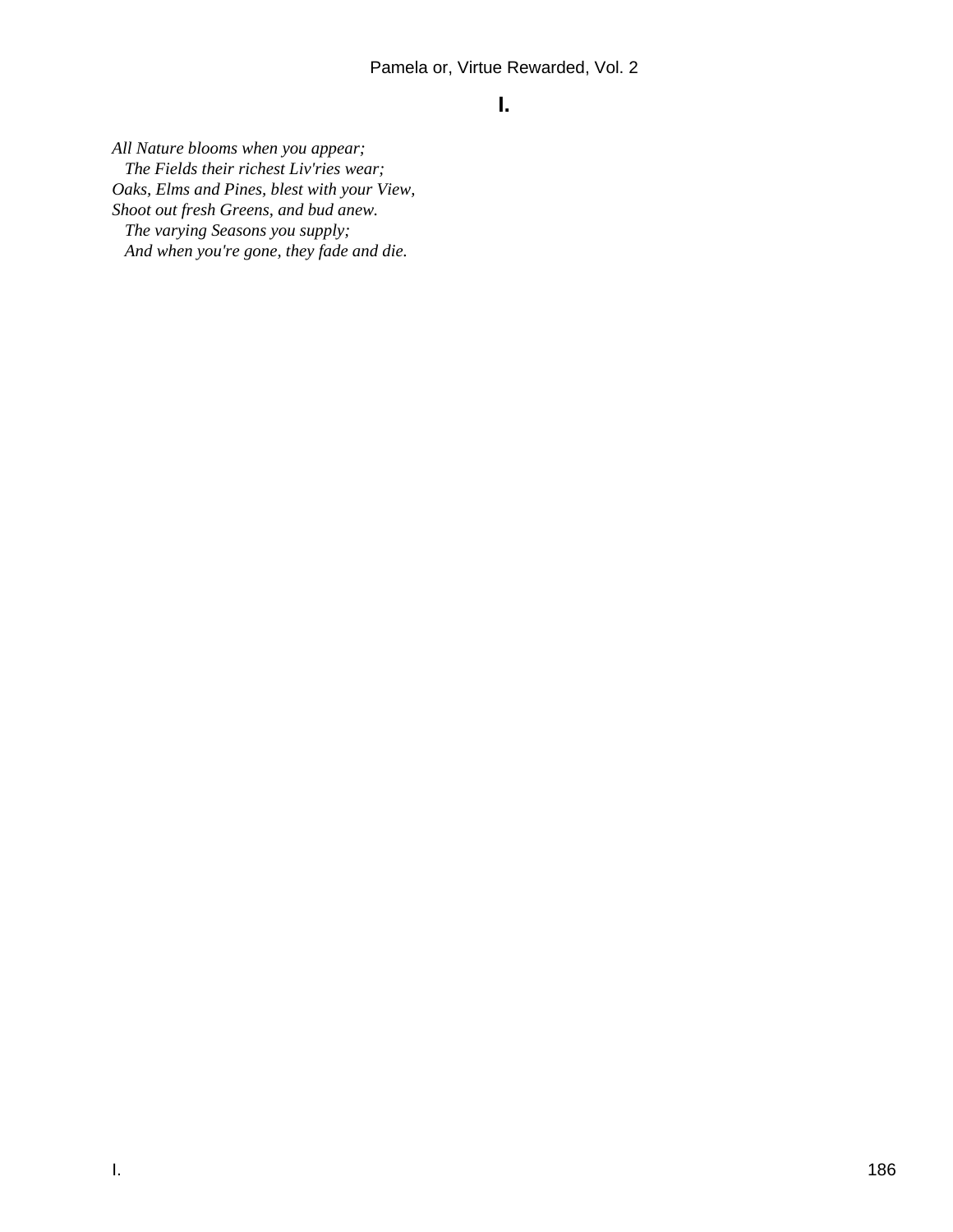## **II.**

*Sweet Philomel, in mournful Strains, To you appeals, to you complains. The tow'ring Lark, on rising Wing, Warbles to you, your Praise does sing; He cuts the yielding Air, and flies To Heav'n, to type your future Joys.*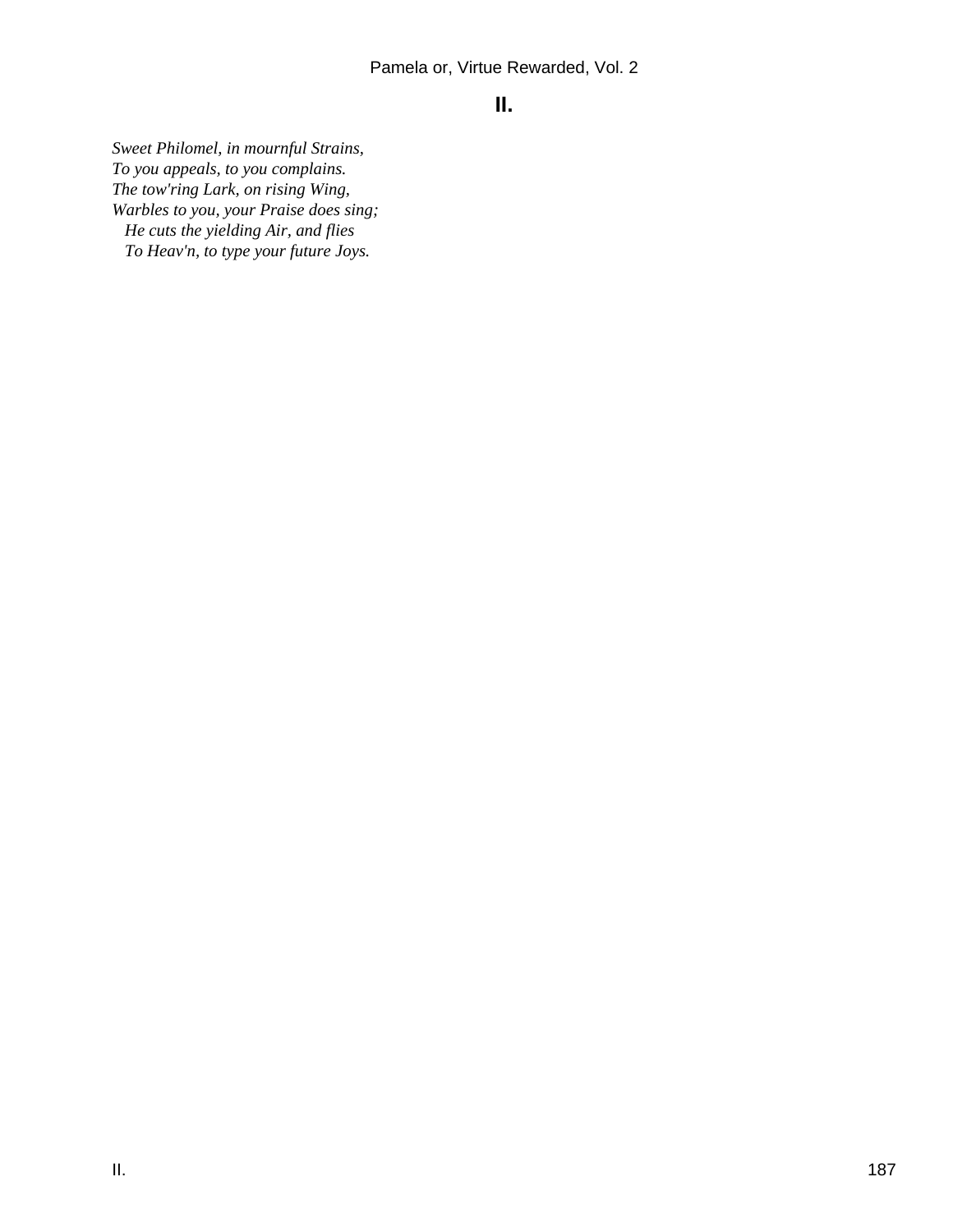# **III.**

*The purple Violet, damask Rose, Each to delight your Senses blows. The Lilies ope', as you appear, And all the Beauties of the Year Diffuse their Odors at your Feet, Who give to ev'ry Flow'r its Sweet.*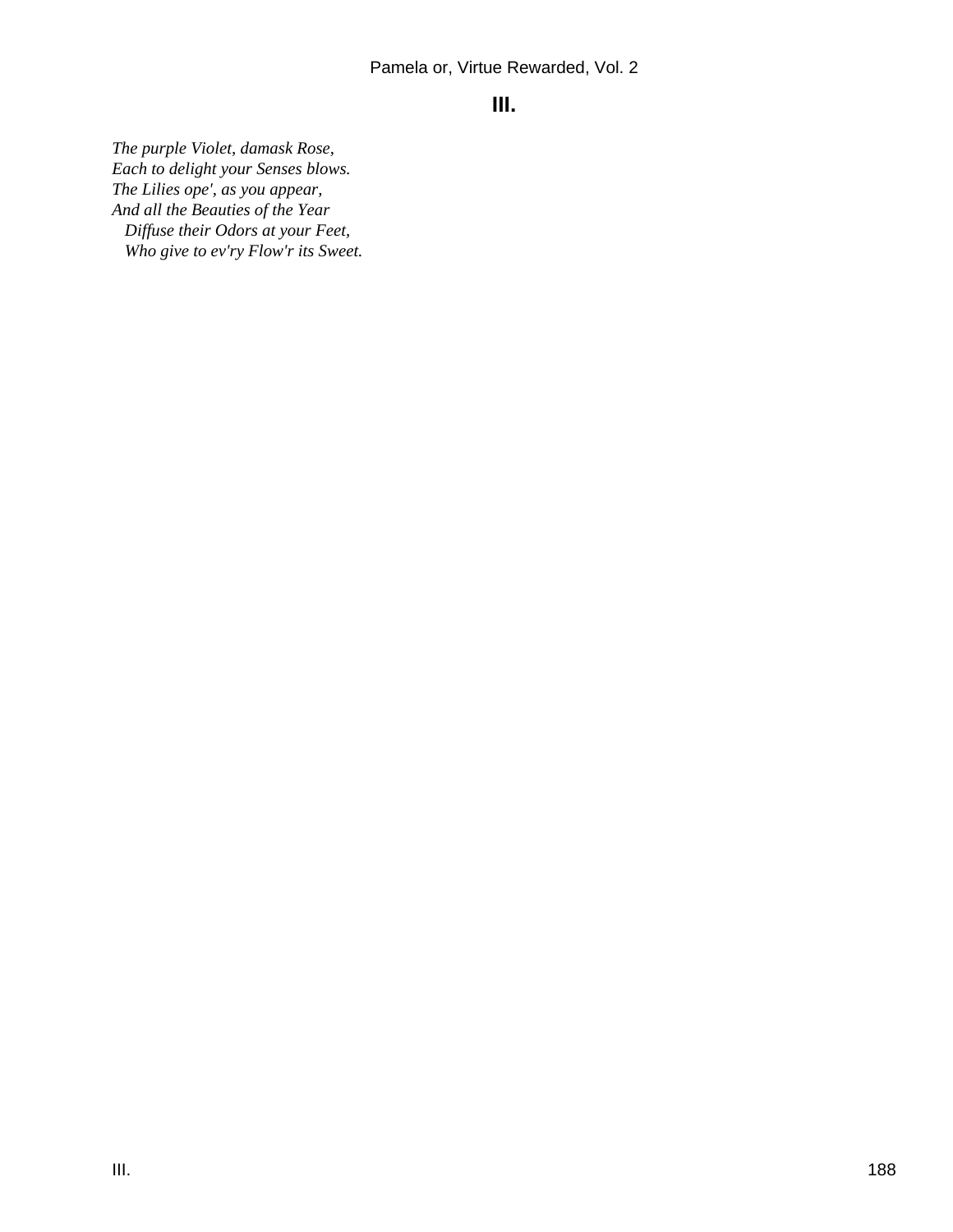#### **IV.**

*For Flow'rs and Women are ally'd; Both, Nature's Glory, and her Pride! Of ev'ry fragrant Sweet possest, They bloom but for the Fair One's Breast; And to the swelling Bosom born, Each other mutually adorn.*

 Thus sweetly did he palliate the Woes, which the Generosity of his Actions, mix'd with the Solemness of the Occasion, and the strange Request he had vouchsafed to make me, had occasion'd. And all he would permit me to say, was, That I was not displeased with him!— Displeased with you, dearest Sir! said I: Let me thus testify my Obligations, and the Force all your Commands shall have upon me. And I took the Liberty to clasp my Arms about his Neck, and kissed him.

 But yet my Mind was pained at times, and has been to this Hour.— God grant that I may never see the dreadful Moment, that shall shut up the precious Life of this excellently generous Benefactor of mine! And — but I cannot bear to suppose — I cannot say more on such a deep Subject!

 Oh! what a poor thing is human Life in its best Enjoyments!— subjected to *imaginary* Evils, when it has no *real* ones to disturb it! and that can be made as effectually unhappy by its Apprehensions of remote Contingencies, as if it was struggling with the Pangs of a present Distress! This, duly reflected upon, methinks, should convince every one, that this World is not a Place for the immortal Mind to be confined to; and that there must be an Hereafter, where the *whole* Soul shall be satisfy'd.

 But I shall get out of my Depth; my shallow Mind cannot comprehend, as it ought, these weighty Subjects: Let me, therefore, only pray, that after having made a grateful Use of God's Mercies here, I may, with my dear Benefactor, rejoice in that happy State, where is no Mixture, no Unsatisfiedness; and where all is Joy, and Peace, and Love, for evermore!

 I said, when we sat at Supper, The charming Taste you gave me, Sir, of your poetical Fancy, makes me sure you have more Favours of this Kind, to delight me with, if you please; and may I beg to be indulged on this agreeable Head? — Hitherto, said he, my Life has been too much a Life of Gaiety and Action, to be busy'd so innocently. Some little Essays I have now−and−then attempted; but very few have I completed. Indeed I had not Patience nor Attention enough to hold me long to any one thing. Now−and−then, perhaps, I may occasionally shew you what I have attompted. But I never could please myself in this way.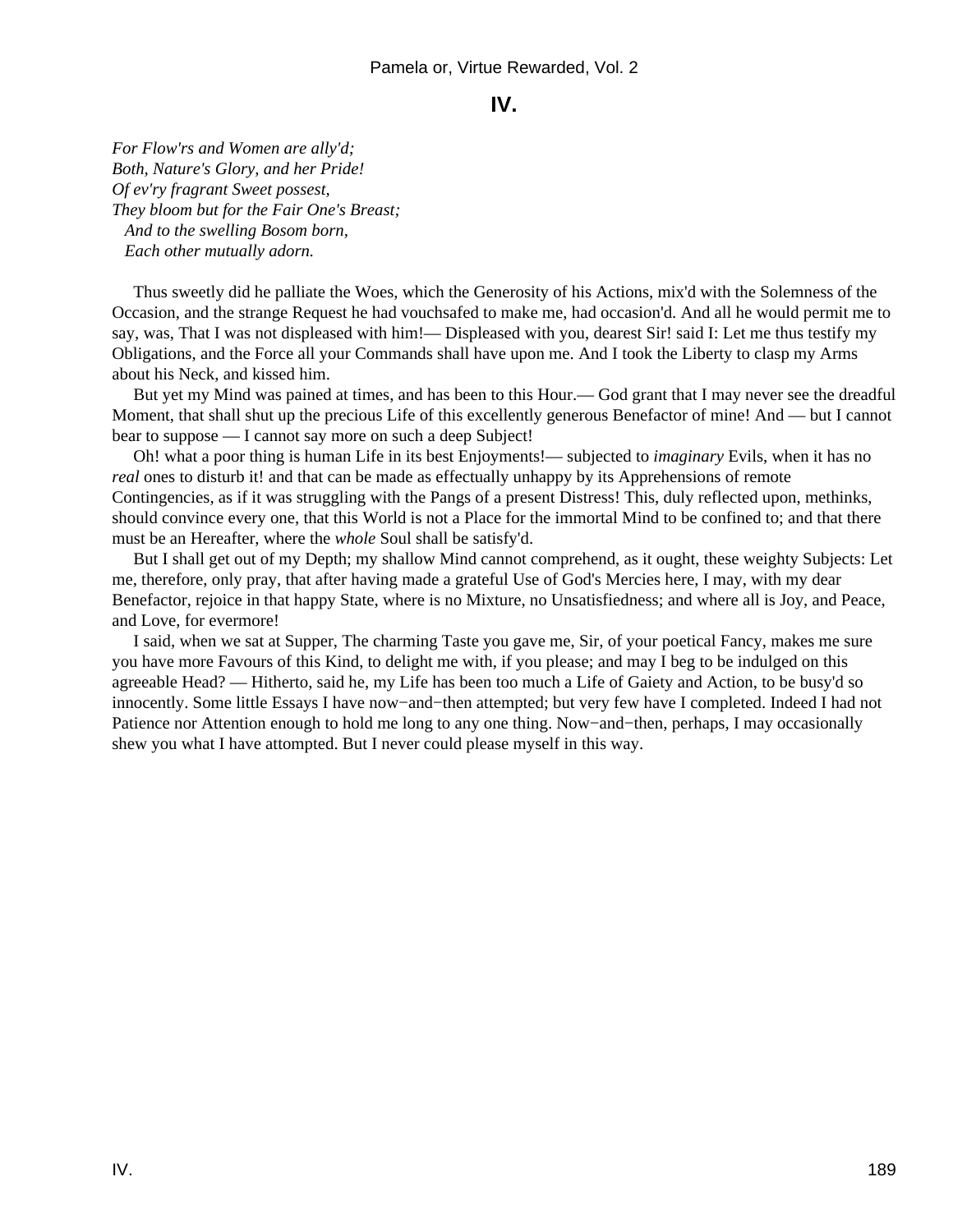#### **FRIDAY.**

 We were Yesterday favour'd with the Company of almost all the neighbouring Gentry, and their good Ladies, who, by Appointment with one another, met to congratulate our Happiness. Nothing could be more obliging, more free and affectionate, than the Ladies; nothing more polite than the Gentlemen. All was perform'd, (for they came to Supper,) with Decency and Order, and much to every one's Satisfaction, which was principally owing to good Mrs. *Jervis's* Care and Skill; who is an excellent Manager.

 For my part, I was dress'd out, only to be admir'd, as it seems; and truly, if I had not known, that I did not make *myself,* as you, my dear Father, once hinted to me; and if I had had the Vanity to think as well of myself, as the good Company was pleased to do, I might possibly have been proud. But I know, as my Lady *Davers* said, tho' in Anger, yet in Truth, that I am but *a poor Bit of painted Dirt*. All that I value myself upon, is, that God has raised me to a Condition to be useful in my Generation, to better Persons than myself. This is my Pride: And I hope this will be *all* my Pride. For what was I of myself!— All the Good I can do, is but a poor third−hand Good; for my dearest Master himself is but the Second−hand. God, the All−gracious, the All−good, the All−bountiful, the All−mighty, the All−merciful God, is the First: To HIM, therefore, be all the Glory!

 As I expect the Happiness, the unspeakable Happiness, my ever−dear and ever−honour'd Father and Mother, of enjoying you both here, under this Roof, so soon, (and pray let it be as soon as you can) I will not enter into the Particulars of the last agreeable Evening: For I shall have a thousand things, as well as that, to talk to you upon. I fear you will be tir'd with my Prattle when I see you!

 I am to return these Visits singly; and there were Eight Ladies here, of different Families. Dear Heart, I shall find enough to do!— I doubt my Time will not be so well filled up, as I once promised my dear Sir!— But he is pleas'd, chearful, kind, affectionate! O what a happy Creature am I!— May I be always thankful to God, and grateful to *him*!— When all these tumultuous Visitings are over, I shall have my Mind, I hope, subside into a Family Calm, that I may make myself a little useful to the Houshold of my dear Master; or else I shall be an unprofitable Servant indeed!

 Lady *Davers* sent this Morning her Compliments to us both, very affectionately; and her Lord's good Wishes and Congratulations. And she desir'd my Writings *per* Bearer; and says, she will herself bring them to me again, with Thanks, as soon as she has read them; and she and her Lord will come and be *my* Guests (that was her particularly kind Word) for a Fortnight.

 I have now but one thing to wish for, and then, methinks, I shall be all Ecstasy; and that is, Your Presence, both of you, and your Blessings; which I hope you will bestow upon me every Morning and Night, till you are settled in the happy manner my dear Spouse has intended.

 Methinks I want sadly your List of the honest and worthy Poor; for the Money lies by me, and brings me no Interest. You see I am become a mere Usurer; and want to make Use upon Use: And yet, when I have done all, I cannot do so much as I ought. God forgive my Imperfections!

 I tell my dear Sir, I want another Dairy−house Visit. To be sure, if he won't, at *present,* permit it, I shall, if it please God to spare us, tieze him like any over−indulged Wife, if, as the dear Charmer grows *older,* he won't let me have the Pleasure of forming her tender Mind, as well as I am able, lest, poor little Soul! she fall into such Snares as her unhappy dear Mother fell into. I am providing a Power of pretty Things for her, against I see her next, that I may make her love me, if I can.

 Just now I have the blessed News, that you will set out, for this happy House, on *Tuesday* Morning. The Chariot shall be with you without fail. God give us a happy Meeting! O, how I long for it! Forgive your impatient Daughter, who sends this, to amuse you on your Journey; and desires to be

*Ever most dutifully Yours.*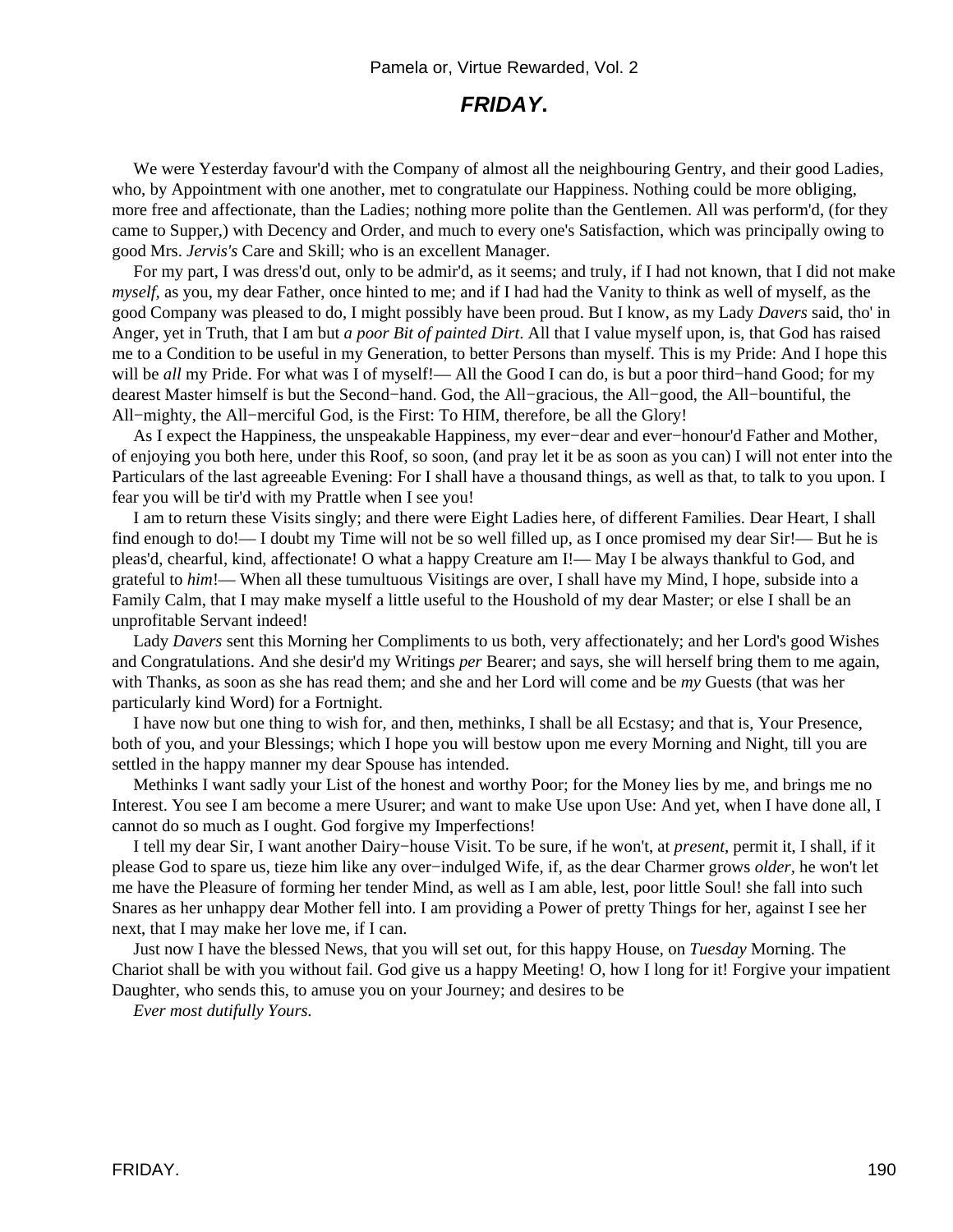# **Conclusion**

 Here end the Letters of the incomparable Pamela to her Father and Mother. For, as they arriv'd at their Daughter's House on *Tuesday* Evening in the following Week, she had no Occasion to continue her Journal longer.

 The good old Couple were receiv'd, by her, with the utmost Joy and Duty; and with great Goodness and Complaisance by her generous Spouse. And having resided there till every thing was put in Order for them at the *Kentish* Estate, they were carried down thither by the 'Squire himself, and their Daughter, and put into Possession of the pretty Farm he had designed for them. In which they long liv'd comfortably, doing Good by their Examples, and their judicious Charities, to all about them.

 They constantly, twice in every Year, for a Fortnight together, so long as they liv'd, visited their dear Daughter; and once a Year, at least, for a Week at a time, were visited by them again: And the 'Squire having added, by new Purchases, to that Estate, they, by their Diligence, augmented the Value of it, and deserved of him the Kindness he shew'd them.

 As for the excellent Pamela; she enjoy'd, for many Years, the Reward of her Virtue, Piety and Charity; exceedingly beloved by both Sexes, and by all Degrees; and was look'd upon as the Mirror of her Age and Sex.

 She made her beloved Spouse happy in a numerous and hopeful Progeny. And he made her the best and fondest of Husbands; and, after her Example, became remarkable for Piety, Virtue, and all the Social Duties of a Man and a Christian. And they charm'd every one within the Circle of their Acquaintance, by the Sweetness of their Manners, the regular Order and Oeconomy of their Household; by their chearful Hospitality, and a diffusive Charity to all worthy Objects within the Compass of their Knowledge.

 She was regularly visited by the principal Ladies in the Neighbourhood; who were fond of her Acquaintance, and better'd by her Example.

 Lady *Davers* became one of her sincerest and most affectionate Admirers. And her Lord, in a manner, doated upon her.

 The poor little Miss *Goodwin* was, after a while, given up to her Wishes and Importunities, in order to be form'd by her Example; and, in Process of Time, was joined in Marriage with a Gentleman of Merit and Fortune, to whom she made an excellent Wife.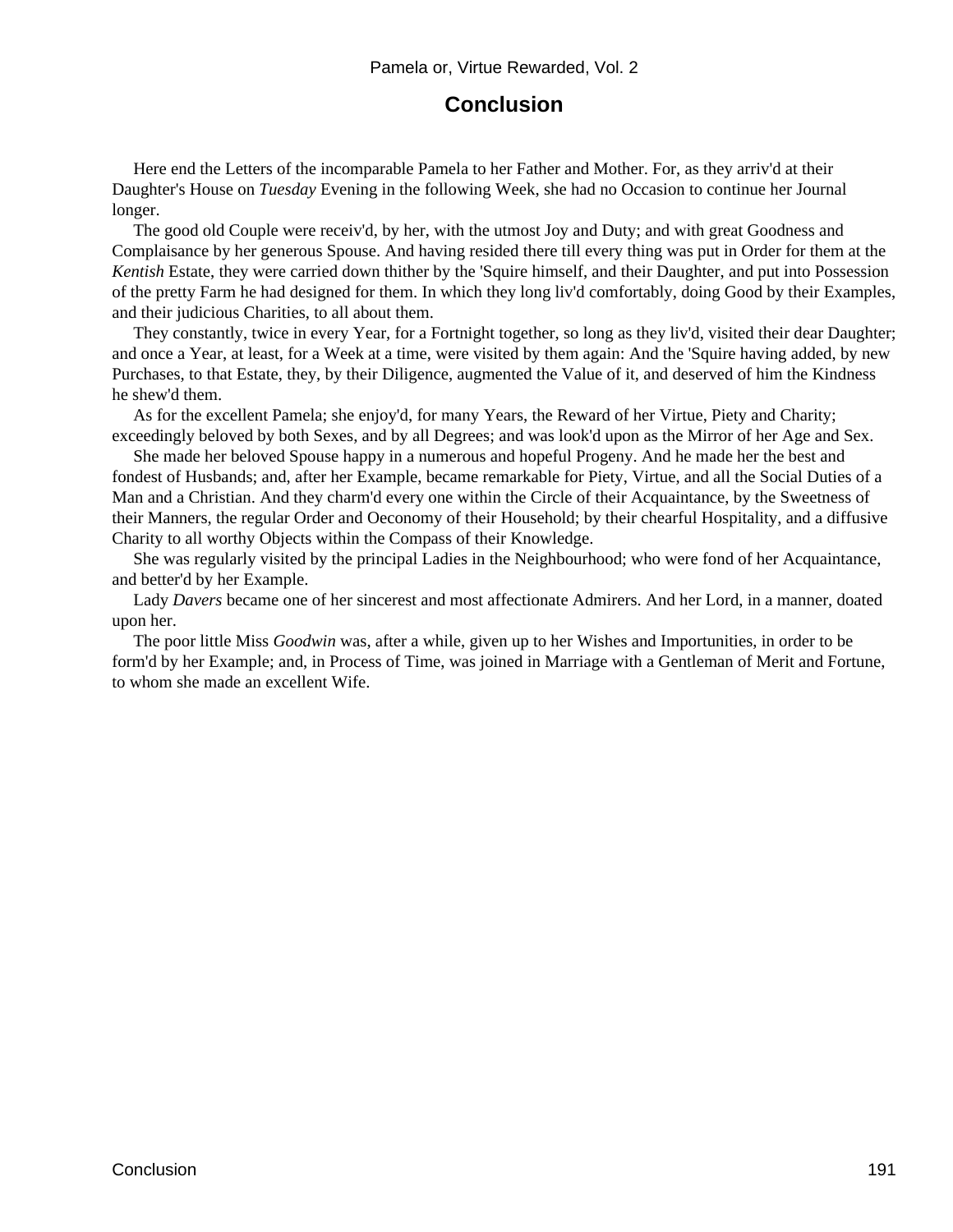### **Appendix**

 Having thus brought this little History to a happy Period, the Reader will indulge us in a few brief Observations, which naturally result from it; and which will serve as so many Applications, of its most material Incidents, to the Minds of the Youth of both Sexes.

 First, then, in the Character of the Gentleman, may be seen that of a fashionable Libertine, who allow'd himself in the free Indulgence of his Passions, especially as to the Fair Sex; and found himself supported in his daring Attempts, by an affluent Fortune in Possession, a personal Bravery, as it is called, readier to give than take Offence, and an imperious Will; yet as he betimes sees his Errors, and reforms in the Bloom of Youth, an edifying Lesson may be drawn from it, for the Use of such as are born to large Fortunes; and who may be taught, by his Example, the inexpressible Difference between the Hazards and Remorse which attend a profligate Course of Life; and the Pleasures which flow from virtuous Love, and virtuous Actions.

 The Generosity of his Mind; his Sobriety, as to *Wine* and *Hours*; his prudent Oeconomy and Hospitality; the Purity and Constancy of his Affection, after his Change; his polite Behaviour to his *Pamela*; his generous Provision for her, in case he had died; his Bounty to her Parents, attended with such Marks of Prudence as made them useful to *himself,* as well as render'd *them* happy; and shew'd he was not acted merely by a blind and partial Passion; are so many Instances worthy of being remember'd in his Favour, and of being imitated, in Degree, by all such as are circumstanced as he was.

 In the Character of Lady Davers, let the Proud and the High−born see the Deformity of unreafonable Passion, and how weak and ridiculous such Persons must appear, who suffer themselves, as is usually the Case, to be hurried from one Extreme to another; from the Height of Violence, to the most abject Submission; and subject themselves to be out−done by the humble Virtue they so much despise.

 Let good Clergymen, in Mr. Williams, see that whatever Displeasure the doing of their Duty may give, for a Time, to their proud Patrons, Providence will, at last, reward their Piety, and turn their Distresses to Triumph; and make them even *more* valued for a Conduct that gave Offence while the Violence of Passion lasted, than if they had meanly stoop'd to flatter or sooth the Vices of the Great.

 In the Examples of good old Andrews, and his Wife, let those, who are reduced to a low Estate, see, that Providence never fails to reward their Honesty and Integrity; and that God will, in his own good Time, extricate them, by means unforeseen, out of their present Difficulties, and reward them with Benefits unhop'd−for.

 The Upper Servants of great Families may, from the odious Character of Mrs *Jewkes,* and the amiable ones of Mrs. *Jervis,* Mr. *Longman,* &c. learn what to avoid, and what to chuse, to make themselves valued and esteem'd by all who know them.

 And, from the double Conduct of poor *John,* the Lower Servants may learn Fidelity, and how to distinguish between the lawful and unlawful Commands of a Superior.

 The poor deluded Female, who, like the once unhappy Miss Godfrey, has given up her Honour, and yielded to the Allurements of her designing Lover, may learn from her Story, to stop at the *first Fault*; and, by resolving to repent and amend, see the Pardon and Blessing which await her Penitence, and a kind Providence ready to extend the Arms of its Mercy to receive and reward her returning Duty. While the abandon'd Prostitute, pursuing the wicked Courses, into which, perhaps, she was at first *inadvertently* drawn, hurries herself into filthy Diseases, and an untimely Death; and, too probably, into everlasting Perdition afterwards.

 Let the *desponding Heart* be comforted by the happy Issue which the Troubles and Trials of the lovely Pamela met with, when they see, in her Case, that no Danger nor Distress, however inevitable or deep to their Apprehensions, can be out of the Power of Providence to obviate or relieve; and which, as in various Instances in her Story, can turn the most seemingly grievous Things to its own Glory, and the Reward of suffering Innocence; and that, too, at a Time when all human Prospects seem to fail.

 Let the *Rich,* and those who are *exalted* from a *low* to a *high Estate,* learn from her, that they are not promoted only for a *single Good*; but that Providence has raised them, that they should dispense to all within their Reach, the Blessings it has heaped upon them; and that the greater the Power is to which God has raised them, the greater is the Good that will be expected from them.